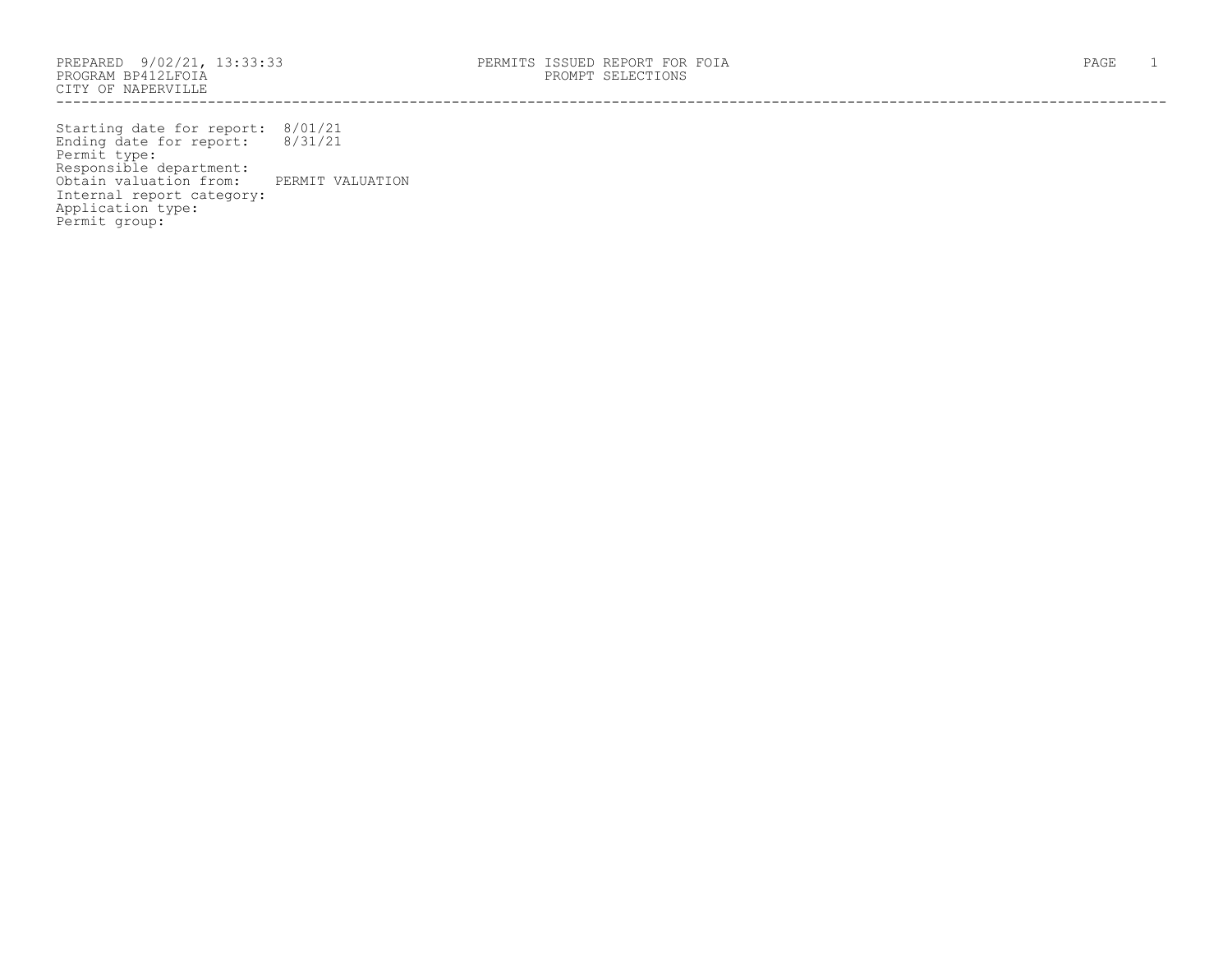PREPARED 9/02/21, 13:33:33 PERMITS ISSUED REPORT PAGE 1

## PROGRAM BP412LFOIA 8/01/21 THRU 8/31/21 CITY OF NAPERVILLE DEPARTMENT - T.E.D./BUILDING

| OBTAINED VALUATION FROM PERMIT VALUATION                                                                                                                                                                                                                                           |                                                  |                                                                                     |
|------------------------------------------------------------------------------------------------------------------------------------------------------------------------------------------------------------------------------------------------------------------------------------|--------------------------------------------------|-------------------------------------------------------------------------------------|
| APPLICATION APPLICATION TYPE AND DESCRIPTION<br>DATE                                                                                                                                                                                                                               | Parcel Number<br>Alternate ID Code               | PROPERTY OWNER/<br>CONTRACTOR                                                       |
| 95-00004748 ELEV ELEVATOR                                                                                                                                                                                                                                                          | 1601 W DIEHL RD                                  |                                                                                     |
| $--------- 12/12/07$<br>Contractor #: 630-305-1797                                                                                                                                                                                                                                 | D-07033040230000N543 -19 NALCO CO                | EV                                                                                  |
| $\begin{tabular}{lllllllllll} \texttt{STRUCTURE} & - & 000 & 000 & \# & 6 & \texttt{PASSENGER} \\ & & & & & & & \texttt{ISSUE} & \texttt{DATE} & \texttt{VALUATION} & & \texttt{SUBCONTRACTOR(S)} \\ & & & & & \texttt{PERMIT} & \texttt{S/10/21} & \end{tabular}$<br>------------ |                                                  |                                                                                     |
| 95-00004749 ELEV ELEVATOR                                                                                                                                                                                                                                                          | 1601 W DIEHL RD                                  |                                                                                     |
| $--------- 12/12/07$<br>Contractor #: 630-305-1797                                                                                                                                                                                                                                 | D-07033040230000N543 -19 NALCO CO                | EV                                                                                  |
| STRUCTURE - 000 000 # 7 PASSENGER<br>PERMIT TYPE - ELEV 02 ELEVATOR PERMIT<br>--------<br>-------                                                                                                                                                                                  | ISSUE DATE VALUATION SUBCONTRACTOR(S)<br>8/10/21 |                                                                                     |
| 20-00003524 DRWY DRIVEWAY NEW AND ALTERATIONS THE RESERVED ON THE SERVICE OR                                                                                                                                                                                                       |                                                  |                                                                                     |
| $--------- 9/21/20$<br>Contractor #: 630-323-7408                                                                                                                                                                                                                                  | D-07121070080000N186 -38 ELIA PAVING CO          |                                                                                     |
| STRUCTURE - 000 000 R/R ASPHALT DRWY/APRON ISSUE DATE VALUATION SUBCONTRACTOR(S)<br>PERMIT TYPE - DRWY 00 DRIVEWAY ADDITION/ALTERATION 8/19/21 3653<br>ROW 00 RIGHT OF WAY PERMIT 8/19/21<br>------------                                                                          |                                                  |                                                                                     |
| 20-00004015 COMM COMMERCIAL/INDUSTRIAL APPLICATION 1355 E OGDEN AV                                                                                                                                                                                                                 |                                                  |                                                                                     |
| $--------- 10/15/20$<br>Contractor #: 847-895-3700                                                                                                                                                                                                                                 |                                                  | D-08081010100000N509 -42 BUILTECH SERVICES, LLC                                     |
| STRUCTURE - 000 000 MULTI-TENANT RETAIL SPACE<br>PERMIT TYPE - COMM 00 COMMERCIAL FULL PERMIT<br>BERMIT TYPE - COMM 00 COMMERCIAL FULL PERMIT                                                                                                                                      |                                                  | EDGE ELECTRICAL SYSTEMS LLC<br>PROSPECTIVE PLUMBING<br>RELIABLE ROOFING/LAKE ZURICH |
| 325 N SLEIGHT ST<br>20-00004184 SFR SINGLE FAMILY RESIDENCE                                                                                                                                                                                                                        |                                                  |                                                                                     |
| $--------- 10/28/20$<br>Contractor #: 630-369-1953                                                                                                                                                                                                                                 | D-08181360060000N434 -70 DJK CUSTOM HOMES        |                                                                                     |
| STRUCTURE - 000 000 SFR<br>PERMIT TYPE -     PATO 00 PATIO WITH STRUCTURE                     8/05/21      769000                                                                                                                                                                  |                                                  |                                                                                     |
| 20-00004358 SIGN SIGN APPLICATIONS                                                                                                                                                                                                                                                 | 915 E OGDEN AV                                   |                                                                                     |
| $---------$ 11/17/20<br>Contractor #: 630-543-9490                                                                                                                                                                                                                                 | D-08074060060000N364 -56 DOYLE SIGNS             |                                                                                     |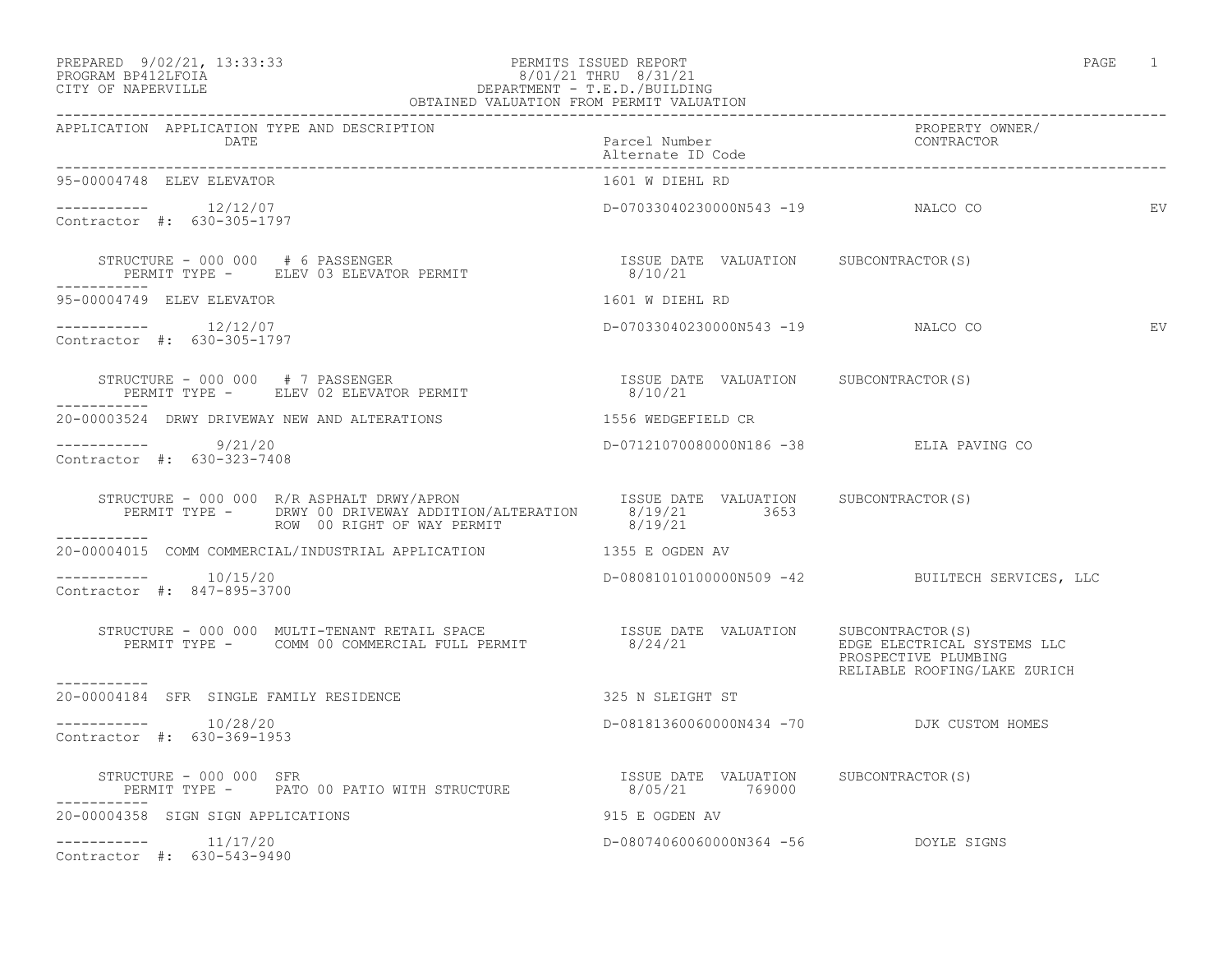|                   | PREPARED 9/02/21, 13:33:33 | PERMITS ISSUED REPORT         | PAGE | $\sim$ |
|-------------------|----------------------------|-------------------------------|------|--------|
| PROGRAM PRACTROTA |                            | $0.101.101$ munts $0.101.101$ |      |        |

## PROGRAM BP412LFOIA 8/01/21 THRU 8/31/21 CITY OF NAPERVILLE CHARGES OF DEPARTMENT - T.E.D./BUILDING

|                                                                                                                                                                                                                                  | OBTAINED VALUATION FROM PERMIT VALUATION |                                                        |                                                 |  |
|----------------------------------------------------------------------------------------------------------------------------------------------------------------------------------------------------------------------------------|------------------------------------------|--------------------------------------------------------|-------------------------------------------------|--|
| APPLICATION APPLICATION TYPE AND DESCRIPTION<br>DATE                                                                                                                                                                             |                                          | Parcel Number<br>Alternate ID Code                     | PROPERTY OWNER/<br>CONTRACTOR                   |  |
| 20-00004358 (CONTINUED)                                                                                                                                                                                                          |                                          |                                                        |                                                 |  |
| STRUCTURE – 000 000<br>PERMIT TYPE – SIGN 00 SIGN 1999 – 1999 – 1999 – 1999 – 1999 – 1999 – 1999 – 1999 – 1999 – 1999 – 1999 – 1999 –                                                                                            |                                          |                                                        |                                                 |  |
| 20-00004359 SIGN SIGN APPLICATIONS                                                                                                                                                                                               |                                          | 915 E OGDEN AV                                         |                                                 |  |
| $--------- 11/17/20$<br>Contractor #: 630-543-9490                                                                                                                                                                               |                                          | D-08074060060000N364 -56 DOYLE SIGNS                   |                                                 |  |
| ------------                                                                                                                                                                                                                     |                                          |                                                        |                                                 |  |
| 20-00004360 SIGN SIGN APPLICATIONS                                                                                                                                                                                               |                                          | 915 E OGDEN AV                                         |                                                 |  |
| $--------- 11/17/20$<br>Contractor #: 630-543-9490                                                                                                                                                                               |                                          | D-08074060060000N364 -56 DOYLE SIGNS                   |                                                 |  |
| STRUCTURE - 000 000<br>PERMIT TYPE - SIGN 00 SIGN                                                                                                                                                                                |                                          |                                                        |                                                 |  |
| 21-00000027 CAL COMMERCIAL ALTERATION/REPAIR (NO NEW SO FTG) 376 S ROUTE 59 128                                                                                                                                                  |                                          |                                                        |                                                 |  |
| $--------- 1/04/21$<br>Contractor #: 312-735-6761                                                                                                                                                                                |                                          |                                                        | D-07221020240000N1153-94 SAM LU CONSTRUCTION CO |  |
| STRUCTURE - 000 000 XIAN CUISINE<br>PERMIT TYPE - FABD 00 FIRE ALARM                              8/04/21                 INTELLIGENT SYSTEMS SERVICES I<br>FSBD 00 FIRE SPRINKLER PERMIT                 8/24/21<br>----------- |                                          |                                                        |                                                 |  |
| 21-00000151 RAD RES ADDITIONS (NEW SO FTG)                                                                                                                                                                                       |                                          | 203 CENTER ST                                          |                                                 |  |
| $--------$ 1/19/21<br>Contractor #:                                                                                                                                                                                              |                                          |                                                        |                                                 |  |
| STRUCTURE - 000 000<br>PERMIT TYPE - RAD 00 ROOM ADDITION<br>------------                                                                                                                                                        |                                          | ISSUE DATE VALUATION SUBCONTRACTOR(S)<br>8/21/21 12000 |                                                 |  |
| 21-00000212 CAL COMMERCIAL ALTERATION/REPAIR (NO NEW SQ FTG) 2936 W OGDEN AV 100                                                                                                                                                 |                                          |                                                        |                                                 |  |
| $--------- 1/26/21$<br>Contractor #: 847-719-0376                                                                                                                                                                                |                                          |                                                        | D-07271010250000N1225-124 HANNA DESIGN GROUP    |  |
| STRUCTURE - 000 000 AUTOZONE<br>PERMIT TYPE - FABD 00 FIRE ALARM - 1980 - 1980 1991 - 1980 1992<br>BERMIT TYPE - FABD 00 FIRE ALARM - 1980 1991 1992                                                                             |                                          |                                                        |                                                 |  |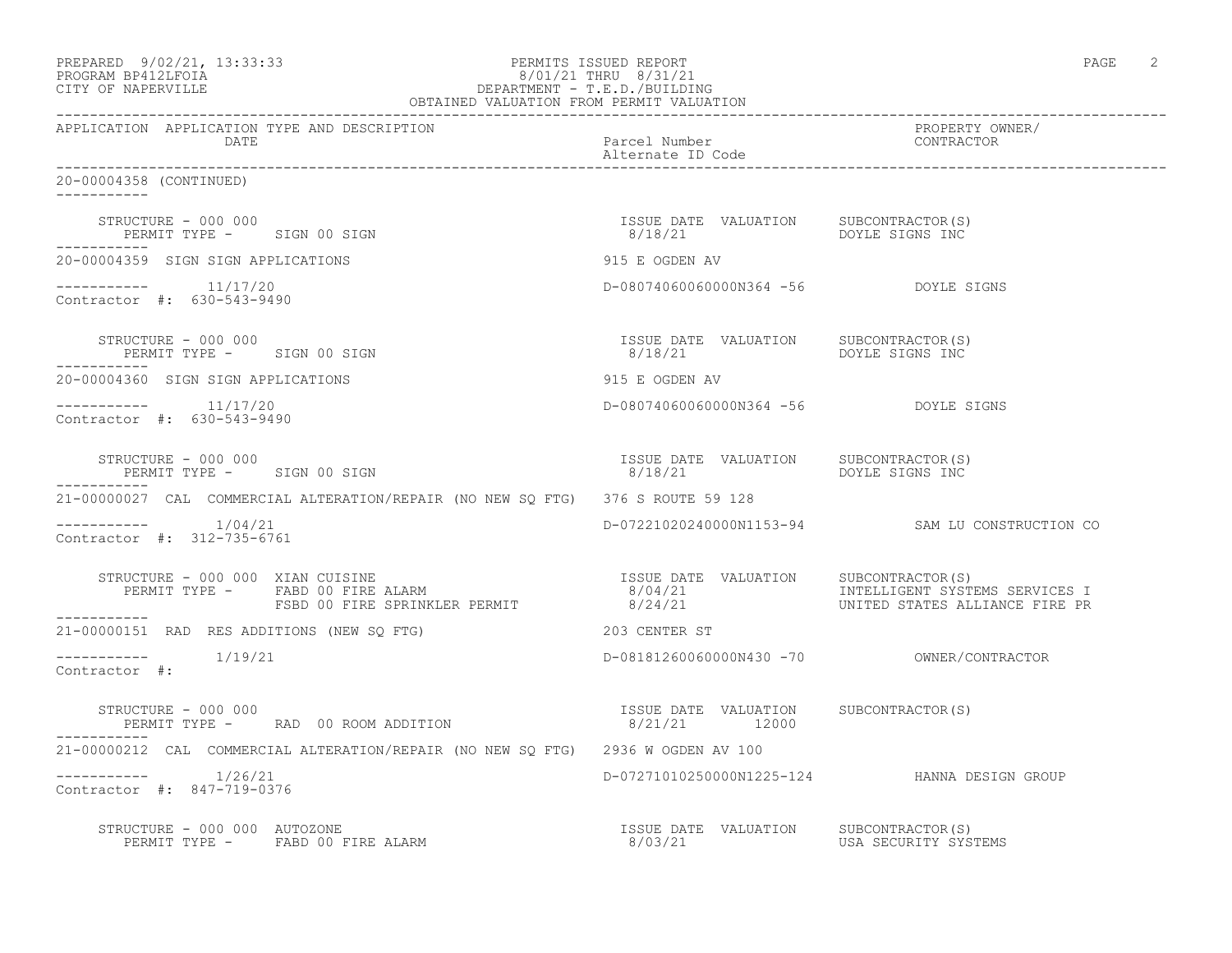#### PREPARED 9/02/21, 13:33:33 PERMITS ISSUED REPORT PAGE 3 PROGRAM BP412LFOIA 8/01/21 THRU 8/31/21 CITY OF NAPERVILLE DEPARTMENT - T.E.D./BUILDING OBTAINED VALUATION FROM PERMIT VALUATION

| APPLICATION APPLICATION TYPE AND DESCRIPTION                                                                                                                                                                                                   |                                            |                                                        |  |
|------------------------------------------------------------------------------------------------------------------------------------------------------------------------------------------------------------------------------------------------|--------------------------------------------|--------------------------------------------------------|--|
| 21-00000268 RAL RES ALTERATIONS/REMODLING (NO NEW SQ FTG) 104 TRITON LN                                                                                                                                                                        |                                            |                                                        |  |
| $---------2/01/21$<br>Contractor #: 773-230-7067                                                                                                                                                                                               |                                            | D-08301090120000N479 -130    DONALD GRAY CARPENTRY     |  |
| STRUCTURE - 000 000 BATHROOM REMODEL<br>PERMIT TYPE -     RAL 00 ROOM ALTERATION                             8/30/21         13500    JOHNS PLUMBING, INC<br>___________                                                                       |                                            | THOMAS WILSON ELECTRIC                                 |  |
| 21-00000472 COMM COMMERCIAL/INDUSTRIAL APPLICATION 1126 E OGDEN AV                                                                                                                                                                             |                                            |                                                        |  |
| $---------2/19/21$<br>Contractor #: 586-224-3409                                                                                                                                                                                               | D-08081050020000N364 -42 JG MORRIS JR, INC |                                                        |  |
| STRUCTURE - 000 000 BELLE TIRE<br>PERMIT TYPE - FSBD 00 FIRE SPRINKLER PERMIT - 8/10/21 MVP FIRE SYSTEMS, INC. -TP<br>___________                                                                                                              |                                            |                                                        |  |
| 21-00000516 CAL COMMERCIAL ALTERATION/REPAIR (NO NEW SQ FTG) 15 W JEFFERSON AV 101                                                                                                                                                             |                                            |                                                        |  |
| $---------2$ 2/25/21<br>Contractor #: 630-904-5367                                                                                                                                                                                             |                                            | D-07134230170000N538 -84 FINE RESTORATION GROUP LLC    |  |
| STRUCTURE - 000 000 FRONT STREET CANTINA<br>PERMIT TYPE - CCAD 00 COMMERCIAL - CAD<br>FSBD 00 FIRE SPRINKLER PERMIT 8/06/21 200000 R & K ELECTRICAL<br>FSBD 00 FIRE SPRINKLER PERMIT 8/06/21 VALLEY FIRE PROTECTION                            |                                            |                                                        |  |
|                                                                                                                                                                                                                                                |                                            |                                                        |  |
| 21-00000518 CAL COMMERCIAL ALTERATION/REPAIR (NO NEW SO FTG) 808 S ROUTE 59                                                                                                                                                                    |                                            |                                                        |  |
| $--------$ 2/26/21<br>Contractor #: 708-715-1734                                                                                                                                                                                               |                                            | D-07223000390000N1307-109 SUGA BUILDERS & CONSTRUCTION |  |
| STRUCTURE - 000 000 THE MATRIX CLUB (SPRINKLER PERMIT ) TSSUE DATE VALUATION SUBCONTRACTOR<br>PERMIT TYPE - FSBD 00 FIRE SPRINKLER PERMIT (SPANIT) 8/24/21 (SYSTEMS PIPING                                                                     |                                            |                                                        |  |
| 21-00000541 CAL COMMERCIAL ALTERATION/REPAIR (NO NEW SO FTG) 552 S WASHINGTON ST 224                                                                                                                                                           |                                            |                                                        |  |
| $--------- 3/01/21$<br>Contractor #: 630-935-4423                                                                                                                                                                                              |                                            | D-07242060260000N1670-99 NAPER CONTRACTORS LLC         |  |
| STRUCTURE – 000 000 552 SWASHINGTON ST                           ISSUE DATE VALUATION     SUBCONTRACTOR(S)<br>PERMIT TYPE –     FABD 00 FIRE ALARM                            8/20/21                  ALARM DETECTION SYSTEMS<br>------------ |                                            |                                                        |  |
| 21-00000774 CAL COMMERCIAL ALTERATION/REPAIR (NO NEW SQ FTG) 1160 E OGDEN AV 106                                                                                                                                                               |                                            |                                                        |  |
| $--------- 3/16/21$<br>Contractor #: 847-658-6222                                                                                                                                                                                              |                                            | D-08081050180000N364 -42 ANDREWS CONSTRUCTION          |  |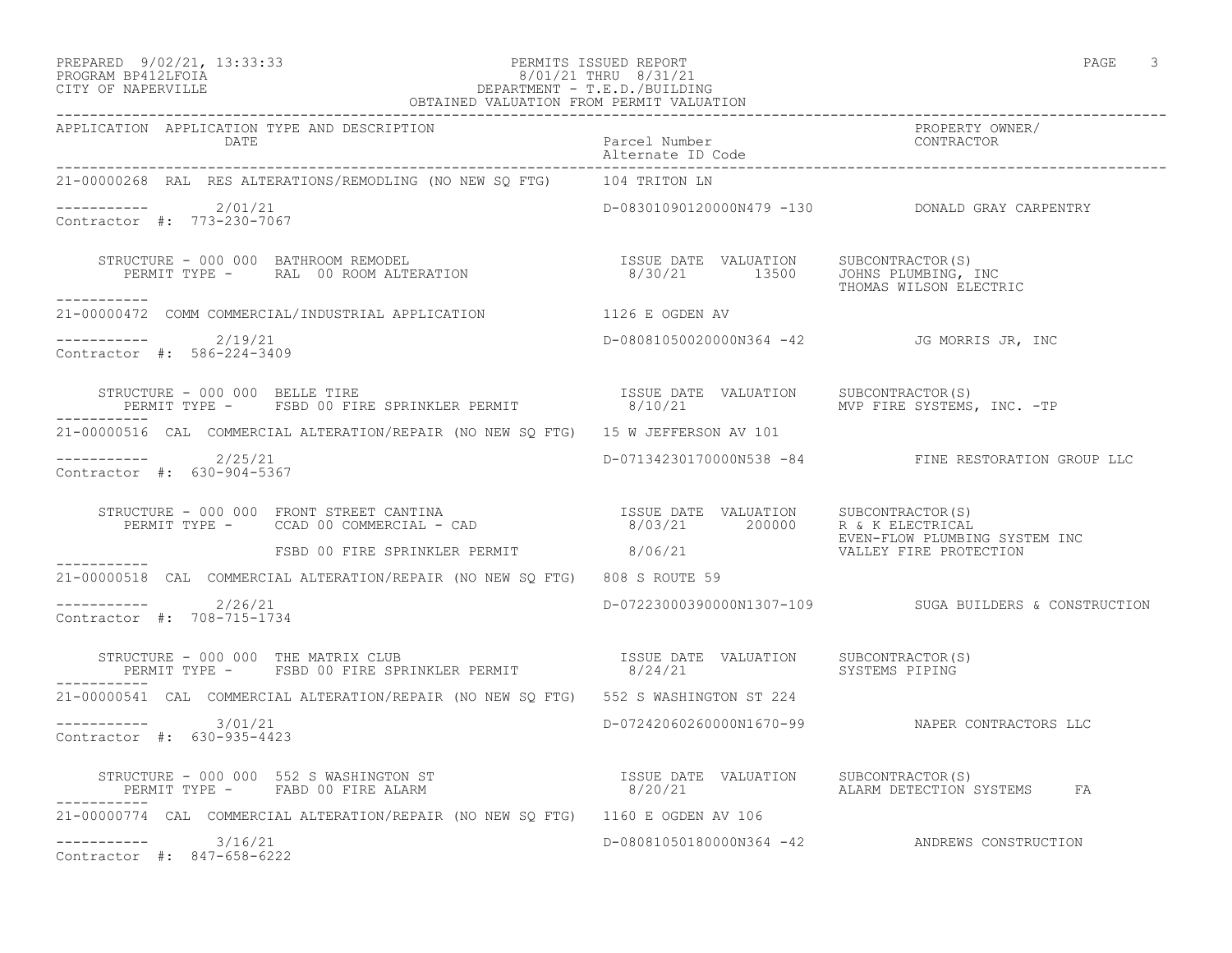## PREPARED 9/02/21, 13:33:33 PERMITS ISSUED REPORT PAGE 4 PROGRAM BP412LFOIA 8/01/21 THRU 8/31/21 CITY OF NAPERVILLE DEPARTMENT - T.E.D./BUILDING

|                                                      | OBTAINED VALUATION FROM PERMIT VALUATION                                                                                                                                                                                          |                                           |                                                |
|------------------------------------------------------|-----------------------------------------------------------------------------------------------------------------------------------------------------------------------------------------------------------------------------------|-------------------------------------------|------------------------------------------------|
| APPLICATION APPLICATION TYPE AND DESCRIPTION<br>DATE |                                                                                                                                                                                                                                   | Parcel Number<br>Alternate ID Code        | PROPERTY OWNER/<br>CONTRACTOR                  |
| 21-00000774 (CONTINUED)                              |                                                                                                                                                                                                                                   |                                           |                                                |
|                                                      | STRUCTURE – 000 000 ULTRAMED URGENT CARE                          ISSUE DATE VALUATION    SUBCONTRACTOR(S)<br>PERMIT TYPE –     FABD 00 FIRE ALARM                          8/16/21                  ALLIANCE SYSTEMS GROUP, INC- |                                           |                                                |
|                                                      | 21-00000892 CAL COMMERCIAL ALTERATION/REPAIR (NO NEW SO FTG) 3075 BOOK RD 139                                                                                                                                                     |                                           |                                                |
| $--------- 3/22/21$<br>Contractor #: 847-849-6966    |                                                                                                                                                                                                                                   | W-01102010230000N1339-215 LIVITY, LLC     |                                                |
| ------------                                         |                                                                                                                                                                                                                                   |                                           |                                                |
|                                                      | 21-00001069 DRWY DRIVEWAY NEW AND ALTERATIONS TERM NEW 124 S COLUMBIA ST                                                                                                                                                          |                                           |                                                |
| ----------- 3/30/21<br>Contractor #: 630-263-7283    |                                                                                                                                                                                                                                   | D-08184100050000N442 -86 DAMICO PAVING    |                                                |
|                                                      | STRUCTURE - 000 000 NEW ASPHALT DRWY TO REPLACE GRAVEL ISSUE DATE VALUATION SUBCONTRACTOR(S)<br>PERMIT TYPE - DRWY 00 DRIVEWAY ADDITION/ALTERATION 8/04/21 4000                                                                   |                                           |                                                |
|                                                      | 21-00001160 CAL COMMERCIAL ALTERATION/REPAIR (NO NEW SO FTG) 1807 S WASHINGTON ST 107                                                                                                                                             |                                           |                                                |
| $--------- 4/06/21$<br>Contractor #: 815-219-5508    |                                                                                                                                                                                                                                   | D-08312140330000N568 -161 LOG ENTERPRISES |                                                |
| ___________                                          |                                                                                                                                                                                                                                   |                                           |                                                |
|                                                      | 21-00001169 CAL COMMERCIAL ALTERATION/REPAIR (NO NEW SO FTG) 376 S ROUTE 59 116                                                                                                                                                   |                                           |                                                |
| $--------- 4/06/21$<br>Contractor #: 248-697-8142    |                                                                                                                                                                                                                                   | D-07221020240000N1153-94 TAMER MASHHOUR   |                                                |
| ------------                                         | STRUCTURE - 000 000 PAPPAROTI CAFE<br>PERMIT TYPE - CCAD 00 COMMERCIAL - CAD                                 8/12/21      120000   MOHSIN KHAN                                                                                    |                                           | SSE MECHANICAL INC                             |
|                                                      | 21-00001284 CAL COMMERCIAL ALTERATION/REPAIR (NO NEW SQ FTG) 3108 S ROUTE 59 124                                                                                                                                                  |                                           |                                                |
| $--------- 4/14/21$<br>Contractor #: 630-640-8503    |                                                                                                                                                                                                                                   |                                           | W-01101010020000N1359-214 S. DIRILTEN BUILDERS |
|                                                      | STRUCTURE - 000 000 SYMMETRIC CHIROPRACTIC                                                                                                                                                                                        |                                           |                                                |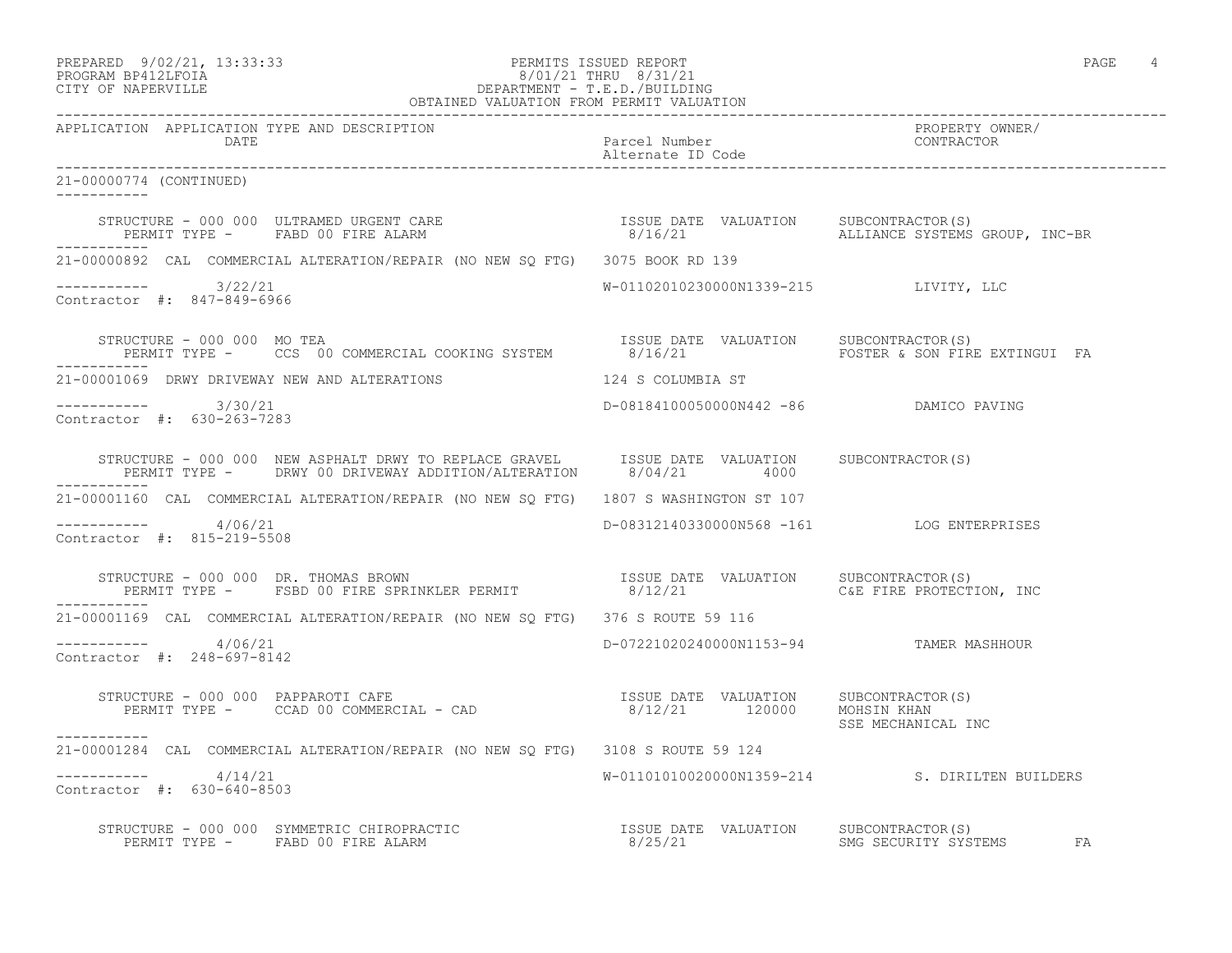### PREPARED 9/02/21, 13:33:33 PERMITS ISSUED REPORT<br>PROGRAM BP412LFOIA PAGE 5 PROGRAM BP412LFOIA  $8/01/21$  THRU  $8/31/21$ <br>CITY OF NAPERVILLE DEPARTMENT - T.E.D./BUILDIN CITY OF NAPERVILLE DEPARTMENT - T.E.D./BUILDING OBTAINED VALUATION FROM PERMIT VALUATION

| APPLICATION APPLICATION TYPE AND DESCRIPTION<br>DATE                                                                                                                                                                                                                                                                                                                                                              | Parcel Number<br>Alternate ID Code    | PROPERTY OWNER/<br>CONTRACTOR                                                        |
|-------------------------------------------------------------------------------------------------------------------------------------------------------------------------------------------------------------------------------------------------------------------------------------------------------------------------------------------------------------------------------------------------------------------|---------------------------------------|--------------------------------------------------------------------------------------|
| 21-00001285 THA TOWNHOUSE APPLICATION                                                                                                                                                                                                                                                                                                                                                                             | 621 BOURBON CT                        |                                                                                      |
| $--------- 4/14/21$<br>Contractor #: 708-214-1246                                                                                                                                                                                                                                                                                                                                                                 |                                       |                                                                                      |
| $\begin{array}{cccccc} \texttt{STRUCTURE} & - & 000 & 000 & 1 & \texttt{BLDG.} & 4 & \texttt{UNITS} & \texttt{TSSUE} & \texttt{DATE} & \texttt{VALUATION} & & \texttt{SUBCONTRACTOR(S)}\\ & & \texttt{PERMIT TYPE} & - & \texttt{THA} & 00 & \texttt{TOWNHOUSE} & \texttt{PERMIT} & & & \\ & & & & & & & 8/30/21 & & 400000 & & \texttt{NAPERVILLE ELECTRICAL CONT INC} & \texttt{C.} \end{array}$<br>----------- |                                       | HAMSTRA ENTERPRISES<br>MAC PLUMBING                                                  |
| 21-00001286 THA TOWNHOUSE APPLICATION                                                                                                                                                                                                                                                                                                                                                                             | 623 BOURBON CT                        |                                                                                      |
| $--------- 4/14/21$<br>Contractor #: 708-214-1246                                                                                                                                                                                                                                                                                                                                                                 |                                       | D-08321040080023N1768-162 LINDEN WOODS OF NAPERVILLE LLC                             |
| STRUCTURE - 000 000 1 BLDG. 4 UNITS<br>PERMIT TYPE - THA 00 TOWNHOUSE PERMIT                                                                                                                                                                                                                                                                                                                                      | ISSUE DATE VALUATION SUBCONTRACTOR(S) | 8/30/21 400000 NAPERVILLE ELECTRICAL CONT INC<br>HAMSTRA ENTERPRISES<br>MAC PLUMBING |
| -----------<br>21-00001287 THA TOWNHOUSE APPLICATION                                                                                                                                                                                                                                                                                                                                                              | 625 BOURBON CT                        |                                                                                      |
| $--------- 4/14/21$<br>Contractor #: 708-214-1246                                                                                                                                                                                                                                                                                                                                                                 |                                       | D-08321040080025N1768-162 LINDEN WOODS OF NAPERVILLE LLC                             |
| STRUCTURE - 000 000 1 BLDG. 4 UNITS<br>PERMIT TYPE - THA 00 TOWNHOUSE PERMIT                                                                                                                                                                                                                                                                                                                                      |                                       | HAMSTRA ENTERPRISES<br>MAC PLUMBING                                                  |
| 21-00001288 THA TOWNHOUSE APPLICATION                                                                                                                                                                                                                                                                                                                                                                             | 627 BOURBON CT                        |                                                                                      |
| $--------- 4/14/21$<br>Contractor #: 708-214-1246                                                                                                                                                                                                                                                                                                                                                                 |                                       | D-08321040080027N1768-162 LINDEN WOODS OF NAPERVILLE LLC                             |
| STRUCTURE - 000 000 1 BLDG. 4 UNITS<br>PERMIT TYPE - THA 00 TOWNHOUSE PERMIT                                                                                                                                                                                                                                                                                                                                      | ISSUE DATE VALUATION SUBCONTRACTOR(S) | 8/30/21 400000 NAPERVILLE ELECTRICAL CONT INC<br>HAMSTRA ENTERPRISES<br>MAC PLUMBING |
| -----------<br>21-00001357 CAL COMMERCIAL ALTERATION/REPAIR (NO NEW SQ FTG) 263 SHUMAN BL 500                                                                                                                                                                                                                                                                                                                     |                                       |                                                                                      |
| $--------- 4/16/21$<br>Contractor #: 312-629-2800                                                                                                                                                                                                                                                                                                                                                                 |                                       | D-07014000340000N7 -24 DEVELOPMENT SOLUTIONS                                         |

STRUCTURE - 000 000 KELLOGG'S **ISSUE DATE VALUATION** SUBCONTRACTOR(S)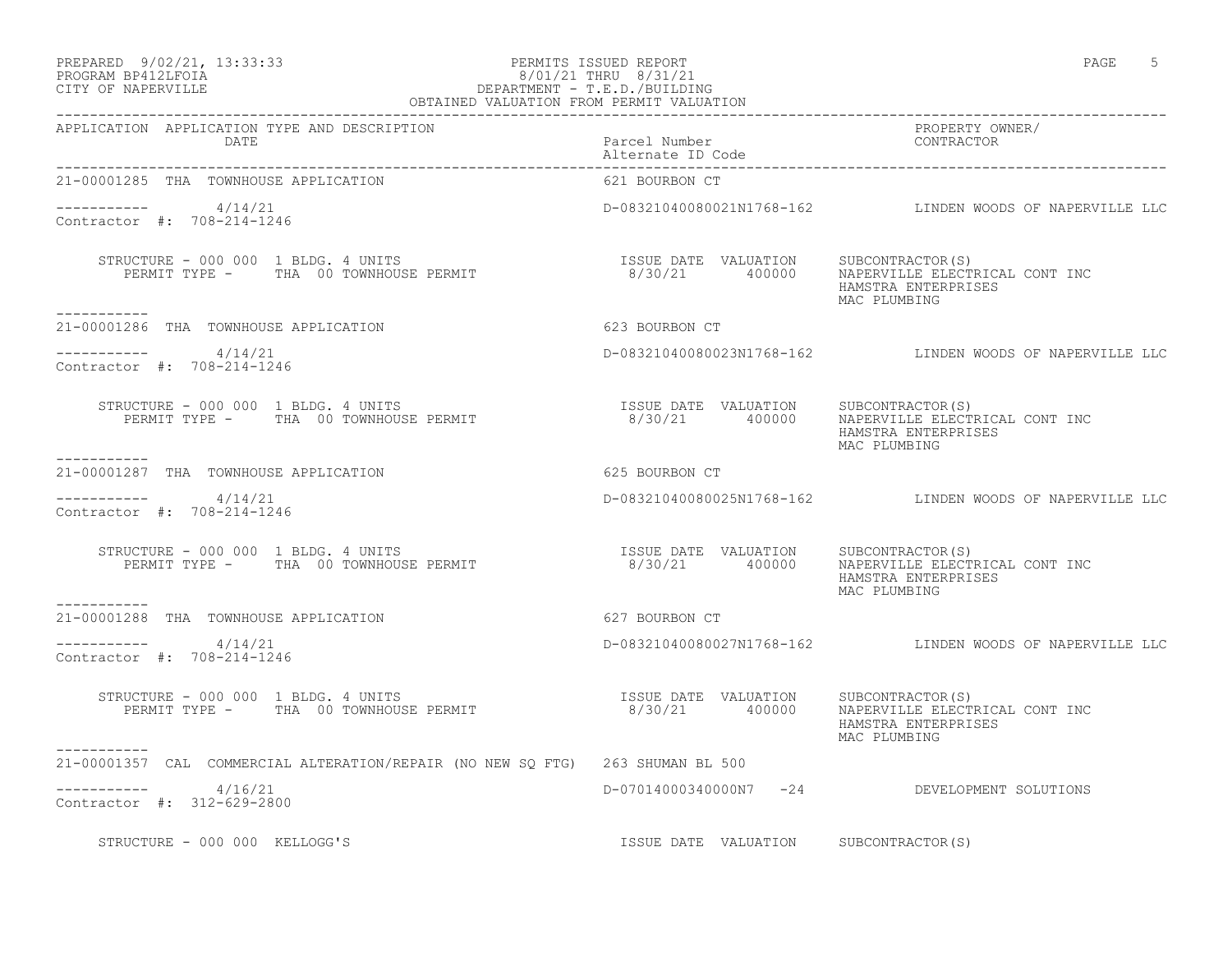#### PREPARED 9/02/21, 13:33:33 PERMITS ISSUED REPORT PAGE 6 PROGRAM BP412LFOIA 8/01/21 THRU 8/31/21 CITY OF NAPERVILLE DEPARTMENT - T.E.D./BUILDING OBTAINED VALUATION FROM PERMIT VALUATION

------------------------------------------------------------------------------------------------------------------------------------

APPLICATION APPLICATION TYPE AND DESCRIPTION PROPERTY OWNER/ DATE PARTICLE IN THE PARTICLE OF THE PARTICLE NUMBER OF THE PARTICLE IN THE PARTICLE IN THE PARTICLE IN THE PARTICLE IN THE PARTICLE IN THE PARTICLE IN THE PARTICLE IN THE PARTICLE IN THE PARTICLE IN THE PARTICLE IN THE PA Alternate ID Code ------------------------------------------------------------------------------------------------------------------------------------ 21-00001357 (CONTINUED) ----------- PERMIT TYPE - FSBD 00 FIRE SPRINKLER PERMIT 8/25/21 METROPOLITAN FIRE PROTECTION ----------- 21-00001392 RAD RES ADDITIONS (NEW SQ FTG) 4224 FRASER CR  $--------$  4/18/21 W-01084000150000N1757-226 BRICK MAGIC Contractor #: STRUCTURE - 000 000 ISSUE DATE VALUATION SUBCONTRACTOR(S) PERMIT TYPE - RAD 00 ROOM ADDITION 8/12/21 9000 A N S ROOFING & SIDING ----------- 21-00001396 RAD RES ADDITIONS (NEW SQ FTG) 1508 E BAILEY RD ----------- 4/19/21 D-08283110030000N160 -149 TIMBERBUILT INC Contractor #: 630-443-7100 STRUCTURE - 000 000 ISSUE DATE VALUATION SUBCONTRACTOR(S) PERMIT TYPE - PAT 00 PATIO 141560 8/23/21 141560 RAD 00 ROOM ADDITION 8/23/21 141560 TIMBERBUILT, INC TIMBERBUILT, INC ROOF ----------- 21-00001461 CAL COMMERCIAL ALTERATION/REPAIR (NO NEW SQ FTG) 201 E FRANKLIN AV  $--------- 4/20/21$ ----------- 4/20/21 D-08183020140000N427 -85 FBG CORPORTION Contractor #: 630-238-1730 STRUCTURE – 000 000 ST. PETER & PAUL ISSUE ISSUE DATE VALUATION SUBCONTRACTOR(S)<br>PERMIT TYPE – FABD 00 FIRE ALARM 1999 – 1999 – 1999 – 1999 – 1999 – 1999 – 1999 – 1999 – 1999 – 1999 – 1999 – 8/17/21 C J POWER INC ----------- 21-00001548 DECK DECK 1809 CLYDE DR ----------- 4/22/21 D-08312100160000N62 -161 ROYAL DECK LLC Contractor #: 331-757-8131 STRUCTURE - 000 000 ISSUE DATE VALUATION SUBCONTRACTOR(S) PERMIT TYPE - DECK 00 DECK ----------- 21-00001651 SIGN SIGN APPLICATIONS 1003 S WASHINGTON ST 265 ----------- 4/27/21 - - DIVINE SIGNS & GRAPHICS Contractor #: 847-534-9220 STRUCTURE – 000 000<br>
STRUCTURE – 000 000 SIGN 1999 SIGN 1999 SALUATION SUBCONTRACTOR(S) 8/16/21 COMET NEON, INC ----------- 21-00001691 CAL COMMERCIAL ALTERATION/REPAIR (NO NEW SQ FTG) 2736 SHOWPLACE DR 100 ----------- 4/28/21 W-01044100710000N1572-198 BLOCK BUILDERS Contractor #: 801-699-4760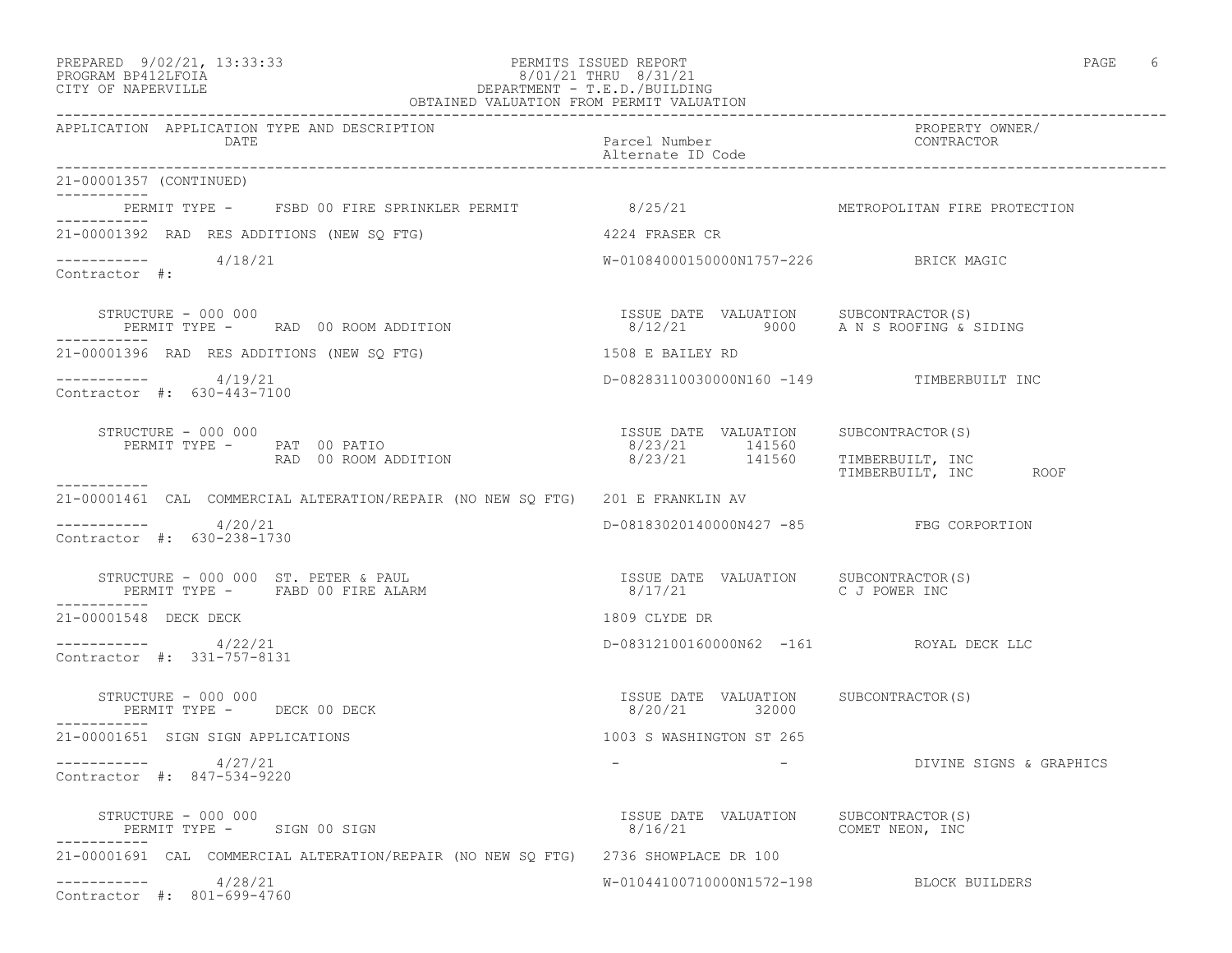## PREPARED 9/02/21, 13:33:33 PERMITS ISSUED REPORT PAGE 7 PROGRAM BP412LFOIA 8/01/21 THRU 8/31/21 CITY OF NAPERVILLE DEPARTMENT - T.E.D./BUILDING

| OBTAINED VALUATION FROM PERMIT VALUATION             |                                                                                                                                                                                                                                                                                                             |                                           |                                              |
|------------------------------------------------------|-------------------------------------------------------------------------------------------------------------------------------------------------------------------------------------------------------------------------------------------------------------------------------------------------------------|-------------------------------------------|----------------------------------------------|
| APPLICATION APPLICATION TYPE AND DESCRIPTION<br>DATE |                                                                                                                                                                                                                                                                                                             | Parcel Number<br>Alternate ID Code        | PROPERTY OWNER/<br>CONTRACTOR                |
| 21-00001691 (CONTINUED)<br><u> Liberalis Libe</u>    |                                                                                                                                                                                                                                                                                                             |                                           |                                              |
|                                                      | STRUCTURE - 000 000 SMASHBURGER<br>PERMIT TYPE - FABD 00 FIRE ALARM                                                                                                                                                                                                                                         | ISSUE DATE VALUATION SUBCONTRACTOR(S)     | 8/06/21 ALLEGIANT FIRE PROTECTION, LLC       |
|                                                      | 21-00001741 RAL RES ALTERATIONS/REMODLING (NO NEW SQ FTG) 1441 SWALLOW ST                                                                                                                                                                                                                                   |                                           |                                              |
| $--------- 4/30/21$<br>Contractor #: 630-650-2579    |                                                                                                                                                                                                                                                                                                             | D-08304070240000N62 -146 BOARDWALK HOMES  |                                              |
|                                                      |                                                                                                                                                                                                                                                                                                             |                                           |                                              |
| 21-00001763 SFR SINGLE FAMILY RESIDENCE              |                                                                                                                                                                                                                                                                                                             | 653 S SLEIGHT ST                          |                                              |
| -----------    5/03/21<br>Contractor #: 630-983-6220 |                                                                                                                                                                                                                                                                                                             | D-08191150330000N50 -100 AUTUMN HOMES INC |                                              |
| STRUCTURE - 000 000 SFR                              | PERMIT TYPE - DCK 00 DECK WITH STRUCTURE - SFR/DPX 8/03/21 625000<br>ELEC 00 ELECTRIC FOR SINGLIGHT FAMILY/DPX 8/03/21<br>FB 00 EIECTRIC FOR SINGLE FAMILY/DPX 8/03/21<br>MECH 00 MECHANICAL FOR SFR/DPX 8/03/21<br>PLUM 00 PLUMBING BASEMENT ROUGH 8/03/21<br>PLUM 00 PLUMBING FOR SINGLE FAMILY/DPX 8/03/ | ISSUE DATE VALUATION SUBCONTRACTOR(S)     | LITTLE ELECTRICAL CONTRACTORS                |
|                                                      |                                                                                                                                                                                                                                                                                                             |                                           | HOGAN PLUMBING<br>ROBERT EGAN                |
|                                                      | SFRP 00 SINGLE FAMILY RESIDENCE PERMIT 8/03/21 625000<br>STRU 00 STRUCTURAL FOR SINGLE FAM/DRY 8/03/33<br>STRU 00 STRUCTURAL FOR SINGLE FAM/DPX 8/03/21<br>TREE 00 PARKWAY TREE PLANTING PERMIT 8/03/21                                                                                                     |                                           | BRADLEY ENTERPRISES/OSWEGO                   |
|                                                      | 21-00001810 CAL COMMERCIAL ALTERATION/REPAIR (NO NEW SQ FTG) 808 RICKERT DR 114                                                                                                                                                                                                                             |                                           |                                              |
| 5/04/21<br>Contractor #: 847-783-3000                |                                                                                                                                                                                                                                                                                                             |                                           | D-07233120080000N1509-111 LEOPARDO COMPANIES |
| PERMIT TYPE - FABD 00 FIRE ALARM<br>-----------      | STRUCTURE - 000 000 DMG BREAST CENTER<br>PERMIT TYPE - FABD 00 FIRE ALARM                              8/12/21                     HIGH RISE SECURIT                                                                                                                                                        | 8/12/21                                   | HIGH RISE SECURITY SYSTEMS-BUR               |
|                                                      | 21-00001836 CAL COMMERCIAL ALTERATION/REPAIR (NO NEW SO FTG) 1259 RICKERT DR 208                                                                                                                                                                                                                            |                                           |                                              |
| $--------$ 5/04/21<br>Contractor #: 770-456-9660     |                                                                                                                                                                                                                                                                                                             |                                           | D-07262010110000 -127 CALIBER1 CONSTRUCTION  |
|                                                      | STRUCTURE – 000 000 UNITED VEIN CLINIC                             ISSUE DATE VALUATION     SUBCONTRACTOR(S)<br>PERMIT TYPE –     FABD 00 FIRE ALARM                               8/12/21                        SMG SECURITY SY                                                                           |                                           |                                              |
| 21-00001853 SFR SINGLE FAMILY RESIDENCE              |                                                                                                                                                                                                                                                                                                             | 2447 SHARON CT                            |                                              |
| $--------- 5/05/21$<br>Contractor #: 630-428-4800    |                                                                                                                                                                                                                                                                                                             |                                           | W-01032070580000N1609-185 OAK HILL BUILDERS  |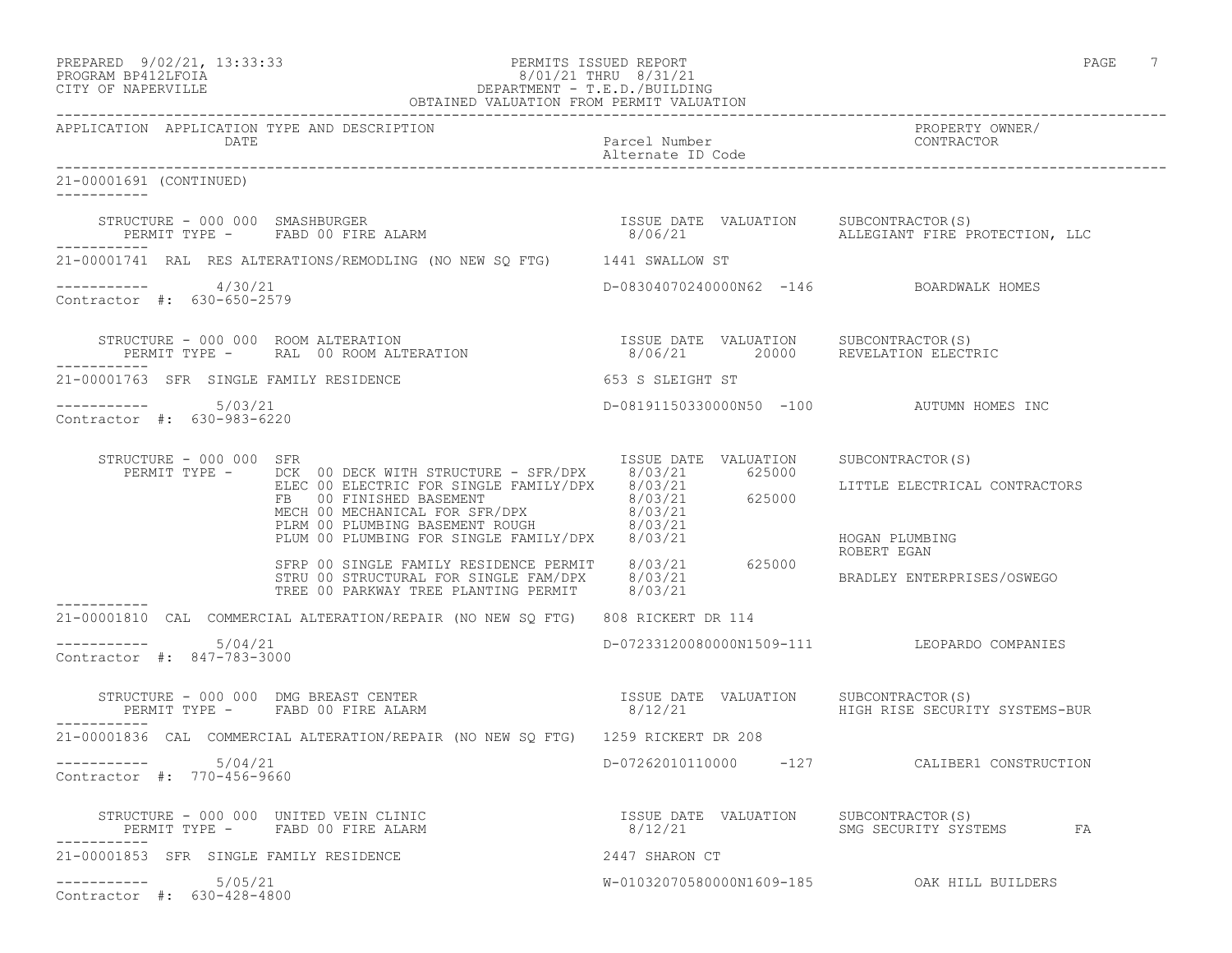| PREPARED | $9/02/21$ , | 13:33:33 |
|----------|-------------|----------|
|          |             |          |

## PREPARED 9/02/21, 13:33:33 PERMITS ISSUED REPORT<br>PROGRAM BP412LFOIA PAGE 8 8/01/21 THRU 8/31/21 PROGRAM BP412LFOIA  $8/01/21$  THRU  $8/31/21$ <br>CITY OF NAPERVILLE DEPARTMENT - T.E.D./BUILDII CITY OF NAPERVILLE DEPARTMENT - T.E.D./BUILDING

|                                        |                                                      | OBTAINED VALUATION FROM PERMIT VALUATION                                                                                                                                                                                                                                                                                           |                                    |                                                                |
|----------------------------------------|------------------------------------------------------|------------------------------------------------------------------------------------------------------------------------------------------------------------------------------------------------------------------------------------------------------------------------------------------------------------------------------------|------------------------------------|----------------------------------------------------------------|
|                                        | DATE                                                 | APPLICATION APPLICATION TYPE AND DESCRIPTION                                                                                                                                                                                                                                                                                       | Parcel Number<br>Alternate ID Code | PROPERTY OWNER/<br>CONTRACTOR                                  |
| 21-00001853 (CONTINUED)<br>----------- |                                                      |                                                                                                                                                                                                                                                                                                                                    |                                    |                                                                |
|                                        | STRUCTURE - 000 000 SFR                              | PERMIT TYPE - DCK 00 DECK WITH STRUCTURE - SFR/DPX 8/24/21 653000                                                                                                                                                                                                                                                                  |                                    | ISSUE DATE VALUATION SUBCONTRACTOR(S)<br>RITE WAY ELECTRIC INC |
|                                        |                                                      | DCK OO DECK WITH STRUCTURE - SFR/DPX 8/24/21 653000<br>ELEC OO ELECTRIC FOR SINGLE FAMILY/DPX 8/24/21 653000<br>FB OO FINISHED BASEMENT<br>MECH OO MECHANICAL FOR SFR/DPX 8/24/21 653000<br>PLIM OO PLUMBING BASEMENT ROUGH 8/24/21<br>P                                                                                           |                                    | EVEN FLOW PLUMBING<br>A RELIABLE ROOFING                       |
|                                        |                                                      | 21-00001881 RAL RES ALTERATIONS/REMODLING (NO NEW SQ FTG) 1226 WHITINGHAM CR                                                                                                                                                                                                                                                       |                                    |                                                                |
|                                        | $--------- 5/06/21$<br>Contractor #: 331-251-6748    |                                                                                                                                                                                                                                                                                                                                    |                                    | D-08201130050000N153 -102    VEDCO DESIGN GROUP INC-LISLE      |
|                                        |                                                      | STRUCTURE - 000 000 BATHROOM REMODEL<br>PERMIT TYPE - RAL 00 ROOM ALTERATION 1999 - 1999 - 1999 104/21<br>PERMIT TYPE - RAL 00 ROOM ALTERATION 1999 1999 1000 100 PREMIS PLIMETNC                                                                                                                                                  |                                    | DREW'S PLUMBING                                                |
| -----------<br>21-00001889 TENT TENTS  |                                                      |                                                                                                                                                                                                                                                                                                                                    | 36 N ELLSWORTH ST                  |                                                                |
|                                        | ---------    5/06/21<br>Contractor #: 630-690-8500   |                                                                                                                                                                                                                                                                                                                                    |                                    | D-08183050130000N427 -85 BIG TENT EVENTS                       |
|                                        |                                                      | STRUCTURE – 000 000   4 TENTS-8/27/21-8/29/21                      ISSUE DATE VALUATION     SUBCONTRACTOR(S)<br>PERMIT TYPE –      TENT 00 TENT PERMIT                                8/27/21                                                                                                                                      |                                    |                                                                |
| 21-00001899 DECK DECK                  |                                                      |                                                                                                                                                                                                                                                                                                                                    | 1535 GROMMON RD                    |                                                                |
| Contractor #:                          | ----------- 5/06/21                                  |                                                                                                                                                                                                                                                                                                                                    |                                    |                                                                |
| ----------                             |                                                      | $\begin{tabular}{lllllllllll} \texttt{STRUCTURE} & - & 000 & 000 & PERGOLA \\ & & & & & & & \texttt{ESUE} & \texttt{DATE} & \texttt{VALUATION} & & \texttt{SUBCONTRACTOR(S)} \\ \texttt{PERMIT TYPE} & - & & & & \texttt{PERG 00 PERGOLA} & / & \texttt{ARBOR} & & & & & \texttt{8/31/21} & & & \texttt{3000} & & & \end{tabular}$ |                                    |                                                                |
|                                        |                                                      | 21-00001924 RAL RES ALTERATIONS/REMODLING (NO NEW SQ FTG) 715 SARA LN                                                                                                                                                                                                                                                              |                                    |                                                                |
| Contractor #:                          | -----------    5/07/21                               |                                                                                                                                                                                                                                                                                                                                    | D-08294030040000N135 -148          |                                                                |
|                                        |                                                      | STRUCTURE – 000 000 BATHROOM REMODEL (S) TSSUE DATE VALUATION SUBCONTRACTOR (S) SUBCONTRACTOR (S)                                                                                                                                                                                                                                  |                                    |                                                                |
|                                        |                                                      | 21-00001932 RAD RES ADDITIONS (NEW SO FTG)                                                                                                                                                                                                                                                                                         | 2524 NEWPORT DR                    |                                                                |
|                                        | -----------    5/07/21<br>Contractor #: 630-698-8354 |                                                                                                                                                                                                                                                                                                                                    |                                    | W-01012070430000N367 -189 M.T. MCCAW                           |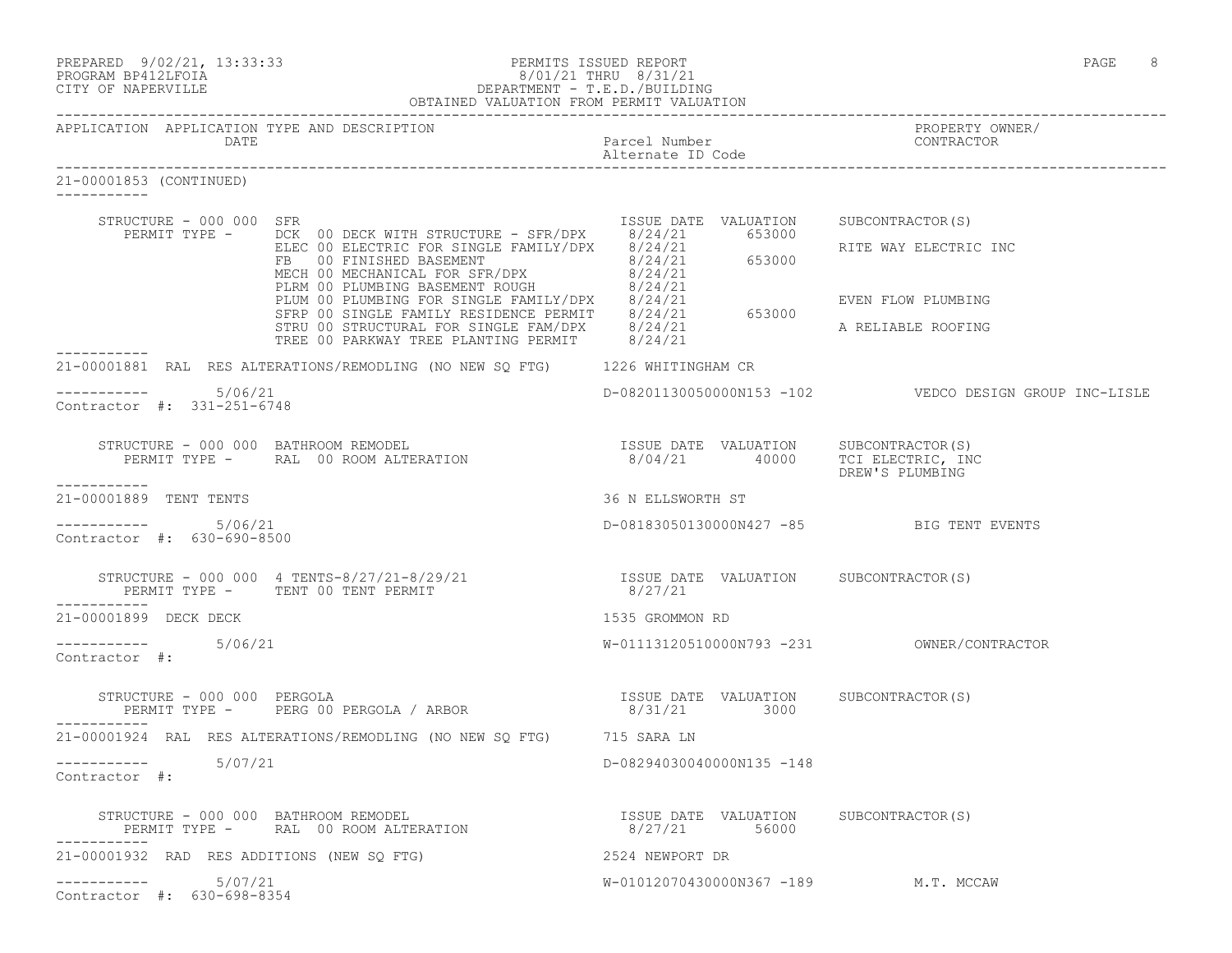|                    | PREPARED 9/02/21, 13:33:33 | PERMITS ISSUED REPORT | PAGE |  |
|--------------------|----------------------------|-----------------------|------|--|
| PROGRAM PRATOTROTA |                            | $0/01/01$ $m$         |      |  |

### PROGRAM BP412LFOIA 8/01/21 THRU 8/31/21 CITY OF NAPERVILLE DEPARTMENT - T.E.D./BUILDING OBTAINED VALUATION FROM PERMIT VALUATION

------------------------------------------------------------------------------------------------------------------------------------ APPLICATION APPLICATION TYPE AND DESCRIPTION PROPERTY OWNER/ Parcel Number<br>Alternate ID Code Alternate ID Code ------------------------------------------------------------------------------------------------------------------------------------ 21-00001932 (CONTINUED) ----------- STRUCTURE - 000 000 ISSUE DATE VALUATION SUBCONTRACTOR(S) PERMIT TYPE - RAD 00 ROOM ADDITION 8/19/21 35000 BRISKO ELECTRIC CONSTRUCTION SYSTEM CORP ----------- 21-00001959 DRWY DRIVEWAY NEW AND ALTERATIONS 855 MOBILE CT ----------- 5/10/21 D-07243080120000N677 -113 HANSON LANDSCAPE Contractor #: STRUCTURE - 000 000 R/R BRICK PAVER DRWY/PR WALKS/AP ISSUE DATE VALUATION SUBCONTRACTOR(S) PERMIT TYPE - DRWY 00 DRIVEWAY ADDITION/ALTERATION 8/11/21 24000 ROW 00 RIGHT OF WAY PERMIT 8/11/21 ----------- 21-00001994 DRWY DRIVEWAY NEW AND ALTERATIONS 1200 HAVERHILL CR \_\_\_\_\_\_\_\_\_\_\_ ----------- 5/12/21 D-08083110010000N502 -57 DRESSLER BLOCK CONCRETE Contractor #: 630-878-3162 STRUCTURE - 000 000 R/R AND EXPAND ASPHALT DRWY/APRON ISSUE DATE VALUATION SUBCONTRACTOR(S) PERMIT TYPE - DRWY 00 DRIVEWAY ADDITION/ALTERATION 8/03/21 3750 DRESSLER BLOCK CONCRETE ROW 00 RIGHT OF WAY PERMIT 8/03/21 DRESSLER BLOCK CONCRETE ----------- 21-00002063 RAD RES ADDITIONS (NEW SQ FTG) 449 TICONDEROGA LN  $--------- 5/14/21$ ----------- 5/14/21 D-08071100170000N185 -40 ZISONG FENG ARCHITECT Contractor #: 312-399-2089 STRUCTURE - 000 000 INTERIOR REMODEL ISSUE DATE VALUATION SUBCONTRACTOR(S) PERMIT TYPE - RAL 00 ROOM ALTERATION 8/30/21 120000 GOURLEY PLUMING INC ISSUE DATE VALUATION SUBCONTRACTOR(S)<br>8/30/21 120000 GOURLEY PLUMING INC ----------- 21-00002079 DECK DECK 987 CREEKSIDE CR \_\_\_\_\_\_\_\_\_\_\_ ----------- 5/14/21 D-07123030610000N590 -53 JENSIK CUSTOM BUILDERS Contractor #: 630-649-1726 STRUCTURE - 000 000 ISSUE DATE VALUATION SUBCONTRACTOR(S) PERMIT TYPE - DECK 00 DECK ----------- 21-00002080 DECK DECK 1931 FARMINGTON CT ----------- 5/14/21 D-08313050270000N177 -175 OWNER/CONTRACTOR Contractor #: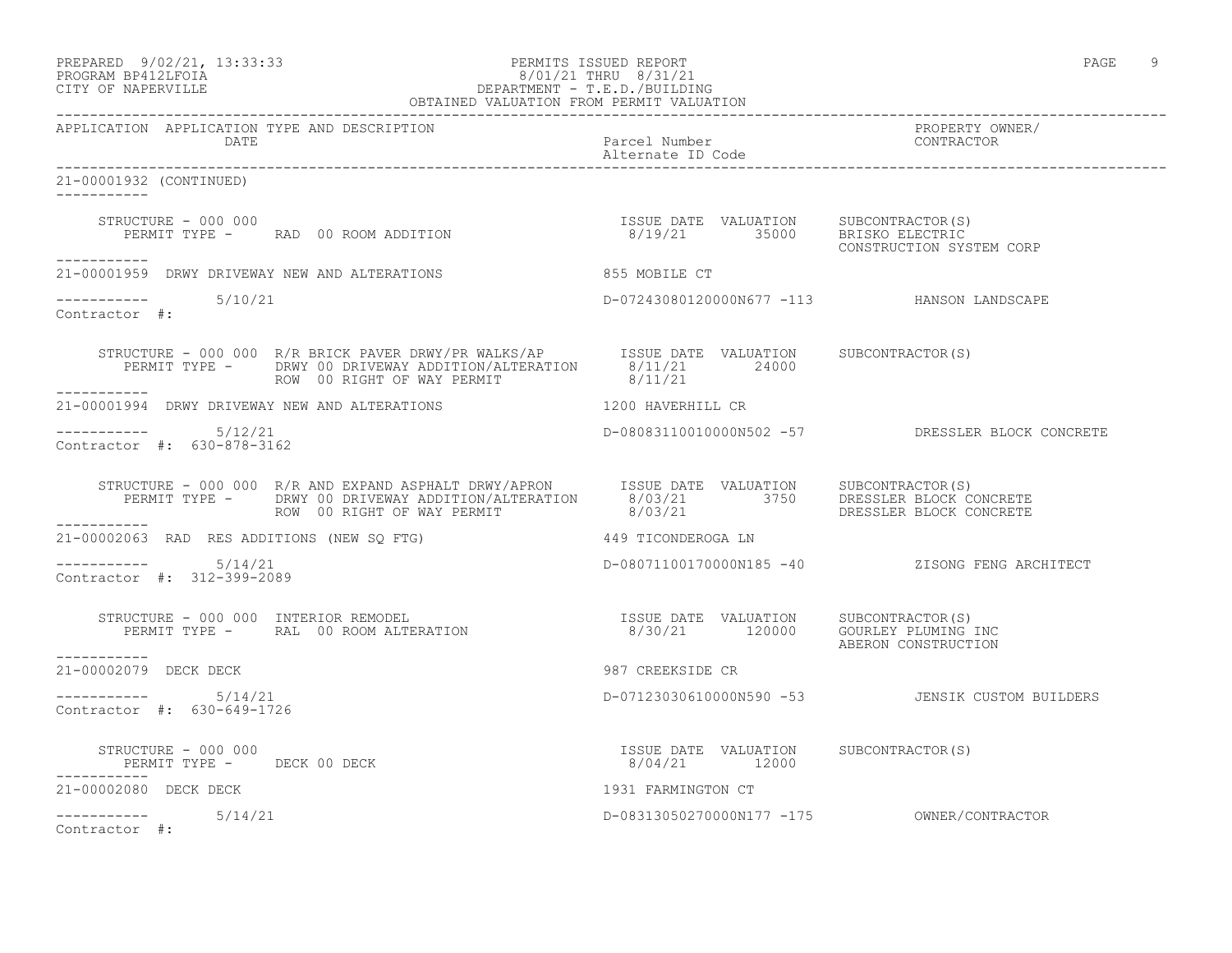| PREPARED             | $9/02/21$ , $13:33:33$ |  |
|----------------------|------------------------|--|
| גדמת זרונתם וגנסמספם |                        |  |

## PREPARED 9/02/21, 13:33:33 PERMITS ISSUED REPORT<br>PROGRAM BP412LFOIA PAGE 10<br>
8/01/21 THRU 8/31/21 PROGRAM BP412LFOIA  $8/01/21$  THRU  $8/31/21$ <br>CITY OF NAPERVILLE DEPARTMENT - T.E.D./BUILDII DEPARTMENT - T.E.D./BUILDING

| OBTAINED VALUATION FROM PERMIT VALUATION                    |                                                                                                                                                                                                                                   |                                        |                                                          |
|-------------------------------------------------------------|-----------------------------------------------------------------------------------------------------------------------------------------------------------------------------------------------------------------------------------|----------------------------------------|----------------------------------------------------------|
| APPLICATION APPLICATION TYPE AND DESCRIPTION<br><b>DATE</b> |                                                                                                                                                                                                                                   | Parcel Number<br>Alternate ID Code     | PROPERTY OWNER/<br>CONTRACTOR<br>CONTRACTOR              |
| 21-00002080 (CONTINUED)<br>------------                     |                                                                                                                                                                                                                                   |                                        |                                                          |
| -----------                                                 | $\begin{array}{cccccccccc} \texttt{STRUCTURE} & - & 000 & 000 & & & & & & & \\ \texttt{PERMIT TYPE} & - & & & & & & & & \\ \texttt{PERMIT TYPE} & - & & & & & & & \\ \end{array}$                                                 |                                        |                                                          |
|                                                             | 21-00002118 RAD RES ADDITIONS (NEW SQ FTG) 516 N WEBSTER ST                                                                                                                                                                       |                                        |                                                          |
| $--------- 5/18/21$<br>Contractor #: 773-319-5352           |                                                                                                                                                                                                                                   |                                        | D-07132110040000N42 -69 MJZ HOME DESIGN LLC              |
| -----------                                                 | STRUCTURE - 000 000 2ND FLOOR ADDITION/GARAGE ADDITION 1SSUE DATE VALUATION SUBCONTRACTOR(S)<br>PERMIT TYPE - RAD 00 ROOM ADDITION 8/17/21 250000 GOLDSMITH ELECTRIC                                                              |                                        | LUCKY'S PLUMBING, INC<br>RZ SERVICES INC                 |
| 21-00002152 ESC ELECTRIC SERVICE CHANGE                     |                                                                                                                                                                                                                                   | 338 MEADOW GREEN DR                    |                                                          |
| Contractor #: 708-646-2111                                  |                                                                                                                                                                                                                                   |                                        | W-02061010150000N83 -190 SUNRUN INSTALLATION SERVICES I  |
| ------------                                                | STRUCTURE - 000 000 PHOTOVOLTAIC SYSTEM                           ISSUE DATE VALUATION    SUBCONTRACTOR(S)<br>PERMIT TYPE -     ELSC 00 ELECTRIC SVC CHANGE RES.            8/13/21                 SUNRUN INSTALLATION SERVICES  |                                        |                                                          |
|                                                             | 21-00002250 CAL COMMERCIAL ALTERATION/REPAIR (NO NEW SO FTG) 8 W GARTNER RD 120                                                                                                                                                   |                                        |                                                          |
| $--------$ 5/24/21<br>Contractor #: 773-692-1896            |                                                                                                                                                                                                                                   |                                        | D-08301050130000N452 -130 ON POINT DESIGN BUILD          |
| ___________                                                 | STRUCTURE - 000 000 NAPERVILLE SMILES DENTAL                           ISSUE DATE VALUATION    SUBCONTRACTOR(S)<br>PERMIT TYPE -     FABD 00 FIRE ALARM                           8/24/21                      NITECH FIRE & SAFE |                                        |                                                          |
| 21-00002251 THA TOWNHOUSE APPLICATION                       |                                                                                                                                                                                                                                   | 2921 SHOWPLACE DR                      |                                                          |
| $--------- 5/24/21$<br>Contractor #: 224-293-3129           |                                                                                                                                                                                                                                   | W-01044100660201N1845-198 LENNAR HOMES |                                                          |
|                                                             | STRUCTURE - 000 000 1 BLDG 5 UNITS<br>PERMIT TYPE - THA 00 TOWNHOUSE PERMIT<br>PERMIT TYPE - THA 00 TOWNHOUSE PERMIT 16003/21 166063 INLAND ELECTRICY                                                                             |                                        | HMD CONSTRUCTION<br>S3 PLUMBING<br>EXTERIOR BUILDERS INC |
| -----------<br>21-00002252 THA TOWNHOUSE APPLICATION        | 2923 SHOWPLACE DR                                                                                                                                                                                                                 |                                        |                                                          |
| $--------- 5/24/21$<br>Contractor #: 224-293-3129           |                                                                                                                                                                                                                                   | W-01044100660202N1845-198 LENNAR HOMES |                                                          |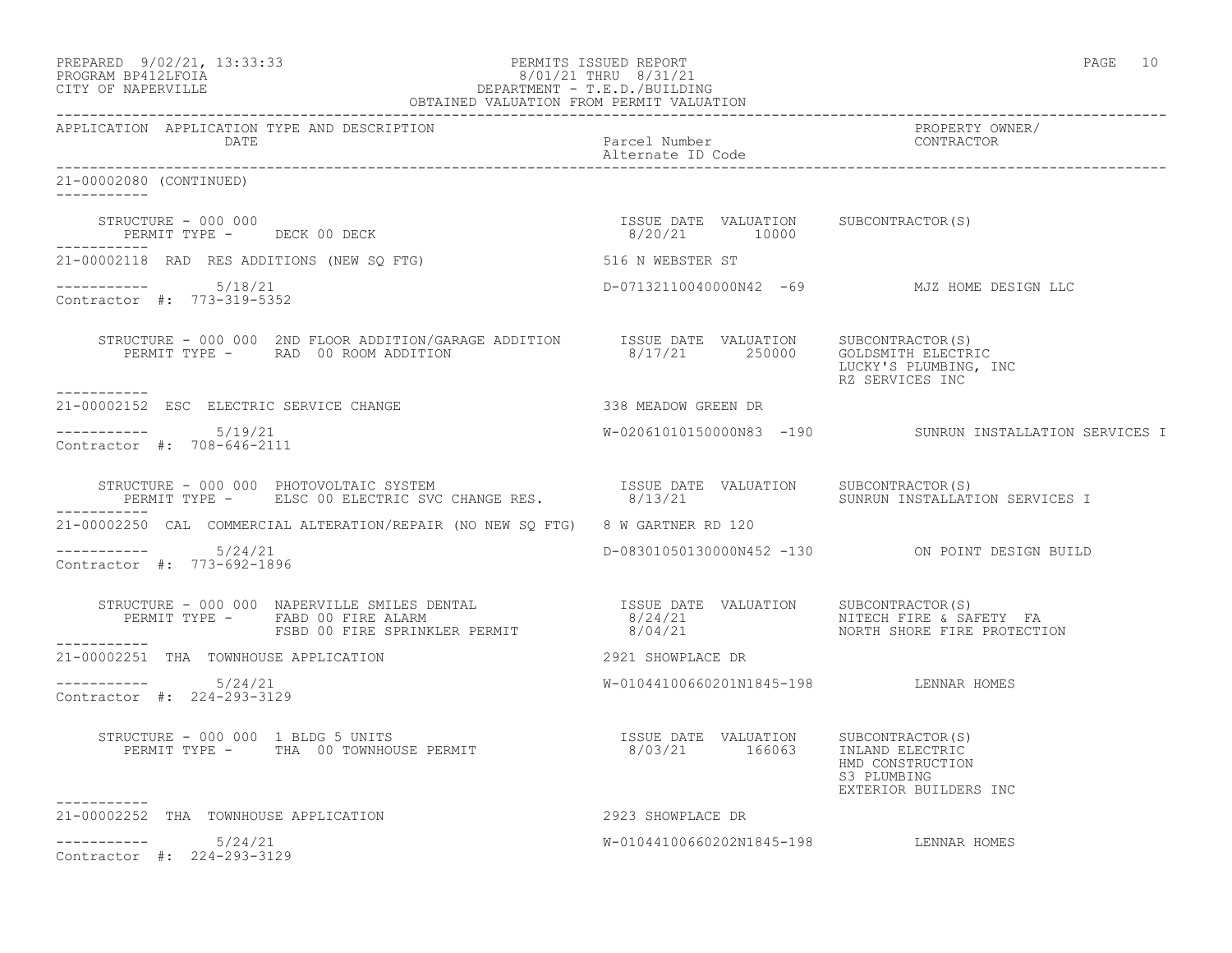| PREPARED | $9/02/21$ , $13:33:33$ |  |
|----------|------------------------|--|
|          | PROGRAM RP412LFOIA     |  |

## PERMITS ISSUED REPORT AND REPORT AND REPORT AND REPORT AND REPORT OF PAGE 11 PROGRAM BP412LFOIA  $8/01/21$  THRU  $8/31/21$ <br>CITY OF NAPERVILLE DEPARTMENT - T.E.D./BUILDII CITY OF NAPERVILLE DEPARTMENT - T.E.D./BUILDING

| OBTAINED VALUATION FROM PERMIT VALUATION                                                                                                                                                                                                                                    |                                        |                                                          |  |
|-----------------------------------------------------------------------------------------------------------------------------------------------------------------------------------------------------------------------------------------------------------------------------|----------------------------------------|----------------------------------------------------------|--|
| APPLICATION APPLICATION TYPE AND DESCRIPTION<br>DATE                                                                                                                                                                                                                        | Parcel Number<br>Alternate ID Code     | PROPERTY OWNER/<br>CONTRACTOR                            |  |
| 21-00002252 (CONTINUED)<br>------------                                                                                                                                                                                                                                     |                                        |                                                          |  |
| ___________                                                                                                                                                                                                                                                                 |                                        | HMD CONSTRUCTION<br>S3 PLUMBING<br>EXTERIOR BUILDERS INC |  |
| 21-00002253 THA TOWNHOUSE APPLICATION                                                                                                                                                                                                                                       | 2925 SHOWPLACE DR                      |                                                          |  |
| $--------- 5/24/21$<br>Contractor #: 224-293-3129                                                                                                                                                                                                                           | W-01044100660203N1845-198 LENNAR HOMES |                                                          |  |
| $\begin{tabular}{lcccccc} \texttt{STRUCTURE} & - & 000 & 000 & 1 & \texttt{BLDG} & 5 & \texttt{UNITS} & & & & & & & & \\ & & & & & & & & & & & & & \\ \texttt{PERMIT TYPE} & - & & \texttt{THA} & 00 & \texttt{TOWNHOUSE} & \texttt{PERMIT} & & & & & & & \\ \end{tabular}$ |                                        | HMD CONSTRUCTION<br>S3 PLUMBING<br>EXTERIOR BUILDERS INC |  |
| 21-00002254 THA TOWNHOUSE APPLICATION                                                                                                                                                                                                                                       | 2927 SHOWPLACE DR                      |                                                          |  |
| $--------- 5/24/21$<br>Contractor #: 224-293-3129                                                                                                                                                                                                                           | W-01044100660204N1845-198 LENNAR HOMES |                                                          |  |
| $\begin{tabular}{lcccccc} \texttt{STRUCTURE} & - & 000 & 000 & 1 & \texttt{BLDG} & 5 & \texttt{UNITS} & & & & & & & & \\ & & & & & & & & & & & & & \\ \texttt{PERMIT TYPE} & - & & \texttt{TRA} & 00 & \texttt{TOWNHOUSE} & \texttt{PERMIT} & & & & & & \\ \end{tabular}$   |                                        | HMD CONSTRUCTION<br>S3 PLUMBING<br>EXTERIOR BUILDERS INC |  |
| . _ _ _ _ _ _ _ _ _ _<br>21-00002255 THA TOWNHOUSE APPLICATION                                                                                                                                                                                                              | 2929 SHOWPLACE DR                      |                                                          |  |
| $--------- 5/24/21$<br>Contractor #: 224-293-3129                                                                                                                                                                                                                           | W-01044100660205N1845-198 LENNAR HOMES |                                                          |  |
| STRUCTURE – 000 000 1 BLDG 5 UNITS<br>PERMIT TYPE – THA 00 TOWNHOUSE PERMIT                          8/03/21       166063     INLAND ELECTRIC                                                                                                                               |                                        | HMD CONSTRUCTION<br>S3 PLUMBING<br>EXTERIOR BUILDERS INC |  |
| ----------<br>21-00002283 DRWY DRIVEWAY NEW AND ALTERATIONS                                                                                                                                                                                                                 | 2737 GATESHEAD DR                      |                                                          |  |
| -----------    5/25/21<br>Contractor #: 630-878-3162                                                                                                                                                                                                                        |                                        | W-01024030130000N270 -202 DRESSLER BLOCK CONCRETE        |  |
| STRUCTURE - 000 000 R/R CONCRETE DRWY/AP                                                                                                                                                                                                                                    | ISSUE DATE VALUATION SUBCONTRACTOR(S)  |                                                          |  |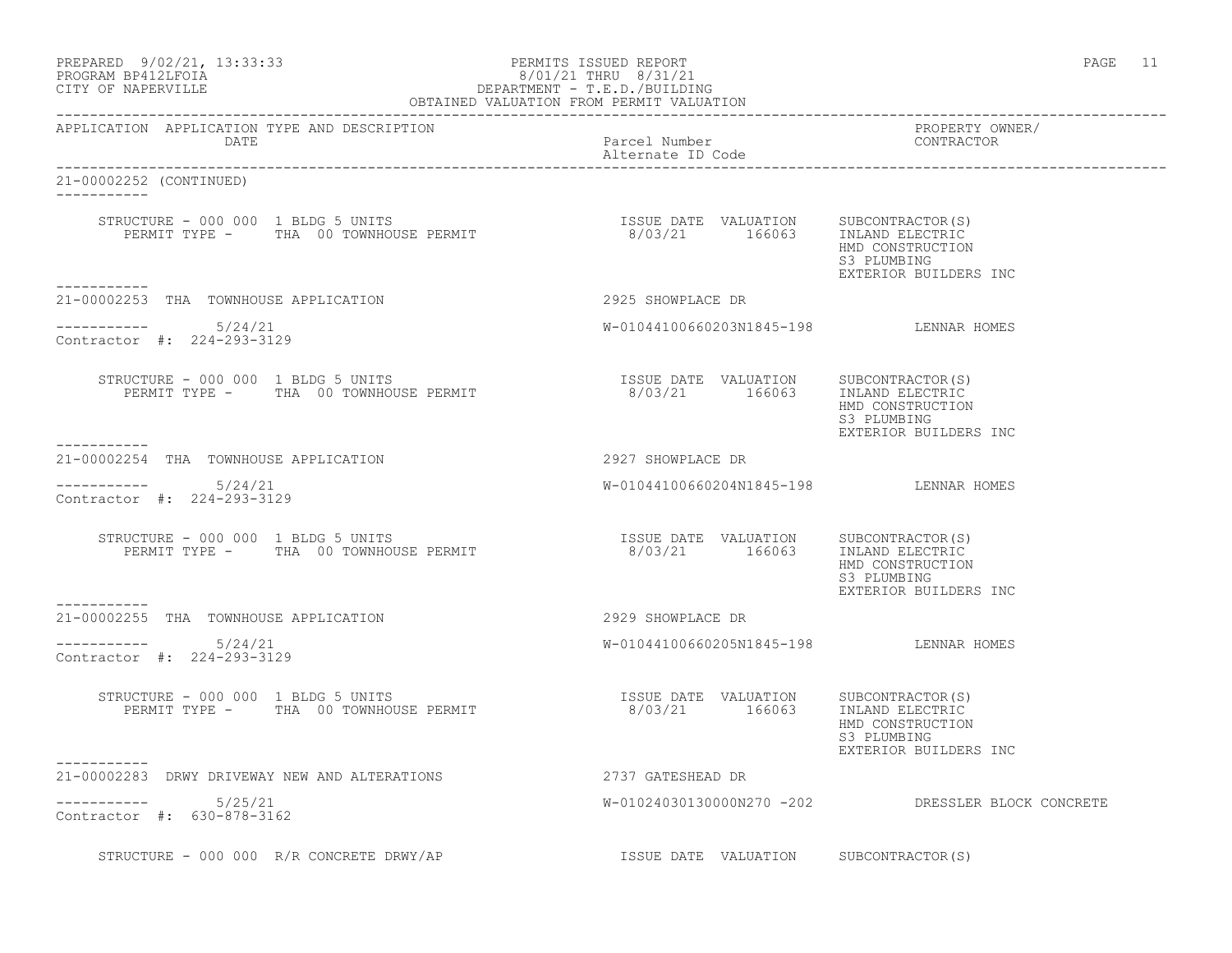### PREPARED 9/02/21, 13:33:33 PERMITS ISSUED REPORT PAGE 12 PROGRAM BP412LFOIA 8/01/21 THRU 8/31/21 CITY OF NAPERVILLE **EXECUTE A REPORT OF SECULIAR SERVILLE** DEPARTMENT - T.E.D./BUILDING

|                                                      | OBTAINED VALUATION FROM PERMIT VALUATION                                                                                                                   |                                       |                                                          |
|------------------------------------------------------|------------------------------------------------------------------------------------------------------------------------------------------------------------|---------------------------------------|----------------------------------------------------------|
| APPLICATION APPLICATION TYPE AND DESCRIPTION<br>DATE |                                                                                                                                                            | Parcel Number<br>Alternate ID Code    | PROPERTY OWNER/<br>CONTRACTOR                            |
| 21-00002283 (CONTINUED)                              |                                                                                                                                                            |                                       |                                                          |
|                                                      | PERMIT TYPE - DRWY 00 DRIVEWAY ADDITION/ALTERATION  8/04/21  6600 DRESSLER BLOCK CONCRETE<br>ROW 00 RIGHT OF WAY PERMIT  8/04/21  BORESSLER BLOCK CONCRETE |                                       |                                                          |
|                                                      |                                                                                                                                                            |                                       |                                                          |
| $--------- 5/25/21$<br>Contractor #: 630-878-3162    |                                                                                                                                                            |                                       | W-01024030140000N270 -202 DRESSLER BLOCK CONCRETE        |
|                                                      |                                                                                                                                                            |                                       |                                                          |
| 21-00002286 DECK DECK                                |                                                                                                                                                            | 1811 WICKLOW RD                       |                                                          |
| $--------- 5/25/21$<br>Contractor #: 847-496-4333    |                                                                                                                                                            |                                       | W-01141080200000N921 -246 ARCHADECK OF CHICAGOLAND-PALAT |
|                                                      | $\begin{array}{cccc} \texttt{STRUCTURE} & - & 000 & 000 \\ \texttt{PERMIT TYPE} & - & - & - \\ \texttt{PERMIT TYPE} & - & - \\ \end{array}$                |                                       |                                                          |
|                                                      |                                                                                                                                                            |                                       |                                                          |
| $--------- 5/25/21$<br>Contractor #: 630-878-3162    |                                                                                                                                                            |                                       | D-08294120180000N465 -148 DRESSLER BLOCK CONCRETE        |
|                                                      |                                                                                                                                                            |                                       |                                                          |
|                                                      | 21-00002290 CAL COMMERCIAL ALTERATION/REPAIR (NO NEW SQ FTG) 2720 SHOWPLACE DR 107                                                                         |                                       |                                                          |
| $--------- 5/25/21$<br>Contractor #: 630-417-8652    |                                                                                                                                                            |                                       | W-01044100710000N1572-198 ELEVATED CONSTRUCTION          |
|                                                      |                                                                                                                                                            |                                       |                                                          |
| ___________                                          | 21-00002302 PAT PATIO APPLICATION                                                                                                                          | 903 S CHARLES AV                      |                                                          |
| $--------- 5/25/21$<br>Contractor #: 630-922-9121    |                                                                                                                                                            |                                       | D-08194060070000N156 -116 JR'S CREATIVE LANDSCAPING      |
| STRUCTURE - 000 000                                  |                                                                                                                                                            | ISSUE DATE VALUATION SUBCONTRACTOR(S) |                                                          |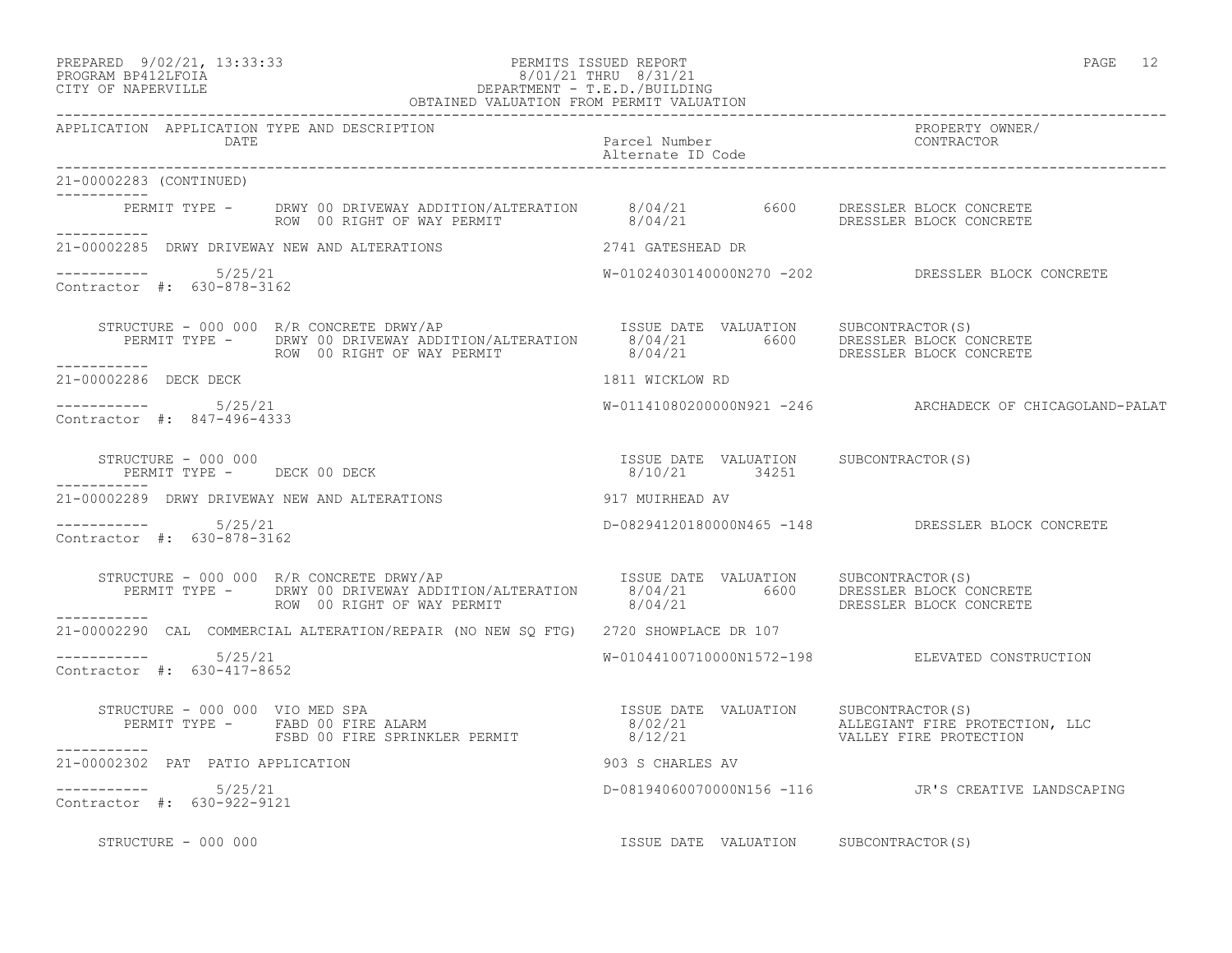## PREPARED 9/02/21, 13:33:33 PERMITS ISSUED REPORT PAGE 13 PROGRAM BP412LFOIA 8/01/21 THRU 8/31/21 CITY OF NAPERVILLE DEPARTMENT - T.E.D./BUILDING

|                                                      | OBTAINED VALUATION FROM PERMIT VALUATION                                                                                                                                                                                                                                                                                                                                                                                                                                                      |                                       |                                                       |  |
|------------------------------------------------------|-----------------------------------------------------------------------------------------------------------------------------------------------------------------------------------------------------------------------------------------------------------------------------------------------------------------------------------------------------------------------------------------------------------------------------------------------------------------------------------------------|---------------------------------------|-------------------------------------------------------|--|
| APPLICATION APPLICATION TYPE AND DESCRIPTION<br>DATE |                                                                                                                                                                                                                                                                                                                                                                                                                                                                                               | Parcel Number<br>Alternate ID Code    | PROPERTY OWNER/<br>CONTRACTOR                         |  |
| 21-00002302 (CONTINUED)<br>___________               |                                                                                                                                                                                                                                                                                                                                                                                                                                                                                               |                                       |                                                       |  |
|                                                      | PERMIT TYPE - PAT 00 PATIO 6/04/21 17500                                                                                                                                                                                                                                                                                                                                                                                                                                                      |                                       |                                                       |  |
| -----------                                          | 21-00002324 RAD RES ADDITIONS (NEW SQ FTG)                                                                                                                                                                                                                                                                                                                                                                                                                                                    | 105 SYCAMORE DR                       |                                                       |  |
| $--------- 5/26/21$<br>Contractor #: 630-553-5059    |                                                                                                                                                                                                                                                                                                                                                                                                                                                                                               |                                       | D-08193150090000N183 -115 COACH HOUSE GARAGES         |  |
|                                                      | STRUCTURE – 000 000 DETACHED GARAGE<br>PERMIT TYPE – GAR 00 GARAGE PERMIT SFR                   8/06/21       61555   COACH HOUSE GARAGES                                                                                                                                                                                                                                                                                                                                                     |                                       |                                                       |  |
| 21-00002400 PAT PATIO APPLICATION                    |                                                                                                                                                                                                                                                                                                                                                                                                                                                                                               | 16 BAKER LN                           |                                                       |  |
| ----------- 5/28/21<br>Contractor #: 630-229-8855    |                                                                                                                                                                                                                                                                                                                                                                                                                                                                                               |                                       |                                                       |  |
|                                                      | $\begin{array}{cccc} \texttt{STRUCTURE} & - & 000 & 000 & \texttt{PATIO} \\ \texttt{PERMIT TYPE} & - & \texttt{PAT} & 00 & \texttt{PATIO} \\ \end{array} \qquad \begin{array}{cccc} \texttt{TSSUE} & \texttt{DATE} & \texttt{VALUATION} & \texttt{SUBCONTRACTOR(S)} \\ \texttt{8/31/21} & \texttt{9/31/21} & \texttt{10/31/21} \\ \end{array}$                                                                                                                                                |                                       |                                                       |  |
|                                                      | 21-00002430 POOL POOL ABOVE/INGROUND RESIDENTIAL 3815 MAHOGANY LN                                                                                                                                                                                                                                                                                                                                                                                                                             |                                       |                                                       |  |
| ------------ 6/01/21<br>Contractor #: 815-485-6623   |                                                                                                                                                                                                                                                                                                                                                                                                                                                                                               |                                       | W-01172010020023N1780-241 DUTCH BARN LANDSCAPING      |  |
| -----------                                          | ${\small \begin{tabular}{l} \multicolumn{2}{c}{\textbf{STRUCTURE} \multicolumn{2}{c}{-0.00 000}} {\begin{tabular}{c} \multicolumn{2}{c}{\textbf{INGROUND POOL/PAVER PATIO/WATER FEATURE} \end{tabular} }} {\begin{tabular}{c} \multicolumn{2}{c}{\textbf{PRE}}\end{tabular} }} \begin{tabular}{c} \multicolumn{2}{c}{\textbf{S}}\end{tabular} } \begin{tabular}{c} \multicolumn{2}{c}{\textbf{S}}\end{tabular} } \begin{tabular}{c} \multicolumn{2}{c}{\textbf{S}}\end{tabular} } \begin{tab$ |                                       |                                                       |  |
| 21-00002469 SFR SINGLE FAMILY RESIDENCE              | 50 S PARKWAY DR                                                                                                                                                                                                                                                                                                                                                                                                                                                                               |                                       |                                                       |  |
| $--------- 6/02/21$<br>Contractor #: 630-369-1953    |                                                                                                                                                                                                                                                                                                                                                                                                                                                                                               |                                       | D-07133080050000N58 -83 DJK CUSTOM HOMES              |  |
| STRUCTURE - 000 000 SFR                              | PERMIT TYPE - ELEC 00 ELECTRIC FOR SINGLE FAMILY/DPX 8/10/21 CUSTOM HOME ELECTRIC INC                                                                                                                                                                                                                                                                                                                                                                                                         | ISSUE DATE VALUATION SUBCONTRACTOR(S) |                                                       |  |
|                                                      |                                                                                                                                                                                                                                                                                                                                                                                                                                                                                               |                                       |                                                       |  |
|                                                      | ELECH OU ELECTRIC FOR SINGLE FAMILY/DPX 8/10/21<br>MECH OO PATIO WITH STRUCTURE 8/10/21<br>PLUM OO PLUMBING BASEMENT ROUGH 8/10/21<br>PLUM OO PLUMBING FOR SINGLE FAMILY/DPX 8/10/21<br>ROW OO RIGHT OF WAY PERMIT 8/10/21<br>STRP OO SI                                                                                                                                                                                                                                                      |                                       |                                                       |  |
|                                                      | 21-00002481 CAL COMMERCIAL ALTERATION/REPAIR (NO NEW SO FTG) 223 S MAIN ST                                                                                                                                                                                                                                                                                                                                                                                                                    |                                       |                                                       |  |
| -----------    6/03/21<br>Contractor #: 630-740-6563 |                                                                                                                                                                                                                                                                                                                                                                                                                                                                                               |                                       | D-071342900700000594 -84 SEQUOIA GENERAL CONSTRUCTION |  |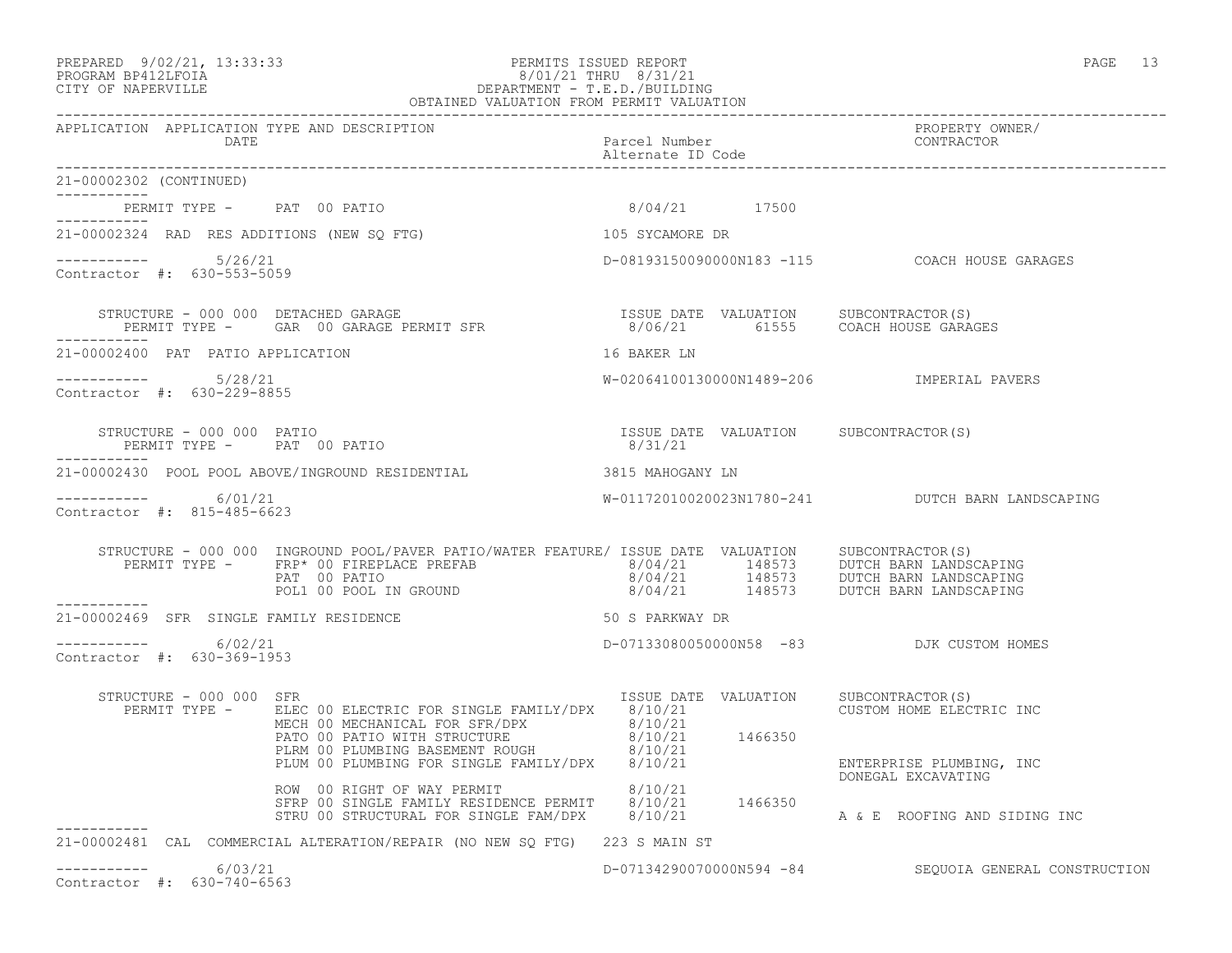| PREPARED            | $9/02/21$ , 13:33:33 |
|---------------------|----------------------|
| DDOCD3M DD410T DOT3 |                      |

## PREPARED 9/02/21, 13:33:33 PERMITS ISSUED REPORT<br>PROGRAM BP412LFOIA PROGRAM BP412LFOIA PROGRAM PROGRAM BP412LFOIA PROGRAM BP412LFOIA  $8/01/21$  THRU  $8/31/21$ <br>CITY OF NAPERVILLE DEPARTMENT - T.E.D./BUILDIN CITY OF NAPERVILLE DEPARTMENT - T.E.D./BUILDING

|                                                       | OBTAINED VALUATION FROM PERMIT VALUATION                                                                                                                                                                                                           |                                                     |                                                                                    |
|-------------------------------------------------------|----------------------------------------------------------------------------------------------------------------------------------------------------------------------------------------------------------------------------------------------------|-----------------------------------------------------|------------------------------------------------------------------------------------|
| APPLICATION APPLICATION TYPE AND DESCRIPTION<br>DATE  |                                                                                                                                                                                                                                                    | Parcel Number<br>Alternate ID Code                  | PROPERTY OWNER/<br>CONTRACTOR                                                      |
| 21-00002481 (CONTINUED)<br>___________                |                                                                                                                                                                                                                                                    |                                                     |                                                                                    |
|                                                       | STRUCTURE – 000 000 VANILLA BOX<br>PERMIT TYPE – CCAD 00 COMMERCIAL – CAD (2010) SERMIT TYPE – CCAD 00 COMMERCIAL – CAD                                                                                                                            |                                                     | THE RIGHT APPROACH INC                                                             |
| -----------                                           | 21-00002482 CAL COMMERCIAL ALTERATION/REPAIR (NO NEW SQ FTG) 227 S MAIN ST                                                                                                                                                                         |                                                     |                                                                                    |
| -----------     6/03/21<br>Contractor #: 630-740-6563 |                                                                                                                                                                                                                                                    |                                                     | D-07134290070000N594 -84 SEQUOIA GENERAL CONSTRUCTION                              |
| STRUCTURE - 000 000 TINKER<br>___________             |                                                                                                                                                                                                                                                    |                                                     | GARY SPIELMAN PLUMBING<br>THE RIGHT APPROACH INC                                   |
|                                                       | 21-00002493 CAL COMMERCIAL ALTERATION/REPAIR (NO NEW SQ FTG) 1265 S NAPER BL                                                                                                                                                                       |                                                     |                                                                                    |
| $--------- 6/03/21$<br>Contractor #: 630-737-1018     |                                                                                                                                                                                                                                                    |                                                     | D-08292030070000N143 -133 41 NORTH CONTRACTORS LLC                                 |
| ___________                                           | STRUCTURE - 000 000 BIG BLUE SWIM SCHOOL [ISSUE DATE VALUATION SUBCONTRACTOR(S)<br>PERMIT TYPE - CCAD 00 COMMERCIAL - CAD [201] [201] 2023958 [201] PERMIT TYPE - CCAD 00 COMMERCIAL - CAD                                                         |                                                     | DNR ELECTRICAL CONTRACTORS<br>DEPENDABLE PLUMBING INC                              |
|                                                       | 21-00002525 CAL COMMERCIAL ALTERATION/REPAIR (NO NEW SO FTG) 1748 W JEFFERSON AV 120                                                                                                                                                               |                                                     |                                                                                    |
| $--------- 6/04/21$<br>Contractor #: 847-678-5060     |                                                                                                                                                                                                                                                    |                                                     | D-07222080180000 - NORTHERN BUILDERS, INC                                          |
| STRUCTURE - 000 000 ORS NASCO<br>------------         |                                                                                                                                                                                                                                                    |                                                     | SHAMBAUGH & SON                                                                    |
| 21-00002561 SFR SINGLE FAMILY RESIDENCE               | 120 ELMWOOD DR                                                                                                                                                                                                                                     |                                                     |                                                                                    |
| $--------- 6/08/21$<br>Contractor #: 630-983-6220     |                                                                                                                                                                                                                                                    | D-07252090160000N679 -129 AUTUMN HOMES INC          |                                                                                    |
| STRUCTURE - 000 000 SFR<br>PERMIT TYPE -              | ELEC 00 ELECTRIC FOR SINGLE FAMILY/DPX 8/19/21<br>ELEC 00 ELECTRIC FOR SINGLE FATILIZION OF STR/DEN 8/19/21<br>MECH 00 MECHANICAL FOR SFR/DPX 8/19/21<br>PLRM 00 PLUMBING BASEMENT ROUGH 8/19/21<br>PLUM 00 PLUMBING FOR SINGLE FAMILY/DPX 8/19/21 | ISSUE DATE VALUATION<br>an an Aonaichte<br>Bailtean | SUBCONTRACTOR(S)<br>LITTLE ELECTRICAL CONTRACTORS<br>HOGAN PLUMBING<br>ROBERT EGAN |
|                                                       | SFRP 00 SINGLE FAMILY RESIDENCE PERMIT 8/19/21 625000<br>STRU 00 STRUCTURAL FOR SINGLE FAM/DPX 8/19/21                                                                                                                                             |                                                     | BRADLEY ENTERPRISES/OSWEGO                                                         |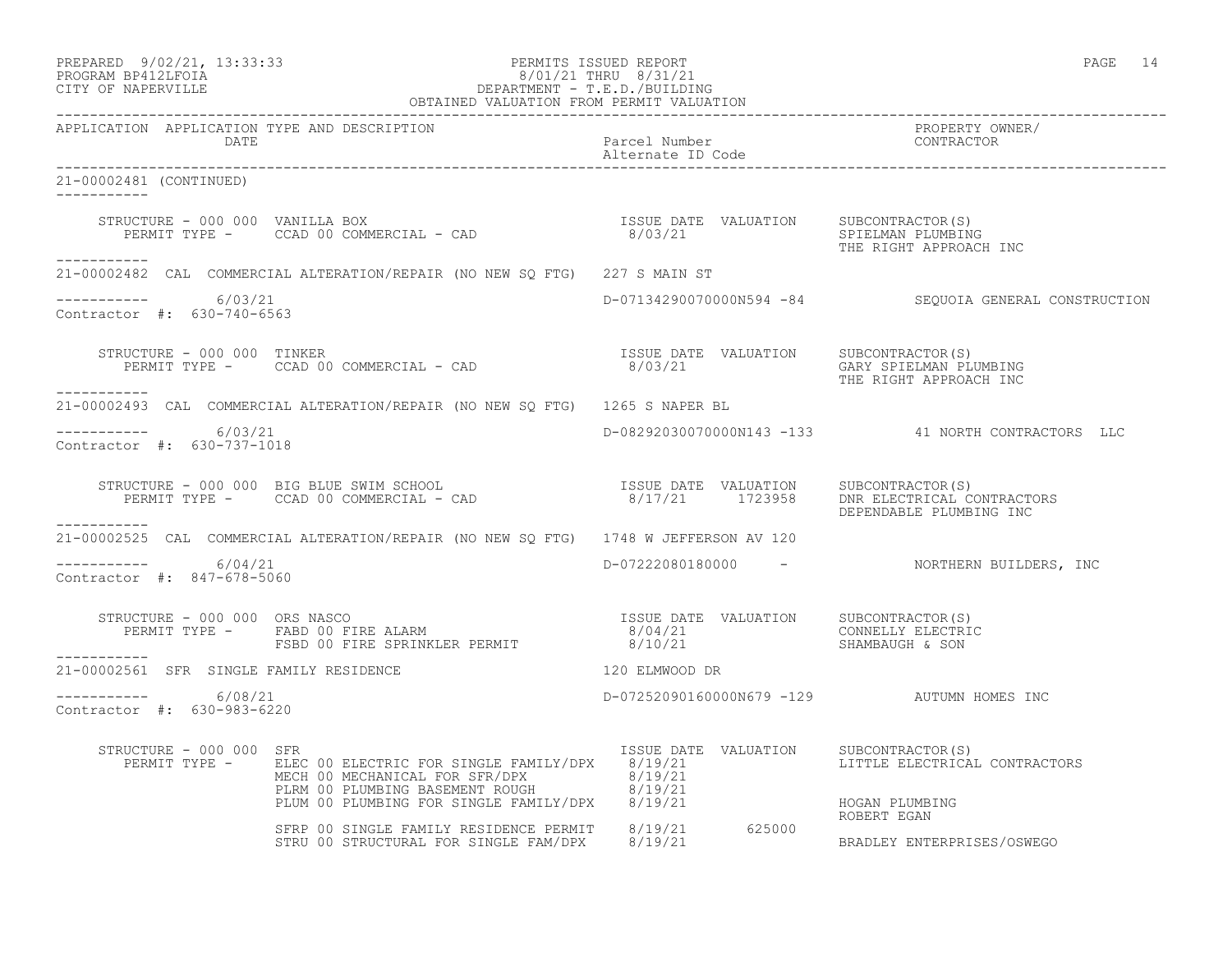#### PREPARED 9/02/21, 13:33:33 PERMITS ISSUED REPORT PAGE 15 PROGRAM BP412LFOIA 8/01/21 THRU 8/31/21 CITY OF NAPERVILLE DEPARTMENT - T.E.D./BUILDING OBTAINED VALUATION FROM PERMIT VALUATION

| APPLICATION APPLICATION TYPE AND DESCRIPTION<br>DATE                                                                                                                                                                                                                                                 |                                                        |                                                   |
|------------------------------------------------------------------------------------------------------------------------------------------------------------------------------------------------------------------------------------------------------------------------------------------------------|--------------------------------------------------------|---------------------------------------------------|
| 21-00002572 RAL RES ALTERATIONS/REMODLING (NO NEW SQ FTG) 1133 STARLITE CT                                                                                                                                                                                                                           |                                                        |                                                   |
| $--------- 6/08/21$<br>Contractor #: 630-355-6557                                                                                                                                                                                                                                                    |                                                        |                                                   |
| STRUCTURE - 000 000 NEW BAY WINDOW                                                                                                                                                                                                                                                                   |                                                        |                                                   |
| 21-00002575 ESC ELECTRIC SERVICE CHANGE<br>1317 FIRESIDE CT                                                                                                                                                                                                                                          |                                                        |                                                   |
| $--------- 6/08/21$<br>Contractor #:                                                                                                                                                                                                                                                                 |                                                        | W-01024050500000N386 -202 SMARTER HOME TECHNOLOGY |
| STRUCTURE - 000 000 CHANGE BREAKER BOX/EV CHARGER/CHANGE LIG ISSUE DATE VALUATION SUBCONTRACTOR(S)<br>PERMIT TYPE - EVCR 00 ELECTRIC VEHICLE STATION RES 8/02/21 8000 SMARTER HOME TECHNOLOGY<br>------------                                                                                        |                                                        |                                                   |
| 21-00002584 DECK DECK                                                                                                                                                                                                                                                                                | 286 WINDING CREEK DR                                   |                                                   |
| ----------- 6/08/21<br>Contractor #: 630-280-6675                                                                                                                                                                                                                                                    | D-08303100260000N306 -145 RYAN ANDERSON                |                                                   |
| STRUCTURE - 000 000 GABLE PAVILLION<br>PERMIT TYPE - DECK 00 DECK<br>------------                                                                                                                                                                                                                    | ISSUE DATE VALUATION SUBCONTRACTOR(S)<br>8/25/21 15000 |                                                   |
| 21-00002602 SFR SINGLE FAMILY RESIDENCE<br>3923 CALIENTE CR                                                                                                                                                                                                                                          |                                                        |                                                   |
| $--------- 6/09/21$<br>Contractor #: 630-226-0460                                                                                                                                                                                                                                                    |                                                        |                                                   |
| STRUCTURE - 000 000 SFR<br>PERMIT TYPE - ELEC 00 ELECTRIC FOR SINGLE FAMILY/DPX 8/23/21<br>FB 00 FINISHED BASEMENT<br>MECH 00 MECHANICAL FOR SFR/DPX 8/23/21<br>PLRM 00 PLUMBING BASEMENT ROUGH 8/23/21<br>PLKM OO PLOMBING BASEMENT ROOGH 6/23/21<br>PLUM 00 PLUMBING FOR SINGLE FAMILY/DPX 8/23/21 | ISSUE DATE VALUATION SUBCONTRACTOR(S)                  | INDEPENDENT ELECTRIC CONTRACTO<br>BESTLER CORP.   |
| SFRP 00 SINGLE FAMILY RESIDENCE PERMIT 8/23/21<br>STRU 00 STRUCTURAL FOR SINGLE FAM/DPX 8/23/21<br>TREE 00 PARKWAY TREE PLANTING PERMIT 8/23/21                                                                                                                                                      |                                                        | DONEGAL SERVICES<br>APEX EXTERIORS INC - SO ELGIN |
| ------------<br>21-00002634 CAL COMMERCIAL ALTERATION/REPAIR (NO NEW SO FTG) 688 AMERSALE DR                                                                                                                                                                                                         |                                                        |                                                   |
| $--------- 6/10/21$<br>Contractor #: 708-925-5047                                                                                                                                                                                                                                                    |                                                        | D-07162070050000N1507-48 EM-RO ENTERPRISES INC    |
| STRUCTURE - 000 000 DOLLAR TREE                                                                                                                                                                                                                                                                      | ISSUE DATE VALUATION SUBCONTRACTOR(S)                  |                                                   |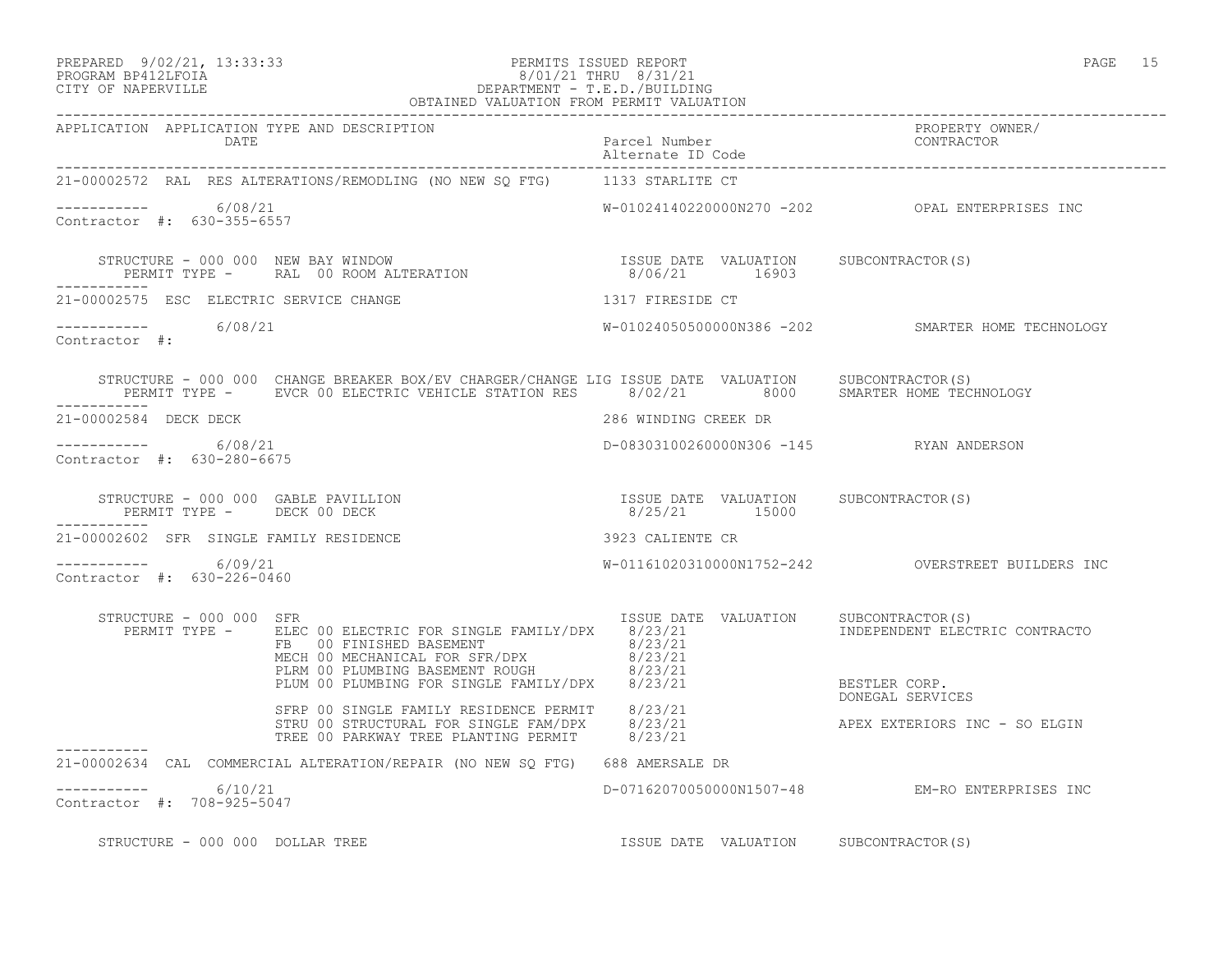#### PREPARED 9/02/21, 13:33:33 PERMITS ISSUED REPORT PAGE 16 PROGRAM BP412LFOIA 8/01/21 THRU 8/31/21 CITY OF NAPERVILLE DEPARTMENT - T.E.D./BUILDING OBTAINED VALUATION FROM PERMIT VALUATION

------------------------------------------------------------------------------------------------------------------------------------ APPLICATION APPLICATION TYPE AND DESCRIPTION PROPERTY OWNER/ DATE Parcel Number Contractor Contractor Contractor Parcel Number Alternate ID Code ------------------------------------------------------------------------------------------------------------------------------------ 21-00002634 (CONTINUED) ----------- PERMIT TYPE - FABD 00 FIRE ALARM  $8/16/21$  8 ARDENT ALARM ----------- 21-00002663 RAL RES ALTERATIONS/REMODLING (NO NEW SQ FTG) 135 N JULIAN ST  $--------- 6/14/21$ ----------- 6/14/21 D-08184000150000N443 -86 WINDY CITY SKYLIGHTS Contractor #: 630-852-2600 STRUCTURE - 000 000 INSTALL NEW SKY LIGHT ISSUE DATE VALUATION SUBCONTRACTOR(S) PERMIT TYPE - MISC 00 MISCELLANEOUS PERMIT 8/10/21 ----------- 21-00002671 SIGN SIGN APPLICATIONS 120 WATER ST 106 ----------- 6/14/21 D-07134420240000N1695-84 SIGNARAMA BLOOMINGDALE/ Contractor #: 630-351-8400 STRUCTURE - 000 000 ISSUE DATE VALUATION SUBCONTRACTOR(S) PERMIT TYPE - SIGN 00 SIGN ----------- 21-00002672 SIGN SIGN APPLICATIONS 120 WATER ST 106 ----------- 6/14/21 D-07134420240000N1695-84 SIGNARAMA BLOOMINGDALE/ Contractor #: 630-351-8400 STRUCTURE - 000 000 ISSUE DATE VALUATION SUBCONTRACTOR(S) PERMIT TYPE - SIGN 00 SIGN ----------- 21-00002673 SIGN SIGN APPLICATIONS 120 WATER ST 106 ----------- 6/14/21 D-07134420240000N1695-84 SIGNARAMA BLOOMINGDALE/ Contractor #: 630-351-8400 STRUCTURE - 000 000 ISSUE DATE VALUATION SUBCONTRACTOR(S) PERMIT TYPE - SIGN 00 SIGN ----------- 21-00002675 SIGN SIGN APPLICATIONS 270 W DIEHL RD ----------- 6/14/21 D-07014090060000N357 -24 VC SIGNS & LIGHTING INC Contractor #: 630-999-1616 STRUCTURE - 000 000<br>
STRUCTURE - 000 000<br>
PERMIT TYPE - SIGN 00 SIGN 61GHT - 1999 STRUCTURE - SIGN 00 SIGN 9766 STRUCTURE - 1999 STRUCTURE - 1999 STRUC PERMIT TYPE - SIGN 00 SIGN ----------- 21-00002696 RAL RES ALTERATIONS/REMODLING (NO NEW SQ FTG) 2707 SILVER SPUR CT ----------- 6/15/21 W-01013030130000N1243-203 NORMANDY CONSTRUCTION CO. Contractor #: 630-455-5600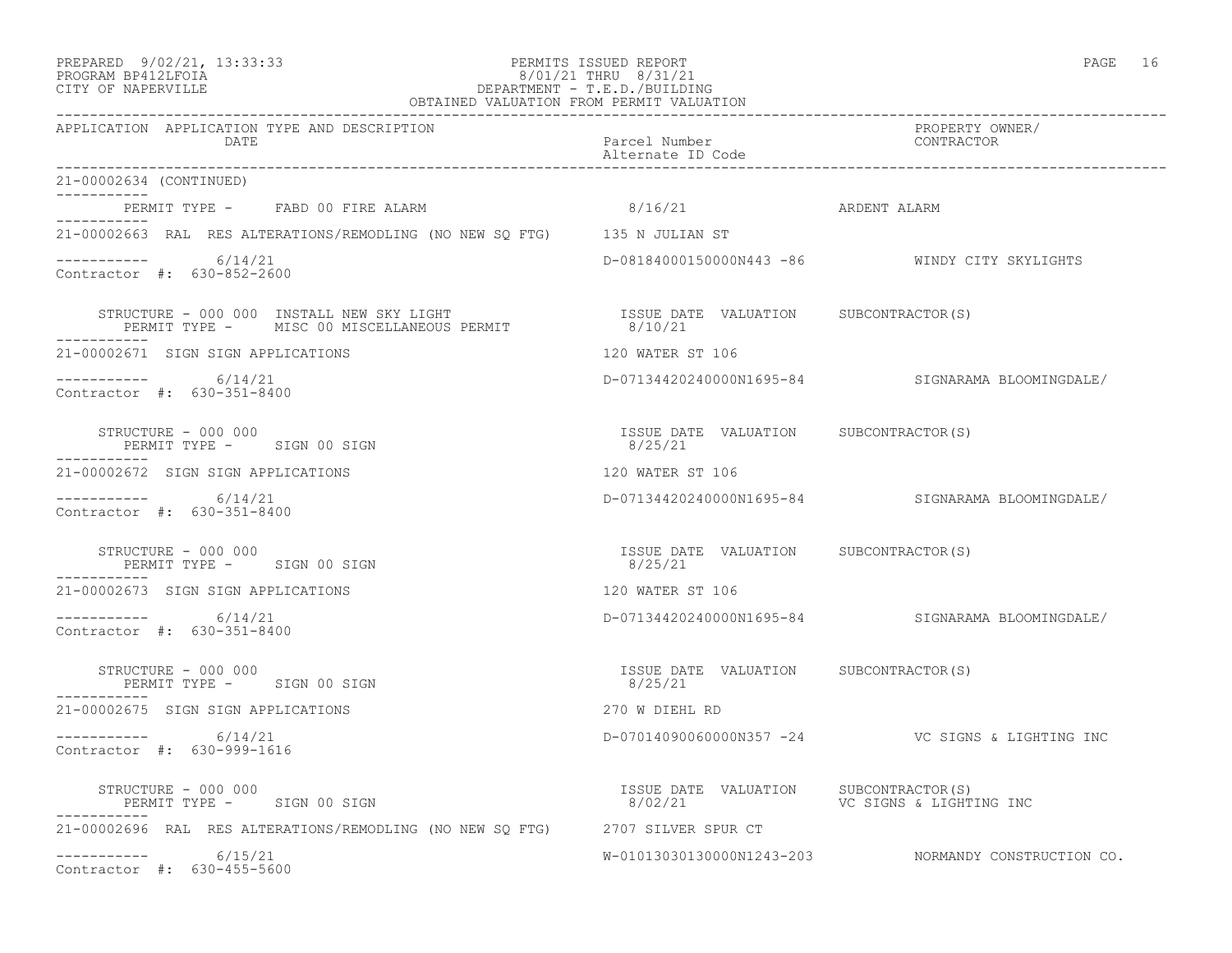| PREPARED           | $9/02/21$ , 13:33:33 |
|--------------------|----------------------|
| PROCRAM RP412LFOIA |                      |

## PERMITS ISSUED REPORT AND SECULIAR SERVICES AND REPORT AND REPORT OF PAGE 17 PROGRAM BP412LFOIA 8/01/21 THRU 8/31/21 CITY OF NAPERVILLE SAMPLE SERVICE SERVICE SERVICE SERVICE SERVICE SERVICE SERVICE SERVICE SERVICE SERVICE SERVICE SERVICE SERVICE SERVICE SERVICE SERVICE SERVICE SERVICE SERVICE SERV CITY OF NAPERVILLE DEPARTMENT - T.E.D./BUILDING

| OBTAINED VALUATION FROM PERMIT VALUATION             |                                                                                                                                                                                                                                                                                                                                                                          |                                                       |                                                     |
|------------------------------------------------------|--------------------------------------------------------------------------------------------------------------------------------------------------------------------------------------------------------------------------------------------------------------------------------------------------------------------------------------------------------------------------|-------------------------------------------------------|-----------------------------------------------------|
| APPLICATION APPLICATION TYPE AND DESCRIPTION<br>DATE |                                                                                                                                                                                                                                                                                                                                                                          | Parcel Number<br>Alternate ID Code                    | PROPERTY OWNER/<br>CONTRACTOR                       |
| 21-00002696 (CONTINUED)                              |                                                                                                                                                                                                                                                                                                                                                                          |                                                       |                                                     |
|                                                      |                                                                                                                                                                                                                                                                                                                                                                          |                                                       |                                                     |
| ___________<br>21-00002721 DECK DECK                 |                                                                                                                                                                                                                                                                                                                                                                          | 579 WINDHAM LN                                        |                                                     |
| $--------$ 6/16/21<br>Contractor #: 630-886-7072     |                                                                                                                                                                                                                                                                                                                                                                          | D-08181220060000N96 -70 VALLEY C.S.                   |                                                     |
| STRUCTURE - 000 000 DECL<br>------------             | STRUCTURE - 000 000 DECL<br>PERMIT TYPE - DECK 00 DECK                                                                                                                                                                                                                                                                                                                   | ISSUE DATE VALUATION SUBCONTRACTOR(S)<br>8/17/21 9500 |                                                     |
|                                                      | 21-00002726 RAL RES ALTERATIONS/REMODLING (NO NEW SQ FTG) 628 N ELLSWORTH ST                                                                                                                                                                                                                                                                                             |                                                       |                                                     |
| ----------- 6/16/21<br>Contractor #: 630-777-0539    |                                                                                                                                                                                                                                                                                                                                                                          |                                                       | D-08181120020000N426 -70 RELIABLE BASEMENT SERVICES |
| ------------                                         | $\begin{array}{cccc} \texttt{STRUCTURE} - 000 000 & \texttt{INTERIOR DRAIN TILE/EGRESS WINDOW} & \texttt{ISSUE DATE} & \texttt{VALUATION} & \texttt{SUBCONTRACTOR(S)} \\ \texttt{PERMIT TYPE -} & \texttt{MISC 00 MISCELLANEOUS PERMIT} & 8/17/21 & 14000 & \texttt{LITILE ELECTRICAL CONTRACTORS} \end{array}$                                                          |                                                       |                                                     |
| 21-00002730 SFR SINGLE FAMILY RESIDENCE              | 823 S WRIGHT ST                                                                                                                                                                                                                                                                                                                                                          |                                                       |                                                     |
| ----------- 6/16/21<br>Contractor #: 630-748-9242    |                                                                                                                                                                                                                                                                                                                                                                          | D-08193050140000N51 -115 M HOUSE                      |                                                     |
| STRUCTURE - 000 000 SFR                              | $\begin{tabular}{l c c c c c c} \texttt{RUCTURE} & 000 000 & SFR & 1830E & DATE & VALUATION & 30EUMINALION\\ \hline PERMIT TYPE & = & ELEC TO ELECTRIC OF SINGLE FAMILY/DFX & 8/06/21 & 900000\\ & FBE & 00 FINISHED BASEMENT & 8/06/21 & 900000\\ & MECH 00 MECHANICAL FOR SFR/DFX & 8/06/21 & 8/06/21 & 8/06/21\\ & FLEM 00 PLUMBING BASEMENT ROUGH & 8/06/21 & 8/06/$ | ISSUE DATE VALUATION SUBCONTRACTOR(S)                 | LITTLE ELECTRICAL CONTRACTORS                       |
|                                                      |                                                                                                                                                                                                                                                                                                                                                                          |                                                       |                                                     |
|                                                      |                                                                                                                                                                                                                                                                                                                                                                          |                                                       |                                                     |
| 21-00002732 SFR SINGLE FAMILY RESIDENCE              | 536 SPRUCE DR                                                                                                                                                                                                                                                                                                                                                            |                                                       |                                                     |
| $--------- 6/16/21$<br>Contractor #: 630-983-6220    |                                                                                                                                                                                                                                                                                                                                                                          |                                                       | D-07252100060000N183 -129 AUTUMN HOMES INC          |
| STRUCTURE - 000 000 SFR                              | PERMIT TYPE - ELEC 00 ELECTRIC FOR SINGLE FAMILY/DPX 8/18/21<br>MECH 00 MECHANICAL FOR SFR/DPX 8/18/21<br>PLRM 00 PLUMBING BASEMENT ROUGH 8/18/21                                                                                                                                                                                                                        | ISSUE DATE VALUATION SUBCONTRACTOR(S)                 | LITTLE ELECTRICAL CONTRACTORS                       |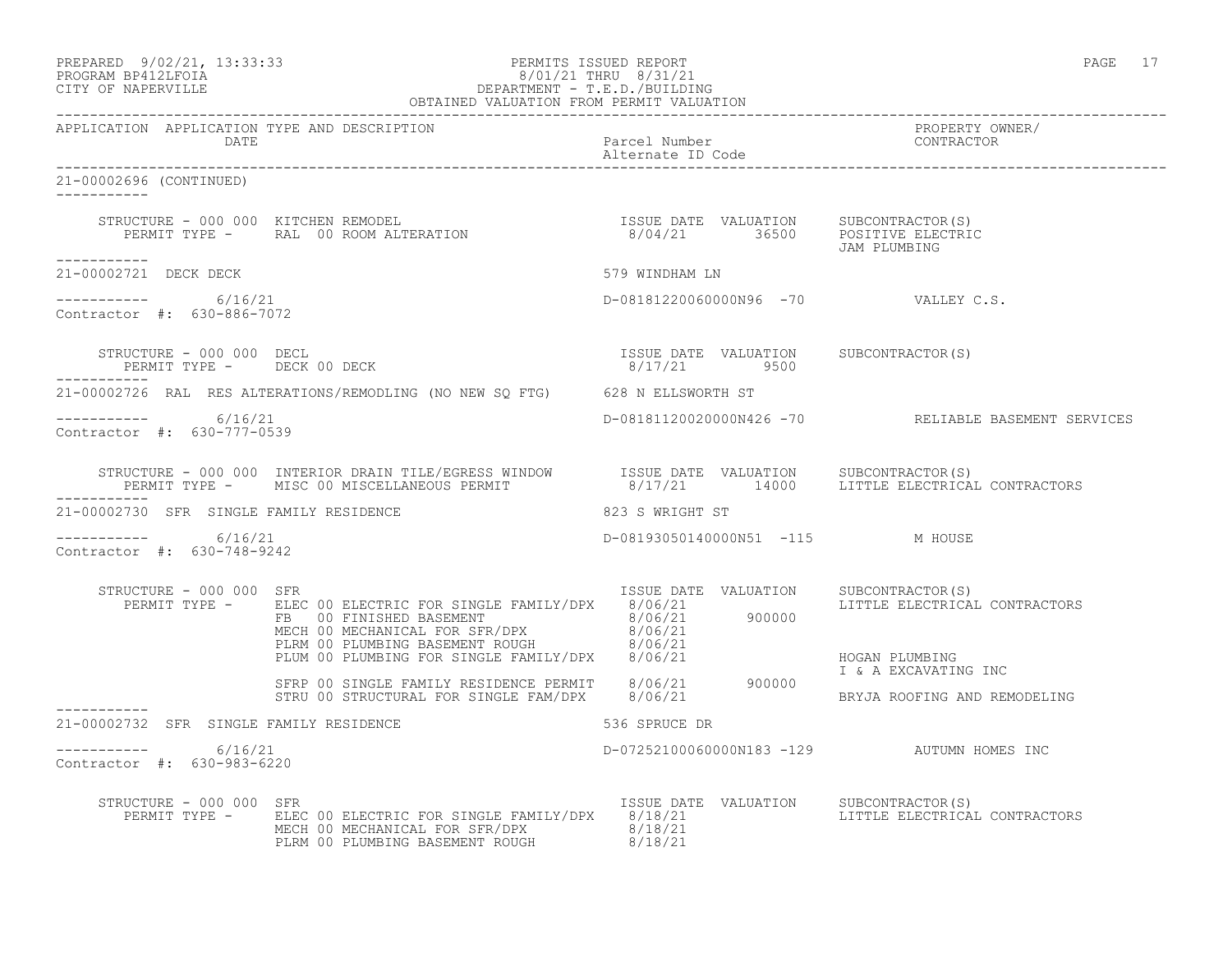#### PREPARED 9/02/21, 13:33:33 PERMITS ISSUED REPORT PAGE 18 PROGRAM BP412LFOIA 8/01/21 THRU 8/31/21 CITY OF NAPERVILLE DEPARTMENT - T.E.D./BUILDING OBTAINED VALUATION FROM PERMIT VALUATION

APPLICATION APPLICATION TYPE AND DESCRIPTION PROPERTY OWNER/ DATE Parcel Number CONTRACTOR

------------------------------------------------------------------------------------------------------------------------------------

 Alternate ID Code ------------------------------------------------------------------------------------------------------------------------------------ 21-00002732 (CONTINUED) ----------- PLUM 00 PLUMBING FOR SINGLE FAMILY/DPX 8/18/21 HOGAN PLUMBING ROBERT EGAN SFRP 00 SINGLE FAMILY RESIDENCE PERMIT 8/18/21 625000 STRU 00 STRUCTURAL FOR SINGLE FAM/DPX  $8/18/21$  BRADLEY ROOFING ----------- 21-00002740 CAL COMMERCIAL ALTERATION/REPAIR (NO NEW SQ FTG) 2855 95TH ST  $--------- 6/16/21$  $W-01033060050000N1338-199$  OAKWOOD CONTRACTORS, INC Contractor #: 815-759-0010 STRUCTURE - 000 000 JEWEL - OSCO ISSUE DATE VALUATION SUBCONTRACTOR(S) PERMIT TYPE - CCAD 00 COMMERCIAL - CAD 8/03/21 675000 BERRY ELECTRIC CONTRACTING CO HARTWIG PLUMBING ----------- 21-00002759 RAL RES ALTERATIONS/REMODLING (NO NEW SQ FTG) 1404 CHELSEA LN  $--------- 6/17/21$ D-08283160010000N1336-149 ENVY HOME SERVICES-ARLINGTON Contractor #: 847-436-4825 STRUCTURE - 000 000 BATHROOM REMODEL ISSUE DATE VALUATION SUBCONTRACTOR(S) PERMIT TYPE - RAL 00 ROOM ALTERATION 8/25/21 21000 DEVEGA SERVICES PROLITE ELECTRIC SERVICES, INC ----------- 21-00002780 DRWY DRIVEWAY NEW AND ALTERATIONS 6531 ROSINWEED LN  $--------- 6/18/21$ W-01223030580000N1448-290 DRESSLER BLOCK CONCRETE Contractor #: 630-878-3162 STRUCTURE - 000 000 R/R DRWY/AP W/CONCRETE OPT.CC ISSUE DATE VALUATION SUBCONTRACTOR(S) PERMIT TYPE - DRWY 00 DRIVEWAY ADDITION/ALTERATION 8/04/21 9500 DRESSLER BLOCK CONCRETE ROW 00 RIGHT OF WAY PERMIT 8/04/21 DRESSLER BLOCK CONCRETE ----------- 21-00002785 DRWY DRIVEWAY NEW AND ALTERATIONS 1338 PAMELA CT \_\_\_\_\_\_\_\_\_\_\_ ----------- 6/18/21 D-08202000560000N89 -103 DRESSLER BLOCK CONCRETE Contractor #: 630-878-3162 STRUCTURE - 000 000 R/R DRWY/AP/PR/PUB/CC W/CONCRETE ISSUE DATE VALUATION SUBCONTRACTOR(S) PERMIT TYPE - DRWY 00 DRIVEWAY ADDITION/ALTERATION 8/04/21 9226 DRESSLER BLOCK CONCRETE<br>ROW 00 RIGHT OF WAY PERMIT 8/04/21 DRESSLER BLOCK CONCRETE ROW 00 RIGHT OF WAY PERMIT ----------- 21-00002787 PAT PATIO APPLICATION 510 N EAGLE ST  $--------- 6/21/21$ ----------- 6/21/21 D-07132100070000N42 -69 ILT VIGNOCCHI

Contractor #: 847-487-5200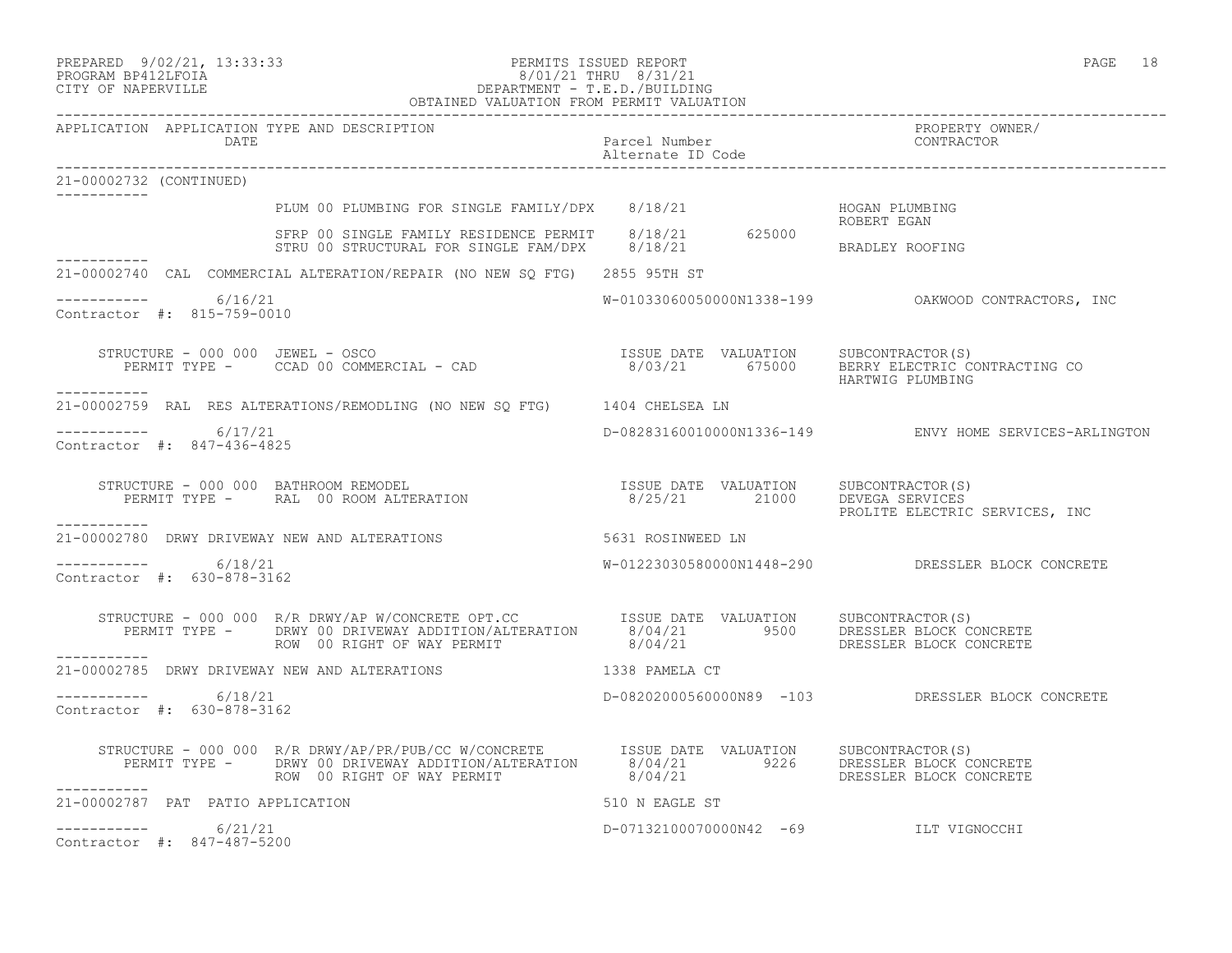PREPARED 9/02/21, 13:33:33 PERMITS ISSUED REPORT PAGE 19

# PROGRAM BP412LFOIA 8/01/21 THRU 8/31/21 CITY OF NAPERVILLE DEPARTMENT - T.E.D./BUILDING

| OBTAINED VALUATION FROM PERMIT VALUATION                                                                                                                                                                                          |                                        |                                                                 |
|-----------------------------------------------------------------------------------------------------------------------------------------------------------------------------------------------------------------------------------|----------------------------------------|-----------------------------------------------------------------|
| APPLICATION APPLICATION TYPE AND DESCRIPTION<br>DATE                                                                                                                                                                              | Parcel Number<br>Alternate ID Code     | PROPERTY OWNER/<br>CONTRACTOR                                   |
| 21-00002787 (CONTINUED)<br>-----------                                                                                                                                                                                            |                                        |                                                                 |
| STRUCTURE - 000 000 PATIO/BBQ/PERGOLA<br>PERMIT TYPE - PAT 00 PATIO<br>PERG 00 PERGOLA / ARBOR 1990/1991/21<br>PERG 00 PERGOLA / ARBOR 1990/1991/21                                                                               |                                        |                                                                 |
| ------------<br>21-00002803 RAD RES ADDITIONS (NEW SQ FTG) 5 1760 MUNDELEIN RD                                                                                                                                                    |                                        |                                                                 |
| -----------     6/21/21<br>Contractor #: 630-514-4701                                                                                                                                                                             |                                        | D-08332000370000N648 -165 SUNSPACE BY ARBORVIEW                 |
| STRUCTURE - 000 000<br>STRUCTURE - 000 000<br>PERMIT TYPE -      RAD  00 ROOM ADDITION<br>___________                                                                                                                             | ISSUE DATE VALUATION SUBCONTRACTOR (S) | 8/25/21 48000 NATIONAL ENERGY CONTRACTORS<br>MATRIX ELECTRIC CO |
| 21-00002813 RAD RES ADDITIONS (NEW SQ FTG) 918 MONTICELLO DR                                                                                                                                                                      |                                        |                                                                 |
| $--------$ 6/21/21<br>Contractor #: 630-355-6557                                                                                                                                                                                  |                                        | D-08182130210000N209 -71 OPAL ENTERPRISES INC                   |
| STRUCTURE - 000 000<br>PERMIT TYPE -       RAD  00 ROOM ADDITION                               8/09/21          11314      OPAL ENTERPRISES INC<br>STRUCTURE - 000 000                                                            |                                        |                                                                 |
| 21-00002823 CAL COMMERCIAL ALTERATION/REPAIR (NO NEW SQ FTG) 2863 95TH ST 115                                                                                                                                                     |                                        |                                                                 |
| -----------    6/22/21<br>Contractor #:                                                                                                                                                                                           |                                        |                                                                 |
| STRUCTURE - 000 000 GRECO REGGI - LANDLORD WORK                   ISSUE DATE VALUATION    SUBCONTRACTOR(S)<br>PERMIT TYPE -     CCAD 00 COMMERCIAL - CAD                          8/02/21          6000      EDT ELECTRIC         |                                        |                                                                 |
| 21-00002824 CAL COMMERCIAL ALTERATION/REPAIR (NO NEW SO FTG) 2863 95TH ST 123                                                                                                                                                     |                                        |                                                                 |
| -----------     6/22/21<br>Contractor #:                                                                                                                                                                                          |                                        |                                                                 |
| STRUCTURE – 000 000 GRECO REGGI – LL WORK                              ISSUE DATE VALUATION     SUBCONTRACTOR(S)<br>PERMIT TYPE –       CCAD 00 COMMERCIAL – CAD                           8/02/21          6000       EDT ELECTR |                                        |                                                                 |
| 21-00002827 RAL RES ALTERATIONS/REMODLING (NO NEW SQ FTG) 2724 BRECKENRIDGE LN                                                                                                                                                    |                                        |                                                                 |
| $--------- 6/22/21$<br>Contractor #: 630-479-2906                                                                                                                                                                                 |                                        | W-01013010220000N714 -203 A&R HOME SERVICES INC                 |
| STRUCTURE - 000 000 BATHROOM REMODEL                                                                                                                                                                                              | ISSUE DATE VALUATION SUBCONTRACTOR(S)  |                                                                 |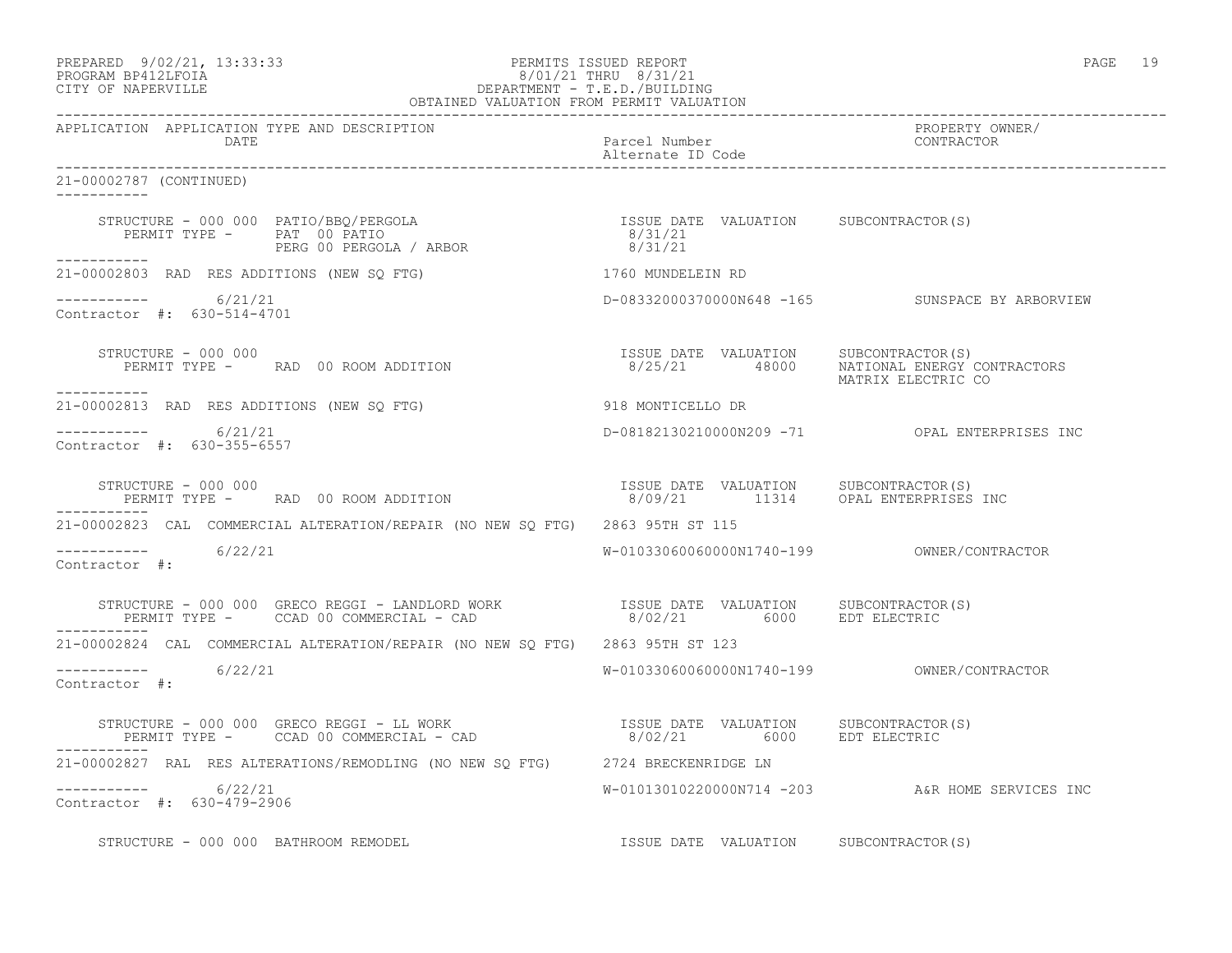#### PREPARED 9/02/21, 13:33:33 PERMITS ISSUED REPORT PAGE 20 PROGRAM BP412LFOIA 8/01/21 THRU 8/31/21 CITY OF NAPERVILLE DEPARTMENT - T.E.D./BUILDING OBTAINED VALUATION FROM PERMIT VALUATION

| APPLICATION APPLICATION TYPE AND DESCRIPTION                                                                                                                                                                       |                    |                    |                                                  |  |
|--------------------------------------------------------------------------------------------------------------------------------------------------------------------------------------------------------------------|--------------------|--------------------|--------------------------------------------------|--|
| 21-00002827 (CONTINUED)                                                                                                                                                                                            |                    |                    |                                                  |  |
| ___________<br>PERMIT TYPE - RAL 00 ROOM ALTERATION                                                                                                                                                                |                    |                    | 8/06/21 15000 AFFINITY HOMES INC                 |  |
| 21-00002840 SIGN SIGN APPLICATIONS                                                                                                                                                                                 |                    | 688 AMERSALE DR    |                                                  |  |
| ----------- 6/22/21<br>Contractor #: 843-576-3232                                                                                                                                                                  |                    |                    | D-07162070050000N1507-48 ANCHOR SIGN             |  |
| STRUCTURE - 000 000<br>PERMIT TYPE - SIGN 00 SIGN                                                                                                                                                                  |                    | 8/11/21 SIGNCO INC |                                                  |  |
| 21-00002841 SIGN SIGN APPLICATIONS                                                                                                                                                                                 |                    | 688 AMERSALE DR    |                                                  |  |
| $--------- 6/22/21$<br>Contractor #: 843-576-3232                                                                                                                                                                  |                    |                    | D-07162070050000N1507-48 ANCHOR SIGN             |  |
| STRUCTURE - 000 000<br>PERMIT TYPE - SIGN 00 SIGN                                                                                                                                                                  |                    | 8/11/21 SIGNCO INC | ISSUE DATE VALUATION SUBCONTRACTOR (S)           |  |
| 21-00002864 DRWY DRIVEWAY NEW AND ALTERATIONS 1825 CLYDE DR                                                                                                                                                        |                    |                    |                                                  |  |
| $--------- 6/23/21$<br>Contractor #: 630-878-3162                                                                                                                                                                  |                    |                    | D-08312100200000N62 -161 DRESSLER BLOCK CONCRETE |  |
| STRUCTURE - 000 000 R/R ASP. W/CON. DRWY/AP/PUBW/SDW ISSUE DATE VALUATION SUBCONTRACTOR(S)<br>PERMIT TYPE - DRWY 00 DRIVEWAY ADDITION/ALTERATION 8/03/21 10700 DRESSLER BLOCK CONCRETE<br>PERMIT ----------        |                    |                    |                                                  |  |
| 21-00002916 ESC ELECTRIC SERVICE CHANGE                                                                                                                                                                            | 1435 BAYOU PATH DR |                    |                                                  |  |
| $--------- 6/25/21$<br>Contractor #: 312-859-3016                                                                                                                                                                  |                    |                    | D-07093110510000N1767-047 GRNE SOLAR             |  |
| STRUCTURE - 000 000 PHOTOVALTAIC SYSTEM, TSSUE DATE VALUATION SUBCONTRACTOR(S)<br>PERMIT TYPE - EVCR 00 ELECTRIC VEHICLE STATION RES 8/02/21 14400 GRNE SOLAR<br>PV 00 SOLAR PHOTOVOLTAIC 8/02/21 14400 GRNE SOLAR |                    |                    |                                                  |  |
| ----------<br>21-00002917 CAL COMMERCIAL ALTERATION/REPAIR (NO NEW SQ FTG) 276 S ROUTE 59 108                                                                                                                      |                    |                    |                                                  |  |
| $-$ ---------- 6/25/21<br>Contractor #: 847-392-6900                                                                                                                                                               |                    |                    | D-07221020240000N1148-94  VICTOR CONSTRUCTION    |  |
| STRUCTURE – 000 000 MIRACLE EAR<br>PERMIT TYPE – CCAD 00 COMMERCIAL – CAD 10 COMMERCIAL – CAD 10 SOBOL 21 90000 VENTRA PLUMBING GROUP<br>GENESIS ELECTRIC & TECH,                                                  |                    |                    | GENESIS ELECTRIC & TECH, INC                     |  |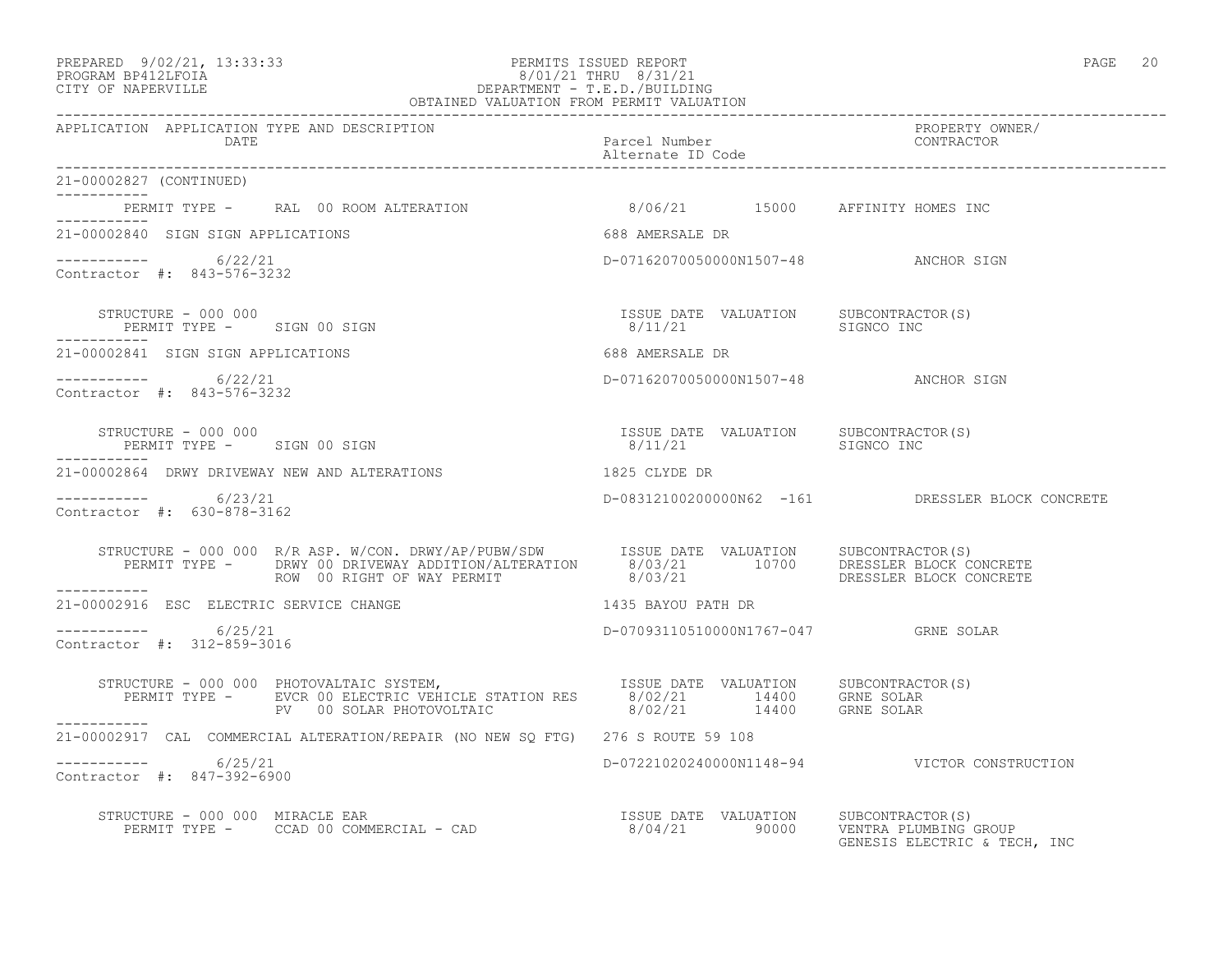#### PREPARED 9/02/21, 13:33:33 PERMITS ISSUED REPORT PAGE 21 PROGRAM BP412LFOIA 8/01/21 THRU 8/31/21 CITY OF NAPERVILLE DEPARTMENT - T.E.D./BUILDING OBTAINED VALUATION FROM PERMIT VALUATION

------------------------------------------------------------------------------------------------------------------------------------ APPLICATION APPLICATION TYPE AND DESCRIPTION<br>DATE barcel Number Parcel Number (CONTRACTOR Parcel Number<br>Alternate ID Code Alternate ID Code ------------------------------------------------------------------------------------------------------------------------------------ 21-00002929 PAT PATIO APPLICATION  $--------- 6/28/21$ W-01044010240000N1251-198 K&R LANDSCAPING Contractor #: 815-436-5000 STRUCTURE - 000 000 PAVER PATIO UNDER 500 SQ FT W/FIREPLACE ISSUE DATE VALUATION SUBCONTRACTOR(S)<br>PERMIT TYPE - PAT 00 PATIO PERMIT TYPE - PAT 00 PATIO ----------- 21-00002941 DECK DECK **ALCORY 121-00002941 DECK** 21-00002941 DECK ----------- 6/28/21 W-01082000000030N1808-211 ROYAL DECK LLC Contractor #: 331-757-8131 STRUCTURE - 000 000 COMPOSITE DECK & PERGOLA ISSUE DATE VALUATION SUBCONTRACTOR(S) PERMIT TYPE - DECK 00 DECK 8/20/21 40727 PERG 00 PERGOLA / ARBOR 8/20/21 40727 ----------- 21-00002961 POOL POOL ABOVE/INGROUND RESIDENTIAL 2316 WILMINGTON CT \_\_\_\_\_\_\_\_\_\_\_ ----------- 6/29/21 W-01012090740000N736 -189 MIDWEST POOL INSTALLERS Contractor #: 630-820-9026 STRUCTURE - 000 000 ABOVE GROUND POOL ISSUE DATE VALUATION SUBCONTRACTOR(S) PERMIT TYPE - POOL 00 POOL PERMIT ABOVE GROUND 8/16/21 3000 RELIANT ELECTRICAL ----------- 21-00002967 SIGN SIGN APPLICATIONS 55 S MAIN ST 230 ----------- 6/29/21 D-07134180170000N1483-84 TFA SIGNS Contractor #: 773-267-6007 STRUCTURE - 000 000 ISSUE DATE VALUATION SUBCONTRACTOR(S) PERMIT TYPE - SIGN 00 SIGN 875TEMS ELECTRICAL SYSTEMS LLC ----------- 21-00002972 SADC SATELLITE DISH/ANTENNA COMMERCIAL 2120 83RD ST CELL ----------- 6/29/21 D-07344000020000NNA -170 MERCURY COMMUNICATIONS INC Contractor #: 314-426-5200 STRUCTURE - 000 000 VERIZON ISSUE DATE VALUATION SUBCONTRACTOR(S) PERMIT TYPE - SADC 00 SATELLITE DISH/ANT COMMERCIAL 8/10/21 ----------- 21-00002981 ESC ELECTRIC SERVICE CHANGE 1324 BAYOU PATH CT ----------- 6/30/21 D-07093110910000N1767-047 GRNE SOLAR Contractor #: 312-859-3016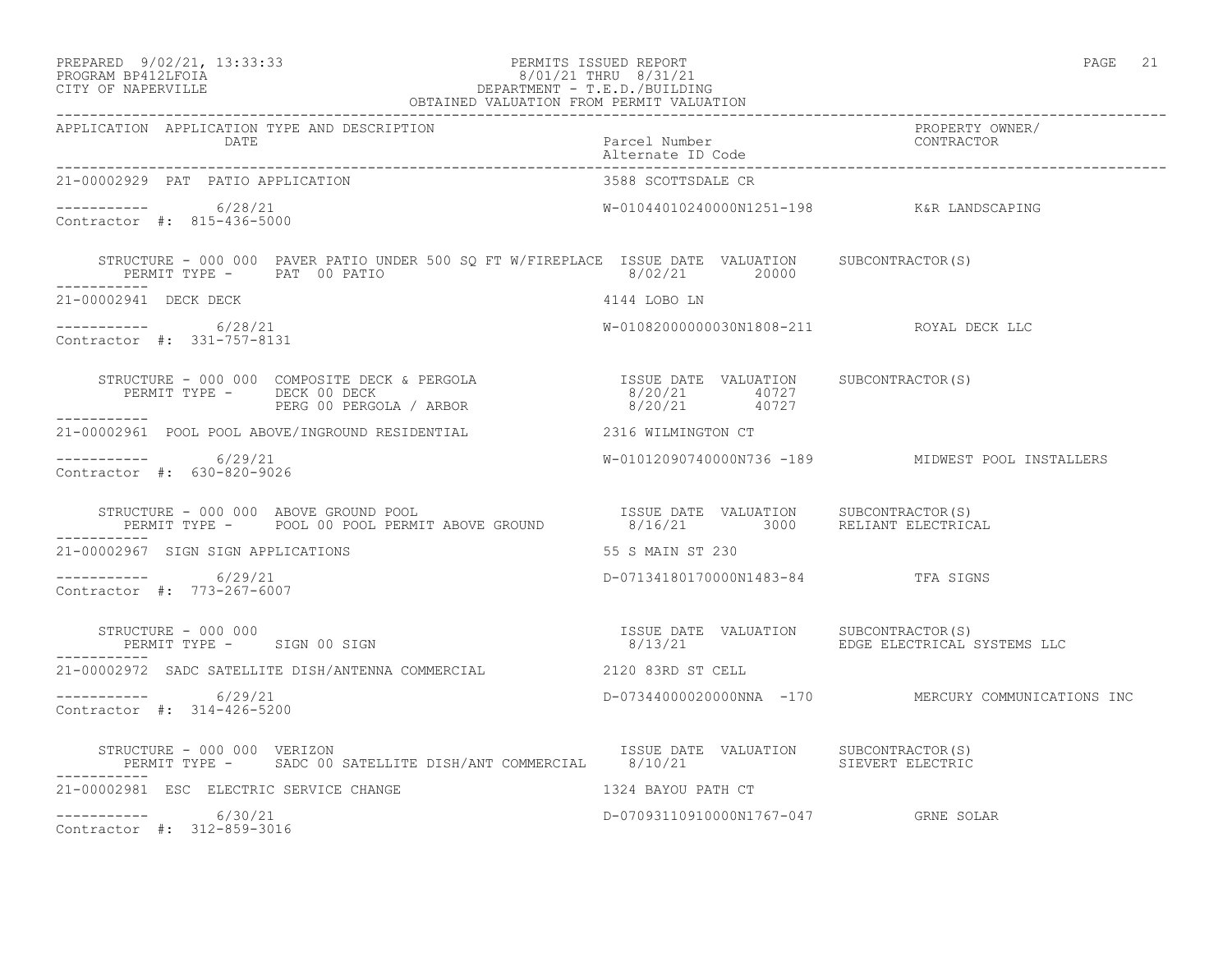PREPARED 9/02/21, 13:33:33 PERMITS ISSUED REPORT PAGE 22

## PROGRAM BP412LFOIA 8/01/21 THRU 8/31/21 CITY OF NAPERVILLE DEPARTMENT - T.E.D./BUILDING

|                                                        | OBTAINED VALUATION FROM PERMIT VALUATION                                                                                                                                                                                     |                                      |                                                        |
|--------------------------------------------------------|------------------------------------------------------------------------------------------------------------------------------------------------------------------------------------------------------------------------------|--------------------------------------|--------------------------------------------------------|
| APPLICATION APPLICATION TYPE AND DESCRIPTION<br>DATE   |                                                                                                                                                                                                                              | Parcel Number<br>Alternate ID Code   | PROPERTY OWNER/<br>CONTRACTOR                          |
| 21-00002981 (CONTINUED)<br>-----------                 |                                                                                                                                                                                                                              |                                      |                                                        |
|                                                        | STRUCTURE - 000 000 PHOTOVOLTAIC SYSTEM [ISSUE DATE VALUATION SUBCONTRACTOR(S)<br>PERMIT TYPE - EVCR 00 ELECTRIC VEHICLE STATION RES [8/02/21 16000 GRNE SOLAR<br>PV 00 SOLAR PHOTOVOLTAIC 18/02/21 16000 GRNE SOLAR         |                                      |                                                        |
| -----------<br>21-00002982 ESC ELECTRIC SERVICE CHANGE |                                                                                                                                                                                                                              | 1656 SILVERLEAF ST                   |                                                        |
| -----------     6/30/21<br>Contractor #: 312-859-3016  |                                                                                                                                                                                                                              | D-07091080030000N1762-032 GRNE SOLAR |                                                        |
| -----------                                            | STRUCTURE - 000 000 PHOTOVOLTAIC SYSTEM TSSUE DATE VALUATION SUBCONTRACTOR(S)<br>PERMIT TYPE - EVCR 00 ELECTRIC VEHICLE STATION RES 8/02/21 16000 GRNE SOLAR<br>PV 00 SOLAR PHOTOVOLTAIC 8/02/21 16000 GRNE SOLAR            |                                      |                                                        |
|                                                        | 21-00002989 OCCI OCCUPANCY INSPECTION 3340 LACROSSE LN 102                                                                                                                                                                   |                                      |                                                        |
| ----------- 6/30/21<br>Contractor #:                   |                                                                                                                                                                                                                              |                                      |                                                        |
|                                                        | STRUCTURE – 000 000 ARDOUR BEAUTY BOUTIQUE TSSUE DATE VALUATION SUBCONTRACTOR(S)                                                                                                                                             |                                      |                                                        |
|                                                        | 21-00003009 CMIS MISCELLANEOUS COMMERCIAL                                                                                                                                                                                    | 636 E OGDEN AV                       |                                                        |
| $--------- 7/01/21$<br>Contractor #: 630-554-2200      |                                                                                                                                                                                                                              |                                      | D-08074130360000N1497-56 TECTA AMERIC ILLINOIS ROOFING |
|                                                        | STRUCTURE - 000 000 NAPERVILLE MUSIC<br>PERMIT TYPE - CMIS 00 COMMERCIAL MISC. PERMIT                 8/25/21     178824     TECTA AMERIC ILLINOIS ROOFING                                                                   |                                      |                                                        |
|                                                        | 21-00003010 CAL COMMERCIAL ALTERATION/REPAIR (NO NEW SQ FTG) 1250 E DIEHL RD 401                                                                                                                                             |                                      |                                                        |
| ----------- 7/01/21<br>Contractor #: 708-531-9000      |                                                                                                                                                                                                                              |                                      | D-08053020150000N962 -27 CREATIVE CONTRACTING          |
| ------------                                           | STRUCTURE - 000 000 APEX HEALTHCARE<br>PERMIT TYPE - FABD 00 FIRE ALARM                                   8/09/21                 FIRST SECURITY SYSTEMS                 FABD 00 FIRE ALARM<br>FSBD 00 FIRE SPRINKLER PERMIT |                                      |                                                        |
| 21-00003016 ELEV ELEVATOR                              |                                                                                                                                                                                                                              | 1809 W DIEHL RD                      |                                                        |
| ----------- 7/01/21<br>Contractor #:                   |                                                                                                                                                                                                                              |                                      | D-07044010460000N34 -18 ZJ CHASE INVESTMENTS           |

STRUCTURE - 000 000 INSTALL GEN 2 S ELEVATOR CAR 1 **ISSUE DATE VALUATION** SUBCONTRACTOR(S)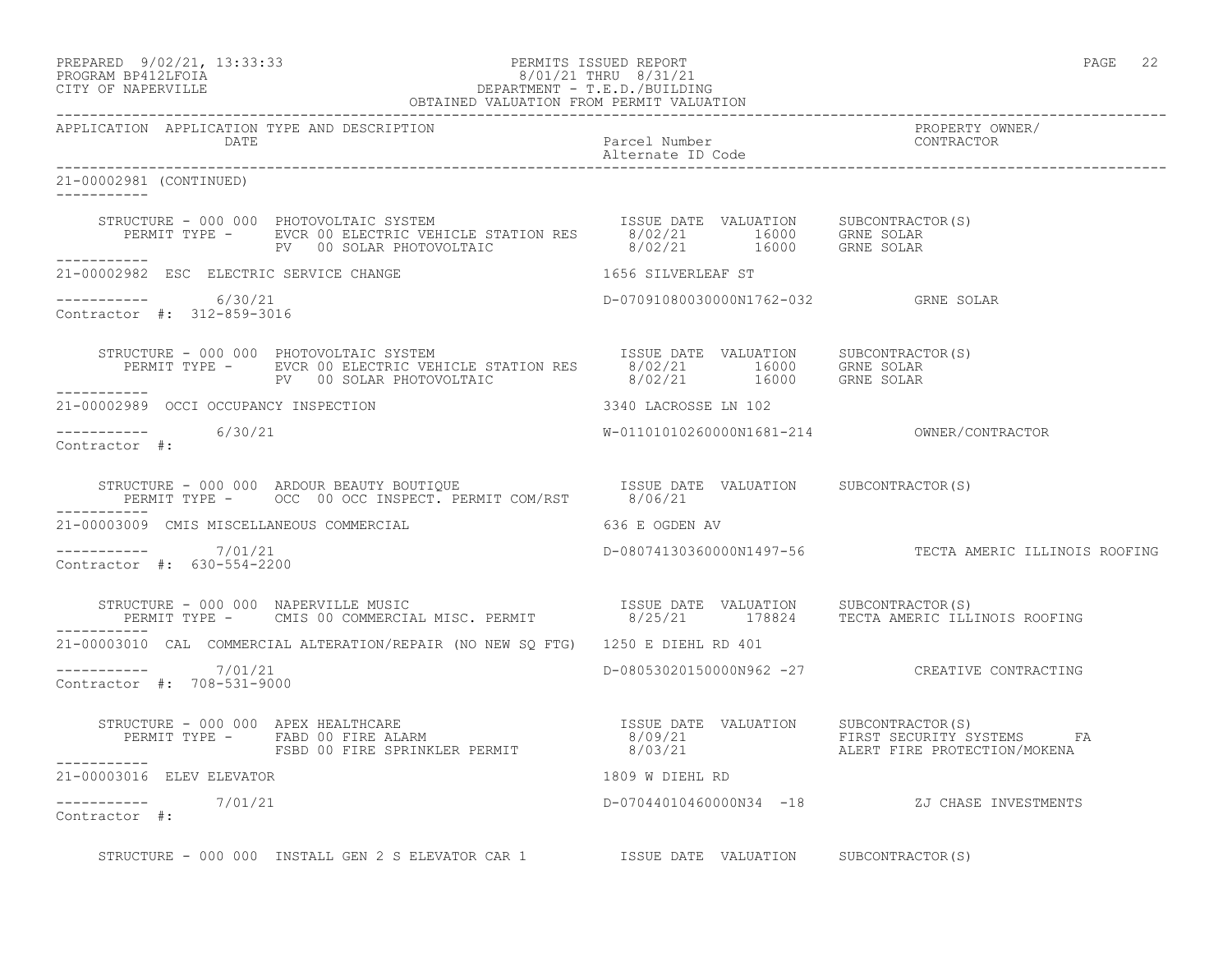#### PREPARED 9/02/21, 13:33:33 PERMITS ISSUED REPORT PAGE 23 PROGRAM BP412LFOIA 8/01/21 THRU 8/31/21 CITY OF NAPERVILLE DEPARTMENT - T.E.D./BUILDING OBTAINED VALUATION FROM PERMIT VALUATION

------------------------------------------------------------------------------------------------------------------------------------

| APPLICATION APPLICATION TYPE AND DESCRIPTION<br>DATE                                                                                                                                                                                                                                                                                                                                                                                                        | Parcel Number<br>Alternate ID Code                                                                                              | PROPERTY OWNER/<br>CONTRACTOR                            |
|-------------------------------------------------------------------------------------------------------------------------------------------------------------------------------------------------------------------------------------------------------------------------------------------------------------------------------------------------------------------------------------------------------------------------------------------------------------|---------------------------------------------------------------------------------------------------------------------------------|----------------------------------------------------------|
| 21-00003016 (CONTINUED)<br>------------                                                                                                                                                                                                                                                                                                                                                                                                                     |                                                                                                                                 |                                                          |
| PERMIT TYPE - ELEV 00 ELEVATOR PERMIT 6/05/21                                                                                                                                                                                                                                                                                                                                                                                                               |                                                                                                                                 |                                                          |
| 21-00003017 ELEV ELEVATOR                                                                                                                                                                                                                                                                                                                                                                                                                                   | 1809 W DIEHL RD                                                                                                                 |                                                          |
| ---------- 7/01/21<br>Contractor #: 630-889-2800                                                                                                                                                                                                                                                                                                                                                                                                            | D-07044010460000N34 -18 OTIS ELEVATOR CO                                                                                        |                                                          |
| $\begin{array}{cccccc} \texttt{STRUCTURE} & - & 000 & 000 & \texttt{INSTALL GEN} & 2 & \texttt{ELEVATOR CAR} & 2 & & & \\ \texttt{PERMIT TYPE} & - & & \texttt{ELEV} & 00 & \texttt{ELEVATOR PERMIT} & & & \\ \end{array}$                                                                                                                                                                                                                                  |                                                                                                                                 |                                                          |
| 21-00003019 DECK DECK                                                                                                                                                                                                                                                                                                                                                                                                                                       | 440 W GARTNER RD                                                                                                                |                                                          |
| $--------- 7/01/21$<br>Contractor #: 630-258-6565                                                                                                                                                                                                                                                                                                                                                                                                           |                                                                                                                                 | D-07252190370000N1786-129 CS ENTERPRISE LANDSCAPE, INC   |
| PERMIT TYPE - PAT 00 PATIO<br>STRUCTURE - 000 000 PREGOLA<br>PERG 00 PERGOLA / ARBOR<br>------------                                                                                                                                                                                                                                                                                                                                                        | ISSUE DATE VALUATION SUBCONTRACTOR(S)<br>8/10/21   25000   SMART ELECTRIC SERVICES<br>8/10/21   25000   SMART ELECTRIC SERVICES |                                                          |
| 21-00003023 DECK DECK                                                                                                                                                                                                                                                                                                                                                                                                                                       | 2312 CORN LILY RD                                                                                                               |                                                          |
| ----------     7/02/21<br>Contractor #: 847-496-4333                                                                                                                                                                                                                                                                                                                                                                                                        |                                                                                                                                 | W-01103080070000N1839-229 ARCHADECK OF CHICAGOLAND-PALAT |
| ${\small \begin{tabular}{lcccccc} \texttt{STRUCTURE} & 000 000 & DEMO \texttt{STOOP/DECK/PERGOLA} & W/ESC/PAVER \texttt{PATH} & \texttt{ISSUE} & \texttt{DATE} & \texttt{VALUATION} & \texttt{SUBCONTRACTOR(S)} & \texttt{SUECONTRACTOR(S)} & \texttt{PERT} & \texttt{PART} & \texttt{SUE} & \texttt{PART} & \texttt{SUSC} & \texttt{PART} & \texttt{SUSC} & \texttt{PART} & \texttt{SUSC} & \texttt{PART} & \texttt{SUSC} & \texttt{PART} & \texttt{SUSC}$ |                                                                                                                                 |                                                          |
| 21-00003025 FN FENCE APPLICATION                                                                                                                                                                                                                                                                                                                                                                                                                            | 2545 LEACH DR                                                                                                                   |                                                          |
| $--------- 7/02/21$<br>Contractor #: 815-836-8731                                                                                                                                                                                                                                                                                                                                                                                                           |                                                                                                                                 | W-01022170100000N1140-187 NORTHWEST CEDAR PRODUCTS       |
| STRUCTURE - 000 000<br>PERMIT TYPE - FN 00 FENCE<br>------------                                                                                                                                                                                                                                                                                                                                                                                            | ISSUE DATE VALUATION SUBCONTRACTOR(S)<br>8/04/21 6500                                                                           |                                                          |
| 21-00003028 FN FENCE APPLICATION                                                                                                                                                                                                                                                                                                                                                                                                                            | 1036 LAKEWOOD CR                                                                                                                |                                                          |
| 7/02/21<br>Contractor #: 708-856-8999                                                                                                                                                                                                                                                                                                                                                                                                                       |                                                                                                                                 | D-072720600800000N94 -125 ILLINOIS FENCE COMPANY         |
| STRUCTURE - 000 000<br>PERMIT TYPE - FN 00 FENCE                                                                                                                                                                                                                                                                                                                                                                                                            | ISSUE DATE VALUATION SUBCONTRACTOR(S)<br>8/02/21 2250                                                                           |                                                          |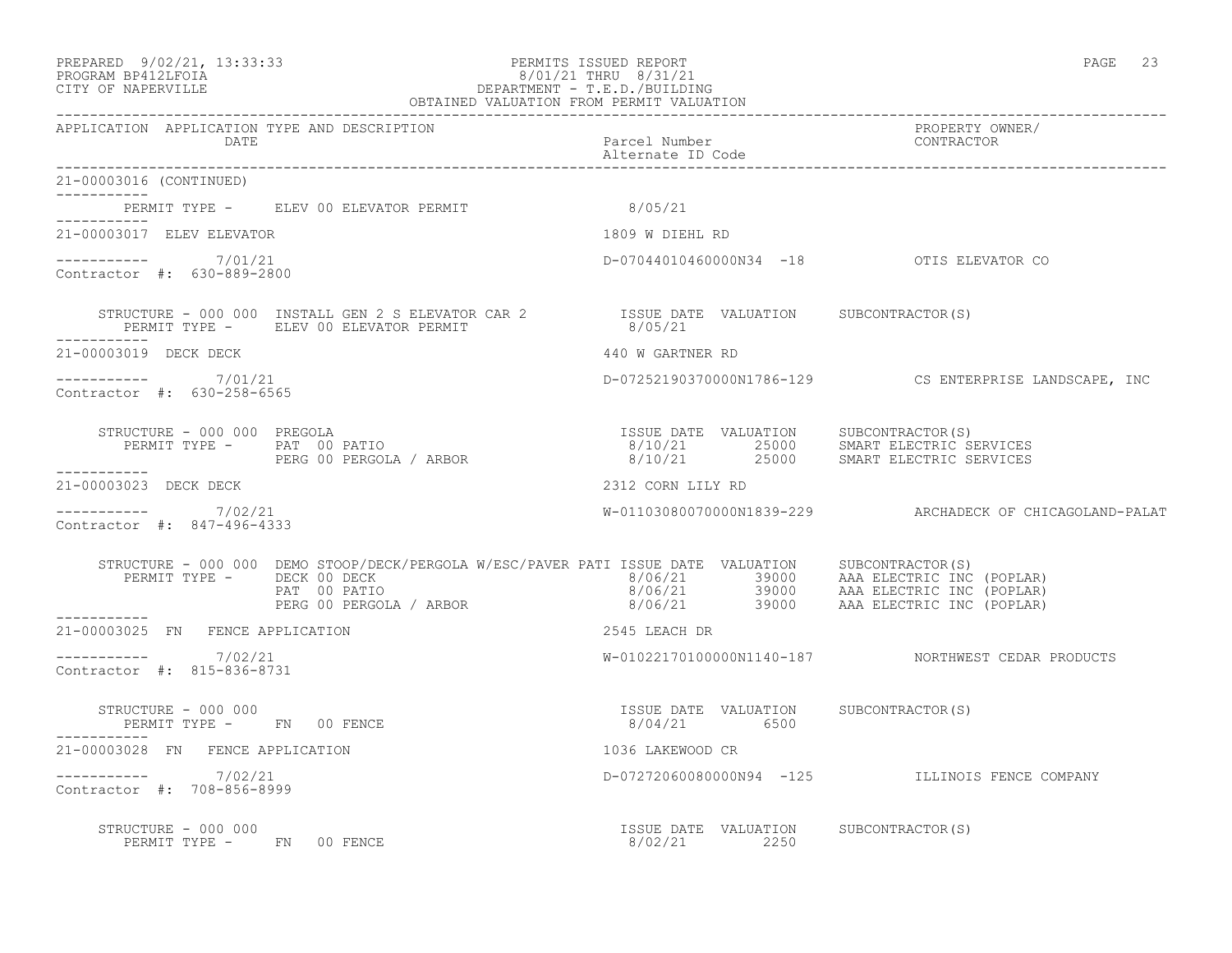#### PREPARED 9/02/21, 13:33:33 PERMITS ISSUED REPORT<br>PROGRAM BP412LFOIA PAGE 24 PROGRAM BP412LFOIA 8/01/21 THRU 8/31/21 DEPARTMENT - T.E.D./BUILDING OBTAINED VALUATION FROM PERMIT VALUATION

| APPLICATION APPLICATION TYPE AND DESCRIPTION<br>DATE                                                                                                                                      | Parcel Number                                          | PROPERTY OWNER/<br>CONTRACTOR                          |
|-------------------------------------------------------------------------------------------------------------------------------------------------------------------------------------------|--------------------------------------------------------|--------------------------------------------------------|
| 21-00003034 FN FENCE APPLICATION                                                                                                                                                          | 2607 ACCOLADE AV                                       |                                                        |
| ----------- 7/06/21<br>Contractor #: 630-551-3400                                                                                                                                         |                                                        | W-01103060070000N1839-229 CLASSIC FENCE/OSWEGO         |
| STRUCTURE - 000 000<br>PERMIT TYPE - FN 00 FENCE                                                                                                                                          | ISSUE DATE VALUATION SUBCONTRACTOR (S)<br>8/06/21 6000 |                                                        |
| 21-00003035 FN FENCE APPLICATION                                                                                                                                                          | 1788 VILLANOVA DR                                      |                                                        |
| $--------- 7/06/21$<br>Contractor #: 815-436-7440                                                                                                                                         |                                                        | D-08331200380000N470 -164 CEDAR RUSTIC/JOLIET          |
| STRUCTURE - 000 000<br>PERMIT TYPE - FN 00 FENCE                                                                                                                                          | ISSUE DATE VALUATION SUBCONTRACTOR (S)<br>8/20/21 7100 |                                                        |
| 21-00003036 RAL RES ALTERATIONS/REMODLING (NO NEW SQ FTG) 113 N ELLSWORTH ST DN                                                                                                           |                                                        |                                                        |
| $--------- 7/06/21$<br>Contractor #: 630-234-6474                                                                                                                                         | D-08183010140000N430 -85 BROWNSTONE HOMES              |                                                        |
| STRUCTURE – 000 000 INTERIOR REMODEL (S)<br>PERMIT TYPE –      RAL 00 ROOM ALTERATION                              8/03/21         50000     LITTLE ELECTRICAL CONTRACTORS<br>----------- |                                                        | DEPENDABLE PLUMBING INC                                |
| 21-00003042 BDD DEMOLITION SINGLE FAMILY                                                                                                                                                  | 536 SPRUCE DR                                          |                                                        |
| $--------- 7/06/21$<br>Contractor #: 630-983-6220                                                                                                                                         | D-07252100060000N183 -129 AUTUMN HOMES INC             |                                                        |
| STRUCTURE - 000 000 BDD<br>PERMIT TYPE - BDD 00 DEMOLITION PERMIT                                                                                                                         | ISSUE DATE VALUATION SUBCONTRACTOR (S)<br>8/06/21      | JOHN GREEN EXCAVATING                                  |
| 21-00003044 RAL RES ALTERATIONS/REMODLING (NO NEW SQ FTG) 1724 MUNDELEIN RD                                                                                                               |                                                        |                                                        |
| $--------- 7/06/21$<br>Contractor #: 630-740-2603                                                                                                                                         |                                                        | D-08332020270000N648 -165 CUTTING EDGE REMODELING, INC |
| -----------                                                                                                                                                                               |                                                        | GRAZ PLUMBING INC-OSWEGO                               |
| 21-00003049 RAL RES ALTERATIONS/REMODLING (NO NEW SQ FTG) 302 CARRIAGE HILL RD                                                                                                            |                                                        |                                                        |
| $--------- 7/06/21$<br>Contractor #: 630-455-5600                                                                                                                                         |                                                        | D-08323070210000N139 -177 NORMANDY CONSTRUCTION CO.    |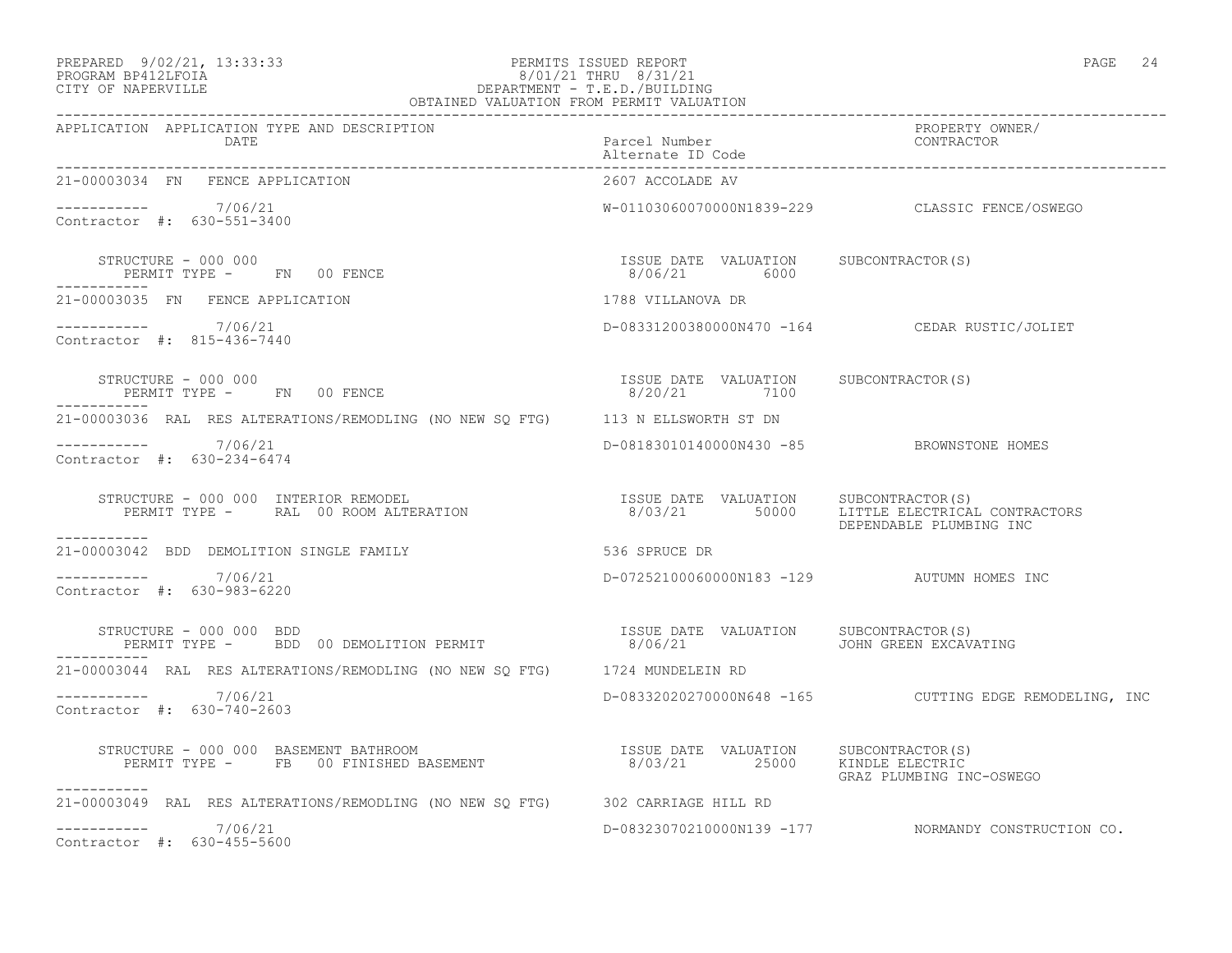| PREPARED |                    | $9/02/21$ , 13:33:33 |
|----------|--------------------|----------------------|
|          | PROCRAM RP412LFOIA |                      |

## PERMITS ISSUED REPORT AND SECULIAR SERVICES AND REPORT AND REPORT OF A SERVICES AND REPORT OF A SERVICE SERVICE SERVICE SERVICES AND REPORT OF A SERVICE SERVICE SERVICE SERVICE SERVICES AND REPORT OF A SERVICE SERVICE SERV PROGRAM BP412LFOIA 8/01/21 THRU 8/31/21 CITY OF NAPERVILLE CITY OF NAPERVILLE DEPARTMENT - T.E.D./BUILDING

| OBTAINED VALUATION FROM PERMIT VALUATION               |                                                                                                                                                                                                                                                                                                                                                  |                                           |                                                    |
|--------------------------------------------------------|--------------------------------------------------------------------------------------------------------------------------------------------------------------------------------------------------------------------------------------------------------------------------------------------------------------------------------------------------|-------------------------------------------|----------------------------------------------------|
| APPLICATION APPLICATION TYPE AND DESCRIPTION<br>DATE   |                                                                                                                                                                                                                                                                                                                                                  | Parcel Number<br>Alternate ID Code        | PROPERTY OWNER/<br>CONTRACTOR                      |
| 21-00003049 (CONTINUED)                                |                                                                                                                                                                                                                                                                                                                                                  |                                           |                                                    |
|                                                        | STRUCTURE - 000 000 KITCHEN REMODEL<br>PERMIT TYPE - RAL 00 ROOM ALTERATION 1990 1990 1990 ALTERATION PERMIT TYPE - RAL 00 ROOM ALTERATION                                                                                                                                                                                                       |                                           | JAM PLUMBING                                       |
| -----------<br>21-00003053 ESC ELECTRIC SERVICE CHANGE |                                                                                                                                                                                                                                                                                                                                                  | 415 S CHARLES AV                          |                                                    |
| $--------- 7/06/21$<br>Contractor #: 630-964-9179      |                                                                                                                                                                                                                                                                                                                                                  |                                           | D-08192060200000N146 -101 PRO ELECTRIC CORPORATION |
|                                                        | STRUCTURE - 000 000 RELOCATE ELECTRICAL METER & UPGRADE SERV ISSUE DATE VALUATION SUBCONTRACTOR(S)<br>PERMIT TYPE - ELSC 00 ELECTRIC SVC CHANGE RES. 8/18/21 PRO ELECTRIC CORPORATION                                                                                                                                                            |                                           |                                                    |
| 21-00003057 ESC ELECTRIC SERVICE CHANGE                |                                                                                                                                                                                                                                                                                                                                                  | 1436 BAYOU PATH DR                        |                                                    |
| ----------- 7/06/21<br>Contractor #: 312-859-3016      |                                                                                                                                                                                                                                                                                                                                                  | D-07093050380000N1767-047 GRNE SOLAR      |                                                    |
| ___________                                            | STRUCTURE - 000 000 PHOTOVOLTAIC SYSTEM & EV CHARGER<br>PERMIT TYPE - EVCR 00 ELECTRIC VEHICLE STATION RES $\begin{array}{c} 8/04/21 \\ 8/04/21 \\ -14000 \\ -14000 \\ \end{array}$ GRNE SOLAR<br>PV 00 SOLAR PHOTOVOLTAIC<br>214000 GRNE SOLAR                                                                                                  |                                           |                                                    |
|                                                        | 21-00003060 SIGN SIGN APPLICATIONS                                                                                                                                                                                                                                                                                                               | 15 W JEFFERSON AV 103                     |                                                    |
| ----------- 7/06/21<br>Contractor #: 630-357-3278      |                                                                                                                                                                                                                                                                                                                                                  |                                           | D-07134230170000N538 -84 FAST SIGNS OF NAPERVILLE  |
| ------------                                           |                                                                                                                                                                                                                                                                                                                                                  |                                           |                                                    |
| 21-00003070 TENT TENTS                                 |                                                                                                                                                                                                                                                                                                                                                  | 608 S WASHINGTON ST HM                    |                                                    |
| ----------- 7/06/21<br>Contractor #: 630-690-8500      |                                                                                                                                                                                                                                                                                                                                                  | D-0724213035000 N935 -100 BIG TENT EVENTS |                                                    |
|                                                        | $\begin{tabular}{lllllll} \texttt{STRUCTURE} & - & 000 & 000 & 2 \texttt{ TENTS WITH LIGHTING } 9/10/21 - 9/11/21 & & \texttt{ISSUE} \texttt{DATE} & \texttt{VALUATION} & \texttt{SUBCONTRACTOR(S)}\\ & & \texttt{PERMIT TYPE} & - & \texttt{TENT 00 TENT PERMIT & & \\ & & & 8/31/21 & & \\ \end{tabular}$<br>PERMIT TYPE - TENT 00 TENT PERMIT |                                           |                                                    |
| 21-00003083 PAT PATIO APPLICATION                      |                                                                                                                                                                                                                                                                                                                                                  | 2623 RUTLAND RD                           |                                                    |
| $--------- 7/07/21$<br>Contractor #: 224-288-3787      |                                                                                                                                                                                                                                                                                                                                                  |                                           | W-01031090050000N1330-184 ARTZ CONCRETE LLC        |
|                                                        | STRUCTURE - 000 000 STAMPED CONCRETE PATIO<br>$\begin{array}{ccc} & & \\ \text{ISSUE} & \text{DATE} & \text{VALUATION} & \text{SUBCONTRACTOR (S)} \end{array}$                                                                                                                                                                                   |                                           |                                                    |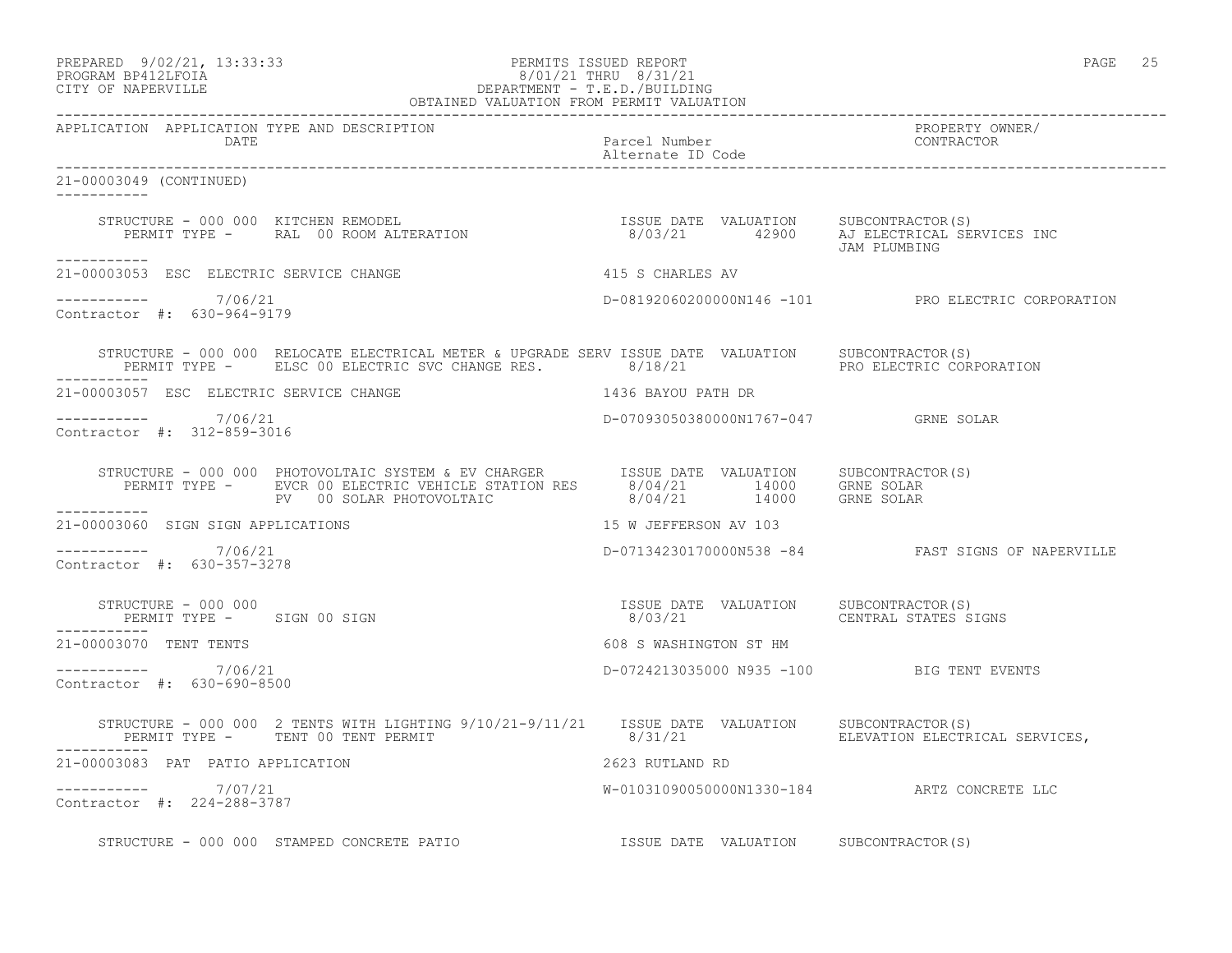#### PREPARED 9/02/21, 13:33:33 PERMITS ISSUED REPORT PAGE 26 PROGRAM BP412LFOIA 8/01/21 THRU 8/31/21 CITY OF NAPERVILLE DEPARTMENT - T.E.D./BUILDING OBTAINED VALUATION FROM PERMIT VALUATION

------------------------------------------------------------------------------------------------------------------------------------ APPLICATION APPLICATION TYPE AND DESCRIPTION PROPERTY OWNER/ DATE Parcel Number Parcel Number<br>
Reference of the Parcel Number<br>
Parcel Number Parcel Number Alternate ID Code ------------------------------------------------------------------------------------------------------------------------------------ 21-00003083 (CONTINUED) ----------- PERMIT TYPE - PAT 00 PATIO 8/04/21 ----------- 21-00003085 RAL RES ALTERATIONS/REMODLING (NO NEW SQ FTG) 234 W VAN BUREN AV ----------- 7/07/21 D-07134210020000N538 -84 NELSON GENERAL CONTRACTING Contractor #: 630-740-8589 STRUCTURE - 000 000 BASEMENT FINISH ISSUE DATE VALUATION SUBCONTRACTOR(S) PERMIT TYPE - FB 00 FINISHED BASEMENT 8/05/21 35000 VINTAGE ELECTRIC R J KIELION PLUMING & HEATING ----------- 21-00003086 DRWY DRIVEWAY NEW AND ALTERATIONS 940 LOWELL LN \_\_\_\_\_\_\_\_\_\_\_ ----------- 7/07/21 D-07272100010000N741 -125 LUNA REMODELING Contractor #: 630-699-7036 STRUCTURE - 000 000 R/R ASP TO CON DRWY/AP/FDW & NEW SYW ISSUE DATE VALUATION SUBCONTRACTOR(S) PERMIT TYPE - DRWY 00 DRIVEWAY ADDITION/ALTERATION 8/17/21 12700 LUNA REMODLEING ROW 00 RIGHT OF WAY PERMIT 8/17/21 ----------- 21-00003087 RAL RES ALTERATIONS/REMODLING (NO NEW SQ FTG) 1591 CULPEPPER DR  $--------- 7/07/21$ D-08213090290000N212 -119 CUTTING EDGE REMODELING, INC Contractor #: 630-740-2603 STRUCTURE - 000 000 ADDING BATHROOM ISSUE DATE VALUATION SUBCONTRACTOR(S) PERMIT TYPE - RAL 00 ROOM ALTERATION 6/20/21 KINDLE ELECTRIC GRAZ PLUMBING INC-OSWEGO WMU 00 WATER METER UPGRADE 8/20/21 ----------- 21-00003090 CAL COMMERCIAL ALTERATION/REPAIR (NO NEW SQ FTG) 112 W JEFFERSON AV ---------------------- 7/07/21 D-07134290140000N1374-84 SEQUOIA GENERAL CONSTRUCTION Contractor #: 630-740-6563 STRUCTURE - 000 000 MAIN PLACE TRP - LL WORK ISSUE DATE VALUATION SUBCONTRACTOR(S) PERMIT TYPE - CCAD 00 COMMERCIAL - CAD 8/02/21 60000 PHOENIX CONSTRUCTION SERVICES ADVANCE MECHANICAL SYSTEMS  $8/13/21$ ----------- 21-00003094 ESC ELECTRIC SERVICE CHANGE 1311 BAYOU PATH CT

 $--------- 7/07/21$ D-07093110830000N1767-047 GRNE SOLAR Contractor #: 312-859-3016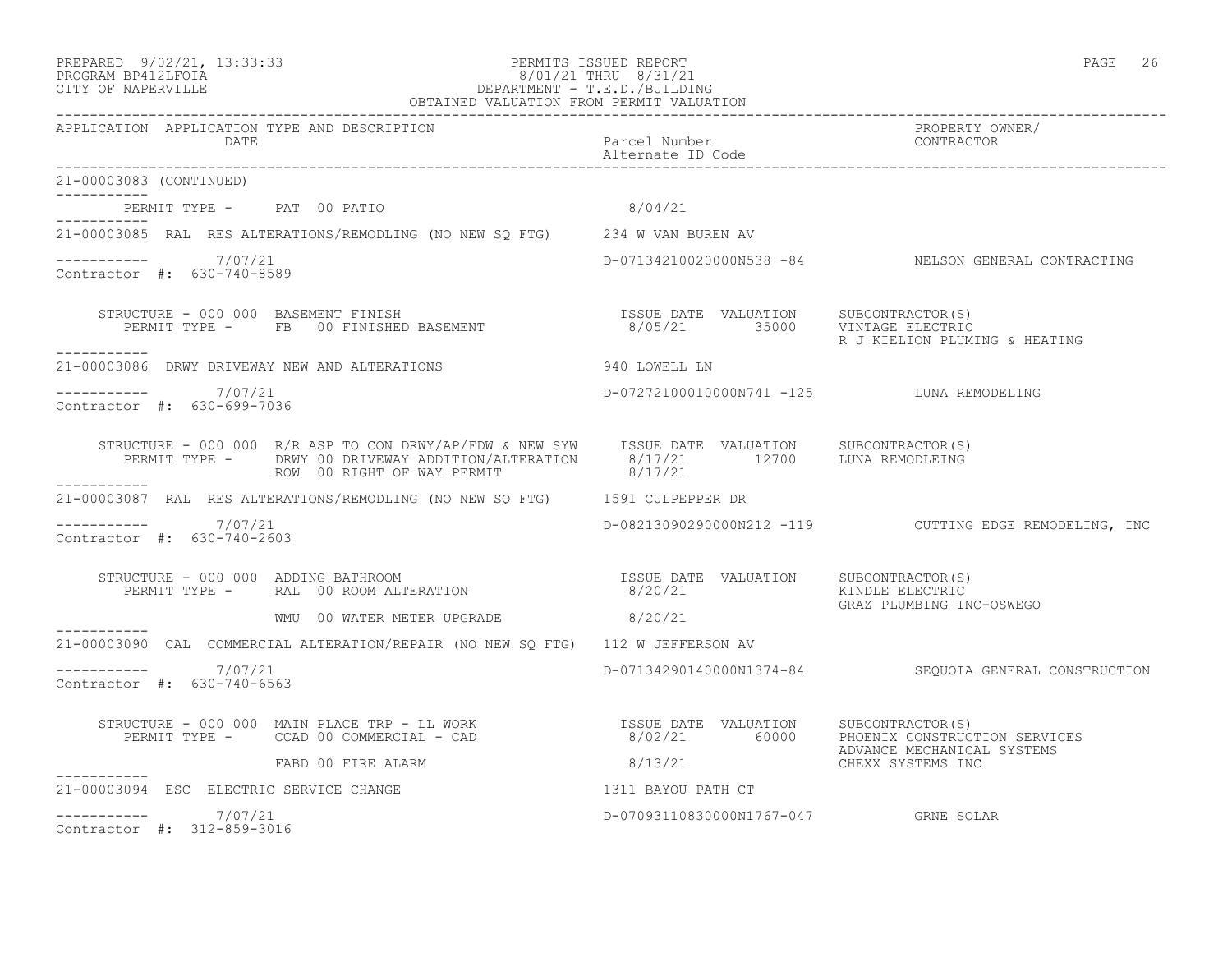PREPARED 9/02/21, 13:33:33 PERMITS ISSUED REPORT PAGE 27

-----------

-----------

-----------

-----------

## PROGRAM BP412LFOIA 8/01/21 THRU 8/31/21 CITY OF NAPERVILLE DEPARTMENT - T.E.D./BUILDING

 OBTAINED VALUATION FROM PERMIT VALUATION ------------------------------------------------------------------------------------------------------------------------------------ APPLICATION APPLICATION TYPE AND DESCRIPTION PROPERTY OWNER/ Parcel Number Alternate ID Code ------------------------------------------------------------------------------------------------------------------------------------ 21-00003094 (CONTINUED) STRUCTURE - 000 000 PHOTOVOLTAIC SYSTEM ISSUE DATE VALUATION SUBCONTRACTOR(S) PERMIT TYPE - EVCR 00 ELECTRIC VEHICLE STATION RES 8/02/21 16700 GRNE SOLAR PV 00 SOLAR PHOTOVOLTAIC 8/02/21 16700 GRNE SOLAR 21-00003107 FN FENCE APPLICATION 1813 MORGAN CR  $--------- 7/07/21$ ----------- 7/07/21 D-08284130040000N634 -150 THE CEDAR MILL-MORRIS Contractor #: 815-744-9390 STRUCTURE - 000 000 ISSUE DATE VALUATION SUBCONTRACTOR(S) PERMIT TYPE - FN 00 FENCE 21-00003119 SFR SINGLE FAMILY RESIDENCE 3635 GOLD CUP LN ----------- 7/07/21 W-0110300028192 N1841-229 PULTE GROUP Contractor #: 817-875-7057 STRUCTURE - 000 000 SFR ISSUE DATE VALUATION SUBCONTRACTOR(S) PERMIT TYPE - ELEC 00 ELECTRIC FOR SINGLE FAMILY/DPX 8/04/21 SUPERIOR ELECTRICAL TECHNOLOGI MECH 00 MECHANICAL FOR SFR/DPX 8/04/21 S3 PLUMBING HOLIDAY SEWER & WATER/WAUCONDA PATO 00 PATIO WITH STRUCTURE  $8/04/21$  195000 PLUM 00 PLUMBING FOR SINGLE FAMILY/DPX 8/04/21 S3 PLUMBING HOLIDAY SEWER & WATER/WAUCONDA SFRP 00 SINGLE FAMILY RESIDENCE PERMIT 8/04/21 195000 RABY ROOFING STRU 00 STRUCTURAL FOR SINGLE FAM/DPX 8/04/21 21-00003134 SFR SINGLE FAMILY RESIDENCE 3667 GOLD CUP LN  $--------- 7/08/21$ W-0110300028184 N1841-229 PULTE GROUP

Contractor #: 817-875-7057

| STRUCTURE - 000 000<br>PERMIT TYPE -  | <b>SFR</b><br>ELEC 00 ELECTRIC FOR SINGLE FAMILY/DPX<br>MECH 00 MECHANICAL FOR SFR/DPX | VALUATION<br>ISSUE DATE<br>8/04/21<br>8/04/21 | SUBCONTRACTOR (S)<br>SUPERIOR ELECTRICAL TECHNOLOGI<br>S3 PLUMBING<br>HOLIDAY SEWER & WATER/WAUCONDA |
|---------------------------------------|----------------------------------------------------------------------------------------|-----------------------------------------------|------------------------------------------------------------------------------------------------------|
|                                       | PLUM 00 PLUMBING FOR SINGLE FAMILY/DPX                                                 | 8/04/21                                       | S3 PLUMBING<br>HOLIDAY SEWER & WATER/WAUCONDA                                                        |
|                                       | SFRP 00 SINGLE FAMILY RESIDENCE PERMIT<br>STRU 00 STRUCTURAL FOR SINGLE FAM/DPX        | 8/04/21<br>195000<br>8/04/21                  | RABY ROOFING                                                                                         |
|                                       | 21-00003145 CAL COMMERCIAL ALTERATION/REPAIR (NO NEW SQ FTG) 1748 W JEFFERSON AV 120   |                                               |                                                                                                      |
| 7/09/21<br>Contractor #: 331-228-1421 |                                                                                        | D-07222080180000<br>$\qquad \qquad -$         | APEX COMPANIES                                                                                       |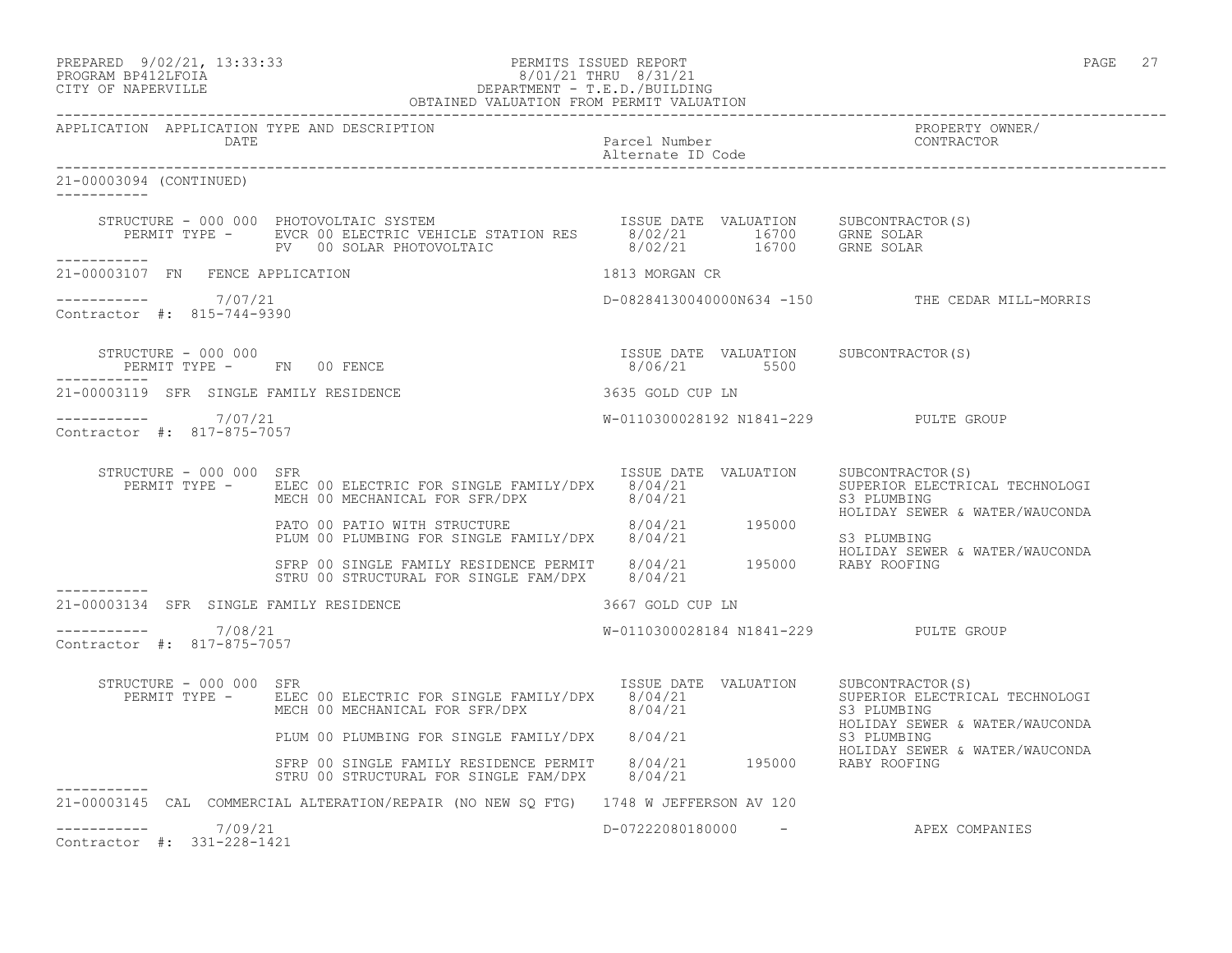| PREPARED            | 9/02/21, 13:33:33 |  |
|---------------------|-------------------|--|
| DDACDAM BDA12T FATA |                   |  |

## PERMITS ISSUED REPORT PAGE 28 PROGRAM BP412LFOIA 8/01/21 THRU 8/31/21 CITY OF NAPERVILLE CITY OF NAPERVILLE DEPARTMENT - T.E.D./BUILDING

| OBTAINED VALUATION FROM PERMIT VALUATION                                                                                                                                                                                                                                                                                                                                      |                                    |                                                          |  |
|-------------------------------------------------------------------------------------------------------------------------------------------------------------------------------------------------------------------------------------------------------------------------------------------------------------------------------------------------------------------------------|------------------------------------|----------------------------------------------------------|--|
| APPLICATION APPLICATION TYPE AND DESCRIPTION                                                                                                                                                                                                                                                                                                                                  |                                    | PROPERTY OWNER/<br>CONTRACTOR                            |  |
| 21-00003145 (CONTINUED)<br>------------                                                                                                                                                                                                                                                                                                                                       |                                    |                                                          |  |
| $\begin{array}{cccc} \texttt{STRUCTURE} & - & 000 & 000 & \texttt{ORS} & - & \texttt{NASCO} \\ \texttt{PERMIT TYPE} & - & \texttt{RACK 00 RACKING} & \texttt{SINRATION} & \texttt{S} / 03 / 21 & 352318 \\ \end{array}$                                                                                                                                                       |                                    |                                                          |  |
| 21-00003149 CAL COMMERCIAL ALTERATION/REPAIR (NO NEW SO FTG) 2555 W 75TH ST 121                                                                                                                                                                                                                                                                                               |                                    |                                                          |  |
| $--------- 7/09/21$<br>Contractor #: 262-443-1488                                                                                                                                                                                                                                                                                                                             |                                    | D-07271080160000N1584-124 INNOVATIVE CONSTRUCTION CONCEP |  |
| STRUCTURE - 000 000 JERSEY MIKE'S<br>PERMIT TYPE - CCAD 00 COMMERCIAL - CAD<br>ERMIT TYPE - CCAD 00 COMMERCIAL - CAD<br>ERMIT TYPE - CCAD 00 COMMERCIAL - CAD<br>-----------                                                                                                                                                                                                  |                                    | PERRY BROWN PLUMBING                                     |  |
| 21-00003153 CAL COMMERCIAL ALTERATION/REPAIR (NO NEW SQ FTG) 1755 PARK ST 100                                                                                                                                                                                                                                                                                                 |                                    |                                                          |  |
| $--------- 7/09/21$<br>Contractor #: 630-283-3884                                                                                                                                                                                                                                                                                                                             |                                    | D-07014090090000N351 -24 NEW PATH CONSTRUCTION           |  |
| $\begin{tabular}{lclclclcl} \texttt{STRUCTURE} & - & 000 & 000 & \texttt{NORTH SHORE PEDIARTIC THERAPY} & & & & & \texttt{ISSUE DATE} & \texttt{VALUATION} & & \texttt{SUBCONTRACTOR(S)} \\ \texttt{PERMIT TYPE} & - & \texttt{CCAD 00 COMMERCIAL} & - & \texttt{CAD} & & & & \texttt{8/26/21} & & \texttt{500000} & \texttt{I M ELECTRIC, INC} \end{tabular}$<br>----------- |                                    | PROSPECTIVE PLUMBING CORP                                |  |
| 21-00003166 RAL RES ALTERATIONS/REMODLING (NO NEW SQ FTG) 4447 ESQUIRE CR                                                                                                                                                                                                                                                                                                     |                                    |                                                          |  |
| -----------     7/12/21<br>Contractor #: 630-330-4739                                                                                                                                                                                                                                                                                                                         |                                    | W-01143050050000N1259-261 TRANQUILITY BUILDERS           |  |
| STRUCTURE - 000 000 MASTER BATHRROM REMODEL                       ISSUE DATE VALUATION    SUBCONTRACTOR(S)<br>PERMIT TYPE -     RAL 00 ROOM ALTERATION                       8/03/21      20000    AFFORDABLE PLUMBING SERVICES                                                                                                                                               |                                    | MATRIX ELECTRIC CO                                       |  |
| 21-00003167 RAL RES ALTERATIONS/REMODLING (NO NEW SQ FTG) 3108 SEILER CT                                                                                                                                                                                                                                                                                                      |                                    |                                                          |  |
| -----------    7/12/21<br>Contractor #: 630-330-4739                                                                                                                                                                                                                                                                                                                          |                                    | W-01122070210000N1482-219 TRANQUILITY BUILDERS           |  |
| STRUCTURE - 000 000 BASEMENT REMODEL<br>PERMIT TYPE - FB 00 FINISHED BASEMENT - 17800 MATRIX ELECTRIC<br>-----------                                                                                                                                                                                                                                                          | 8/03/21  47800  MATRIX ELECTRIC CO | AFFORDABLE PLUMBING SERVICES                             |  |
| 21-00003168 FN FENCE APPLICATION                                                                                                                                                                                                                                                                                                                                              | 2569 SPRINGDALE CR                 |                                                          |  |
| $--------- 7/12/21$<br>Contractor #: 708-856-8999                                                                                                                                                                                                                                                                                                                             |                                    | W-01024070110000N386 -202 ILLINOIS FENCE COMPANY         |  |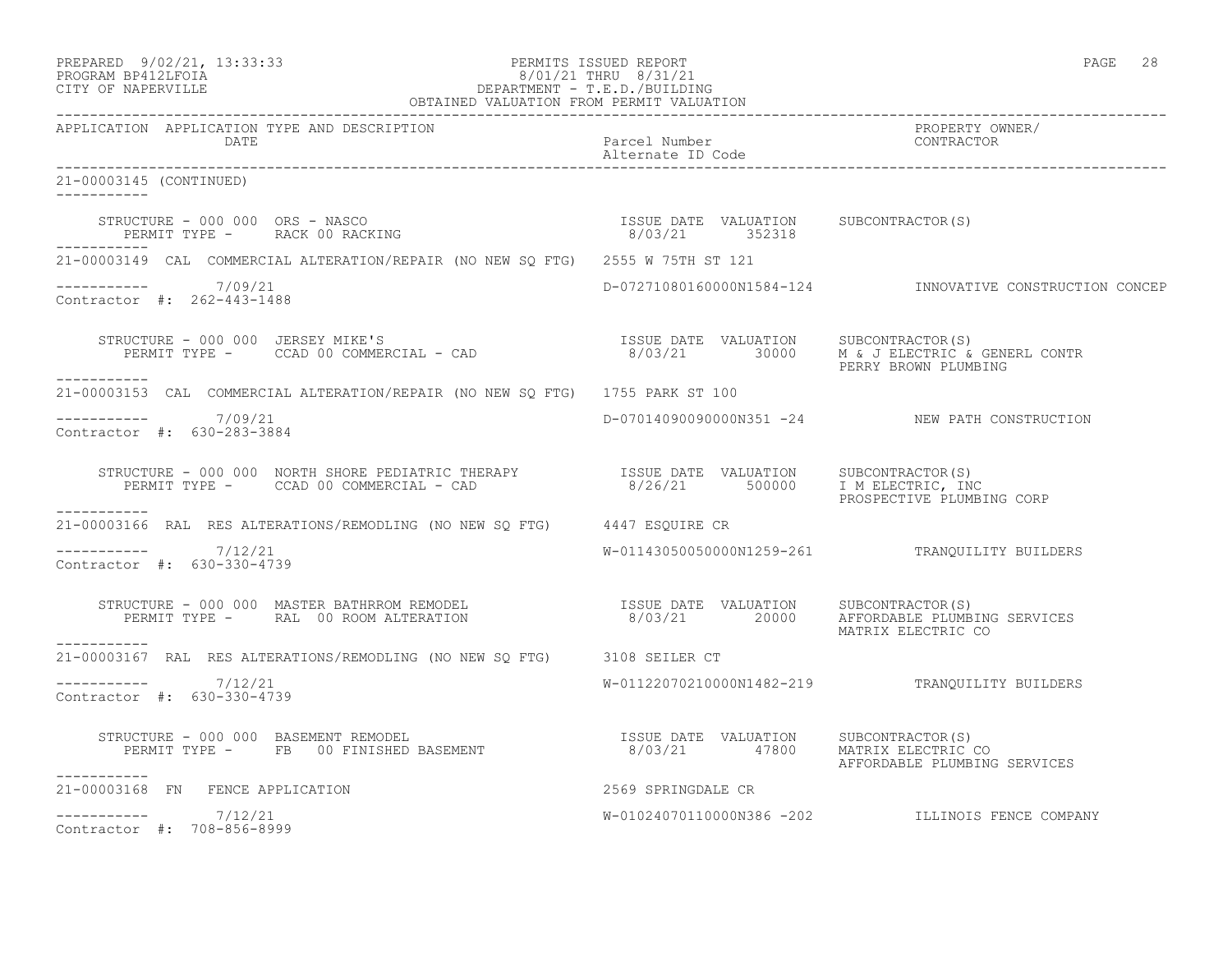## PREPARED 9/02/21, 13:33:33 PERMITS ISSUED REPORT PAGE 29 PROGRAM BP412LFOIA 8/01/21 THRU 8/31/21 CITY OF NAPERVILLE DEPARTMENT - T.E.D./BUILDING

| OBTAINED VALUATION FROM PERMIT VALUATION                                                                                                                                                                                                                                                                            |                                    |                                                    |  |
|---------------------------------------------------------------------------------------------------------------------------------------------------------------------------------------------------------------------------------------------------------------------------------------------------------------------|------------------------------------|----------------------------------------------------|--|
| APPLICATION APPLICATION TYPE AND DESCRIPTION<br>DATE                                                                                                                                                                                                                                                                | Parcel Number<br>Alternate ID Code | PROPERTY OWNER/<br>CONTRACTOR                      |  |
| 21-00003168 (CONTINUED)                                                                                                                                                                                                                                                                                             |                                    |                                                    |  |
| $\begin{array}{cccccccccc} \texttt{STRUCTURE} & - & 000 & 000 & & & & & & & \\ \texttt{PERMIT TYPE} & - & & \texttt{FN} & 00 & \texttt{FENCE} & & & & & & \\ \texttt{PERMIT TYPE} & - & & \texttt{FN} & 00 & \texttt{FENCE} & & & & & \\ \end{array}$                                                               |                                    |                                                    |  |
| 21-00003169 RAL RES ALTERATIONS/REMODLING (NO NEW SQ FTG) 2331 WILMINGTON CT                                                                                                                                                                                                                                        |                                    |                                                    |  |
| $--------- 7/12/21$<br>Contractor #: 630-330-4739                                                                                                                                                                                                                                                                   |                                    | W-01012090630000N736 -189 TRANQUILITY BUILDERS     |  |
| STRUCTURE - 000 000 MASTER BATHROOM REMODEL                       ISSUE DATE VALUATION    SUBCONTRACTOR(S)<br>PERMIT TYPE -     RAL 00 ROOM ALTERATION                     8/03/21      20000    AFFORDABLE PLUMBING SERVICES<br>-----------                                                                        |                                    | MATRIX ELECTRIC CO                                 |  |
| 21-00003170 RAL RES ALTERATIONS/REMODLING (NO NEW SO FTG) 4415 ESOUIRE CR                                                                                                                                                                                                                                           |                                    |                                                    |  |
| $--------- 7/12/21$<br>Contractor #: 630-330-4739                                                                                                                                                                                                                                                                   |                                    | W-01143050110000N1259-261 TRANQUILITY BUILDERS     |  |
| STRUCTURE – 000 000 MASTER BATHROOM REMODEL                       ISSUE DATE VALUATION    SUBCONTRACTOR(S)<br>PERMIT TYPE –     RAL 00 ROOM ALTERATION                      8/03/21      20000    AFFORDABLE PLUMBING SERVICES<br>___________                                                                       |                                    | MATRIX ELECTRIC CO                                 |  |
| 21-00003171 FN FENCE APPLICATION                                                                                                                                                                                                                                                                                    | 24 W BAILEY RD                     |                                                    |  |
| $--------- 7/12/21$<br>Contractor #: 630-406-8410                                                                                                                                                                                                                                                                   |                                    | D-08312080010000N487 -161 PARAMOUNT FENCE-BATAVIA  |  |
| $\begin{array}{cccc} \texttt{STRUCTURE} & - & 000 & 000 \\ \texttt{PERMIT TYPE} & - & - & \texttt{FN} & 00 \\ \texttt{PERMIT TYPE} & - & - & - \\ \end{array} \qquad \begin{array}{cccc} \texttt{TSSUE} & \texttt{DATE} & \texttt{VALUATION} & \texttt{SUBCONTRACTOR(S)} \\ \texttt{8/02/21} & 7000 \\ \end{array}$ |                                    |                                                    |  |
| 21-00003172 RAL RES ALTERATIONS/REMODLING (NO NEW SQ FTG) 2632 SUTTON CR                                                                                                                                                                                                                                            |                                    |                                                    |  |
| ----------- 7/12/21<br>Contractor #: 630-327-9414                                                                                                                                                                                                                                                                   |                                    | W-01023020360000N1723-201 AMG CUSTOM HOME BUILDERS |  |
|                                                                                                                                                                                                                                                                                                                     |                                    | M & M AFFORDABLE PLUMBING INC                      |  |
| RAL 00 ROOM ALTERATION 6/02/21 75000 M & M AFFORDABLE PLUMBING INC                                                                                                                                                                                                                                                  |                                    | LITTLE ELECTRICAL CONTRACTORS                      |  |
| ----------<br>536 S ROUTE 59<br>21-00003184 OCCI OCCUPANCY INSPECTION                                                                                                                                                                                                                                               |                                    |                                                    |  |
| $--------- 7/12/21$<br>Contractor #:                                                                                                                                                                                                                                                                                |                                    |                                                    |  |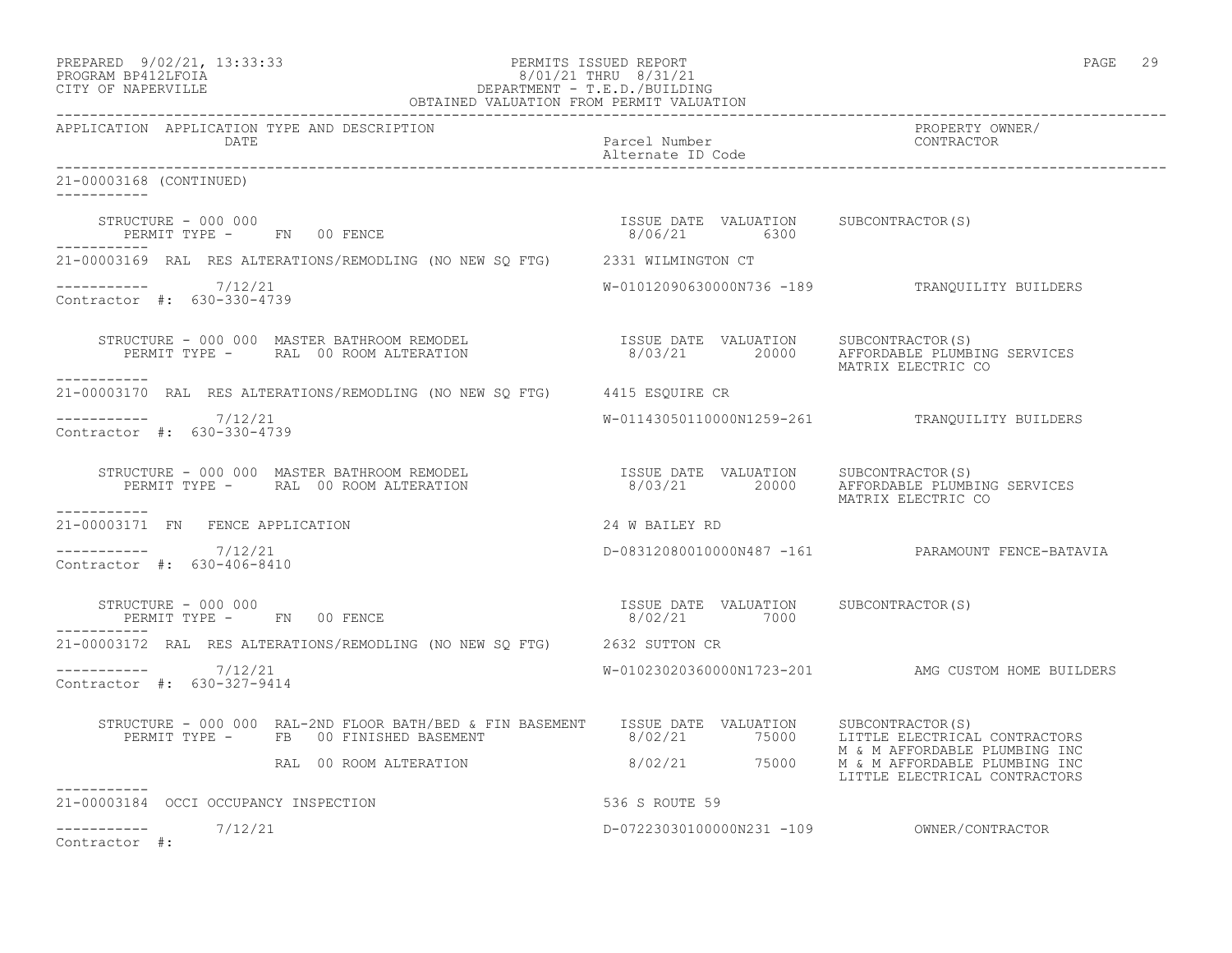## PREPARED 9/02/21, 13:33:33 PERMITS ISSUED REPORT PAGE 30 PROGRAM BP412LFOIA 8/01/21 THRU 8/31/21 CITY OF NAPERVILLE DEPARTMENT - T.E.D./BUILDING

| OBTAINED VALUATION FROM PERMIT VALUATION                                                                                                                                                                                                                                                                                                                              |                                        |                                                       |  |
|-----------------------------------------------------------------------------------------------------------------------------------------------------------------------------------------------------------------------------------------------------------------------------------------------------------------------------------------------------------------------|----------------------------------------|-------------------------------------------------------|--|
| APPLICATION APPLICATION TYPE AND DESCRIPTION<br>DATE                                                                                                                                                                                                                                                                                                                  | Parcel Number<br>Alternate ID Code     | PROPERTY OWNER/<br>CONTRACTOR                         |  |
| 21-00003184 (CONTINUED)<br>-----------                                                                                                                                                                                                                                                                                                                                |                                        |                                                       |  |
| STRUCTURE – 000 000 FUNTIME SERVICES<br>PERMIT TYPE – OCC 00 OCC INSPECT. PERMIT COM/RST $8/04/21$                                                                                                                                                                                                                                                                    |                                        |                                                       |  |
| 21-00003193 RAL RES ALTERATIONS/REMODLING (NO NEW SQ FTG) 1509 LONGBRANCH CT                                                                                                                                                                                                                                                                                          |                                        |                                                       |  |
| $--------- 7/12/21$<br>Contractor #: 630-569-0394                                                                                                                                                                                                                                                                                                                     | D-08293120620000N1224-147 DJI SERVICES |                                                       |  |
|                                                                                                                                                                                                                                                                                                                                                                       |                                        |                                                       |  |
| 21-00003195 RAL RES ALTERATIONS/REMODLING (NO NEW SQ FTG) 217 TANGLEWOOD LN                                                                                                                                                                                                                                                                                           |                                        |                                                       |  |
| $--------- 7/12/21$<br>Contractor #: 630-569-0394                                                                                                                                                                                                                                                                                                                     | D-08071020210000N363 -40 DJI SERVICES  |                                                       |  |
| $\begin{array}{cccc} \texttt{STRUCTURE} & - & 000 & 000 & \texttt{HALL BATH REMODEL} \\ \texttt{PERMIT TYPE} & - & \texttt{RAL} & 00\texttt{ ROM ALTERATION} & \texttt{S} & \texttt{S} & \texttt{S} & \texttt{O011} \\ \texttt{PERMIT TYPE} & - & \texttt{RAL} & 00\texttt{ ROM ALTERATION} & \texttt{S} & \texttt{S} & \texttt{O012} \\ \end{array}$<br>------------ |                                        | PURE PLUMBING                                         |  |
| 21-00003196 CAL COMMERCIAL ALTERATION/REPAIR (NO NEW SO FTG) 215 E OGDEN AV 109                                                                                                                                                                                                                                                                                       |                                        |                                                       |  |
| $--------- 7/12/21$<br>Contractor #: 651-704-1705                                                                                                                                                                                                                                                                                                                     |                                        | D-08073090050000N1821-55 RETAIL CONSTRUCTION SERVICES |  |
| STRUCTURE - 000 000 T-MOBILE<br>PERMIT TYPE - CCAD 00 COMMERCIAL - CAD (25/21 103000 NDP ELECTRIC, INC<br>----------                                                                                                                                                                                                                                                  |                                        | FIRST CLASS PLUMBING, LLC                             |  |
| 21-00003218 DECK DECK                                                                                                                                                                                                                                                                                                                                                 | 1716 BLUE BELL CT                      |                                                       |  |
| ----------- 7/12/21<br>Contractor #: 630-473-4165                                                                                                                                                                                                                                                                                                                     |                                        | W-02041030140000N404 -194 MIDTOWN HOMES IMPROVEMENTS  |  |
| $\begin{array}{cccc} \texttt{STRUCTURE} & - & 000 & 000 & \texttt{DECK} \\ \texttt{PERMIT TYPE} & - & - & - & - \\ \texttt{PERMIT TYPE} & - & - & - \\ \end{array}$                                                                                                                                                                                                   |                                        |                                                       |  |
| 21-00003219 DRWY DRIVEWAY NEW AND ALTERATIONS 140 ENCINA DR                                                                                                                                                                                                                                                                                                           |                                        |                                                       |  |
| $--------$ 7/12/21<br>Contractor #: 630-956-0512                                                                                                                                                                                                                                                                                                                      | D-07143140190000N179 -81 AV CONCRETE   |                                                       |  |

STRUCTURE - 000 000 R/R & EXPAND W/CONCRETE DRWY/AP/PUBW/FDW ISSUE DATE VALUATION SUBCONTRACTOR(S)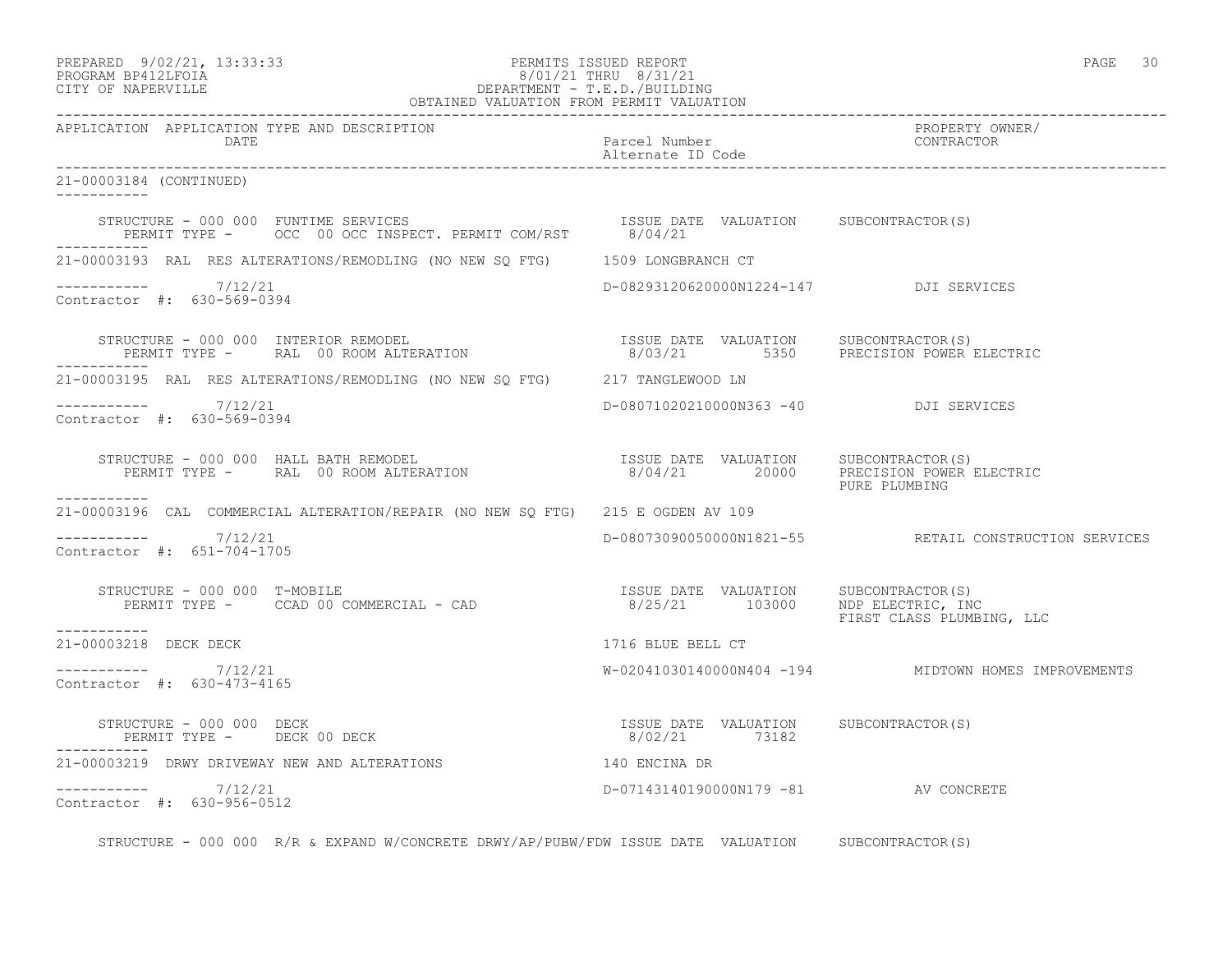PREPARED 9/02/21, 13:33:33 PERMITS ISSUED REPORT PAGE 31

## PROGRAM BP412LFOIA 8/01/21 THRU 8/31/21 CITY OF NAPERVILLE DEPARTMENT - T.E.D./BUILDING

 OBTAINED VALUATION FROM PERMIT VALUATION ------------------------------------------------------------------------------------------------------------------------------------ APPLICATION APPLICATION TYPE AND DESCRIPTION PROPERTY OWNER/ DATE Parcel Number CONTRACTOR Alternate ID Code ------------------------------------------------------------------------------------------------------------------------------------ 21-00003219 (CONTINUED) ----------- PERMIT TYPE - DRWY 00 DRIVEWAY ADDITION/ALTERATION 8/26/21 6500 AV CONCRETE ROW 00 RIGHT OF WAY PERMIT 8/26/21 -----------<br>21-00003223 DECK DECK 21-00003223 DECK DECK 3908 ROYAL PORTRUSH DR  $---------$  7/12/21 W-01163080030000N1393-257 ARCHADECK OF CHICAGOLAND-PALAT Contractor #: 847-496-4333 STRUCTURE - 000 000 RE-DECK ISSUE DATE VALUATION SUBCONTRACTOR(S) PERMIT TYPE - DECK 00 DECK 8/02/21 19886 ----------- 21-00003226 CAL COMMERCIAL ALTERATION/REPAIR (NO NEW SQ FTG) 1500 W OGDEN AV ----------- 7/13/21 D-07143070110000N234 -81 MUSTANG CONSTRUCTION INC Contractor #: 630-355-8094 STRUCTURE - 000 000 TURNING POINTE AUTISM ISSUE DATE VALUATION SUBCONTRACTOR(S) PERMIT TYPE - CCAD 00 COMMERCIAL - CAD 8/03/21 2995 ----------- 21-00003227 PAT PATIO APPLICATION 2643 DREXEL DR ----------- 7/13/21 W-01043101130000N1698-197 ISMAEL'S CONCRETE Contractor #: 630-930-9138 STRUCTURE - 000 000 PATIO ISSUE DATE VALUATION SUBCONTRACTOR(S) PERMIT TYPE - PAT 00 PATIO 8/02/21 6000 ----------- 21-00003230 RAL RES ALTERATIONS/REMODLING (NO NEW SQ FTG) 4612 SHUMARD LN ----------- 7/13/21 W-01174030030000N1536-256 ZELAYS HOME REPAIR CORP Contractor #: 630-551-6620 STRUCTURE - 000 000 BASEMENT REMODEL ISSUE DATE VALUATION SUBCONTRACTOR(S) PERMIT TYPE - FB 00 FINISHED BASEMENT 8/04/21 100000 PARKER ELECTRIC CHOICE PLUMBING ----------- 21-00003231 RAL RES ALTERATIONS/REMODLING (NO NEW SQ FTG) 1020 ELIZABETH AV \_\_\_\_\_\_\_\_\_\_\_ ----------- 7/13/21 D-08184200080000N418 -86 SHIFFLER BUILDERS INC Contractor #: 630-355-2118 STRUCTURE - 000 000 MASTER BATH REMODEL ISSUE DATE VALUATION SUBCONTRACTOR(S) PERMIT TYPE - RAL 00 ROOM ALTERATION 8/25/21 28300 PENNA ELECTRIC

MARTIN PLUMBING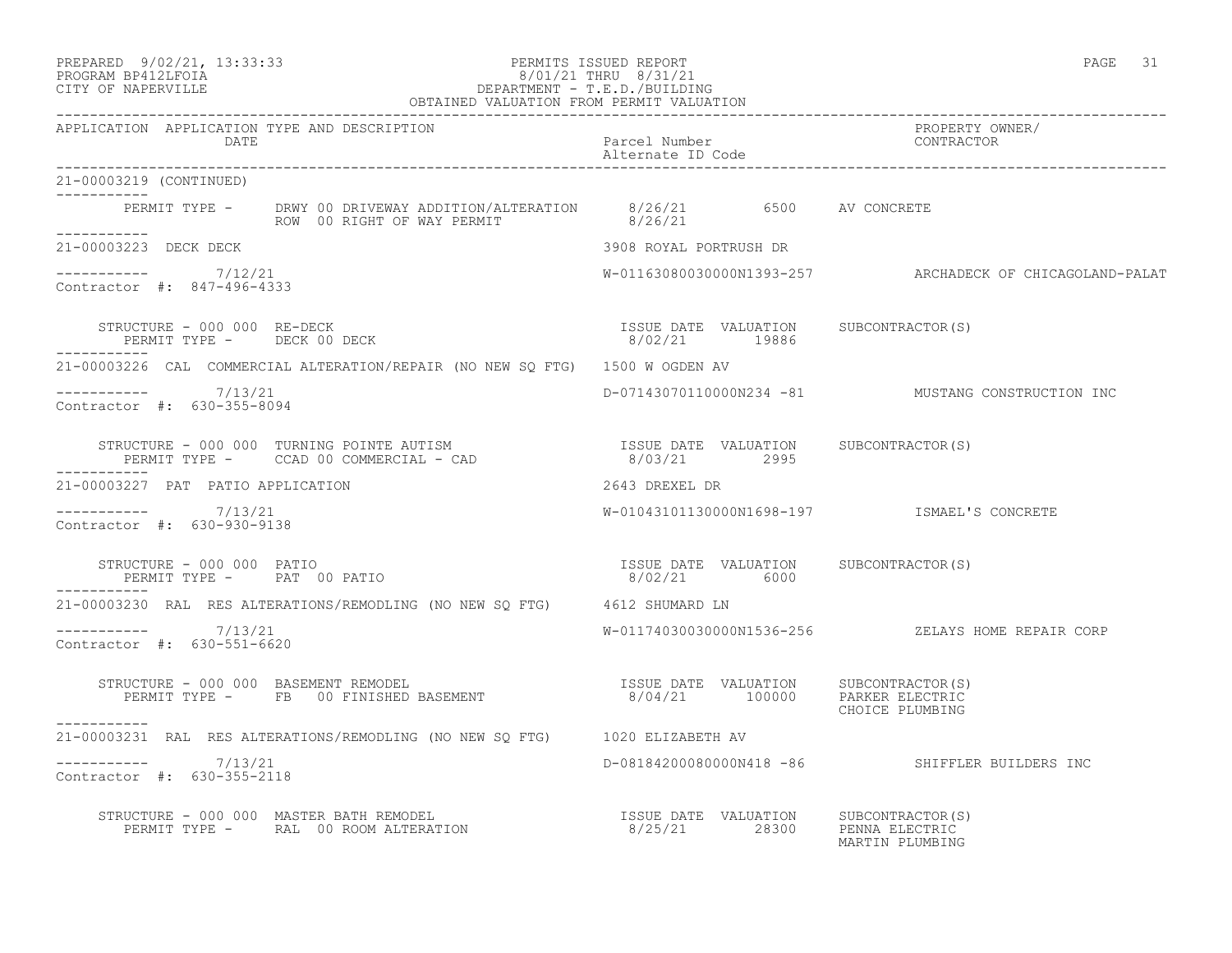### PREPARED 9/02/21, 13:33:33 PERMITS ISSUED REPORT PAGE 32 PROGRAM BP412LFOIA 8/01/21 THRU 8/31/21 CITY OF NAPERVILLE DEPARTMENT - T.E.D./BUILDING

| OBTAINED VALUATION FROM PERMIT VALUATION                                                                                                                                                                                                                                                             |                                                                         |                                                        |  |
|------------------------------------------------------------------------------------------------------------------------------------------------------------------------------------------------------------------------------------------------------------------------------------------------------|-------------------------------------------------------------------------|--------------------------------------------------------|--|
| APPLICATION APPLICATION TYPE AND DESCRIPTION<br>DATE DATE                                                                                                                                                                                                                                            | Parcel Number                                                           | PROPERTY OWNER/<br>CONTRACTOR                          |  |
| 21-00003232 FN FENCE APPLICATION                                                                                                                                                                                                                                                                     | 245 S CHARLES AV                                                        |                                                        |  |
| -----------     7/13/21<br>Contractor #: 708-856-8999                                                                                                                                                                                                                                                |                                                                         | D-08184190240000N412 -86 ILLINOIS FENCE COMPANY        |  |
| $\begin{array}{cccc} \texttt{STRUCTURE} & - & 000 & 000 \\ \texttt{PERMIT TYPE} & - & \texttt{FN} & 00 & \texttt{FENCE} \\ \end{array} \qquad \begin{array}{cccc} \texttt{TSUE} & \texttt{DATE} & \texttt{VALUATION} & \texttt{SUBCONTRACTOR(S)} \\ \texttt{8/03/21} & \texttt{5263} \\ \end{array}$ |                                                                         |                                                        |  |
| 21-00003236 RAL RES ALTERATIONS/REMODLING (NO NEW SO FTG) 418 ROBIN HILL DR                                                                                                                                                                                                                          |                                                                         |                                                        |  |
| $--------- 7/13/21$<br>Contractor #: 630-816-2360                                                                                                                                                                                                                                                    |                                                                         | D-07243100190000N939 -113 TRILLIAM REMODELING          |  |
| STRUCTURE - 000 000 KITCHEN REMODEL<br>PERMIT TYPE -      RAL 00 ROOM ALTERATION                              8/04/21              9000      PRECISION POWER ELECTRIC<br>HOGAN PLUMBING<br>------------                                                                                              |                                                                         |                                                        |  |
| 21-00003237 FN FENCE APPLICATION                                                                                                                                                                                                                                                                     | 4055 BOOK RD                                                            |                                                        |  |
| $--------- 7/13/21$<br>Contractor #: 630-922-2577                                                                                                                                                                                                                                                    | W-01152100010000NNA -245 SCOUT TROOP 597                                |                                                        |  |
| STRUCTURE - 000 000<br>PERMIT TYPE -       FN     00 FENCE<br>STRUCTURE - 000 000<br>___________                                                                                                                                                                                                     | ISSUE DATE VALUATION SUBCONTRACTOR(S)<br>8/02/21 1500                   |                                                        |  |
| 21-00003242 SIGN SIGN APPLICATIONS                                                                                                                                                                                                                                                                   | 1515 N NAPER BL                                                         |                                                        |  |
| $--------- 7/13/21$<br>Contractor #: 708-478-2700                                                                                                                                                                                                                                                    |                                                                         | - INTEGRITY SIGN COMPANY                               |  |
| STRUCTURE - 000 000<br>PERMIT TYPE - SIGN 00 SIGN                                                                                                                                                                                                                                                    | ISSUE DATE VALUATION SUBCONTRACTOR(S)<br>8/03/21 INTEGRITY SIGN COMPANY |                                                        |  |
| 21-00003244 RAD RES ADDITIONS (NEW SO FTG)                                                                                                                                                                                                                                                           | 1609 SWALLOW ST                                                         |                                                        |  |
| $--------- 7/13/21$<br>Contractor #:                                                                                                                                                                                                                                                                 |                                                                         | D-08312080220000N62 -161 AMERICAN QUALITY HOME IMPROV. |  |
| STRUCTURE - 000 000 R/R ROOF AND SOME PLYWOOD                   ISSUE DATE VALUATION    SUBCONTRACTOR(S)<br>PERMIT TYPE -     RAD 00 ROOM ADDITION                         8/13/21         9000    AMERICAN QUALITY HOME IMPROV.<br>-----------                                                      |                                                                         |                                                        |  |
| 21-00003245 DECK DECK                                                                                                                                                                                                                                                                                | 2281 SALISBURY DR                                                       |                                                        |  |
| $--------- 7/13/21$<br>Contractor #: 847-344-6664                                                                                                                                                                                                                                                    |                                                                         | W-01011060180000N734 -188 PLATINUM DECKING             |  |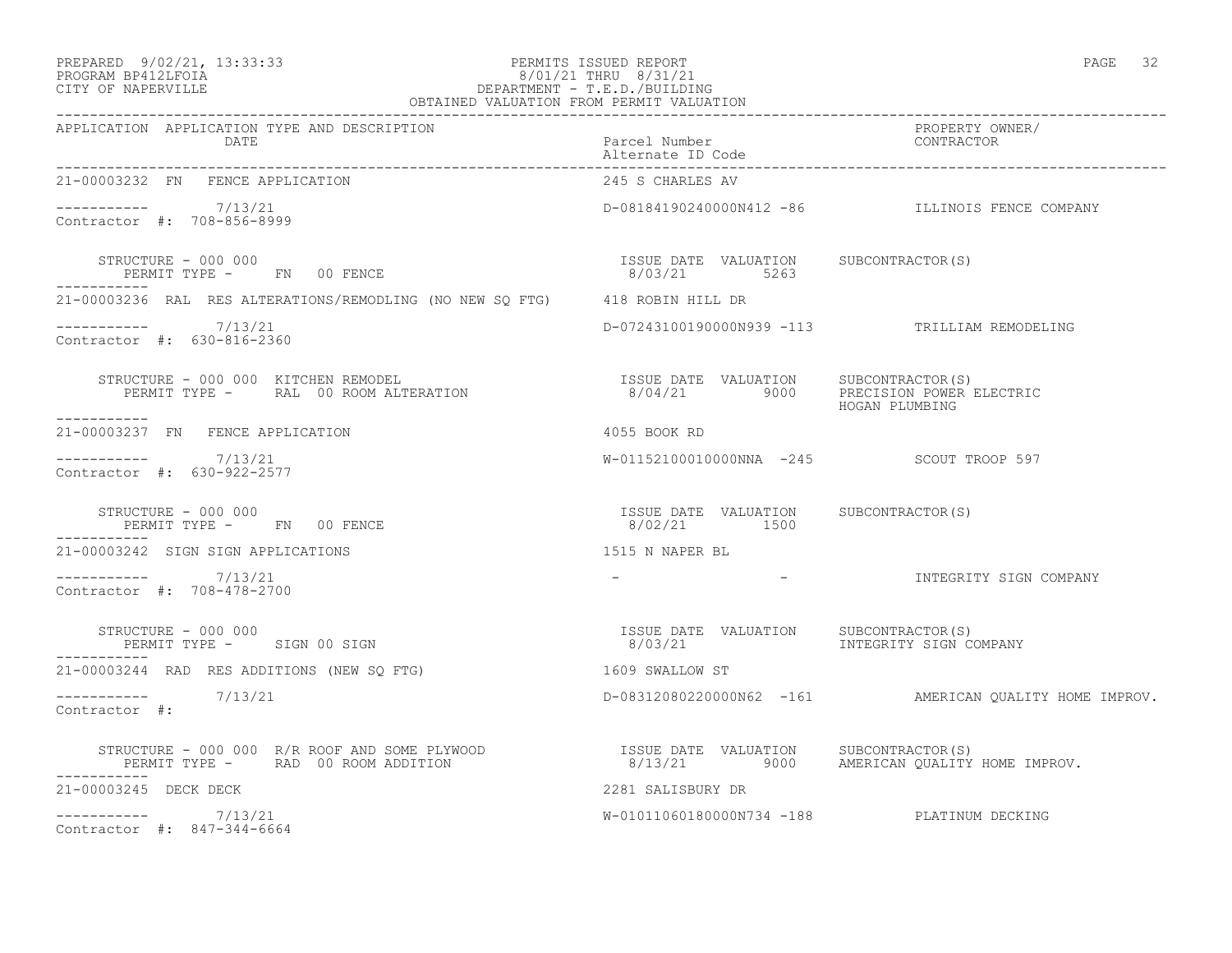| PREPARED 9/02/21, 13:33:33<br>PROGRAM BP412LFOIA 8/01/21 THRU 8/31/21<br>CITY OF NAPERVILLE DEPARTMENT - T.E.D./BUILDING<br>OBTAINED VALUATION FROM PERMIT VALUATION                                                                            |                                                        | PAGE 33                                                  |
|-------------------------------------------------------------------------------------------------------------------------------------------------------------------------------------------------------------------------------------------------|--------------------------------------------------------|----------------------------------------------------------|
| APPLICATION APPLICATION TYPE AND DESCRIPTION<br>DATE                                                                                                                                                                                            | Parcel Number<br>Alternate ID Code                     | PROPERTY OWNER/<br>CONTRACTOR                            |
| 21-00003245 (CONTINUED)                                                                                                                                                                                                                         |                                                        |                                                          |
| STRUCTURE - 000 000 DECK<br>PERMIT TYPE - DECK 00 DECK                                                                                                                                                                                          | ISSUE DATE VALUATION SUBCONTRACTOR(S)<br>8/11/21 17000 |                                                          |
| 21-00003249 DECK DECK                                                                                                                                                                                                                           | 521 CYPRESS DR                                         |                                                          |
| -----------    7/13/21<br>Contractor #: 847-496-4333                                                                                                                                                                                            |                                                        | D-07252100220000N183 -129 ARCHADECK OF CHICAGOLAND-PALAT |
| STRUCTURE - 000 000 DECK<br>PERMIT TYPE - DECK 00 DECK                                                                                                                                                                                          | ISSUE DATE VALUATION SUBCONTRACTOR(S)<br>8/03/21 21924 |                                                          |
| 21-00003250 ESC ELECTRIC SERVICE CHANGE                                                                                                                                                                                                         | 836 FIELDCREST DR                                      |                                                          |
| ----------- 7/13/21<br>Contractor #: 773-504-2572                                                                                                                                                                                               |                                                        | D-07224020290000N749 -110 LORD AND REYEZ REMODELING      |
| STRUCTURE - 000 000 INTERIOR ELECTRICAL                         ISSUE DATE VALUATION     SUBCONTRACTOR(S)<br>PERMIT TYPE -      ELSC 00 ELECTRIC SVC CHANGE RES.             8/02/21                   LORD AND REYEZ REMODELING<br>----------- |                                                        |                                                          |
| 21-00003260 SIGN SIGN APPLICATIONS                                                                                                                                                                                                              | 376 S ROUTE 59 128                                     |                                                          |
| $--------- 7/14/21$<br>Contractor #: 773-847-2828                                                                                                                                                                                               | D-07221020240000N1153-94 MONSIBIC INC                  |                                                          |
| STRUCTURE - 000 000<br>PERMIT TYPE - SIGN 00 SIGN                                                                                                                                                                                               | ISSUE DATE VALUATION SUBCONTRACTOR(S)<br>8/04/21       | SAAYU ELECTRIC                                           |
| 21-00003261 POOL POOL ABOVE/INGROUND RESIDENTIAL                                                                                                                                                                                                | 5071 SWITCH GRASS LN                                   |                                                          |
| $--------- 7/14/21$<br>Contractor #: 708-301-9400                                                                                                                                                                                               | W-01221030160000N225 -274 AQUA POOLS INC               |                                                          |
| STRUCTURE - 000 000 IN GROUND POOL AND PATIO TSSUE DATE VALUATION SUBCONTRACTOR(S)<br>PERMIT TYPE - FN 00 FENCE                                                                                                                                 | 8/26/21 60000                                          |                                                          |
| POL1 00 POOL IN GROUND                                                                                                                                                                                                                          | 8/26/21 60000 AQUA POOLS INC                           |                                                          |
| 21-00003270 FN FENCE APPLICATION                                                                                                                                                                                                                | 1949 SLIPPERY ROCK RD                                  |                                                          |
| $--------- 7/14/21$<br>Contractor #: 815-385-5664                                                                                                                                                                                               | D-08332050290000N494 -165 GOLDEN FENCE                 |                                                          |
| STRUCTURE - 000 000<br>PERMIT TYPE - FN 00 FENCE                                                                                                                                                                                                | ISSUE DATE VALUATION SUBCONTRACTOR(S)<br>8/06/21 5410  |                                                          |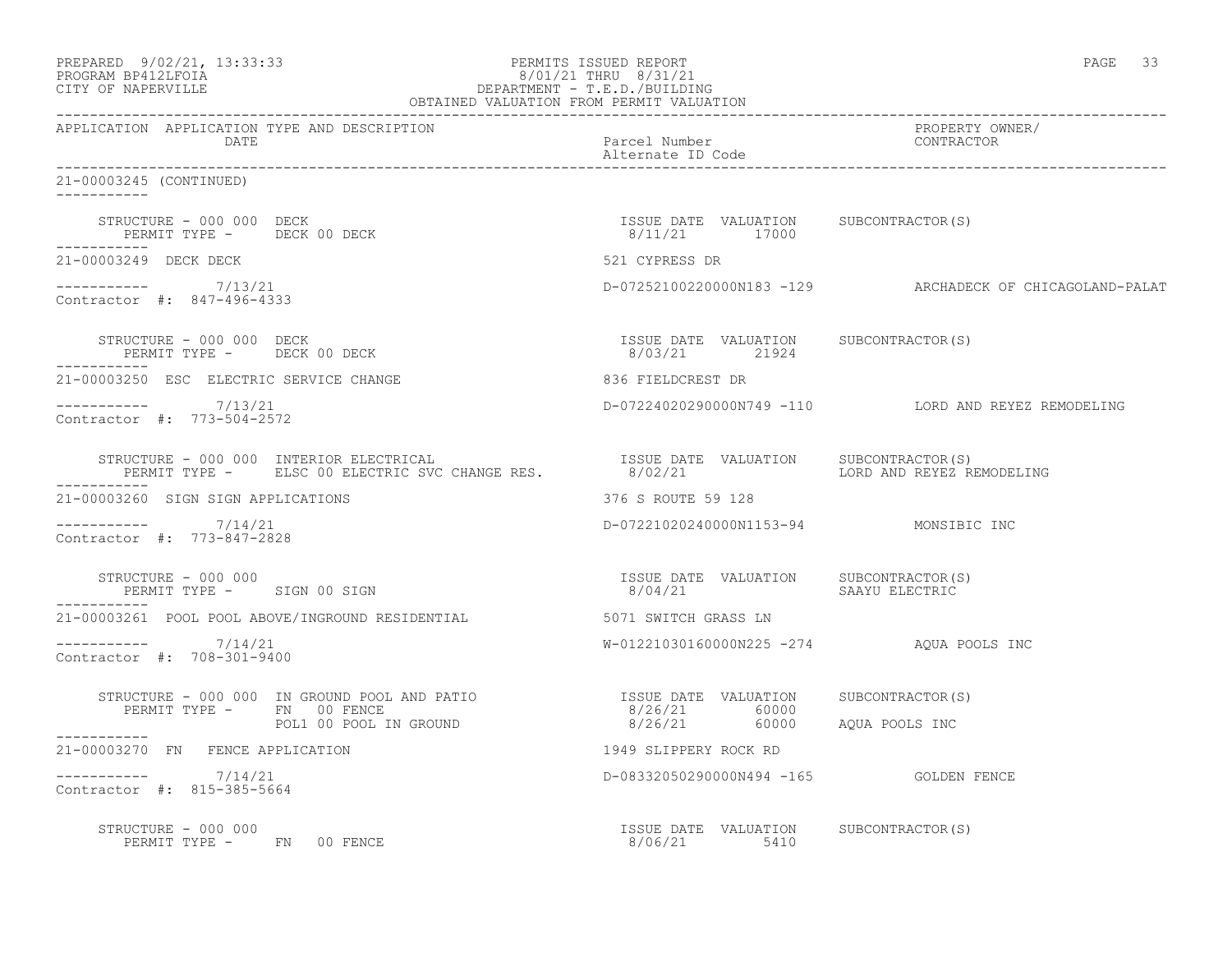### PREPARED 9/02/21, 13:33:33 PERMITS ISSUED REPORT PAGE 34 PROGRAM BP412LFOIA 8/01/21 THRU 8/31/21 CITY OF NAPERVILLE DEPARTMENT - T.E.D./BUILDING

|                                                         | OBTAINED VALUATION FROM PERMIT VALUATION                                                                                                                                                                                            |                                         |                                                                                                     |
|---------------------------------------------------------|-------------------------------------------------------------------------------------------------------------------------------------------------------------------------------------------------------------------------------------|-----------------------------------------|-----------------------------------------------------------------------------------------------------|
| APPLICATION APPLICATION TYPE AND DESCRIPTION<br>DATE    |                                                                                                                                                                                                                                     | Parcel Number<br>Alternate ID Code      | PROPERTY OWNER/<br>CONTRACTOR                                                                       |
| 21-00003272 SFR SINGLE FAMILY RESIDENCE                 |                                                                                                                                                                                                                                     | 3644 AMBROSIA DR                        |                                                                                                     |
| $--------$ 7/14/21<br>Contractor #: 817-875-7057        |                                                                                                                                                                                                                                     | W-0110300028218 N1842-229 PULTE GROUP   |                                                                                                     |
| STRUCTURE - 000 000 SFR<br>PERMIT TYPE -                | ELEC 00 ELECTRIC FOR SINGLE FAMILY/DPX 8/09/21<br>MECH 00 MECHANICAL FOR SFR/DPX<br>PATO 00 PATIO WITH STRUCTURE 8/09/21<br>PLRM 00 PLUMBING BASEMENT ROUGH 8/09/21 195000                                                          | ISSUE DATE VALUATION                    | SUBCONTRACTOR(S)<br>SUPERIOR ELECTRICAL TECHNOLOGI<br>HOLIDAY SEWER & WATER/WAUCONDA<br>S3 PLUMBING |
|                                                         | PLUM 00 PLUMBING FOR SINGLE FAMILY/DPX 8/09/21 S3 PLUMBING<br>SFRP 00 SINGLE FAMILY RESIDENCE PERMIT 8/09/21 195000 RABY ROOFING<br>STRU 00 STRUCTURAL FOR SINGLE FAM/DPX 8/09/21 195000 RABY ROOFING                               |                                         | HOLIDAY SEWER & WATER/WAUCONDA                                                                      |
| ------------<br>21-00003273 SFR SINGLE FAMILY RESIDENCE |                                                                                                                                                                                                                                     | 3787 QUICK FIRE DR                      |                                                                                                     |
| $--------- 7/14/21$<br>Contractor #: 817-875-7057       |                                                                                                                                                                                                                                     | W-01103010140000N1839-229 PULTE GROUP   |                                                                                                     |
| STRUCTURE - 000 000 SFR                                 | RUCTURE - 000 000 SFR<br>PERMIT TYPE - ELEC 00 ELECTRIC FOR SINGLE FAMILY/DPX 8/09/21<br>MECH 00 MECHANICAL FOR SFR/DPX 8/09/21<br>PLUM 00 PLUMBING FOR SINGLE FAMILY/DPX 8/09/21<br>PLUM 00 PLUMBING FOR SINGLE FAMILY/DPX 8/09/21 | ISSUE DATE VALUATION SUBCONTRACTOR(S)   | SUPERIOR ELECTRICAL TECHNOLOGI<br>HOLIDAY SEWER & WATER/WAUCONDA                                    |
|                                                         | SFRP 00 SINGLE FAMILY RESIDENCE PERMIT 8/09/21 195000 RABY ROOFING<br>STRU 00 STRUCTURAL FOR SINGLE FAM/DPX 8/09/21 195000 RABY ROOFING                                                                                             |                                         | S3 PLUMBING<br>HOLIDAY SEWER & WATER/WAUCONDA                                                       |
| 21-00003274 PAT PATIO APPLICATION                       |                                                                                                                                                                                                                                     | 1623 ALDERLEAF LN                       |                                                                                                     |
| -----------     7/14/21<br>Contractor #: 630-809-6911   |                                                                                                                                                                                                                                     | D-07091130080000N1762-032 FERNANDO CRUZ |                                                                                                     |
|                                                         | STRUCTURE – 000 000 BRICK PAVER PATIO<br>PERMIT TYPE – PAT 00 PATIO – 16000 8/12/21 16000                                                                                                                                           |                                         |                                                                                                     |
| -----------<br>21-00003276 PPA PLUMBING PERMIT          |                                                                                                                                                                                                                                     | 144 E BAILEY RD HM                      |                                                                                                     |
| ----------- 7/14/21<br>Contractor #: 630-495-9650       |                                                                                                                                                                                                                                     |                                         | D-08321103490000N493 -162    WESTSIDE PLUMBING                                                      |
|                                                         | STRUCTURE - 000 000 REPLACE BOILER AND WATER HEATER TSSUE DATE VALUATION SUBCONTRACTOR(S)<br>PERMIT TYPE - SEW 00 SEWER/WATER REPAIR OR REPLACE 8/04/21 WESTSIDE PLUMBING                                                           |                                         |                                                                                                     |
| 21-00003277 PPA PLUMBING PERMIT                         |                                                                                                                                                                                                                                     | 154 E BAILEY RD HM                      |                                                                                                     |
| 7/14/21<br>Contractor #: 630-495-9650                   |                                                                                                                                                                                                                                     |                                         | D-08321102650000N493 -162 WESTSIDE PLUMBING                                                         |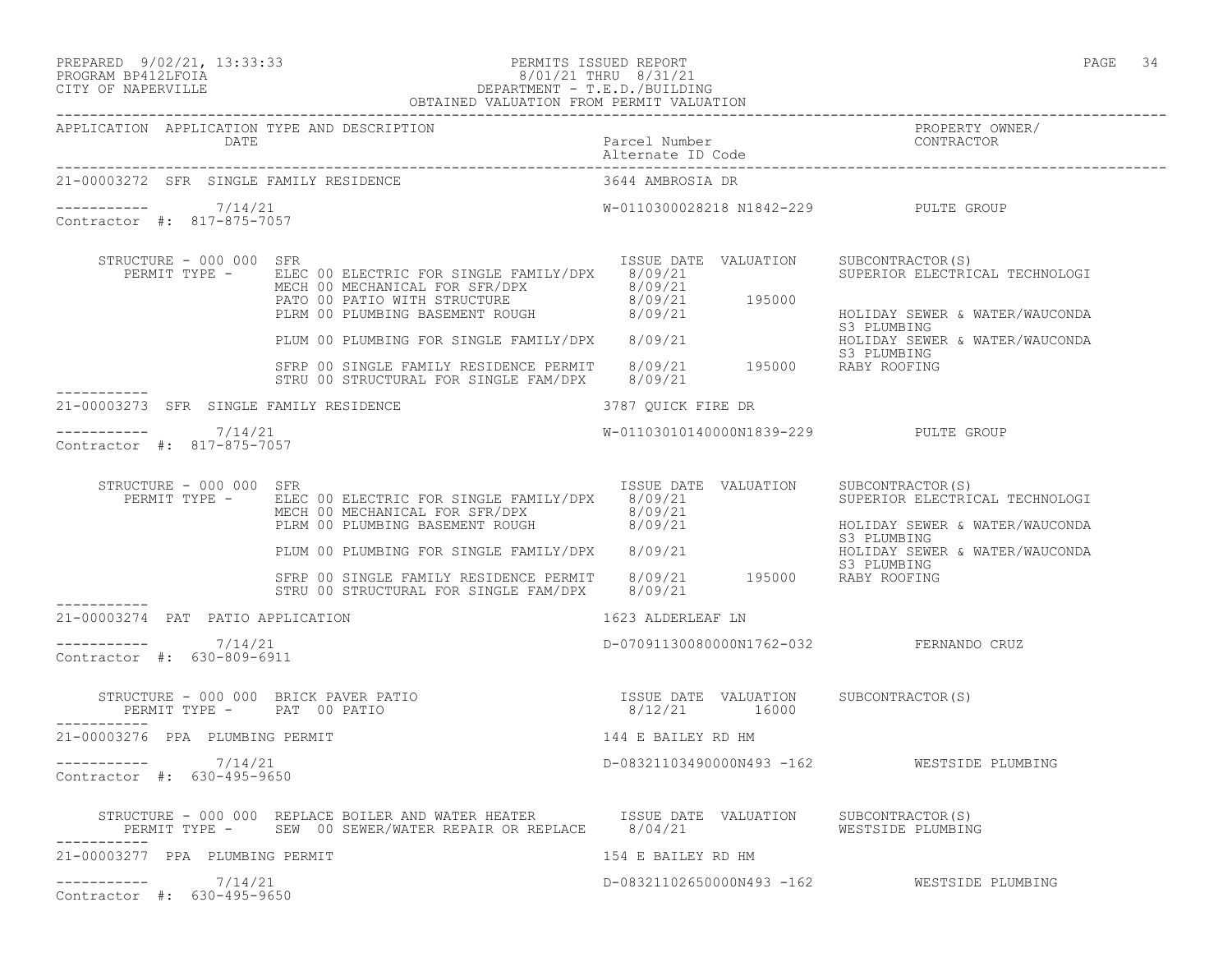## PREPARED 9/02/21, 13:33:33 PERMITS ISSUED REPORT PAGE 35 PROGRAM BP412LFOIA 8/01/21 THRU 8/31/21 CITY OF NAPERVILLE DEPARTMENT - T.E.D./BUILDING

| OBTAINED VALUATION FROM PERMIT VALUATION                                    |                                                                                                                                                                                                                                        |                                           |                                                         |
|-----------------------------------------------------------------------------|----------------------------------------------------------------------------------------------------------------------------------------------------------------------------------------------------------------------------------------|-------------------------------------------|---------------------------------------------------------|
| APPLICATION APPLICATION TYPE AND DESCRIPTION<br>DATE                        | Parcel Number<br>Alternate ID Code<br>Alternate ID Code                                                                                                                                                                                |                                           | PROPERTY OWNER/                                         |
| 21-00003277 (CONTINUED)<br>-----------                                      |                                                                                                                                                                                                                                        |                                           |                                                         |
| -----------                                                                 | STRUCTURE - 000 000 REPLACE BOILER AND WATER HEATER TSSUE DATE VALUATION SUBCONTRACTOR(S)<br>PERMIT TYPE - SEW 00 SEWER/WATER REPAIR OR REPLACE 8/04/21 CHANNER SESTSIDE PLUMBING                                                      |                                           |                                                         |
| 21-00003287 ESC ELECTRIC SERVICE CHANGE                                     |                                                                                                                                                                                                                                        | 1203 E WARRENVILLE RD                     |                                                         |
| $--------- 7/15/21$<br>Contractor #: 773-489-4400                           |                                                                                                                                                                                                                                        |                                           | D-08051000310000N1728-12 SUPER ELECTRIC CONSTRUCTION CO |
|                                                                             | STRUCTURE - 000 000 CONNECTING NEW FIRE PUMP (ISSUE DATE VALUATION SUBCONTRACTOR(S)<br>PERMIT TYPE - ESCC 00 ELECTRIC SERVICE CHANGE COMM (20/21 ) SUPER ELECTRIC CONSTRUCTION CO                                                      |                                           |                                                         |
| 21-00003290 ESC ELECTRIC SERVICE CHANGE<br>1360 BAYOU PATH CT               |                                                                                                                                                                                                                                        |                                           |                                                         |
| ----------- 7/15/21<br>Contractor #: 312-859-3016                           |                                                                                                                                                                                                                                        | D-07093110970000N1767-047 GRNE SOLAR      |                                                         |
|                                                                             | STRUCTURE - 000 000 PHOTOVOLTAIC SYSTEM & EV CHARGER<br>PERMIT TYPE - EVCR 00 ELECTRIC VEHICLE STATION RES 8/04/21 17000 GRNE SOLAR<br>PV 00 SOLAR PHOTOVOLTAIC 8/04/21 17000 GRNE SOLAR                                               |                                           |                                                         |
| ------------<br>4283 LACEBARK LN<br>21-00003294 SFR SINGLE FAMILY RESIDENCE |                                                                                                                                                                                                                                        |                                           |                                                         |
| ----------- 7/15/21<br>Contractor #: 630-369-4150                           |                                                                                                                                                                                                                                        |                                           | W-01174140090000N1711-256 KINGS COURT BUILDERS, INC     |
| STRUCTURE - 000 000 SFR                                                     | FERMIT TYPE - ELEC 00 ELECTRIC FOR SINGLE FAMILY/DPX 8/26/21 800000<br>FIEMIT TYPE - ELEC 00 ELECTRIC FOR SINGLE FAMILY/DPX 8/26/21 800000<br>MECH 00 MECHANICAL FOR SFR/DPX 8/26/21<br>PLEM 00 PLUMBING BASEMENT ROUGH<br>PLEM 00 PLU | ISSUE DATE VALUATION                      | SUBCONTRACTOR(S)                                        |
|                                                                             |                                                                                                                                                                                                                                        |                                           | DRY COUNTY ENTERPRISES                                  |
| ------------<br>21-00003295 TEMT TEMPORARY TRAILER                          |                                                                                                                                                                                                                                        |                                           |                                                         |
| ----------- 7/15/21<br>Contractor #: 317-419-6216                           |                                                                                                                                                                                                                                        | D-07034020190000N1438-20 TWG CONSTRUCTION |                                                         |
|                                                                             |                                                                                                                                                                                                                                        |                                           |                                                         |
| 21-00003296 DECK DECK                                                       |                                                                                                                                                                                                                                        | 2615 DREXEL DR                            |                                                         |
| $--------- 7/15/21$<br>Contractor #: 630-444-2102                           |                                                                                                                                                                                                                                        |                                           | W-01043101060000N1698-197 SHADING SOLUTIONS GROUP, INC  |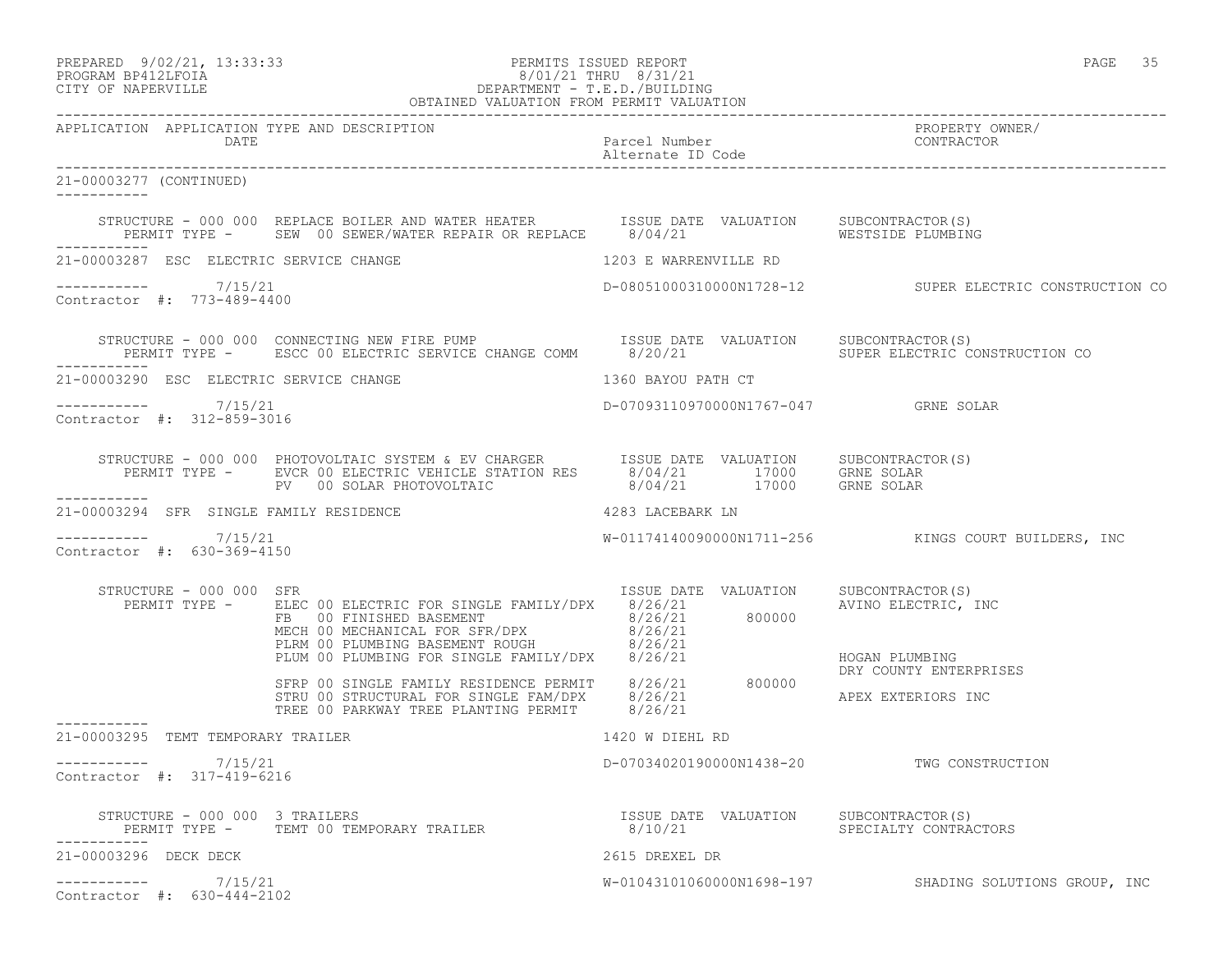| PREPARED             | $9/02/21$ , $13:33:33$ |  |
|----------------------|------------------------|--|
| גדמת זרונתם וגנסמספם |                        |  |

# PREPARED 9/02/21, 13:33:33 PERMITS ISSUED REPORT<br>PROGRAM BP412LFOIA PAGE 36 8/01/21 THRU 8/31/21 PROGRAM BP412LFOIA  $8/01/21$  THRU  $8/31/21$ <br>CITY OF NAPERVILLE DEPARTMENT - T.E.D./BUILDII DEPARTMENT - T.E.D./BUILDING

| OBTAINED VALUATION FROM PERMIT VALUATION                                                                                                                                                                                                             |                                                                                                                |                                                         |
|------------------------------------------------------------------------------------------------------------------------------------------------------------------------------------------------------------------------------------------------------|----------------------------------------------------------------------------------------------------------------|---------------------------------------------------------|
| APPLICATION APPLICATION TYPE AND DESCRIPTION                                                                                                                                                                                                         |                                                                                                                | PROPERTY OWNER/                                         |
| 21-00003296 (CONTINUED)<br>___________                                                                                                                                                                                                               |                                                                                                                |                                                         |
| $\begin{array}{cccccccccccc} \texttt{STRUCTURE} & - & 000 & 000 & PERGOLA \\ \texttt{PERMIT TYPE} & - & & & & \texttt{PERG 00 PERGOLA} & / & \texttt{ARBOR} & \texttt{S/O6/21} & 8000 \\ \end{array}$                                                |                                                                                                                |                                                         |
| 21-00003298 TENT TENTS                                                                                                                                                                                                                               | 3380 CEDAR GLADE DR                                                                                            |                                                         |
| $--------- 7/15/21$<br>Contractor #: 630-450-4193                                                                                                                                                                                                    | W-01101010160000N1474-215 LOU DOG EVENTS                                                                       |                                                         |
| $\begin{array}{cccc} \texttt{STRUCTURE} - 000\ 000\ 7 \texttt{ TENTS} \ 8/6/21 - 8/7/21 & & & & \texttt{ISSUE} \ \texttt{DATE} \ \texttt{VALUATION} \end{array} \qquad \begin{array}{cccc} \texttt{SUBCONTRACTOR(S)} \\ \texttt{SVDENT} \end{array}$ |                                                                                                                |                                                         |
| 21-00003299 RAL RES ALTERATIONS/REMODLING (NO NEW SO FTG) 4428 CHINABERRY LN                                                                                                                                                                         |                                                                                                                |                                                         |
| $--------- 7/15/21$<br>Contractor #: 630-922-0511                                                                                                                                                                                                    |                                                                                                                | W-01172090180000N1575-241 CRESTVIEW BUILDERS            |
| STRUCTURE - 000 000 FINISHED BASEMENT -SFR<br>PERMIT TYPE - FB 00 FINISHED BASEMENT - 100000 NAPERVILLE ELECTRICAL CONT INC<br>-----------                                                                                                           |                                                                                                                | ACTION PLUMBING                                         |
| 21-00003303 RAL RES ALTERATIONS/REMODLING (NO NEW SQ FTG) 920 ELDERBERRY CR 104                                                                                                                                                                      |                                                                                                                |                                                         |
| $--------- 7/15/21$<br>Contractor #: 847-415-9600                                                                                                                                                                                                    |                                                                                                                |                                                         |
| STRUCTURE - 000 000 INSTALL PIERS FOR FOUNDATION STABILIZATI ISSUE DATE VALUATION SUBCONTRACTOR(S)<br>PERMIT TYPE - MISC 00 MISCELLANEOUS PERMIT 8/02/21 17100<br>-----------                                                                        |                                                                                                                |                                                         |
| 21-00003304 RAL RES ALTERATIONS/REMODLING (NO NEW SQ FTG) 413 TUPELO AV                                                                                                                                                                              |                                                                                                                |                                                         |
| $--------- 7/15/21$<br>Contractor #: 847-658-5997                                                                                                                                                                                                    | D-07252210230000N59 -129 S&H REMODELING                                                                        |                                                         |
| FRUCTURE - 000 000 REMODEL<br>PERMIT TYPE - RAL 00 ROOM ALTERATION                                8/03/21             2900      TEXA GROUP, INC<br>STRUCTURE - 000 000 REMODEL                                                                       |                                                                                                                | EVOLUTION PLUMBING INC.                                 |
| 21-00003308 CAL COMMERCIAL ALTERATION/REPAIR (NO NEW SQ FTG) 1250 N MILL ST 103                                                                                                                                                                      |                                                                                                                |                                                         |
| $-$ ---------- $7/16/21$<br>Contractor #: 888-666-0757                                                                                                                                                                                               |                                                                                                                | D-07124030410000N862 -54 PYRA-MED DESIGN & CONSTRUCTION |
|                                                                                                                                                                                                                                                      | and the second control of the control of the second control of the second control of the second control of the |                                                         |

STRUCTURE - 000 000 PLASTIC SURGERY **ISSUE DATE VALUATION** SUBCONTRACTOR(S)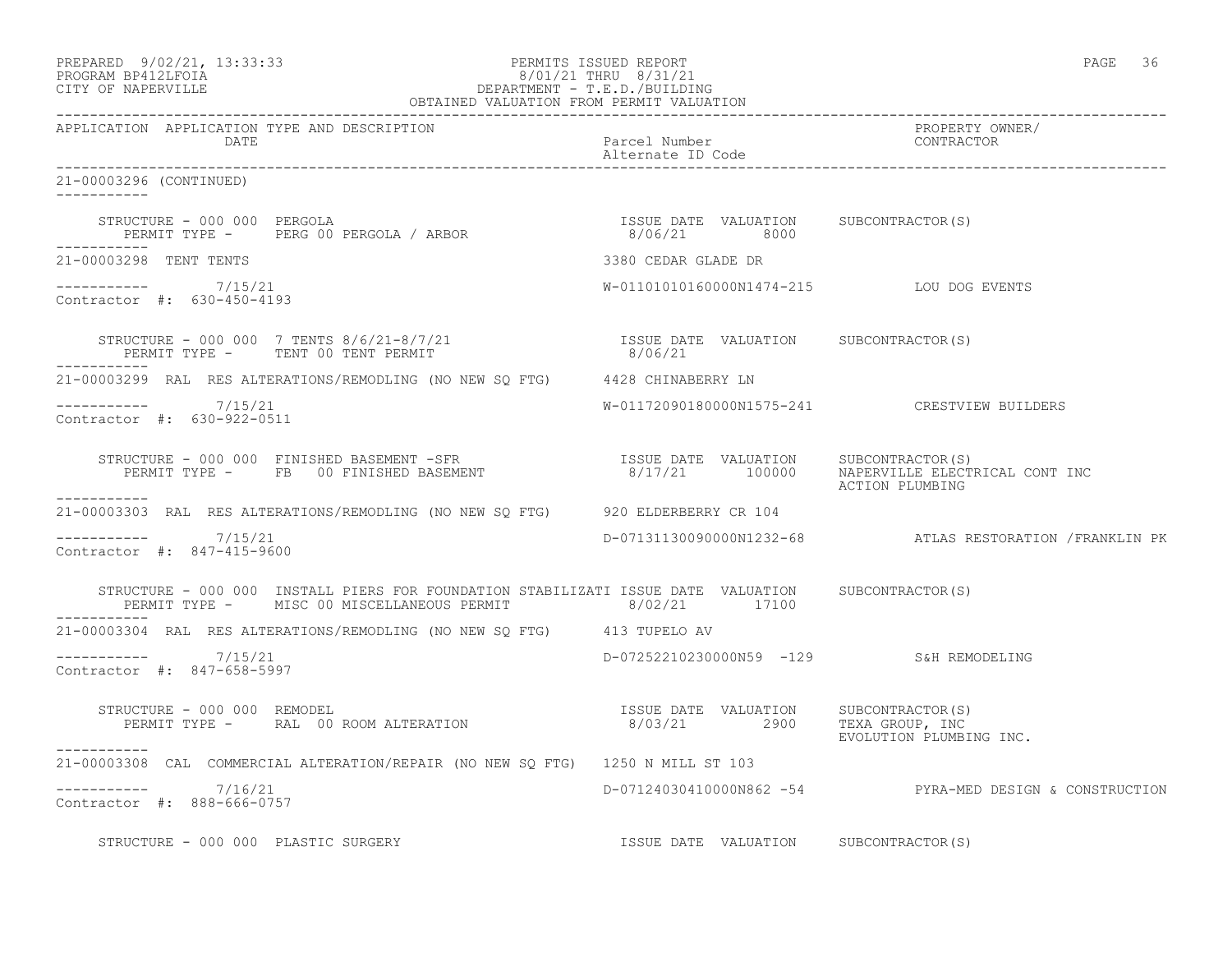## PREPARED 9/02/21, 13:33:33 PERMITS ISSUED REPORT PAGE 37 PROGRAM BP412LFOIA 8/01/21 THRU 8/31/21 CITY OF NAPERVILLE DEPARTMENT - T.E.D./BUILDING

| OBTAINED VALUATION FROM PERMIT VALUATION                                                                                                                                                                                                                                                                                                                                                                                                    |                                                                    |                                                         |  |
|---------------------------------------------------------------------------------------------------------------------------------------------------------------------------------------------------------------------------------------------------------------------------------------------------------------------------------------------------------------------------------------------------------------------------------------------|--------------------------------------------------------------------|---------------------------------------------------------|--|
| APPLICATION APPLICATION TYPE AND DESCRIPTION<br>DATE                                                                                                                                                                                                                                                                                                                                                                                        | Parcel Number<br>Alternate ID Code                                 | PROPERTY OWNER/<br>CONTRACTOR                           |  |
| 21-00003308 (CONTINUED)<br>___________                                                                                                                                                                                                                                                                                                                                                                                                      |                                                                    |                                                         |  |
| PERMIT TYPE - CCAD 00 COMMERCIAL - CAD<br>-----------                                                                                                                                                                                                                                                                                                                                                                                       | $8/26/21$ 100000                                                   | M.A. GLACIER PLUMBING<br>A & V ZEMCIC, INC              |  |
| 21-00003309 FN FENCE APPLICATION                                                                                                                                                                                                                                                                                                                                                                                                            | 1501 BRADLEY CT                                                    |                                                         |  |
| $--------- 7/16/21$<br>Contractor #: 815-295-7779                                                                                                                                                                                                                                                                                                                                                                                           |                                                                    | $D-082830600900000160 -149$ AMERIDREAM FENCE & DECK INC |  |
| STRUCTURE - 000 000<br>PERMIT TYPE - FN 00 FENCE                                                                                                                                                                                                                                                                                                                                                                                            | ISSUE DATE VALUATION SUBCONTRACTOR(S)<br>8/09/21 6200              |                                                         |  |
| 21-00003312 PAT PATIO APPLICATION                                                                                                                                                                                                                                                                                                                                                                                                           | 1024 ROYAL BOMBAY CT                                               |                                                         |  |
| $--------- 7/19/21$<br>Contractor #: 630-922-9121                                                                                                                                                                                                                                                                                                                                                                                           |                                                                    | D-07114030910000N588 -52 JR'S CREATIVE LANDSCAPING      |  |
| $\begin{array}{cccc} \texttt{STRUCTURE} & - & 000 & 000 & \texttt{PATIO/PILLLARS/GRILL/PERGOLA/FIRETABLE/FP} & \texttt{ISSUE} & \texttt{DATE} & \texttt{VALUATION} & \texttt{SUBCONTRACTOR(S)} \\ \texttt{PERMIT TYPE} & - & \texttt{PAT} & 00 & \texttt{PATIO} & / \texttt{ARBOR} & 8/04/21 & 25000 & \texttt{COLT ELECTRIC} \\ & & \texttt{PERG 00 PERGOLA} & / \texttt{ARBOR} & 8/04/21 & 25000 & \texttt{COLT ELECTRIC} \\ \end{array}$ |                                                                    |                                                         |  |
| ----------<br>21-00003313 PAT PATIO APPLICATION                                                                                                                                                                                                                                                                                                                                                                                             | 2748 BRECKENRIDGE LN                                               |                                                         |  |
| __________<br>7/19/21<br>Contractor #: 630-742-9797                                                                                                                                                                                                                                                                                                                                                                                         |                                                                    | W-01013010160000N714 -203 CLY IRRIGATION & LANDSCAPING  |  |
| STRUCTURE - 000 000 PATIO/FIRE PIT/PERGOLA<br>PERMIT TYPE - PAT 00 PATIO                                                                                                                                                                                                                                                                                                                                                                    | ISSUE DATE VALUATION SUBCONTRACTOR(S)<br>8/06/21 21000 NV ELECTRIC |                                                         |  |
| 21-00003314 CMIS MISCELLANEOUS COMMERCIAL                                                                                                                                                                                                                                                                                                                                                                                                   | 101 E 75TH ST                                                      |                                                         |  |
| ___________<br>7/19/21<br>Contractor #: 630-724-9300                                                                                                                                                                                                                                                                                                                                                                                        |                                                                    |                                                         |  |
| STRUCTURE - 000 000 NORTHWESTERN MEDICINE THE STRUCTURE - 000 000 NORTHWESTERN MEDICINE THE SAMIT SAMILY OF TH<br>PERMIT TYPE - CMIS 00 COMMERCIAL MISC. PERMIT THE 3/03/21 70000<br>----------                                                                                                                                                                                                                                             | ISSUE DATE VALUATION SUBCONTRACTOR(S)                              |                                                         |  |
| 21-00003315 PAT PATIO APPLICATION                                                                                                                                                                                                                                                                                                                                                                                                           | 3207 KELLER LN                                                     |                                                         |  |
| ----------- 7/19/21<br>Contractor #: 630-922-9121                                                                                                                                                                                                                                                                                                                                                                                           |                                                                    | W-01122070230000N1482-219 JR'S CREATIVE LANDSCAPING     |  |
| STRUCTURE - 000 000 PAVILLION/PERGOLA<br>PERMIT TYPE - PERG 00 PERGOLA / ARBOR                         8/04/21         17500   COLT ELECTRIC<br>STRUCTURE - 000 000 PAVILLION/PERGOLA                                                                                                                                                                                                                                                       | ISSUE DATE VALUATION SUBCONTRACTOR(S)                              |                                                         |  |
| 21-00003316 RAD RES ADDITIONS (NEW SO FTG)                                                                                                                                                                                                                                                                                                                                                                                                  | 1514 FENDER RD                                                     |                                                         |  |
| 7/19/21<br>___________<br>Contractor #: 630-887-6773                                                                                                                                                                                                                                                                                                                                                                                        |                                                                    | D-08294100040000N155 -148 KEN DIXON CONTRUCTION         |  |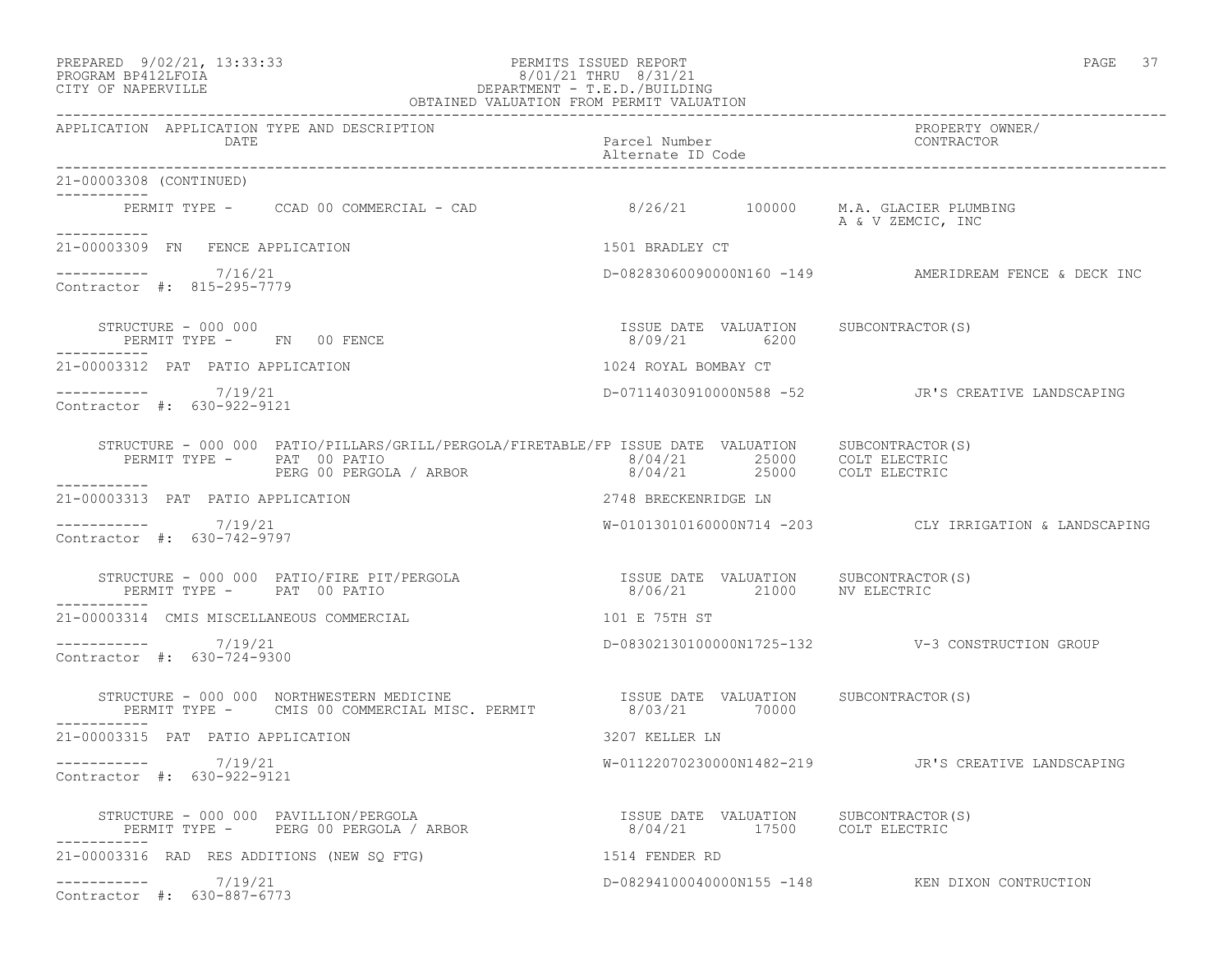| PREPARED            | 9/02/21, 13:33:33 |
|---------------------|-------------------|
| DDOCDAM DDA10T DOTA |                   |

### PERMITS ISSUED REPORT FOR THE PAGE 38 PAGE 38:33:33:33:33:33:33:33:33:33:33:33:33<br>8/01/21 THRU 8/31/21 PROGRAM BP412LFOIA 8/01/21 THRU 8/31/21 CITY OF NAPERVILLE DEPARTMENT - T.E.D./BUILDING OBTAINED VALUATION FROM PERMIT VALUATION

------------------------------------------------------------------------------------------------------------------------------------ APPLICATION APPLICATION TYPE AND DESCRIPTION PROPERTY OWNER/ DATE Parcel Number CONTRACTOR Alternate ID Code ------------------------------------------------------------------------------------------------------------------------------------ 21-00003316 (CONTINUED) ----------- STRUCTURE - 000 000 GARAGE WALL REFRAME/REROOF HOME/ELECT ISSUE DATE VALUATION SUBCONTRACTOR(S)<br>PERMIT TYPE - RAD 00 ROOM ADDITION 8/17/21 THOMPSON ROOFING PERMIT TYPE - RAD 00 ROOM ADDITION NJS ELECTRIC ----------- 21-00003318 CMIS MISCELLANEOUS COMMERCIAL 620 E OGDEN AV  $--------- 7/19/21$ D-08074130110000N1497-56 TECTA AMERIC ILLINOIS ROOFING Contractor #: 630-554-2200 STRUCTURE - 000 000 KG PROPERTIES<br>PERMIT TYPE - CMIS 00 COMMERCIAL MISC. PERMIT 8/25/21 178300 TECTA AMERIC ILLI 8/25/21 178300 TECTA AMERIC ILLINOIS ROOFING ----------- 21-00003320 PAT PATIO APPLICATION 216 ARLINGTON AV ----------- 7/19/21 W-02051100060000N764 -192 LANDSCAPE CREATIONS Contractor #: 630-620-5428 STRUCTURE - 000 000 PATIO ISSUE DATE VALUATION SUBCONTRACTOR(S) PERMIT TYPE - PAT 00 PATIO ----------- 21-00003323 RAL RES ALTERATIONS/REMODLING (NO NEW SQ FTG) 2620 BRECKENRIDGE LN ----------- 7/19/21 W-01013080060000N715 -203 MATTHEW RYAN BUILDERS, INC Contractor #: 815-592-9858 STRUCTURE - 000 000 MASTER BATH REMODEL ISSUE DATE VALUATION SUBCONTRACTOR(S) PERMIT TYPE - RAL 00 ROOM ALTERATION 8/18/21 15000 ELKINS COMMUNICATION TECH AFFORDABLE PLUMBING SERVICES ----------- 21-00003324 RAL RES ALTERATIONS/REMODLING (NO NEW SQ FTG) 1523 PARKFIELD CT \_\_\_\_\_\_\_\_\_\_\_ ----------- 7/19/21 D-07233090210000N1131-111 RELIABLE HOME IMPROVEMENT Contractor #: 630-579-6600 STRUCTURE - 000 000 MASTER BATH REMODEL ISSUE DATE VALUATION SUBCONTRACTOR(S) PERMIT TYPE - RAL 00 ROOM ALTERATION 8/05/21 RELIANCE ELECTRIC WIESNER PLUMBING, INC ----------- 21-00003326 RAL RES ALTERATIONS/REMODLING (NO NEW SQ FTG) 2324 GLENEAGLES DR ----------- 7/19/21 W-01012090570000N735 -189 RELIABLE HOME IMPROVEMENT Contractor #: 630-579-6600 STRUCTURE - 000 000 KITCHEN/BATH REMODELS **ISSUE DATE VALUATION** SUBCONTRACTOR(S)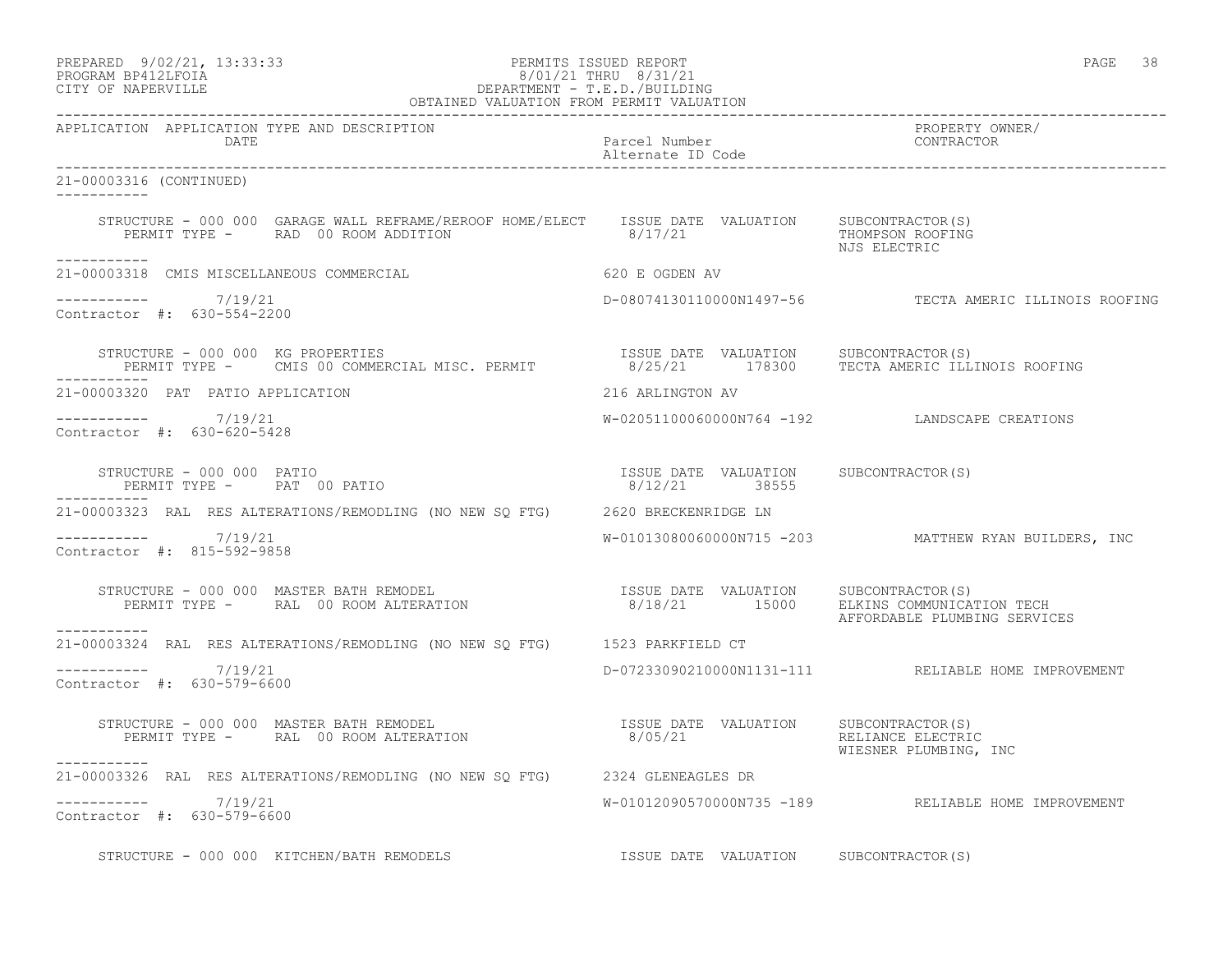# PREPARED 9/02/21, 13:33:33 PERMITS ISSUED REPORT PAGE 39 PROGRAM BP412LFOIA 8/01/21 THRU 8/31/21 CITY OF NAPERVILLE DEPARTMENT - T.E.D./BUILDING

| OBTAINED VALUATION FROM PERMIT VALUATION                                                                                                                                                      |                                                       |                                                       |  |
|-----------------------------------------------------------------------------------------------------------------------------------------------------------------------------------------------|-------------------------------------------------------|-------------------------------------------------------|--|
| APPLICATION APPLICATION TYPE AND DESCRIPTION<br>DATE                                                                                                                                          | Parcel Number<br>Alternate ID Code                    | PROPERTY OWNER/<br>CONTRACTOR                         |  |
| 21-00003326 (CONTINUED)                                                                                                                                                                       |                                                       |                                                       |  |
| PERMIT TYPE - RAL 00 ROOM ALTERATION 6/05/21 60319 MDS ELECTRIC INC                                                                                                                           |                                                       | HOGAN PLUMBING                                        |  |
| 21-00003337 FN FENCE APPLICATION                                                                                                                                                              | 1319 LAZY HOLLOW CT                                   |                                                       |  |
| $--------- 7/20/21$<br>Contractor #: 630-584-7710                                                                                                                                             | D-08284170930000N693 -150 PEERLESS FENCE              |                                                       |  |
| STRUCTURE - 000 000<br>STRUCTURE – 000 000<br>PERMIT TYPE –       FN      00 FENCE                                                                                                            | ISSUE DATE VALUATION SUBCONTRACTOR(S)<br>8/13/21 6950 |                                                       |  |
| 21-00003341 ESC ELECTRIC SERVICE CHANGE                                                                                                                                                       | 352 SYCAMORE DR                                       |                                                       |  |
| $--------$ 7/20/21<br>Contractor #: 630-972-0787                                                                                                                                              | D-07252140130000N183 -129 UP YOUR AMPS                |                                                       |  |
|                                                                                                                                                                                               |                                                       |                                                       |  |
| 21-00003344 ESC ELECTRIC SERVICE CHANGE                                                                                                                                                       | 1435 LARSEN LN                                        |                                                       |  |
| $--------- 7/20/21$<br>Contractor #: 630-833-2389                                                                                                                                             |                                                       | D-08084010930000N781 -58 KAPITAL ELECTRIC INC         |  |
| STRUCTURE - 000 000 INSTALL EV CHARGING STATION ISSUE DATE VALUATION SUBCONTRACTOR(S)<br>PERMIT TYPE - EVCR 00 ELECTRIC VEHICLE STATION RES 8/02/21 1190 KAPITAL ELECTRIC INC<br>------------ |                                                       |                                                       |  |
| 21-00003347 FN FENCE APPLICATION                                                                                                                                                              | 1124 CORDULA CR                                       |                                                       |  |
| -----------    7/20/21<br>Contractor #: 630-406-8410                                                                                                                                          |                                                       | W-01114280190000N961 -232 PARAMOUNT FENCE-BATAVIA     |  |
| STRUCTURE - 000 000<br>PERMIT TYPE - FN 00 FENCE                                                                                                                                              | ISSUE DATE VALUATION SUBCONTRACTOR(S)<br>8/04/21 5700 |                                                       |  |
| 21-00003350 FN FENCE APPLICATION                                                                                                                                                              | 1529 DOVER LN                                         |                                                       |  |
| $--------- 7/20/21$<br>Contractor #: 630-551-3400                                                                                                                                             |                                                       | D-08322160110000N135 -148 CLASSIC FENCE/OSWEGO        |  |
| STRUCTURE - 000 000<br>PERMIT TYPE - FN 00 FENCE                                                                                                                                              | ISSUE DATE VALUATION SUBCONTRACTOR(S)<br>8/06/21 2000 |                                                       |  |
| 21-00003352 POOL POOL ABOVE/INGROUND RESIDENTIAL 840 CHERRY BLOSSOM LN                                                                                                                        |                                                       |                                                       |  |
| $--------- 7/20/21$<br>Contractor #: 847-658-3883                                                                                                                                             |                                                       | D-07244150020000N86 -114 THE BARN NURSERY & LANDSCAPE |  |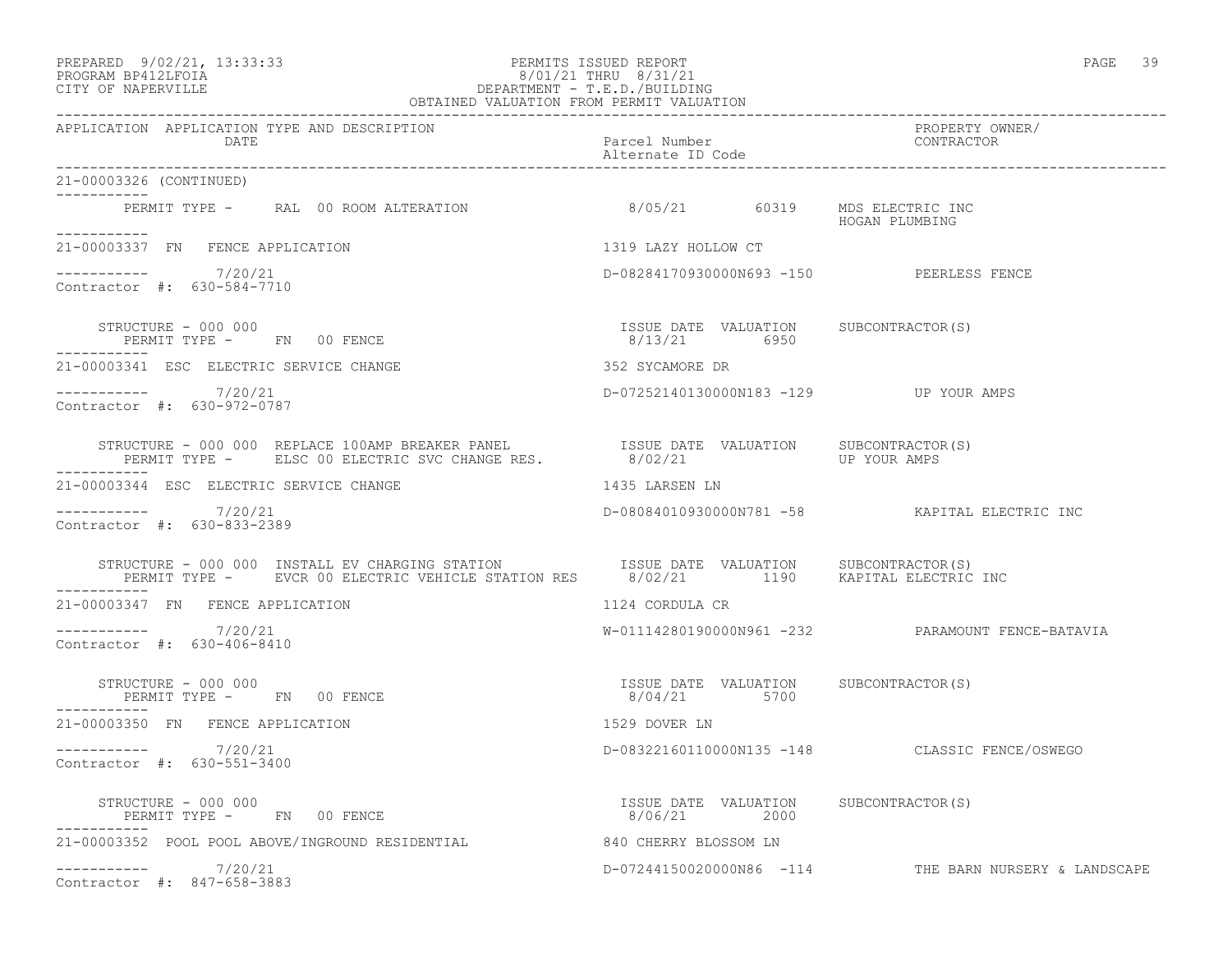PREPARED 9/02/21, 13:33:33 PERMITS ISSUED REPORT PAGE 40

# PROGRAM BP412LFOIA 8/01/21 THRU 8/31/21 CITY OF NAPERVILLE DEPARTMENT - T.E.D./BUILDING OBTAINED VALUATION FROM PERMIT VALUATION

------------------------------------------------------------------------------------------------------------------------------------ APPLICATION APPLICATION TYPE AND DESCRIPTION PROPERTY OWNER/ Parcel Number<br>Alternate ID Code Alternate ID Code ------------------------------------------------------------------------------------------------------------------------------------ 21-00003352 (CONTINUED) ----------- STRUCTURE - 000 000 HOT TUB/PATIO/KITCHEN/FIREPIT ISSUE DATE VALUATION SUBCONTRACTOR(S) PERMIT TYPE - PAT 00 PATIO 8/25/21 60000 M & A ELECTRICAL, LLC SPA 00 SPA/HOT TUB 8/25/21 60000 M & A ELECTRICAL, LLC ----------- 21-00003354 SIGN SIGN APPLICATIONS 1552 NORTH AURORA RD 102  $--------- 7/20/21$ D-07141020080000N1492-66 FAST SIGNS OF NAPERVILLE Contractor #: 630-357-3278 STRUCTURE - 000 000 ISSUE DATE VALUATION SUBCONTRACTOR(S) PERMIT TYPE - SIGN 00 SIGN ----------- 21-00003355 RAD RES ADDITIONS (NEW SQ FTG) 1600 ALBERMARLE CT ----------- 7/20/21 D-07104020080000N149 -50 RELIABLE HOME IMPROVEMENT Contractor #: 630-579-6600 STRUCTURE - 000 000 FAMILY ROOM ADDITION/KITCHEN REMODEL ISSUE DATE VALUATION SUBCONTRACTOR(S)<br>PERMIT TYPE - RAD 00 ROOM ADDITION 8/11/21 83453 VERN MOORE & SONS  $8/11/21$  83453 VERN MOORE & SONS ROOFING MDS ELECTRIC INC WIESNER PLUMBING, INC ----------- 21-00003359 ESC ELECTRIC SERVICE CHANGE 1415 BAYOU PATH DR  $--------- 7/20/21$ D-07093110560000N1767-047 GRNE SOLAR Contractor #: 312-859-3016 STRUCTURE - 000 000 PHOTOVOLTAIC SYSTEM & EV CHARGER ISSUE DATE VALUATION SUBCONTRACTOR(S) PERMIT TYPE - EVCR 00 ELECTRIC VEHICLE STATION RES 8/10/21 16000 GRNE SOLAR PV 00 SOLAR PHOTOVOLTAIC  $8/10/21$  16000 GRNE SOLAR 21-00003361 ESC ELECTRIC SERVICE CHANGE 1351 BAYOU PATH CT \_\_\_\_\_\_\_\_\_\_\_ ----------- 7/20/21 D-07093110730000N1767-047 GRNE SOLAR Contractor #: 312-859-3016 STRUCTURE - 000 000 PHOTOVOLTAIC SYSTEM & EV CHARGER ISSUE DATE VALUATION SUBCONTRACTOR(S) PERMIT TYPE - EVCR 00 ELECTRIC VEHICLE STATION RES 8/10/21 16000 GRNE SOLAR PV 00 SOLAR PHOTOVOLTAIC 8/10/21 16000 GRNE SOLAR ----------- 21-00003363 FN FENCE APPLICATION 3312 GRASSMERE RD  $--------- 7/20/21$ W-01092100010000N1428-213 CLASSIC FENCE/OSWEGO Contractor #: 630-551-3400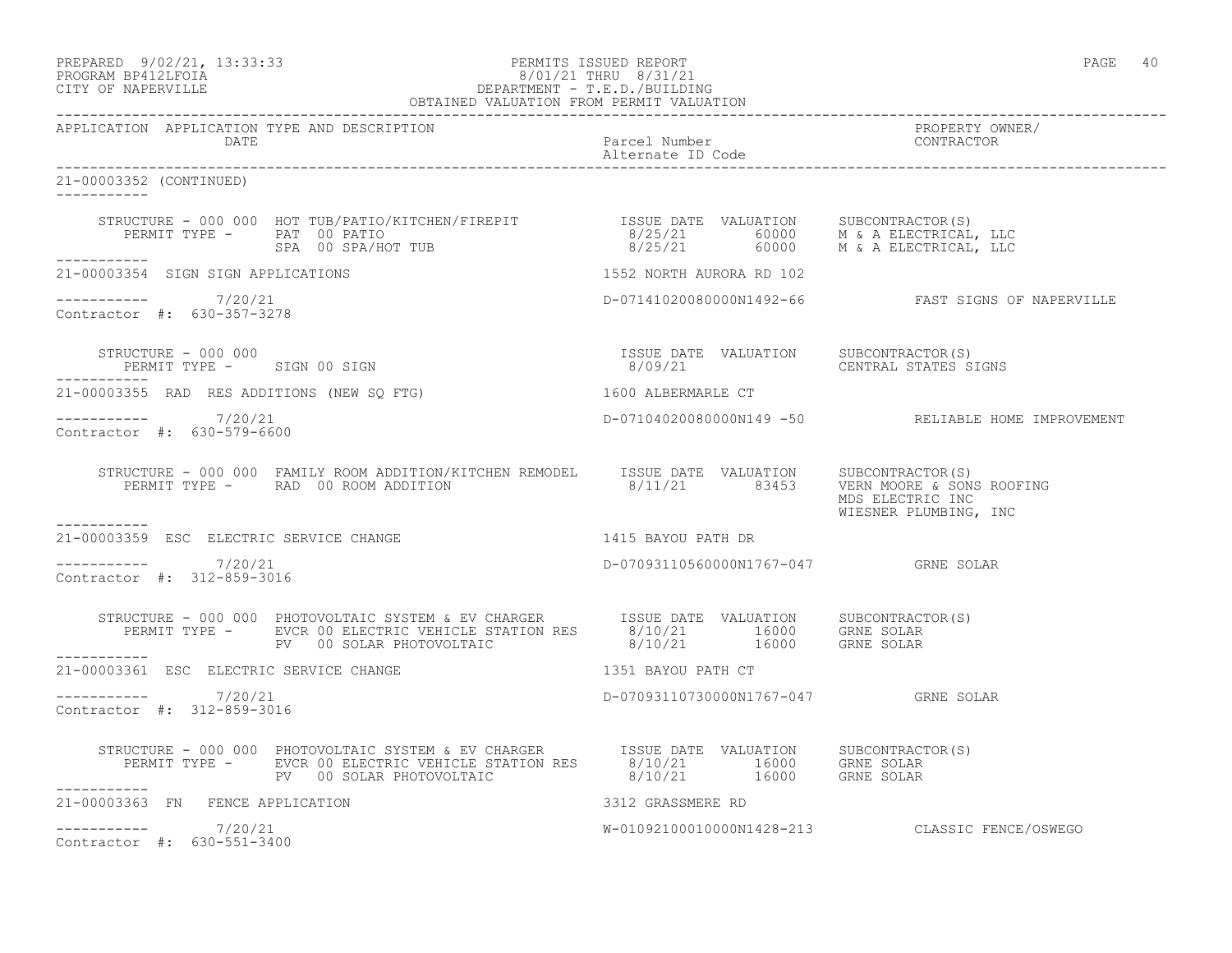| PREPARED            | $9/02/21$ , 13:33:33 |
|---------------------|----------------------|
| DDOCD3M DD410T DOT3 |                      |

# PREPARED 9/02/21, 13:33:33 PERMITS ISSUED REPORT<br>PROGRAM BP412LFOIA PAGE 41 PROGRAM BP412LFOIA 8/01/21 THRU 8/31/21 CITY OF NAPERVILLE CITY OF NAPERVILLE DEPARTMENT - T.E.D./BUILDING

| OBTAINED VALUATION FROM PERMIT VALUATION                                                                                           |                                                        |                                                         |  |
|------------------------------------------------------------------------------------------------------------------------------------|--------------------------------------------------------|---------------------------------------------------------|--|
| APPLICATION APPLICATION TYPE AND DESCRIPTION<br>DATE                                                                               | Parcel Number<br>Alternate ID Code                     | PROPERTY OWNER/<br>CONTRACTOR                           |  |
| 21-00003363 (CONTINUED)<br>-----------                                                                                             |                                                        |                                                         |  |
| STRUCTURE - 000 000<br>PERMIT TYPE - FN 00 FENCE                                                                                   | ISSUE DATE VALUATION SUBCONTRACTOR(S)<br>8/10/21 8303  |                                                         |  |
| 21-00003364 FN FENCE APPLICATION                                                                                                   | 3815 SUNBURST LN                                       |                                                         |  |
| $--------- 7/20/21$<br>Contractor #: 815-436-7440                                                                                  |                                                        | W-01091030230000N1365-212 CEDAR RUSTIC/JOLIET           |  |
| STRUCTURE - 000 000<br>PERMIT TYPE - FN 00 FENCE                                                                                   | ISSUE DATE VALUATION SUBCONTRACTOR(S)<br>8/02/21 5000  |                                                         |  |
| 21-00003365 ESC ELECTRIC SERVICE CHANGE                                                                                            | 1318 GREEN TRAILS DR                                   |                                                         |  |
| $--------- 7/20/21$<br>Contractor #: 815-254-0300                                                                                  |                                                        | D-08201070470000N228 -102 LITTLE ELECTRICAL CONTRACTORS |  |
| STRUCTURE - 000 000 PHOTOVOLTAIC SYSTEM<br>STRUCTURE - 000 000 PHOTOVOLTAIC SYSTEM<br>PERMIT TYPE -     PV   00 SOLAR PHOTOVOLTAIC | ISSUE DATE VALUATION SUBCONTRACTOR(S)                  | 8/11/21 350 LITTLE ELECTRICAL CONTRACTORS               |  |
| 21-00003367 SIGN SIGN APPLICATIONS                                                                                                 | 554 W 5TH AV                                           |                                                         |  |
| ----------- 7/20/21<br>Contractor #:                                                                                               | D-07132080090000N535 -68 SIGNORAMA                     |                                                         |  |
| STRUCTURE - 000 000<br>PERMIT TYPE - SIGN 00 SIGN                                                                                  | ISSUE DATE VALUATION SUBCONTRACTOR(S)<br>8/03/21       |                                                         |  |
| 21-00003369 TENT TENTS                                                                                                             | 1505 MCDOWELL RD                                       |                                                         |  |
| ----------- 7/20/21<br>Contractor #: 847-394-8213                                                                                  | D-07101000020000N268 -34 ARLINGTON RENTAL              |                                                         |  |
| STRUCTURE - 000 000 1 TENT 8/29/21-8/31/21<br>PERMIT TYPE - TENT 00 TENT PERMIT<br>----------                                      | ISSUE DATE VALUATION SUBCONTRACTOR(S)<br>8/25/21       |                                                         |  |
| 21-00003375 PAT PATIO APPLICATION                                                                                                  | 1029 PETTERSON CT                                      |                                                         |  |
| ----------- 7/20/21<br>Contractor #: 630-416-8998                                                                                  |                                                        | D-07133000080000N58 -83 C.B. CONLIN LANDSCAPE           |  |
| STRUCTURE - 000 000 PAVER PATIO/SEATWALL/FIREPIT<br>PERMIT TYPE - PAT 00 PATIO                                                     | ISSUE DATE VALUATION SUBCONTRACTOR(S)<br>8/05/21 20000 |                                                         |  |
| 21-00003379 PAT PATIO APPLICATION                                                                                                  | 4908 SNAPJACK CR                                       |                                                         |  |
| $--------- 7/21/21$<br>Contractor #: 630-761-1634                                                                                  | W-01154050020000N979 -260 TABER BUILDERS               |                                                         |  |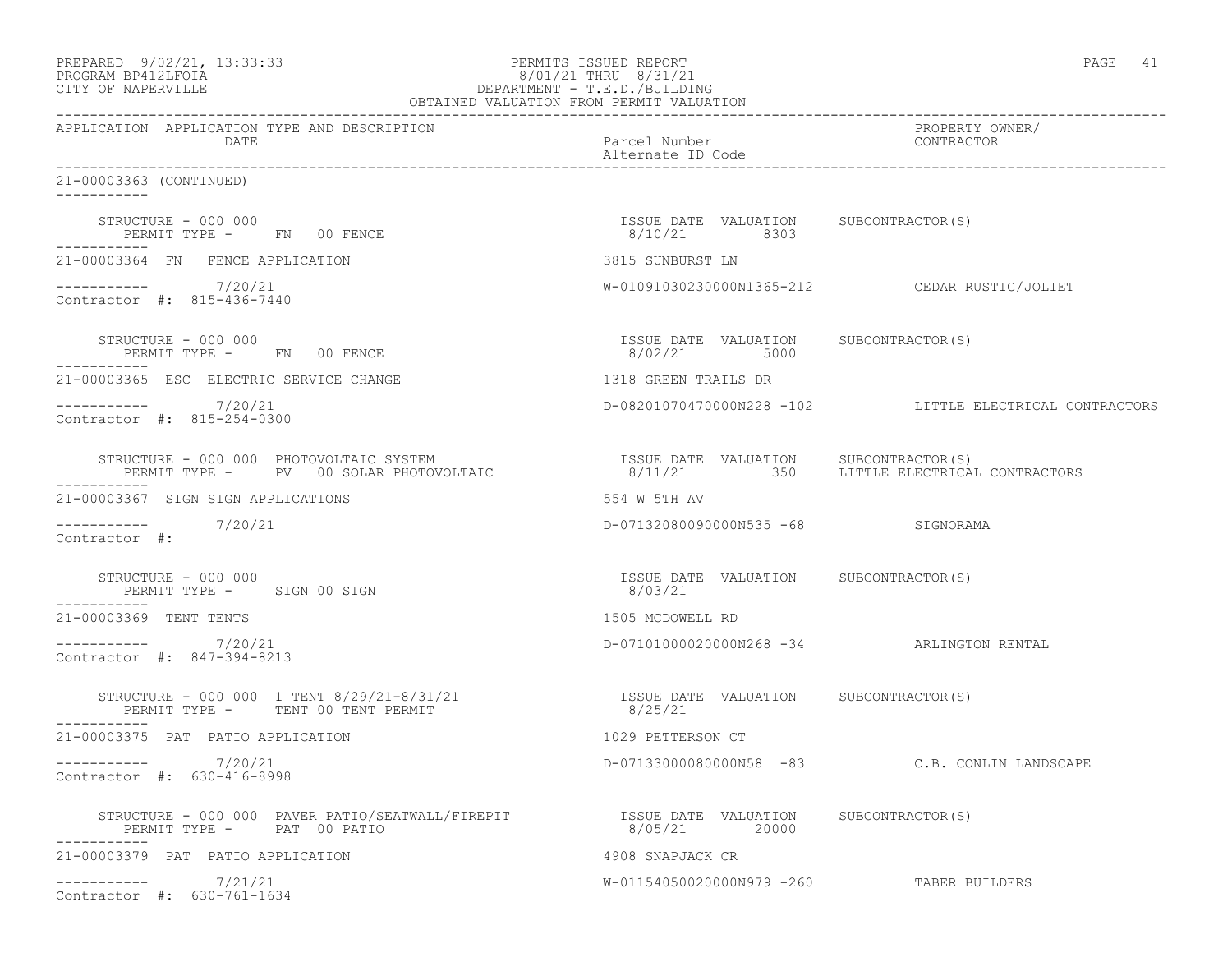| PREPARED                  | 9/02/21, 13:33:33 |
|---------------------------|-------------------|
| <b>PROGRAME PRACTROTA</b> |                   |

### PREPARED 9/02/21, 13:33:33 PERMITS ISSUED REPORT<br>PROGRAM BP412LFOIA PAGE 42<br>PROGRAM BP412LFOIA PROGRAM BP412LFOIA 8/01/21 THRU 8/31/21 CITY OF NAPERVILLE DEPARTMENT - T.E.D./BUILDING OBTAINED VALUATION FROM PERMIT VALUATION

------------------------------------------------------------------------------------------------------------------------------------ APPLICATION APPLICATION TYPE AND DESCRIPTION PROPERTY OWNER/ DATE Parcel Number Contractor Contractor Contractor Parcel Number Alternate ID Code ------------------------------------------------------------------------------------------------------------------------------------ 21-00003379 (CONTINUED) ----------- STRUCTURE - 000 000 CONCRETE PATIO/ ALUM. LOUVERED PERGOLA ISSUE DATE VALUATION SUBCONTRACTOR(S)<br>PERMIT TYPE - PAT 00 PATIO 1990 1990 1990 1990 1990 1990 1991 1991 1991 1992 PERMIT TYPE - PAT 00 PATIO 8/06/21 34000 DELTA ELECTRICAL INDUSTRIES PERG 00 PERGOLA / ARBOR 8/06/21 34000 DELTA ELECTRICAL INDUSTRIES ----------- 21-00003384 SIGN SIGN APPLICATIONS 1020 104TH ST 100 \_\_\_\_\_\_\_\_\_\_\_ ----------- 7/21/21 W-01142050430000N1585-247 OM SIGNS AND GRAPHICS Contractor #: 630-453-5331 STRUCTURE – 000 000<br>
STRUCTURE – 000 000 ISSUE DATE VALUATION SUBCONTRACTOR(S)<br>
B/16/21 a & B ELECTRIC PERMIT TYPE - SIGN 00 SIGN ----------- 21-00003387 DECK DECK 4152 LOBO LN ----------- 7/21/21 W-01082000000028N1808-211 PLATINUM DECKING Contractor #: 847-344-6664 STRUCTURE - 000 000 DECK ISSUE DATE VALUATION SUBCONTRACTOR(S) PERMIT TYPE - DECK 00 DECK ----------- 21-00003388 PAT PATIO APPLICATION 361 DUPAHZE ST ----------- 7/21/21 W-02063070160000N562 -205 C.B. CONLIN LANDSCAPE Contractor #: 630-416-8998 STRUCTURE - 000 000 PAVER PATIO/WALKWAY/STOOP ISSUE DATE VALUATION SUBCONTRACTOR(S) PERMIT TYPE - PAT 00 PATIO ----------- 21-00003392 DRWY DRIVEWAY NEW AND ALTERATIONS 1435 SIEBERT CT ----------- 7/21/21 D-08283140150000N744 -149 FERNANDO CRUZ Contractor #: 630-809-6911 STRUCTURE - 000 000 R/R ASP TO CON DRWY/AP/CC ISSUE DATE VALUATION SUBCONTRACTOR(S) PERMIT TYPE - DRWY 00 DRIVEWAY ADDITION/ALTERATION 8/19/21 8500 AMERICA'S BRICK PAVING ROW 00 RIGHT OF WAY PERMIT 8/19/21 ----------- 21-00003396 ESC ELECTRIC SERVICE CHANGE 1136 DOVE CT  $--------- 7/21/21$ D-08302030170000N451 -131 MATRIX ELECTRIC CO Contractor #: 847-845-3522

STRUCTURE - 000 000 PANEL UPGRADE/RE-RUN SERVICE **ISSUE DATE VALUATION** SUBCONTRACTOR(S)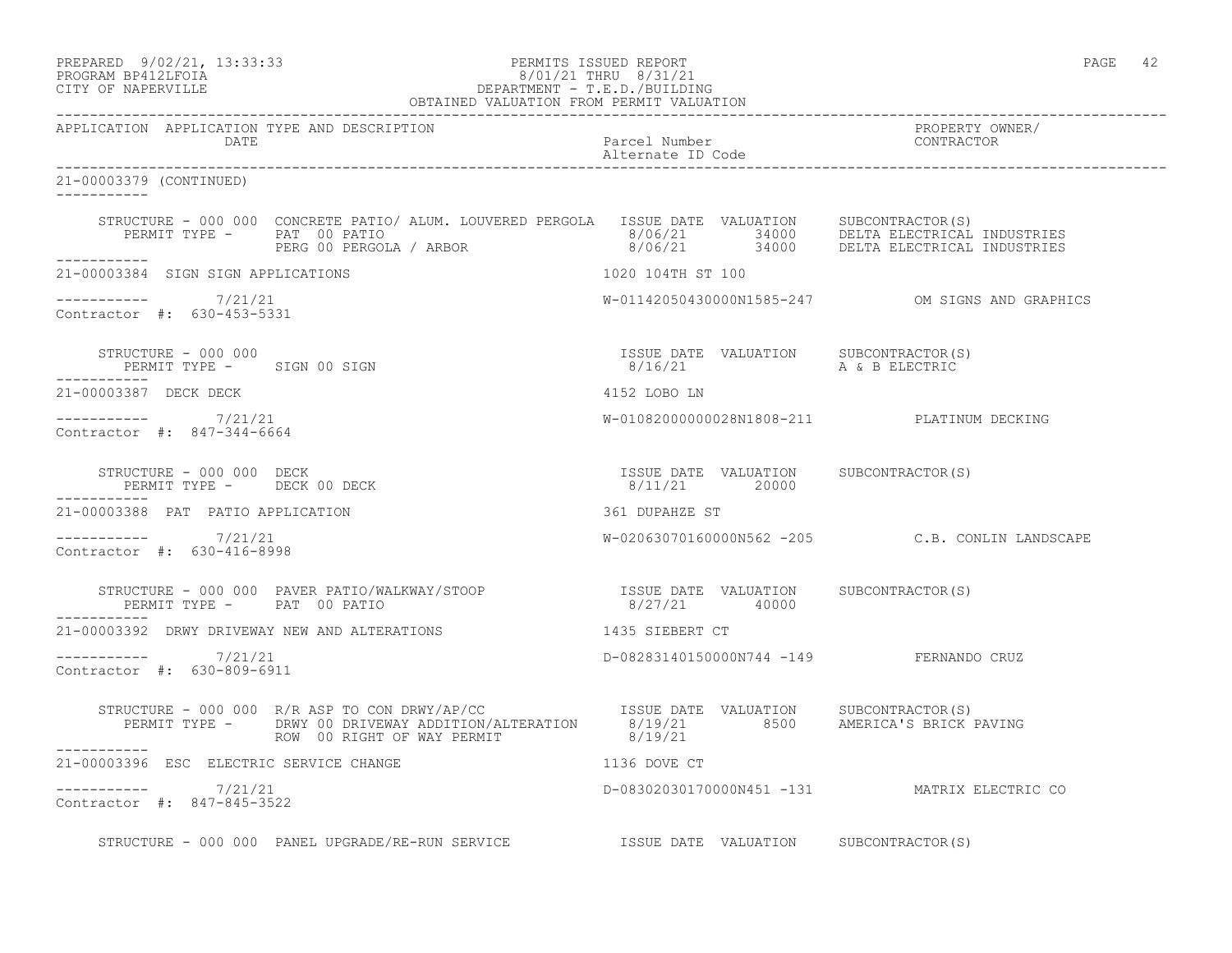# PREPARED 9/02/21, 13:33:33 PERMITS ISSUED REPORT PAGE 43 PROGRAM BP412LFOIA 8/01/21 THRU 8/31/21 CITY OF NAPERVILLE DEPARTMENT - T.E.D./BUILDING

| OBTAINED VALUATION FROM PERMIT VALUATION             |                                                                                                                                                                                              |                                      |                                                                   |
|------------------------------------------------------|----------------------------------------------------------------------------------------------------------------------------------------------------------------------------------------------|--------------------------------------|-------------------------------------------------------------------|
| APPLICATION APPLICATION TYPE AND DESCRIPTION<br>DATE |                                                                                                                                                                                              | Parcel Number<br>Alternate ID Code   | PROPERTY OWNER/<br>CONTRACTOR                                     |
| 21-00003396 (CONTINUED)<br>___________               |                                                                                                                                                                                              |                                      |                                                                   |
|                                                      | PERMIT TYPE - ELSC 00 ELECTRIC SVC CHANGE RES. 8/23/21 AATRIX ELECTRIC CO                                                                                                                    |                                      |                                                                   |
| 21-00003397 BDD DEMOLITION SINGLE FAMILY             | 548 S WEBSTER ST                                                                                                                                                                             |                                      |                                                                   |
| $--------- 7/21/21$<br>Contractor #: 630-420-8084    |                                                                                                                                                                                              |                                      | D-07242020100000N340 -99 CHARLESTON BUILDING                      |
|                                                      | STRUCTURE - 000 000 SINGLE FAMILY DEMO<br>PERMIT TYPE -     BDD 00 DEMOLITION PERMIT                        8/26/21                 LAMAR EXCAVATING                                         |                                      |                                                                   |
| 21-00003401 ESC ELECTRIC SERVICE CHANGE              |                                                                                                                                                                                              | 1308 REDFIELD RD                     |                                                                   |
| $--------- 7/22/21$<br>Contractor #: 708-604-5082    |                                                                                                                                                                                              |                                      | D-07102110270000N575 -35 CAPITAL SHIELD ELECTRIC                  |
|                                                      | STRUCTURE - 000 000 REPLACE EXISTING CIRCUT-NEW EV CHARGER ISSUE DATE VALUATION SUBCONTRACTOR(S)<br>PERMIT TYPE - ELSC 00 ELECTRIC SVC CHANGE RES. 8/24/21 6 6/24/21 CAPITAL SHIELD ELECTRIC |                                      | CAPITAL SHIELD ELECTRIC                                           |
| -----------<br>21-00003407 PAT PATIO APPLICATION     |                                                                                                                                                                                              | 2508 SKYLANE DR                      |                                                                   |
| $--------- 7/22/21$<br>Contractor #: 630-898-7860    |                                                                                                                                                                                              |                                      | W-01032090020000N1319-185 DESIGN BRICK PAVING CO                  |
| ----------                                           | STRUCTURE – 000 000 PATIO<br>PERMIT TYPE – PAT 00 PATIO – 19000 8/18/21 19000 19000                                                                                                          |                                      |                                                                   |
| 21-00003408 SFR SINGLE FAMILY RESIDENCE              |                                                                                                                                                                                              | 2939 LANCELOT LN                     |                                                                   |
| ----------- 7/22/21<br>Contractor #: 817-875-7057    |                                                                                                                                                                                              | W-011030002812 N1841-229 PULTE GROUP |                                                                   |
| STRUCTURE - 000 000 SFR                              | PERMIT TYPE - ELEC 00 ELECTRIC FOR SINGLE FAMILY/DPX 8/09/21<br>MECH 00 MECHANICAL FOR SFR/DPX 8/09/21<br>PLRM 00 PLUMBING BASEMENT ROUGH 8/09/21                                            | ISSUE DATE VALUATION                 | SUBCONTRACTOR(S)<br>SUPERIOR ELECTRICAL TECHNOLOGI<br>S3 PLUMBING |
|                                                      | PLUM 00 PLUMBING FOR SINGLE FAMILY/DPX 8/09/21                                                                                                                                               |                                      | HOLIDAY SEWER & WATER/WAUCONDA<br>S3 PLUMBING                     |
|                                                      | SFRP 00 SINGLE FAMILY RESIDENCE PERMIT 8/09/21 195000 RABY ROOFING<br>STRU 00 STRUCTURAL FOR SINGLE FAM/DPX 8/09/21                                                                          |                                      | HOLIDAY SEWER & WATER/WAUCONDA                                    |
| 21-00003409 SFR SINGLE FAMILY RESIDENCE              |                                                                                                                                                                                              | 2931 LANCELOT LN                     |                                                                   |
| $--------- 7/22/21$<br>Contractor #: 817-875-7057    |                                                                                                                                                                                              | W-011030002814 N1841-229 PULTE GROUP |                                                                   |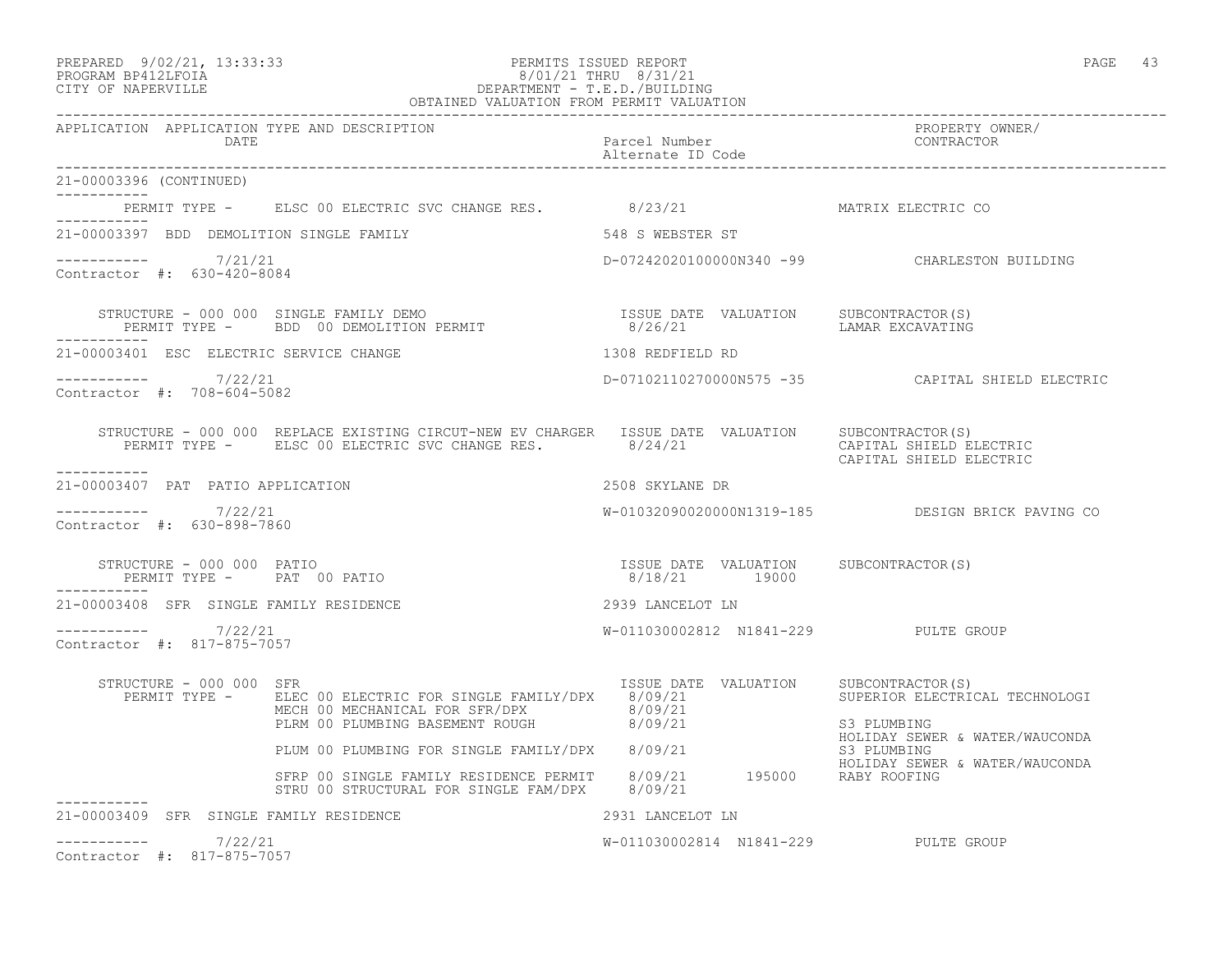# PREPARED 9/02/21, 13:33:33 PERMITS ISSUED REPORT PAGE 44 PROGRAM BP412LFOIA 8/01/21 THRU 8/31/21 CITY OF NAPERVILLE DEPARTMENT - T.E.D./BUILDING

|                                                   |                                                   | OBTAINED VALUATION FROM PERMIT VALUATION                                                                                                                                                                                                                                                                                                                                                                   |                                       |                                                                                                |
|---------------------------------------------------|---------------------------------------------------|------------------------------------------------------------------------------------------------------------------------------------------------------------------------------------------------------------------------------------------------------------------------------------------------------------------------------------------------------------------------------------------------------------|---------------------------------------|------------------------------------------------------------------------------------------------|
|                                                   | DATE                                              | APPLICATION APPLICATION TYPE AND DESCRIPTION                                                                                                                                                                                                                                                                                                                                                               | Parcel Number<br>Alternate ID Code    | PROPERTY OWNER/<br>CONTRACTOR                                                                  |
| 21-00003409 (CONTINUED)                           |                                                   |                                                                                                                                                                                                                                                                                                                                                                                                            |                                       |                                                                                                |
|                                                   | STRUCTURE - 000 000 SFR                           | ISSUE DATE VALUATION SUBCONTRACTOR(S)<br>PERMIT TYPE - ELEC 00 ELECTRIC FOR SINGLE FAMILY/DPX 8/09/21<br>MECH 00 MECHANICAL FOR SFR/DPX 8/09/21<br>PLRM 00 PLUMBING BASEMENT ROUGH 8/09/21<br>PLUM 00 PLUMBING FOR SINGLE FAMILY/DPX 8/09/21<br>STRP 00 SINGLE FAMILY RESIDENCE PERMIT 8/09/21 BOLOGY BOLIDAY SEWER & WATER/WAUCONDA<br>STRP 00 SINGLE FAMILY RESIDENCE PERMIT 8/09/21 195000 RABY ROOFING |                                       | SUPERIOR ELECTRICAL TECHNOLOGI<br>S3 PLUMBING<br>HOLIDAY SEWER & WATER/WAUCONDA                |
|                                                   |                                                   | STRU 00 STRUCTURAL FOR SINGLE FAM/DPX 8/09/21                                                                                                                                                                                                                                                                                                                                                              |                                       |                                                                                                |
|                                                   |                                                   | 21-00003410 SFR SINGLE FAMILY RESIDENCE                                                                                                                                                                                                                                                                                                                                                                    | 3628 LIME LIGHT DR                    |                                                                                                |
| $--------- 7/22/21$<br>Contractor #: 817-875-7057 |                                                   |                                                                                                                                                                                                                                                                                                                                                                                                            | W-01103090060000N1839-229 PULTE GROUP |                                                                                                |
|                                                   | STRUCTURE - 000 000 SFR                           | PERMIT TYPE - ELEC 00 ELECTRIC FOR SINGLE FAMILY/DPX 8/17/21<br>ELEC 00 ELECTRIC FOR SINGLE FAMILITIDES<br>MECH 00 MECHANICAL FOR SFR/DPX 8/17/21<br>PLRM 00 PLUMBING BASEMENT ROUGH 8/17/21<br>PLUM 00 PLUMBING FOR SINGLE FAMILY/DPX 8/17/21                                                                                                                                                             | ISSUE DATE VALUATION SUBCONTRACTOR(S) | SUPERIOR ELECTRICAL TECHNOLOGI<br>S3 PLUMBING<br>HOLIDAY SEWER & WATER/WAUCONDA<br>S3 PLUMBING |
|                                                   |                                                   | SFRP 00 SINGLE FAMILY RESIDENCE PERMIT 8/17/21 195000 RABY ROOFING<br>STRU 00 STRUCTURAL FOR SINGLE FAM/DPX 8/17/21                                                                                                                                                                                                                                                                                        |                                       | HOLIDAY SEWER & WATER/WAUCONDA                                                                 |
|                                                   |                                                   | 21-00003411 SFR SINGLE FAMILY RESIDENCE                                                                                                                                                                                                                                                                                                                                                                    | 3659 AMBROSIA DR                      |                                                                                                |
|                                                   | ----------- 7/22/21<br>Contractor #: 817-875-7057 |                                                                                                                                                                                                                                                                                                                                                                                                            | W-0110300028235 N1842-229 PULTE GROUP |                                                                                                |
|                                                   | STRUCTURE - 000 000 SFR                           | PERMIT TYPE - ELEC 00 ELECTRIC FOR SINGLE FAMILY/DPX 8/17/21<br>ELEC 00 ELECTRIC FOR SINGLE FATILIC FOR STR/DING 8/17/21<br>MECH 00 MECHANICAL FOR SFR/DPX 8/17/21<br>PATO 00 PATIO WITH STRUCTURE 8/17/21 195000<br>PLEM 00 PLUMBING FOR SINGLE FAMILY/DPX 8/17/21                                                                                                                                        | ISSUE DATE VALUATION SUBCONTRACTOR(S) | SUPERIOR ELECTRICAL TECHNOLOGI                                                                 |
|                                                   |                                                   | SFRP 00 SINGLE FAMILY RESIDENCE PERMIT 8/17/21 195000 RABY ROOFING                                                                                                                                                                                                                                                                                                                                         |                                       | S3 PLUMBING<br>HOLIDAY SEWER & WATER/WAUCONDA                                                  |
|                                                   |                                                   | STRU 00 STRUCTURAL FOR SINGLE FAM/DPX 8/17/21                                                                                                                                                                                                                                                                                                                                                              |                                       |                                                                                                |
|                                                   |                                                   | 21-00003412 SFR SINGLE FAMILY RESIDENCE<br>3679 AMBROSIA DR                                                                                                                                                                                                                                                                                                                                                |                                       |                                                                                                |
| $--------- 7/22/21$<br>Contractor #: 817-875-7057 |                                                   |                                                                                                                                                                                                                                                                                                                                                                                                            | W-0110300028240 N1842-229 PULTE GROUP |                                                                                                |

STRUCTURE - 000 000 SFR ISSUE DATE VALUATION SUBCONTRACTOR(S)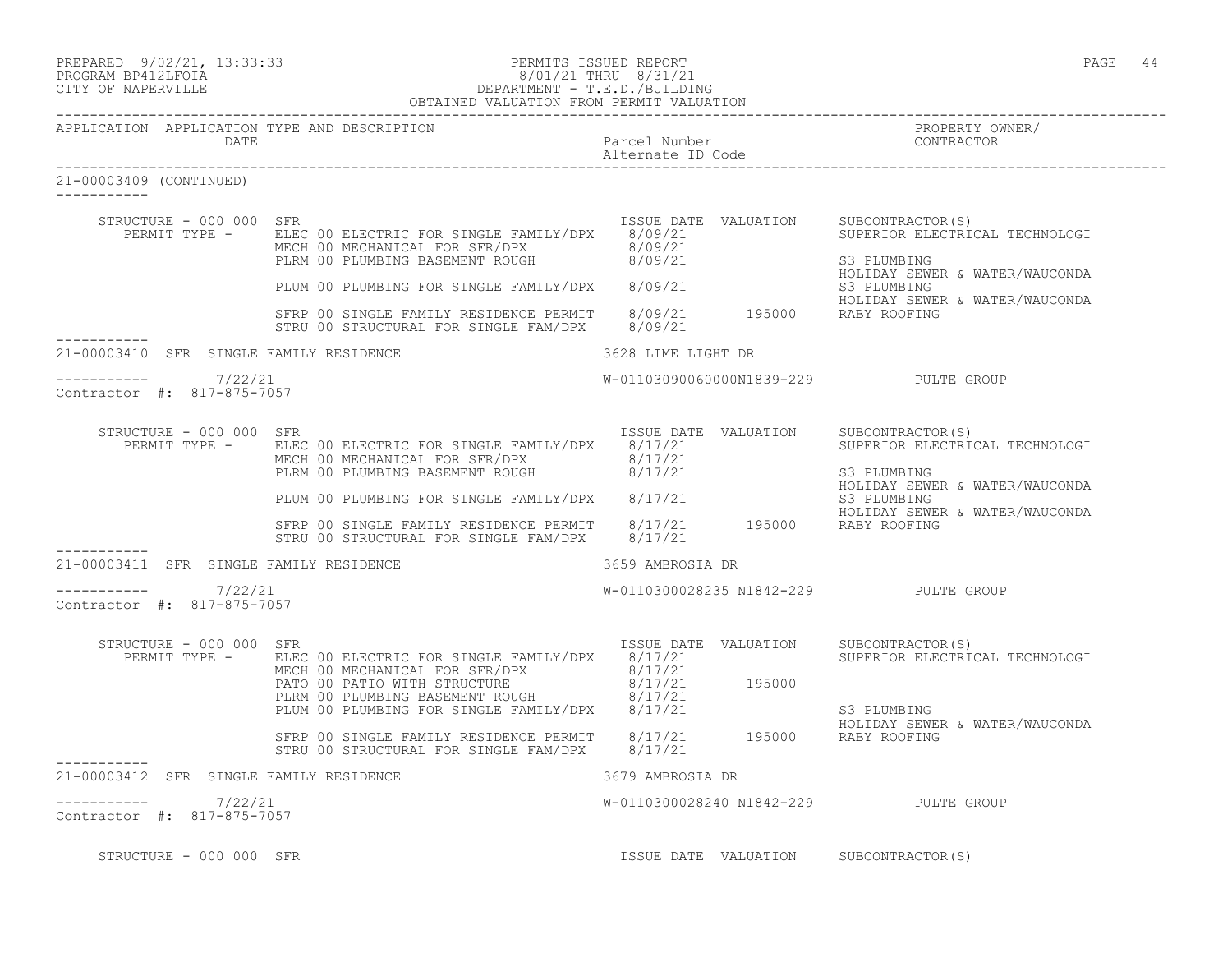PREPARED 9/02/21, 13:33:33 PERMITS ISSUED REPORT PAGE 45

## PROGRAM BP412LFOIA 8/01/21 THRU 8/31/21 CITY OF NAPERVILLE DEPARTMENT - T.E.D./BUILDING OBTAINED VALUATION FROM PERMIT VALUATION

| APPLICATION APPLICATION TYPE AND DESCRIPTION<br><b>DATE</b>                                                                                                                                                                                         | Parcel Number<br>Alternate ID Code and the CONTRACTOR<br>Alternate ID Code |                                                        |
|-----------------------------------------------------------------------------------------------------------------------------------------------------------------------------------------------------------------------------------------------------|----------------------------------------------------------------------------|--------------------------------------------------------|
| 21-00003412 (CONTINUED)<br>$---------------$                                                                                                                                                                                                        |                                                                            |                                                        |
| PERMIT TYPE - ELEC 00 ELECTRIC FOR SINGLE FAMILY/DPX 8/17/21 SUPERIOR ELECTRICAL TECHNOLOGI<br>MECH 00 MECHANICAL FOR SFR/DPX 8/17/21 SUPERIOR ELECTRICAL TECHNOLOGI<br>PLIM 00 PLUMBING FOR SINGLE FAMILY/DPX 8/17/21 SSI PLUMBIN                  |                                                                            |                                                        |
|                                                                                                                                                                                                                                                     |                                                                            |                                                        |
|                                                                                                                                                                                                                                                     |                                                                            |                                                        |
| 21-00003413 DRWY DRIVEWAY NEW AND ALTERATIONS 2485 BARKDOLL RD                                                                                                                                                                                      |                                                                            |                                                        |
| $--------- 7/23/21$<br>Contractor #: 331-801-0462                                                                                                                                                                                                   |                                                                            | W-02053030170000N407 -207    QLIVERA CONSTRUCTION      |
| STRUCTURE - 000 000 R/R CONCRETE APRON/PUBWALK/CC           ISSUE DATE VALUATION     SUBCONTRACTOR(S)<br>PERMIT TYPE -     DRWY 00 DRIVEWAY ADDITION/ALTERATION     8/10/21         7900     OLIVERA CONSTRUCTION<br>ROW 00 RIGHT OF<br>___________ |                                                                            |                                                        |
| 21-00003418 FN FENCE APPLICATION                                                                                                                                                                                                                    | 528 CYPRESS DR                                                             |                                                        |
| $--------- 7/23/21$<br>Contractor #: 630-551-3400                                                                                                                                                                                                   |                                                                            | D-07252130010000N183 -129 CLASSIC FENCE/OSWEGO         |
| STRUCTURE - 000 000<br>PERMIT TYPE - FN 00 FENCE                                                                                                                                                                                                    | ISSUE DATE VALUATION SUBCONTRACTOR (S)<br>8/31/21 4730                     |                                                        |
| 21-00003421 RAL RES ALTERATIONS/REMODLING (NO NEW SQ FTG) 2240 HILLSBORO LN                                                                                                                                                                         |                                                                            |                                                        |
| $--------- 7/23/21$<br>Contractor #: 630-355-9574                                                                                                                                                                                                   |                                                                            | W-01032100270000N1320-185 THE KITCHEN MASTER           |
| STRUCTURE - 000 000 KITCHEN REMODEL<br>PERMIT TYPE -      RAL  00 ROOM ALTERATION                              8/11/21         70000     HAYNES ELECTRIC, INC<br>LETO PLUMBING & HEATING,<br>------------                                           |                                                                            | LETO PLUMBING & HEATING, INC                           |
| 21-00003423 DRWY DRIVEWAY NEW AND ALTERATIONS 912 PELHAM CT                                                                                                                                                                                         |                                                                            |                                                        |
| $--------- 7/23/21$<br>Contractor #: 630-296-4175                                                                                                                                                                                                   |                                                                            | D-07104040140000N149 -50 NAPERVILLE PAVING CONTRACTORS |
| STRUCTURE - 000 000 R/R & EXTEND ASP DRWY/AP TSSUE DATE VALUATION SUBCONTRACTOR(S)<br>PERMIT TYPE - DRWY 00 DRIVEWAY ADDITION/ALTERATION 8/12/21 5502<br>ROW 00 RIGHT OF WAY PERMIT 8/12/21<br>-----------                                          |                                                                            |                                                        |
| 21-00003424 FN FENCE APPLICATION                                                                                                                                                                                                                    | 1305 OCONTO CT                                                             |                                                        |
| $--------- 7/23/21$<br>Contractor #: 815-436-7440                                                                                                                                                                                                   |                                                                            | W-01022130360000N181 -187 CEDAR RUSTIC/JOLIET          |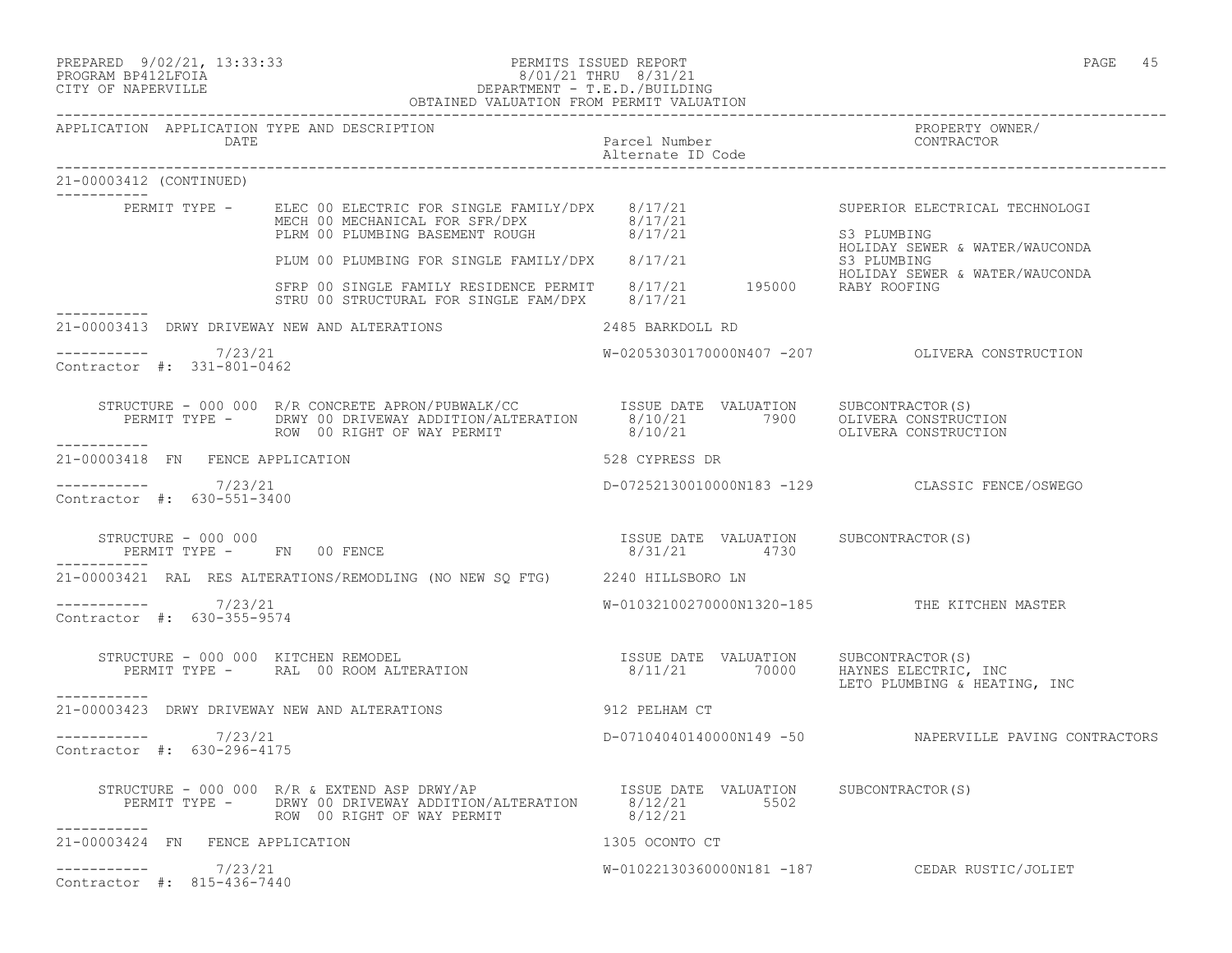| PREPARED 9/02/21, 13:33:33<br>PROGRAM BP412LFOIA<br>CITY OF NAPERVILLE<br>OBTAINED VALUATION FROM PERMIT VALUATION                                 | PERMITS ISSUED REPORT<br>8/01/21 THRU 8/31/21<br>DEPARTMENT - T.E.D./BUILDING | PAGE 46                                                                   |
|----------------------------------------------------------------------------------------------------------------------------------------------------|-------------------------------------------------------------------------------|---------------------------------------------------------------------------|
| APPLICATION APPLICATION TYPE AND DESCRIPTION<br>DATE                                                                                               | Parcel Number<br>Alternate ID Code                                            | ------<br>PROPERTY_OWNER/<br>CONTRACTO                                    |
| 21-00003424 (CONTINUED)                                                                                                                            |                                                                               |                                                                           |
| STRUCTURE - 000 000<br>PERMIT TYPE - FN 00 FENCE                                                                                                   | ISSUE DATE VALUATION SUBCONTRACTOR(S)<br>8/19/21 8200                         |                                                                           |
| 21-00003426 FABD FIRE ALARM                                                                                                                        | 9714 S ROUTE 59                                                               |                                                                           |
| ----------- 7/23/21<br>Contractor #: 630-920-0100                                                                                                  |                                                                               | W-01092000100000WNA -213 HIGH RISE SECURITY SYSTEMS-BUR                   |
| STRUCTURE - 000 000<br>PERMIT TYPE - FABD 00 FIRE ALARM                                                                                            | ISSUE DATE VALUATION SUBCONTRACTOR (S)<br>8/04/21                             | HIGH RISE SECURITY SYSTEMS-BUR                                            |
| 21-00003427 TENT TENTS                                                                                                                             | LAST FLING                                                                    |                                                                           |
| ----------- 7/23/21<br>Contractor #: 708-485-8010                                                                                                  | the company of the company of                                                 | MARQUEE EVENTS                                                            |
| STRUCTURE - 000 000 LAST FLING TENTS 50-75 09/02-09/06 ISSUE DATE VALUATION SUBCONTRACTOR(S)<br>PERMIT TYPE - TENT 00 TENT PERMIT                  | 8/17/21                                                                       |                                                                           |
| 21-00003428 OCCI OCCUPANCY INSPECTION                                                                                                              | 1190 S NAPER BL HM                                                            |                                                                           |
| $--------$ 7/23/21<br>Contractor #:                                                                                                                |                                                                               |                                                                           |
| STRUCTURE – 000 000 MEDSPRING URGENT CARE CENTER ISSUE DATE VALUATION SUBCONTRACTOR(S)<br>PERMIT TYPE – OCC 00 OCC INSPECT. PERMIT COM/RST 8/11/21 |                                                                               |                                                                           |
| 21-00003430 ESC ELECTRIC SERVICE CHANGE                                                                                                            | 1827 OLD NAPERVILLE RD NICOR                                                  |                                                                           |
| $--------- 7/26/21$<br>Contractor #: 815-363-1222                                                                                                  |                                                                               | D-               N       -28               HOMESTEAD ELECTRICAL CONTRACTI |
| STRUCTURE - 000 000<br>PERMIT TYPE - ESCC 00 ELECTRIC SERVICE CHANGE COMM 8/10/21                                                                  | ISSUE DATE VALUATION                                                          | SUBCONTRACTOR(S)<br>HOMESTEAD ELECTRICAL CONTRACTI                        |
| 21-00003432 OCCI OCCUPANCY INSPECTION                                                                                                              | 1763 FREEDOM DR 125                                                           |                                                                           |
| 7/26/21<br>-----------<br>Contractor #:                                                                                                            | D-08053000350000N1582-27                                                      | OWNER/CONTRACTOR                                                          |
| STRUCTURE - 000 000 LIGHT RX<br>PERMIT TYPE - OCC 00 OCC INSPECT. PERMIT COM/RST                                                                   | ISSUE DATE VALUATION SUBCONTRACTOR(S)<br>8/03/21                              |                                                                           |
| 21-00003435 FN FENCE APPLICATION                                                                                                                   | 2309 MECAN DR                                                                 |                                                                           |
| -----------    7/26/21<br>Contractor #: 630-971-1034                                                                                               | W-01022100140000N181 -187 NORTHWEST FENCE                                     |                                                                           |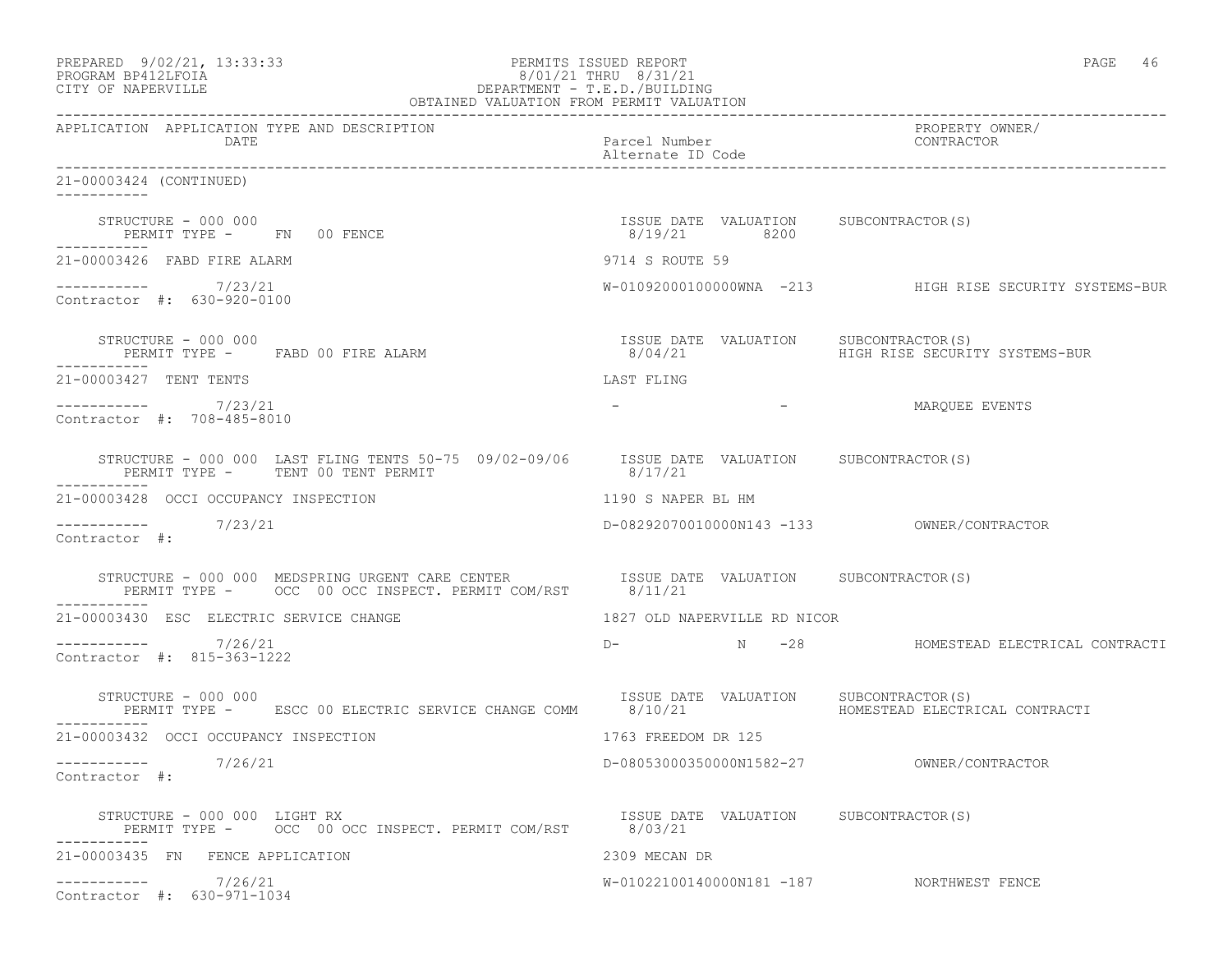| PREPARED 9/02/21, 13:33:33 | PERMITS ISSUED REPORT     | PAGE |  |
|----------------------------|---------------------------|------|--|
| DDOCD3M DD410TDOT3         | $0/01/01$ munit $0/01/01$ |      |  |

# PROGRAM BP412LFOIA 8/01/21 THRU 8/31/21 CITY OF NAPERVILLE DEPARTMENT - T.E.D./BUILDING

| OBTAINED VALUATION FROM PERMIT VALUATION                                                                                                                                                                                |                                                        |                                                     |  |
|-------------------------------------------------------------------------------------------------------------------------------------------------------------------------------------------------------------------------|--------------------------------------------------------|-----------------------------------------------------|--|
| APPLICATION APPLICATION TYPE AND DESCRIPTION<br>DATE                                                                                                                                                                    | Parcel Number<br>Alternate ID Code                     | PROPERTY OWNER/<br>CONTRACTOR                       |  |
| 21-00003435 (CONTINUED)<br>-----------                                                                                                                                                                                  |                                                        |                                                     |  |
| STRUCTURE - 000 000<br>PERMIT TYPE - FN 00 FENCE                                                                                                                                                                        | ISSUE DATE VALUATION SUBCONTRACTOR(S)<br>8/12/21 10000 |                                                     |  |
| 21-00003436 FN FENCE APPLICATION                                                                                                                                                                                        | 2503 FOXBORO CT                                        |                                                     |  |
| $----------$ 7/26/21<br>Contractor #: 708-856-8999                                                                                                                                                                      |                                                        | W-01032090060000N1319-185 ILLINOIS FENCE COMPANY    |  |
| $\begin{array}{lll} \text{STRUCTURE} & - & 000 & 000 \\ \text{STRUCTURE} & - & 000 & 000 \\ \end{array}$<br>PERMIT TYPE - FN 00 FENCE                                                                                   | ISSUE DATE VALUATION SUBCONTRACTOR(S)<br>8/24/21 5250  |                                                     |  |
| 21-00003440 ESC ELECTRIC SERVICE CHANGE                                                                                                                                                                                 | 1044 S ROUTE 59 CELL                                   |                                                     |  |
| $--------- 7/26/21$<br>Contractor #: 703-650-7777                                                                                                                                                                       | D-07271010870000N1766-124 VELEX, INC                   |                                                     |  |
|                                                                                                                                                                                                                         |                                                        |                                                     |  |
| 21-00003441 POOL POOL ABOVE/INGROUND RESIDENTIAL 40 1317 FIRESIDE CT                                                                                                                                                    |                                                        |                                                     |  |
| -----------    7/26/21<br>Contractor #:                                                                                                                                                                                 |                                                        |                                                     |  |
|                                                                                                                                                                                                                         |                                                        |                                                     |  |
| 21-00003442 ESC ELECTRIC SERVICE CHANGE                                                                                                                                                                                 | 3911 NANNYBERRY ST                                     |                                                     |  |
| -----------    7/26/21<br>Contractor #:                                                                                                                                                                                 | W-01084020190000N1717-226 CERTASUN, LLC                |                                                     |  |
| STRUCTURE - 000 000 PHOTOVALTAIC SYSTEM                             ISSUE DATE VALUATION     SUBCONTRACTOR(S)<br>PERMIT TYPE -     PV   00 SOLAR PHOTOVOLTAIC                     8/13/21       27965     CERTASUN, LLC |                                                        |                                                     |  |
| 21-00003443 RAL RES ALTERATIONS/REMODLING (NO NEW SQ FTG) 2309 BRIARHILL DR                                                                                                                                             |                                                        |                                                     |  |
| -----------    7/26/21<br>Contractor #: 630-499-7700                                                                                                                                                                    |                                                        | W-01012140090000N733 -189 SHOWALTER ROOFING SERVICE |  |
| STRUCTURE - 000 000 TWO NEW WINDOWS<br>PERMIT TYPE - MISC 00 MISCELLANEOUS PERMIT                      8/18/21       49000    SHOWALTER ROOFING SERVICE                                                                 |                                                        |                                                     |  |
| 21-00003444 ESC ELECTRIC SERVICE CHANGE                                                                                                                                                                                 | 4711 SHUMARD LN                                        |                                                     |  |
| -----------    7/26/21<br>Contractor #:                                                                                                                                                                                 | W-01174130010000N1709-256 CERTASUN, LLC                |                                                     |  |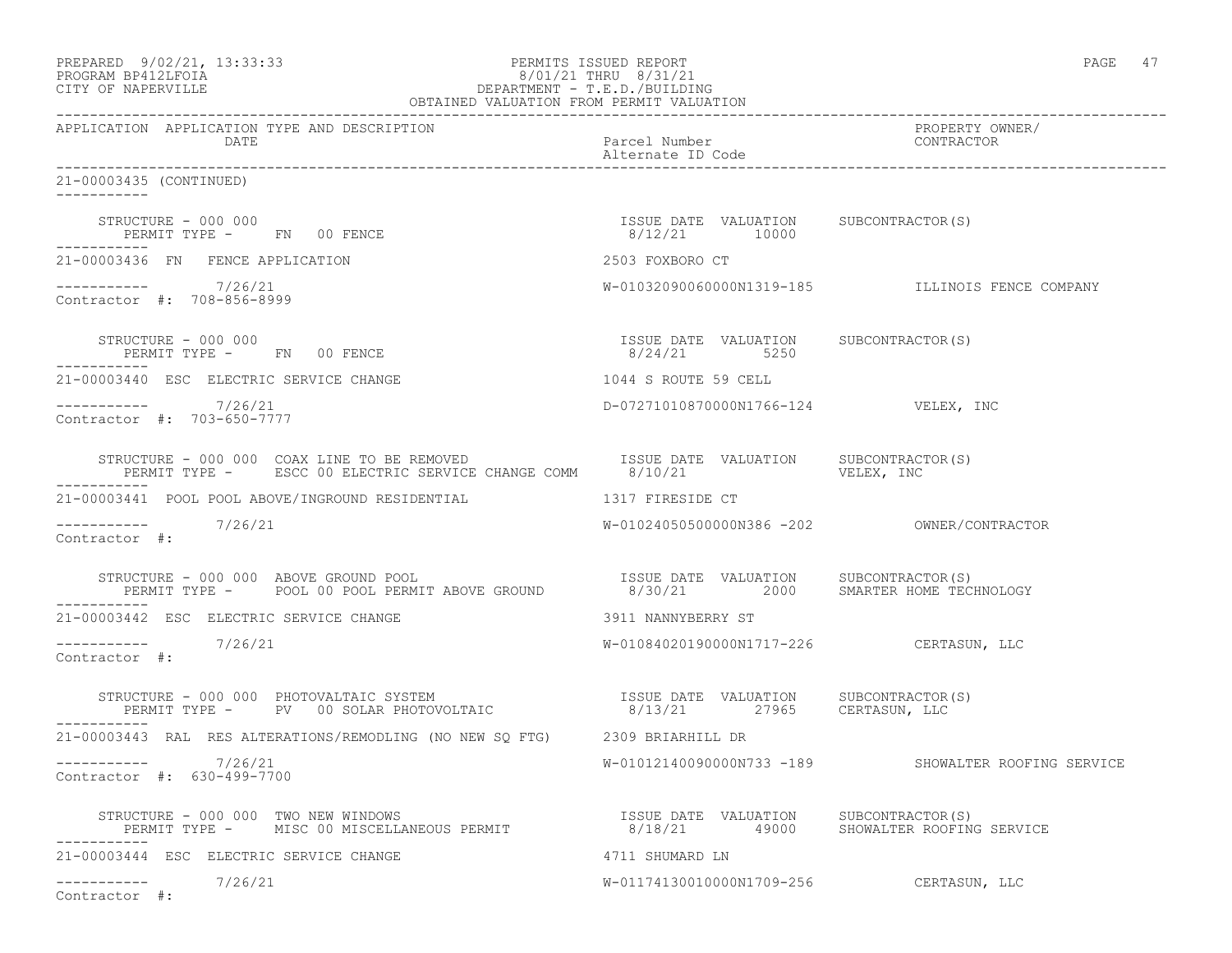# PREPARED 9/02/21, 13:33:33 PERMITS ISSUED REPORT PAGE 48 PROGRAM BP412LFOIA 8/01/21 THRU 8/31/21 CITY OF NAPERVILLE DEPARTMENT - T.E.D./BUILDING

| OBTAINED VALUATION FROM PERMIT VALUATION             |                                                                                                                                                                                                                                   |                                        |                                                 |
|------------------------------------------------------|-----------------------------------------------------------------------------------------------------------------------------------------------------------------------------------------------------------------------------------|----------------------------------------|-------------------------------------------------|
| APPLICATION APPLICATION TYPE AND DESCRIPTION<br>DATE |                                                                                                                                                                                                                                   | Parcel Number<br>Alternate ID Code     | PROPERTY OWNER/<br>CONTRACTOR                   |
| 21-00003444 (CONTINUED)                              |                                                                                                                                                                                                                                   |                                        |                                                 |
|                                                      | STRUCTURE - 000 000 PHOTOVALTAIC SYSTEM                            ISSUE DATE VALUATION     SUBCONTRACTOR(S)<br>PERMIT TYPE -     PV   00 SOLAR PHOTOVOLTAIC                    8/30/21       38423     CERTASUN, LLC             |                                        |                                                 |
| 21-00003446 ESC ELECTRIC SERVICE CHANGE              |                                                                                                                                                                                                                                   | 80 REDSTART RD                         |                                                 |
| ----------- 7/26/21<br>Contractor #: 773-908-6016    |                                                                                                                                                                                                                                   | D-08312120010000N62 -161 SIGE ELECTRIC |                                                 |
| -------------                                        | STRUCTURE – 000 000 PHOTOVALTAIC SYSTEM                               ISSUE DATE VALUATION      SUBCONTRACTOR(S)<br>PERMIT TYPE –      PV    00 SOLAR PHOTOVOLTAIC                        8/13/21        23500      SIGE ELECTRIC |                                        |                                                 |
|                                                      | 21-00003447 CAL COMMERCIAL ALTERATION/REPAIR (NO NEW SQ FTG) 988 S ROUTE 59                                                                                                                                                       |                                        |                                                 |
| $--------- 7/26/21$<br>Contractor #: 847-854-1119    |                                                                                                                                                                                                                                   |                                        | D-07271000080000NNA -124 A-1 RESTORATION, INC.  |
|                                                      | STRUCTURE - 000 000 OLSON RUG<br>PERMIT TYPE - CCAD 00 COMMERCIAL - CAD 6/16/21 6469394                                                                                                                                           |                                        |                                                 |
|                                                      | 21-00003448 DRWY DRIVEWAY NEW AND ALTERATIONS                                                                                                                                                                                     | 2209 RIVERLEA CR                       |                                                 |
| $--------- 7/26/21$<br>Contractor #: 630-476-1590    |                                                                                                                                                                                                                                   |                                        | W-02051010050000N405 -192 PALLERA PAVING AURORA |
|                                                      |                                                                                                                                                                                                                                   |                                        |                                                 |
|                                                      | 21-00003449 CAL COMMERCIAL ALTERATION/REPAIR (NO NEW SQ FTG) 1260 E CHICAGO AV                                                                                                                                                    |                                        |                                                 |
| $--------- 7/26/21$<br>Contractor #:                 |                                                                                                                                                                                                                                   |                                        | D-08173030220000N79 -87 OWNER/CONTRACTOR        |
|                                                      | STRUCTURE - 000 000 UNITED MARTIAL ARTS TANDER SUSSUE DATE VALUATION SUBCONTRACTOR(S)<br>PERMIT TYPE - FDRC 00 FIRE DAMAGE REPAIR COMMERCIAL 8/26/21 50000 ALDO ELECTRIC, INC                                                     |                                        |                                                 |
|                                                      | 21-00003452 RAL RES ALTERATIONS/REMODLING (NO NEW SQ FTG) 3215 TUSSELL ST                                                                                                                                                         |                                        |                                                 |
| $--------- 7/27/21$<br>Contractor #:                 |                                                                                                                                                                                                                                   |                                        | W-01112090150000N444 -217 OWNER/CONTRACTOR      |
|                                                      | STRUCTURE - 000 000 BASEMENT FINISH<br>PERMIT TYPE - FB 00 FINISHED BASEMENT - 8/13/21 45000 COURTESY PLUMBING & SERVICES                                                                                                         |                                        |                                                 |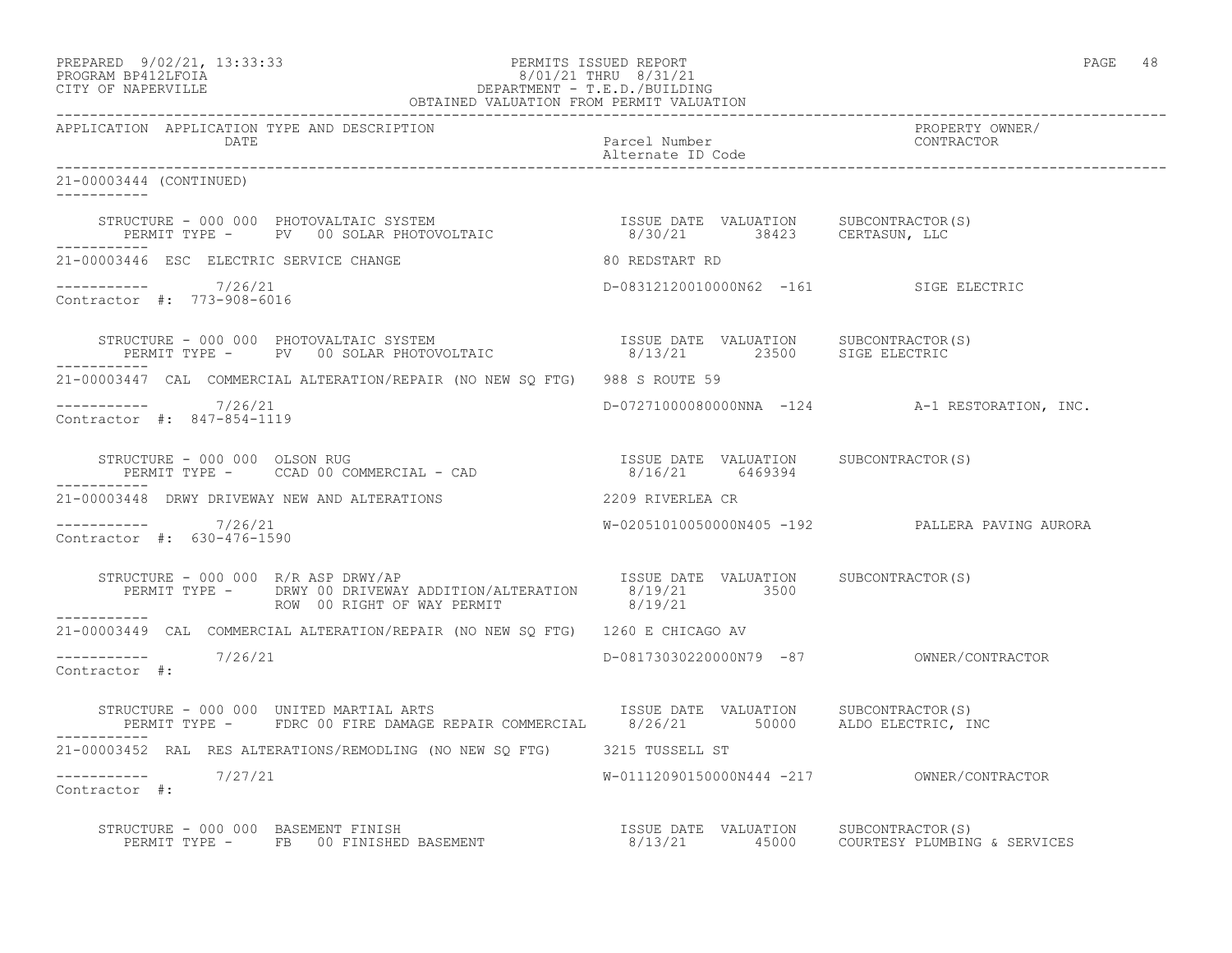| PREPARED 9/02/21, 13:33:33<br>PROGRAM BP412LFOIA<br>CITY OF NAPERVILLE            | PERMITS ISSUED REPORT<br>8/01/21 THRU 8/31/21<br>DEPARTMENT - T.E.D./BUILDING<br>OBTAINED VALUATION FROM PERMIT VALUATION | 49<br>PAGE                                                       |
|-----------------------------------------------------------------------------------|---------------------------------------------------------------------------------------------------------------------------|------------------------------------------------------------------|
| APPLICATION APPLICATION TYPE AND DESCRIPTION<br>DATE                              | Parcel Number<br>Alternate ID Code                                                                                        | PROPERTY OWNER/<br>CONTRACTOR                                    |
| 21-00003452 (CONTINUED)                                                           |                                                                                                                           |                                                                  |
|                                                                                   |                                                                                                                           | RITE NOW ELECTRIC                                                |
| 21-00003453 FN FENCE APPLICATION                                                  | 2304 KALAMAZOO DR                                                                                                         |                                                                  |
| $--------- 7/27/21$<br>Contractor #: 630-933-9881                                 |                                                                                                                           | W-02062130010000N780 -191 SP FENCE-WARRENVILLE                   |
| STRUCTURE - 000 000<br>PERMIT TYPE - FN 00 FENCE                                  | ISSUE DATE VALUATION SUBCONTRACTOR(S)<br>8/10/21 6716                                                                     |                                                                  |
| 21-00003454 RAL RES ALTERATIONS/REMODLING (NO NEW SQ FTG) 1543 PATHWAY DR         |                                                                                                                           |                                                                  |
| $--------- 7/27/21$<br>Contractor #: 630-969-8585                                 |                                                                                                                           | D-08333010100000N495 -179 BRADFORD AND KENT                      |
| STRUCTURE - 000 000 KITCHEN REMODEL<br>PERMIT TYPE - RAL 00 ROOM ALTERATION       | ISSUE DATE VALUATION SUBCONTRACTOR (S)<br>8/13/21 32700                                                                   | UPGRADE ELECTRIC INC<br>HEAD ABOVE WATER PLUMBING, INC           |
| 21-00003458 RAL RES ALTERATIONS/REMODLING (NO NEW SQ FTG) 910 ROYAL BLACKHEATH CT |                                                                                                                           |                                                                  |
| $--------- 7/27/21$<br>Contractor #: 630-888-4694                                 |                                                                                                                           | D-07123030250000N62 -53 PROPERTY RENOVATORS                      |
| STRUCTURE - 000 000 BATH REMODEL<br>PERMIT TYPE - RAL 00 ROOM ALTERATION          | ISSUE DATE VALUATION<br>8/19/21                                                                                           | SUBCONTRACTOR(S)<br>CLAUSEN PLUMBING<br>ACE ELECTRIC SERVICE INC |
| 21-00003459 DECK DECK                                                             | 2406 RIVER WOODS DR                                                                                                       |                                                                  |
| $--------- 7/27/21$<br>Contractor #: 847-344-6664                                 |                                                                                                                           | W-02062120130000N780 -191 PLATINUM DECKING                       |
| STRUCTURE - 000 000 DECK<br>PERMIT TYPE - DECK 00 DECK<br>-----------             | ISSUE DATE VALUATION SUBCONTRACTOR(S)<br>8/16/21 31807                                                                    |                                                                  |
| 21-00003460 DRWY DRIVEWAY NEW AND ALTERATIONS                                     | 127 S COLUMBIA ST                                                                                                         |                                                                  |
| 7/27/21<br>Contractor #: 708-203-4629                                             | D-08184090040000N437 -85                                                                                                  | JUSTIN WALLS                                                     |
| STRUCTURE - 000 000 R/R FDW/SYW<br>PERMIT TYPE - MISC 00 MISCELLANEOUS PERMIT     | ISSUE DATE VALUATION SUBCONTRACTOR(S)<br>8/16/21<br>4000                                                                  |                                                                  |
| 21-00003461 RAL RES ALTERATIONS/REMODLING (NO NEW SQ FTG) 1120 PICCADILLY CR      |                                                                                                                           |                                                                  |
| 7/27/21<br>------------<br>Contractor #: 630-393-3291                             | D-07104010270000N151 -50                                                                                                  | LANKENAU CONSTRUCTION                                            |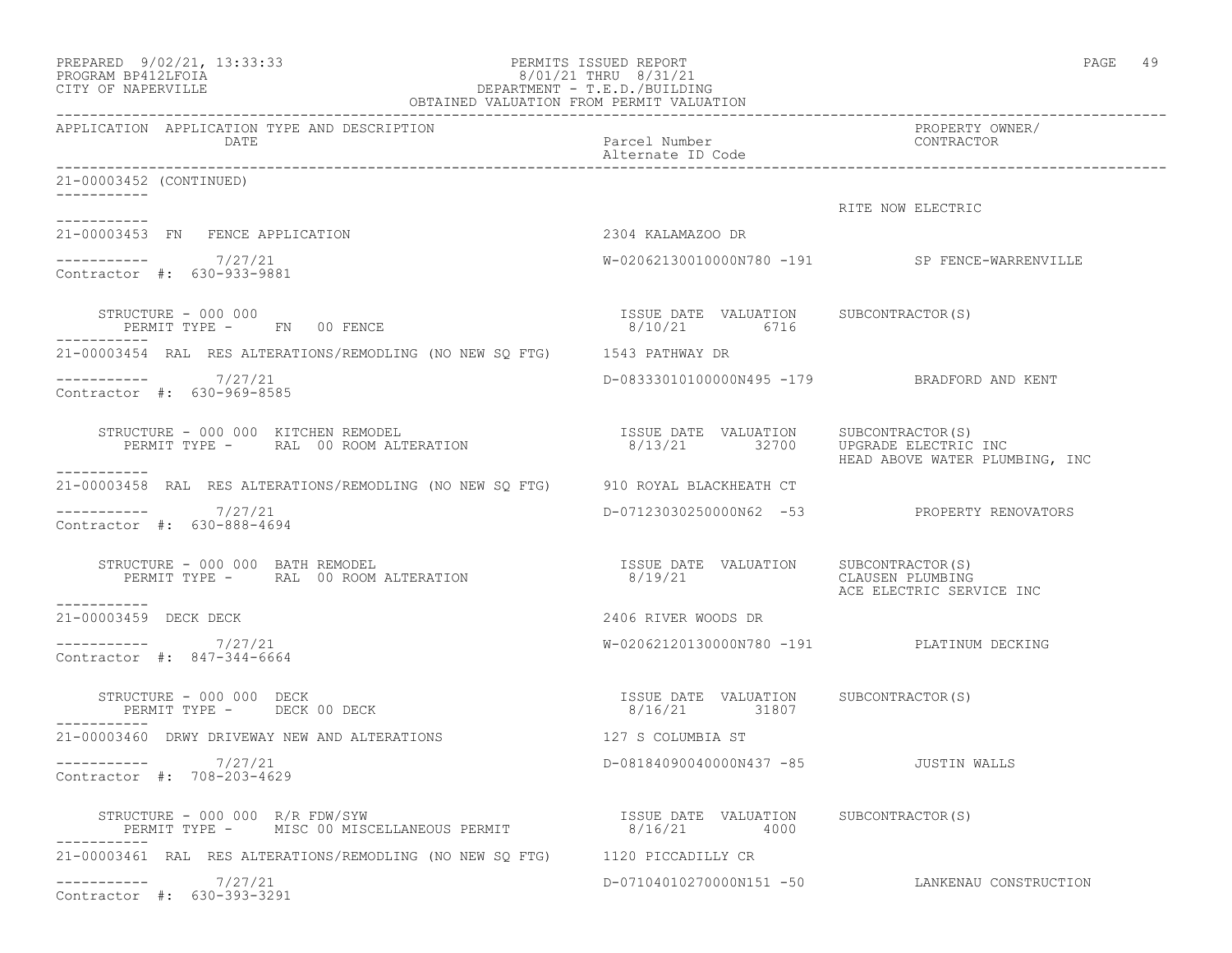### PREPARED 9/02/21, 13:33:33 PERMITS ISSUED REPORT PAGE 50 PROGRAM BP412LFOIA 8/01/21 THRU 8/31/21 CITY OF NAPERVILLE DEPARTMENT - T.E.D./BUILDING OBTAINED VALUATION FROM PERMIT VALUATION

------------------------------------------------------------------------------------------------------------------------------------ APPLICATION APPLICATION TYPE AND DESCRIPTION<br>DATE barel Number Parcel Number Parcel Solution CONTRACTOR DATE Parcel Number CONTRACTOR Alternate ID Code ------------------------------------------------------------------------------------------------------------------------------------ 21-00003461 (CONTINUED) ----------- STRUCTURE - 000 000 BASEMENT FINISH ISSUE DATE VALUATION SUBCONTRACTOR(S) PERMIT TYPE - FB 00 FINISHED BASEMENT 8/13/21 40000 THREE-WAY ELECTRIC E&S PLUMBING ----------- 21-00003462 DRWY DRIVEWAY NEW AND ALTERATIONS 1020 THACKERY LN  $--------- 7/27/21$ W-01112150140000N444 -217 FORTIS GROUND WERKS Contractor #: 630-213-9540 STRUCTURE - 000 000 R/R ASP DRWY/AP ISSUE DATE VALUATION SUBCONTRACTOR(S) PERMIT TYPE - DRWY 00 DRIVEWAY ADDITION/ALTERATION 8/03/21 3200 ROW 00 RIGHT OF WAY PERMIT 8/03/21 -----------<br>-----------21-00003464 ESC ELECTRIC SERVICE CHANGE 935 STONEHENGE CT \_\_\_\_\_\_\_\_\_\_\_\_ ----------- 7/27/21 D-07104050180000N149 -50 REFICIENCY LLC Contractor #: 630-780-0951 STRUCTURE - 000 000 PHOTOVOLTAIC SYSTEM ISSUE DATE VALUATION SUBCONTRACTOR(S) PERMIT TYPE - PV 00 SOLAR PHOTOVOLTAIC 8/16/21 350 LITTLE ELECTRICAL CONTRACTORS ----------- 21-00003465 ESC ELECTRIC SERVICE CHANGE 1195 REDFIELD RD ----------- 7/27/21 D-07104120050000N85 -50 KAPITAL ELECTRIC INC Contractor #: 630-833-2389 STRUCTURE - 000 000 INSTALL EV CHARGER **ISSUE DATE VALUATION** SUBCONTRACTOR(S) PERMIT TYPE - EVCR 00 ELECTRIC VEHICLE STATION RES 8/12/21 1300 KAPITAL ELECTRIC INC ----------- 21-00003466 OCCI OCCUPANCY INSPECTION 2764 AURORA AV 104 ----------- 7/27/21 D-07221010150000N1506-94 OWNER/CONTRACTOR Contractor #: STRUCTURE - 000 000 BISTRO MANILA LLC ISSUE DATE VALUATION SUBCONTRACTOR(S) PERMIT TYPE - OCC 00 OCC INSPECT. PERMIT COM/RST 8/04/21 ----------- 21-00003467 OCCI OCCUPANCY INSPECTION 1255 E OGDEN AV ----------- 7/27/21 D-08081000250000N1239-42 OWNER/CONTRACTOR Contractor #: STRUCTURE - 000 000 NAPERVILLE EYECARE **ISSUE DATE VALUATION** SUBCONTRACTOR(S)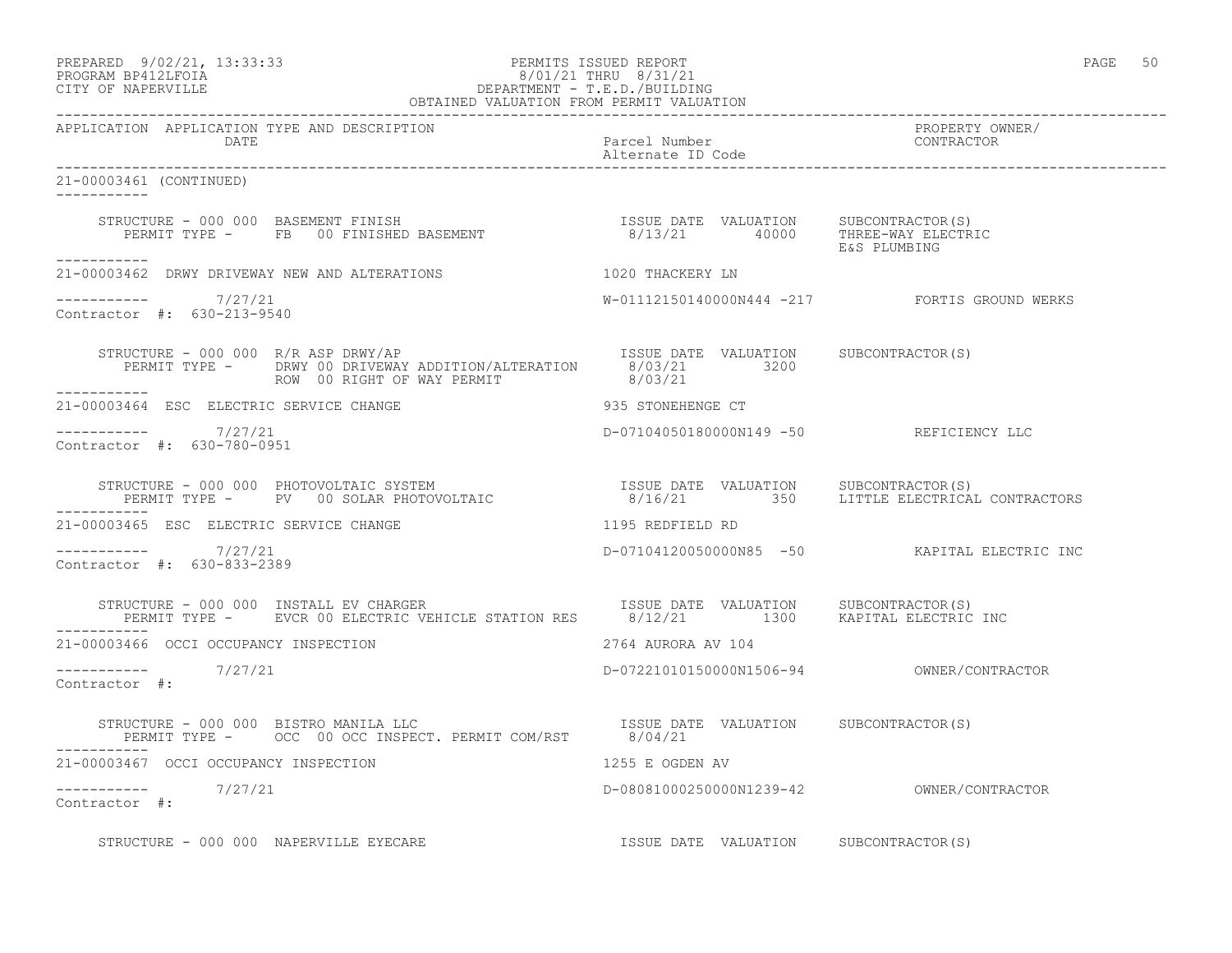### PREPARED 9/02/21, 13:33:33 PERMITS ISSUED REPORT PAGE 51 PROGRAM BP412LFOIA 8/01/21 THRU 8/31/21 CITY OF NAPERVILLE DEPARTMENT - T.E.D./BUILDING OBTAINED VALUATION FROM PERMIT VALUATION

| APPLICATION APPLICATION TYPE AND DESCRIPTION<br>DATE                                                                                                                                           | Parcel Number<br>Alternate ID Code<br>---- | PROPERTY OWNER/<br>CONTRACTOR                                  |
|------------------------------------------------------------------------------------------------------------------------------------------------------------------------------------------------|--------------------------------------------|----------------------------------------------------------------|
| 21-00003467 (CONTINUED)                                                                                                                                                                        |                                            |                                                                |
| PERMIT TYPE - OCC 00 OCC INSPECT. PERMIT COM/RST 8/10/21                                                                                                                                       |                                            |                                                                |
| 21-00003468 ESC ELECTRIC SERVICE CHANGE                                                                                                                                                        | 424 BLUE GRASS CT                          |                                                                |
| ----------- 7/27/21<br>Contractor #: 630-417-0634                                                                                                                                              |                                            | D-08073070190000N366 -55 KUHRT ELECTRIC INC                    |
|                                                                                                                                                                                                |                                            |                                                                |
| ----------<br>21-00003469 RAL RES ALTERATIONS/REMODLING (NO NEW SO FTG) 707 PARKSIDE RD                                                                                                        |                                            |                                                                |
| $--------- 7/27/21$<br>Contractor #: 630-369-1953                                                                                                                                              | D-08192160140000N1787-101 DJK CUSTOM HOMES |                                                                |
|                                                                                                                                                                                                |                                            |                                                                |
| 21-00003470 ESC ELECTRIC SERVICE CHANGE                                                                                                                                                        | 415 E FRANKLIN AV                          |                                                                |
| -----------     7/27/21<br>Contractor #: 708-275-9045                                                                                                                                          |                                            | D-08183070100000N433 -85 FAIL SAFE ELECTRIC CO.                |
| STRUCTURE - 000 000 INSTALL 60AMP CIRCUIT FOR EV CHARGER ISSUE DATE VALUATION SUBCONTRACTOR(S)<br>PERMIT TYPE - ELSC 00 ELECTRIC SVC CHANGE RES. 8/27/21 FAIL SAFE ELECTRIC CO.<br>----------- |                                            |                                                                |
| 21-00003472 TENT TENTS                                                                                                                                                                         | 523 S WEBSTER ST                           |                                                                |
| $--------- 7/27/21$<br>Contractor #: 708-485-8010                                                                                                                                              | D-07242010090000N169 -99 MARQUEE EVENTS    |                                                                |
| STRUCTURE - 000 000 FESTA ITALIANA 15 TENTS 7/29/21-8/1/21 ISSUE DATE VALUATION SUBCONTRACTOR(S)<br>PERMIT TYPE - TENT 00 TENT PERMIT                                                          | 8/02/21                                    |                                                                |
| 21-00003474 ESC ELECTRIC SERVICE CHANGE                                                                                                                                                        | 3947 CALIENTE CR                           |                                                                |
| $--------- 7/27/21$<br>Contractor #: 630-226-0460                                                                                                                                              |                                            |                                                                |
|                                                                                                                                                                                                |                                            | 8/20/21                         INDEPENDENT ELECTRIC CONTRACTO |
| 21-00003475 OCCI OCCUPANCY INSPECTION                                                                                                                                                          | 688 AMERSALE DR                            |                                                                |
| ----------- 7/27/21<br>Contractor #:                                                                                                                                                           |                                            |                                                                |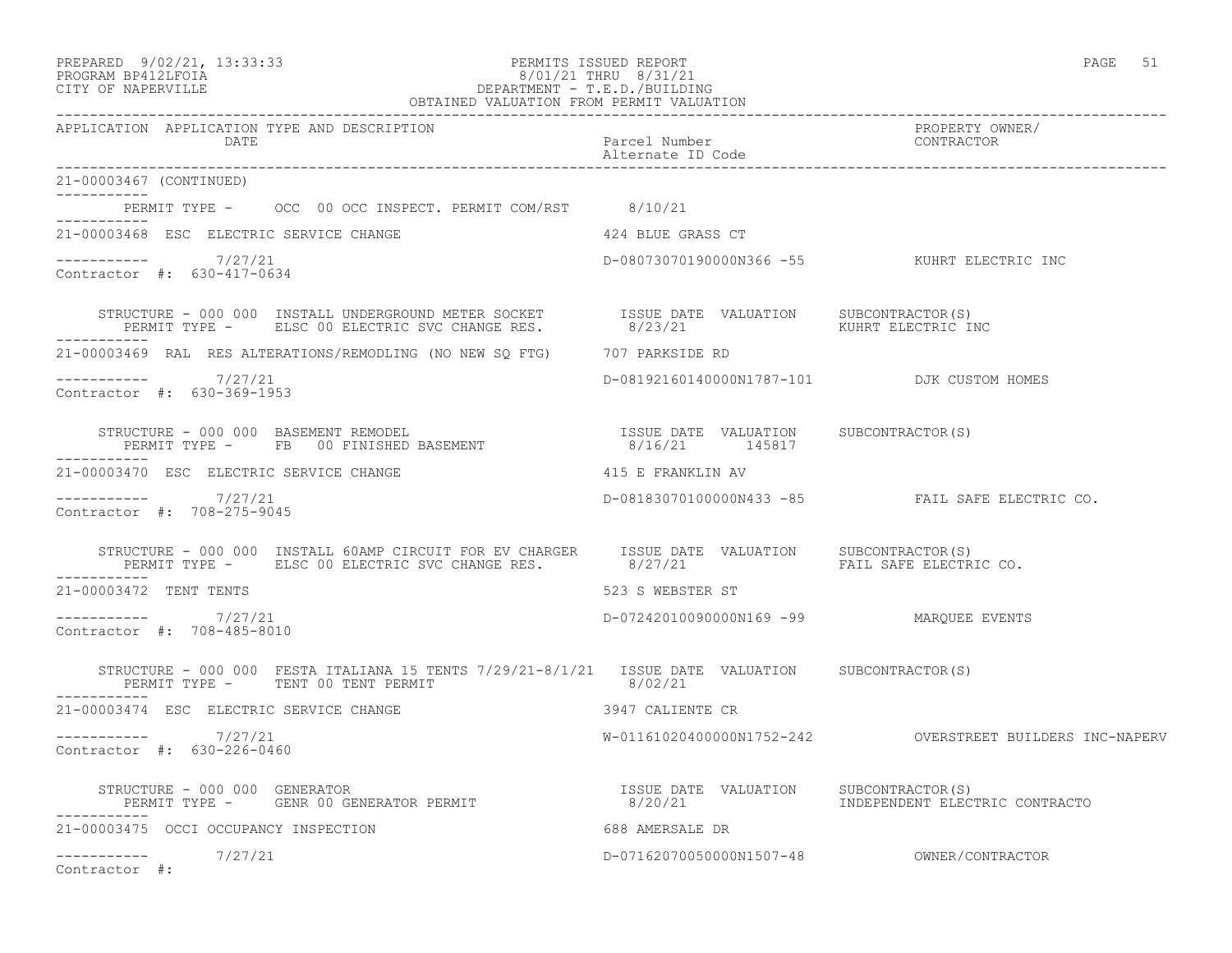APPLICATION APPLICATION TYPE AND DESCRIPTION<br>DATE

Alternate ID Code

### PREPARED 9/02/21, 13:33:33 PERMITS ISSUED REPORT PAGE 52 PROGRAM BP412LFOIA 8/01/21 THRU 8/31/21 CITY OF NAPERVILLE DEPARTMENT - T.E.D./BUILDING OBTAINED VALUATION FROM PERMIT VALUATION

------------------------------------------------------------------------------------------------------------------------------------ DATE Parcel Number CONTRACTOR ------------------------------------------------------------------------------------------------------------------------------------

| 21-00003475 (CONTINUED)<br>-----------                                                                                                                                                           |                                                             |                                                        |
|--------------------------------------------------------------------------------------------------------------------------------------------------------------------------------------------------|-------------------------------------------------------------|--------------------------------------------------------|
| STRUCTURE - 000 000 CONVERT FROM WALGREENS TO DOLLARTREE ISSUE DATE VALUATION SUBCONTRACTOR(S)<br>PERMIT TYPE - OCC 00 OCC INSPECT. PERMIT COM/RST 8/06/21                                       |                                                             | LINGLE DESIGN GROUP BI                                 |
| -----------<br>21-00003478 POOL POOL ABOVE/INGROUND RESIDENTIAL                                                                                                                                  | 426 W FRANKLIN AV                                           |                                                        |
| 7/28/21<br>-----------<br>Contractor #: 630-357-8100                                                                                                                                             |                                                             | D-07134070030000N536 -84 JB ARCHITECTURE GROUP, INC    |
| STRUCTURE - 000 000<br>PERMIT TYPE - FN 00 FENCE<br>POL1 00 POOL IN GROUND<br>-----------                                                                                                        | ISSUE DATE VALUATION SUBCONTRACTOR(S)<br>8/05/21<br>8/05/21 | KTK ELECTRICAL CONTRACTORS INC<br>HOGAN PLUMBING       |
| 21-00003479 CAL COMMERCIAL ALTERATION/REPAIR (NO NEW SO FTG) 1552 NORTH AURORA RD 102                                                                                                            |                                                             |                                                        |
| 7/28/21<br>Contractor #: 847-807-8190                                                                                                                                                            |                                                             | D-07141020080000N1492-66 TOWER COMMERCIAL CONSTRUCTION |
| TRUCTURE - 000 000 FAST SIGNS<br>PERMIT TYPE -     CCAD 00 COMMERCIAL - CAD                            8/16/21                                POWER SOURCE ELE<br>STRUCTURE - 000 000 FAST SIGNS | 8/16/21 30000 POWER SOURCE ELECTRIC                         |                                                        |
| 21-00003480 FN FENCE APPLICATION                                                                                                                                                                 | 7 PEPPERIDGE RD                                             |                                                        |
| $--------- 7/28/21$<br>Contractor #: 708-856-8999                                                                                                                                                |                                                             | D-07144020190000N106 -82 ILLINOIS FENCE COMPANY        |
| STRUCTURE - 000 000<br>PERMIT TYPE - FN 00 FENCE<br>-----------                                                                                                                                  | ISSUE DATE VALUATION SUBCONTRACTOR(S)<br>8/27/21 5000       |                                                        |
| 21-00003481 FN FENCE APPLICATION                                                                                                                                                                 | 3111 WHITE EAGLE DR                                         |                                                        |
| $--------- 7/28/21$<br>Contractor #: 224-220-1042                                                                                                                                                |                                                             | W-01042270030000N725 -183 CEDAR MOUNTAIN FENCE COMPANY |
| STRUCTURE - 000 000<br>PERMIT TYPE - FN 00 FENCE                                                                                                                                                 | ISSUE DATE VALUATION SUBCONTRACTOR(S)<br>8/05/21 10000      |                                                        |
| 21-00003482 FN FENCE APPLICATION                                                                                                                                                                 | 1524 E BAILEY RD                                            |                                                        |
| $--------- 7/28/21$<br>Contractor #: 630-360-4099                                                                                                                                                |                                                             | D-08283110070000N160 -149 EVERLAST FENCE INC           |
| STRUCTURE - 000 000                                                                                                                                                                              | ISSUE DATE VALUATION                                        | SUBCONTRACTOR (S)                                      |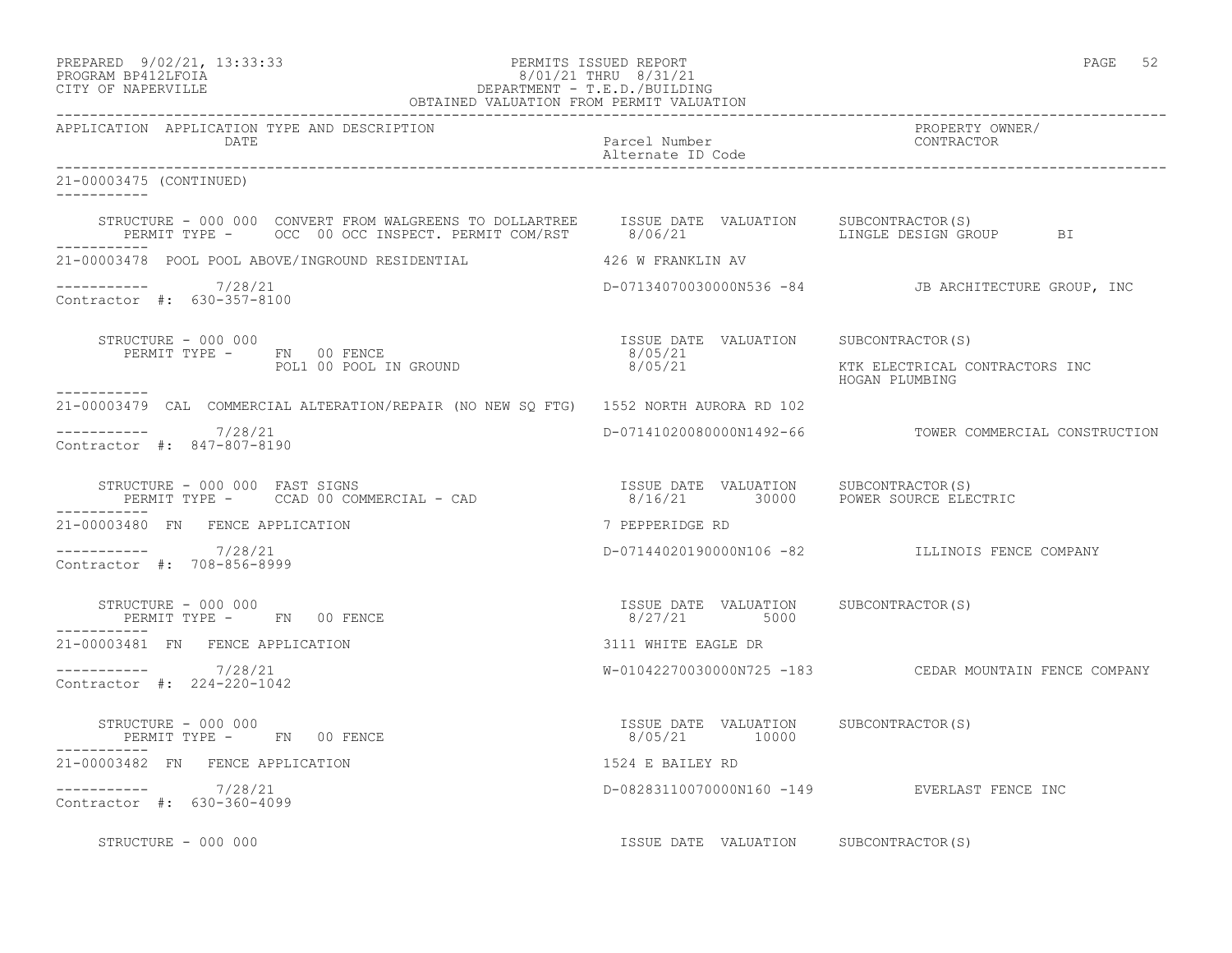## PREPARED 9/02/21, 13:33:33 PERMITS ISSUED REPORT PAGE 53 PROGRAM BP412LFOIA 8/01/21 THRU 8/31/21 CITY OF NAPERVILLE DEPARTMENT - T.E.D./BUILDING

|                                                                                                                                                                                                                                                                                                                                                                                                   | OBTAINED VALUATION FROM PERMIT VALUATION |                                                                 |
|---------------------------------------------------------------------------------------------------------------------------------------------------------------------------------------------------------------------------------------------------------------------------------------------------------------------------------------------------------------------------------------------------|------------------------------------------|-----------------------------------------------------------------|
| APPLICATION APPLICATION TYPE AND DESCRIPTION<br>DATE                                                                                                                                                                                                                                                                                                                                              | Parcel Number<br>Alternate ID Code       | PROPERTY OWNER/<br>CONTRACTOR                                   |
| 21-00003482 (CONTINUED)<br>___________                                                                                                                                                                                                                                                                                                                                                            |                                          |                                                                 |
| PERMIT TYPE - FN 00 FENCE<br>-----------                                                                                                                                                                                                                                                                                                                                                          | 8/03/21 8584                             |                                                                 |
| 21-00003497 RPZ REVERSE PRESSURE ZONE/BACKFLOW PREVENTER 2003 SNOW CREEK RD RPZ                                                                                                                                                                                                                                                                                                                   |                                          |                                                                 |
| $--------- 7/28/21$<br>Contractor #: 815-436-5455                                                                                                                                                                                                                                                                                                                                                 | $\sim$                                   | -260     RAINMAKERS IRRIGATION-ROMEOVIL                         |
| -----------                                                                                                                                                                                                                                                                                                                                                                                       |                                          | RAINMAKERS IRRIGATION-ROMEOVIL<br>RAINMAKERS IRRIGATION & MAINT |
| 21-00003499 ELEV ELEVATOR                                                                                                                                                                                                                                                                                                                                                                         | 2632 SUTTON CR                           |                                                                 |
| -----------    7/28/21<br>Contractor #:                                                                                                                                                                                                                                                                                                                                                           | W-01023020360000N1723-201                |                                                                 |
|                                                                                                                                                                                                                                                                                                                                                                                                   |                                          |                                                                 |
| 21-00003500 PPA PLUMBING PERMIT                                                                                                                                                                                                                                                                                                                                                                   | 1353 CALCUTTA LN                         |                                                                 |
| ----------- 7/28/21<br>Contractor #: 630-779-9850                                                                                                                                                                                                                                                                                                                                                 | D-07112050280000N586 -37 E&S PLUMBING    |                                                                 |
| ------------                                                                                                                                                                                                                                                                                                                                                                                      |                                          |                                                                 |
| 21-00003503 PPA PLUMBING PERMIT                                                                                                                                                                                                                                                                                                                                                                   | 1951 KEIM CT                             |                                                                 |
| $--------- 7/28/21$<br>Contractor #: 630-321-8200                                                                                                                                                                                                                                                                                                                                                 |                                          | D-08324040090000N127 -178 DONEGAL PLUMBING                      |
| STRUCTURE - 000 000 EMERGENCY SEWER/WATER REPAIR TSSUE DATE VALUATION SUBCONTRACTOR(S)<br>PERMIT TYPE - SEW 00 SEWER/WATER REPAIR OR REPLACE 8/02/21<br>-----------                                                                                                                                                                                                                               |                                          | DONEGAL PLUMBING                                                |
| 21-00003504 RAL RES ALTERATIONS/REMODLING (NO NEW SQ FTG) 2319 SNAPDRAGON RD                                                                                                                                                                                                                                                                                                                      |                                          |                                                                 |
| 7/28/21<br>Contractor #: 630-579-6600                                                                                                                                                                                                                                                                                                                                                             |                                          | W-01222070120000N1111-275 RELIABLE HOME IMPROVEMENT             |
| STRUCTURE - 000 000 BASEMENT/REMODEL<br>$\begin{array}{cccc} \texttt{STRUCTURE} - 000 000 & \texttt{BASEMENT/REMODEL} & \texttt{ASEMENT} & \texttt{SSEMENT} & \texttt{SSE} & \texttt{DATE} & \texttt{VALUATION} & \texttt{SUBCONTRACTOR(S)} \\ \texttt{PERMIT TYPE} - \texttt{FB} & 00 FINISHED BASEMENT & \texttt{SSEMENT} & \texttt{S019/21} & 36995 & \texttt{RELIANT ELECTRICAL} \end{array}$ |                                          |                                                                 |
| 21-00003505 SIGN SIGN APPLICATIONS                                                                                                                                                                                                                                                                                                                                                                | 2720 SHOWPLACE DR 107                    |                                                                 |
| $--------- 7/28/21$<br>Contractor #: 630-482-9901                                                                                                                                                                                                                                                                                                                                                 | W-01044100710000N1572-198 AUBREY SIGN CO |                                                                 |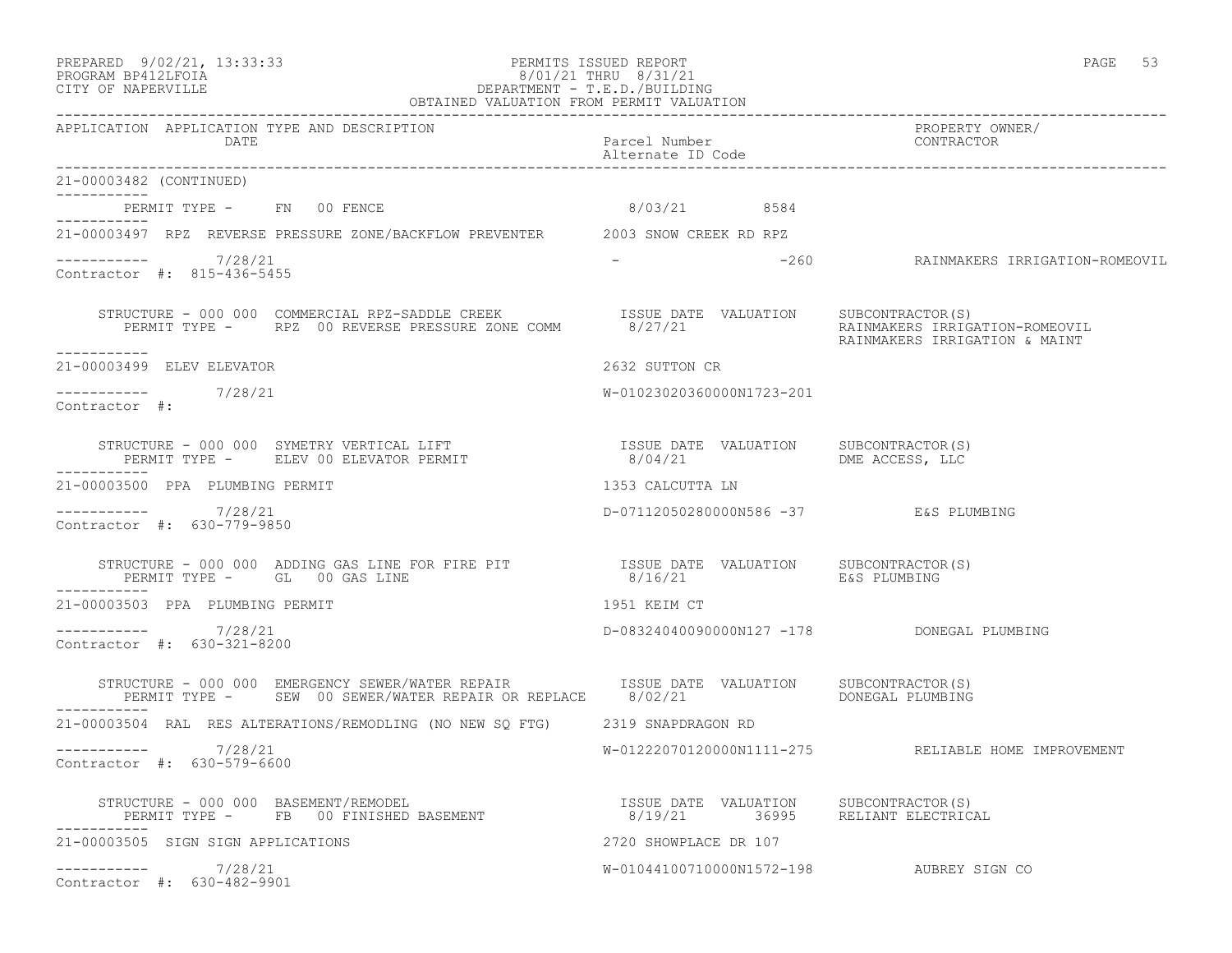|                   | PREPARED 9/02/21, 13:33:33 | PERMITS ISSUED REPORT | PAGE |  |
|-------------------|----------------------------|-----------------------|------|--|
| EDOCRAM RRATTEOTA |                            | 8/01/21 TUDII 8/31/21 |      |  |

## PROGRAM BP412LFOIA 8/01/21 THRU 8/31/21 CITY OF NAPERVILLE DEPARTMENT - T.E.D./BUILDING OBTAINED VALUATION FROM PERMIT VALUATION

------------------------------------------------------------------------------------------------------------------------------------ APPLICATION APPLICATION TYPE AND DESCRIPTION PROPERTY OWNER/ DATE DATE Parcel Number<br>
Alternate ID Code Alternate ID Code ------------------------------------------------------------------------------------------------------------------------------------ 21-00003505 (CONTINUED) ----------- STRUCTURE - 000 000 ISSUE DATE VALUATION SUBCONTRACTOR(S) PERMIT TYPE - SIGN 00 SIGN ----------- 21-00003506 ESC ELECTRIC SERVICE CHANGE 2619 WENDY DR ----------- 7/28/21 W-01013050500000N715 -203 GRNE SOLAR Contractor #: 312-859-3016 STRUCTURE - 000 000 PHOTOVOLTAIC SYSTEM ISSUE DATE VALUATION SUBCONTRACTOR(S) PERMIT TYPE - PV 00 SOLAR PHOTOVOLTAIC 8/16/21 14600 GRNE SOLAR ----------- 21-00003507 RAL RES ALTERATIONS/REMODLING (NO NEW SQ FTG) 419 KNOCH KNOLLS RD ----------- 7/28/21 W-01014110370000N563 -204 POWERS MASONRY LLC Contractor #: STRUCTURE - 000 000 INSTALLATION OF VENEER STONE ISSUE DATE VALUATION SUBCONTRACTOR(S) PERMIT TYPE - MISC 00 MISCELLANEOUS PERMIT 8/17/21 ----------- 21-00003508 LV ELECTRIC LOW VOLTAGE 1315 S NAPER BL 101 ----------- 7/28/21 D-08292030070000N143 -133 JOHNSON CONTROLS SECURITY SOLU Contractor #: 630-706-5038 STRUCTURE - 000 000 INSTALL LOW VOLTAGE BURGLA ALARM SYSTEM ISSUE DATE VALUATION SUBCONTRACTOR(S) PERMIT TYPE - LV 00 ELECTRIC LOW VOLTAGE 8/04/21 ----------- 21-00003509 RAL RES ALTERATIONS/REMODLING (NO NEW SQ FTG) 309 TANGLEWOOD LN ----------- 7/28/21 D-08071020240000N363 -40 RELIABLE HOME IMPROVEMENT Contractor #: 630-579-6600 STRUCTURE - 000 000 MASTER BATH & FAMILY ROOM REMODELING ISSUE DATE VALUATION SUBCONTRACTOR(S) PERMIT TYPE - RAL 00 ROOM ALTERATION 8/19/21 28389 RELIANT ELECTRICAL WIESNER PLUMBING ----------- 21-00003510 DRWY DRIVEWAY NEW AND ALTERATIONS 886 SPRINGHILL CR \_\_\_\_\_\_\_\_\_\_\_ ----------- 7/28/21 D-08083030260000N410 -57 STANLEY COMPANY Contractor #: 630-461-6014

 STRUCTURE - 000 000 CONCRETE RIBBON DRWY/AP & PR WALK ISSUE DATE VALUATION SUBCONTRACTOR(S) PERMIT TYPE - DRWY 00 DRIVEWAY ADDITION/ALTERATION 8/19/21 8060 STANLEY COMPANY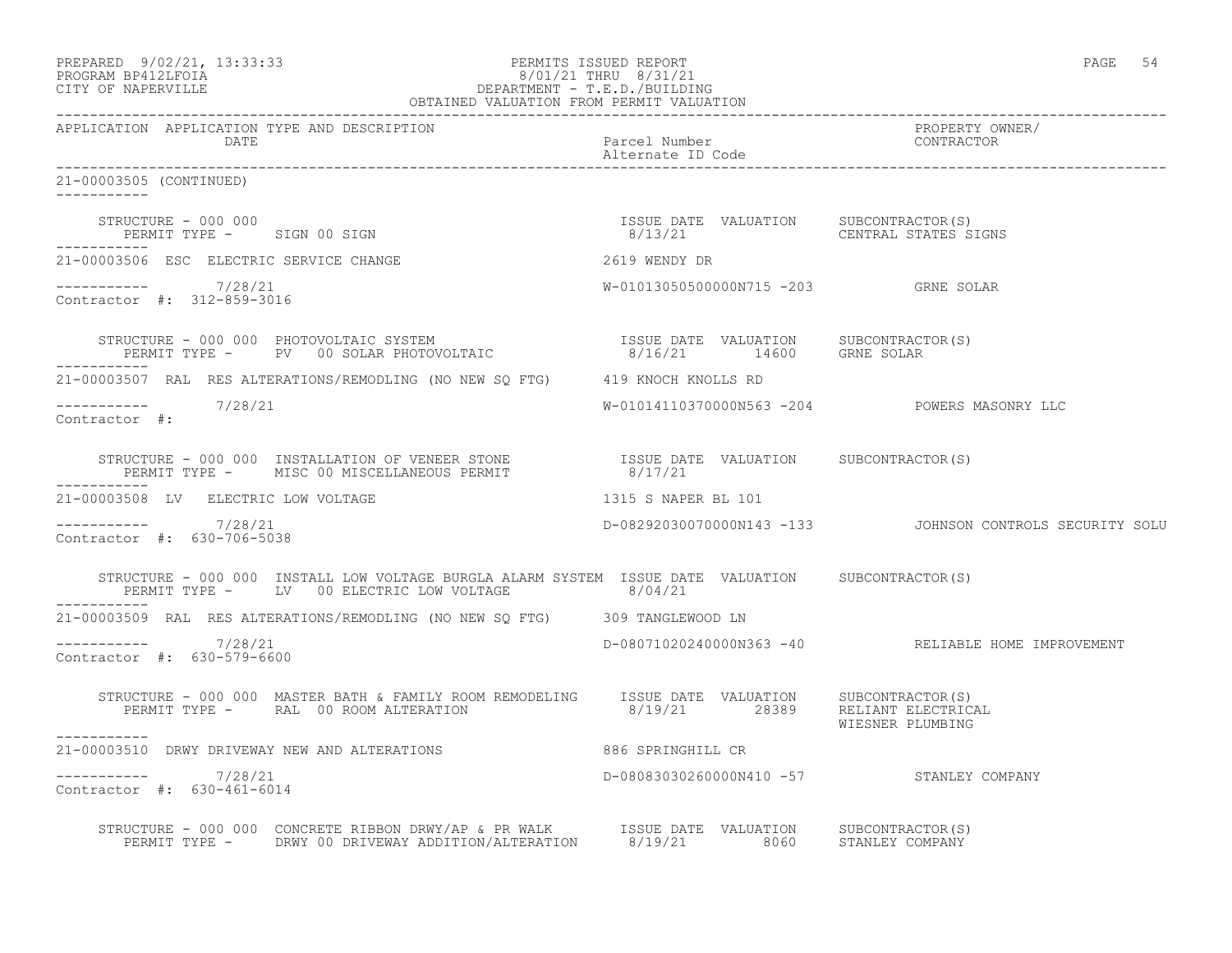### PREPARED 9/02/21, 13:33:33 PERMITS ISSUED REPORT PAGE 55 PROGRAM BP412LFOIA 8/01/21 THRU 8/31/21 CITY OF NAPERVILLE DEPARTMENT - T.E.D./BUILDING OBTAINED VALUATION FROM PERMIT VALUATION

| APPLICATION APPLICATION TYPE AND DESCRIPTION                                                                                                                                                                                                        |                                                       | PROPERTY OWNER/<br>CONTRACTOR                          |
|-----------------------------------------------------------------------------------------------------------------------------------------------------------------------------------------------------------------------------------------------------|-------------------------------------------------------|--------------------------------------------------------|
| 21-00003510 (CONTINUED)                                                                                                                                                                                                                             |                                                       |                                                        |
| ROW 00 RIGHT OF WAY PERMIT 8/19/21                                                                                                                                                                                                                  |                                                       |                                                        |
| 21-00003511 FN FENCE APPLICATION                                                                                                                                                                                                                    | 3235 LAPP LN                                          |                                                        |
| $--------- 7/28/21$<br>Contractor #: 630-971-1034                                                                                                                                                                                                   | W-01091050290000N1423-212 NORTHWEST FENCE             |                                                        |
| STRUCTURE - 000 000<br>STRUCTURE - UUU UUU<br>PERMIT TYPE -     FN   00 FENCE                                                                                                                                                                       | ISSUE DATE VALUATION SUBCONTRACTOR(S)<br>8/16/21 4800 |                                                        |
| 21-00003512 DRWY DRIVEWAY NEW AND ALTERATIONS 4817 PADDOCK CT                                                                                                                                                                                       |                                                       |                                                        |
| -----------    7/28/21<br>Contractor #: 630-440-8772                                                                                                                                                                                                |                                                       | D-08324020260000N324 -178    VOIGHTMANN SERVICES       |
| STRUCTURE – 000 000 CONCRETE DRWY/PR WALK/PUB WALK/APRON     ISSUE DATE  VALUATION     SUBCONTRACTOR(S)<br>PERMIT TYPE –       DRWY 00 DRIVEWAY ADDITION/ALTERATION       8/02/21          12675     VOIGHTMANN SERVICES<br>ROW 00 R<br>___________ |                                                       |                                                        |
| 21-00003514 DRWY DRIVEWAY NEW AND ALTERATIONS 40 1648 WESTMINSTER DR                                                                                                                                                                                |                                                       |                                                        |
| $--------- 7/28/21$<br>Contractor #: 630-668-5279                                                                                                                                                                                                   |                                                       | D-07101110190000N309 -35 HAROLD WESTWOOD CONCRETE, INC |
| STRUCTURE - 000 000 R/R CONCRETE GARAGE FLOOR & FDW            ISSUE DATE VALUATION      SUBCONTRACTOR(S)<br>PERMIT TYPE -      MISC 00 MISCELLANEOUS PERMIT                  8/02/21          3400                                                 |                                                       |                                                        |
| 21-00003515 DRWY DRIVEWAY NEW AND ALTERATIONS                                                                                                                                                                                                       | 380 GATESHEAD DR                                      |                                                        |
| $--------- 7/28/21$<br>Contractor #: 630-393-1584                                                                                                                                                                                                   |                                                       | W-02063050020000N562 -205 ARROWHEAD BRICK PAVERS       |
| STRUCTURE - 000 000 REPLACE DRWY/PR/AP WITH BRICK PAVERS ISSUE DATE VALUATION SUBCONTRACTOR(S)<br>PERMIT TYPE - DRWY 00 DRIVEWAY ADDITION/ALTERATION 8/25/21 20000<br>ROW 00 RIGHT OF WAY PERMIT 8/25/21                                            |                                                       |                                                        |
| -----------<br>21-00003516 RPZ REVERSE PRESSURE ZONE/BACKFLOW PREVENTER 130 S EAGLE ST                                                                                                                                                              |                                                       |                                                        |
| $--------- 7/28/21$<br>Contractor #: 630-963-5859                                                                                                                                                                                                   |                                                       | D-07134210080000N538 -84 CALL THE UNDERGROUND CORP     |
| STRUCTURE - 000 000 RPZ NO ROW<br>PERMIT TYPE - LSP 00 LAWN SPRINKLER RESIDENTIAL 8/09/21 800 CALL THE UNDERGROUND CORP                                                                                                                             |                                                       |                                                        |

CALL THE UNDERGROUND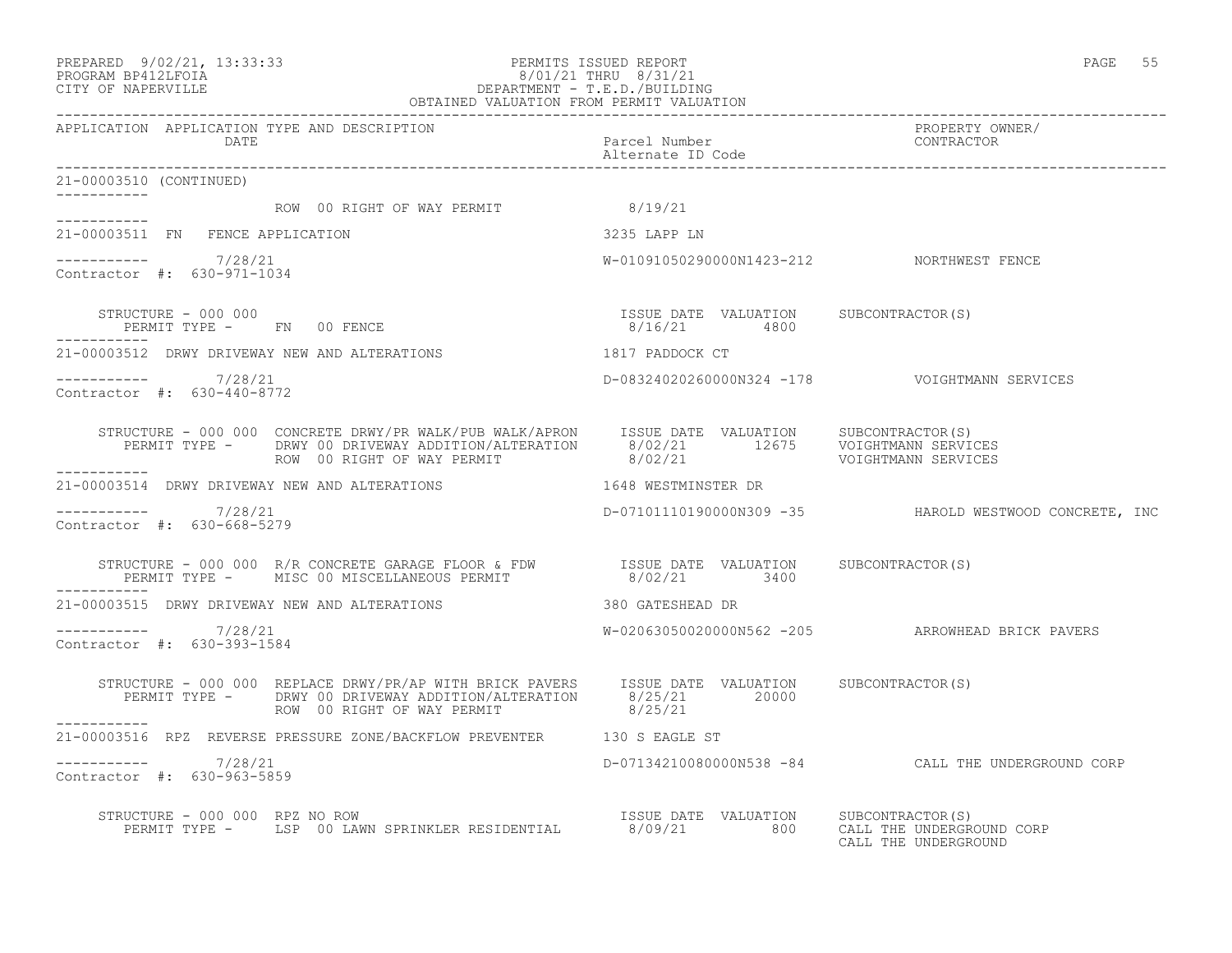### PREPARED 9/02/21, 13:33:33 PERMITS ISSUED REPORT PAGE 56 PROGRAM BP412LFOIA 8/01/21 THRU 8/31/21 CITY OF NAPERVILLE DEPARTMENT - T.E.D./BUILDING OBTAINED VALUATION FROM PERMIT VALUATION

| 21-00003517 ESC ELECTRIC SERVICE CHANGE                                                                                                                                                                                                                                                                                                                                                                                    | 936 CENTURY FARM LN                      |                                                      |
|----------------------------------------------------------------------------------------------------------------------------------------------------------------------------------------------------------------------------------------------------------------------------------------------------------------------------------------------------------------------------------------------------------------------------|------------------------------------------|------------------------------------------------------|
| $--------- 7/28/21$<br>Contractor #:                                                                                                                                                                                                                                                                                                                                                                                       | D-07112180010000N1312-37 93ENERGY        |                                                      |
| STRUCTURE – 000 000 PHOTOVALTAIC SYSTEM                             ISSUE DATE VALUATION     SUBCONTRACTOR(S)<br>PERMIT TYPE –     PV   00 SOLAR PHOTOVOLTAIC                    8/12/21      20891     93ENERGY                                                                                                                                                                                                           |                                          |                                                      |
| 21-00003521 RPZ REVERSE PRESSURE ZONE/BACKFLOW PREVENTER 2447 CORN LILY RD                                                                                                                                                                                                                                                                                                                                                 |                                          |                                                      |
| $\frac{1}{2}$ -----------<br>Contractor #: 7/29/21                                                                                                                                                                                                                                                                                                                                                                         |                                          | W-0110300028123 N1841-229 BLACK MIST IRRIGATION      |
| STRUCTURE - 000 000 RPZ-NO ROW WORK [ISSUE DATE VALUATION SUBCONTRACTOR(S)<br>PERMIT TYPE - LSP 00 LAWN SPRINKLER RESIDENTIAL 8/02/21 4500 SCHRAMER PLUMBING & DESIGN                                                                                                                                                                                                                                                      |                                          |                                                      |
| 21-00003522 DRWY DRIVEWAY NEW AND ALTERATIONS 4907 CLEARWATER LN                                                                                                                                                                                                                                                                                                                                                           |                                          |                                                      |
| -----------     7/29/21<br>Contractor #: 630-697-7217                                                                                                                                                                                                                                                                                                                                                                      | W-01153060100000N1291-259 MACHINE PAVING |                                                      |
| $\begin{array}{cccc} \texttt{STRUCTURE} - 000~000 & \texttt{R/R}~\&~\texttt{EXTEND}~\texttt{ASP}~\texttt{DRWY} / \texttt{AP} & & & & \texttt{ISSUE}~\texttt{DATE}~\texttt{VALUTENATION} & & & \texttt{SUBCONTRACTOR}~(S) \\ \texttt{PERMIT}~\texttt{TYPE}~- & & \texttt{DRWY}~00~\texttt{DRIVENAY}~\texttt{ADDITION} / \texttt{ALTERATION} & & & & \texttt{8/17/21} & & \texttt{3000} \\ & & & & \texttt{ROW}~00~\texttt{$ |                                          |                                                      |
| ___________<br>21-00003524 DRWY DRIVEWAY NEW AND ALTERATIONS 2520 NOTTINGHAM LN                                                                                                                                                                                                                                                                                                                                            |                                          |                                                      |
| $--------- 7/29/21$<br>Contractor #: 630-983-9576                                                                                                                                                                                                                                                                                                                                                                          | W-01011160210000N735 -188 JR'S CONCRETE  |                                                      |
| STRUCTURE - 000 000 R/R CONCRETE DRWY/AP<br>PERMIT TYPE - DRWY 00 DRIVEWAY ADDITION/ALTERATION 8/06/21 7000<br>ROW 00 RIGHT OF WAY PERMIT                                                                                                                                                                                                                                                                                  | 8/06/21                                  |                                                      |
| ------------<br>21-00003525 RAL RES ALTERATIONS/REMODLING (NO NEW SQ FTG) 2533 NEWPORT DR                                                                                                                                                                                                                                                                                                                                  |                                          |                                                      |
| ----------- 7/29/21<br>Contractor #: 815-592-9858                                                                                                                                                                                                                                                                                                                                                                          |                                          | W-01012100250000N367 -189 MATTHEW RYAN BUILDERS, INC |
| STRUCTURE - 000 000 MASTER BATH REMODEL                              ISSUE DATE VALUATION     SUBCONTRACTOR(S)<br>PERMIT TYPE -      RAL  00 ROOM ALTERATION                           8/24/21         8000     ELKINS COMMUNICAT                                                                                                                                                                                          |                                          | AFFORDABLE PLUMBING SERVICES                         |
| 21-00003526 SIGN SIGN APPLICATIONS                                                                                                                                                                                                                                                                                                                                                                                         | 1701 QUINCY AV 8                         |                                                      |
| $--------- 7/29/21$<br>Contractor #: 630-470-6161                                                                                                                                                                                                                                                                                                                                                                          |                                          | D-07154010050000N623 -80 CAPTIVATING SIGNS           |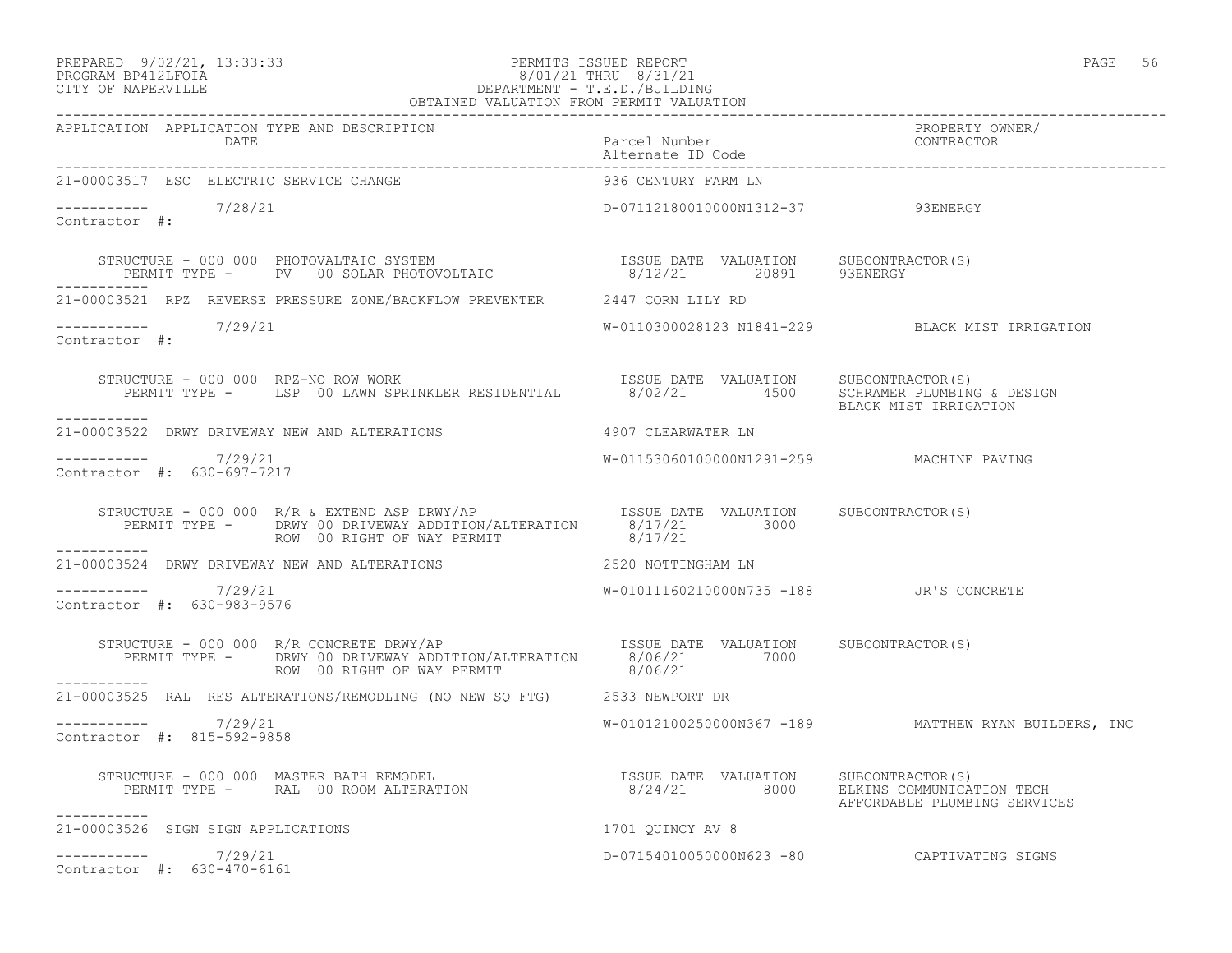| PREPARED            | $9/02/21$ , $13:33:33$ |
|---------------------|------------------------|
| DDOCDAM DD410T DOTA |                        |

### PREPARED 9/02/21, 13:33:33 PERMITS ISSUED REPORT PAGE 57 PROGRAM BP412LFOIA 8/01/21 THRU 8/31/21 CITY OF NAPERVILLE DEPARTMENT - T.E.D./BUILDING OBTAINED VALUATION FROM PERMIT VALUATION

------------------------------------------------------------------------------------------------------------------------------------ APPLICATION APPLICATION TYPE AND DESCRIPTION PROPERTY OWNER/ DATE DATE Parcel Number<br>
Alternate ID Code Alternate ID Code ------------------------------------------------------------------------------------------------------------------------------------ 21-00003526 (CONTINUED) ----------- STRUCTURE - 000 000 ISSUE DATE VALUATION SUBCONTRACTOR(S) PERMIT TYPE - SIGN 00 SIGN ----------- 21-00003527 DRWY DRIVEWAY NEW AND ALTERATIONS 860 S RIVER RD ----------- 7/29/21 D-07234100700000N673 -112 ALLRITE PAVING Contractor #: 630-885-8054 STRUCTURE - 000 000 R/R & EXPAND ASP DRWY/AP ISSUE DATE VALUATION SUBCONTRACTOR(S)<br>PERMIT TYPE - DRWY 00 DRIVEWAY ADDITION/ALTERATION 8/20/21 CURB CUTTERS INC PERMIT TYPE - DRWY 00 DRIVEWAY ADDITION/ALTERATION 8/20/21<br>ROW 00 RIGHT OF WAY PERMIT 8/20/21 ROW 00 RIGHT OF WAY PERMIT ----------- 21-00003528 DECK DECK 3031 FOREST CREEK CT ----------- 7/29/21 W-01121010020000N1476-218 CLEAN EDGE CONSTRUCTION Contractor #: 630-364-0224 STRUCTURE - 000 000 DECK ISSUE DATE VALUATION SUBCONTRACTOR(S) PERMIT TYPE - DECK 00 DECK ----------- 21-00003533 FN FENCE APPLICATION 2234 ALLEGANY DR ----------- 7/29/21 W-02052040040000N406 -193 ILLINOIS FENCE COMPANY Contractor #: 708-856-8999 STRUCTURE - 000 000 ISSUE DATE VALUATION SUBCONTRACTOR(S) PERMIT TYPE - FN 00 FENCE ----------- 21-00003534 FN FENCE APPLICATION 1020 KENNESAW CT ----------- 7/29/21 D-07251060170000N75 -128 ACOSTA FENCE CORP. Contractor #: 815-255-2137 STRUCTURE - 000 000 ISSUE DATE VALUATION SUBCONTRACTOR(S) PERMIT TYPE - FN 00 FENCE 21-00003535 FN FENCE APPLICATION 5308 CEDAR DR ----------- 7/29/21 W-01202060220000N1544-271 CLASSIC FENCE/OSWEGO Contractor #: 630-551-3400 STRUCTURE - 000 000 ISSUE DATE VALUATION SUBCONTRACTOR(S) PERMIT TYPE - FN 00 FENCE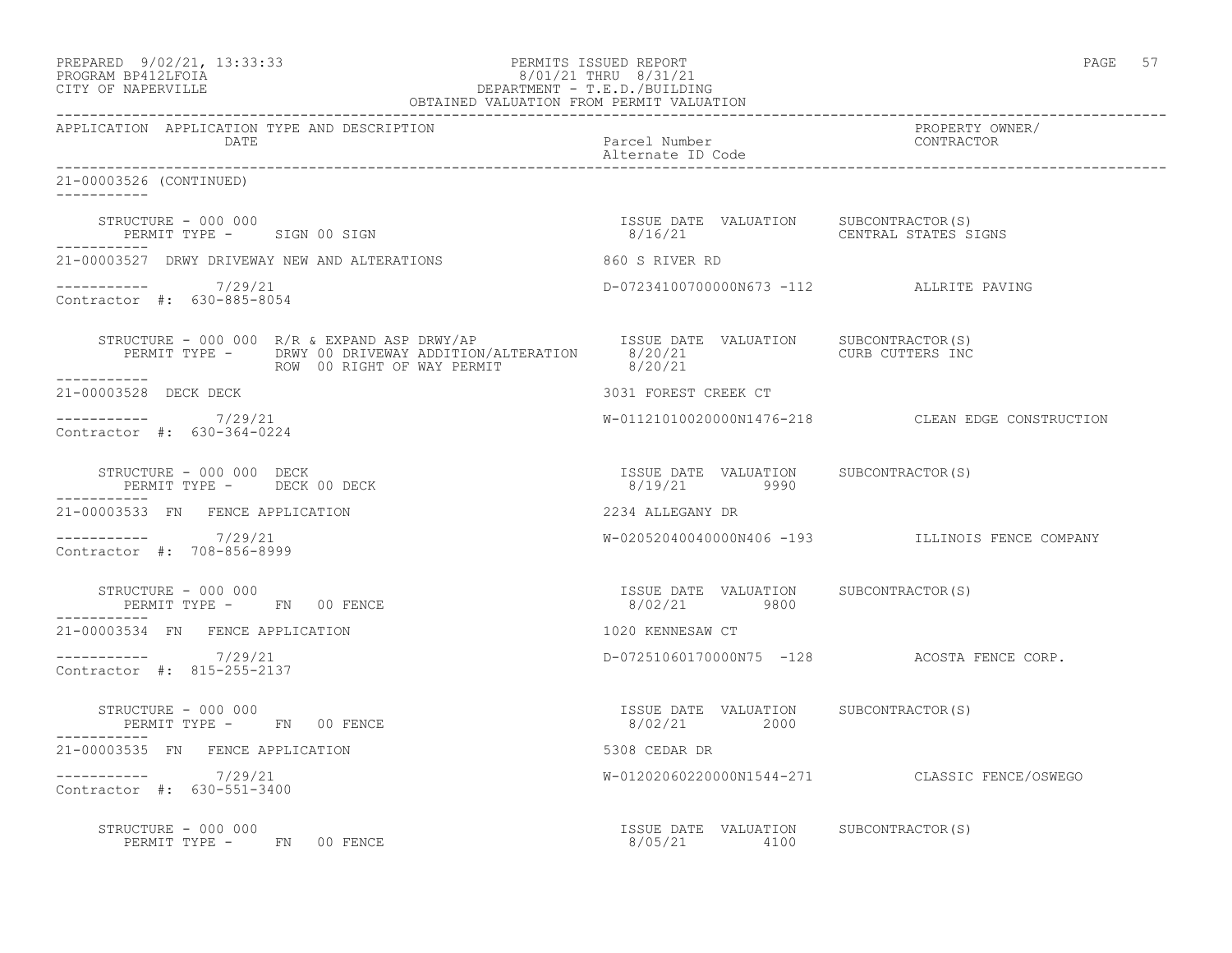## PREPARED 9/02/21, 13:33:33 PERMITS ISSUED REPORT PAGE 58 PROGRAM BP412LFOIA 8/01/21 THRU 8/31/21 CITY OF NAPERVILLE DEPARTMENT - T.E.D./BUILDING

| OBTAINED VALUATION FROM PERMIT VALUATION                                                                                                                                                                                                                                                                                                         |                                          |                                                    |  |
|--------------------------------------------------------------------------------------------------------------------------------------------------------------------------------------------------------------------------------------------------------------------------------------------------------------------------------------------------|------------------------------------------|----------------------------------------------------|--|
| APPLICATION APPLICATION TYPE AND DESCRIPTION<br>DATE                                                                                                                                                                                                                                                                                             | Parcel Number<br>Alternate ID Code       | PROPERTY OWNER/<br>CONTRACTOR                      |  |
| 21-00003537 OCCI OCCUPANCY INSPECTION                                                                                                                                                                                                                                                                                                            | 1220 W OGDEN AV C                        |                                                    |  |
| $---------$<br>Contractor #: 7/30/21                                                                                                                                                                                                                                                                                                             | D-07142120300000N92 -67 OWNER/CONTRACTOR |                                                    |  |
| $\begin{tabular}{lclclcl} \multicolumn{2}{c}{STRUCTURE} & - & 000 & 000 & \multicolumn{2}{c}{CENTER FOR COVID CONTROL} & & & & & & \text{ISSUE DATE} & VALUATION & & \text{SUBCONTRACTOR(S)}\\ & & & & & \text{PERMIT TYPE} & - & & \text{OCC} & 00 & \text{OCC INSPECT. PERMIT COM/RST} & & & & \text{8/04/21} \\ \end{tabular}$<br>___________ |                                          |                                                    |  |
| 21-00003538 FN FENCE APPLICATION                                                                                                                                                                                                                                                                                                                 | 2707 WHITEHALL LN                        |                                                    |  |
| $--------- 7/30/21$<br>Contractor #: 630-659-4298                                                                                                                                                                                                                                                                                                |                                          | D-07343090220000N1260-169 HL CONTRACTING & GENERAL |  |
| $\begin{array}{cccccccccc} \texttt{STRUCTURE} & - & 000 & 000 & & & & & & \\ \texttt{PERMIT TYPE} & - & \texttt{FN} & 00 & \texttt{FENCE} & & & & & \\ \texttt{PERMIT TYPE} & - & \texttt{FN} & 00 & \texttt{FENCE} & & & & \\ \end{array}$<br>-------------                                                                                     |                                          |                                                    |  |
| 21-00003539 OCCI OCCUPANCY INSPECTION                                                                                                                                                                                                                                                                                                            | 1324 E OGDEN AV 106                      |                                                    |  |
| $--------- 7/30/21$<br>Contractor #:                                                                                                                                                                                                                                                                                                             |                                          |                                                    |  |
| ------------                                                                                                                                                                                                                                                                                                                                     |                                          |                                                    |  |
| 21-00003540 RPZ REVERSE PRESSURE ZONE/BACKFLOW PREVENTER 512 E 11TH AV                                                                                                                                                                                                                                                                           |                                          |                                                    |  |
| $--------- 7/30/21$<br>Contractor #: 815-385-5599                                                                                                                                                                                                                                                                                                |                                          | D-08073120010000N366 -55 WATER WORKS INC-JOHNSBURG |  |
| STRUCTURE - 000 000 RPZ NO ROW<br>__________                                                                                                                                                                                                                                                                                                     |                                          | ENGLAND PLUMBING                                   |  |
| 21-00003541 RPZ REVERSE PRESSURE ZONE/BACKFLOW PREVENTER 3916 GOLD CUP LN                                                                                                                                                                                                                                                                        |                                          |                                                    |  |
| $--------$ 7/30/21<br>Contractor #: 708-532-1706                                                                                                                                                                                                                                                                                                 |                                          | W-01103110130000N1839-229 D & H LAWN IRRIGATION    |  |
| STRUCTURE - 000 000 RPZ HEADS IN ROW<br>PERMIT TYPE - LSP 00 LAWN SPRINKLER RESIDENTIAL 8/03/21 6500 D & H LAWN IRRIGATION<br>-----------                                                                                                                                                                                                        | ISSUE DATE VALUATION SUBCONTRACTOR(S)    | D & H LAWN IRRIGATION                              |  |
| 21-00003544 DECK DECK                                                                                                                                                                                                                                                                                                                            | 846 S WRIGHT ST                          |                                                    |  |
| $--------- 7/30/21$<br>Contractor #: 630-355-2118                                                                                                                                                                                                                                                                                                |                                          | D-08193060050000N51 -115 SHIFFLER BUILDERS INC     |  |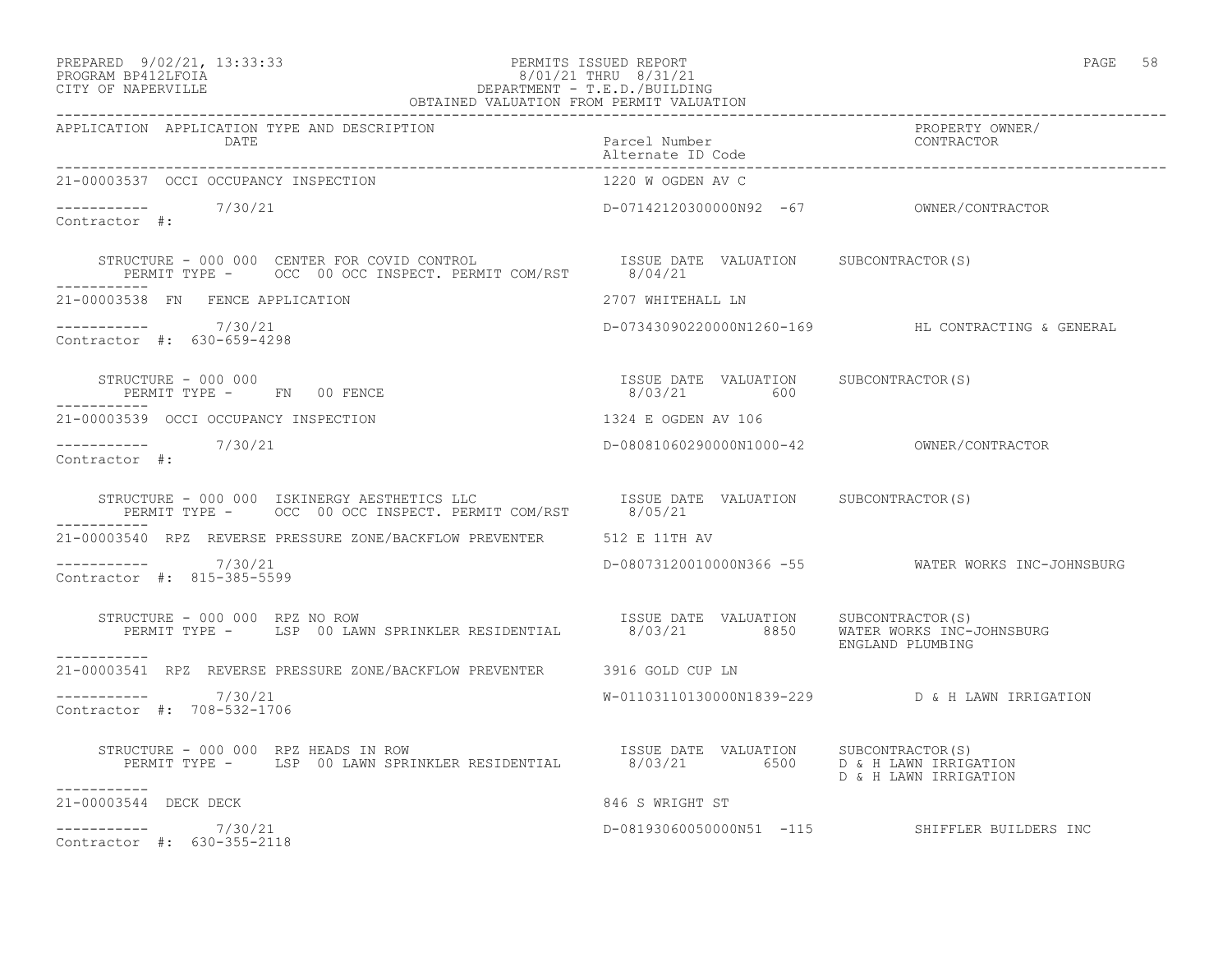| PREPARED 9/02/21, 13:33:33 | PERMITS ISSUED REPORT | 59<br>PAGE |
|----------------------------|-----------------------|------------|
| גדמה זמנומת ווגמממת        | 0/01/01 munti 0/01/01 |            |

## PROGRAM BP412LFOIA 8/01/21 THRU 8/31/21 CITY OF NAPERVILLE DEPARTMENT - T.E.D./BUILDING OBTAINED VALUATION FROM PERMIT VALUATION

------------------------------------------------------------------------------------------------------------------------------------ APPLICATION APPLICATION TYPE AND DESCRIPTION PROPERTY OWNER/ DATE Parcel Number Contractor Contractor Contractor Parcel Number Alternate ID Code ------------------------------------------------------------------------------------------------------------------------------------ 21-00003544 (CONTINUED) ----------- STRUCTURE - 000 000 DECK ISSUE DATE VALUATION SUBCONTRACTOR(S) PERMIT TYPE - DECK 00 DECK ----------- 21-00003545 DRWY DRIVEWAY NEW AND ALTERATIONS 3511 FALKNER DR ----------- 7/30/21 W-01113120370000N1101-231 NAPERVILLE PAVING CONTRACTORS Contractor #: 630-296-4175 STRUCTURE - 000 000 R/R ASP DRWY/AP **ISSUE DATE VALUATION** SUBCONTRACTOR(S) PERMIT TYPE - DRWY 00 DRIVEWAY ADDITION/ALTERATION 8/03/21<br>ROW 00 RIGHT OF WAY PERMIT 8/03/21 ROW 00 RIGHT OF WAY PERMIT ----------- 21-00003546 DRWY DRIVEWAY NEW AND ALTERATIONS 1130 LAURELI CR ----------- 7/30/21 D-07144040020000N106 -82 FIREMEN SEALCOATING INC Contractor #: 630-971-8693 STRUCTURE - 000 000 R/R ASP APRON ISSUE DATE VALUATION SUBCONTRACTOR(S) PERMIT TYPE - ROW 00 RIGHT OF WAY PERMIT 6/03/21 ----------- 21-00003550 DRWY DRIVEWAY NEW AND ALTERATIONS 1248 ELIZABETH AV ----------- 7/30/21 D-08201020310000N229 -102 DAMICO PAVING Contractor #: 630-377-9339 STRUCTURE - 000 000 R/R ASP DRWY/AP **ISSUE DATE** VALUATION SUBCONTRACTOR(S) PERMIT TYPE - DRWY 00 DRIVEWAY ADDITION/ALTERATION 8/03/21 4000 ROW 00 RIGHT OF WAY PERMIT ----------- 21-00003554 RAL RES ALTERATIONS/REMODLING (NO NEW SQ FTG) 1454 TERRANCE DR  $--------- 7/30/21$ D-08311070050000N305 -160 A & M CONSTRUCTION Contractor #: 773-490-9150 STRUCTURE - 000 000 HALL BATH REMODEL ISSUE DATE VALUATION SUBCONTRACTOR(S) PERMIT TYPE - RAL 00 ROOM ALTERATION 8/25/21 17337 TEXA ENGINEERING WKU PLUMBING SERVICE ----------- 21-00003555 DRWY DRIVEWAY NEW AND ALTERATIONS 1728 ATWOOD CR ----------- 7/30/21 D-08332120020000N656 -165 GLEN GALIS CONCRETE CONT. Contractor #: 630-406-7709 STRUCTURE - 000 000 R/R CONCRETE DRWY/AP/FDW/PUBW ISSUE DATE VALUATION SUBCONTRACTOR(S)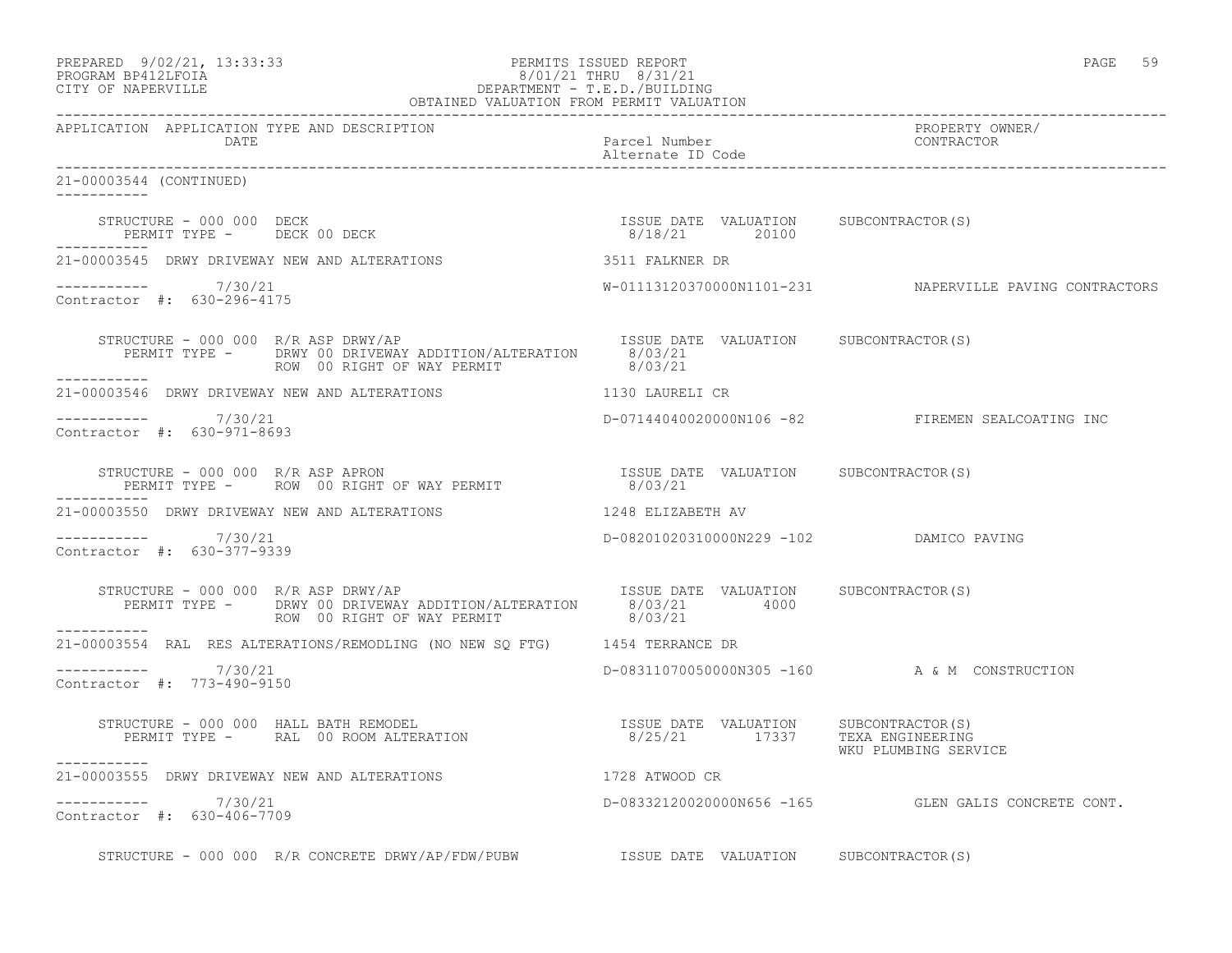### PREPARED 9/02/21, 13:33:33 PERMITS ISSUED REPORT PAGE 60 PROGRAM BP412LFOIA 8/01/21 THRU 8/31/21 CITY OF NAPERVILLE DEPARTMENT - T.E.D./BUILDING OBTAINED VALUATION FROM PERMIT VALUATION

| APPLICATION APPLICATION TYPE AND DESCRIPTION<br><b>DATE</b>                                                                                                                                        |                                         |                                                     |
|----------------------------------------------------------------------------------------------------------------------------------------------------------------------------------------------------|-----------------------------------------|-----------------------------------------------------|
| 21-00003555 (CONTINUED)<br>------------                                                                                                                                                            |                                         |                                                     |
| PERMIT TYPE - DRWY 00 DRIVEWAY ADDITION/ALTERATION 8/02/21 11925 GLEN GALIS CONCRETE CONT.<br>ROW 00 RIGHT OF WAY PERMIT 8/02/21 6LEN GALIS CONCRETE CONT.                                         |                                         |                                                     |
| 21-00003556 RPZ REVERSE PRESSURE ZONE/BACKFLOW PREVENTER 509 LARKSPUR CT                                                                                                                           |                                         |                                                     |
| $--------- 7/30/21$<br>Contractor #: 630-293-4962                                                                                                                                                  | D-08064050190000N316 -26 SALINAS & SONS |                                                     |
| STRUCTURE - 000 000 RPZ WITH HEADS IN THE ROW<br>PERMIT TYPE - LSP 00 LAWN SPRINKLER RESIDENTIAL 8/04/21 5690 SALINAS & SALINAS<br>------------                                                    |                                         | WHEATLAND PLUMBING                                  |
| 21-00003557 DRWY DRIVEWAY NEW AND ALTERATIONS 1316 ORWELL RD                                                                                                                                       |                                         |                                                     |
| -----------     7/30/21<br>Contractor #: 630-296-4175                                                                                                                                              |                                         | W-01142010190000N411 -247 NAPERVILLE PAVING         |
| STRUCTURE - 000 000 R/R ASP DRWY/AP<br>PERMIT TYPE - DRWY 00 DRIVEWAY ADDITION/ALTERATION 8/03/21 2800<br>ROW 00 RIGHT OF WAY PERMIT 8/03/21<br>STRUCTURE - 000 000 R/R ASP DRWY/AP<br>----------- |                                         |                                                     |
| 125 N HUFFMAN ST<br>21-00003560 BDD DEMOLITION SINGLE FAMILY                                                                                                                                       |                                         |                                                     |
| $--------- 7/30/21$<br>Contractor #: 630-414-0801                                                                                                                                                  |                                         | D-08184010160000N443 -86 DBM SERVICES, INC.         |
| STRUCTURE - 000 000 BDD<br>PERMIT TYPE -     BDD 00 DEMOLITION PERMIT                         8/24/21         JGM CONCRETE<br>STRUCTURE - 000 000 BDD                                              |                                         |                                                     |
| 21-00003563 FABD FIRE ALARM                                                                                                                                                                        | 109 S WHISPERING HILLS DR HM            |                                                     |
| $--------- 7/30/21$<br>Contractor #: 630-844-6305                                                                                                                                                  |                                         | D-07143180080000N180 -81 ALARM DETECTION SYSTEMS FA |
| STRUCTURE - 000 000<br>PERMIT TYPE - FABD 00 FIRE ALARM                                                                                                                                            |                                         |                                                     |
| 931 W 75TH ST<br>21-00003564 CMIS MISCELLANEOUS COMMERCIAL                                                                                                                                         |                                         |                                                     |
| $--------- 7/30/21$<br>Contractor #: 847-952-3600                                                                                                                                                  | D-07251040180000N941 -128 A-1 ROOFING   |                                                     |
| STRUCTURE - 000 000 HOBSON WEST PLAZA<br>PERMIT TYPE - CMIS 00 COMMERCIAL MISC. PERMIT                 8/10/21        67260      A-1 ROOFING                                                       |                                         |                                                     |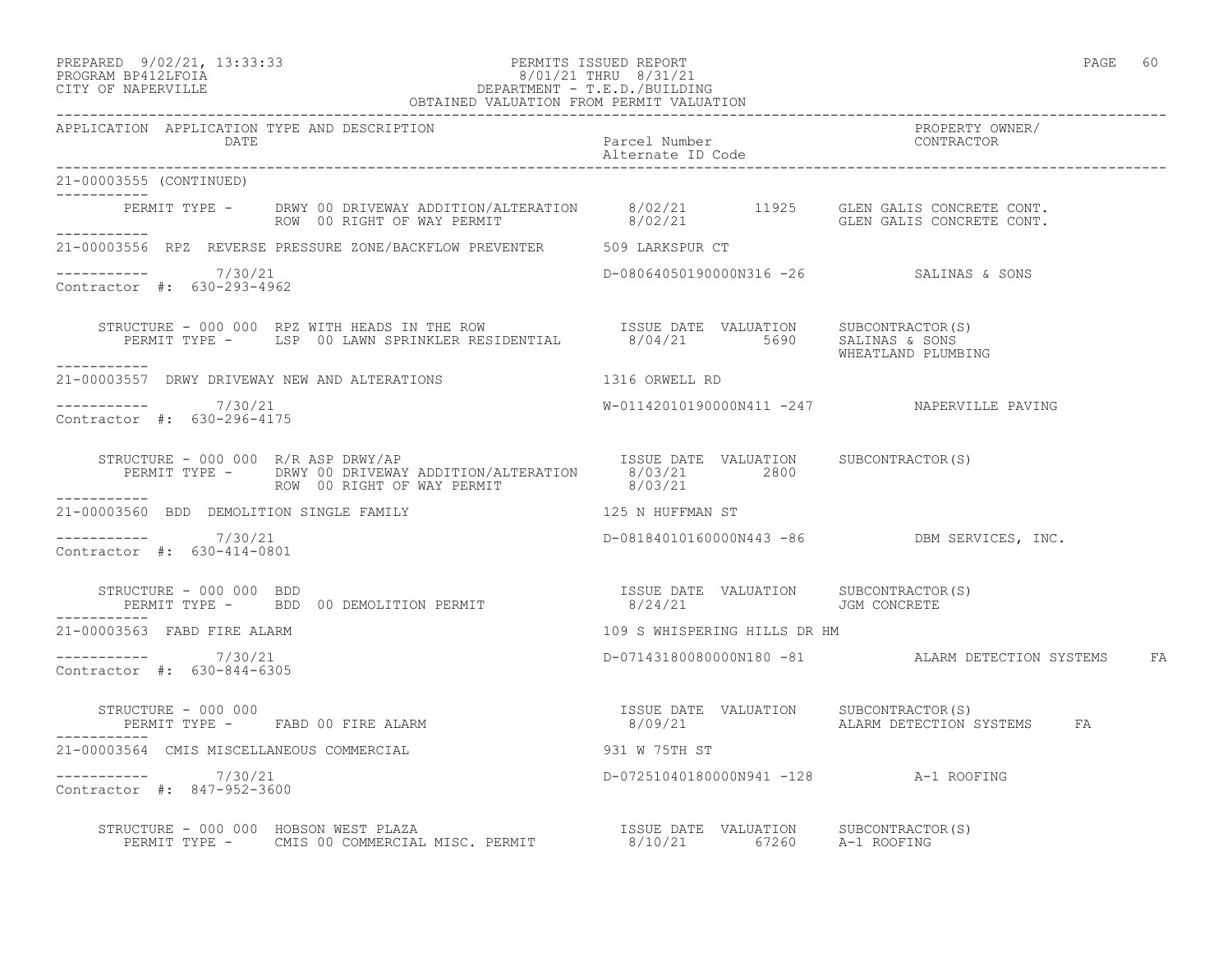### PREPARED 9/02/21, 13:33:33 PERMITS ISSUED REPORT PAGE 61 PROGRAM BP412LFOIA 8/01/21 THRU 8/31/21 CITY OF NAPERVILLE DEPARTMENT - T.E.D./BUILDING OBTAINED VALUATION FROM PERMIT VALUATION

| 21-00003565 DRWY DRIVEWAY NEW AND ALTERATIONS                                                                                                                                                                                        | 861 BUTTONWOOD CR                        |                                                        |
|--------------------------------------------------------------------------------------------------------------------------------------------------------------------------------------------------------------------------------------|------------------------------------------|--------------------------------------------------------|
| $--------- 7/30/21$<br>Contractor #: 630-406-7709                                                                                                                                                                                    |                                          | D-07234100460000N187 -112 GLEN GALIS CONCRETE CONT.    |
| STRUCTURE - 000 000 R/R CONCRETE DRWY/AP/FDW                     ISSUE DATE VALUATION     SUBCONTRACTOR(S)<br>PERMIT TYPE -      DRWY 00 DRIVEWAY ADDITION/ALTERATION      8/02/21          13450     GLEN GALIS CONCRETE CONT.<br>R |                                          |                                                        |
| ___________                                                                                                                                                                                                                          |                                          |                                                        |
| $--------- 7/30/21$<br>Contractor #: 773-619-1649                                                                                                                                                                                    |                                          | W-01044010240000N1251-198 THE CONCRETE DOCTORS         |
| $\begin{array}{cccc} \texttt{STRUCTURE} - 000 000 R/R APRON/PUBW/CC \\ \texttt{PERMIT TYPE} - \texttt{ROW 00 RIGHT OF WAY PERMIT} & 8/06/21 \\ \end{array}$<br>-----------                                                           |                                          |                                                        |
| 21-00003569 RAD RES ADDITIONS (NEW SO FTG)<br>1603 77TH ST                                                                                                                                                                           |                                          |                                                        |
| ----------- 7/30/21<br>Contractor #: 630-685-5300                                                                                                                                                                                    |                                          | D-08283140180000N744 -149 LEADS CONSTRUCTION CO        |
| STRUCTURE - 000 000 TORNANDO DAMAGE<br>PERMIT TYPE -     RAD 00 ROOM ADDITION                       8/10/21       ARMOR SHIELD CONSTRUCTION, INC                                                                                     |                                          |                                                        |
| 21-00003570 DRWY DRIVEWAY NEW AND ALTERATIONS                                                                                                                                                                                        | 2516 ARCADIA CR HM                       |                                                        |
| ----------- 7/30/21<br>Contractor #: 630-372-9817                                                                                                                                                                                    |                                          | D-07223090040000N1317-109 TWIN BROS. PAVING & CONCRETE |
| STRUCTURE - 000 000 R/R ASP DRWY<br>PERMIT TYPE - DRWY 00 DRIVEWAY ADDITION/ALTERATION 8/03/21                                                                                                                                       | ISSUE DATE VALUATION SUBCONTRACTOR(S)    |                                                        |
| 21-00003572 DRWY DRIVEWAY NEW AND ALTERATIONS                                                                                                                                                                                        | 2611 CARROLWOOD RD                       |                                                        |
| $--------- 7/30/21$<br>Contractor #: 630-372-9817                                                                                                                                                                                    |                                          | D-07223111420000N1323-109 TWIN BROS. PAVING & CONCRETE |
| STRUCTURE - 000 000 R/R ASP DRWY<br>PERMIT TYPE - DRWY 00 DRIVEWAY ADDITION/ALTERATION 8/03/21                                                                                                                                       | ISSUE DATE VALUATION SUBCONTRACTOR(S)    |                                                        |
| -----------<br>21-00003574 DMOC DEMOLITION COMMERCIAL                                                                                                                                                                                | 22 E CHICAGO AV 115                      |                                                        |
| $--------- 7/30/21$<br>Contractor #: 312-374-3385                                                                                                                                                                                    | D-08183270170000N596 -85 CHAS BENDER CO. |                                                        |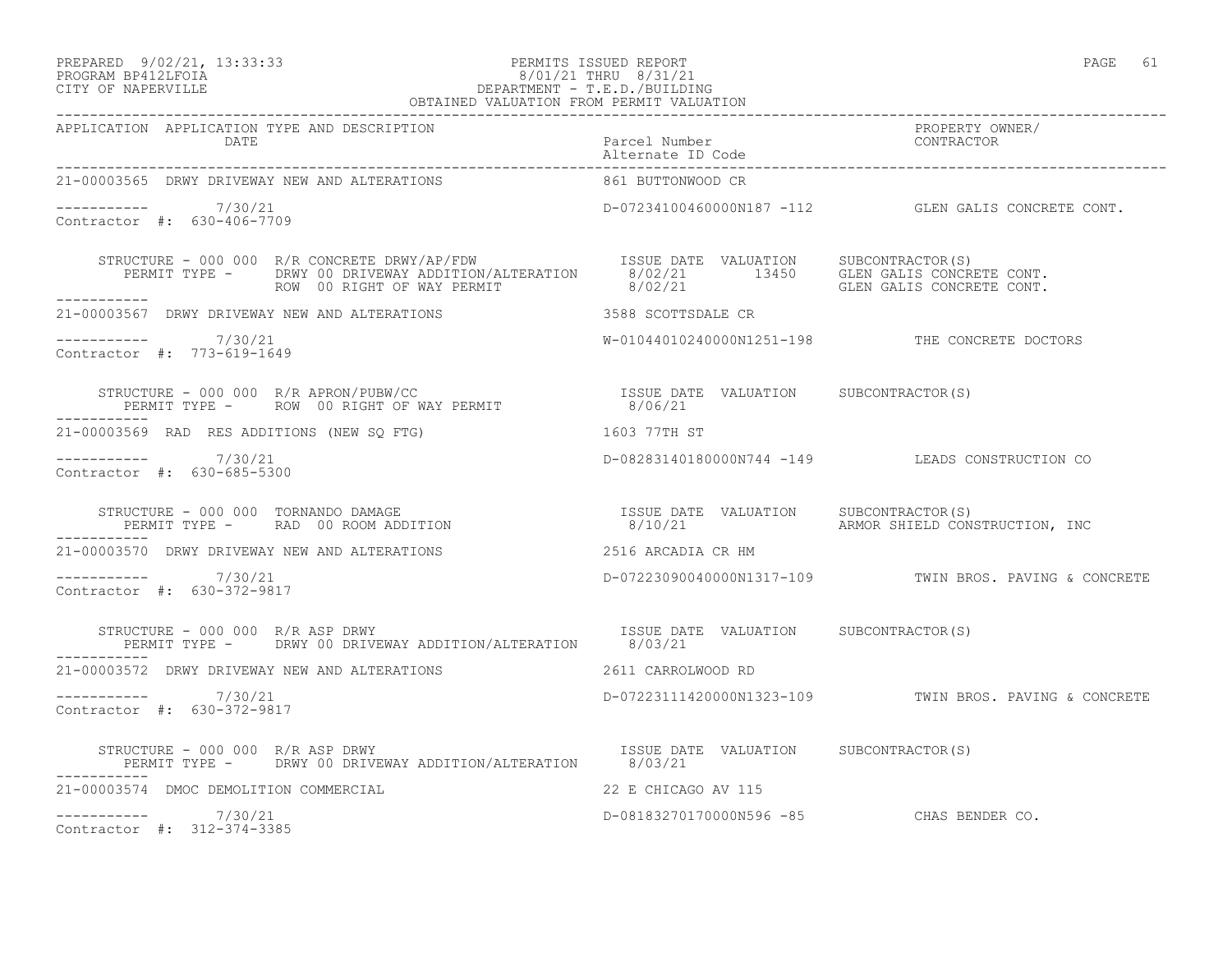| PREPARED 9/02/21, 13:33:33<br>PROGRAM BP412LFOIA<br>CITY OF NAPERVILLE<br>OBTAINED VALUATION FROM PERMIT VALUATION               | PERMITS ISSUED REPORT<br>8/01/21 THRU 8/31/21<br>DEPARTMENT - T.E.D./BUILDING | PAGE 62                                               |
|----------------------------------------------------------------------------------------------------------------------------------|-------------------------------------------------------------------------------|-------------------------------------------------------|
| APPLICATION APPLICATION TYPE AND DESCRIPTION<br>DATE                                                                             | Parcel Number<br>Alternate ID Code                                            | ------<br>PROPERTY_OWNER/<br>CONTRACT                 |
| 21-00003574 (CONTINUED)                                                                                                          |                                                                               |                                                       |
| STRUCTURE - 000 000 ZADE'S LOUNGE<br>PERMIT TYPE - DMIC 00 DEMOLITION COMMERCIAL INTERIOR 8/10/21 78000 ORI ELECTRICAL CONT. INC |                                                                               |                                                       |
| 21-00003576 FN FENCE APPLICATION                                                                                                 | 1504 LANTERN CR                                                               |                                                       |
| $--------- 8/02/21$<br>Contractor #: 815-385-5664                                                                                | D-08213120160000N460 -119    GOLDEN FENCE                                     |                                                       |
| STRUCTURE - 000 000<br>PERMIT TYPE - FN 00 FENCE                                                                                 | ISSUE DATE VALUATION SUBCONTRACTOR(S)<br>8/20/21 3800                         |                                                       |
| 21-00003577 FN FENCE APPLICATION                                                                                                 | 1932 COBBLEBROOK LN                                                           |                                                       |
| $--------- 8/02/21$<br>Contractor #: 224-200-1394                                                                                | D-08284180360000N693 -150 2G EXTERIORS                                        |                                                       |
| STRUCTURE - 000 000<br>PERMIT TYPE - FN 00 FENCE                                                                                 | ISSUE DATE VALUATION SUBCONTRACTOR(S)<br>8/25/21 8100                         |                                                       |
| 21-00003578 FN FENCE APPLICATION                                                                                                 | 1212 MODAFF RD                                                                |                                                       |
| $--------- 8/02/21$<br>Contractor #:                                                                                             |                                                                               |                                                       |
| STRUCTURE - 000 000<br>PERMIT TYPE - FN 00 FENCE                                                                                 | ISSUE DATE VALUATION SUBCONTRACTOR(S)<br>8/04/21 5000                         |                                                       |
| 21-00003580 FN FENCE APPLICATION                                                                                                 | 1265 COBBLESTONE CT                                                           |                                                       |
| $--------- 8/02/21$<br>Contractor #: 630-551-3400                                                                                |                                                                               | W-01024030340000N279 -202 CLASSIC FENCE/OSWEGO        |
| STRUCTURE - 000 000<br>PERMIT TYPE - FN 00 FENCE                                                                                 | ISSUE DATE VALUATION SUBCONTRACTOR(S)<br>8/03/21 8881                         |                                                       |
| 21-00003582 FN FENCE APPLICATION                                                                                                 | 1857 PRINCETON CR                                                             |                                                       |
| 8/02/21<br>Contractor #: 630-605-4575                                                                                            |                                                                               | D-08284020030000N160 -150 ESPINAL REMODELING SERVICES |
| STRUCTURE - 000 000<br>PERMIT TYPE - FN 00 FENCE                                                                                 | ISSUE DATE VALUATION SUBCONTRACTOR(S)<br>8/04/21<br>7750                      |                                                       |
| 21-00003586 FN FENCE APPLICATION                                                                                                 | 1125 TUTHILL RD                                                               |                                                       |
| 8/02/21<br>------------<br>Contractor #: 630-933-9881                                                                            | D-08083030500000N1813-57                                                      | SP FENCE-WARRENVILLE                                  |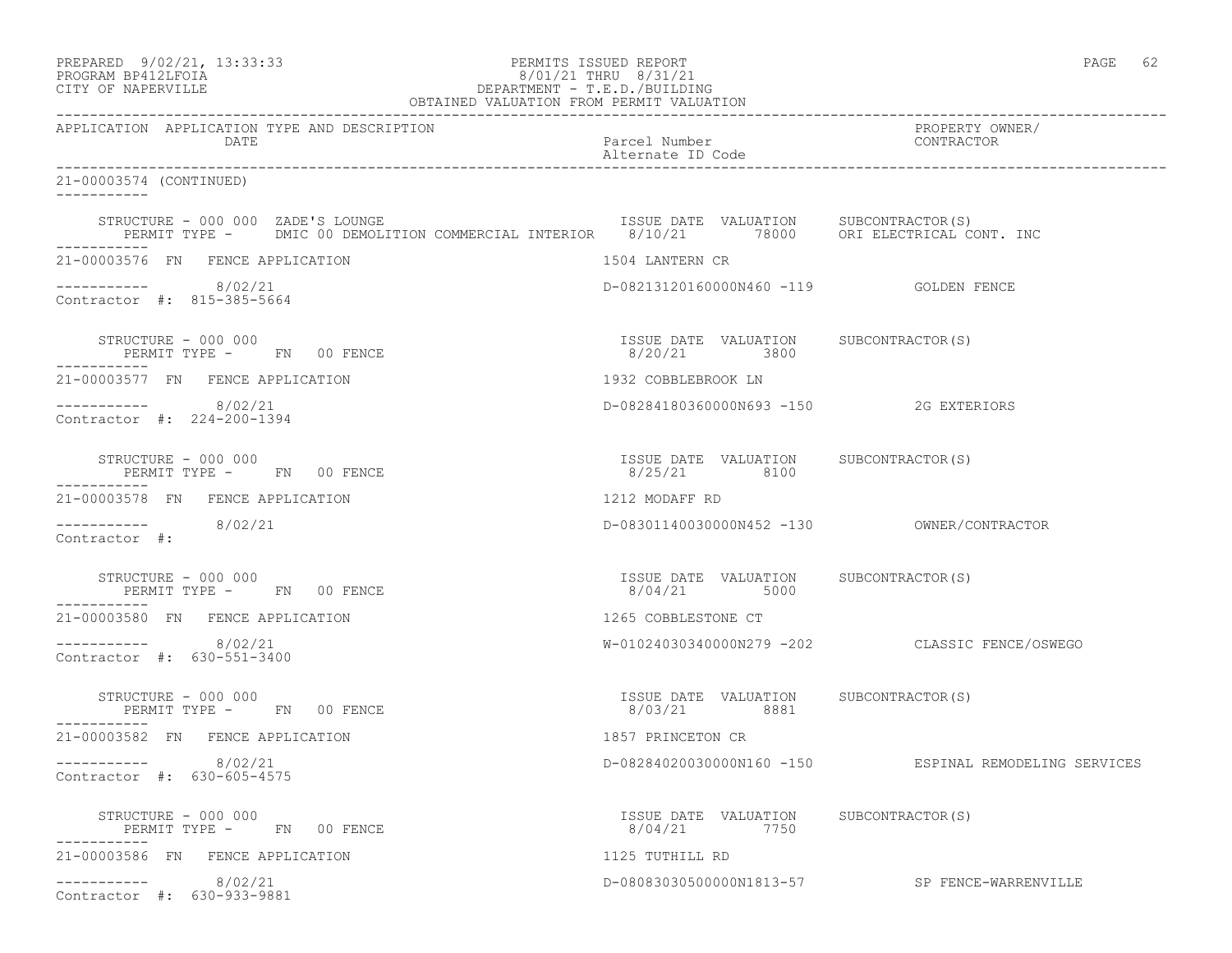|                    | PREPARED 9/02/21, 13:33:33 | PERMITS ISSUED REPORT     | PAGE |  |
|--------------------|----------------------------|---------------------------|------|--|
| BROCHAM BRATOTHOTA |                            | $0/01/01$ mupst $0/01/01$ |      |  |

# PROGRAM BP412LFOIA 8/01/21 THRU 8/31/21 CITY OF NAPERVILLE DEPARTMENT - T.E.D./BUILDING

| OBTAINED VALUATION FROM PERMIT VALUATION                                                                                                                                                                                                                                                                                                                 |                                                  |                                                                |  |
|----------------------------------------------------------------------------------------------------------------------------------------------------------------------------------------------------------------------------------------------------------------------------------------------------------------------------------------------------------|--------------------------------------------------|----------------------------------------------------------------|--|
| APPLICATION APPLICATION TYPE AND DESCRIPTION<br>DATE                                                                                                                                                                                                                                                                                                     | Parcel Number<br>Alternate ID Code               | PROPERTY OWNER/<br>CONTRACTOR                                  |  |
| 21-00003586 (CONTINUED)<br>------------                                                                                                                                                                                                                                                                                                                  |                                                  |                                                                |  |
| $\begin{array}{cccc} \texttt{STRUCTURE} & - & 000 & 000 \\ \texttt{PERMIT TYPE} & - & \texttt{FN} & 00 & \texttt{FENCE} \\ \end{array} \qquad \begin{array}{cccc} \texttt{TSUE} & \texttt{DATE} & \texttt{VALUATION} & \texttt{SUBCONTRACTOR(S)} \\ \texttt{8/04/21} & 7876 \\ \end{array}$                                                              |                                                  |                                                                |  |
| 21-00003588 CAL COMMERCIAL ALTERATION/REPAIR (NO NEW SQ FTG) 3324 DEERING BAY DR                                                                                                                                                                                                                                                                         |                                                  |                                                                |  |
| $--------- 8/02/21$<br>Contractor #: 630-406-3000                                                                                                                                                                                                                                                                                                        |                                                  | W-01092040960000N1428-213              INSIDE OUT CONSTRUCTION |  |
| STRUCTURE - 000 000 TALL GRASS CLUB HOUSE                          ISSUE DATE VALUATION     SUBCONTRACTOR(S)<br>PERMIT TYPE -     CMIS 00 COMMERCIAL MISC. PERMIT              8/16/21      13170<br>------------                                                                                                                                        |                                                  |                                                                |  |
| 21-00003589 DRWY DRIVEWAY NEW AND ALTERATIONS 6892 HONEST PLEASURE DR                                                                                                                                                                                                                                                                                    |                                                  |                                                                |  |
| $--------- 8/02/21$<br>Contractor #:                                                                                                                                                                                                                                                                                                                     |                                                  | D-08194020190000N421 -116 MRS. B PARKING LOT MAINTENANCE       |  |
| STRUCTURE - 000 000 R/R ASP DRWY/AP<br>PERMIT TYPE - DRWY 00 DRIVEWAY ADDITION/ALTERATION 8/11/21 3000<br>ROW 00 RIGHT OF WAY PERMIT                                                                                                                                                                                                                     | ISSUE DATE VALUATION SUBCONTRACTOR(S)<br>8/11/21 |                                                                |  |
| 21-00003592 SITE SITE DEVELOPMENT                                                                                                                                                                                                                                                                                                                        | 2855 95TH ST                                     |                                                                |  |
| ---------- 8/02/21<br>Contractor #: 815-417-8400                                                                                                                                                                                                                                                                                                         |                                                  | W-01033060050000N1338-199    QAKWOOD CONTRACTORS, INC          |  |
| $\begin{array}{cccccc} \texttt{STRUCTURE} & - & 000 & 000 & & & \\ \texttt{PERMIT TYPE} & - & & \texttt{SITE} & 00 & \texttt{SITE} & \texttt{DEVELOPMENT} & & & & \\ \end{array} \qquad \begin{array}{cccccc} \texttt{ISSUE} & \texttt{DATE} & \texttt{VALUATION} & & \texttt{SUBCONTRACTOR(S)}\\ & 8/02/21 & & & \\ \end{array}$<br>STRUCTURE - 000 000 |                                                  |                                                                |  |
| 21-00003593 OCCI OCCUPANCY INSPECTION                                                                                                                                                                                                                                                                                                                    | 612 S ROUTE 59                                   |                                                                |  |
| ----------- 8/02/21<br>Contractor #:                                                                                                                                                                                                                                                                                                                     |                                                  |                                                                |  |
| FRUCTURE - 000 000 FIRST CLASS SPA<br>PERMIT TYPE - OCC 00 OCC INSPECT. PERMIT COM/RST - 8/19/21<br>STRUCTURE - 000 000 FIRST CLASS SPA                                                                                                                                                                                                                  |                                                  |                                                                |  |
| 21-00003594 RAL RES ALTERATIONS/REMODLING (NO NEW SQ FTG) 1769 WINOLA CT                                                                                                                                                                                                                                                                                 |                                                  |                                                                |  |
| $--------- 8/03/21$<br>Contractor #: 630-769-9300                                                                                                                                                                                                                                                                                                        |                                                  | D-08322100460000N178 -163 EVERDRY WATERPROOFING                |  |
| STRUCTURE - 000 000 DRAINTILE TO EXISTING PIT & PUMP ISSUE DATE VALUATION SUBCONTRACTOR(S)<br>PERMIT TYPE - MISC 00 MISCELLANEOUS PERMIT 8/20/21 9581                                                                                                                                                                                                    |                                                  |                                                                |  |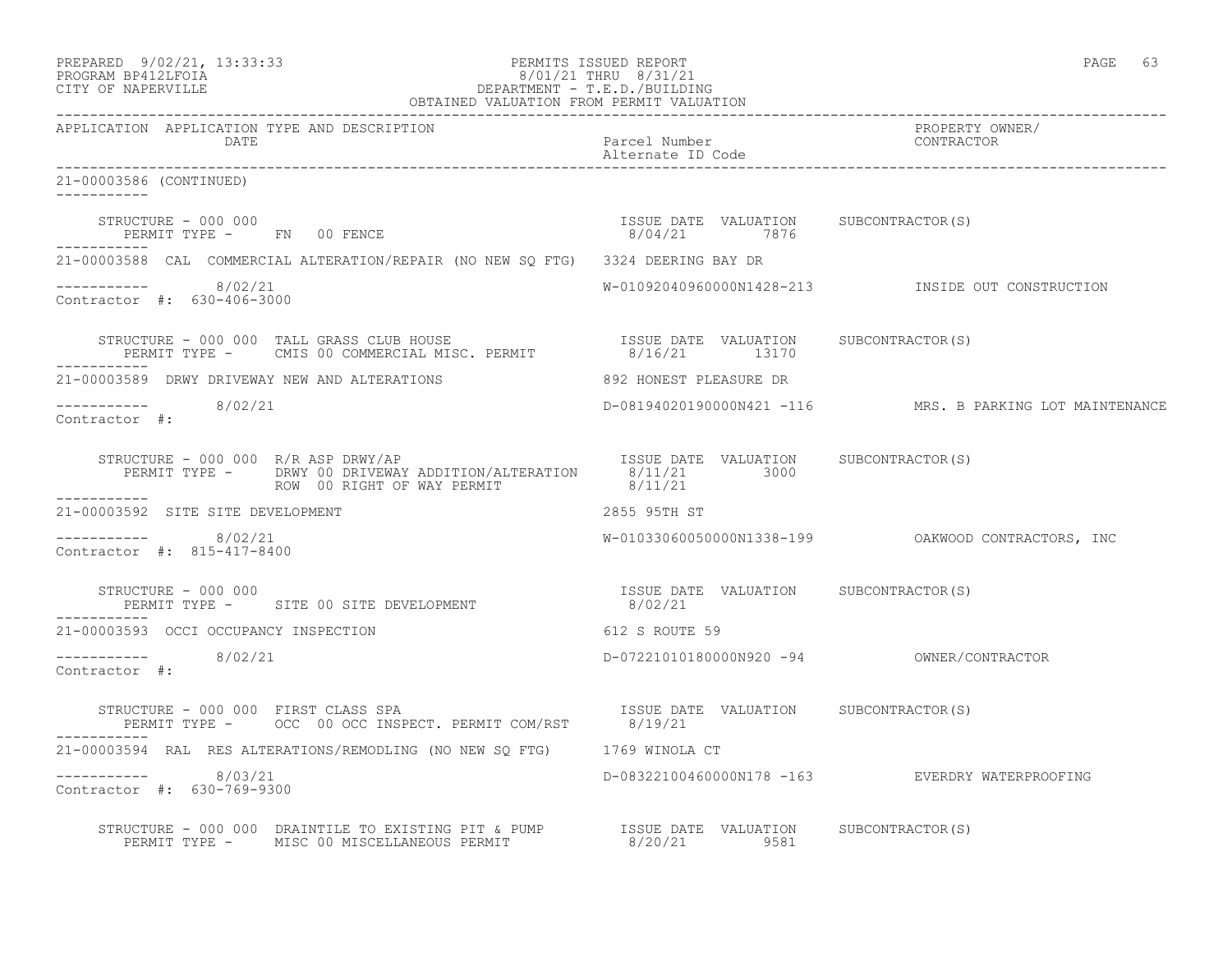### PREPARED 9/02/21, 13:33:33 PERMITS ISSUED REPORT PAGE 64 PROGRAM BP412LFOIA 8/01/21 THRU 8/31/21 CITY OF NAPERVILLE DEPARTMENT - T.E.D./BUILDING

| OBTAINED VALUATION FROM PERMIT VALUATION                                                                                                                                                                                                                                                                                           |                                          |                                                   |  |
|------------------------------------------------------------------------------------------------------------------------------------------------------------------------------------------------------------------------------------------------------------------------------------------------------------------------------------|------------------------------------------|---------------------------------------------------|--|
| APPLICATION APPLICATION TYPE AND DESCRIPTION<br>DATE                                                                                                                                                                                                                                                                               | Parcel Number                            | PROPERTY OWNER/<br>CONTRACTOR                     |  |
| 21-00003595 RAL RES ALTERATIONS/REMODLING (NO NEW SO FTG) 1216 WILSHIRE DR                                                                                                                                                                                                                                                         |                                          |                                                   |  |
| $--------- 8/03/21$<br>Contractor #: 630-355-6557                                                                                                                                                                                                                                                                                  |                                          | D-07144110200000N123 -82 OPAL ENTERPRISES INC     |  |
| STRUCTURE - 000 000 INSTALLATION & REFRAMING OF WINDOWS ISSUE DATE VALUATION SUBCONTRACTOR(S)<br>PERMIT TYPE - MISC 00 MISCELLANEOUS PERMIT 8/20/21 4381                                                                                                                                                                           |                                          |                                                   |  |
| 21-00003596 PAT PATIO APPLICATION                                                                                                                                                                                                                                                                                                  | 4312 CONIFER RD                          |                                                   |  |
| $--------- 8/03/21$<br>Contractor #: 773-678-8621                                                                                                                                                                                                                                                                                  | W-01172010020050N1780-241 RUBEN ZAVALA   |                                                   |  |
| $\begin{array}{cccc} \texttt{STRUCTURE} & - & 000 & 000 & \texttt{PATIO/GAZEBO/SEATWALL} & \texttt{ISSUE DATE} & \texttt{VALUATION} & \texttt{SUBCONTRACTOR(S)} \\ \texttt{PERMIT TYPE} & - & \texttt{GAZO 00 GAZEBO} & / \texttt{PAVILLION PERMIT} & 8/18/21 & \\ & \texttt{PAT} & 00 PATIO & \\ \end{array}$                     |                                          |                                                   |  |
| 21-00003598 DECK DECK                                                                                                                                                                                                                                                                                                              | 4151 LOBO LN                             |                                                   |  |
| $--------- 8/03/21$<br>Contractor #: 331-757-8131                                                                                                                                                                                                                                                                                  | W-01082000120026N1808-211 ROYAL DECK LLC |                                                   |  |
| $\begin{array}{cccc} \texttt{STRUCTURE} & - & 000 & 000 & \texttt{COMPOSITE} \texttt{ DECK} \\ \texttt{PERMIT TYPE} & - & - & - & - \\ \texttt{PERMIT TYPE} & - & - & - \\ \end{array}$<br>-----------                                                                                                                             |                                          |                                                   |  |
| 21-00003599 PAT PATIO APPLICATION                                                                                                                                                                                                                                                                                                  | 1078 AUGUSTANA DR                        |                                                   |  |
| $--------- 8/03/21$<br>Contractor #: 630-375-0681                                                                                                                                                                                                                                                                                  |                                          | W-02052120110000N400 -193 CRS MATERIAL & SERVICES |  |
| $\begin{tabular}{lllllllllll} \texttt{STRUCTURE} & - & 000 & 000 & \texttt{CONCRETE} & \texttt{COLOR} & \texttt{STABLE} & \texttt{PATE} & \texttt{VALUATION} & & \texttt{SUBCONTRACTOR(S)} \\ \texttt{PERMIT TYPE} & - & \texttt{PAT} & 00 & \texttt{PATIO} & & & 8/20/21 & & 9000 \\ \end{tabular}$<br>PERMIT TYPE - PAT 00 PATIO |                                          |                                                   |  |
| 21-00003600 FN FENCE APPLICATION                                                                                                                                                                                                                                                                                                   | 2419 KINGSLEY DR                         |                                                   |  |
| $--------- 8/03/21$<br>Contractor #: 708-547-7555                                                                                                                                                                                                                                                                                  | W-02061180050000N759 -190 FIRST FENCE    |                                                   |  |
| $\begin{array}{cccc} \texttt{STRUCTURE} & - & 000 & 000 \\ \texttt{PERMIT TYPE} & - & \texttt{FN} & 00 & \texttt{FENCE} \\ \end{array} \qquad \begin{array}{cccc} \texttt{TSSUE} & \texttt{DATE} & \texttt{VALUATION} & \texttt{SUBCONTRACTOR(S)} \\ \texttt{8/11/21} & \texttt{6200} \\ \end{array}$                              |                                          |                                                   |  |
| 21-00003602 PAT PATIO APPLICATION                                                                                                                                                                                                                                                                                                  | 4111 HONEY LOCUST DR                     |                                                   |  |
| $--------- 8/03/21$<br>Contractor #: 331-425-9288                                                                                                                                                                                                                                                                                  |                                          | W-01172040030000N1523-241 LUCAS LANDSCAPING       |  |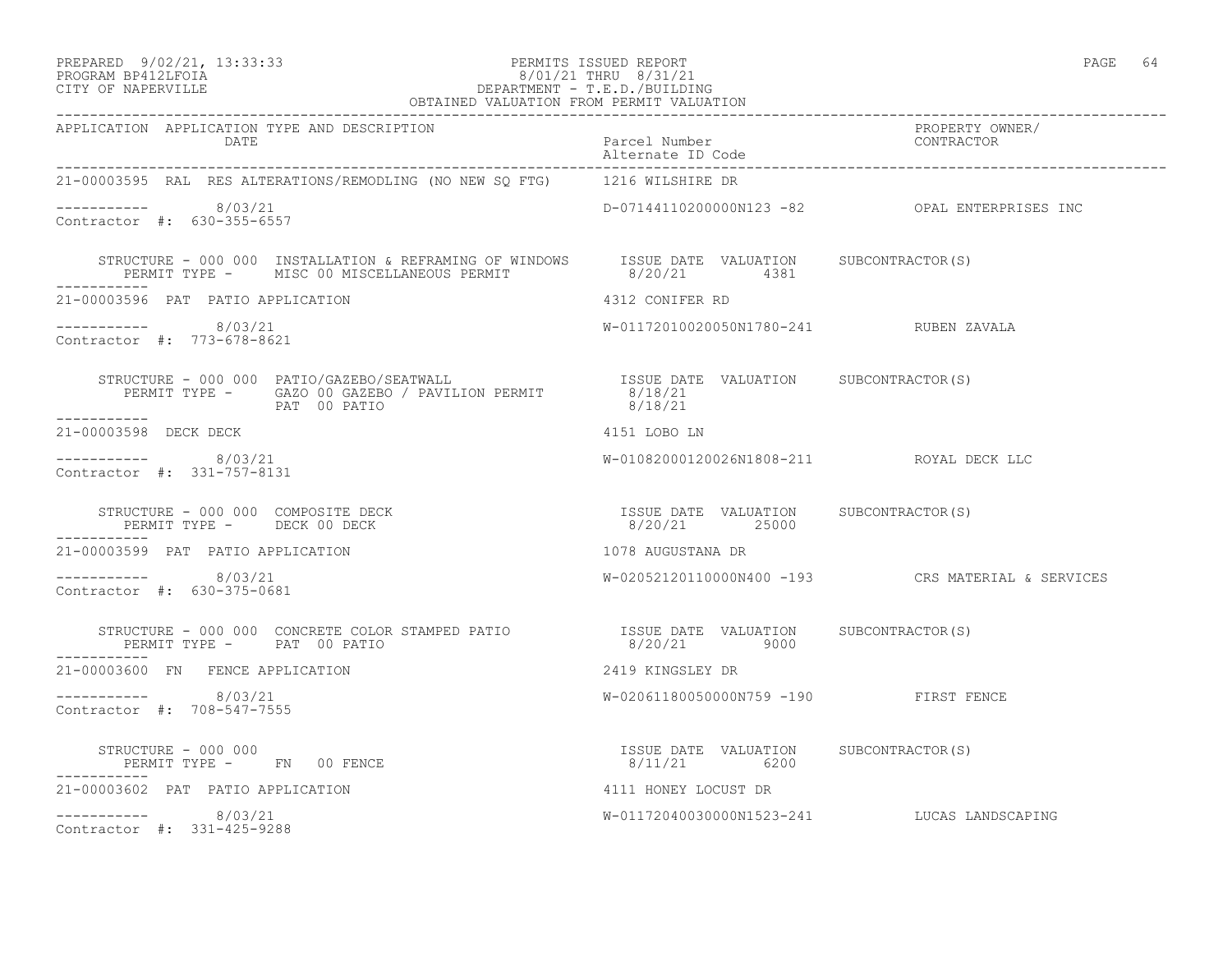### PREPARED 9/02/21, 13:33:33 PERMITS ISSUED REPORT PAGE 65 PROGRAM BP412LFOIA 8/01/21 THRU 8/31/21 CITY OF NAPERVILLE DEPARTMENT - T.E.D./BUILDING OBTAINED VALUATION FROM PERMIT VALUATION

| APPLICATION APPLICATION TYPE AND DESCRIPTION<br><b>DATE</b> |                                                                                                                                                                                                                                                                                                                                                                                                                  | Parcel Number<br>Alternate ID Code                    | PROPERTY OWNER/<br>CONTRACTOR                             |
|-------------------------------------------------------------|------------------------------------------------------------------------------------------------------------------------------------------------------------------------------------------------------------------------------------------------------------------------------------------------------------------------------------------------------------------------------------------------------------------|-------------------------------------------------------|-----------------------------------------------------------|
| 21-00003602 (CONTINUED)<br>___________                      |                                                                                                                                                                                                                                                                                                                                                                                                                  |                                                       |                                                           |
|                                                             | $\begin{tabular}{lcccccc} \texttt{STRUCTURE} & - & 000 & 000 & BRICK & \texttt{PAVER} & \texttt{PATIO} & W/GAZEBO & & & & & & & & & & \\ \texttt{PERMIT} & TYPE & - & & GAZO & 00 & GAZEBO & / & PAVILION & PERMIT & & & & & & & & \\ \texttt{PERMIT} & TYPE & - & & & & & & & & & & \\ \texttt{PAT} & 00 & PATIO & & & & & & & & \\ \end{tabular}$                                                              |                                                       |                                                           |
| ------------<br>21-00003603 FN FENCE APPLICATION            |                                                                                                                                                                                                                                                                                                                                                                                                                  | 754 RAINTREE DR                                       |                                                           |
| ----------- 8/03/21<br>Contractor #: 708-301-1200           |                                                                                                                                                                                                                                                                                                                                                                                                                  |                                                       | D-07234090270000N349 -112 AMERICAS BACKYARD               |
| STRUCTURE - 000 000<br>PERMIT TYPE - FN 00 FENCE            |                                                                                                                                                                                                                                                                                                                                                                                                                  | ISSUE DATE VALUATION SUBCONTRACTOR(S)<br>8/04/21 8800 |                                                           |
| 21-00003604 FN FENCE APPLICATION                            |                                                                                                                                                                                                                                                                                                                                                                                                                  | 1505 TULANE DR                                        |                                                           |
| ----------- 8/03/21<br>Contractor #: 630-584-7710           |                                                                                                                                                                                                                                                                                                                                                                                                                  | D-08283090090000N160 -149 PEERLESS FENCE              |                                                           |
| STRUCTURE - 000 000<br>PERMIT TYPE - FN 00 FENCE            |                                                                                                                                                                                                                                                                                                                                                                                                                  | ISSUE DATE VALUATION SUBCONTRACTOR(S)<br>8/05/21 2000 |                                                           |
| ------------                                                | 21-00003605 RAL RES ALTERATIONS/REMODLING (NO NEW SQ FTG) 236 N LAIRD ST                                                                                                                                                                                                                                                                                                                                         |                                                       |                                                           |
| $--------- 8/03/21$<br>Contractor #: 630-748-9242           |                                                                                                                                                                                                                                                                                                                                                                                                                  | D-07131010240000N1830-68 M HOUSE                      |                                                           |
| -----------                                                 | STRUCTURE - 000 000 BASEMENT/BEDROOM/BATHROOM REMODEL ISSUE DATE VALUATION SUBCONTRACTOR(S)<br>PERMIT TYPE - FB 00 FINISHED BASEMENT                                                                                                                                                                                                                                                                             | 8/25/21                                               | LITTLE ELECTRICAL CONTRACTORS<br>ANOTHER PLUMBING COMPANY |
| 21-00003606 SFR SINGLE FAMILY RESIDENCE                     |                                                                                                                                                                                                                                                                                                                                                                                                                  | 3656 AMBROSIA DR                                      |                                                           |
| ----------- 8/03/21<br>Contractor #: 817-875-7057           |                                                                                                                                                                                                                                                                                                                                                                                                                  | W-0110300028221 N1842-229 PULTE GROUP                 |                                                           |
| STRUCTURE - 000 000 SFR                                     | $\begin{tabular}{l c c c c c} \texttt{RUCTURE} & 000 000 & SFR & 1550E & \texttt{MAD} & \texttt{MAD} & \texttt{MAD} & \texttt{MAD} & \texttt{MAD} & \texttt{MAD} & \texttt{MAD} & \texttt{MAD} & \texttt{MAD} & \texttt{MAD} & \texttt{MAD} & \texttt{MAD} & \texttt{MAD} & \texttt{MAD} & \texttt{MAD} & \texttt{MAD} & \texttt{MAD} & \texttt{MAD} & \texttt{MAD} & \texttt{MAD} & \texttt{MAD} & \texttt{MAD$ | ISSUE DATE VALUATION SUBCONTRACTOR(S)                 | SUPERIOR ELECTRICAL TECHNOLOGI<br>S3 PLUMBING             |
|                                                             | SFRP 00 SINGLE FAMILY RESIDENCE PERMIT 8/31/21 195000 RABY ROOFING<br>STRU 00 STRUCTURAL FOR SINGLE FAM/DPX 8/31/21 195000 RABY ROOFING                                                                                                                                                                                                                                                                          |                                                       | HOLIDAY SEWER & WATER/WAUCONDA                            |
| 21-00003607 SFR SINGLE FAMILY RESIDENCE                     |                                                                                                                                                                                                                                                                                                                                                                                                                  | 3667 AMBROSIA DR                                      |                                                           |
| $--------- 8/03/21$<br>Contractor #: 817-875-7057           |                                                                                                                                                                                                                                                                                                                                                                                                                  | W-0110300028237 N1842-229 PULTE GROUP                 |                                                           |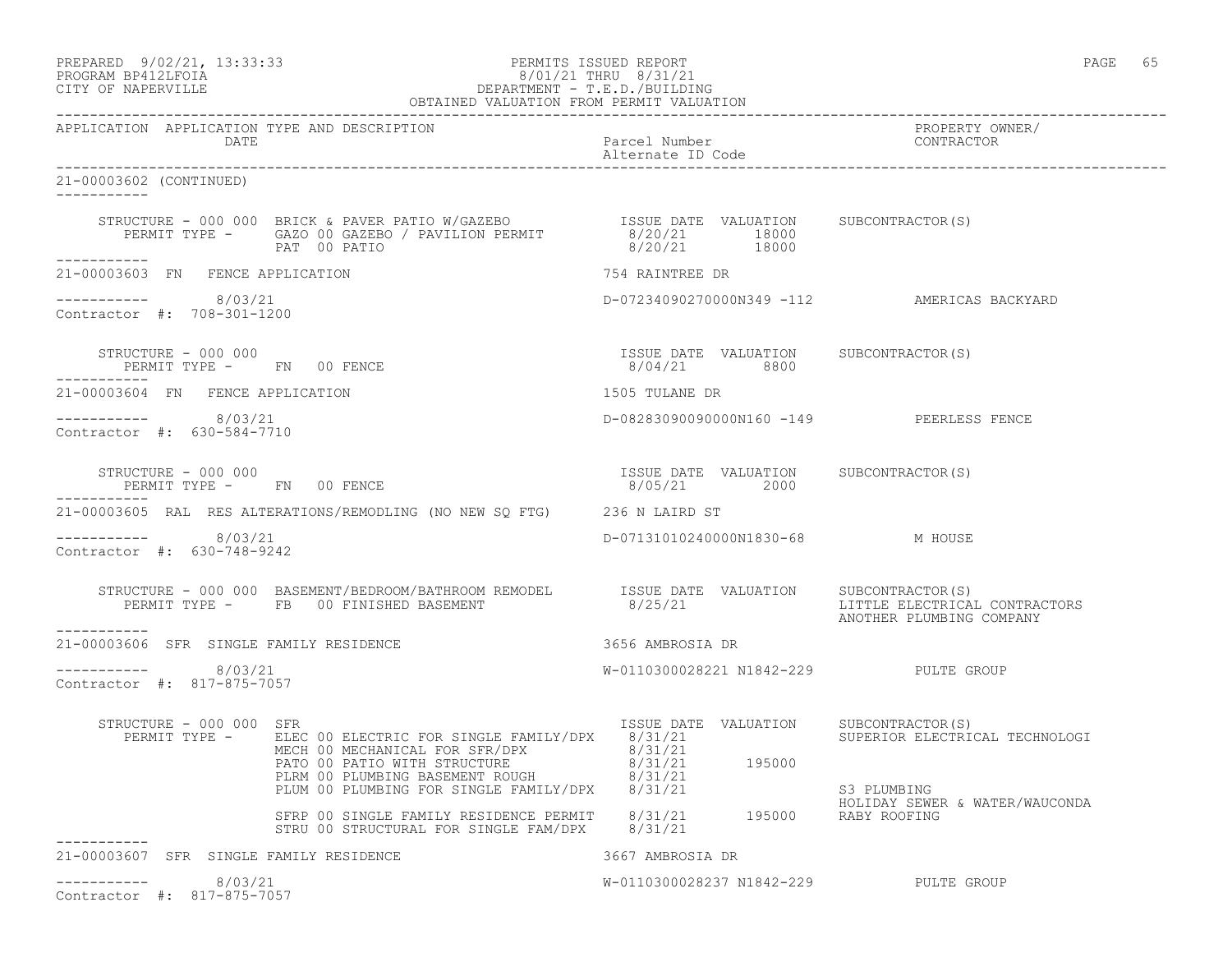| PREPARED | $9/02/21$ , $13:33:33$ |  |
|----------|------------------------|--|
|          | -- - - - - - - - -     |  |

### PREPARED 9/02/21, 13:33:33 PERMITS ISSUED REPORT<br>PROGRAM BP412LFOIA PAGE 66 PROGRAM BP412LFOIA PROGRAM BP412LFOIA  $8/01/21$  THRU  $8/31/21$ <br>CITY OF NAPERVILLE DEPARTMENT - T.E.D./BUILDIN CITY OF NAPERVILLE DEPARTMENT - T.E.D./BUILDING OBTAINED VALUATION FROM PERMIT VALUATION

| APPLICATION APPLICATION TYPE AND DESCRIPTION<br>DATE |                                                                                                                                                                                                                                                                                                        | Parcel Number                           | PROPERTY OWNER/<br>CONTRACTOR                     |
|------------------------------------------------------|--------------------------------------------------------------------------------------------------------------------------------------------------------------------------------------------------------------------------------------------------------------------------------------------------------|-----------------------------------------|---------------------------------------------------|
| 21-00003607 (CONTINUED)<br><u>.</u>                  |                                                                                                                                                                                                                                                                                                        |                                         |                                                   |
| STRUCTURE - 000 000 SFR                              | PERMIT TYPE - ELEC 00 ELECTRIC FOR SINGLE FAMILY/DPX 8/31/21<br>ELEC OU ELECTRIC FOR SINGLE FAMILI/DFX 8/31/21<br>MECH 00 MECHANICAL FOR SFRIPENCE PERMIT ROUGH 8/31/21<br>PLIM 00 PLUMBING BASEMENT ROUGH 8/31/21 195000<br>SFRP 00 SINGLE FAMILY RESIDENCE PERMIT 8/31/21 195000<br>SFRP 00 SINGLE F | ISSUE DATE VALUATION SUBCONTRACTOR(S)   | SUPERIOR ELECTRICAL TECHNOLOGI                    |
|                                                      |                                                                                                                                                                                                                                                                                                        |                                         | HOLIDAY SEWER & WATER/WAUCONDA                    |
|                                                      |                                                                                                                                                                                                                                                                                                        |                                         |                                                   |
| ----------- 8/03/21<br>Contractor #: 630-878-3162    |                                                                                                                                                                                                                                                                                                        |                                         | W-02062090260000N780 -191 DRESSLER BLOCK CONCRETE |
|                                                      | STRUCTURE - 000 000 R/R ASP TO CON DRWY/AP/FDW/PUBW ISSUE DATE VALUATION SUBCONTRACTOR(S)<br>PERMIT TYPE - DRWY 00 DRIVEWAY ADDITION/ALTERATION 8/18/21 23000 DRESSLER BLOCK CONCRETE<br>------                                                                                                        |                                         |                                                   |
| -----------                                          | 21-00003611 DRWY DRIVEWAY NEW AND ALTERATIONS 2104 WILD TIMOTHY RD                                                                                                                                                                                                                                     |                                         |                                                   |
| $--------- 8/03/21$<br>Contractor #: 630-687-3501    |                                                                                                                                                                                                                                                                                                        |                                         | W-01222100150000N1114-275 CONCRETE MANAGEMENT     |
|                                                      | STRUCTURE - 000 000 R/R ASP TO CON DRWY/AP/FDW<br>PERMIT TYPE - DRWY 00 DRIVEWAY ADDITION/ALTERATION 8/18/21 8000<br>8/18/21 8000<br>ROW 00 RIGHT OF WAY PERMIT                                                                                                                                        | 8/18/21                                 |                                                   |
| ___________                                          | 21-00003612 DRWY DRIVEWAY NEW AND ALTERATIONS THE RESERT OF THE SERIFFORD DR                                                                                                                                                                                                                           |                                         |                                                   |
| ----------- 8/03/21<br>Contractor #: 630-878-3162    |                                                                                                                                                                                                                                                                                                        |                                         | D-08064030050000N173 -26 DRESSLER BLOCK CONCRETE  |
|                                                      | STRUCTURE - 000 000 R/R ASP TO CON DRWY/AP/FDW/PUBW/CC ISSUE DATE VALUATION SUBCONTRACTOR(S)<br>PERMIT TYPE - DRWY 00 DRIVEWAY ADDITION/ALTERATION 8/04/21 DRESSLER BLOCK CONCRETE<br>ROW 00 RIGHT OF WAY PERMIT 8/04/21 DRESSLER BL                                                                   |                                         |                                                   |
|                                                      |                                                                                                                                                                                                                                                                                                        |                                         |                                                   |
| ----------- 8/03/21<br>Contractor #: 630-697-7217    |                                                                                                                                                                                                                                                                                                        | D-08304060160000N62 -146 MACHINE PAVING |                                                   |
|                                                      | STRUCTURE - 000 000 R/R ASPHALT APRON<br>PERMIT TYPE - DRWY 00 DRIVEWAY ADDITION/ALTERATION 8/25/21 4000                                                                                                                                                                                               |                                         |                                                   |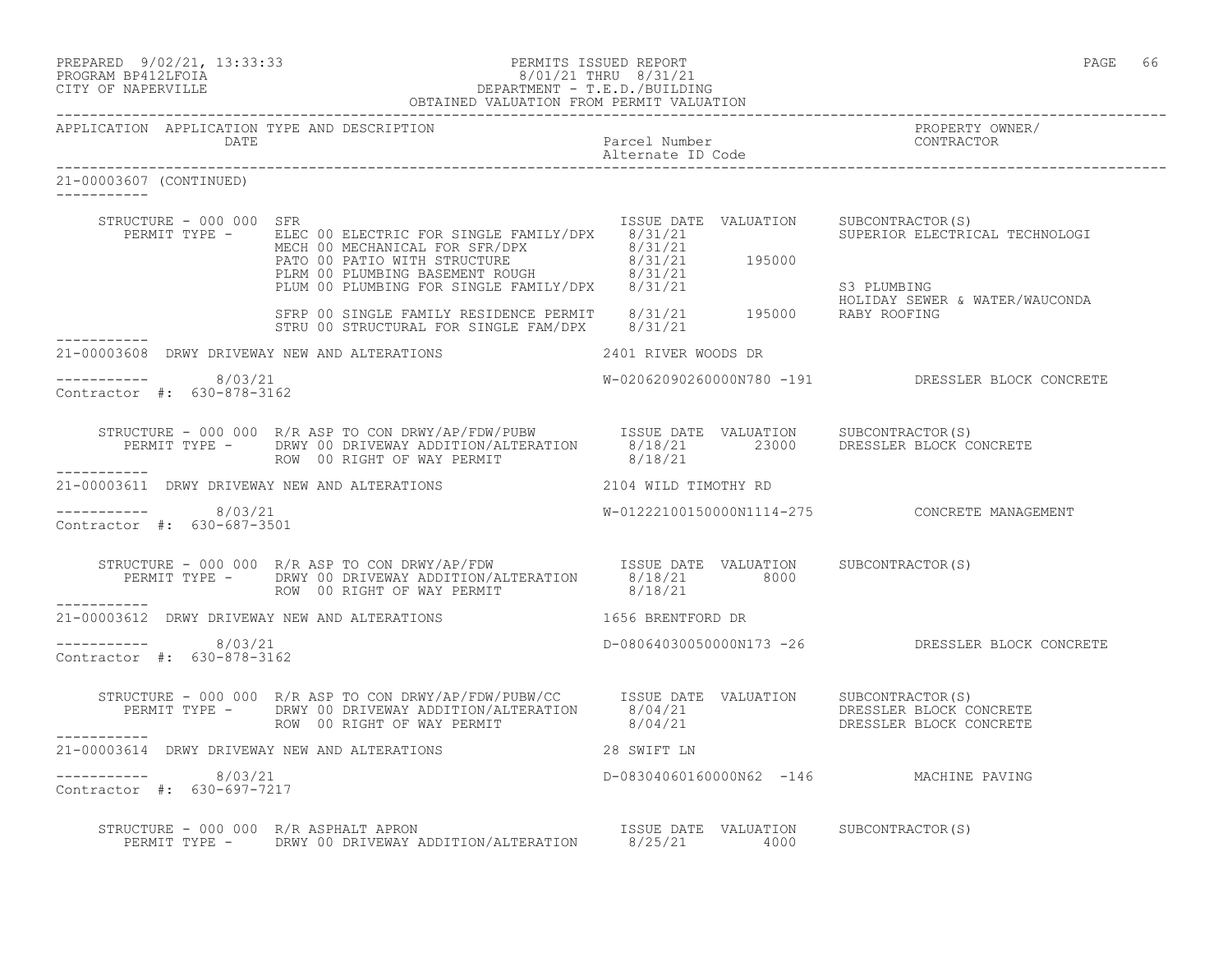PREPARED 9/02/21, 13:33:33 PERMITS ISSUED REPORT PAGE 67

## PROGRAM BP412LFOIA 8/01/21 THRU 8/31/21 CITY OF NAPERVILLE DEPARTMENT - T.E.D./BUILDING OBTAINED VALUATION FROM PERMIT VALUATION

| APPLICATION APPLICATION TYPE AND DESCRIPTION<br>DATE                                                                                                                                                     | Parcel Number<br>Alternate ID Code | PROPERTY OWNER/<br>CONTRACTOR                           |
|----------------------------------------------------------------------------------------------------------------------------------------------------------------------------------------------------------|------------------------------------|---------------------------------------------------------|
| 21-00003614 (CONTINUED)                                                                                                                                                                                  |                                    |                                                         |
| ROW 00 RIGHT OF WAY PERMIT 8/25/21                                                                                                                                                                       |                                    |                                                         |
| 21-00003615 DRWY DRIVEWAY NEW AND ALTERATIONS                                                                                                                                                            | 1616 INDIAN TRAIL DR               |                                                         |
| $--------$ 8/03/21<br>Contractor #: 630-668-5279                                                                                                                                                         |                                    | D-08322060040000N158 -163 HAROLD WESTWOOD CONCRETE, INC |
| STRUCTURE - 000 000 R/R CON DRWY/AP/FDW/SYW/PUBW/CC USSUE DATE VALUATION SUBCONTRACTOR(S)<br>PERMIT TYPE - DRWY 00 DRIVEWAY ADDITION/ALTERATION 8/20/21 11000 HAROLD WESTWOOD CONCRETE, INC<br>------    |                                    |                                                         |
| ------------<br>21-00003616 CAL COMMERCIAL ALTERATION/REPAIR (NO NEW SQ FTG) 2057 LANCASTER CR 201                                                                                                       |                                    |                                                         |
| $--------- 8/03/21$<br>Contractor #: 847-895-4422                                                                                                                                                        |                                    | D-08314101430000N1175-176    GENESIS CONSTRUCTION       |
|                                                                                                                                                                                                          |                                    |                                                         |
| 21-00003617 CAL COMMERCIAL ALTERATION/REPAIR (NO NEW SO FTG) 2057 LANCASTER CR 202                                                                                                                       |                                    |                                                         |
| $--------- 8/03/21$<br>Contractor #: 847-895-4422                                                                                                                                                        |                                    | D-08314101360000N1175-176    GENESIS CONSTRUCTION       |
| STRUCTURE - 000 000 OLD SAW MILL HOA                                                                                                                                                                     |                                    |                                                         |
| 21-00003618 CAL COMMERCIAL ALTERATION/REPAIR (NO NEW SQ FTG) 2128 BERKLEY CT 201                                                                                                                         |                                    |                                                         |
| $--------$ 8/03/21<br>Contractor #: 847-895-4422                                                                                                                                                         |                                    | D-08314100750000N1175-176    GENESIS CONSTRUCTION       |
| STRUCTURE - 000 000 OLD SAW MILL HOA                                                                                                                                                                     |                                    |                                                         |
| 21-00003619 CAL COMMERCIAL ALTERATION/REPAIR (NO NEW SO FTG) 2128 BERKLEY CT 202                                                                                                                         |                                    |                                                         |
| ----------- 8/03/21<br>Contractor #: 847-895-4422                                                                                                                                                        |                                    | D-08314100760000N1175-176    GENESIS CONSTRUCTION       |
| STRUCTURE - 000 000 OLD SAW MILL HOA                                  ISSUE DATE VALUATION     SUBCONTRACTOR(S)<br>PERMIT TYPE -     CMIS 00 COMMERCIAL MISC. PERMIT               8/30/21          3018 |                                    |                                                         |
| 21-00003620 CAL COMMERCIAL ALTERATION/REPAIR (NO NEW SQ FTG) 2140 BERKLEY CT 201                                                                                                                         |                                    |                                                         |
| $--------- 8/03/21$<br>Contractor #: 847-895-4422                                                                                                                                                        |                                    | D-08314100870000N1175-176 GENESIS CONSTRUCTION          |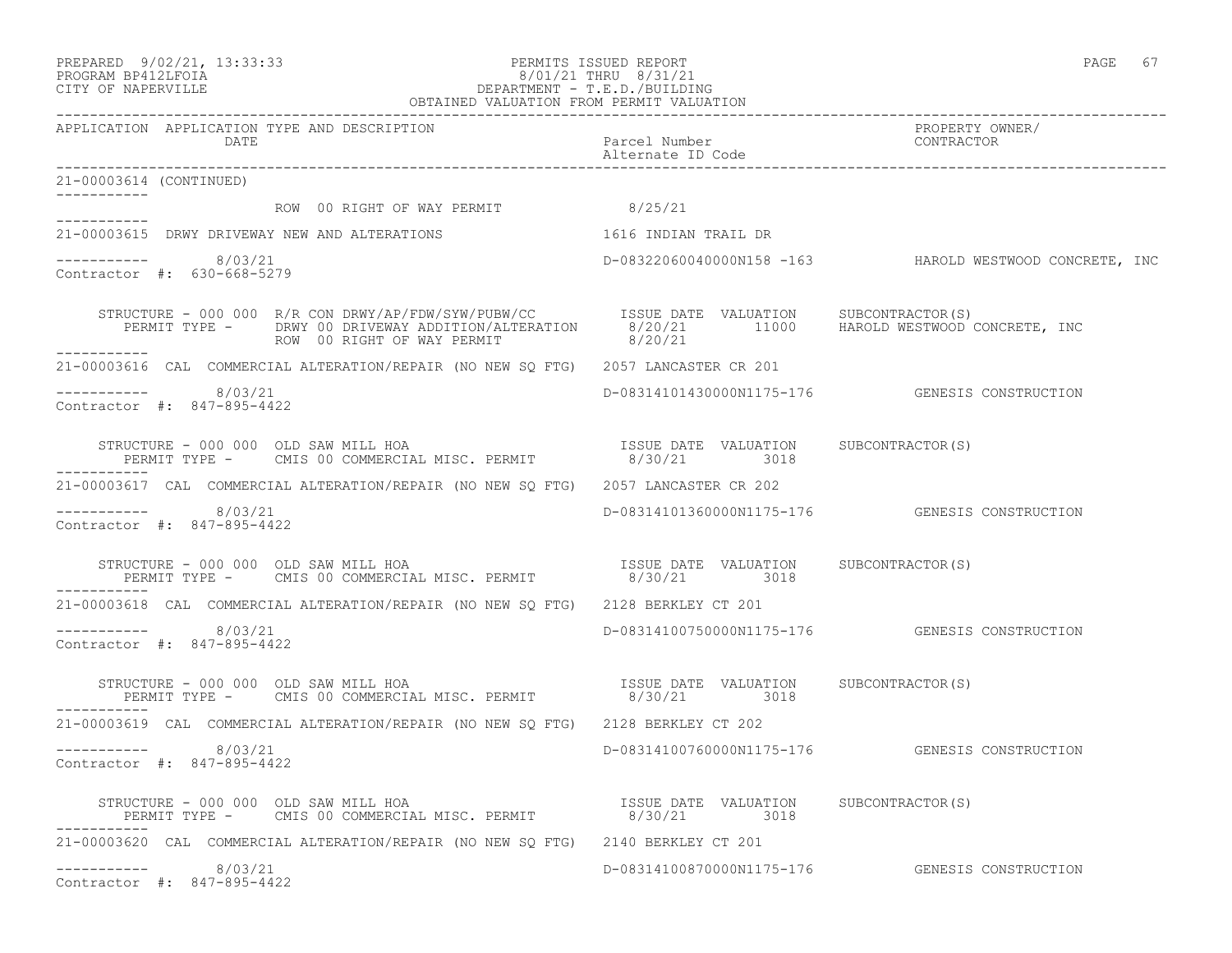# PREPARED 9/02/21, 13:33:33 PERMITS ISSUED REPORT PAGE 68 PROGRAM BP412LFOIA 8/01/21 THRU 8/31/21 CITY OF NAPERVILLE DEPARTMENT - T.E.D./BUILDING

| OBTAINED VALUATION FROM PERMIT VALUATION                                                                                                                                                                                   |                                          |                                                         |  |  |
|----------------------------------------------------------------------------------------------------------------------------------------------------------------------------------------------------------------------------|------------------------------------------|---------------------------------------------------------|--|--|
| APPLICATION APPLICATION TYPE AND DESCRIPTION<br>DATE                                                                                                                                                                       | Parcel Number<br>Alternate ID Code       | PROPERTY OWNER/<br>CONTRACTOR                           |  |  |
| 21-00003620 (CONTINUED)                                                                                                                                                                                                    |                                          |                                                         |  |  |
| STRUCTURE - 000 000 OLD SAW MILL HOA                                  ISSUE DATE VALUATION     SUBCONTRACTOR(S)<br>PERMIT TYPE -    CMIS 00 COMMERCIAL MISC. PERMIT              8/30/21         3018                      |                                          |                                                         |  |  |
| 21-00003621 CAL COMMERCIAL ALTERATION/REPAIR (NO NEW SO FTG) 2140 BERKLEY CT 202                                                                                                                                           |                                          |                                                         |  |  |
| $--------- 8/03/21$<br>Contractor #: 847-895-4422                                                                                                                                                                          |                                          | D-08314100880000N1175-176 GENESIS CONSTRUCTION          |  |  |
| ___________                                                                                                                                                                                                                |                                          |                                                         |  |  |
| 21-00003622 CAL COMMERCIAL ALTERATION/REPAIR (NO NEW SO FTG) 2147 BERKLEY CT 201                                                                                                                                           |                                          |                                                         |  |  |
| $--------- 8/03/21$<br>Contractor #: 847-895-4422                                                                                                                                                                          |                                          | D-08314101030000N1175-176 GENESIS CONSTRUCTION          |  |  |
|                                                                                                                                                                                                                            |                                          |                                                         |  |  |
| 21-00003623 CAL COMMERCIAL ALTERATION/REPAIR (NO NEW SO FTG) 2147 BERKLEY CT 202                                                                                                                                           |                                          |                                                         |  |  |
| $--------- 8/03/21$<br>Contractor #: 847-895-4422                                                                                                                                                                          |                                          | D-08314101040000N1175-176 GENESIS CONSTRUCTION          |  |  |
| ___________                                                                                                                                                                                                                |                                          |                                                         |  |  |
| 21-00003624 DRWY DRIVEWAY NEW AND ALTERATIONS                                                                                                                                                                              | 1504 MIRROR LAKE DR                      |                                                         |  |  |
| $--------- 8/03/21$<br>Contractor #: 630-461-6014                                                                                                                                                                          | D-07112120010000N580 -37 STANLEY COMPANY |                                                         |  |  |
| STRUCTURE - 000 000 R/R ASP TO CON DRWY/AP/FDW/CC        ISSUE DATE VALUATION     SUBCONTRACTOR(S)<br>PERMIT TYPE -     DRWY 00 DRIVEWAY ADDITION/ALTERATION      8/04/21          7600     STANLEY COMPANY<br>----------- |                                          |                                                         |  |  |
| 21-00003625 DRWY DRIVEWAY NEW AND ALTERATIONS 3431 PARLIAMENT LN                                                                                                                                                           |                                          |                                                         |  |  |
| $--------$ 8/03/21<br>Contractor #: 630-233-1333                                                                                                                                                                           |                                          | W-01044060280000N1296-198 PRIMO / J.W.S. CUSTOM BUILDER |  |  |
| STRUCTURE - 000 000 R/R ASP TO CON DRWY/AP/FDW ISSUE DATE VALUATION SUBCONTRACTOR(S)<br>PERMIT TYPE - DRWY 00 DRIVEWAY ADDITION/ALTERATION 8/05/21 8000                                                                    |                                          |                                                         |  |  |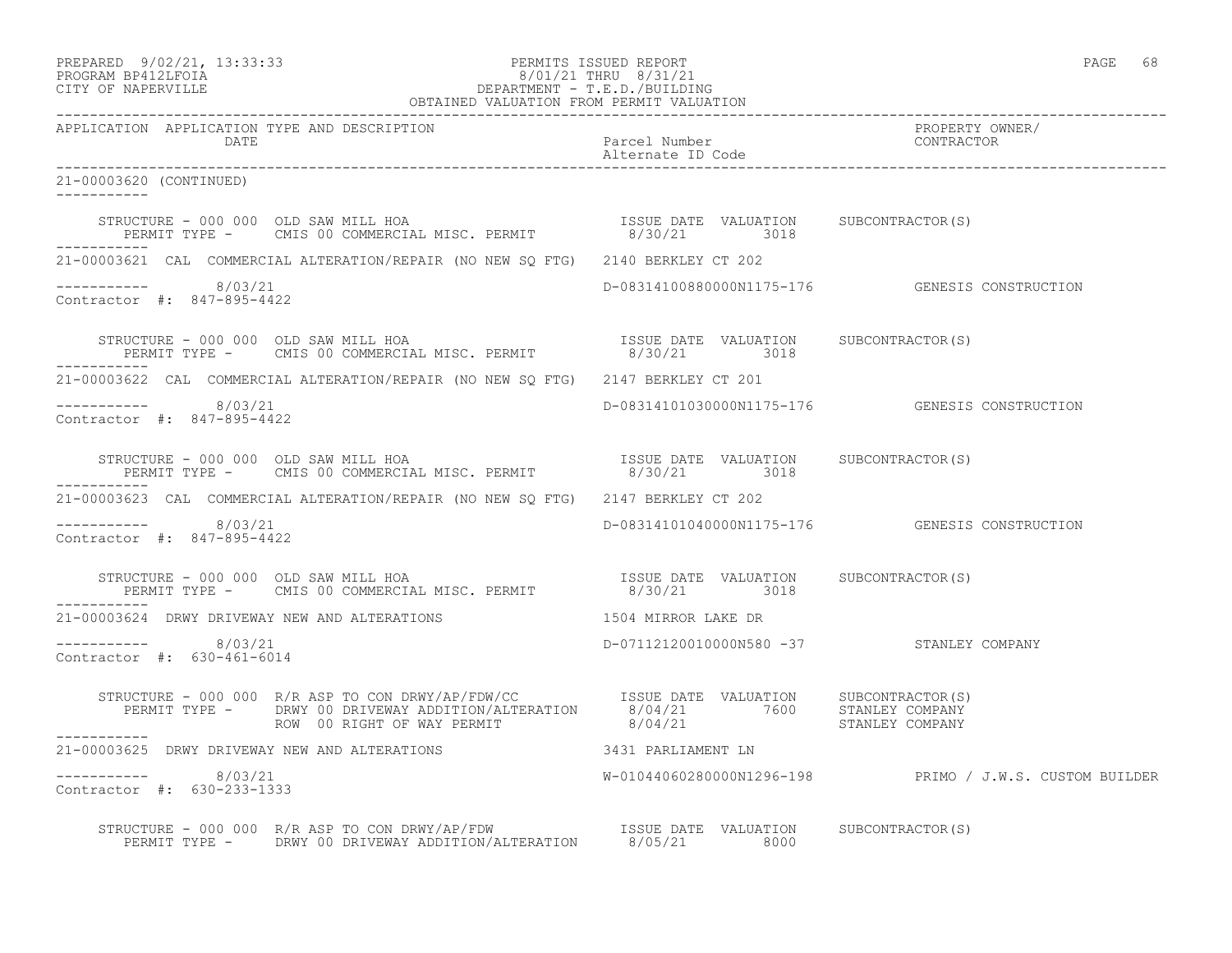# PREPARED 9/02/21, 13:33:33 PERMITS ISSUED REPORT PAGE 69 PROGRAM BP412LFOIA 8/01/21 THRU 8/31/21 CITY OF NAPERVILLE DEPARTMENT - T.E.D./BUILDING

|                                                      | OBTAINED VALUATION FROM PERMIT VALUATION                                                                                                                                                                                                                         |                                    |                                                         |
|------------------------------------------------------|------------------------------------------------------------------------------------------------------------------------------------------------------------------------------------------------------------------------------------------------------------------|------------------------------------|---------------------------------------------------------|
| APPLICATION APPLICATION TYPE AND DESCRIPTION<br>DATE |                                                                                                                                                                                                                                                                  | Parcel Number<br>Alternate ID Code | PROPERTY OWNER/<br>CONTRACTOR                           |
| 21-00003625 (CONTINUED)                              |                                                                                                                                                                                                                                                                  |                                    |                                                         |
|                                                      | ROW 00 RIGHT OF WAY PERMIT 48/05/21                                                                                                                                                                                                                              |                                    |                                                         |
| -----------                                          | 21-00003627 DRWY DRIVEWAY NEW AND ALTERATIONS THE RESERVE THAT AND RELEVEL AD                                                                                                                                                                                    |                                    |                                                         |
| ---------- 8/03/21<br>Contractor #: 630-296-4175     |                                                                                                                                                                                                                                                                  |                                    | W-01142010210000N411 -247 NAPERVILLE PAVING CONTRACTORS |
| ___________                                          | STRUCTURE - 000 000 R/R ASP DRWY/AP<br>TSSUE DATE VALUATION SUBCONTRACTOR(S)<br>PERMIT TYPE - DRWY 00 DRIVEWAY ADDITION/ALTERATION 8/04/21 2538<br>ROW 00 RIGHT OF WAY PERMIT 8/04/21 8/04/21                                                                    |                                    |                                                         |
|                                                      | 21-00003628 DRWY DRIVEWAY NEW AND ALTERATIONS                                                                                                                                                                                                                    | 3623 ELIOT LN                      |                                                         |
| $--------$ 8/03/21<br>Contractor #: 630-296-4175     |                                                                                                                                                                                                                                                                  |                                    | W-01113130150000N1101-231 NAPERVILLE PAVING CONTRACTORS |
|                                                      |                                                                                                                                                                                                                                                                  |                                    |                                                         |
| ------------<br>21-00003630 SITE SITE DEVELOPMENT    |                                                                                                                                                                                                                                                                  | NAPER COMMONS PHASE 1 & 2          |                                                         |
| $--------- 8/03/21$<br>Contractor #: 847-230-5400    |                                                                                                                                                                                                                                                                  |                                    | - PULTE GROUP-SCHAUMBURG                                |
| __________                                           |                                                                                                                                                                                                                                                                  |                                    |                                                         |
| 21-00003631 FN FENCE APPLICATION                     |                                                                                                                                                                                                                                                                  | 1221 SANDPIPER LN                  |                                                         |
| $-$ --------- 8/03/21<br>Contractor #: 815-744-9390  |                                                                                                                                                                                                                                                                  |                                    | D-08302060140000N451 -131 THE CEDAR MILL-MORRIS         |
|                                                      | STRUCTURE - 000 000<br>PERMIT TYPE - FN 00 FENCE<br>-------- 28/18/21<br>--------                                                                                                                                                                                |                                    |                                                         |
| ___________                                          | 21-00003632 DRWY DRIVEWAY NEW AND ALTERATIONS 2169 COUNTRYSIDE CR                                                                                                                                                                                                |                                    |                                                         |
| $-$ ---------- 8/03/21<br>Contractor #: 630-956-1380 |                                                                                                                                                                                                                                                                  |                                    | D-08313140210000N167 -175 AJD CONCRETE CONSTRUCTION     |
|                                                      | STRUCTURE - 000 000 R/R & EXTEND ASP TO STAMPED CON DRWY/AP/ ISSUE DATE VALUATION SUBCONTRACTOR(S)<br>PERMIT TYPE - DRWY 00 DRIVEWAY ADDITION/ALTERATION 8/27/21 11800 AJD CONCRETE CONSTRUCTION<br>ROW 00 RIGHT OF WAY PERMIT 6/27/21 AJD CONCRETE CONSTRUCTION |                                    |                                                         |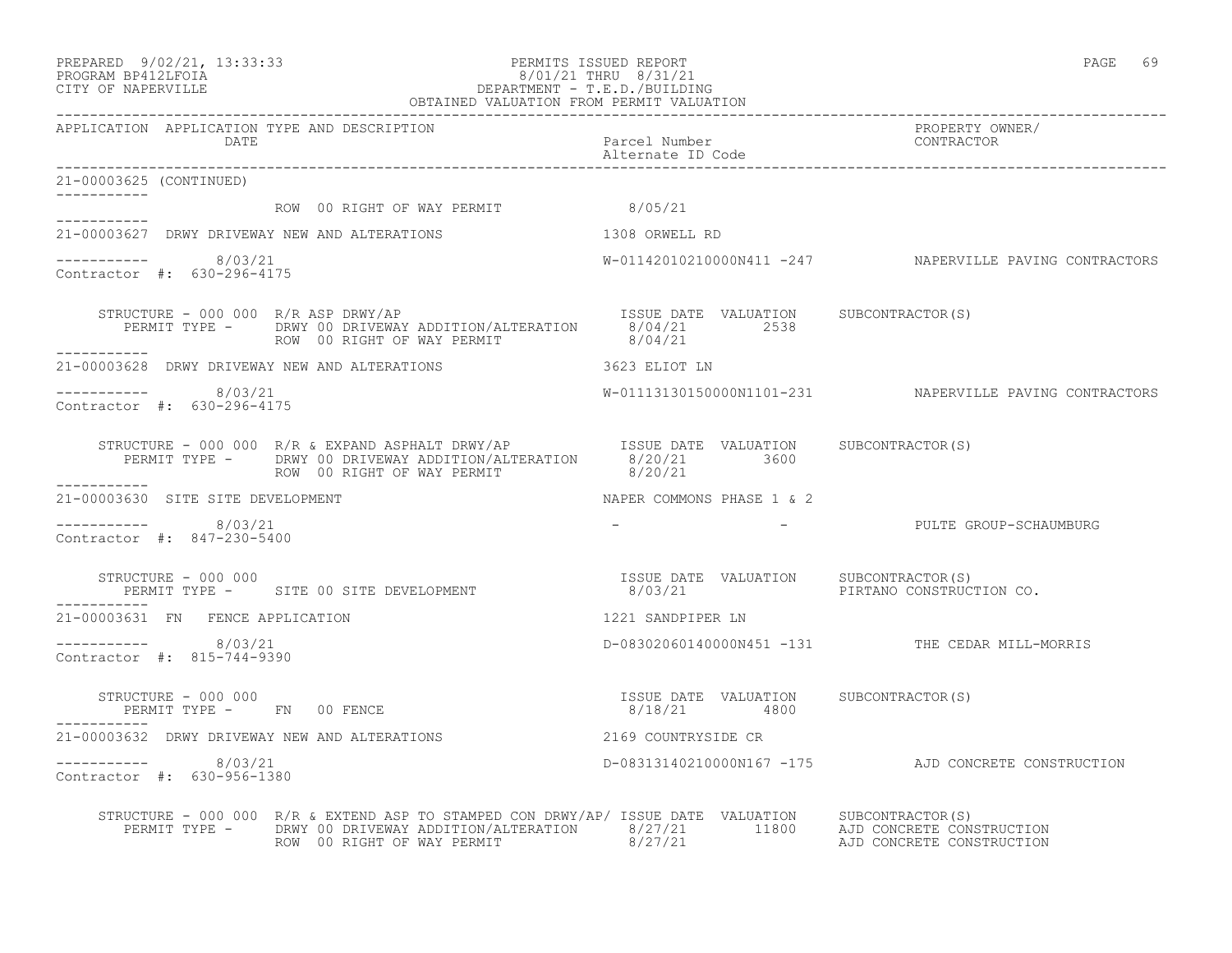PREPARED 9/02/21, 13:33:33 PERMITS ISSUED REPORT PAGE 70

# PROGRAM BP412LFOIA 8/01/21 THRU 8/31/21 CITY OF NAPERVILLE DEPARTMENT - T.E.D./BUILDING

|                                                      | OBTAINED VALUATION FROM PERMIT VALUATION                                                                                                                                                                                                 |                                          |                                                         |
|------------------------------------------------------|------------------------------------------------------------------------------------------------------------------------------------------------------------------------------------------------------------------------------------------|------------------------------------------|---------------------------------------------------------|
| APPLICATION APPLICATION TYPE AND DESCRIPTION<br>DATE |                                                                                                                                                                                                                                          | Parcel Number<br>Alternate ID Code       | PROPERTY OWNER/<br>CONTRACTOR                           |
|                                                      | 21-00003634 DRWY DRIVEWAY NEW AND ALTERATIONS                                                                                                                                                                                            | 2124 HAIDER AV                           |                                                         |
| ---------- 8/03/21<br>Contractor #: 630-350-7717     |                                                                                                                                                                                                                                          |                                          | W-01152050240000N1067-245 TMW ENTERPRISE PAVING         |
| ___________                                          | STRUCTURE - 000 000 R/R ASP DRWY/AP<br>PERMIT TYPE - DRWY 00 DRIVEWAY ADDITION/ALTERATION 8/04/21 2975<br>$\frac{8}{0.04/21}$ 2975<br>ROW 00 RIGHT OF WAY PERMIT                                                                         | 8/04/21                                  |                                                         |
|                                                      |                                                                                                                                                                                                                                          |                                          |                                                         |
| -----------    8/03/21<br>Contractor #: 817-875-7057 |                                                                                                                                                                                                                                          | W-01103010150000N1839-229 PULTE GROUP    |                                                         |
| STRUCTURE - 000 000 SFR                              | FERMIT TYPE - ELEC 00 ELECTRIC FOR SINGLE FAMILY/DPX 8/31/21<br>MECHANICAL FOR SFR/DPX 8/31/21<br>MECHANICAL FOR SFR/DPX 8/31/21<br>PLUM 00 PLUMBING BASEMENT ROUGH 8/31/21<br>FIUM 00 PLUMBING FOR SINGLE FAMILY/DPX 8/31/21<br>SFRP 00 | ISSUE DATE VALUATION SUBCONTRACTOR (S)   |                                                         |
|                                                      |                                                                                                                                                                                                                                          |                                          |                                                         |
|                                                      | 21-00003636 DRWY DRIVEWAY NEW AND ALTERATIONS 1604 CARLYLE RD                                                                                                                                                                            |                                          |                                                         |
| ----------- 8/03/21<br>Contractor #: 630-296-4175    |                                                                                                                                                                                                                                          |                                          | W-01113100190000N1101-231 NAPERVILLE PAVING CONTRACTORS |
|                                                      | STRUCTURE - 000 000 R/R ASP DRWY/AP<br>PERMIT TYPE - DRWY 00 DRIVEWAY ADDITION/ALTERATION 8/04/21 2520<br>ROW 00 RIGHT OF WAY PERMIT 8/04/21                                                                                             |                                          |                                                         |
| -----------                                          | 21-00003637 DRWY DRIVEWAY NEW AND ALTERATIONS 1219 HOLLINGSWOOD AV                                                                                                                                                                       |                                          |                                                         |
| ----------- 8/03/21<br>Contractor #: 630-296-4175    |                                                                                                                                                                                                                                          |                                          | W-01112050250000N719 -217 NAPERVILLE PAVING CONTRACTORS |
|                                                      | STRUCTURE - 000 000 R/R ASP DRWY/AP<br>PERMIT TYPE - DRWY 00 DRIVEWAY ADDITION/ALTERATION 8/04/21 2485<br>$\frac{8}{04/21}$ 2485                                                                                                         |                                          |                                                         |
|                                                      | 21-00003638 DRWY DRIVEWAY NEW AND ALTERATIONS 40 211 N WHISPERING HILLS RD                                                                                                                                                               |                                          |                                                         |
| $--------- 8/03/21$<br>Contractor #: 630-469-6898    |                                                                                                                                                                                                                                          | D-07141060280000N168 -66 CUSTOM CONCRETE |                                                         |
|                                                      | STRUCTURE - 000 000 R/R ASP & EXPAND DRWY/AP/FDW TSSUE DATE VALUATION SUBCONTRACTOR(S)                                                                                                                                                   |                                          |                                                         |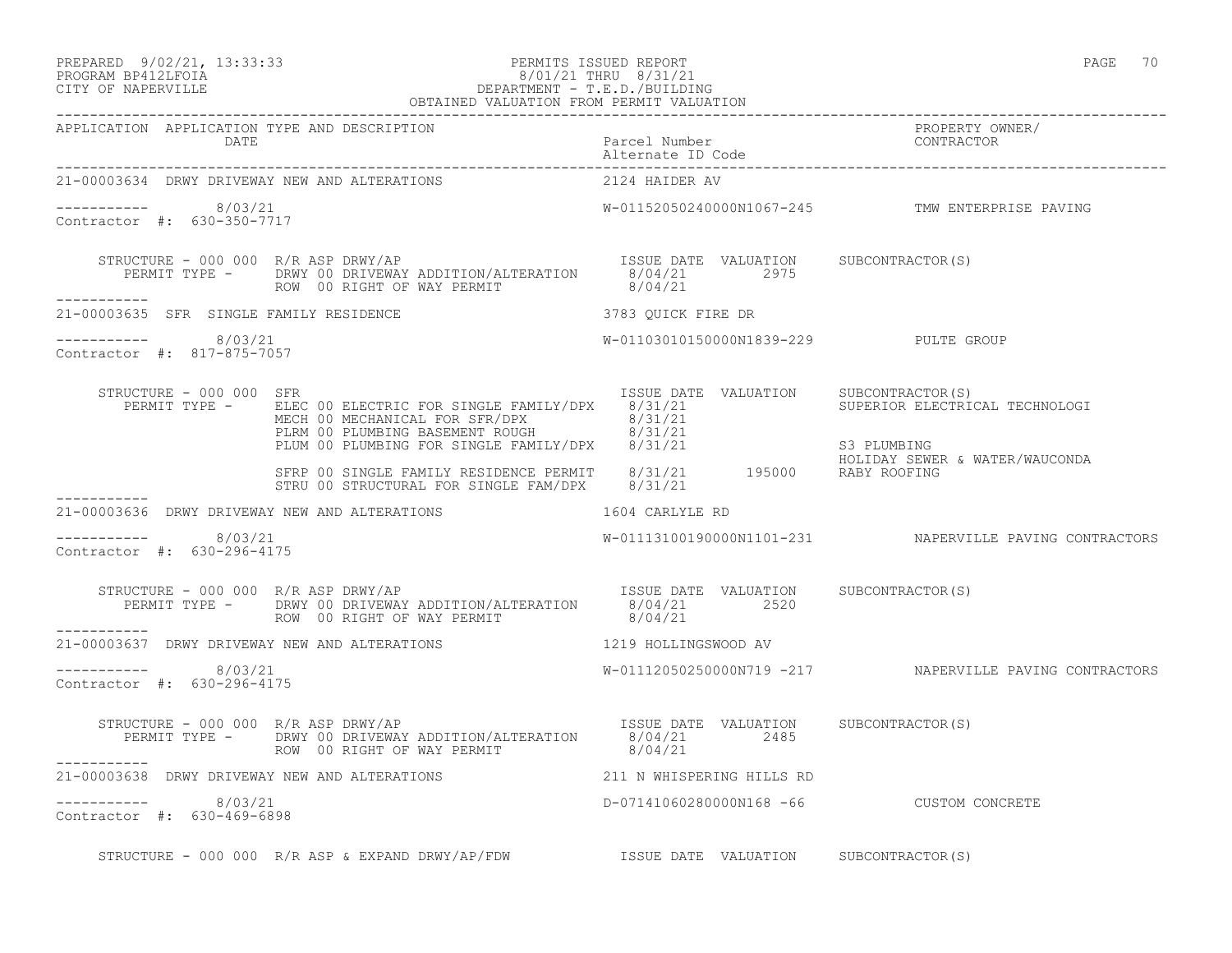| PREPARED 9/02/21, 13:33:33 | PERMITS ISSUED REPORT | PAGE | $  -$ |
|----------------------------|-----------------------|------|-------|
|                            |                       |      |       |

# PROGRAM BP412LFOIA 8/01/21 THRU 8/31/21 CITY OF NAPERVILLE DEPARTMENT - T.E.D./BUILDING

|                                                             | OBTAINED VALUATION FROM PERMIT VALUATION                                                                                                                                                                                             |                                          |                                                                  |
|-------------------------------------------------------------|--------------------------------------------------------------------------------------------------------------------------------------------------------------------------------------------------------------------------------------|------------------------------------------|------------------------------------------------------------------|
| APPLICATION APPLICATION TYPE AND DESCRIPTION<br><b>DATE</b> |                                                                                                                                                                                                                                      |                                          | PROPERTY OWNER/                                                  |
| 21-00003638 (CONTINUED)<br>___________                      |                                                                                                                                                                                                                                      |                                          |                                                                  |
|                                                             | PERMIT TYPE - DRWY 00 DRIVEWAY ADDITION/ALTERATION 8/23/21 8150 CUSTOM CONCRETE<br>ROW 00 RIGHT OF WAY PERMIT 8/23/21 600 CUSTOM CONCRETE                                                                                            |                                          |                                                                  |
| 21-00003639 SFR SINGLE FAMILY RESIDENCE                     | 3687 AMBROSIA DR                                                                                                                                                                                                                     |                                          |                                                                  |
| ----------- 8/03/21<br>Contractor #: 817-875-7057           |                                                                                                                                                                                                                                      | W-0110300028242 N1842-229 PULTE GROUP    |                                                                  |
| STRUCTURE - 000 000 SFR                                     | FERMIT TYPE - ELEC 00 ELECTRIC FOR SINGLE FAMILY/DPX 8/31/21<br>MECH 00 MECHANICAL FOR SFR/DPX 8/31/21<br>PLUM 00 PLUMBING FOR SINGLE FAMILY/DPX 8/31/21 S3 PLUMBING<br>SFRP 00 SINGLE FAMILY RESIDENCE PERMIT 8/31/21 195000 RABY R | ISSUE DATE VALUATION SUBCONTRACTOR(S)    | SUPERIOR ELECTRICAL TECHNOLOGI<br>HOLIDAY SEWER & WATER/WAUCONDA |
|                                                             |                                                                                                                                                                                                                                      |                                          |                                                                  |
|                                                             | 21-00003640 DRWY DRIVEWAY NEW AND ALTERATIONS 1367 SAXON LN                                                                                                                                                                          |                                          |                                                                  |
| ----------- 8/03/21<br>Contractor #: 630-296-4175           |                                                                                                                                                                                                                                      |                                          | W-01111110020000N533 -216 NAPERVILLE PAVING CONTRACTORS          |
|                                                             | STRUCTURE - 000 000 R/R ASP DRWY & CON FDW ISSUE DATE VALUATION SUBCONTRACTOR(S)<br>PERMIT TYPE - DRWY 00 DRIVEWAY ADDITION/ALTERATION 8/05/21 4800<br>ROW 00 RIGHT OF WAY PERMIT 8/05/21                                            |                                          |                                                                  |
| -----------                                                 | 21-00003641 DRWY DRIVEWAY NEW AND ALTERATIONS 1268 CROMWELL LN                                                                                                                                                                       |                                          |                                                                  |
| ----------- 8/04/21<br>Contractor #: 630-885-8054           |                                                                                                                                                                                                                                      | W-01112120030000N444 -217 ALLRITE PAVING |                                                                  |
| STRUCTURE - 000 000 $R/R$ ASP DRWY/AP                       | TRUCTURE - 000 000 R/R ASP DRWY/AP<br>PERMIT TYPE - DRWY 00 DRIVEWAY ADDITION/ALTERATION 8/05/21 4000<br>ROW 00 RIGHT OF WAY PERMIT 8/05/21                                                                                          |                                          |                                                                  |
| 21-00003642 CMIS MISCELLANEOUS COMMERCIAL                   | 1803 FREEDOM DR                                                                                                                                                                                                                      |                                          |                                                                  |
| $--------$ 8/04/21<br>Contractor #: 630-499-7700            |                                                                                                                                                                                                                                      |                                          | D-08053000340000N1582-27 SHOWALTER ROOFING SERVICE               |
|                                                             | STRUCTURE - 000 000 WHITE CHOCOLATE GRILL                         ISSUE DATE VALUATION     SUBCONTRACTOR(S)<br>PERMIT TYPE -     CMIS 00 COMMERCIAL MISC. PERMIT              8/26/21       73540    SHOWALTER ROOFING SERVICE       |                                          |                                                                  |
|                                                             | 21-00003643 DRWY DRIVEWAY NEW AND ALTERATIONS 4416 LEXINGTON LN                                                                                                                                                                      |                                          |                                                                  |
| 8/04/21<br>Contractor #: 630-879-5673                       |                                                                                                                                                                                                                                      |                                          | D-07272120030000N745 -125 SAFEGUARD SEALCOATING                  |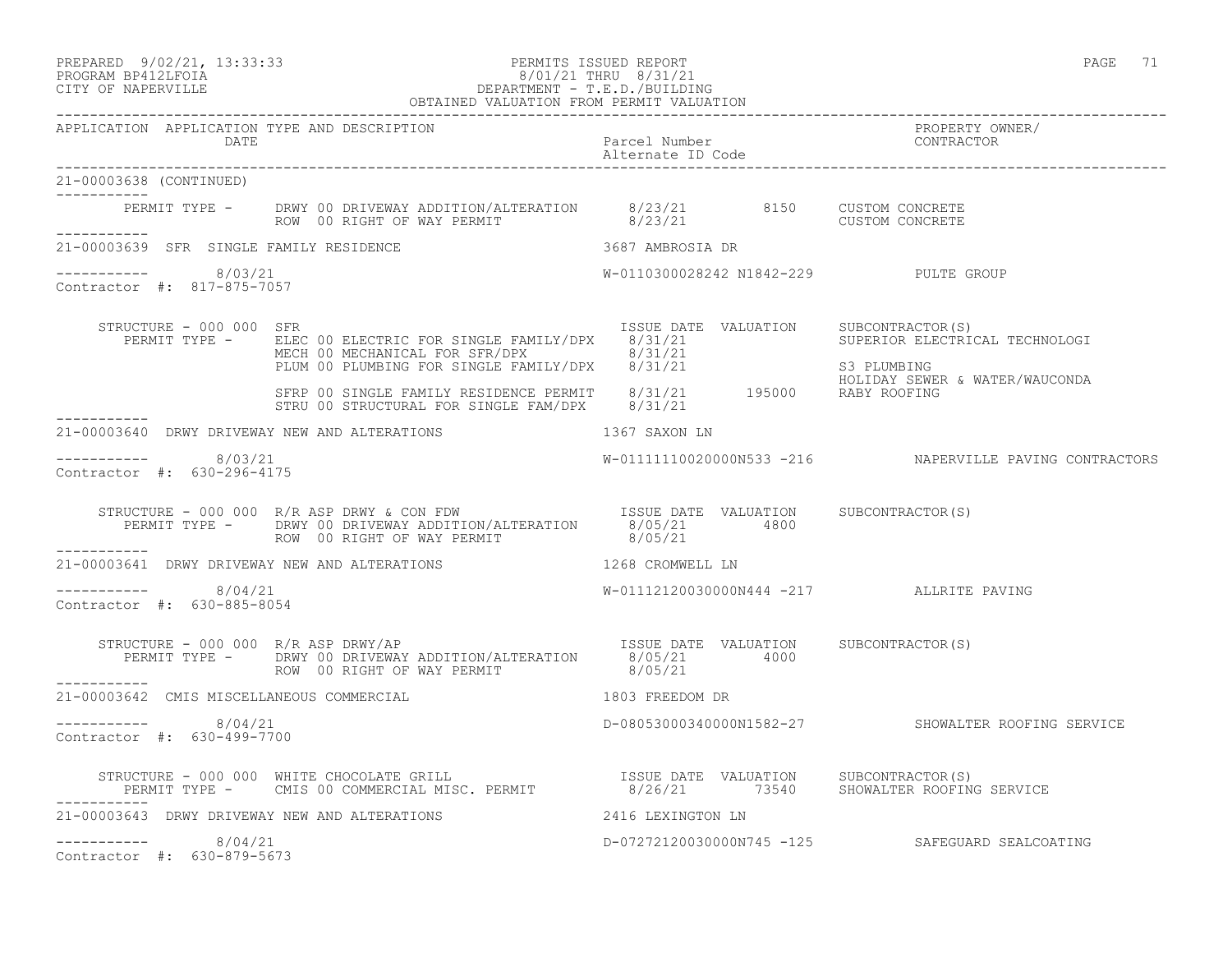PREPARED 9/02/21, 13:33:33 PERMITS ISSUED REPORT PAGE 72

# PROGRAM BP412LFOIA 8/01/21 THRU 8/31/21 CITY OF NAPERVILLE DEPARTMENT - T.E.D./BUILDING

| OBTAINED VALUATION FROM PERMIT VALUATION                                                                                                                                                                                                                                                                                                                                         |                                                       |                                                 |
|----------------------------------------------------------------------------------------------------------------------------------------------------------------------------------------------------------------------------------------------------------------------------------------------------------------------------------------------------------------------------------|-------------------------------------------------------|-------------------------------------------------|
| APPLICATION APPLICATION TYPE AND DESCRIPTION<br>DATE                                                                                                                                                                                                                                                                                                                             | Parcel Number<br>Alternate ID Code                    | PROPERTY OWNER/<br>CONTRACTOR                   |
| 21-00003643 (CONTINUED)<br>------------                                                                                                                                                                                                                                                                                                                                          |                                                       |                                                 |
| STRUCTURE - 000 000 R/R ASP DRWY/AP<br>PERMIT TYPE - DRWY 00 DRIVEWAY ADDITION/ALTERATION 8/06/21 2700<br>2700 2700<br>ROW 00 RIGHT OF WAY PERMIT                                                                                                                                                                                                                                | 8/06/21                                               |                                                 |
| 21-00003644 DRWY DRIVEWAY NEW AND ALTERATIONS 1509 CULPEPPER DR                                                                                                                                                                                                                                                                                                                  |                                                       |                                                 |
| -----------     8/04/21<br>Contractor #: 630-625-8810                                                                                                                                                                                                                                                                                                                            | D-08213090430000N460 -119 SALINAS CONCRETE            |                                                 |
| STRUCTURE - 000 000 R/R ASP TO CON DRWY/AP & CON FDW ISSUE DATE VALUATION SUBCONTRACTOR(S)<br>PERMIT TYPE - DRWY 00 DRIVEWAY ADDITION/ALTERATION 8/20/21 8000 SALINAS CONCRETE<br>------                                                                                                                                                                                         |                                                       |                                                 |
| 21-00003647 FN FENCE APPLICATION                                                                                                                                                                                                                                                                                                                                                 | 1833 PRINCETON CR                                     |                                                 |
| ----------- 8/04/21<br>Contractor #: 815-744-9390                                                                                                                                                                                                                                                                                                                                |                                                       | D-08284020090000N160 -150 THE CEDAR MILL-MORRIS |
| $\begin{array}{cccccccccc} \texttt{STRUCTURE} & - & 000 & 000 & & & & & & \\ \texttt{PERMIT TYPE} & - & \texttt{FN} & 00 & \texttt{FENCE} & & & & & \\ \end{array} \hspace{2.5cm} \begin{array}{cccccccccc} \texttt{SSUB} & \texttt{DATE} & \texttt{VALUATION} & \texttt{SUBCONTRACTOR(S)} \\ & & & & & & \\ \texttt{S/O4/21} & & & & & 3850 & & \\ \end{array}$<br>------------ |                                                       |                                                 |
| 21-00003648 FN FENCE APPLICATION                                                                                                                                                                                                                                                                                                                                                 | 1333 DUQUESNE AV                                      |                                                 |
| $--------- 8/04/21$<br>Contractor #: 630-933-9881                                                                                                                                                                                                                                                                                                                                |                                                       | D-08331130130000N470 -164 SP FENCE-WARRENVILLE  |
| STRUCTURE - 000 000<br>PERMIT TYPE - FN 00 FENCE<br>-----------                                                                                                                                                                                                                                                                                                                  | ISSUE DATE VALUATION SUBCONTRACTOR(S)<br>8/04/21 7862 |                                                 |
| 21-00003649 RAL RES ALTERATIONS/REMODLING (NO NEW SO FTG) 948 HEATHROW LN                                                                                                                                                                                                                                                                                                        |                                                       |                                                 |
| $--------- 8/04/21$<br>Contractor #: 630-293-8070                                                                                                                                                                                                                                                                                                                                |                                                       | D-07262100170000N702 -127 SYNERGY BUILDERS INC  |
| STRUCTURE - 000 000 BATHROOM REMODEL<br>-----------                                                                                                                                                                                                                                                                                                                              |                                                       | TOPPEL PLUMBING INC                             |
| 21-00003650 FN FENCE APPLICATION                                                                                                                                                                                                                                                                                                                                                 | 913 BURGESS HILL RD                                   |                                                 |
| $--------- 8/04/21$<br>Contractor #: 630-551-3400                                                                                                                                                                                                                                                                                                                                |                                                       | D-07253060080000N569 -143 CLASSIC FENCE/OSWEGO  |
| STRUCTURE - 000 000                                                                                                                                                                                                                                                                                                                                                              | ISSUE DATE VALUATION SUBCONTRACTOR(S)                 |                                                 |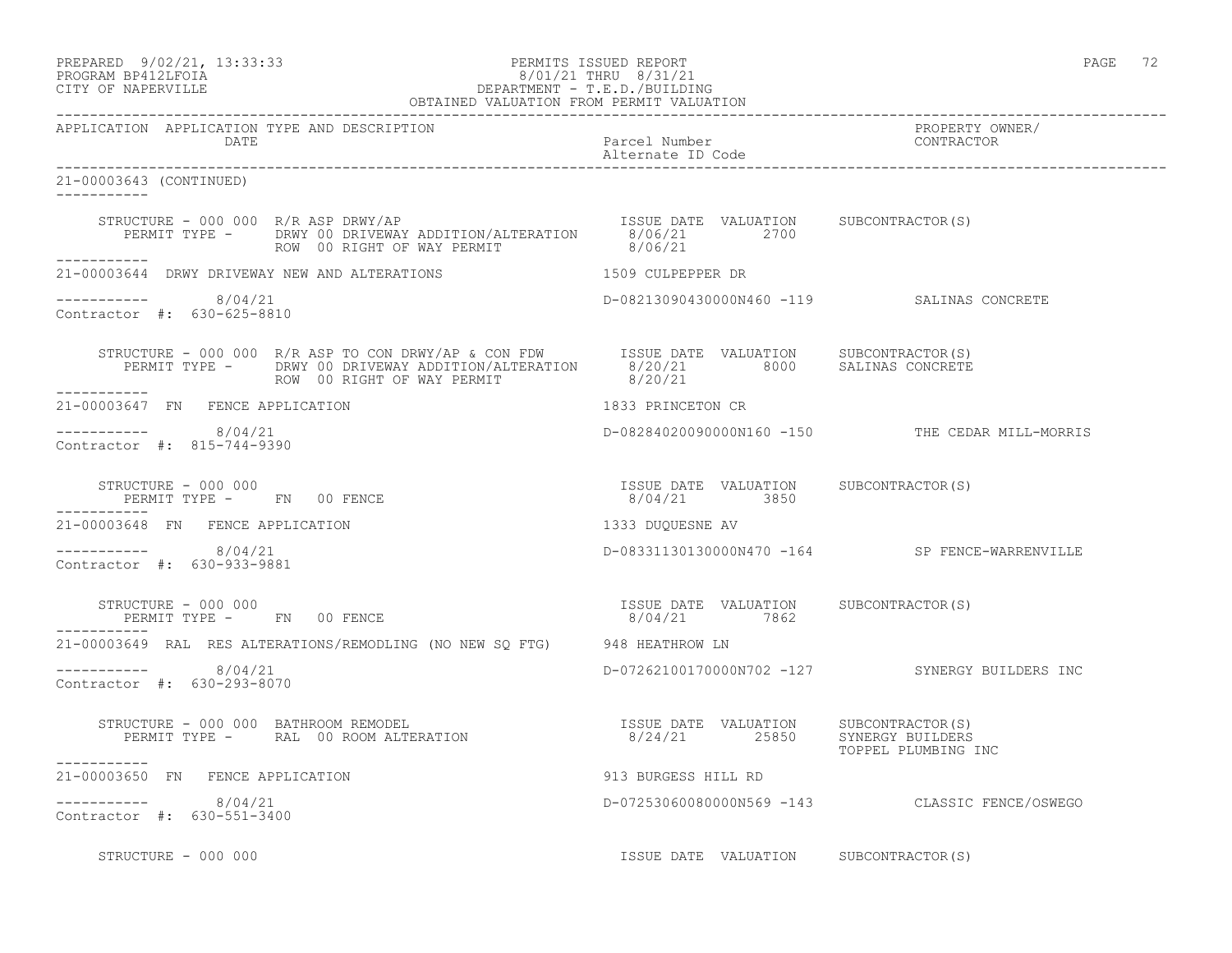### PREPARED 9/02/21, 13:33:33 PERMITS ISSUED REPORT PAGE 73 PROGRAM BP412LFOIA 8/01/21 THRU 8/31/21 CITY OF NAPERVILLE DEPARTMENT - T.E.D./BUILDING

| OBTAINED VALUATION FROM PERMIT VALUATION                                                                                                                                                                          |                                                                        |                                                          |
|-------------------------------------------------------------------------------------------------------------------------------------------------------------------------------------------------------------------|------------------------------------------------------------------------|----------------------------------------------------------|
| APPLICATION APPLICATION TYPE AND DESCRIPTION<br>DATE                                                                                                                                                              | Parcel Number<br>Alternate ID Code                                     | PROPERTY OWNER/<br>CONTRACTOR                            |
| 21-00003650 (CONTINUED)                                                                                                                                                                                           |                                                                        |                                                          |
| PERMIT TYPE - FN 00 FENCE<br>-----------                                                                                                                                                                          | 8/09/21 12500                                                          |                                                          |
| 21-00003651 FN FENCE APPLICATION                                                                                                                                                                                  | 1837 PRINCETON CR                                                      |                                                          |
| $--------- 8/04/21$<br>Contractor #: 815-744-9390                                                                                                                                                                 |                                                                        | D-08284020080000N160 -150 THE CEDAR MILL-MORRIS          |
| STRUCTURE - 000 000<br>PERMIT TYPE - FN 00 FENCE<br>PERMIT TYPE - FN 00 FENCE                                                                                                                                     | ISSUE DATE VALUATION SUBCONTRACTOR(S)<br>8/06/21 8600                  |                                                          |
| 21-00003652 ESC ELECTRIC SERVICE CHANGE                                                                                                                                                                           | 1513 CORTLAND DR                                                       |                                                          |
| -----------    8/04/21<br>Contractor #: 815-791-2058                                                                                                                                                              |                                                                        | D-07254030310000N164 -144 KNAPP CONSTRUCTION & ELECTRIC/ |
| STRUCTURE - 000 000 EMERGENCY ELECTRIC                       ISSUE DATE VALUATION   SUBCONTRACTOR(S)<br>PERMIT TYPE -   ELSC 00 ELECTRIC SVC CHANGE RES.         8/04/21           KNAPP CONSTRUCTION & ELECTRIC/ |                                                                        |                                                          |
| 21-00003654 RAL RES ALTERATIONS/REMODLING (NO NEW SQ FTG) 921 WILLIAMSBURG DR                                                                                                                                     |                                                                        |                                                          |
| ----------- 8/04/21<br>Contractor #: 630-669-8780                                                                                                                                                                 |                                                                        | D-07251050120000N681 -128 ON THE LEVEL CONSTRUCTION      |
| PERMIT TYPE - RAL 00 ROOM ALTERATION<br>STRUCTURE - 000 000 TWO BATHROOM REMODEL<br>-----------                                                                                                                   | ISSUE DATE VALUATION SUBCONTRACTOR(S)<br>8/23/21 30000 KINDLE ELECTRIC | GRAZ PLUMBING INC-OSWEGO                                 |
| 21-00003657 FN FENCE APPLICATION                                                                                                                                                                                  | 735 N BRAINARD ST                                                      |                                                          |
| $--------- 8/04/21$<br>Contractor #: 800-543-6511                                                                                                                                                                 | D-08181110080000N426 -70 PEERLESS FENCE                                |                                                          |
| STRUCTURE - 000 000<br>PERMIT TYPE - FN 00 FENCE<br>-----------                                                                                                                                                   | ISSUE DATE VALUATION SUBCONTRACTOR(S)<br>8/13/21 7400                  |                                                          |
| 21-00003660 FN FENCE APPLICATION                                                                                                                                                                                  | 559 DORSET CT                                                          |                                                          |
| $--------- 8/04/21$<br>Contractor #: 800-543-6511                                                                                                                                                                 | D-08201090160000N104 -102 PEERLESS FENCE                               |                                                          |
| STRUCTURE - 000 000<br>PERMIT TYPE - FN 00 FENCE                                                                                                                                                                  | ISSUE DATE VALUATION SUBCONTRACTOR(S)<br>8/13/21 7800                  |                                                          |
| 21-00003661 FN FENCE APPLICATION                                                                                                                                                                                  | 1508 ESTUARY CT                                                        |                                                          |
| $--------- 8/04/21$<br>Contractor #: 800-543-6511                                                                                                                                                                 | D-08311020090000N305 -160 PEERLESS FENCE                               |                                                          |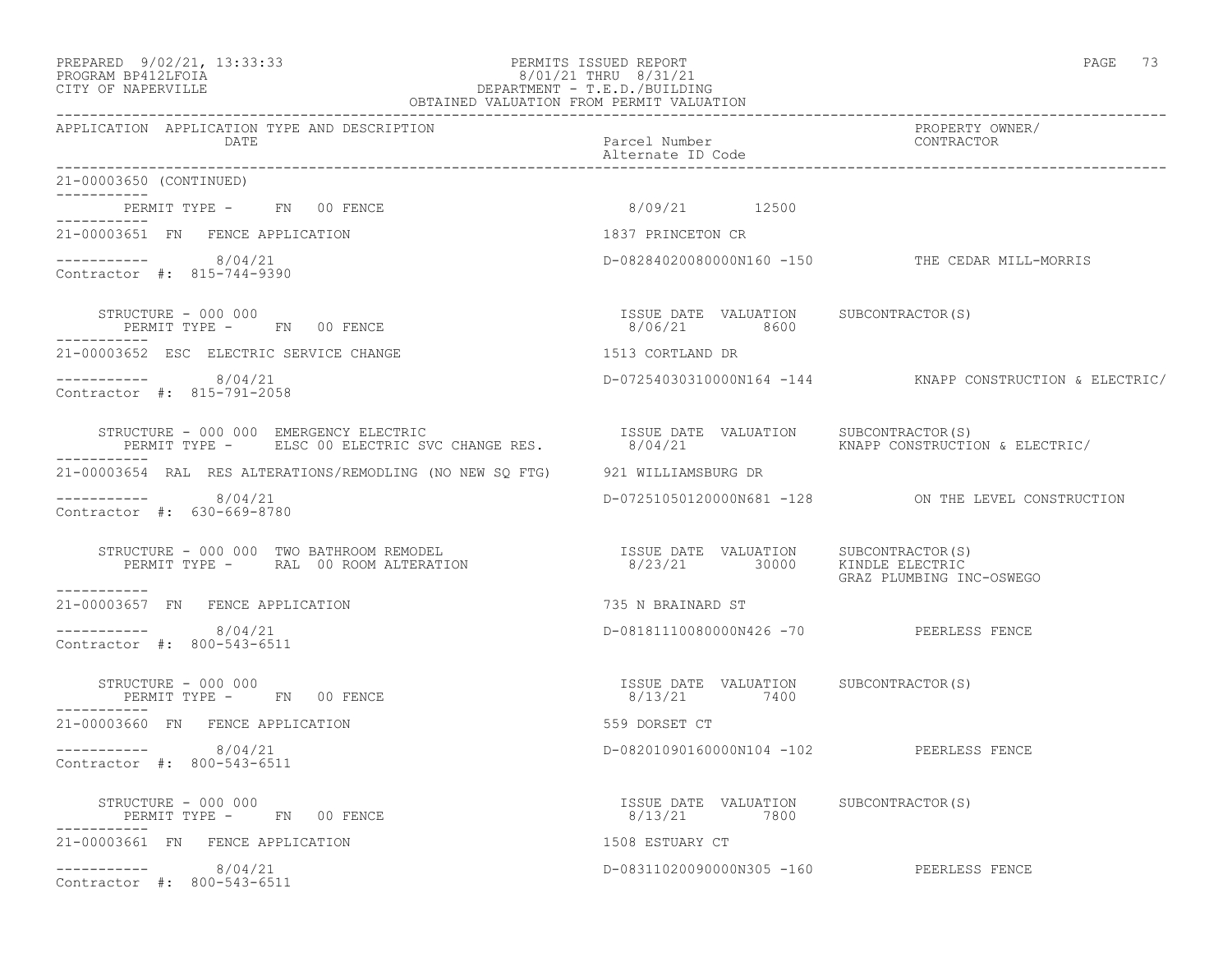| PREPARED 9/02/21, 13:33:33<br>PROGRAM BP412LFOIA 8/01/21 THRU 8/31/21<br>CITY OF NAPERVILLE DEPARTMENT - T.E.D./BUILDING<br>DEPARTMENT - T.E.D./BUILDING<br>OBTAINED VALUATION FROM PERMIT VALUATION                             |                                                        | PAGE 74                                                  |
|----------------------------------------------------------------------------------------------------------------------------------------------------------------------------------------------------------------------------------|--------------------------------------------------------|----------------------------------------------------------|
| APPLICATION APPLICATION TYPE AND DESCRIPTION<br>DATE                                                                                                                                                                             | Parcel Number<br>Alternate ID Code                     | PROPERTY OWNER/<br>CONTRACTOR                            |
| 21-00003661 (CONTINUED)                                                                                                                                                                                                          |                                                        |                                                          |
| STRUCTURE - 000 000<br>PERMIT TYPE - FN 00 FENCE                                                                                                                                                                                 | ISSUE DATE VALUATION SUBCONTRACTOR(S)<br>8/13/21 11800 |                                                          |
| 21-00003662 FN FENCE APPLICATION                                                                                                                                                                                                 | 1164 DICKENS AV                                        |                                                          |
| $----------$ 8/04/21<br>Contractor #: 800-543-6511                                                                                                                                                                               | D-08083140170000N694 -57 PEERLESS FENCE                |                                                          |
| STRUCTURE - 000 000<br>PERMIT TYPE - FN 00 FENCE                                                                                                                                                                                 | ISSUE DATE VALUATION SUBCONTRACTOR(S)<br>8/13/21 8500  |                                                          |
| 21-00003663 FN FENCE APPLICATION                                                                                                                                                                                                 | 1512 SARANELL AV                                       |                                                          |
| -----------    8/04/21<br>Contractor #: 800-543-6511                                                                                                                                                                             | D-07261020250000N698 -126 PEERLESS FENCE               |                                                          |
| STRUCTURE - 000 000<br>PERMIT TYPE - FN 00 FENCE<br>-----------                                                                                                                                                                  | ISSUE DATE VALUATION SUBCONTRACTOR(S)<br>8/13/21 6800  |                                                          |
| 21-00003665 FN FENCE APPLICATION                                                                                                                                                                                                 | 3720 HIGHKNOB CR                                       |                                                          |
| $--------- 8/04/21$<br>Contractor #: 800-543-6511                                                                                                                                                                                | W-01091020370000N1365-212 PEERLESS FENCE               |                                                          |
| STRUCTURE - 000 000<br>PERMIT TYPE - FN 00 FENCE<br>------------                                                                                                                                                                 | ISSUE DATE VALUATION SUBCONTRACTOR(S)<br>8/13/21 5500  |                                                          |
| 21-00003667 FN FENCE APPLICATION                                                                                                                                                                                                 | 2309 PROVIDENCE CT                                     |                                                          |
| $--------- 8/04/21$<br>Contractor #:                                                                                                                                                                                             |                                                        |                                                          |
| STRUCTURE - 000 000<br>PERMIT TYPE - FN 00 FENCE                                                                                                                                                                                 | ISSUE DATE VALUATION SUBCONTRACTOR(S)<br>8/10/21 10000 |                                                          |
| 21-00003668 DRWY DRIVEWAY NEW AND ALTERATIONS                                                                                                                                                                                    | 3432 CAINE DR                                          |                                                          |
| $--------- 8/04/21$<br>Contractor #: 630-977-3105                                                                                                                                                                                |                                                        | W-01114010170000N1212-232 ZUNIGA SEALCOATING ASPHALT LLC |
| STRUCTURE - 000 000 R/R ASP DRWY/AP<br>FORM TRIANGERY AND TRIANGERY CONTROLLERS WAS ARRESTED ON THE VALUATION SUBCONTRACTOR (S)<br>PERMIT TYPE - DRWY 00 DRIVEWAY ADDITION/ALTERATION 8/06/21 2500<br>ROW 00 RIGHT OF WAY PERMIT |                                                        |                                                          |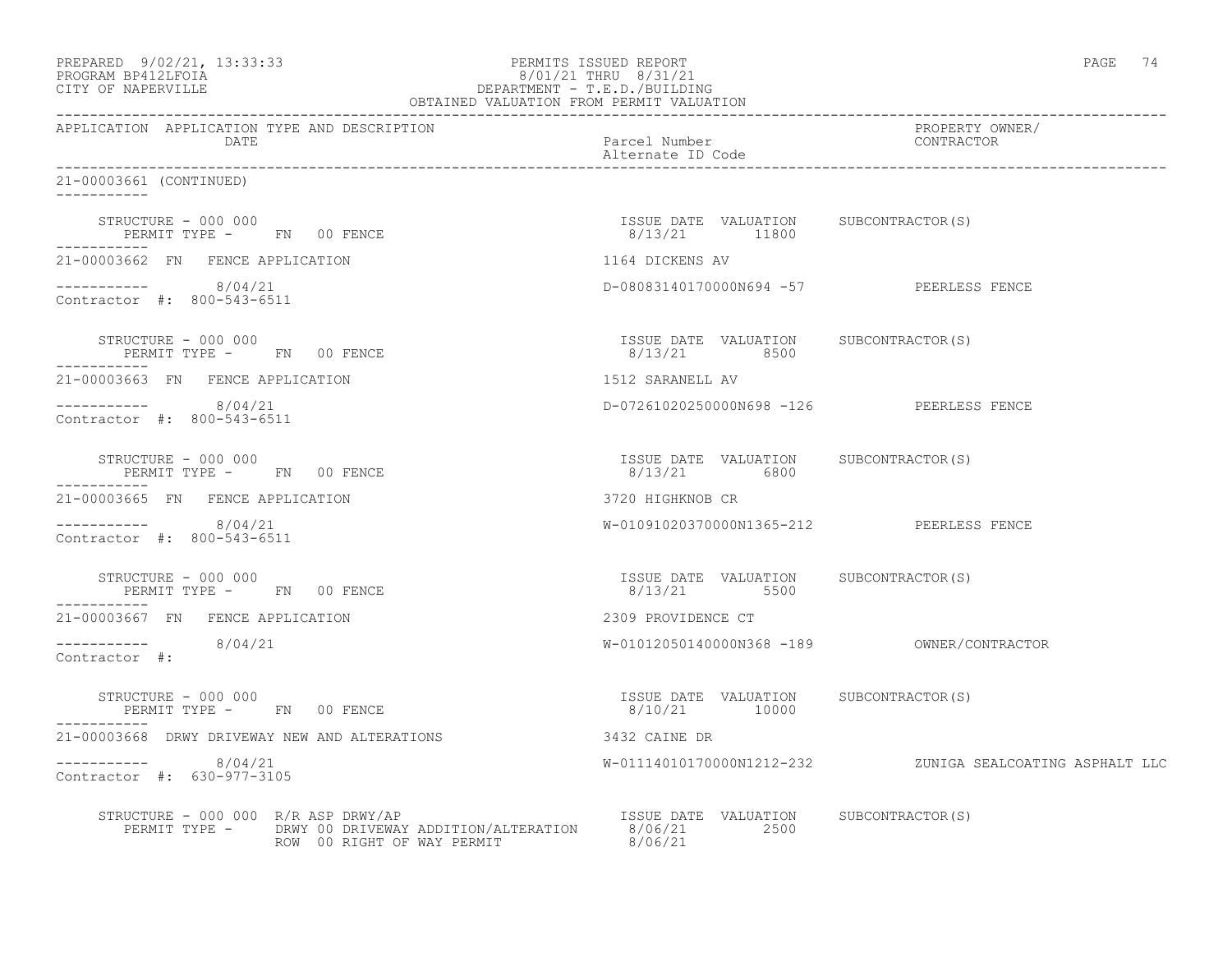#### PREPARED 9/02/21, 13:33:33 PERMITS ISSUED REPORT PAGE 75 PROGRAM BP412LFOIA 8/01/21 THRU 8/31/21 CITY OF NAPERVILLE DEPARTMENT - T.E.D./BUILDING OBTAINED VALUATION FROM PERMIT VALUATION

| IIVOUMIT DI IIZHI VIII<br>CITY OF NAPERVILLE | $\cup$ , $\cup$ $\bot$ , $\bot$ , $\bot$ , $\bot$ , $\bot$ , $\bot$ , $\bot$ , $\bot$ , $\bot$ , $\bot$<br>DEPARTMENT - T.E.D./BUILDING<br>OBTAINED VALUATION FROM PERMIT VALUATION |                 |
|----------------------------------------------|-------------------------------------------------------------------------------------------------------------------------------------------------------------------------------------|-----------------|
| APPLICATION APPLICATION TYPE AND DESCRIPTION | Parcel Number                                                                                                                                                                       | PROPERTY OWNER/ |
| DATE                                         | Alternate ID Code                                                                                                                                                                   | CONTRACTOR      |

| DATE                                                                                                                                                                  | Parcel Number CONTRACTOR<br>Alternate ID Code          |                                                        |
|-----------------------------------------------------------------------------------------------------------------------------------------------------------------------|--------------------------------------------------------|--------------------------------------------------------|
| 21-00003669 DRWY DRIVEWAY NEW AND ALTERATIONS                                                                                                                         | 1811 RIVER RIDGE CR                                    |                                                        |
| $--------- 8/04/21$<br>Contractor #: 630-717-9005                                                                                                                     |                                                        | D-08321030070000N492 -162 HUNTER PAVING AND EXCAVATING |
| STRUCTURE - 000 000 R/R ASP DRWY/AP<br>PERMIT TYPE - DRWY 00 DRIVEWAY ADDITION/ALTERATION 8/09/21 4275<br>ROW 00 RIGHT OF WAY PERMIT - 8/09/21 8/09/21<br>----------- |                                                        |                                                        |
| 21-00003670 DRWY DRIVEWAY NEW AND ALTERATIONS                                                                                                                         | 223 E HILLSIDE RD                                      |                                                        |
| $--------- 8/04/21$<br>Contractor #: 630-717-9005                                                                                                                     |                                                        | D-08191060130000N48 -100 HUNTER PAVING AND EXCAVATING  |
| STRUCTURE - 000 000 R/R ASP DRWY/AP<br>PERMIT TYPE - DRWY 00 DRIVEWAY ADDITION/ALTERATION 8/16/21 8200<br>ROW 00 RIGHT OF WAY PERMIT<br>-----------                   | ISSUE DATE VALUATION SUBCONTRACTOR(S)<br>8/16/21       |                                                        |
| 1513 LONDON CT<br>21-00003671 DRWY DRIVEWAY NEW AND ALTERATIONS                                                                                                       |                                                        |                                                        |
| $--------- 8/04/21$<br>Contractor #: 630-213-9540                                                                                                                     |                                                        | D-07101030270000N284 -34 FORTIS GROUND WERKS           |
| ROW 00 RIGHT OF WAY PERMIT 68/06/21 TO MERKS<br>___________                                                                                                           |                                                        |                                                        |
| 21-00003672 FN FENCE APPLICATION                                                                                                                                      | 2064 COBBLEBROOK LN                                    |                                                        |
| $--------- 8/04/21$<br>Contractor #: 630-290-6292                                                                                                                     | D-08284190390000N693 -150 XPRESS FENCE                 |                                                        |
| STRUCTURE - 000 000<br>PERMIT TYPE - FN 00 FENCE                                                                                                                      | ISSUE DATE VALUATION SUBCONTRACTOR (S)<br>8/20/21 8465 |                                                        |
| 21-00003674 DRWY DRIVEWAY NEW AND ALTERATIONS                                                                                                                         | 1304 SAXON LN                                          |                                                        |
| $--------- 8/05/21$<br>Contractor #: 630-296-4175                                                                                                                     |                                                        |                                                        |
| STRUCTURE - 000 000 $R/R$ ASP DRWY/AP<br>PERMIT TYPE - DRWY 00 DRIVEWAY ADDITION/ALTERATION 8/10/21 3588<br>ROW 00 RIGHT OF WAY PERMIT<br>----------                  | ISSUE DATE VALUATION SUBCONTRACTOR(S)<br>8/10/21       |                                                        |
| 21-00003677 RAL RES ALTERATIONS/REMODLING (NO NEW SQ FTG) 3380 HOLLIS CR                                                                                              |                                                        |                                                        |
| $--------- 8/05/21$<br>Contractor #:                                                                                                                                  |                                                        |                                                        |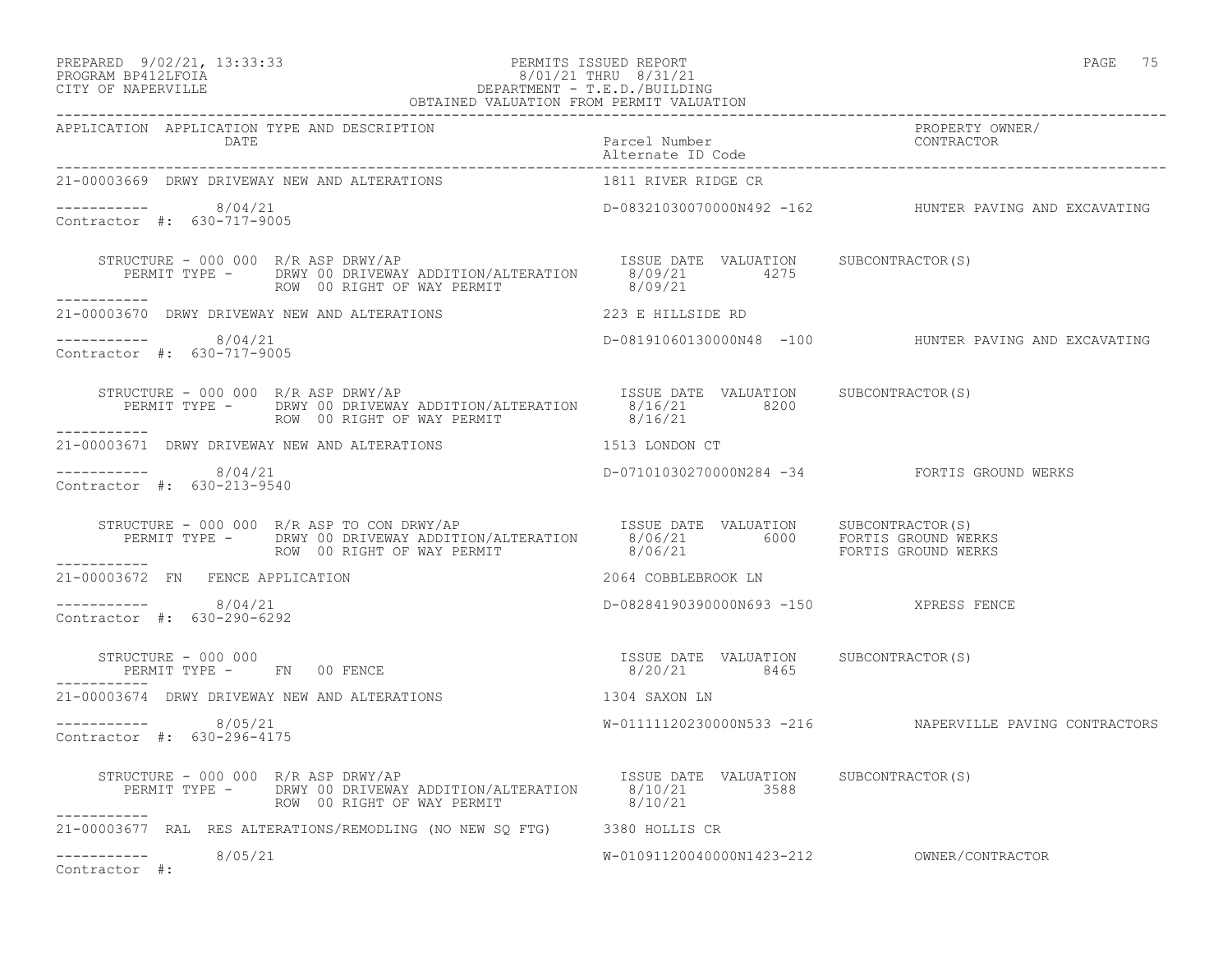| PREPARED            | $9/02/21$ , 13:33:33 |  |
|---------------------|----------------------|--|
| DDACDAM BDA12T FATA |                      |  |

### PREPARED 9/02/21, 13:33:33 PERMITS ISSUED REPORT PAGE 76 PROGRAM BP412LFOIA 8/01/21 THRU 8/31/21 CITY OF NAPERVILLE DEPARTMENT - T.E.D./BUILDING

| OBTAINED VALUATION FROM PERMIT VALUATION                                                                                                                 |                                                   |                                                  |  |
|----------------------------------------------------------------------------------------------------------------------------------------------------------|---------------------------------------------------|--------------------------------------------------|--|
| APPLICATION APPLICATION TYPE AND DESCRIPTION<br>DATE                                                                                                     | Parcel Number<br>Alternate ID Code                | PROPERTY OWNER/<br>CONTRACTOR                    |  |
| 21-00003677 (CONTINUED)                                                                                                                                  |                                                   |                                                  |  |
| STRUCTURE - 000 000 BASEMENT REMODEL<br>PERMIT TYPE -    FB   00 FINISHED BASEMENT                         8/25/21       35000   GADERTECH ELECTRIC, LLC |                                                   | SOSA INC                                         |  |
| -----------<br>21-00003679 SITE SITE DEVELOPMENT                                                                                                         | 101 E 75TH ST                                     |                                                  |  |
| ----------- 8/05/21<br>Contractor #:                                                                                                                     |                                                   |                                                  |  |
| STRUCTURE - 000 000<br>PERMIT TYPE - SITE 00 SITE DEVELOPMENT                                                                                            | ISSUE DATE VALUATION SUBCONTRACTOR (S)<br>8/05/21 |                                                  |  |
| 21-00003680 DMOC DEMOLITION COMMERCIAL                                                                                                                   | 790 ROYAL ST GEORGE DR 139C                       |                                                  |  |
| -----------     8/05/21<br>Contractor #: 248-533-4644                                                                                                    | D-07131090020000N857 -68 ONE7 CONSTRUCTION        |                                                  |  |
| STRUCTURE - 000 000 X GOLF<br>PERMIT TYPE - DMIC 00 DEMOLITION COMMERCIAL INTERIOR 8/26/21 5000                                                          | ISSUE DATE VALUATION SUBCONTRACTOR(S)             |                                                  |  |
| 21-00003684 FABD FIRE ALARM                                                                                                                              | 263 SHUMAN BL 400                                 |                                                  |  |
| -----------    8/05/21<br>Contractor #: 630-548-5128                                                                                                     |                                                   | D-07014000340000N7 -24 FIRST SECURITY SYSTEMS FA |  |
| STRUCTURE - 000 000<br>PERMIT TYPE - FABD 00 FIRE ALARM                                                                                                  |                                                   | FIRST SECURITY SYSTEMS FA                        |  |
| 21-00003685 SITE SITE DEVELOPMENT                                                                                                                        | NAPER COMMONS PHASE 1 & 2                         |                                                  |  |
| $--------- 8/05/21$<br>Contractor #:                                                                                                                     |                                                   | - OWNER/CONTRACTOR                               |  |
| STRUCTURE - 000 000<br>PERMIT TYPE - SITE 00 SITE DEVELOPMENT 6/05/21                                                                                    | ISSUE DATE VALUATION SUBCONTRACTOR(S)             |                                                  |  |
| 21-00003686 RPZ REVERSE PRESSURE ZONE/BACKFLOW PREVENTER 1221 MILLET ST                                                                                  |                                                   |                                                  |  |
| $--------- 8/05/21$<br>Contractor #: 630-653-3937                                                                                                        |                                                   | D-08073020190000N365 -55 WESTERN IRRIGATION      |  |
| STRUCTURE - 000 000 RPZ HEADS IN ROW<br>PERMIT TYPE - LSP 00 LAWN SPRINKLER RESIDENTIAL 8/09/21 5000 WESTERN IRRIGATION                                  |                                                   |                                                  |  |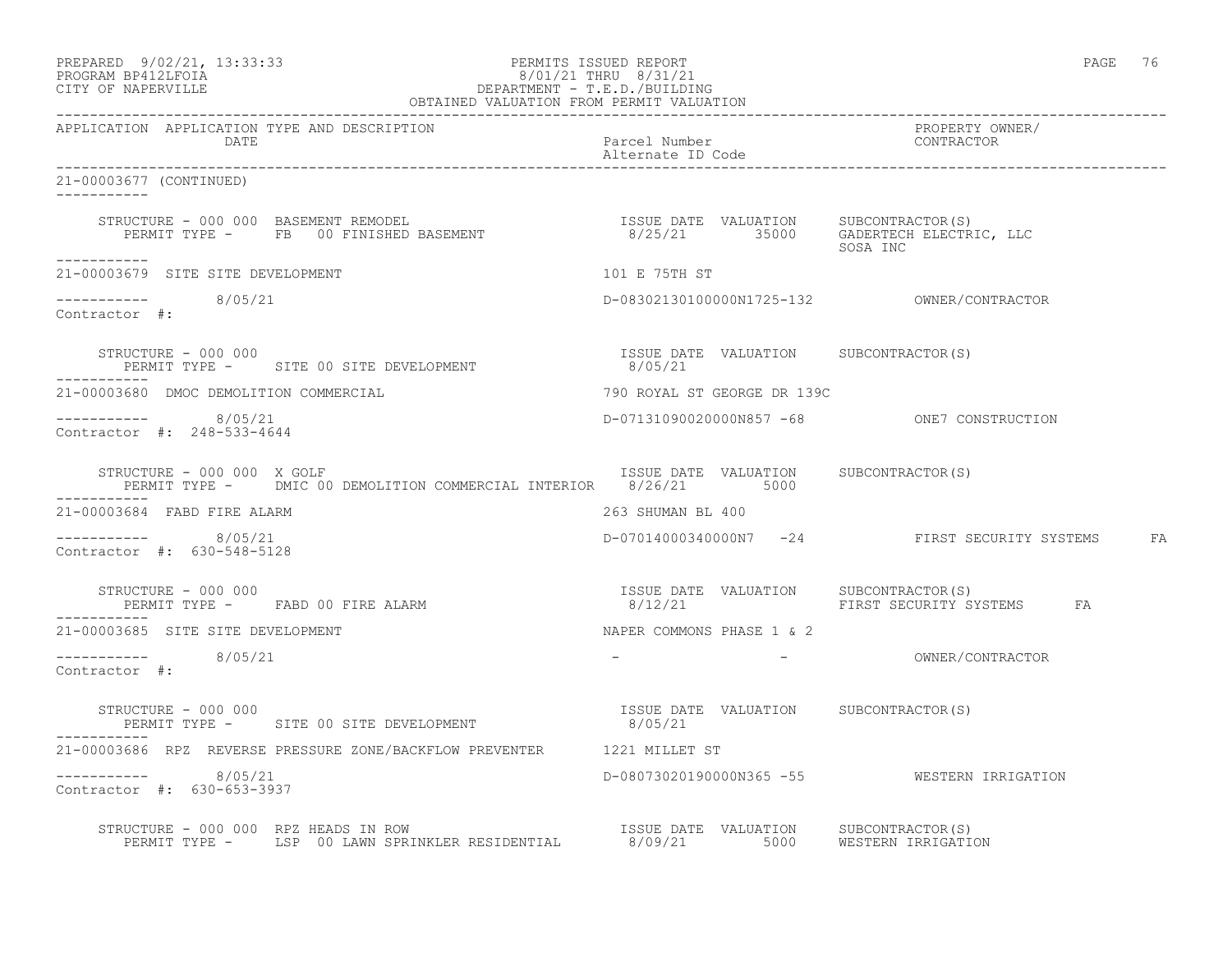| PREPARED             | 9/02/21, 13:33:33 |  |
|----------------------|-------------------|--|
| הדרת זל 11/11 וארסמם |                   |  |

### PREPARED 9/02/21, 13:33:33 PERMITS ISSUED REPORT PAGE 77 PROGRAM BP412LFOIA 8/01/21 THRU 8/31/21 CITY OF NAPERVILLE DEPARTMENT - T.E.D./BUILDING

| OBTAINED VALUATION FROM PERMIT VALUATION                                                                                                                                       |                                                        |                                                        |
|--------------------------------------------------------------------------------------------------------------------------------------------------------------------------------|--------------------------------------------------------|--------------------------------------------------------|
| APPLICATION APPLICATION TYPE AND DESCRIPTION<br>DATE                                                                                                                           | Parcel Number<br>Alternate ID Code                     | PROPERTY OWNER/<br>CONTRACTOR                          |
| 21-00003686 (CONTINUED)                                                                                                                                                        |                                                        |                                                        |
|                                                                                                                                                                                |                                                        | WESTERN IRRIGATION, INC                                |
| ----------<br>21-00003688 ESC ELECTRIC SERVICE CHANGE                                                                                                                          | 824 TURNBRIDGE CR                                      |                                                        |
| $--------- 8/05/21$<br>Contractor #: 630-980-0300                                                                                                                              |                                                        | D-08204160090000N328 -118 SATURN ELECTRICAL SERVICES   |
|                                                                                                                                                                                |                                                        | SATURN ELECTRICAL SERVICES                             |
| 21-00003689 TSG TEMPORARY SIGNS                                                                                                                                                | 636 E OGDEN AV                                         |                                                        |
| $--------- 8/05/21$<br>Contractor #:                                                                                                                                           |                                                        |                                                        |
| STRUCTURE – 000 000 TEMP SIGN/BALLOON 8/12-9/8                 ISSUE DATE VALUATION SUBCONTRACTOR(S)<br>PERMIT TYPE –     TSG 00 TEMPORARY SIGN                        8/06/21 |                                                        |                                                        |
| 21-00003690 RAL RES ALTERATIONS/REMODLING (NO NEW SQ FTG) 3308 GRASSMERE RD                                                                                                    |                                                        |                                                        |
| -----------    8/05/21<br>Contractor #: 872-022-5200                                                                                                                           |                                                        | W-01092100020000N1428-213 TOUCHSTONE GROUP REAL ESTATE |
| STRUCTURE - 000 000 INTERIOR REMODEL<br>PERMIT TYPE - RAL 00 ROOM ALTERATION<br>-----------                                                                                    | ISSUE DATE VALUATION SUBCONTRACTOR(S)<br>8/31/21 60000 | JS PLUMBING SERVICES INC<br>SONEK ELECTRIC, INC        |
| 21-00003691 SADC SATELLITE DISH/ANTENNA COMMERCIAL 1851 W JEFFERSON AV CELL                                                                                                    |                                                        |                                                        |
| $--------- 8/05/21$<br>Contractor #: 847-296-2810                                                                                                                              |                                                        | D-07153040220000N1157-79 SRU ELECTRIC, INC             |
| STRUCTURE - 000 000<br>PERMIT TYPE - SADC 00 SATELLITE DISH/ANT COMMERCIAL 8/30/21                                                                                             | ISSUE DATE VALUATION                                   | SUBCONTRACTOR(S)<br>SRU ELECTRIC, INC                  |
| 21-00003694 FN FENCE APPLICATION                                                                                                                                               | 1105 HIDDEN SPRING DR                                  |                                                        |
| $--------$ 8/06/21<br>Contractor #: 630-551-3400                                                                                                                               |                                                        | D-07142050310000N106 -67 CLASSIC FENCE/OSWEGO          |
| STRUCTURE - 000 000<br>PERMIT TYPE - FN 00 FENCE                                                                                                                               | ISSUE DATE VALUATION SUBCONTRACTOR(S)<br>8/11/21 7850  |                                                        |
| 21-00003695 DRWY DRIVEWAY NEW AND ALTERATIONS                                                                                                                                  | 1204 CONAN DOYLE RD                                    |                                                        |
| $--------- 8/06/21$<br>Contractor #: 630-213-9540                                                                                                                              |                                                        | W-01112050160000N719 -217 FORTIS GROUND WERKS          |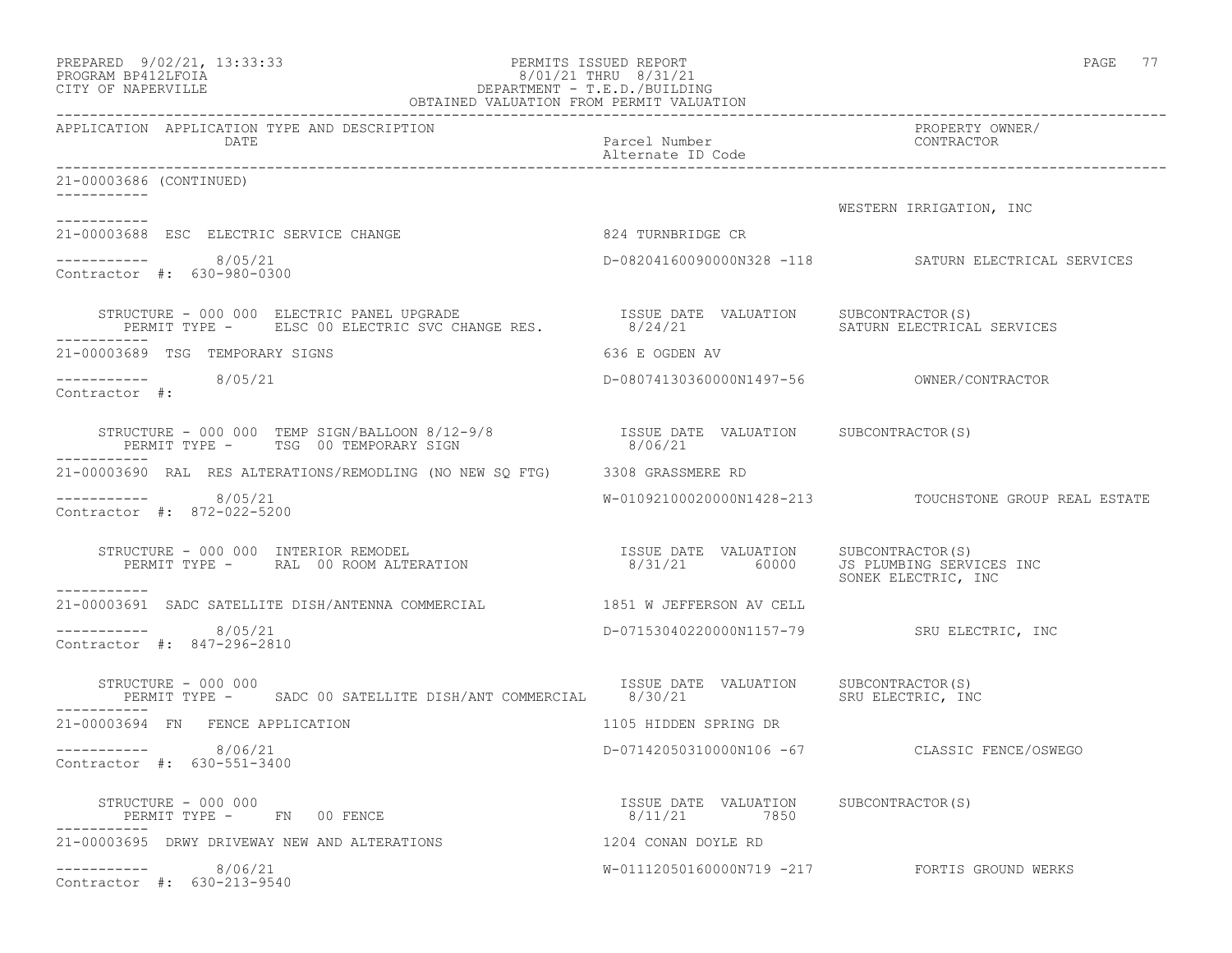### PREPARED 9/02/21, 13:33:33 PERMITS ISSUED REPORT PAGE 78 PROGRAM BP412LFOIA 8/01/21 THRU 8/31/21 CITY OF NAPERVILLE DEPARTMENT - T.E.D./BUILDING

| OBTAINED VALUATION FROM PERMIT VALUATION                                                                                                                                                                         |                                                        |                                                   |
|------------------------------------------------------------------------------------------------------------------------------------------------------------------------------------------------------------------|--------------------------------------------------------|---------------------------------------------------|
| APPLICATION APPLICATION TYPE AND DESCRIPTION<br><b>DATE</b>                                                                                                                                                      | Parcel Number<br>Alternate ID Code                     | PROPERTY OWNER/<br>CONTRACTOR                     |
| 21-00003695 (CONTINUED)<br>-----------                                                                                                                                                                           |                                                        |                                                   |
| STRUCTURE - 000 000 R/R ASP DRWY/AP<br>PERMIT TYPE - DRWY 00 DRIVEWAY ADDITION/ALTERATION 8/09/21 8500 FORTIS GROUND WERKS<br>ROW 00 RIGHT OF WAY PERMIT<br>___________                                          | 8/09/21                                                |                                                   |
| 21-00003696 PAT PATIO APPLICATION                                                                                                                                                                                | 4028 JUNEBERRY RD                                      |                                                   |
| ----------- 8/06/21<br>Contractor #: 630-346-1434                                                                                                                                                                |                                                        | W-01202060050000N1521-271 BRICK MAGIC PAVING INC  |
| STRUCTURE - 000 000 BRICK PAVER PATIO/PILLARS/STEPS/WALL ISSUE DATE VALUATION SUBCONTRACTOR(S)<br>PERMIT TYPE - PAT 00 PATIO                                                                                     | 8/24/21 20000                                          |                                                   |
| 21-00003698 FN FENCE APPLICATION                                                                                                                                                                                 | 1006 BANKFIELD CT                                      |                                                   |
| $--------- 8/06/21$<br>Contractor #: 312-933-9441                                                                                                                                                                |                                                        | D-08204090300000N108 -118 CEDAR MILL FENCE/MORRIS |
|                                                                                                                                                                                                                  |                                                        |                                                   |
| 21-00003700 RAD RES ADDITIONS (NEW SQ FTG)                                                                                                                                                                       | 1923 SPICE CR                                          |                                                   |
| $--------$ 8/06/21<br>Contractor #: 312-887-9584                                                                                                                                                                 | D-08284200060000N693 -150 42 DESIGN & BUILD            |                                                   |
| STRUCTURE - 000 000                                                                                                                                                                                              |                                                        |                                                   |
| STRUCTURE - 000 000<br>PERMIT TYPE - FN 00 FENCE<br>RAD 00 ROOM ADDITION<br>BAD 00 ROOM ADDITION<br>BAD 00 ROOM ADDITION<br>BAD 00 ROOM ADDITION<br>BAD 00 ROOM ADDITION<br>BAD 00 ROOM ADDITION<br>------------ |                                                        | RABY ROOFING                                      |
| 21-00003702 FN FENCE APPLICATION                                                                                                                                                                                 | 360 WESTBROOK CR                                       |                                                   |
| $--------- 8/06/21$<br>Contractor #: 708-856-8999                                                                                                                                                                |                                                        | W-02061160040000N295 -190 ILLINOIS FENCE COMPANY  |
| STRUCTURE - 000 000<br>PERMIT TYPE -      FN   00 FENCE                                                                                                                                                          | ISSUE DATE VALUATION SUBCONTRACTOR (S)<br>8/20/21 6500 |                                                   |
| 21-00003703 FN FENCE APPLICATION                                                                                                                                                                                 | 4224 CARPENTER RD                                      |                                                   |
| -----------    8/06/21<br>Contractor #: 630-551-3400                                                                                                                                                             |                                                        | W-01174140010000N1711-256 CLASSIC FENCE/OSWEGO    |
| STRUCTURE - 000 000                                                                                                                                                                                              | ISSUE DATE VALUATION SUBCONTRACTOR(S)                  |                                                   |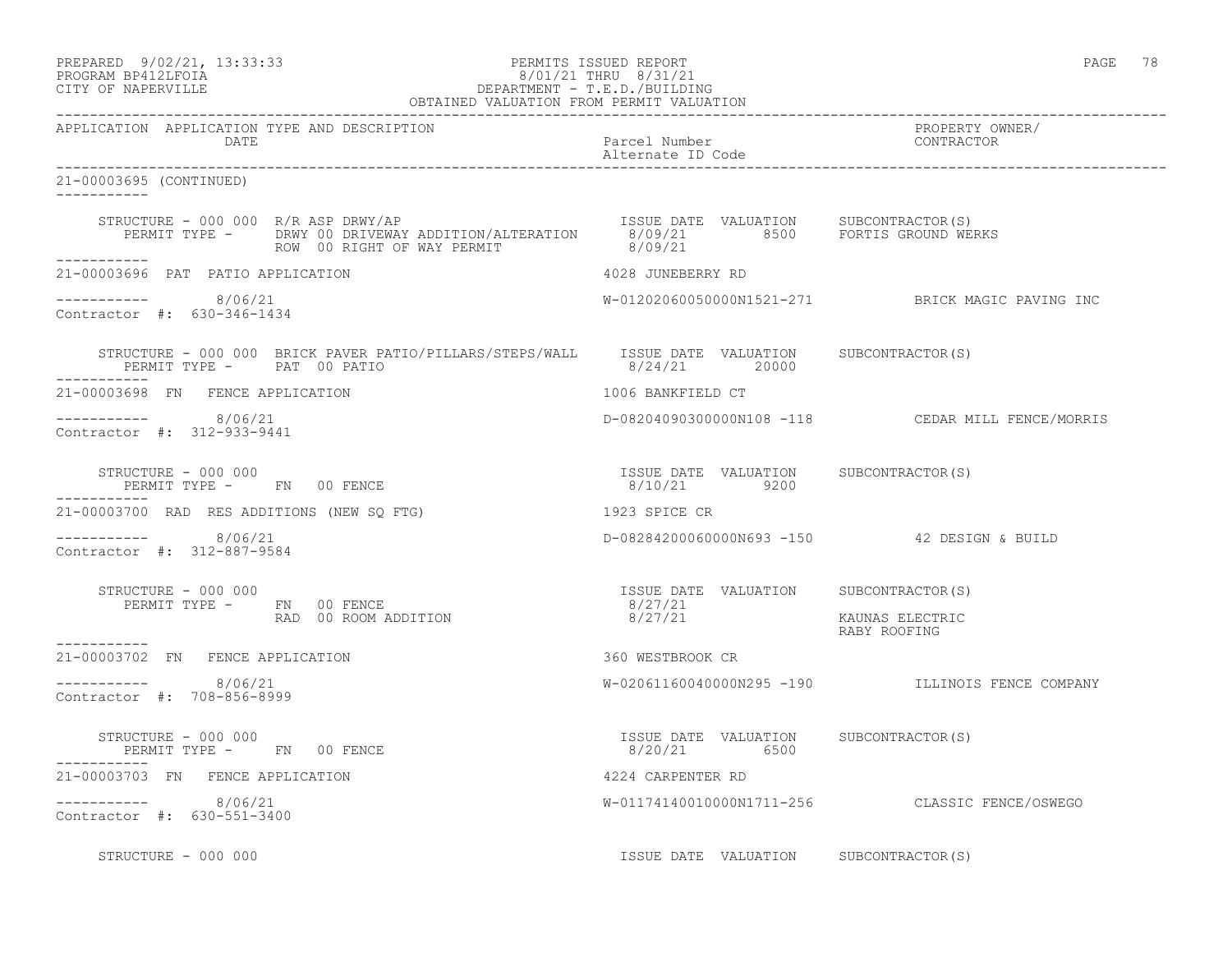#### PREPARED 9/02/21, 13:33:33 PERMITS ISSUED REPORT PAGE 79 PROGRAM BP412LFOIA 8/01/21 THRU 8/31/21 CITY OF NAPERVILLE DEPARTMENT - T.E.D./BUILDING OBTAINED VALUATION FROM PERMIT VALUATION

------------------------------------------------------------------------------------------------------------------------------------ APPLICATION APPLICATION TYPE AND DESCRIPTION PROPERTY OWNER/ DATE PARTICLE IN THE PARTICLE OF THE PARTICLE NUMber CONTRACTOR OF THE PARTICLE IN THE PARTICLE OF THE PARTICLE Alternate ID Code ------------------------------------------------------------------------------------------------------------------------------------ 21-00003703 (CONTINUED) ----------- PERMIT TYPE - FN 00 FENCE 1990 18/18/21 7790 ----------- 21-00003704 FN FENCE APPLICATION 222 S COLUMBIA ST  $--------- 8/06/21$ D-08184140040000N441 -86 CLASSIC FENCE/OSWEGO Contractor #: 630-551-3400 STRUCTURE - 000 000 ISSUE DATE VALUATION SUBCONTRACTOR(S) PERMIT TYPE - FN 00 FENCE ----------- 21-00003705 FN FENCE APPLICATION 3647 BREITWIESER LN ----------- 8/06/21 W-01091070010000N1365-212 CLASSIC FENCE/OSWEGO Contractor #: 630-551-3400 STRUCTURE - 000 000 ISSUE DATE VALUATION SUBCONTRACTOR(S) PERMIT TYPE - FN 00 FENCE ----------- 21-00003706 FN FENCE APPLICATION 619 BULL RUN CT ----------- 8/06/21 D-07251030150000N680 -128 PARAMOUNT FENCE-BATAVIA Contractor #: 630-406-8410 STRUCTURE - 000 000 ISSUE DATE VALUATION SUBCONTRACTOR(S) PERMIT TYPE - FN 00 FENCE ----------- 21-00003707 DECK DECK 1003 SAVANNAH CR ----------- 8/09/21 D-07243070040000N677 -113 SHIFFLER BUILDERS INC Contractor #: 630-355-2118 STRUCTURE - 000 000 DECK ISSUE DATE VALUATION SUBCONTRACTOR(S) PERMIT TYPE - DECK 00 DECK ----------- 21-00003708 POOL POOL ABOVE/INGROUND RESIDENTIAL 905 ELM ST ----------- 8/09/21 D-07262080260000N762 -127 A&J RECREATIONAL SERVICE Contractor #: 847-349-9388 STRUCTURE - 000 000 ABOVE GROUND POOL ISSUE DATE VALUATION SUBCONTRACTOR(S) PERMIT TYPE - POOL 00 POOL PERMIT ABOVE GROUND ----------- 21-00003722 DRWY DRIVEWAY NEW AND ALTERATIONS 1227 HOLLINGSWOOD AV ----------- 8/09/21 W-01112050230000N719 -217 NAPERVILLE PAVING CONTRACTORS Contractor #: 630-296-4175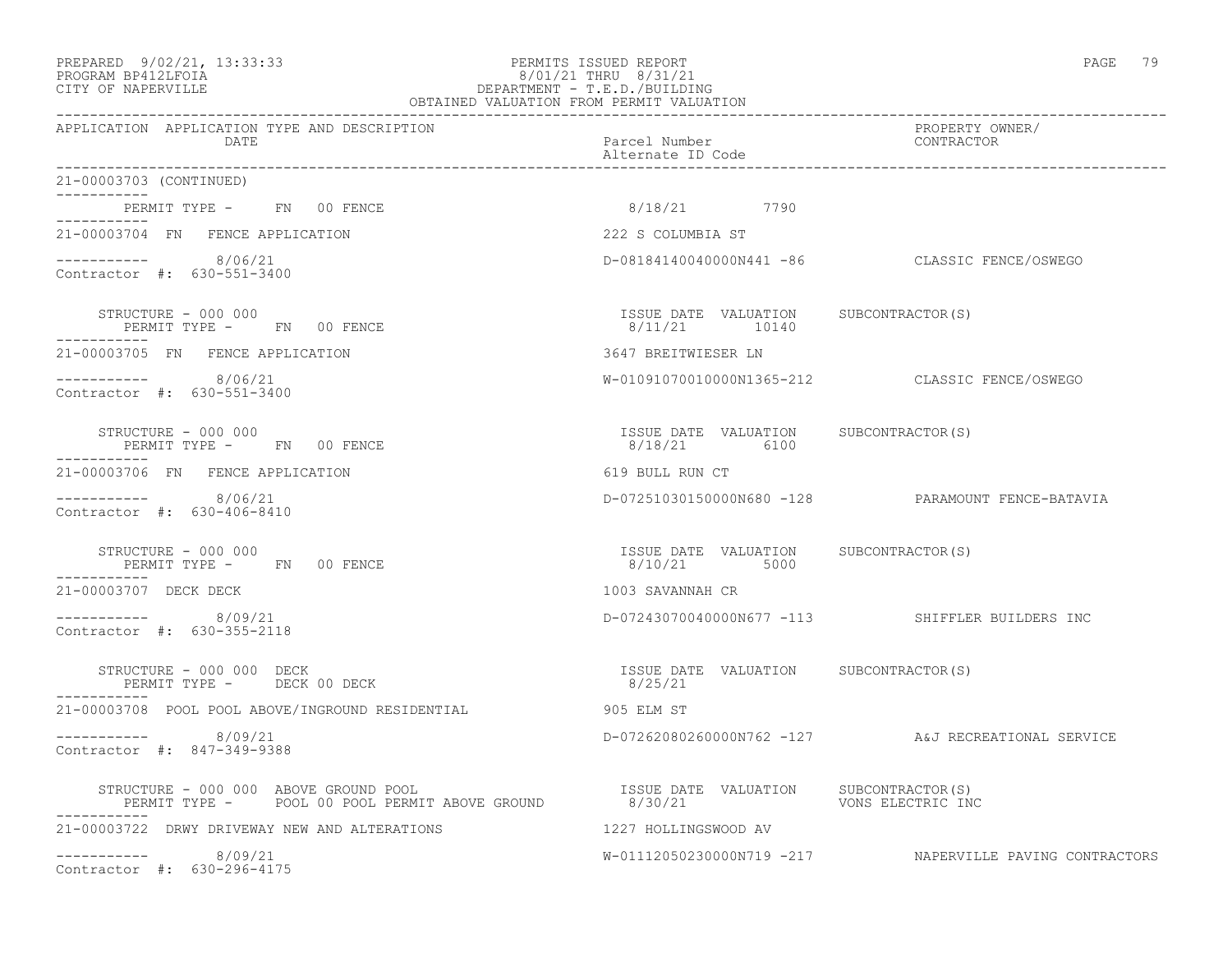### PREPARED 9/02/21, 13:33:33 PERMITS ISSUED REPORT PAGE 80 PROGRAM BP412LFOIA 8/01/21 THRU 8/31/21 CITY OF NAPERVILLE DEPARTMENT - T.E.D./BUILDING

| OBTAINED VALUATION FROM PERMIT VALUATION                                                                                                                                                                                                                                                                                                                                                                                                                 |                                                       |                                                        |
|----------------------------------------------------------------------------------------------------------------------------------------------------------------------------------------------------------------------------------------------------------------------------------------------------------------------------------------------------------------------------------------------------------------------------------------------------------|-------------------------------------------------------|--------------------------------------------------------|
| APPLICATION APPLICATION TYPE AND DESCRIPTION<br>DATE                                                                                                                                                                                                                                                                                                                                                                                                     | Parcel Number<br>Alternate ID Code                    | PROPERTY OWNER/<br>TROPERII OW<br>CONTRACTOR           |
| 21-00003722 (CONTINUED)<br>___________                                                                                                                                                                                                                                                                                                                                                                                                                   |                                                       |                                                        |
| $\begin{array}{lllllll} \texttt{STRUCTURE} & - & 000 & 000 & \texttt{R/R} & \texttt{ABP} & \texttt{DRWY} / \texttt{AP} & & & & & & \\ \texttt{PERMIT TYPE} & - & & \texttt{DRWY} & 00 & \texttt{DRIVEWAY} & \texttt{ADDITION/ALTERATION} & & & & & & \\ \texttt{PERMIT TYPE} & - & & \texttt{DRWY} & 00 & \texttt{RIGHT OF WAY} & \texttt{PERMIT} & & & & & \\ \texttt{ROW} & 00 & \texttt{RIGHT OF WAY} & \texttt{PERMIT} & & & & & \\ \end{array} \hs$ |                                                       |                                                        |
| 21-00003723 OCCI OCCUPANCY INSPECTION                                                                                                                                                                                                                                                                                                                                                                                                                    | 4827 S ROUTE 59 105                                   |                                                        |
| $--------- 8/09/21$<br>Contractor #:                                                                                                                                                                                                                                                                                                                                                                                                                     |                                                       |                                                        |
| STRUCTURE - 000 000 ELITE DRIVING SCHOOL CHOOL SISSUE DATE VALUATION SUBCONTRACTOR(S)<br>PERMIT TYPE - OCC 00 OCC INSPECT. PERMIT COM/RST 8/20/21                                                                                                                                                                                                                                                                                                        |                                                       |                                                        |
| 21-00003724 FN FENCE APPLICATION                                                                                                                                                                                                                                                                                                                                                                                                                         | 1239 ARDMORE DR                                       |                                                        |
| -----------    8/09/21<br>Contractor #: 630-267-7597                                                                                                                                                                                                                                                                                                                                                                                                     |                                                       | D-07262040220000N761 -127 SUBURBAN FENCING & DECK PROS |
| STRUCTURE - 000 000<br>PERMIT TYPE - FN 00 FENCE                                                                                                                                                                                                                                                                                                                                                                                                         | ISSUE DATE VALUATION SUBCONTRACTOR(S)<br>8/10/21 2800 |                                                        |
| 21-00003728 FN FENCE APPLICATION                                                                                                                                                                                                                                                                                                                                                                                                                         | 3611 BIRCH LN                                         |                                                        |
| $--------- 8/09/21$<br>Contractor #: 630-554-0385                                                                                                                                                                                                                                                                                                                                                                                                        |                                                       | W-01084070110000N1691-226 NETWORK FENCE INC            |
| STRUCTURE - 000 000<br>PERMIT TYPE - FN 00 FENCE                                                                                                                                                                                                                                                                                                                                                                                                         | ISSUE DATE VALUATION SUBCONTRACTOR(S)<br>8/10/21      |                                                        |
| 21-00003733 DRWY DRIVEWAY NEW AND ALTERATIONS THE RESPONSE RESPONSIVE ST                                                                                                                                                                                                                                                                                                                                                                                 |                                                       |                                                        |
| $--------- 8/09/21$<br>Contractor #: 630-231-3900                                                                                                                                                                                                                                                                                                                                                                                                        |                                                       | D-07122170160000N854 -39 HIGH STANDARD SERVICES        |
| STRUCTURE - 000 000 R/R ASP DRWY/AP<br>PERMIT TYPE - DRWY 00 DRIVEWAY ADDITION/ALTERATION 8/20/21 3000<br>ROW 00 RIGHT OF WAY PERMIT                                                                                                                                                                                                                                                                                                                     | ISSUE DATE VALUATION SUBCONTRACTOR(S)<br>8/20/21      |                                                        |
| 21-00003734 RAL RES ALTERATIONS/REMODLING (NO NEW SQ FTG) 731 S LOOMIS ST                                                                                                                                                                                                                                                                                                                                                                                |                                                       |                                                        |
| $--------- 8/09/21$<br>Contractor #: 224-310-8758                                                                                                                                                                                                                                                                                                                                                                                                        | D-08191140400000N50 -115 RT DESIGNS INC               |                                                        |
| STRUCTURE - 000 000 INTERIOR & EXTERIOR RENOVATION ISSUE DATE VALUATION SUBCONTRACTOR(S)                                                                                                                                                                                                                                                                                                                                                                 |                                                       |                                                        |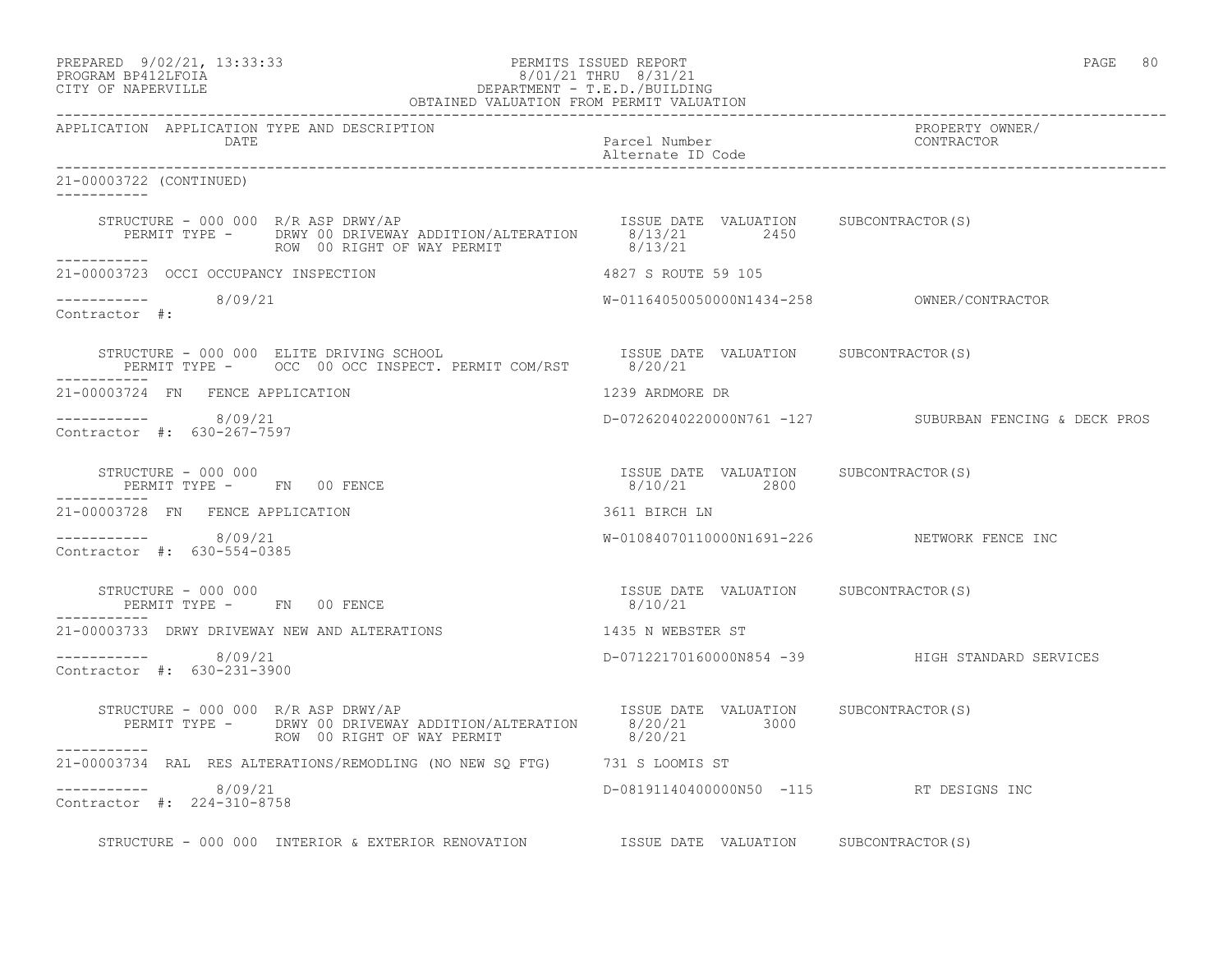#### PREPARED 9/02/21, 13:33:33 PERMITS ISSUED REPORT PAGE 81 PROGRAM BP412LFOIA 8/01/21 THRU 8/31/21 CITY OF NAPERVILLE DEPARTMENT - T.E.D./BUILDING OBTAINED VALUATION FROM PERMIT VALUATION

| APPLICATION APPLICATION TYPE AND DESCRIPTION<br>DATE                                                                                                                                                                                                                                                                                                                                                                                         | Parcel Number<br>Alternate ID Code                     | PROPERTY OWNER/<br>CONTRACTOR                       |
|----------------------------------------------------------------------------------------------------------------------------------------------------------------------------------------------------------------------------------------------------------------------------------------------------------------------------------------------------------------------------------------------------------------------------------------------|--------------------------------------------------------|-----------------------------------------------------|
| 21-00003734 (CONTINUED)                                                                                                                                                                                                                                                                                                                                                                                                                      |                                                        |                                                     |
| PERMIT TYPE - RAL 00 ROOM ALTERATION 6/25/21 25300 RSK ELECTRIC<br>. _ _ _ _ _ _ _ _ _ _                                                                                                                                                                                                                                                                                                                                                     |                                                        |                                                     |
| 21-00003735 DRWY DRIVEWAY NEW AND ALTERATIONS                                                                                                                                                                                                                                                                                                                                                                                                | 2639 PARTLOW DR                                        |                                                     |
| $--------- 8/09/21$<br>Contractor #: 630-377-9339                                                                                                                                                                                                                                                                                                                                                                                            | W-01103050020000N1058-229 DAMICO PAVING                |                                                     |
| RUCTURE - 000 000 R/R ASP DRWY/AP<br>PERMIT TYPE - DRWY 00 DRIVEWAY ADDITION/ALTERATION 8/10/21 3750<br>ROW 00 RIGHT OF WAY PERMIT 8/10/21<br>STRUCTURE - 000 000 $R/R$ ASP DRWY/AP<br>___________                                                                                                                                                                                                                                           |                                                        |                                                     |
| 21-00003736 RAL RES ALTERATIONS/REMODLING (NO NEW SQ FTG) 742 TORRINGTON DR                                                                                                                                                                                                                                                                                                                                                                  |                                                        |                                                     |
| $--------- 8/09/21$<br>Contractor #: 630-579-6600                                                                                                                                                                                                                                                                                                                                                                                            |                                                        | D-07253040120000N565 -143 RELIABLE HOME IMPROVEMENT |
| $\begin{array}{cccc} \texttt{STRUCTURE} & - & 000 & 000 & \texttt{MASTER BATH REMODEL} \hspace{2.5cm} & & & & & \\ \texttt{PERMIT TYPE} & - & \texttt{RAL} & 00\texttt{ ROM ALTERATION} & \texttt{S} & \texttt{0} & \texttt{0} & \texttt{SUTERATION} \hspace{2.5cm} & & & \\ \texttt{PERMIT TYPE} & - & \texttt{RAL} & 00\texttt{ ROM ALTERATION} & \texttt{0} & \texttt{0} & \texttt{0} & \texttt{0} & \texttt{0} & \texttt{0} \end{array}$ |                                                        |                                                     |
| ___________<br>21-00003737 PAT PATIO APPLICATION                                                                                                                                                                                                                                                                                                                                                                                             | 3703 TALL GRASS DR                                     |                                                     |
| $--------- 8/09/21$<br>Contractor #: 630-518-1252                                                                                                                                                                                                                                                                                                                                                                                            | W-01093120400000N1386-227 J&F LANDSCAPING              |                                                     |
| STRUCTURE - 000 000 PATIO<br>PERMIT TYPE - PAT 00 PATIO                                                                                                                                                                                                                                                                                                                                                                                      | ISSUE DATE VALUATION SUBCONTRACTOR(S)<br>8/25/21 40000 |                                                     |
| 21-00003738 OCCI OCCUPANCY INSPECTION                                                                                                                                                                                                                                                                                                                                                                                                        | 4931 S ROUTE 59 123                                    |                                                     |
| $--------- 8/09/21$<br>Contractor #:                                                                                                                                                                                                                                                                                                                                                                                                         |                                                        |                                                     |
| STRUCTURE - 000 000 EUROPEAN SPORTS<br>PERMIT TYPE - OCC 00 OCC INSPECT. PERMIT COM/RST 8/13/21                                                                                                                                                                                                                                                                                                                                              | ISSUE DATE VALUATION SUBCONTRACTOR (S)                 |                                                     |
| 21-00003740 ESC ELECTRIC SERVICE CHANGE                                                                                                                                                                                                                                                                                                                                                                                                      | 1255 E OGDEN AV                                        |                                                     |
| ----------- 8/09/21<br>Contractor #: 773-278-1119                                                                                                                                                                                                                                                                                                                                                                                            |                                                        | D-08081000250000N1239-42 NOVAK CONSTRUCTION         |
| PERMIT TYPE - EMSC 00 ELECTRIC MISC                                                                                                                                                                                                                                                                                                                                                                                                          | ISSUE DATE VALUATION SUBCONTRACTOR(S)                  |                                                     |
| 21-00003742 ELEV ELEVATOR                                                                                                                                                                                                                                                                                                                                                                                                                    | 3308 GRASSMERE RD                                      |                                                     |
| $--------- 8/10/21$<br>Contractor #: 630-892-7514                                                                                                                                                                                                                                                                                                                                                                                            | W-01092100020000N1428-213 DME ACCESS, LLC              |                                                     |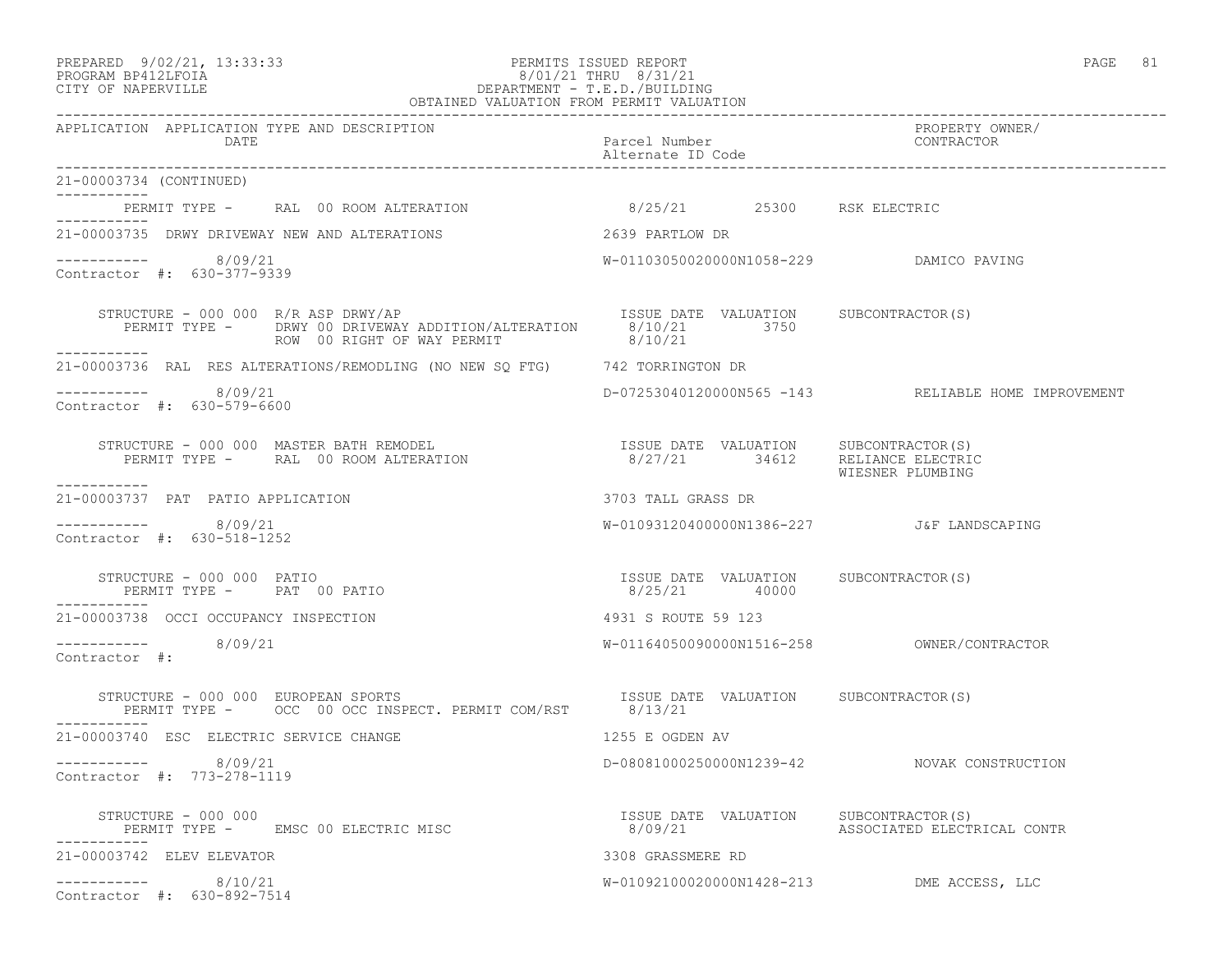PREPARED 9/02/21, 13:33:33 PERMITS ISSUED REPORT PAGE 82

### PROGRAM BP412LFOIA 8/01/21 THRU 8/31/21 CITY OF NAPERVILLE DEPARTMENT - T.E.D./BUILDING OBTAINED VALUATION FROM PERMIT VALUATION

------------------------------------------------------------------------------------------------------------------------------------ APPLICATION APPLICATION TYPE AND DESCRIPTION<br>DATE bated parcel Number property contractor DATE Parcel Number CONTRACTOR Alternate ID Code ------------------------------------------------------------------------------------------------------------------------------------ 21-00003742 (CONTINUED) ----------- STRUCTURE - 000 000 SYMMETRY INLINE ELEVATOR ISSUE DATE VALUATION SUBCONTRACTOR(S) PERMIT TYPE - ELEV 01 ELEVATOR PERMIT 6/17/21 ----------- 21-00003744 OCCI OCCUPANCY INSPECTION 3340 LACROSSE LN 123 ----------- 8/10/21 W-01101010260000N1681-214 OWNER/CONTRACTOR Contractor #: STRUCTURE - 000 000 EMERALD GLOW ESTHETICS ISSUE DATE VALUATION SUBCONTRACTOR(S) PERMIT TYPE - OCC 00 OCC INSPECT. PERMIT COM/RST 8/25/21 ----------- 21-00003746 RAL RES ALTERATIONS/REMODLING (NO NEW SQ FTG) 2315 JOYCE LN ----------- 8/10/21 W-01034020430000N1283-200 FBC REMODEL Contractor #: 630-669-4461 STRUCTURE - 000 000 MASTER BATH/GUEST BATH REMODEL ISSUE DATE VALUATION SUBCONTRACTOR(S) PERMIT TYPE - RAL 00 ROOM ALTERATION 8/31/21 62000 COLT ELECTRIC TOPPEL PLUMBING INC ----------- 21-00003747 DRWY DRIVEWAY NEW AND ALTERATIONS 190 MONTROSE CT  $--------- 8/10/21$ W-02051010260000N130 -192 ISMAEL'S CONCRETE Contractor #: 630-930-8138 STRUCTURE - 000 000 R/R CONCRETE FRONT STEP ISSUE DATE VALUATION SUBCONTRACTOR(S) PERMIT TYPE - MISC 00 MISCELLANEOUS PERMIT 8/25/21 1500 ----------- 21-00003751 FN FENCE APPLICATION 3823 MISTFLOWER LN ----------- 8/10/21 W-01093060100000N1386-227 ILLINOIS FENCE COMPANY Contractor #: 708-856-8999 STRUCTURE - 000 000 ISSUE DATE VALUATION SUBCONTRACTOR(S) PERMIT TYPE - FN 00 FENCE ----------- 21-00003754 DRWY DRIVEWAY NEW AND ALTERATIONS 2141 SABER CT ----------- 8/10/21 D-08313070380000N159 -175 DAMICO PAVING Contractor #: 630-377-9339 STRUCTURE - 000 000 R/R ASPHALT DRWY **ISSUE DATE VALUATION** SUBCONTRACTOR(S) PERMIT TYPE - DRWY 00 DRIVEWAY ADDITION/ALTERATION 8/11/21 2950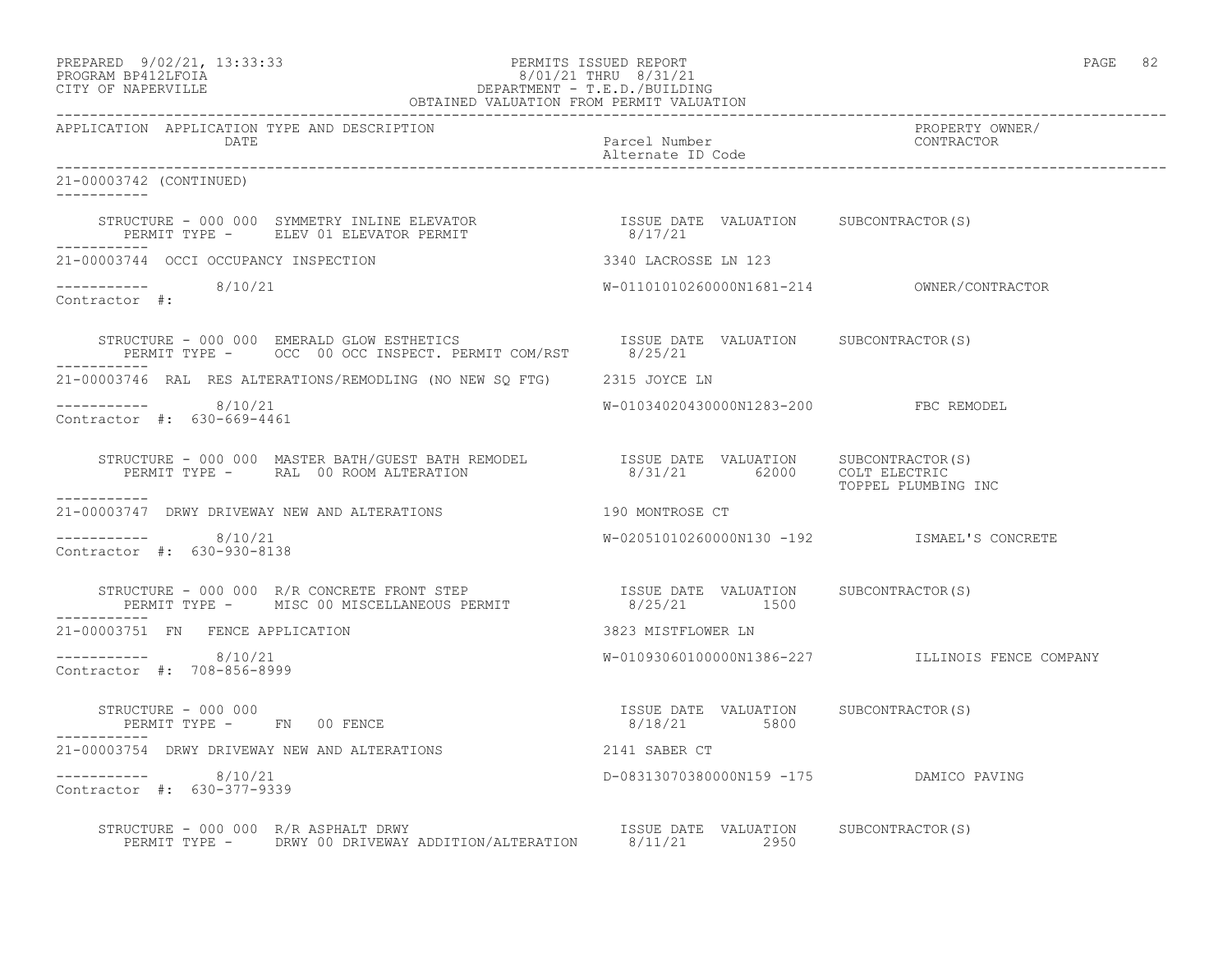### PREPARED 9/02/21, 13:33:33 PERMITS ISSUED REPORT PAGE 83 PROGRAM BP412LFOIA 8/01/21 THRU 8/31/21 CITY OF NAPERVILLE DEPARTMENT - T.E.D./BUILDING

| OBTAINED VALUATION FROM PERMIT VALUATION                                                                                                                                                                                                                                                                                                              |                                           |                                                      |
|-------------------------------------------------------------------------------------------------------------------------------------------------------------------------------------------------------------------------------------------------------------------------------------------------------------------------------------------------------|-------------------------------------------|------------------------------------------------------|
| APPLICATION APPLICATION TYPE AND DESCRIPTION<br>DATE                                                                                                                                                                                                                                                                                                  | Parcel Number<br>Alternate ID Code        | PROPERTY OWNER/<br>CONTRACTOR                        |
| 21-00003755 PPA PLUMBING PERMIT                                                                                                                                                                                                                                                                                                                       | 2113 HULL CT                              |                                                      |
| $--------- 8/10/21$<br>Contractor #: 630-577-9241                                                                                                                                                                                                                                                                                                     |                                           | D-08323110090000N107 -177 JIM WAGNER PLUMBING INC    |
| STRUCTURE - 000 000 EMERGENCY SEWER/WATER REPAIR             ISSUE DATE VALUATION      SUBCONTRACTOR(S)<br>PERMIT TYPE -     SEW  00 SEWER/WATER REPAIR OR REPLACE      8/10/21                       JIM WAGNER PLUMBING INC                                                                                                                         |                                           |                                                      |
| 21-00003756 DRWY DRIVEWAY NEW AND ALTERATIONS 45 1325 PICKWICK CT                                                                                                                                                                                                                                                                                     |                                           |                                                      |
| ----------- 8/10/21<br>Contractor #: 331-801-0462                                                                                                                                                                                                                                                                                                     |                                           | D-07103050100000N151 -49 OLIVERA CONSTRUCTION        |
| STRUCTURE - 000 000 R/R ASP TO CON DRWY/AP<br>PERMIT TYPE - DRWY 00 DRIVEWAY ADDITION/ALTERATION 8/13/21 7000 OLIVERA CONSTRUCTION<br>ROW 00 RIGHT OF WAY PERMIT                                                                                                                                                                                      | 8/13/21                                   |                                                      |
| 21-00003758 DRWY DRIVEWAY NEW AND ALTERATIONS 1215 BONNEMA CT                                                                                                                                                                                                                                                                                         |                                           |                                                      |
| ----------- 8/10/21<br>Contractor #: 630-346-1434                                                                                                                                                                                                                                                                                                     |                                           | W-02041090300000N1337-194 BRICK MAGIC PAVING INC     |
| STRUCTURE - 000 000 R/R ASP TO BRICK PAVER DRWY ISSUE DATE VALUATION SUBCONTRACTOR(S)<br>PERMIT TYPE - DRWY 00 DRIVEWAY ADDITION/ALTERATION 8/24/21 26000                                                                                                                                                                                             |                                           |                                                      |
| 21-00003759 PAT PATIO APPLICATION                                                                                                                                                                                                                                                                                                                     | 3835 MAHOGANY LN                          |                                                      |
| $--------- 8/10/21$<br>Contractor #: 630-440-2213                                                                                                                                                                                                                                                                                                     |                                           | W-01172010020018N1780-241 J& F CONCRETE LIFTING CORP |
| $\begin{array}{cccc} \texttt{STRUCTURE} & - & 000 & 000 & \texttt{PATIO AND GAZEBO} \\ \texttt{PERMIT TYPE} & - & \texttt{GAZO 00 GAZEBO} / \texttt{PAVILION PERMIT} & 8/27/21 & 7000 \\ \texttt{PERMIT TYPE} & - & \texttt{PAT 00 PATIO} & 8/27/21 & 7000 \\ \end{array}$                                                                            |                                           |                                                      |
| 21-00003766 FN FENCE APPLICATION                                                                                                                                                                                                                                                                                                                      | 767 WILDFLOWER CR                         |                                                      |
| $--------- 8/10/21$<br>Contractor #: 630-971-1034                                                                                                                                                                                                                                                                                                     | D-07223050080000N1144-110 NORTHWEST FENCE |                                                      |
| $\begin{array}{cccccccccc} \texttt{STRUCTURE} & - & 000 & 000 & & & & & & \\ \texttt{PERMIT TYPE} & - & - & \texttt{FN} & 00 & \texttt{FENCE} & & & & & \\ \end{array} \qquad \begin{array}{cccccccccc} \texttt{TSSUE} & \texttt{DATE} & \texttt{VALUATION} & & \texttt{SUBCONTRACTOR(S)} \\ & & 8/20/21 & & 3000 & & \\ \end{array}$<br>------------ |                                           |                                                      |
| 21-00003768 FN FENCE APPLICATION                                                                                                                                                                                                                                                                                                                      |                                           |                                                      |
| $8/20/21$<br>1245 ARDMORE DR<br>D-07262040230000N<br>$--------- 8/11/21$<br>Contractor #: 312-933-9441                                                                                                                                                                                                                                                |                                           | D-07262040230000N761 -127 CEDAR MILL FENCE/MORRIS    |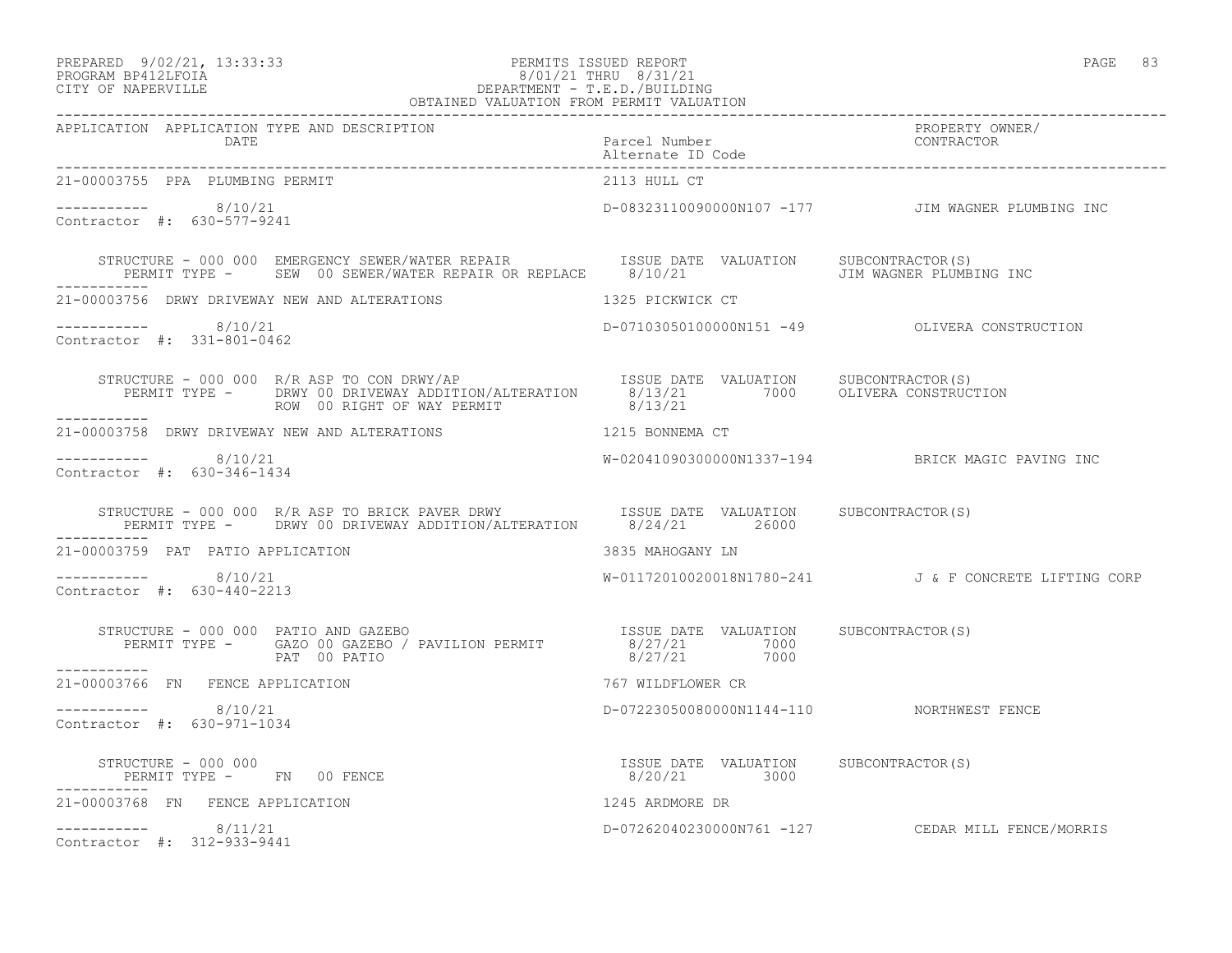| PROGRAM BP412LFOIA<br>CITY OF NAPERVILLE<br>OBTAINED VALUATION FROM PERMIT VALUATION                                                                                         | 8/01/21 THRU 8/31/21<br>DEPARTMENT - T.E.D./BUILDING  |                                                      |
|------------------------------------------------------------------------------------------------------------------------------------------------------------------------------|-------------------------------------------------------|------------------------------------------------------|
| APPLICATION APPLICATION TYPE AND DESCRIPTION<br>DATE                                                                                                                         | Parcel Number<br>Alternate ID Code                    | PROPERTY OWNER/<br>CONTRACTOR                        |
| 21-00003768 (CONTINUED)<br>___________                                                                                                                                       |                                                       |                                                      |
| STRUCTURE - 000 000<br>PERMIT TYPE - FN 00 FENCE                                                                                                                             | ISSUE DATE VALUATION SUBCONTRACTOR(S)<br>8/12/21 6350 |                                                      |
| 21-00003769 FN FENCE APPLICATION                                                                                                                                             | 3523 STACKINGHAY DR                                   |                                                      |
| $--------- 8/11/21$<br>Contractor #: 630-406-8410                                                                                                                            |                                                       | W-010931002000000N1386-227 PARAMOUNT FENCE-BATAVIA   |
| STRUCTURE - 000 000<br>PERMIT TYPE - FN 00 FENCE<br>------------                                                                                                             | ISSUE DATE VALUATION SUBCONTRACTOR(S)<br>8/16/21 4500 |                                                      |
| 21-00003772 DECK DECK                                                                                                                                                        | 17 MEISINGER LN                                       |                                                      |
| $--------- 8/11/21$<br>Contractor #: 630-473-4165                                                                                                                            |                                                       | D-08193110100000N450 -115 MIDTOWN HOMES IMPROVEMENTS |
| STRUCTURE - 000 000 DECK<br>PERMIT TYPE - DECK 00 DECK<br>-----------                                                                                                        | ISSUE DATE VALUATION SUBCONTRACTOR(S)<br>8/30/21      |                                                      |
| 21-00003773 PAT PATIO APPLICATION                                                                                                                                            | 4304 PLANTREE RD                                      |                                                      |
| $--------- 8/11/21$<br>Contractor #: 630-333-5222                                                                                                                            | W-01172010020001N1780-241 DK LANDSCAPING              |                                                      |
| STRUCTURE - 000 000 BRICK PATIO<br>PERMIT TYPE - PAT 00 PATIO                                                                                                                | ISSUE DATE VALUATION SUBCONTRACTOR(S)<br>8/31/21 9568 |                                                      |
| 21-00003779 ESC ELECTRIC SERVICE CHANGE                                                                                                                                      | 522 CLOVERLEAF CT                                     |                                                      |
| $--------- 8/12/21$<br>Contractor #: 312-859-3016                                                                                                                            | D-08311140460000N488 -160 GRNE SOLAR                  |                                                      |
| STRUCTURE - 000 000 INSTALL OF 60A DOUBLE POLE CIRCUIT FOR E ISSUE DATE VALUATION SUBCONTRACTOR(S)<br>PERMIT TYPE - ELSC 00 ELECTRIC SVC CHANGE RES. 8/30/21<br>------------ |                                                       | GRNE SOLAR                                           |
| 21-00003780 OCCI OCCUPANCY INSPECTION                                                                                                                                        | 1995 SPRINGBROOK SOUARE DR 115                        |                                                      |
| 8/12/21<br>------------<br>Contractor #:                                                                                                                                     |                                                       |                                                      |
| STRUCTURE - 000 000 59 MASSAGE<br>PERMIT TYPE - OCC 00 OCC INSPECT. PERMIT COM/RST 8/18/21                                                                                   | ISSUE DATE VALUATION SUBCONTRACTOR(S)                 |                                                      |
| 21-00003781 OCCI OCCUPANCY INSPECTION                                                                                                                                        | 204 S WASHINGTON ST                                   |                                                      |
| 8/12/21<br>------------<br>Contractor #:                                                                                                                                     | D-07134310140000N594 -84                              | OWNER/CONTRACTOR                                     |

PREPARED 9/02/21, 13:33:33 PERMITS ISSUED REPORT PAGE 84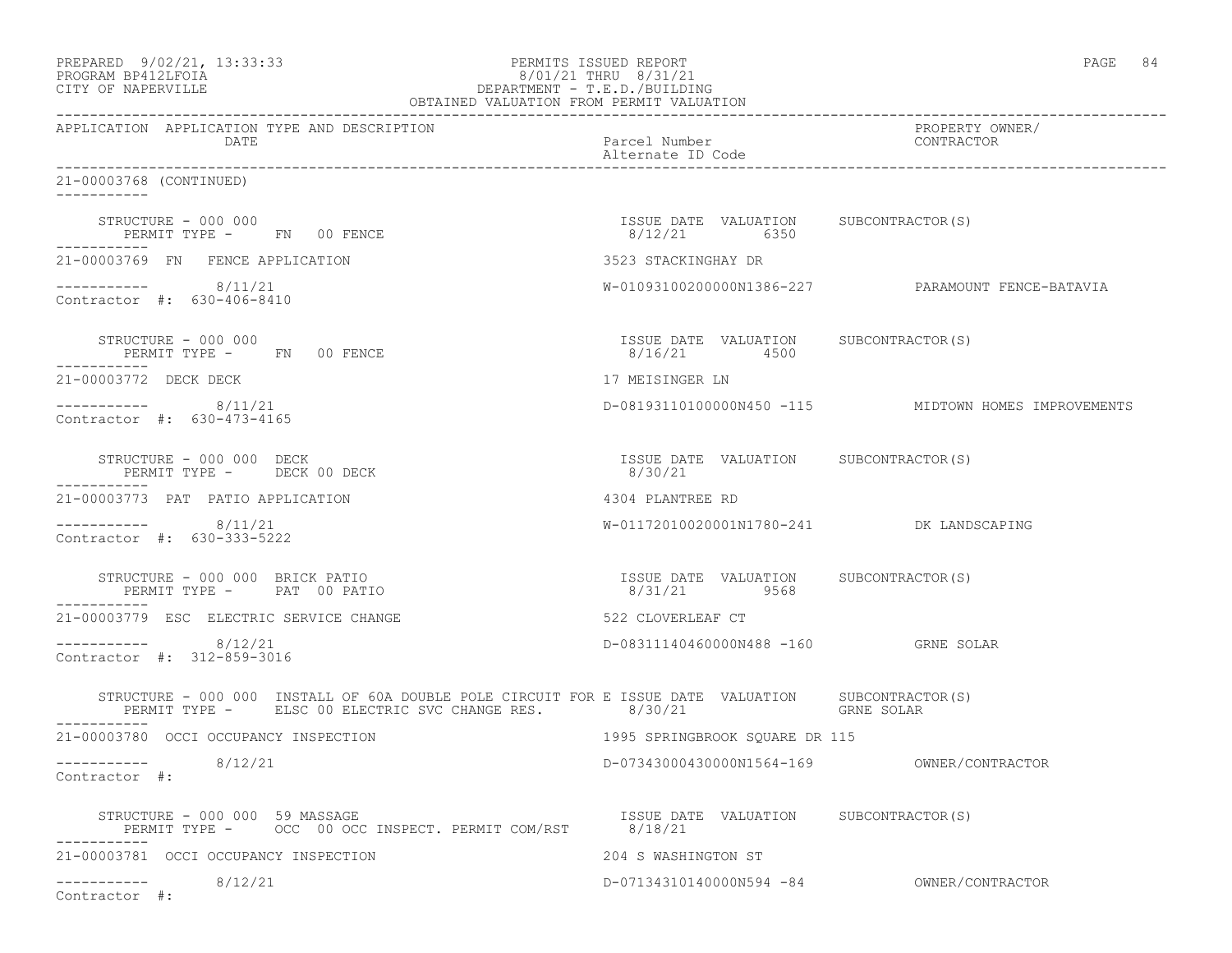### PREPARED 9/02/21, 13:33:33 PERMITS ISSUED REPORT PAGE 85 PROGRAM BP412LFOIA 8/01/21 THRU 8/31/21 CITY OF NAPERVILLE DEPARTMENT - T.E.D./BUILDING

|                                                                                                                                                                                                                                                                                                                     | OBTAINED VALUATION FROM PERMIT VALUATION |                                    |                                                         |
|---------------------------------------------------------------------------------------------------------------------------------------------------------------------------------------------------------------------------------------------------------------------------------------------------------------------|------------------------------------------|------------------------------------|---------------------------------------------------------|
| APPLICATION APPLICATION TYPE AND DESCRIPTION<br>DATE                                                                                                                                                                                                                                                                |                                          | Parcel Number<br>Alternate ID Code | PROPERTY OWNER/<br>CONTRACTOR                           |
| 21-00003781 (CONTINUED)<br>___________                                                                                                                                                                                                                                                                              |                                          |                                    |                                                         |
|                                                                                                                                                                                                                                                                                                                     |                                          |                                    |                                                         |
| 21-00003782 DRWY DRIVEWAY NEW AND ALTERATIONS THE RESERVED 2311 GLENEAGLES DR                                                                                                                                                                                                                                       |                                          |                                    |                                                         |
| ----------- 8/12/21<br>Contractor #: 630-406-7709                                                                                                                                                                                                                                                                   |                                          |                                    | W-01011130500000N735 -188 GLEN GALIS CONCRETE CONT.     |
| STRUCTURE - 000 000 R/R CONCRETE DRWY/AP/FDW/CC<br>PERMIT TYPE - DRWY 00 DRIVEWAY ADDITION/ALTERATION 8/13/21 11050 GLEN GALIS CONCRETE CONT.                                                                                                                                                                       | ROW 00 RIGHT OF WAY PERMIT               | 8/13/21                            |                                                         |
| 21-00003783 RPZ REVERSE PRESSURE ZONE/BACKFLOW PREVENTER 1047 AMBERWOOD CR                                                                                                                                                                                                                                          |                                          |                                    |                                                         |
| ----------- 8/12/21<br>Contractor #: 630-443-0124                                                                                                                                                                                                                                                                   |                                          |                                    | D-08072100110000N695 -41 SUBURBAN LAWN                  |
| VUCTURE - 000 000 RPZ HEADS IN ROW<br>PERMIT TYPE - LSP 00 LAWN SPRINKLER RESIDENTIAL 8/18/21 7031 SUBCONTRACTOR(S)<br>STRUCTURE - 000 000 RPZ HEADS IN ROW                                                                                                                                                         |                                          |                                    | J&R HERRA, INC                                          |
| -----------<br>21-00003784 RPZ REVERSE PRESSURE ZONE/BACKFLOW PREVENTER 426 W FRANKLIN AV                                                                                                                                                                                                                           |                                          |                                    |                                                         |
| ----------- 8/12/21<br>Contractor #: 630-553-0922                                                                                                                                                                                                                                                                   |                                          |                                    | D-07134070030000N536 -84 YORKVILLE HILL LANDSCAPING INC |
| STRUCTURE - 000 000 RPZ NO ROW<br>PERMIT TYPE - LSP 00 LAWN SPRINKLER RESIDENTIAL 8/16/21 9271 YORKVILLE HILL LANDSCAPING INC<br>___________                                                                                                                                                                        |                                          |                                    |                                                         |
| 21-00003785 FN FENCE APPLICATION                                                                                                                                                                                                                                                                                    |                                          | 3624 MISTFLOWER LN                 |                                                         |
| ----------- 8/12/21<br>Contractor #: 630-406-8410                                                                                                                                                                                                                                                                   |                                          |                                    | W-01093030020000N1386-227 PARAMOUNT FENCE-BATAVIA       |
| $\begin{array}{cccc} \texttt{STRUCTURE} & - & 000 & 000 \\ \texttt{PERMIT TYPE} & - & \texttt{FN} & 00 & \texttt{FENCE} \\ \end{array} \qquad \begin{array}{cccc} \texttt{TSUE} & \texttt{DATE} & \texttt{VALUATION} & \texttt{SUBCONTRACTOR(S)} \\ \texttt{8/13/21} & \texttt{3898} \\ \end{array}$<br>___________ |                                          |                                    |                                                         |
| 21-00003787 DRWY DRIVEWAY NEW AND ALTERATIONS 1508 77TH ST                                                                                                                                                                                                                                                          |                                          |                                    |                                                         |
| -----------    8/12/21<br>Contractor #: 331-454-4308                                                                                                                                                                                                                                                                |                                          |                                    | D-08283060030000N160 -149 THE MEADOWS LANDSCAPE INC     |
|                                                                                                                                                                                                                                                                                                                     | the contract of the contract of the      |                                    |                                                         |

STRUCTURE - 000 000 R/R ASP TO BRICK PAVERS DRWY/AP ISSUE DATE VALUATION SUBCONTRACTOR(S)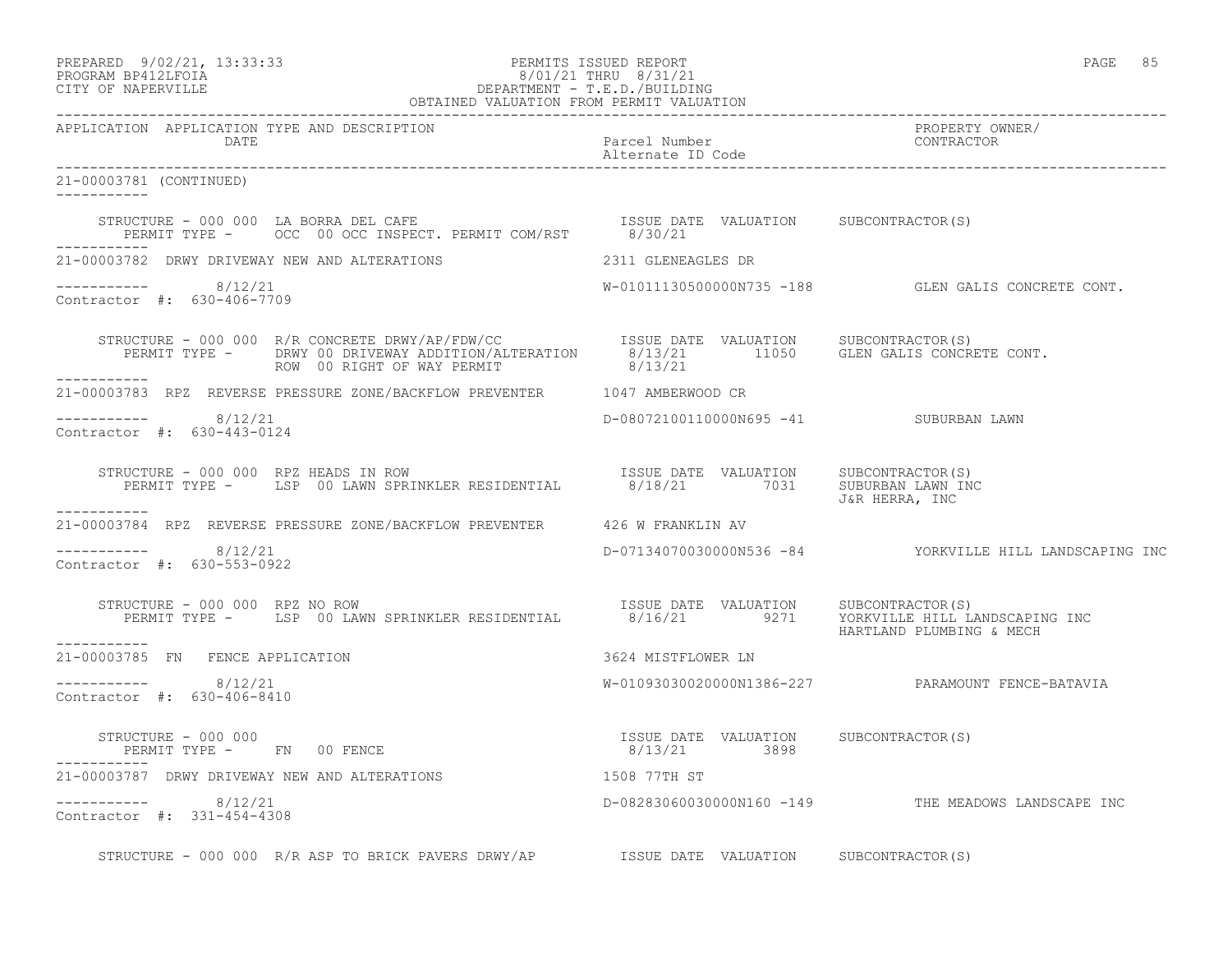### PREPARED 9/02/21, 13:33:33 PERMITS ISSUED REPORT<br>PROGRAM BP412LFOIA PAGE 86 8/01/21 THRU 8/31/21 PROGRAM BP412LFOIA 8/01/21 THRU 8/31/21 CITY OF NAPERVILLE CITY OF NAPERVILLE DEPARTMENT - T.E.D./BUILDING

|                                                      | OBTAINED VALUATION FROM PERMIT VALUATION                                                                                                                                                                              |                                            |                                                  |
|------------------------------------------------------|-----------------------------------------------------------------------------------------------------------------------------------------------------------------------------------------------------------------------|--------------------------------------------|--------------------------------------------------|
| APPLICATION APPLICATION TYPE AND DESCRIPTION<br>DATE |                                                                                                                                                                                                                       | Parcel Number<br>Alternate ID Code         | PROPERTY OWNER/<br>CONTRACTOR                    |
| 21-00003787 (CONTINUED)                              |                                                                                                                                                                                                                       |                                            |                                                  |
| ------------                                         | PERMIT TYPE - DRWY 00 DRIVEWAY ADDITION/ALTERATION 8/18/21 18500<br>ROW 00 RIGHT OF WAY PERMIT 8/18/21                                                                                                                |                                            |                                                  |
|                                                      | 21-00003788 OCCI OCCUPANCY INSPECTION 115 E OGDEN AV 109                                                                                                                                                              |                                            |                                                  |
| $--------- 8/12/21$<br>Contractor #:                 |                                                                                                                                                                                                                       |                                            |                                                  |
|                                                      |                                                                                                                                                                                                                       |                                            |                                                  |
|                                                      | 21-00003790 RAL RES ALTERATIONS/REMODLING (NO NEW SQ FTG) 1525 INVERRARY DR                                                                                                                                           |                                            |                                                  |
| $--------- 8/12/21$<br>Contractor #: 630-393-4342    |                                                                                                                                                                                                                       | D-07112110010000N581 -37 LELLBACH BUILDERS |                                                  |
|                                                      | STRUCTURE - 000 000 REPAIR DAMAGED WALL FROM CAR CRASH ISSUE DATE VALUATION SUBCONTRACTOR(S)<br>PERMIT TYPE - MISC 00 MISCELLANEOUS PERMIT 8/18/21                                                                    | 8/18/21                                    |                                                  |
|                                                      | 21-00003792 DRWY DRIVEWAY NEW AND ALTERATIONS                                                                                                                                                                         | 554 ROXBURY DR                             |                                                  |
| -----------    8/12/21<br>Contractor #: 630-377-9339 |                                                                                                                                                                                                                       | W-01011060120000N734 -188 DAMICO PAVING    |                                                  |
|                                                      | STRUCTURE - 000 000 R/R ASP DRWY/AP<br>PERMIT TYPE - DRWY 00 DRIVEWAY ADDITION/ALTERATION 8/13/21 2950<br>ROW 00 RIGHT OF WAY PERMIT                                                                                  | 8/13/21                                    |                                                  |
| -----------                                          | 21-00003796 DRWY DRIVEWAY NEW AND ALTERATIONS 712 ROANOAKE CT                                                                                                                                                         |                                            |                                                  |
| ---------- 8/12/21<br>Contractor #: 815-530-1559     |                                                                                                                                                                                                                       |                                            |                                                  |
|                                                      | STRUCTURE - 000 000 R/R ASP W/BRICK PAVERS DRWY/AP/FDW ISSUE DATE VALUATION SUBCONTRACTOR(S)<br>PERMIT TYPE - DRWY 00 DRIVEWAY ADDITION/ALTERATION 8/16/21<br>ROW 00 RIGHT OF WAY PERMIT 8/16/21                      |                                            |                                                  |
|                                                      | 21-00003797 RAD RES ADDITIONS (NEW SQ FTG) 2071 SHADY GROVE CT                                                                                                                                                        |                                            |                                                  |
| -----------    8/12/21<br>Contractor #: 630-823-8580 |                                                                                                                                                                                                                       |                                            | D-08284170530000N693 -150 ELITE HOME RESTORATION |
|                                                      | STRUCTURE - 000 000 2021 TORNADO DAMAGE/ROOF REPAIR           ISSUE DATE VALUATION     SUBCONTRACTOR(S)<br>PERMIT TYPE -     RAD 00 ROOM ADDITION                        8/20/21      10000    ELITE HOME RESTORATION |                                            |                                                  |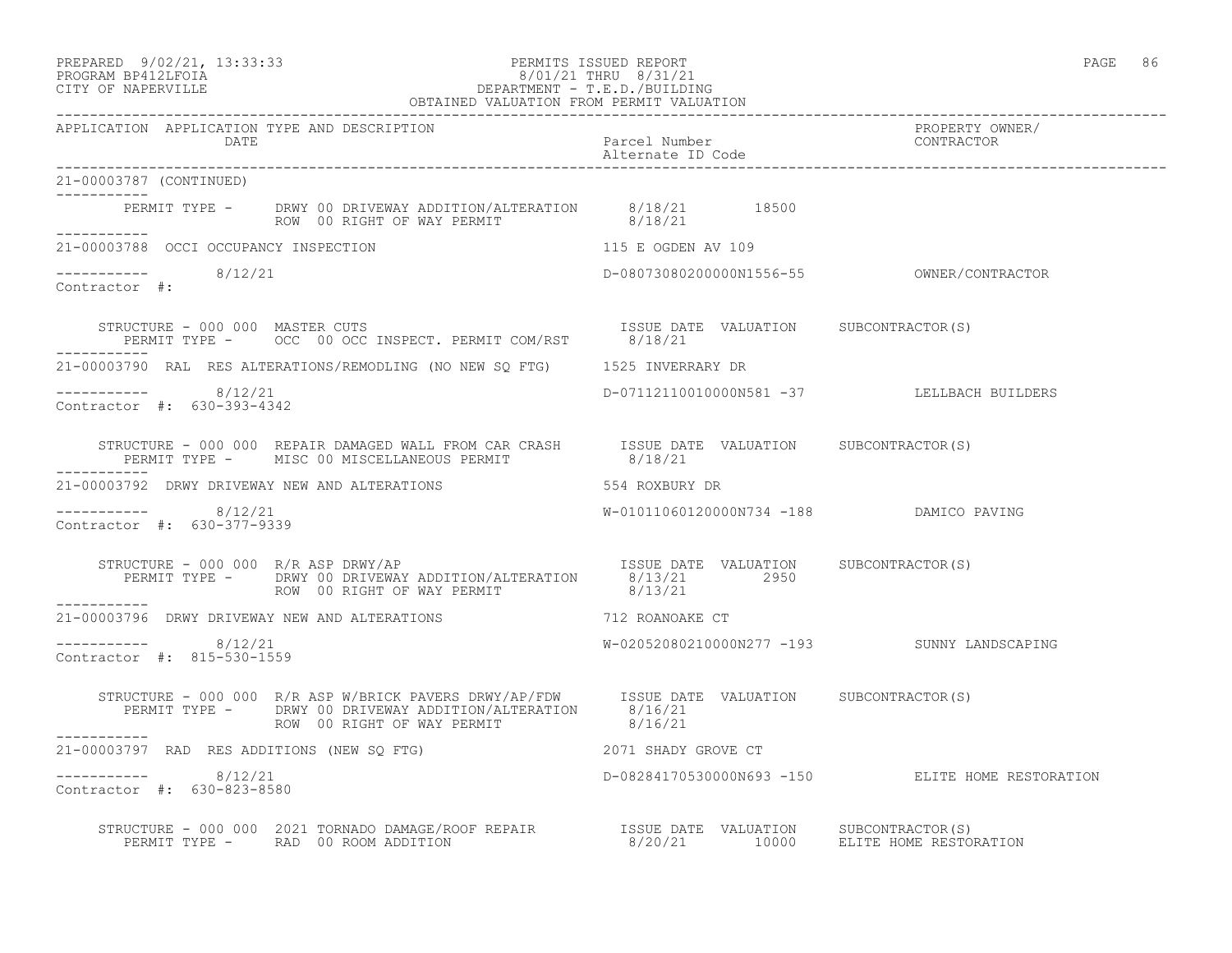## PREPARED 9/02/21, 13:33:33 PERMITS ISSUED REPORT PAGE 87<br>PROGRAM BP412LFOIA PAGE 87 PROGRAM BP412LFOIA 8/01/21 THRU 8/31/21 CITY OF NAPERVILLE DEPARTMENT - T.E.D./BUILDING

| OBTAINED VALUATION FROM PERMIT VALUATION                                                                                                                                                                 |                                                       |                                                        |
|----------------------------------------------------------------------------------------------------------------------------------------------------------------------------------------------------------|-------------------------------------------------------|--------------------------------------------------------|
| APPLICATION APPLICATION TYPE AND DESCRIPTION<br>DATE Parcel Number<br>Alternate ID Code<br>21-00003799 OCCI OCCURNYCY INCREASES:                                                                         |                                                       | PROPERTY OWNER/<br>CONTRACTOR                          |
| 21-00003799 OCCI OCCUPANCY INSPECTION                                                                                                                                                                    | 1490 E CHICAGO AV                                     |                                                        |
| $--------$ 8/13/21<br>Contractor #:                                                                                                                                                                      |                                                       |                                                        |
| STRUCTURE - 000 000 7-ELEVEN                                   ISSUE DATE VALUATION     SUBCONTRACTOR(S)<br>PERMIT TYPE -     OCC 00 OCC INSPECT. PERMIT COM/RST       8/18/21<br>-----------            |                                                       |                                                        |
| 21-00003804 TSG TEMPORARY SIGNS                                                                                                                                                                          | 1190 S NAPER BL HM                                    |                                                        |
| $--------- 8/16/21$<br>Contractor #:                                                                                                                                                                     |                                                       |                                                        |
| STRUCTURE - 000 000 TEMP BANNER 8/2/21-8/28/21                 ISSUE DATE VALUATION     SUBCONTRACTOR(S)<br>PERMIT TYPE -      TSG 00 TEMPORARY SIGN                         8/17/21<br>------------     |                                                       |                                                        |
| 21-00003818 DRWY DRIVEWAY NEW AND ALTERATIONS                                                                                                                                                            | 524 STAUNTON RD                                       |                                                        |
| $--------- 8/16/21$<br>Contractor #: 630-885-8054                                                                                                                                                        | D-08323120050000N107 -177 ALLRITE PAVING              |                                                        |
| STRUCTURE - 000 000 R/R ASPHALT DRWY/APRON ISSUE DATE VALUATION SUBCONTRACTOR(S)<br>PERMIT TYPE - DRWY 00 DRIVEWAY ADDITION/ALTERATION 8/19/21 3400<br>ROW 00 RIGHT OF WAY PERMIT 8/19/21<br>___________ |                                                       |                                                        |
| 21-00003819 DRWY DRIVEWAY NEW AND ALTERATIONS                                                                                                                                                            | 1227 SANCTUARY LN                                     |                                                        |
| $--------- 8/16/21$<br>Contractor #: 630-870-2627                                                                                                                                                        |                                                       | D-07272130170000N745 -125  GUARDIAN ASPHALT PROTECTION |
| STRUCTURE - 000 000 R/R ASOHALT DRWY/APRON ISSUE DATE VALUATION SUBCONTRACTOR(S)<br>PERMIT TYPE - DRWY 00 DRIVEWAY ADDITION/ALTERATION 8/17/21 3100<br>--------<br>------------                          |                                                       |                                                        |
| 21-00003823 FN FENCE APPLICATION                                                                                                                                                                         | 2558 WARM SPRINGS LN                                  |                                                        |
| $--------- 8/17/21$<br>Contractor #: 815-836-8731                                                                                                                                                        |                                                       | W-01033020430000N1245-199 NORTHWEST CEDAR/ROMEOVILLE   |
| STRUCTURE - 000 000<br>PERMIT TYPE - FN 00 FENCE                                                                                                                                                         | ISSUE DATE VALUATION SUBCONTRACTOR(S)<br>8/18/21 3940 |                                                        |
| 21-00003827 FN FENCE APPLICATION                                                                                                                                                                         | 1029 EMERALD DR                                       |                                                        |
| $--------- 8/17/21$<br>Contractor #: 630-406-8410                                                                                                                                                        |                                                       | D-07252010070000N183 -129 PARAMOUNT FENCE-BATAVIA      |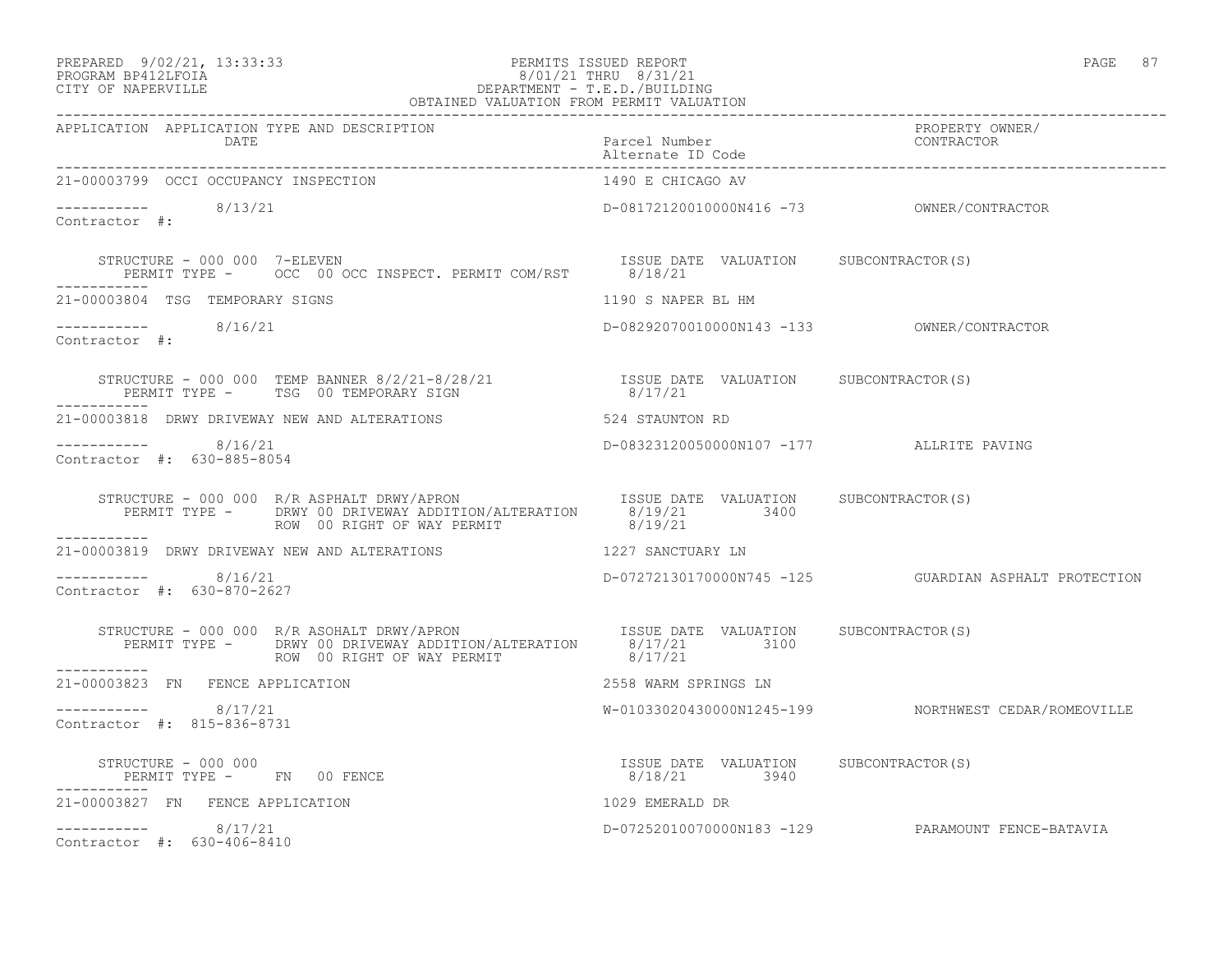| PROGRAM BP412LFOIA<br>DEPARTMENT - 1.8.8.7.2001<br>OBTAINED VALUATION FROM PERMIT VALUATION<br>CITY OF NAPERVILLE                                                                    | 8/01/21 THRU 8/31/21                                  |                                                 |
|--------------------------------------------------------------------------------------------------------------------------------------------------------------------------------------|-------------------------------------------------------|-------------------------------------------------|
| APPLICATION APPLICATION TYPE AND DESCRIPTION<br>DATE                                                                                                                                 | Parcel Number<br>Alternate ID Code                    | PROPERTY OWNER/<br>CONTRACTOR                   |
| 21-00003827 (CONTINUED)<br>-----------                                                                                                                                               |                                                       |                                                 |
| STRUCTURE - 000 000<br>PERMIT TYPE - FN 00 FENCE                                                                                                                                     | ISSUE DATE VALUATION SUBCONTRACTOR(S)<br>8/19/21 6460 |                                                 |
| 21-00003828 FN FENCE APPLICATION                                                                                                                                                     | 2316 MASSACHUSETTS AV                                 |                                                 |
| $--------- 8/17/21$<br>Contractor #: 815-744-9390                                                                                                                                    |                                                       | W-01012050040000N368 -189 THE CEDAR MILL-MORRIS |
| STRUCTURE - 000 000<br>PERMIT TYPE - FN 00 FENCE                                                                                                                                     | ISSUE DATE VALUATION SUBCONTRACTOR(S)<br>8/18/21 6460 |                                                 |
| 21-00003831 TENT TENTS                                                                                                                                                               | 523 S WEBSTER ST                                      |                                                 |
| -----------    8/17/21<br>Contractor #: 630-495-3200                                                                                                                                 | D-07242010090000N169 -99 THE FUN ONES                 |                                                 |
| STRUCTURE - 000 000 ALE FEST-18 TENTS 8/28/21 [SSUE DATE VALUATION SUBCONTRACTOR(S)<br>PERMIT TYPE - TENT 00 TENT PERMIT<br>-----------                                              | 8/30/21                                               |                                                 |
| 21-00003832 ESC ELECTRIC SERVICE CHANGE                                                                                                                                              | 630 DOUGLAS AV                                        |                                                 |
| $--------- 8/17/21$<br>Contractor #: 630-825-0223                                                                                                                                    |                                                       | D-07131070020000N600 -68 LOMBARDI ELECTRIC INC  |
| STRUCTURE - 000 000 EMERGENCY ELECTRICAL REAPIR <a>&gt; STRUCTURE <a> STRUCTURE <a> SUBCONTRACTOR(S)</a> SUBCONTRACTOR(S)<br/>PERMIT TYPE - ELSC 00 ELECTRIC SVC CHANGE RES.</a></a> | 8/18/21                                               | LOMBARDI ELECTRIC INC                           |
| 21-00003836 TMST TEMPORARY STRUCTURE                                                                                                                                                 | 1007 E OGDEN AV                                       |                                                 |
| $--------- 8/17/21$<br>Contractor #:                                                                                                                                                 |                                                       |                                                 |
| STRUCTURE - 000 000 TEMPORARY STORAGE/TRAILER/REFRIGERATION ISSUE DATE VALUATION SUBCONTRACTOR(S)<br>PERMIT TYPE - TMST 00 TEMPORARY STRUCTURE<br>------------                       | 8/25/21                                               |                                                 |
| 21-00003837 TENT TENTS                                                                                                                                                               | 30 N BRAINARD ST                                      |                                                 |
| 8/17/21<br>------------<br>Contractor #: 708-340-7420                                                                                                                                | D-08183270190000N427 -85 ARENA AMERICAS               |                                                 |
| STRUCTURE - 000 000 NCC YEAR LONG TENT 8/2021-8/2022 [SSUE DATE VALUATION SUBCONTRACTOR(S)<br>PERMIT TYPE - TENT 00 TENT PERMIT                                                      | 8/25/21                                               |                                                 |
| 21-00003840 FN FENCE APPLICATION                                                                                                                                                     | 2236 COMSTOCK LN                                      |                                                 |
| 8/17/21<br>------------<br>Contractor #: 630-551-3400                                                                                                                                | W-01032040570000N1261-185                             | CLASSIC FENCE/OSWEGO                            |

PREPARED 9/02/21, 13:33:33 PERMITS ISSUED REPORT PAGE 88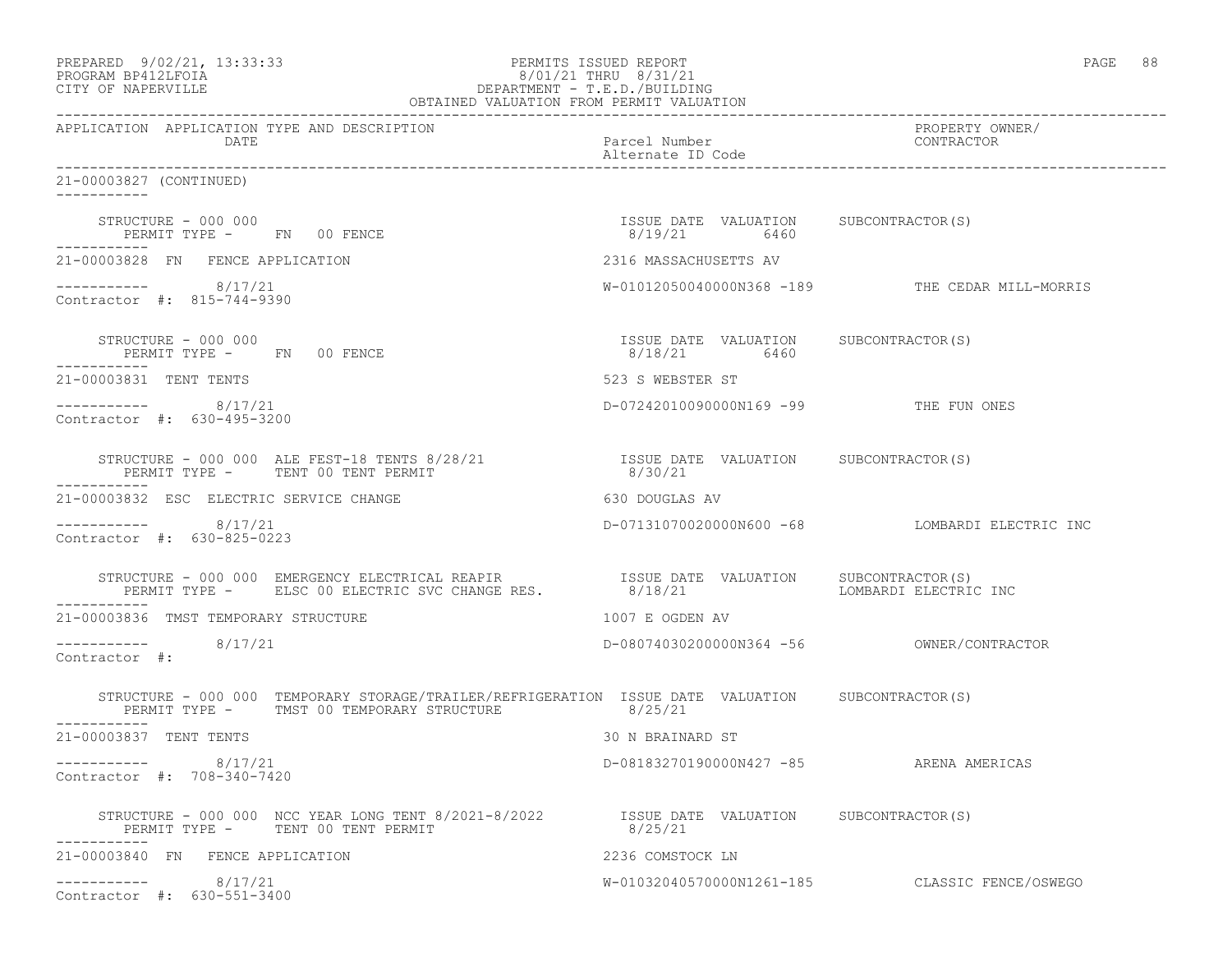| PREPARED            | $9/02/21$ , $13:33:33$ |
|---------------------|------------------------|
| DDOCDAM DD410T DOTA |                        |

### PREPARED 9/02/21, 13:33:33 PERMITS ISSUED REPORT PAGE 89 PROGRAM BP412LFOIA 8/01/21 THRU 8/31/21 CITY OF NAPERVILLE CITY OF NAPERVILLE

| OBTAINED VALUATION FROM PERMIT VALUATION                                                                                                                                                                                                                                                                                                                   |                                    |                                                         |  |
|------------------------------------------------------------------------------------------------------------------------------------------------------------------------------------------------------------------------------------------------------------------------------------------------------------------------------------------------------------|------------------------------------|---------------------------------------------------------|--|
| APPLICATION APPLICATION TYPE AND DESCRIPTION<br>DATE                                                                                                                                                                                                                                                                                                       | Parcel Number<br>Alternate ID Code | PROPERTY OWNER/<br>CONTRACTOR                           |  |
| 21-00003840 (CONTINUED)<br>------------                                                                                                                                                                                                                                                                                                                    |                                    |                                                         |  |
| $\begin{array}{cccccccc} \texttt{STRUCTURE} & - & 000 & 000 & \texttt{FN} & 00 & \texttt{FENCE} & \texttt{SUTE} & \texttt{SUTE} & \texttt{DATE} & \texttt{VALUATION} & \texttt{SUBCONTRACTOR(S)} \\ \texttt{PERMIT TYPE} & - & \texttt{FN} & 00 & \texttt{FENCE} & \texttt{SUTE} & 00 & \texttt{SUTE} & \texttt{SUTE} & 00 & \texttt{SUTE} \\ \end{array}$ |                                    |                                                         |  |
| 21-00003843 RPZ REVERSE PRESSURE ZONE/BACKFLOW PREVENTER 2924 CHEVY CHASE LN                                                                                                                                                                                                                                                                               |                                    |                                                         |  |
| $--------- 8/18/21$<br>Contractor #: 815-385-5599                                                                                                                                                                                                                                                                                                          |                                    | W-01054010300000N1587-196 WATER WORKS INC-JOHNSBURG     |  |
| STRUCTURE - 000 000 RPZ-NO ROW WORK                                  ISSUE DATE VALUATION     SUBCONTRACTOR(S)<br>PERMIT TYPE -     LSP 00 LAWN SPRINKLER RESIDENTIAL        8/19/21        4850    WATER WORKS INC-JOHNSBURG<br>-----------                                                                                                               |                                    | ENGLAND PLUMBING                                        |  |
| 21-00003844 RPZ REVERSE PRESSURE ZONE/BACKFLOW PREVENTER 26 N LAIRD ST                                                                                                                                                                                                                                                                                     |                                    |                                                         |  |
| $--------- 8/18/21$<br>Contractor #: 815-521-3247                                                                                                                                                                                                                                                                                                          |                                    | D-07133030030000N47 -83 EVERGREEN SPRINKLER SYSTEM      |  |
| STRUCTURE - 000 000 RPZ-NO ROW WORK<br>PERMIT TYPE - LSP 00 LAWN SPRINKLER RESIDENTIAL 8/19/21 4850 EVERGREEN PRINKLER SYSTEM                                                                                                                                                                                                                              |                                    | HARTLAND PLUMBING & MECH                                |  |
| 21-00003845 RPZ REVERSE PRESSURE ZONE/BACKFLOW PREVENTER 3947 CALIENTE CR                                                                                                                                                                                                                                                                                  |                                    |                                                         |  |
| -----------    8/18/21<br>Contractor #: 815-521-3247                                                                                                                                                                                                                                                                                                       |                                    | W-01161020400000N1752-242 EVERGREEN SPRINKLER SYSTEM    |  |
| TRUCTURE - 000 000 RPZ-NO ROW WORK<br>PERMIT TYPE - LSP 00 LAWN SPRINKLER RESIDENTIAL 8/19/21 4850 EVERGREEN SPRINKLER SYSTEM<br>STRUCTURE - 000 000 RPZ-NO ROW WORK                                                                                                                                                                                       |                                    | HARTLAND PLUMBING & MECH                                |  |
| 21-00003847 RPZ REVERSE PRESSURE ZONE/BACKFLOW PREVENTER 650 WILSON AV                                                                                                                                                                                                                                                                                     |                                    |                                                         |  |
| ----------- 8/18/21<br>Contractor #: 630-305-9118                                                                                                                                                                                                                                                                                                          |                                    | D-07133020090000N47 -83 SCOTT'S SPRINKLER SERVICE       |  |
| STRUCTURE - 000 000 RPZ WITH HEADS IN ROW TSSUE DATE VALUATION SUBCONTRACTOR(S)<br>PERMIT TYPE - LSP 00 LAWN SPRINKLER RESIDENTIAL 8/19/21 7500 SCOTT'S SPRINKLER SERVICE<br>-----------                                                                                                                                                                   |                                    | RESIDENTIAL PLUMBING                                    |  |
| 21-00003848 RPZ REVERSE PRESSURE ZONE/BACKFLOW PREVENTER 30 S ELLSWORTH ST                                                                                                                                                                                                                                                                                 |                                    |                                                         |  |
| $--------- 8/18/21$<br>Contractor #: 815-436-5455                                                                                                                                                                                                                                                                                                          |                                    | D-08183140060000N427 -85 RAINMAKERS IRRIGATION-ROMEOVIL |  |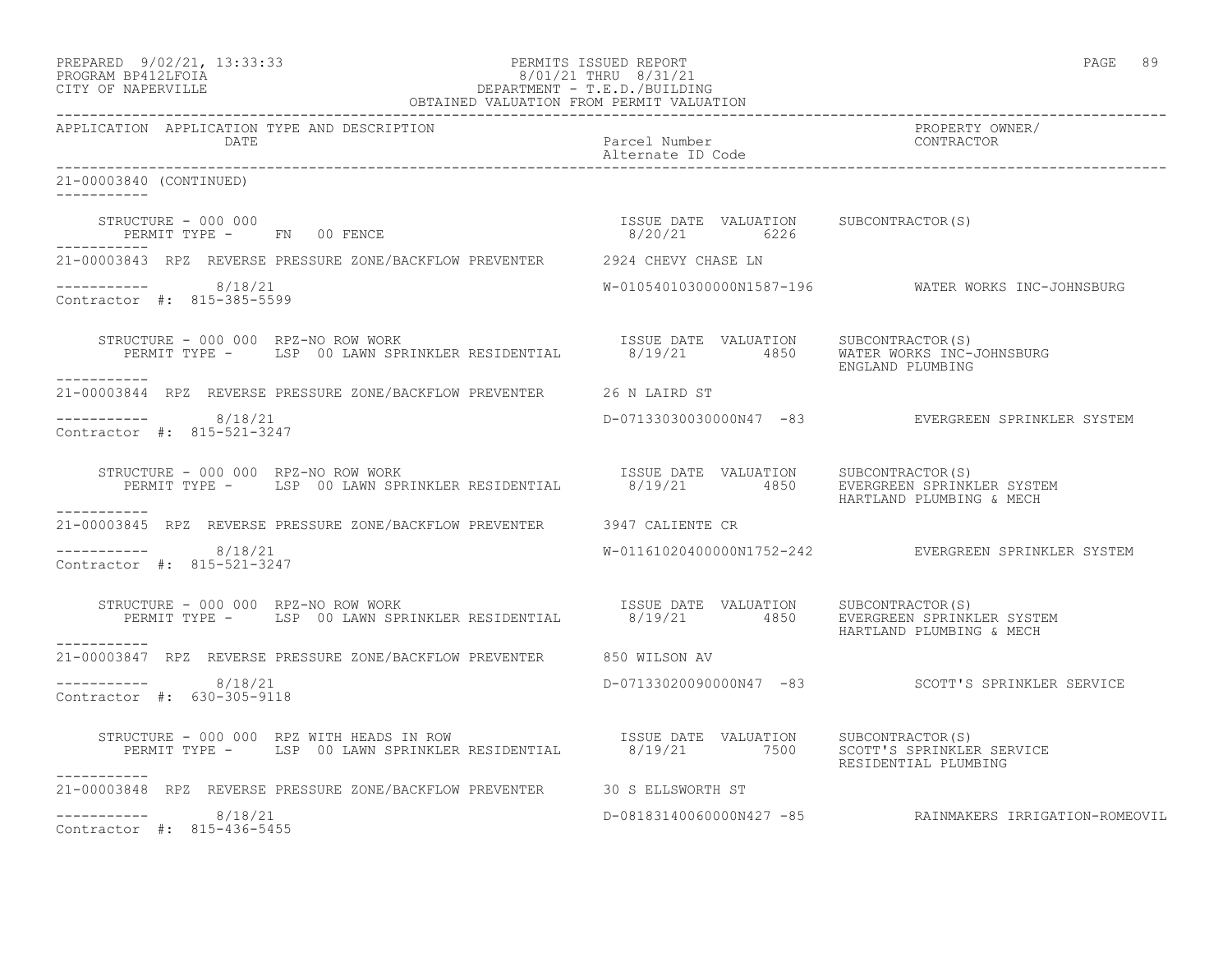### PREPARED 9/02/21, 13:33:33 PERMITS ISSUED REPORT PAGE 90 PROGRAM BP412LFOIA 8/01/21 THRU 8/31/21 CITY OF NAPERVILLE DEPARTMENT - T.E.D./BUILDING

| OBTAINED VALUATION FROM PERMIT VALUATION                                                                                                                                                                                                                                                                                                                                            |                                       |                                                         |
|-------------------------------------------------------------------------------------------------------------------------------------------------------------------------------------------------------------------------------------------------------------------------------------------------------------------------------------------------------------------------------------|---------------------------------------|---------------------------------------------------------|
| APPLICATION APPLICATION TYPE AND DESCRIPTION<br>DATE                                                                                                                                                                                                                                                                                                                                | Parcel Number<br>Alternate ID Code    | PROPERTY OWNER/<br>CONTRACTOR                           |
| 21-00003848 (CONTINUED)                                                                                                                                                                                                                                                                                                                                                             |                                       |                                                         |
| STRUCTURE - 000 000 RPZ WITH HEADS IN ROW [ISSUE DATE VALUATION SUBCONTRACTOR(S)<br>PERMIT TYPE - LSP 00 LAWN SPRINKLER RESIDENTIAL 8/19/21 5700 RAINMAKERS IRRIGATION-ROMEOVIL                                                                                                                                                                                                     |                                       | RAINMAKERS IRRIGATION & MAINT                           |
| -----------<br>21-00003852 AMPA ANNUAL MAINTENANCE PERMIT APPLICATION 30 N BRAINARD ST                                                                                                                                                                                                                                                                                              |                                       |                                                         |
| $--------- 8/18/21$<br>Contractor #:                                                                                                                                                                                                                                                                                                                                                | D-08183270190000N427 -85              |                                                         |
| STRUCTURE - 000 000 NCC ANNUAL MAINTANCE PERMIT<br>PERMIT TYPE - AMT 00 ANNUAL MAINTENANCE PERMIT 8/19/21 CRION ELECTRIC & MAINTENANCE C<br>------------                                                                                                                                                                                                                            |                                       | CALDWELL PLUMBING                                       |
| 21-00003854 DRWY DRIVEWAY NEW AND ALTERATIONS                                                                                                                                                                                                                                                                                                                                       | 1621 TRENT AV                         |                                                         |
| -----------    8/18/21<br>Contractor $\#: 630 - 855 - 5447$                                                                                                                                                                                                                                                                                                                         |                                       | D-07102110130000N284 -35 DE LA ROSA PAVING & SEALCOATIN |
| ROW 00 RIGHT OF WAY PERMIT 8/20/21                                                                                                                                                                                                                                                                                                                                                  |                                       |                                                         |
| ___________<br>21-00003858 DRWY DRIVEWAY NEW AND ALTERATIONS 1263 NATCHEZ TRACE CR                                                                                                                                                                                                                                                                                                  |                                       |                                                         |
| $--------- 8/18/21$<br>Contractor #: 630-479-2017                                                                                                                                                                                                                                                                                                                                   | D-07251040220000N683 -128 RJ CONCRETE |                                                         |
| $\begin{array}{cccc} \texttt{STRUCTURE} - 000 000 & \texttt{R/R DRWY/PR WALK/STOOP/APRON} & \texttt{ISSUE DATE} & \texttt{VALUATION} & \texttt{SUBCONTRACTOR(S)} \\ \texttt{PERMIT TYPE} - & \texttt{DRWY 00 DRIVEWAY ADDITION/ALTERATION} & 8/20/21 & 6638 & \texttt{RJ CONCRETE} \\ \texttt{ROW} & 00 RIGHT OF WAY PERMIT & 8/20/21 & 6638 & \texttt{RJ CONCRETE} \\ \end{array}$ |                                       |                                                         |
| 21-00003859 FN FENCE APPLICATION                                                                                                                                                                                                                                                                                                                                                    | 1370 E 87TH ST                        |                                                         |
| $--------- 8/18/21$<br>Contractor #: 815-295-7779                                                                                                                                                                                                                                                                                                                                   |                                       | $W-02041030400000N760 -194$ AMERIDREAM FENCE & DECK INC |
| $\begin{array}{cccccccccc} \texttt{STRUCTURE} & - & 000 & 000 & & & & & & \\ \texttt{PERMIT TYPE} & - & \texttt{FN} & 00 & \texttt{FENCE} & & & & & & \\ \texttt{PERMIT TYPE} & - & \texttt{FN} & 00 & \texttt{FENCE} & & & & & \\ \end{array}$<br>PERMIT TYPE - FN 00 FENCE<br>___________                                                                                         |                                       |                                                         |
| 21-00003861 FN FENCE APPLICATION                                                                                                                                                                                                                                                                                                                                                    | 1515 HAMPTON CT                       |                                                         |
| $--------- 8/18/21$<br>Contractor #: 630-933-9881                                                                                                                                                                                                                                                                                                                                   |                                       | D-08294060130000N155 -148 SP FENCE-WARRENVILLE          |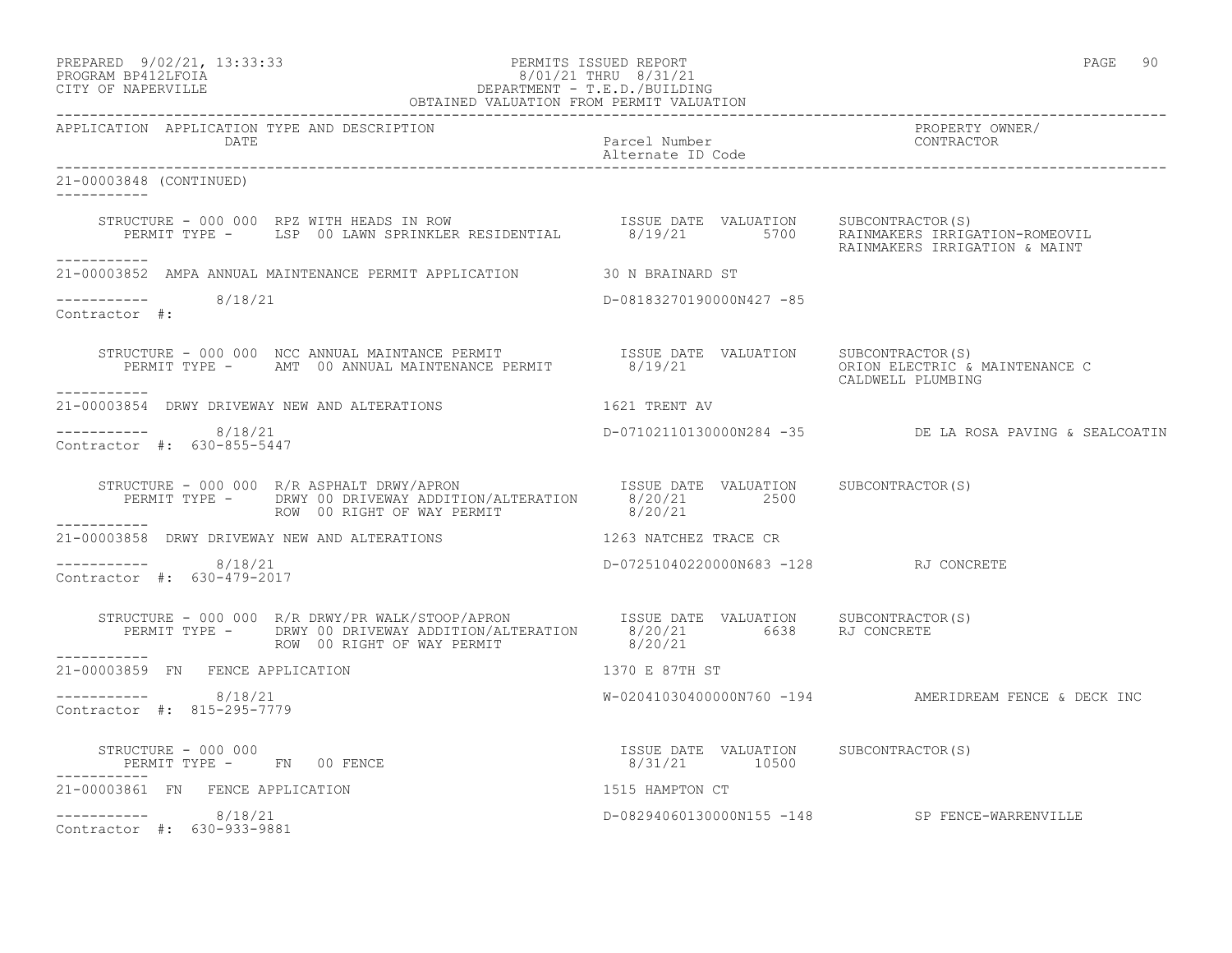| PREPARED            | $9/02/21$ , 13:33:33 |
|---------------------|----------------------|
| DDACDAM BDA12T FATA |                      |

#### PERMITS ISSUED REPORT FOR THE PAGE 91 PAGE 91 PAGE 91 PROGRAM BP412LFOIA 8/01/21 THRU 8/31/21 CITY OF NAPERVILLE DEPARTMENT - T.E.D./BUILDING OBTAINED VALUATION FROM PERMIT VALUATION

------------------------------------------------------------------------------------------------------------------------------------ APPLICATION APPLICATION TYPE AND DESCRIPTION PROPERTY OWNER/ DATE CONTRACTOR CONTRACTOR DESCRIPTION OF PARTICULAR PARTICULAR POSTAGE IN CONTRACTOR CONTRACTOR ON A PARTICULAR CONTRACTOR OF CONTRACTOR CONTRACTOR OF CONTRACTOR OF CONTRACTOR CONTRACTOR CONTRACTOR OF CONTRACTOR OF CONTRA Alternate ID Code ------------------------------------------------------------------------------------------------------------------------------------ 21-00003861 (CONTINUED) ----------- STRUCTURE - 000 000 ISSUE DATE VALUATION SUBCONTRACTOR(S) PERMIT TYPE - FN 00 FENCE ----------- 21-00003862 LV ELECTRIC LOW VOLTAGE 217 S MAIN ST ----------- 8/18/21 D-07134290150000N594 -084 KB ADVANCED TECHNOLOGIES Contractor #: 312-447-5751 STRUCTURE - 000 000 INSTALL LV CABELING ISSUE DATE VALUATION SUBCONTRACTOR(S) PERMIT TYPE - LV 00 ELECTRIC LOW VOLTAGE 8/20/21 ----------- 21-00003871 RPZ REVERSE PRESSURE ZONE/BACKFLOW PREVENTER 1014 REVERE CT ----------- 8/19/21 D-08213110150000N212 -119 WESTERN IRRIGATION Contractor #: 630-653-3937 STRUCTURE - 000 000 RPZ-NO ROW OF WORK ISSUE DATE VALUATION SUBCONTRACTOR(S) PERMIT TYPE - LSP 00 LAWN SPRINKLER RESIDENTIAL 8/20/21 4500 WESTERN IRRIGATION WESTERN IRRIGATION, INC ----------- 21-00003875 OCCI OCCUPANCY INSPECTION 1811 FREEDOM DR 117  $--------- 8/19/21$ D-08053000330000N1582-27 OWNER/CONTRACTOR Contractor #: STRUCTURE - 000 000 MIKE DITKA IMAC REGENERATION CENTER ISSUE DATE VALUATION SUBCONTRACTOR(S)<br>PERMIT TYPE - OCC 00 OCC INSPECT. PERMIT COM/RST 8/25/21 PERMIT TYPE - 0CC 00 OCC INSPECT. PERMIT COM/RST ----------- 21-00003876 DRWY DRIVEWAY NEW AND ALTERATIONS 2532 NOTTINGHAM LN ----------- 8/19/21 W-01011160240000N735 -188 DAMICO PAVING Contractor #: 630-263-7283 STRUCTURE - 000 000 R/R ASPHALT DRWY/APRON/CURB CUT ISSUE DATE VALUATION SUBCONTRACTOR(S) PERMIT TYPE - DRWY 00 DRIVEWAY ADDITION/ALTERATION 8/20/21 3750 DAMICO PAVING ROW 00 RIGHT OF WAY PERMIT 8/20/21 ----------- 21-00003877 DRWY DRIVEWAY NEW AND ALTERATIONS 1176 HYDE PARK LN  $--------- 8/19/21$ D-08294110240000N465 -148 HUNTER PAVING AND EXCAVATING Contractor #: 630-717-9005

STRUCTURE - 000 000 R/R ASPHALT DRWY/APRON/CURB CUT ISSUE DATE VALUATION SUBCONTRACTOR(S)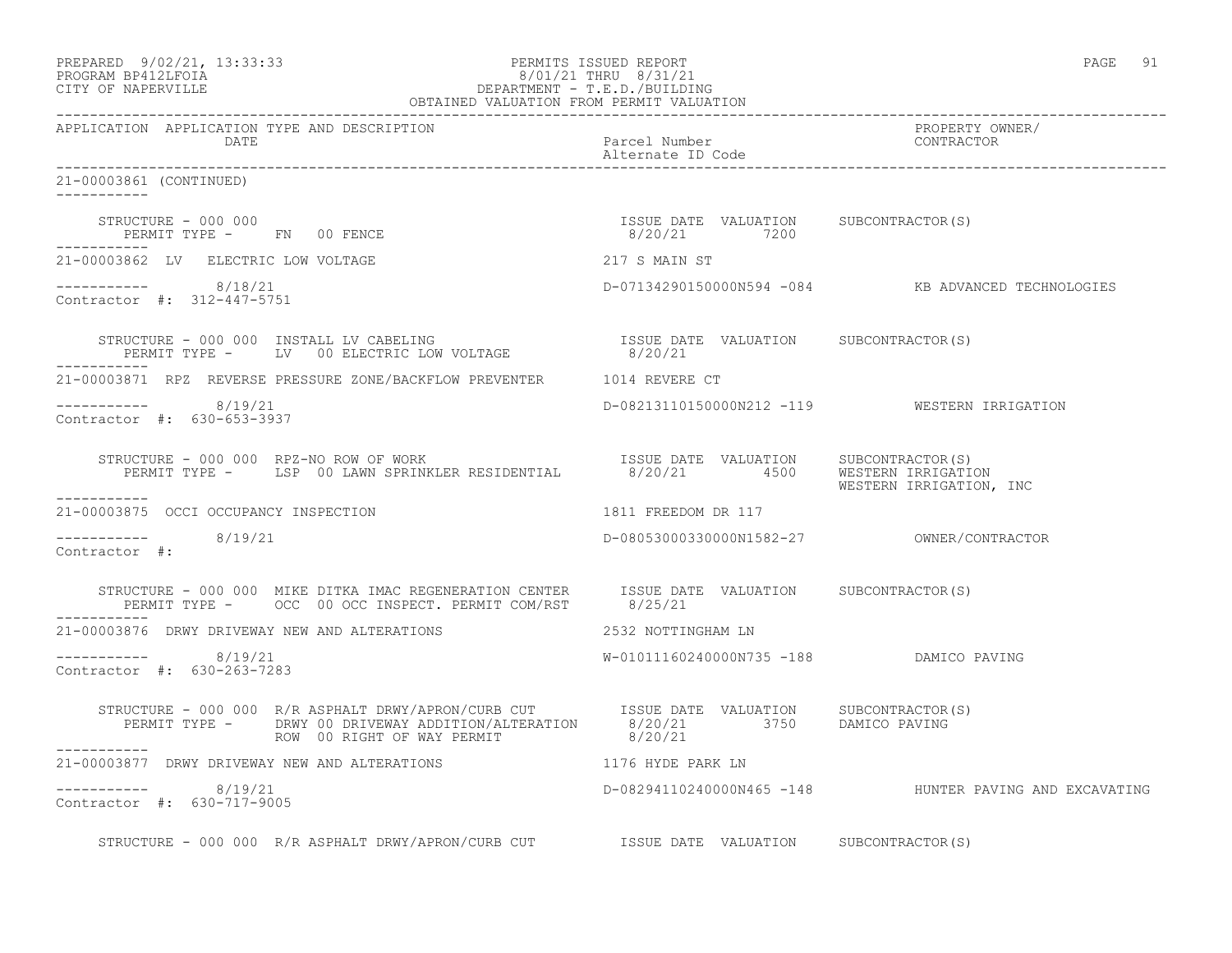PREPARED 9/02/21, 13:33:33 PERMITS ISSUED REPORT PAGE 92

21-00003877 (CONTINUED) -----------

 $--------- 8/19/21$ 

Contractor #: 630-855-5447

Contractor #: 630-296-4175

-----------

-----------

# PROGRAM BP412LFOIA 8/01/21 THRU 8/31/21 CITY OF NAPERVILLE DEPARTMENT - T.E.D./BUILDING

 OBTAINED VALUATION FROM PERMIT VALUATION ------------------------------------------------------------------------------------------------------------------------------------ APPLICATION APPLICATION TYPE AND DESCRIPTION PROPERTY OWNER/ DATE Parcel Number CONTRACTOR Alternate ID Code ------------------------------------------------------------------------------------------------------------------------------------ PERMIT TYPE - DRWY 00 DRIVEWAY ADDITION/ALTERATION 8/24/21 3750 ROW 00 RIGHT OF WAY PERMIT 8/24/21 21-00003879 DRWY DRIVEWAY NEW AND ALTERATIONS 1617 TRENT AV D-07102110140000N284 -35 DE LA ROSA PAVING & SEALCOATIN STRUCTURE - 000 000 R/R ASPHALT DRWY/APRON/CURB CUT ISSUE DATE VALUATION SUBCONTRACTOR(S) PERMIT TYPE - DRWY 00 DRIVEWAY ADDITION/ALTERATION 8/20/21 3750 ROW 00 RIGHT OF WAY PERMIT 8/20/21 21-00003880 DRWY DRIVEWAY NEW AND ALTERATIONS 3535 ELIOT LN ----------- 8/19/21 W-01113130370000N1101-231 NAPERVILLE PAVING STRUCTURE - 000 000 R/R ASPHALT DRWY/APRON/CURB CUT ISSUE DATE VALUATION SUBCONTRACTOR(S)

D-07254020370000N175 -144 ALLRITE PAVING

 PERMIT TYPE - DRWY 00 DRIVEWAY ADDITION/ALTERATION 8/20/21 3750 ROW 00 RIGHT OF WAY PERMIT 8/20/21 ----------- 21-00003881 DRWY DRIVEWAY NEW AND ALTERATIONS 1458 PINE TREE DR  $--------- 8/19/21$ D-07254020380000N175 -144 ALLRITE PAVING Contractor #: 630-885-8054

 STRUCTURE - 000 000 R/R ASPHALT DRWY/APRON/CURB CUT ISSUE DATE VALUATION SUBCONTRACTOR(S) PERMIT TYPE - DRWY 00 DRIVEWAY ADDITION/ALTERATION 8/20/21 3750 ROW 00 RIGHT OF WAY PERMIT 8/20/21 -----------

21-00003882 DRWY DRIVEWAY NEW AND ALTERATIONS 1454 PINE TREE DR  $--------- 8/19/21$ 

Contractor #: 630-885-8054

 STRUCTURE - 000 000 R/R ASPHALT DRWY/APRON/CURB CUT ISSUE DATE VALUATION SUBCONTRACTOR(S) PERMIT TYPE - DRWY 00 DRIVEWAY ADDITION/ALTERATION 8/20/21 3750 ROW 00 RIGHT OF WAY PERMIT 8/20/21 ----------- 21-00003883 DRWY DRIVEWAY NEW AND ALTERATIONS 2812 BRECKENRIDGE LN ----------- 8/19/21 W-01013130090000N713 -203 DAMICO PAVING Contractor #: 630-263-7283

STRUCTURE - 000 000 R/R ASPHALT DRWY/APRON/CURB CUT **ISSUE DATE VALUATION** SUBCONTRACTOR(S)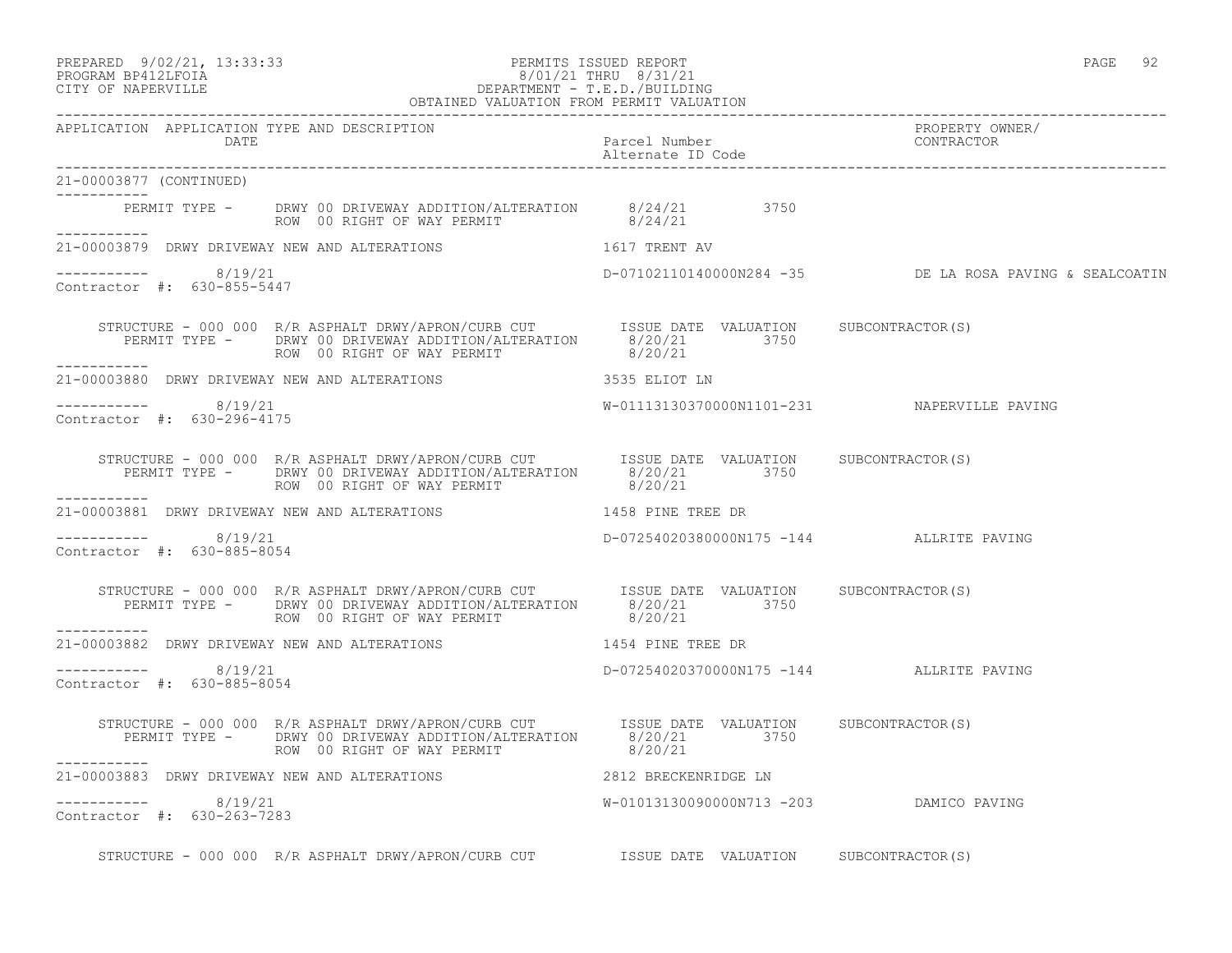### PREPARED 9/02/21, 13:33:33 PERMITS ISSUED REPORT PAGE 93 PROGRAM BP412LFOIA 8/01/21 THRU 8/31/21 CITY OF NAPERVILLE DEPARTMENT - T.E.D./BUILDING

|                              |                                                      | OBTAINED VALUATION FROM PERMIT VALUATION                                                                            |                                    |               |                                                          |
|------------------------------|------------------------------------------------------|---------------------------------------------------------------------------------------------------------------------|------------------------------------|---------------|----------------------------------------------------------|
|                              | DATE                                                 | APPLICATION APPLICATION TYPE AND DESCRIPTION                                                                        | Parcel Number<br>Alternate ID Code |               | PROPERTY OWNER/<br>CONTRACTOR                            |
| 21-00003883 (CONTINUED)      |                                                      |                                                                                                                     |                                    |               |                                                          |
| ___________                  |                                                      | PERMIT TYPE - DRWY 00 DRIVEWAY ADDITION/ALTERATION 8/20/21 3750 DAMICO PAVING<br>ROW 00 RIGHT OF WAY PERMIT 8/20/21 |                                    |               |                                                          |
|                              | 21-00003886 FN FENCE APPLICATION                     |                                                                                                                     | 1205 SANDPIPER LN                  |               |                                                          |
|                              | $--------- 8/19/21$<br>Contractor #: 708-856-8999    |                                                                                                                     |                                    |               | D-08302040110000N451 -131 ILLINOIS FENCE COMPANY         |
|                              | STRUCTURE - 000 000                                  | PERMIT TYPE - FN 00 FENCE                                                                                           | 8/30/21 5600                       |               | ISSUE DATE VALUATION SUBCONTRACTOR(S)                    |
|                              | 21-00003888 FN FENCE APPLICATION                     |                                                                                                                     | 1617 INDIAN TRAIL DR               |               |                                                          |
|                              | $--------$ 8/19/21<br>Contractor #: 815-436-7440     |                                                                                                                     |                                    |               | D-08322050140000N158 -163 CEDAR RUSTIC/JOLIET            |
|                              | STRUCTURE - 000 000                                  | PERMIT TYPE - FN 00 FENCE                                                                                           | 8/20/21 6700                       |               | ISSUE DATE VALUATION SUBCONTRACTOR(S)                    |
|                              | 21-00003889 FN FENCE APPLICATION                     |                                                                                                                     | 1431 SIEBERT CT                    |               |                                                          |
|                              | -----------    8/19/21<br>Contractor #: 630-772-1165 |                                                                                                                     |                                    |               | D-08283140140000N744 -149 PEERLESS ENTERPRISE/MELROSE PK |
|                              | STRUCTURE - 000 000                                  | PERMIT TYPE - FN 00 FENCE                                                                                           | 8/20/21 6700                       |               | ISSUE DATE VALUATION SUBCONTRACTOR(S)                    |
|                              | 21-00003890 FN FENCE APPLICATION                     |                                                                                                                     | 1617 KILLDEER DR                   |               |                                                          |
|                              | $--------- 8/19/21$<br>Contractor #: 708-856-8999    |                                                                                                                     |                                    |               | D-08312030130000N487 -161 ILLINOIS FENCE COMPANY         |
|                              | STRUCTURE - 000 000                                  | PERMIT TYPE - FN 00 FENCE                                                                                           | 8/20/21 6700                       |               | ISSUE DATE VALUATION SUBCONTRACTOR(S)                    |
|                              | 21-00003891 FN FENCE APPLICATION                     |                                                                                                                     | 1435 SIEBERT CT                    |               |                                                          |
|                              | $--------- 8/19/21$<br>Contractor #: 708-301-1200    |                                                                                                                     |                                    |               | D-08283140150000N744 -149 AMERICA'S BACKYARD/JOLIET      |
|                              | STRUCTURE - 000 000                                  | PERMIT TYPE - FN 00 FENCE                                                                                           |                                    | 8/24/21 12450 | ISSUE DATE VALUATION SUBCONTRACTOR(S)                    |
|                              | 21-00003900 FN FENCE APPLICATION                     |                                                                                                                     | 1808 SUNRISE CT                    |               |                                                          |
| ___________<br>Contractor #: | 8/20/21                                              |                                                                                                                     |                                    |               | D-08324020190000N324 -178 OWNER/CONTRACTOR               |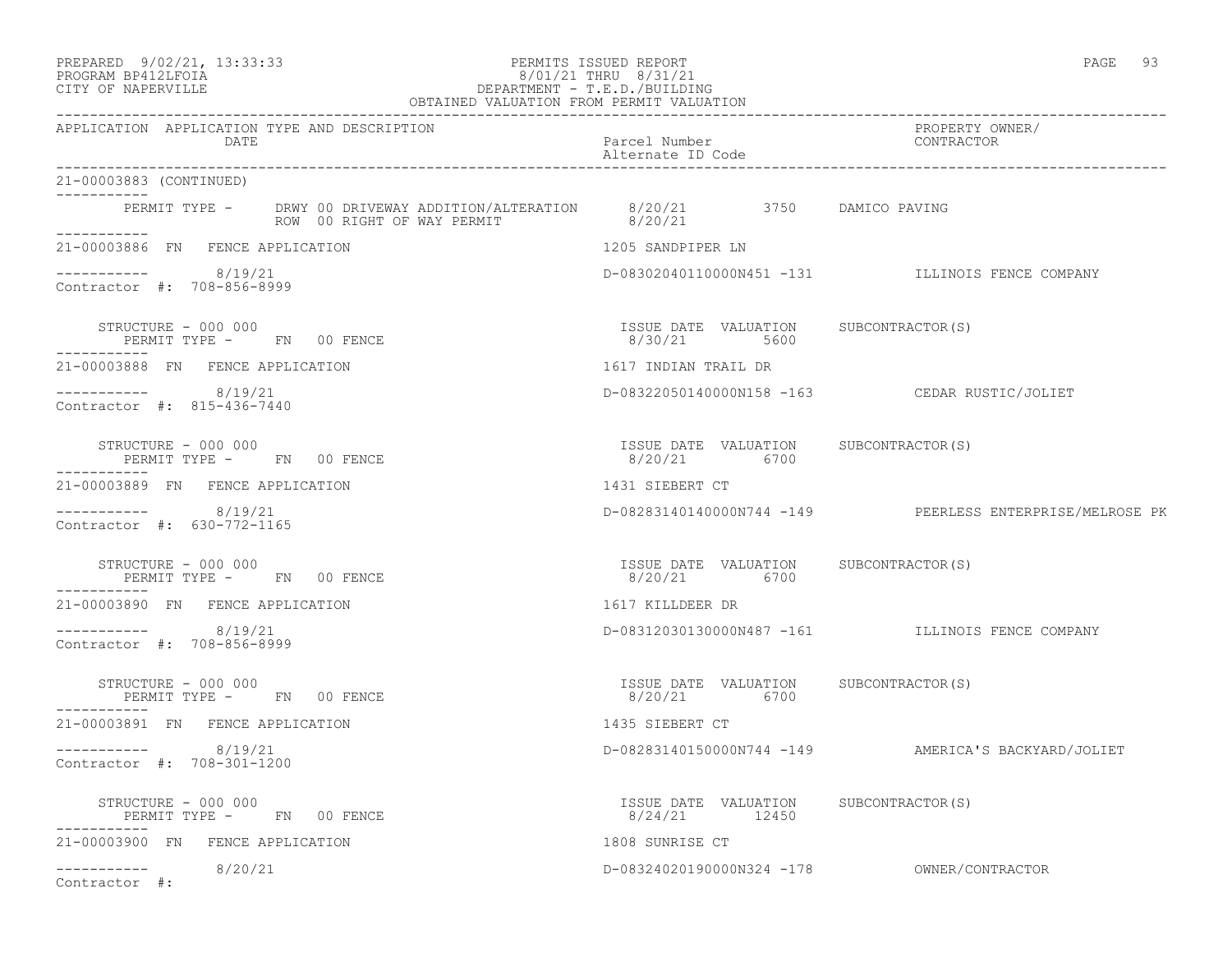| PREPARED | 9/02/21, 13:33:33 |  |
|----------|-------------------|--|
| -------  |                   |  |

## PREPARED 9/02/21, 13:33:33 PERMITS ISSUED REPORT<br>PROGRAM BP412LFOIA PAGE 94 8/01/21 THRU 8/31/21 PROGRAM BP412LFOIA 8/01/21 THRU 8/31/21 CITY OF NAPERVILLE DEPARTMENT - T.E.D./BUILDING

| OBTAINED VALUATION FROM PERMIT VALUATION                                                                                                                                                                                                                                                                                                                                                                                                                                            |                                                       |                                                      |
|-------------------------------------------------------------------------------------------------------------------------------------------------------------------------------------------------------------------------------------------------------------------------------------------------------------------------------------------------------------------------------------------------------------------------------------------------------------------------------------|-------------------------------------------------------|------------------------------------------------------|
| APPLICATION APPLICATION TYPE AND DESCRIPTION<br>DATE                                                                                                                                                                                                                                                                                                                                                                                                                                | Parcel Number<br>Alternate ID Code                    | PROPERTY OWNER/<br>CONTRACTOR                        |
| 21-00003900 (CONTINUED)                                                                                                                                                                                                                                                                                                                                                                                                                                                             |                                                       |                                                      |
| STRUCTURE - 000 000<br>PERMIT TYPE -       FN     00 FENCE                                                                                                                                                                                                                                                                                                                                                                                                                          | ISSUE DATE VALUATION SUBCONTRACTOR(S)<br>8/20/21 3900 |                                                      |
| 21-00003901 FN FENCE APPLICATION                                                                                                                                                                                                                                                                                                                                                                                                                                                    | 427 MILLCREEK LN                                      |                                                      |
| $--------- 8/20/21$<br>Contractor #: 630-406-8410                                                                                                                                                                                                                                                                                                                                                                                                                                   |                                                       | D-08174090270000N1138-88 PARAMOUNT FENCE-BATAVIA     |
| STRUCTURE - 000 000<br>PERMIT TYPE - FN 00 FENCE<br>-----------                                                                                                                                                                                                                                                                                                                                                                                                                     | ISSUE DATE VALUATION SUBCONTRACTOR(S)<br>8/23/21 8400 |                                                      |
| 21-00003902 FN FENCE APPLICATION                                                                                                                                                                                                                                                                                                                                                                                                                                                    | 556 BEACONSFIELD AV                                   |                                                      |
| $--------- 8/20/21$<br>Contractor #: 815-836-8731                                                                                                                                                                                                                                                                                                                                                                                                                                   |                                                       | W-01011110110000N765 -188 NORTHWEST CEDAR/ROMEOVILLE |
| STRUCTURE - 000 000<br>PERMIT TYPE - FN 00 FENCE                                                                                                                                                                                                                                                                                                                                                                                                                                    | ISSUE DATE VALUATION SUBCONTRACTOR(S)<br>8/23/21 8400 |                                                      |
| 21-00003903 FN FENCE APPLICATION                                                                                                                                                                                                                                                                                                                                                                                                                                                    | 915 PIEDMONT CR                                       |                                                      |
| $--------- 8/20/21$<br>Contractor #: 708-699-8202                                                                                                                                                                                                                                                                                                                                                                                                                                   |                                                       | W-02052060130000N148 -193 AMERIDREAM FENCE & DECK    |
| STRUCTURE - 000 000<br>PERMIT TYPE - FN 00 FENCE<br>___________                                                                                                                                                                                                                                                                                                                                                                                                                     | ISSUE DATE VALUATION SUBCONTRACTOR(S)<br>8/25/21 8400 |                                                      |
| 21-00003904 FN FENCE APPLICATION                                                                                                                                                                                                                                                                                                                                                                                                                                                    | 1401 GINGER LN                                        |                                                      |
| $--------- 8/20/21$<br>Contractor #: 708-856-8999                                                                                                                                                                                                                                                                                                                                                                                                                                   |                                                       | W-02041030240000N760 -194 ILLINOIS FENCE COMPANY     |
| STRUCTURE - 000 000<br>PERMIT TYPE - FN 00 FENCE                                                                                                                                                                                                                                                                                                                                                                                                                                    | ISSUE DATE VALUATION SUBCONTRACTOR(S)<br>8/24/21 8400 |                                                      |
| 21-00003905 RPZ REVERSE PRESSURE ZONE/BACKFLOW PREVENTER 1133 SUNNYBROOK DR                                                                                                                                                                                                                                                                                                                                                                                                         |                                                       |                                                      |
| $--------- 8/20/21$<br>Contractor #: 630-293-4962                                                                                                                                                                                                                                                                                                                                                                                                                                   | D-07144070050000N123 -82 SALINAS & SONS               |                                                      |
| $\begin{tabular}{llllll} \multicolumn{2}{l}{{\small\tt STRUCTURE ~ 000 ~ 000 ~ RPZ~ WITH HEADS IN THE~ROW} & \multicolumn{2}{l}{\small\tt ISSUE} & \multicolumn{2}{l}{\small\tt ISSUE} & \multicolumn{2}{l}{\small\tt NALUATION} & \multicolumn{2}{l}{\small\tt SUBCONTRACTOR(S)} \\ & \multicolumn{2}{l}{\small\tt PERMIT TYPE ~ -} & \multicolumn{2}{l}{\small\tt LSP ~ 00 LAMN SPRINKLER RESIDENTIAL} & \multicolumn{2}{l}{\small\tt S/24/21} & \multicolumn{2}{l}{\small\tt S0$ |                                                       | WHEATLAND PLUMBING                                   |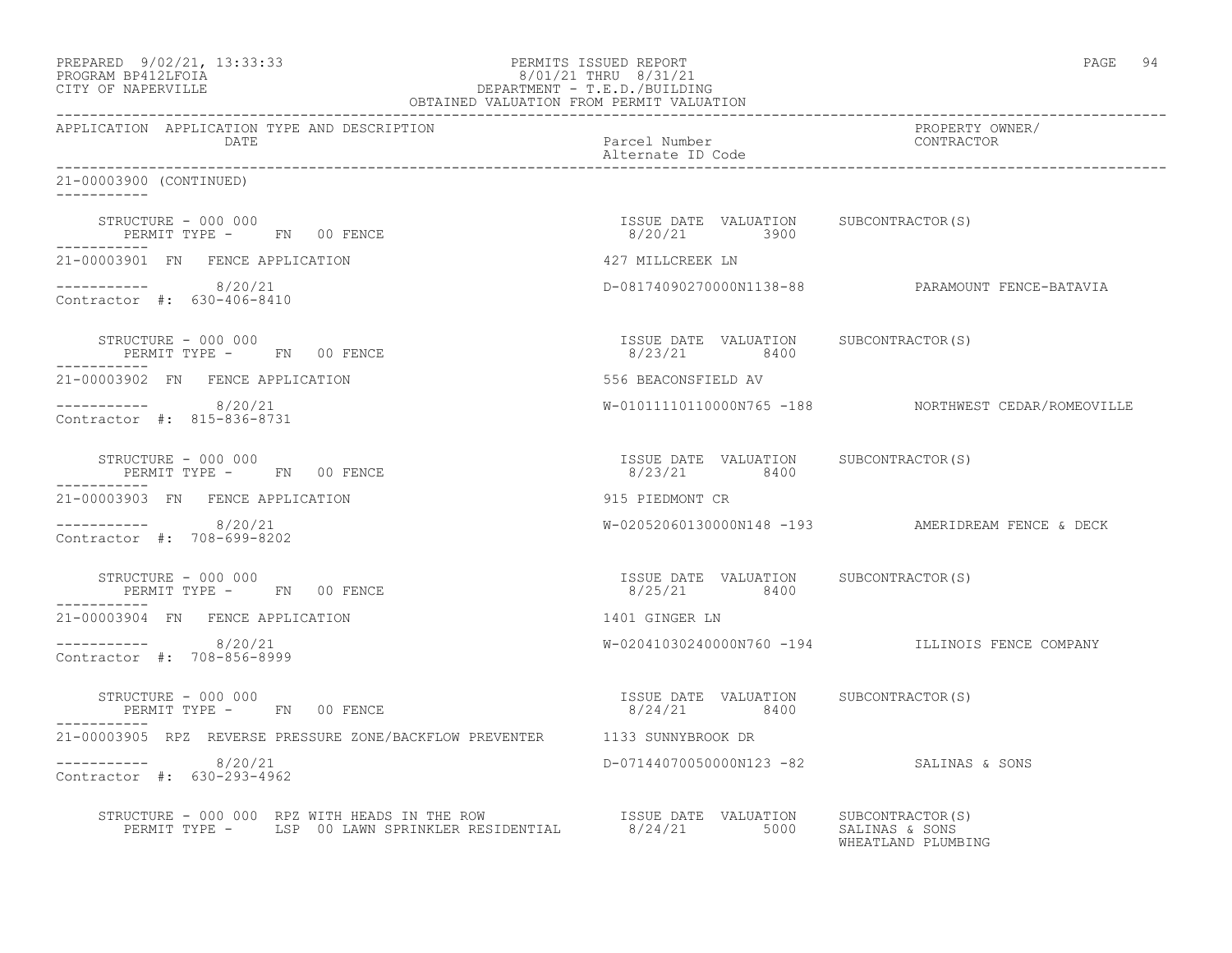### PREPARED 9/02/21, 13:33:33 PERMITS ISSUED REPORT<br>PROGRAM BP412LFOIA PAGE 95 PROGRAM BP412LFOIA  $8/01/21$  THRU  $8/31/21$ <br>CITY OF NAPERVILLE DEPARTMENT - T.E.D./BUILDIN DEPARTMENT - T.E.D./BUILDING OBTAINED VALUATION FROM PERMIT VALUATION

| 21-00003911 DRWY DRIVEWAY NEW AND ALTERATIONS                                                                                                                                                                                  | 3736 CANDEUR DR                             |                                                     |
|--------------------------------------------------------------------------------------------------------------------------------------------------------------------------------------------------------------------------------|---------------------------------------------|-----------------------------------------------------|
| $--------- 8/23/21$<br>Contractor #: 630-377-9339                                                                                                                                                                              | W-01114320090000N961 -232 DAMICO PAVING     |                                                     |
| STRUCTURE - 000 000 R/R ASP DRWY/AP<br>PERMIT TYPE - DRWY 00 DRIVEWAY ADDITION/ALTERATION 8/24/21 2950<br>ROW 00 RIGHT OF WAY PERMIT<br>-----------                                                                            | 8/24/21                                     |                                                     |
| 21-00003912 DRWY DRIVEWAY NEW AND ALTERATIONS 809 MUIRHEAD AV                                                                                                                                                                  |                                             |                                                     |
| $--------- 8/23/21$<br>Contractor #: 630-240-3090                                                                                                                                                                              |                                             | D-08294120100000N465 -148 HUNTER ASPHALT PAVING INC |
| STRUCTURE - 000 000 R/R ASP TO CON DRWY/AP<br>PERMIT TYPE - DRWY 00 DRIVEWAY ADDITION/ALTERATION 8/24/21 4000 HUNTER ASPHALT PAVING INC<br>------ ROW 00 RIGHT OF WAY PERMIT 8/24/21 HUNTER ASPHALT PAVING INC<br>------------ |                                             |                                                     |
| 21-00003915 DRWY DRIVEWAY NEW AND ALTERATIONS 1916 SPRINGSIDE DR                                                                                                                                                               |                                             |                                                     |
| $--------- 8/23/21$<br>Contractor #: 630-469-6898                                                                                                                                                                              | D-08313050030000N177 -175 CUSTOM CONCRETE   |                                                     |
| STRUCTURE - 000 000 R/R ASP TO CON DRWY/AP/PUBW ISSUE DATE VALUATION SUBCONTRACTOR(S)<br>PERMIT TYPE - DRWY 00 DRIVEWAY ADDITION/ALTERATION 8/25/21 7200 CUSTOM CONCRETE<br>ROW 00 RIGHT OF WAY PERMIT 8/25/21 CUSTOM CONCRETE |                                             |                                                     |
| ___________<br>21-00003921 DRWY DRIVEWAY NEW AND ALTERATIONS                                                                                                                                                                   | 1404 SARANELL AV                            |                                                     |
| $--------- 8/23/21$<br>Contractor #: 630-885-8054                                                                                                                                                                              | D-07262160010000N699 -127 ALLRITE PAVING    |                                                     |
| STRUCTURE - 000 000 R/R ASP DRWY/AP<br>PERMIT TYPE - DRWY 00 DRIVEWAY ADDITION/ALTERATION 8/24/21 4500<br>ROW 00 RIGHT OF WAY PERMIT AND 8/24/21 4500<br>___________                                                           |                                             |                                                     |
| 21-00003928 DRWY DRIVEWAY NEW AND ALTERATIONS 3732 FALKNER DR                                                                                                                                                                  |                                             |                                                     |
| $--------- 8/23/21$<br>Contractor #: 630-296-4175                                                                                                                                                                              | W-01114020360000N411 -231 NAPERVILLE PAVING |                                                     |
| STRUCTURE - 000 000 R/R ASP DRWY/AP<br>PERMIT TYPE - DRWY 00 DRIVEWAY ADDITION/ALTERATION 8/24/21 3000<br>ROW 00 RIGHT OF WAY PERMIT 8/24/21<br>------<br>STRUCTURE - 000 000 R/R ASP DRWY/AP<br>-----------                   |                                             |                                                     |
| 21-00003929 DRWY DRIVEWAY NEW AND ALTERATIONS                                                                                                                                                                                  | 68 WAXWING AV                               |                                                     |
| $--------- 8/23/21$<br>Contractor #: 630-885-8054                                                                                                                                                                              | D-08304050060000N62 -146 ALLRITE PAVING     |                                                     |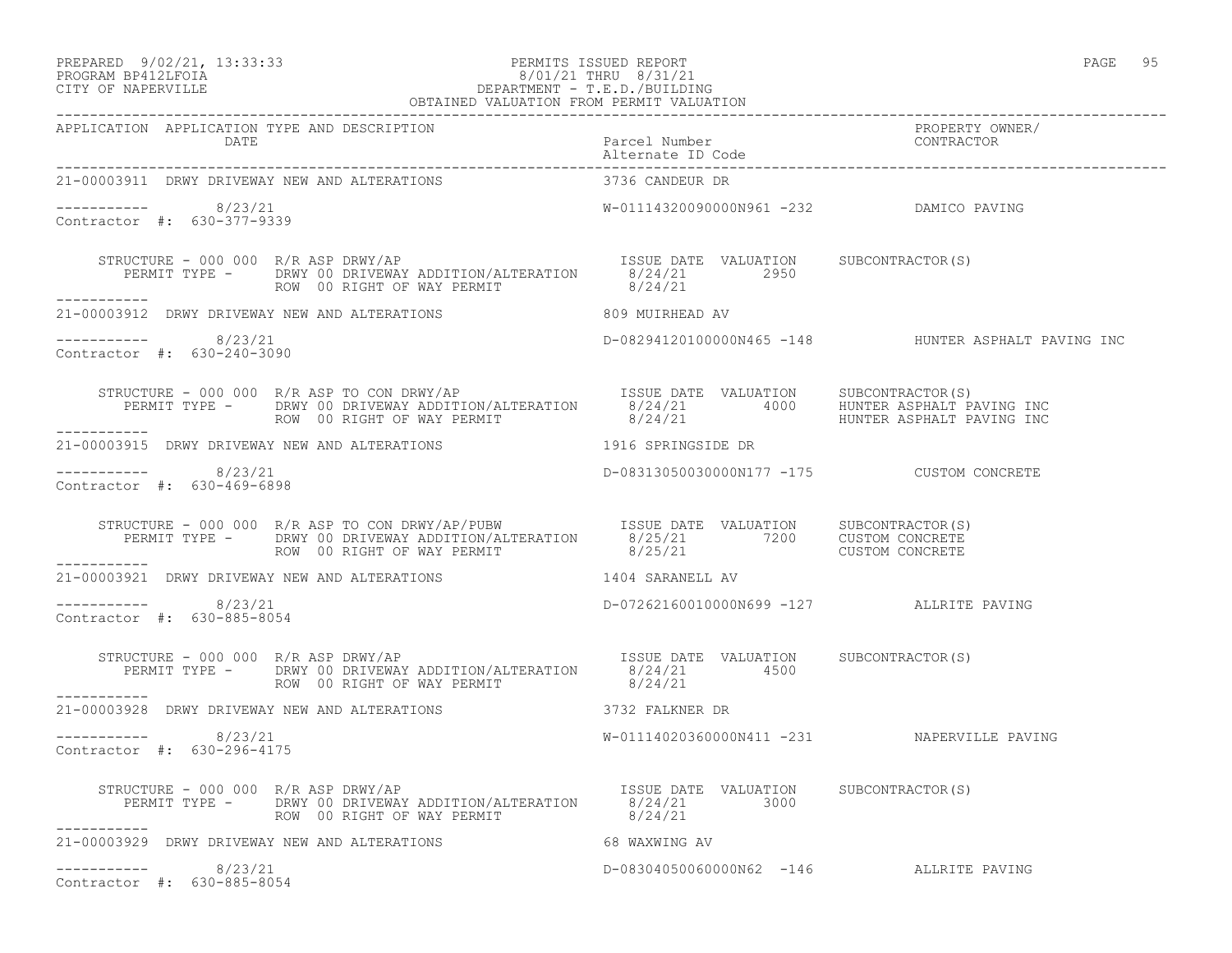PREPARED 9/02/21, 13:33:33 PERMITS ISSUED REPORT PAGE 96

# PROGRAM BP412LFOIA 8/01/21 THRU 8/31/21 CITY OF NAPERVILLE DEPARTMENT - T.E.D./BUILDING

| OBTAINED VALUATION FROM PERMIT VALUATION                    |                                                                                                                                                                                                              |                                            |                                                         |
|-------------------------------------------------------------|--------------------------------------------------------------------------------------------------------------------------------------------------------------------------------------------------------------|--------------------------------------------|---------------------------------------------------------|
| APPLICATION APPLICATION TYPE AND DESCRIPTION<br>DATE        |                                                                                                                                                                                                              | Parcel Number                              | PROPERTY OWNER/<br>CONTRACTOR                           |
| 21-00003929 (CONTINUED)                                     |                                                                                                                                                                                                              |                                            |                                                         |
| ------------                                                | STRUCTURE - 000 000 R/R ASP DRWY/AP<br>PERMIT TYPE - DRWY 00 DRIVEWAY ADDITION/ALTERATION 8/25/21 3200<br>ROW 00 RIGHT OF WAY PERMIT 8/25/21                                                                 |                                            |                                                         |
|                                                             | 21-00003932 DRWY DRIVEWAY NEW AND ALTERATIONS $1620$ TRENT AV                                                                                                                                                |                                            |                                                         |
| $--------- 8/24/21$<br>Contractor #: 630-855-5447           |                                                                                                                                                                                                              |                                            | D-07102040350000N284 -35 DE LA ROSA PAVING & SEALCOATIN |
|                                                             | PERMIT TYPE - DRWY 00 DRIVEWAY ADDITION/ALTERATION 8/25/21 2500<br>ROW 00 RIGHT OF WAY PERMIT                                                                                                                | 8/25/21                                    |                                                         |
|                                                             | 21-00003935 DRWY DRIVEWAY NEW AND ALTERATIONS 3623 LAWRENCE DR                                                                                                                                               |                                            |                                                         |
| -----------    8/24/21<br>Contractor $\#: 630 - 885 - 8054$ |                                                                                                                                                                                                              | W-01113090150000N1211-231 ALLRITE PAVING   |                                                         |
| STRUCTURE - 000 000 $R/R$ ASP DRWY/AP                       | RUCTURE - 000 000 R/R ASP DRWY/AP<br>PERMIT TYPE - DRWY 00 DRIVEWAY ADDITION/ALTERATION 8/25/21 4000<br>ROW 00 RIGHT OF WAY PERMIT 8/25/21                                                                   |                                            |                                                         |
| ___________                                                 | 21-00003936 DRWY DRIVEWAY NEW AND ALTERATIONS 485 CASSIN RD                                                                                                                                                  |                                            |                                                         |
| $--------- 8/24/21$<br>Contractor #: 630-449-8325           |                                                                                                                                                                                                              | W-02051020190000N192 -192 LARA ENTERPRISES |                                                         |
|                                                             | STRUCTURE - 000 000 R/R ASP DRWY/AP<br>PERMIT TYPE - DRWY 00 DRIVEWAY ADDITION/ALTERATION 8/27/21 2400<br>ROW 00 RIGHT OF WAY PERMIT 8/27/21 2400                                                            |                                            |                                                         |
| ------------                                                | 21-00003940 DRWY DRIVEWAY NEW AND ALTERATIONS 1308 WINDEMERE AV                                                                                                                                              |                                            |                                                         |
| $--------- 8/24/21$<br>Contractor #: 630-449-8325           |                                                                                                                                                                                                              | W-01024060050000N386 -202 LARA ENTERPRISES |                                                         |
| ------------                                                | STRUCTURE – 000 000 R/R CONCRETE PUBLIC SIDEWALK               ISSUE DATE VALUATION    SUBCONTRACTOR(S)<br>PERMIT TYPE –    ROW 00 RIGHT OF WAY PERMIT                8/25/21               LARA ENTERPRISES |                                            |                                                         |
|                                                             | 21-00003942 DRWY DRIVEWAY NEW AND ALTERATIONS 4315 DUNROBIN RD                                                                                                                                               |                                            |                                                         |
| $--------- 8/24/21$<br>Contractor #: 630-897-3333           |                                                                                                                                                                                                              |                                            | D-08174170080000N1272-88 NATURE GREEN SCAPE, INC.       |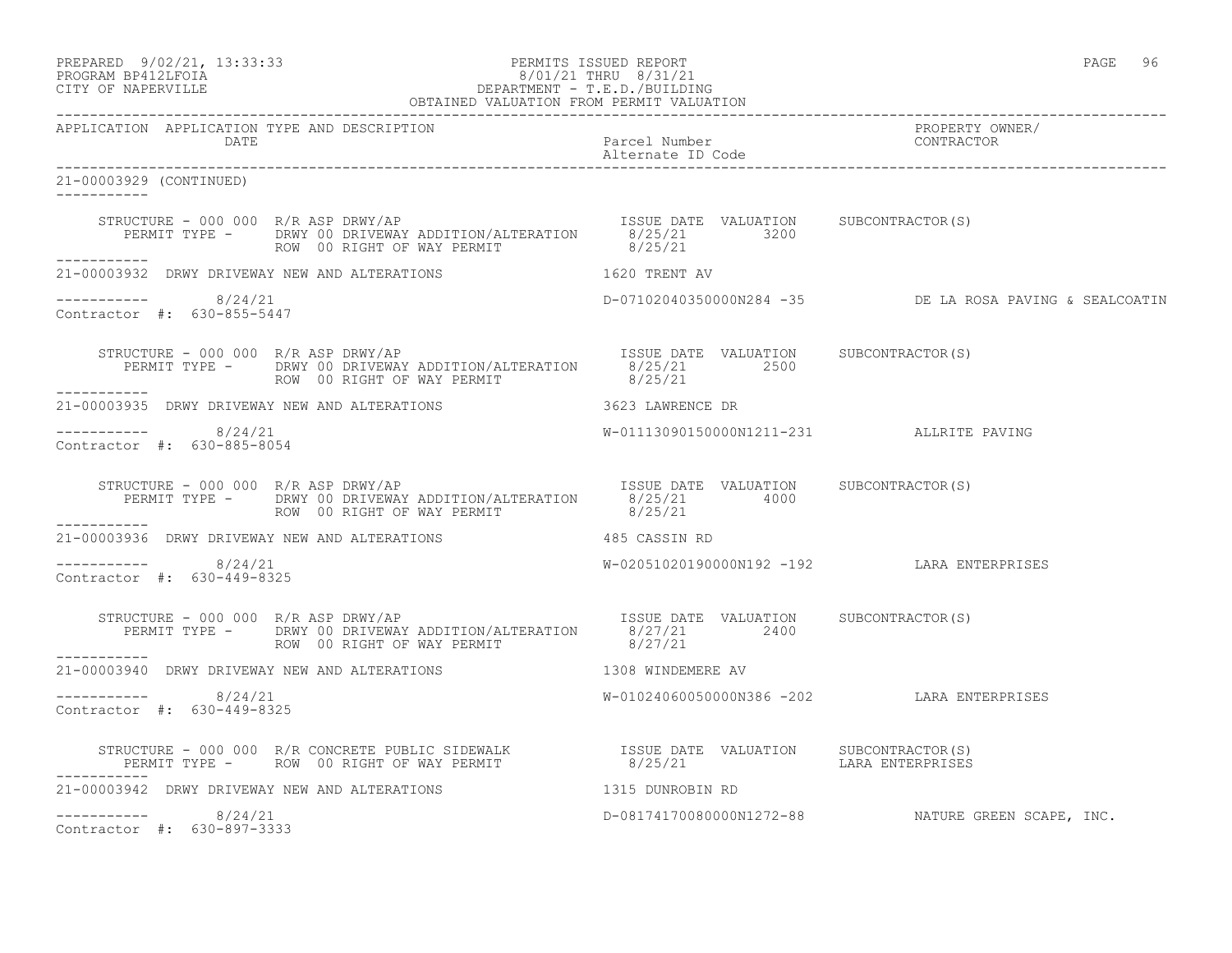### PREPARED 9/02/21, 13:33:33 PERMITS ISSUED REPORT PAGE 97 PROGRAM BP412LFOIA 8/01/21 THRU 8/31/21 CITY OF NAPERVILLE DEPARTMENT - T.E.D./BUILDING

| OBTAINED VALUATION FROM PERMIT VALUATION                                                                                                                                       |                                                        |                                                          |
|--------------------------------------------------------------------------------------------------------------------------------------------------------------------------------|--------------------------------------------------------|----------------------------------------------------------|
| APPLICATION APPLICATION TYPE AND DESCRIPTION<br>DATE                                                                                                                           | Parcel Number<br>Alternate ID Code                     | PROPERTY OWNER/<br>CONTRACTOR                            |
| 21-00003942 (CONTINUED)<br>___________                                                                                                                                         |                                                        |                                                          |
| STRUCTURE - 000 000 R/R CON TO PAVERS FDW/DRWY ISSUE DATE VALUATION SUBCONTRACTOR(S)<br>PERMIT TYPE - DRWY 00 DRIVEWAY ADDITION/ALTERATION 8/25/21 22292                       |                                                        |                                                          |
| 21-00003946 RPZ REVERSE PRESSURE ZONE/BACKFLOW PREVENTER 2623 ACCOLADE AV                                                                                                      |                                                        |                                                          |
| $--------- 8/24/21$<br>Contractor #: 815-436-5455                                                                                                                              |                                                        | W-01103060030000N1839-229 RAINMAKERS IRRIGATION-ROMEOVIL |
| STRUCTURE - 000 000 RPZ WITH HEADS IN ROW SESUE DATE VALUATION SUBCONTRACTOR(S)<br>PERMIT TYPE - LSP 00 LAWN SPRINKLER RESIDENTIAL 8/25/21 3900 RAINMAKERS IRRIGATION-ROMEOVIL |                                                        | RAINMAKERS IRRIGATION & MAINT                            |
| 21-00003949 RPZ REVERSE PRESSURE ZONE/BACKFLOW PREVENTER 2619 ACCOLADE AV                                                                                                      |                                                        |                                                          |
| -----------     8/24/21<br>Contractor #: 815-436-5455                                                                                                                          |                                                        | W-01103060040000N1839-229 RAINMAKERS IRRIGATION-ROMEOVIL |
| STRUCTURE - 000 000 RPZ WITH HEADS IN ROW [SSUE DATE VALUATION SUBCONTRACTOR(S)<br>PERMIT TYPE - LSP 00 LAWN SPRINKLER RESIDENTIAL 8/25/21 3900 RAINMAKERS IRRIGATION-ROMEOVIL |                                                        | RAINMAKERS IRRIGATION & MAINT                            |
| -----------<br>21-00003951 FN FENCE APPLICATION                                                                                                                                | 1610 ESTATE CR                                         |                                                          |
| $--------$ 8/24/21<br>Contractor #:                                                                                                                                            |                                                        |                                                          |
|                                                                                                                                                                                |                                                        |                                                          |
| 21-00003952 FN FENCE APPLICATION                                                                                                                                               | 2587 ELDORADO LN                                       |                                                          |
| $--------- 8/24/21$<br>Contractor #: 630-256-0989                                                                                                                              |                                                        | W-01033020610000N1245-199 RAYO CONSTRUCTION              |
| STRUCTURE - 000 000<br>PERMIT TYPE - FN 00 FENCE                                                                                                                               | ISSUE DATE VALUATION SUBCONTRACTOR (S)<br>8/30/21 2500 |                                                          |
| 21-00003955 FN FENCE APPLICATION                                                                                                                                               | 718 BUTTONWOOD CR                                      |                                                          |
| $--------- 8/24/21$<br>Contractor #: 847-454-5667                                                                                                                              |                                                        | D-07234040040000N191 -112 RED CEDAR FENCE CO             |
| STRUCTURE - 000 000                                                                                                                                                            | ISSUE DATE VALUATION SUBCONTRACTOR(S)                  |                                                          |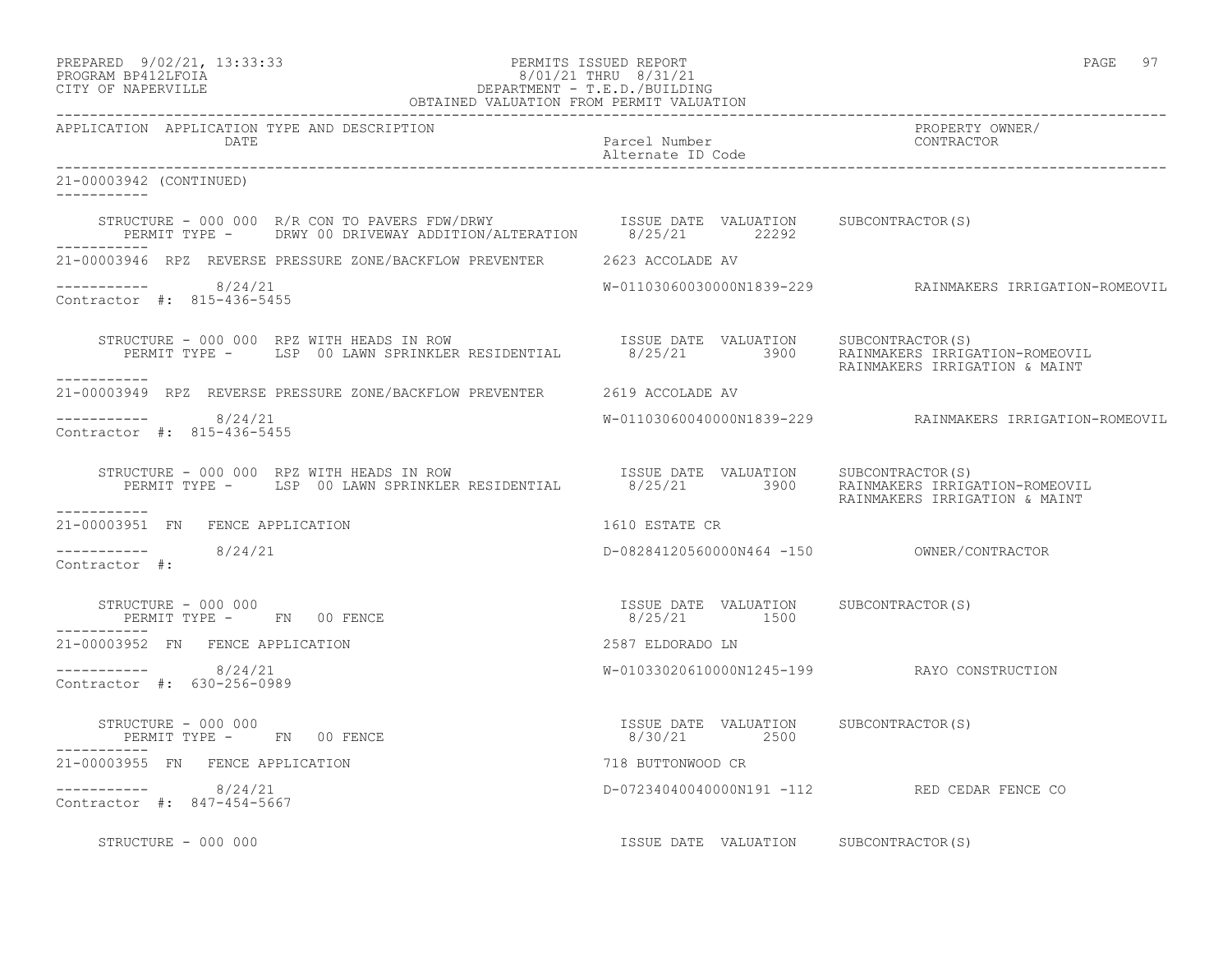21-00003955 (CONTINUED)

 $--------- 8/25/21$ 

Contractor #: 708-856-8999

-----------

-----------

-----------

#### PREPARED 9/02/21, 13:33:33 PERMITS ISSUED REPORT PAGE 98 PROGRAM BP412LFOIA 8/01/21 THRU 8/31/21 CITY OF NAPERVILLE DEPARTMENT - T.E.D./BUILDING OBTAINED VALUATION FROM PERMIT VALUATION

------------------------------------------------------------------------------------------------------------------------------------ APPLICATION APPLICATION TYPE AND DESCRIPTION PROPERTY OWNER/ DATE Parcel Number Alternate ID Code ------------------------------------------------------------------------------------------------------------------------------------ PERMIT TYPE - FN 00 FENCE 6 8/27/21 3380 21-00003958 FN FENCE APPLICATION 3404 SHIRE CT W-01111110170000N533 -216 ILLINOIS FENCE COMPANY STRUCTURE - 000 000 ISSUE DATE VALUATION SUBCONTRACTOR(S) PERMIT TYPE - FN 00 FENCE 19304 21-00003988 ESC ELECTRIC SERVICE CHANGE 2073 NAVARONE DR

----------- 8/26/21 D-07364030060000N172 -174 PRO ELECTRIC CORPORATION Contractor #: 630-964-9179

STRUCTURE - 000 000 REPAIR DAMAGED UNDERGROUND METER RACEWAY ISSUE DATE VALUATION SUBCONTRACTOR(S)<br>PERMIT TYPE - ELSC 00 ELECTRIC SVC CHANGE RES. 8/27/21 PRO ELECTRIC CORPORATION PERMIT TYPE - ELSC 00 ELECTRIC SVC CHANGE RES. 8/27/21 ----------- 21-00003989 ESC ELECTRIC SERVICE CHANGE 2152 COUNTRY LAKES DR

----------- 8/26/21 D-07092000090000N552 -33 PRO ELECTRIC CORPORATION Contractor #: 630-964-9179

STRUCTURE - 000 000 REPAIR DAMAGED UNDERGROUND METER RACEWAY ISSUE DATE VALUATION SUBCONTRACTOR(S)<br>PERMIT TYPE - ELSC 00 ELECTRIC SVC CHANGE RES. 8/27/21 PRO ELECTRIC CORPORATION PERMIT TYPE - ELSC 00 ELECTRIC SVC CHANGE RES. 8/27/21 ----------- 21-00003995 RPZ REVERSE PRESSURE ZONE/BACKFLOW PREVENTER 821 HEATHERTON DR

----------- 8/26/21 D-07114010140000N585 -52 SUBURBAN LAWN INC Contractor #: 630-443-0124

 STRUCTURE - 000 000 RPZ WITH HEADS IN THE ROW ISSUE DATE VALUATION SUBCONTRACTOR(S) PERMIT TYPE - LSP 00 LAWN SPRINKLER RESIDENTIAL 8/27/21 6872 SUBURBAN LAWN INC J & R HERRA, INC ----------- 21-00004002 FN FENCE APPLICATION 1532 HAMPTON CT

\_\_\_\_\_\_\_\_\_\_\_ ----------- 8/26/21 D-08294070220000N155 -148 ACOSTA FENCE CORP. Contractor #: 815-255-2137

 STRUCTURE - 000 000 ISSUE DATE VALUATION SUBCONTRACTOR(S) PERMIT TYPE - FN 00 FENCE ----------- 21-00004006 DRWY DRIVEWAY NEW AND ALTERATIONS 1555 APACHE DR ----------- 8/26/21 D-07122110200000N147 -39 FERNANDO'S LANDSCAPING, INC Contractor #: 331-465-4382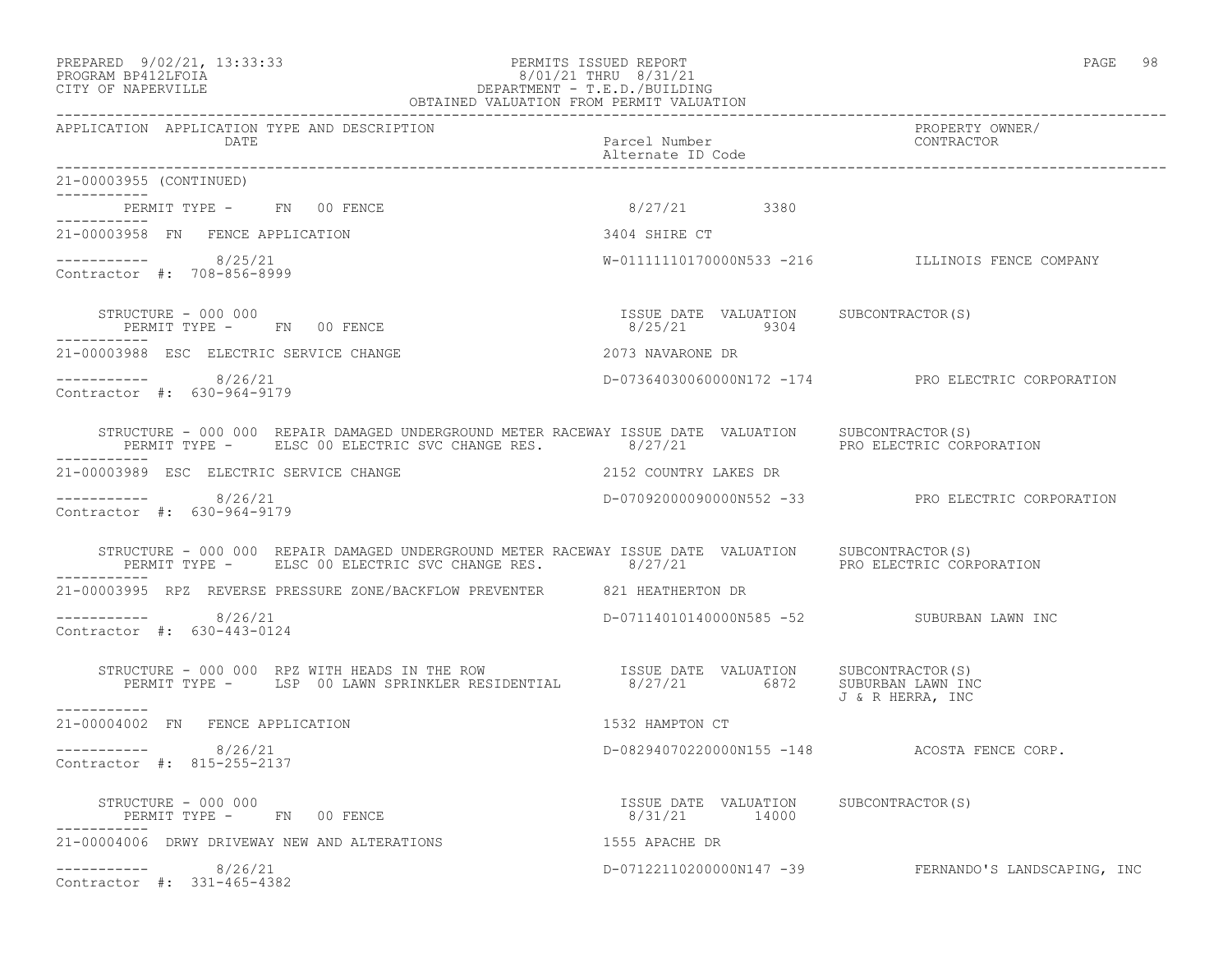### PREPARED 9/02/21, 13:33:33 PERMITS ISSUED REPORT PAGE 99 PROGRAM BP412LFOIA 8/01/21 THRU 8/31/21 CITY OF NAPERVILLE DEPARTMENT - T.E.D./BUILDING

|                                                      | OBTAINED VALUATION FROM PERMIT VALUATION                                                                                                                                                                                            |                                       |                                                        |
|------------------------------------------------------|-------------------------------------------------------------------------------------------------------------------------------------------------------------------------------------------------------------------------------------|---------------------------------------|--------------------------------------------------------|
| APPLICATION APPLICATION TYPE AND DESCRIPTION<br>DATE | Parcel Number<br>Parcel Number<br>Alternate ID Code                                                                                                                                                                                 |                                       | PROPERTY OWNER/<br>CONTRACTOR                          |
| 21-00004006 (CONTINUED)<br>------------              |                                                                                                                                                                                                                                     |                                       |                                                        |
|                                                      | STRUCTURE - 000 000 REPLACE CONCRETE DRWY/APRON WITH BRICK P ISSUE DATE VALUATION SUBCONTRACTOR(S)<br>PERMIT TYPE - DRWY 00 DRIVEWAY ADDITION/ALTERATION 8/27/21 25500<br>ROW 00 RIGHT OF WAY PERMIT                                | 8/27/21                               |                                                        |
|                                                      | 21-00004007 DRWY DRIVEWAY NEW AND ALTERATIONS THE RESERVE OF THE SCHADWICKE CR                                                                                                                                                      |                                       |                                                        |
| -----------    8/26/21<br>Contractor #: 630-231-3900 |                                                                                                                                                                                                                                     |                                       | D-07233110190000N717 -111 HIGH STANDARD SERVICES       |
|                                                      | STRUCTURE - 000 000 R/R CONCRETE DRWY/PUB WALK/APRON      ISSUE DATE VALUATION    SUBCONTRACTOR(S)<br>PERMIT TYPE -     DRWY 00 DRIVEWAY ADDITION/ALTERATION      8/31/21          7732     HIGH STANDARD SERVICES<br>HIGH STANDARD |                                       |                                                        |
|                                                      | 21-00004008 DRWY DRIVEWAY NEW AND ALTERATIONS 501 STAUNTON RD                                                                                                                                                                       |                                       |                                                        |
| -----------    8/26/21<br>Contractor #: 630-971-8693 |                                                                                                                                                                                                                                     |                                       | D-08323090140000N107 -177 FIREMENS SEALCOATING INC     |
|                                                      | STRUCTURE - 000 000 R/R CONCRETE DRWY/PUB WALK/APRON ISSUE DATE VALUATION SUBCONTRACTOR(S)<br>PERMIT TYPE - DRWY 00 DRIVEWAY ADDITION/ALTERATION 8/27/21 7732<br>ROW 00 RIGHT OF WAY PERMIT                                         | 8/27/21                               |                                                        |
| 21-00004023 CMIS MISCELLANEOUS COMMERCIAL            | 1105 CATALPA LN                                                                                                                                                                                                                     |                                       |                                                        |
| ----------- 8/27/21<br>Contractor #: 847-529-1025    |                                                                                                                                                                                                                                     |                                       | D-08301030170000N452 -130 J & T ROOFING & CONSTRUCTION |
| ____________                                         | STRUCTURE - 000 000 KNOX PRESBYTERIAN CHURCH<br>PERMIT TYPE - CMIS 00 COMMERCIAL MISC. PERMIT              8/31/21        39000    J & T ROOFING & CONSTRUCTION                                                                     |                                       |                                                        |
| 21-00004026 FN FENCE APPLICATION                     |                                                                                                                                                                                                                                     | 2271 FOXBORO LN                       |                                                        |
| $--------- 8/27/21$<br>Contractor #: 708-856-8999    |                                                                                                                                                                                                                                     |                                       | W-01032010040000N1285-185 ILLINOIS FENCE COMPANY       |
|                                                      |                                                                                                                                                                                                                                     |                                       |                                                        |
| 21-00004034 FN FENCE APPLICATION                     |                                                                                                                                                                                                                                     | 1312 FIELDSTONE CT                    |                                                        |
| $--------- 8/27/21$<br>Contractor #: 630-406-8410    |                                                                                                                                                                                                                                     |                                       | W-01024050390000N386 -202 PARAMOUNT FENCE-BATAVIA      |
| STRUCTURE - 000 000                                  |                                                                                                                                                                                                                                     | ISSUE DATE VALUATION SUBCONTRACTOR(S) |                                                        |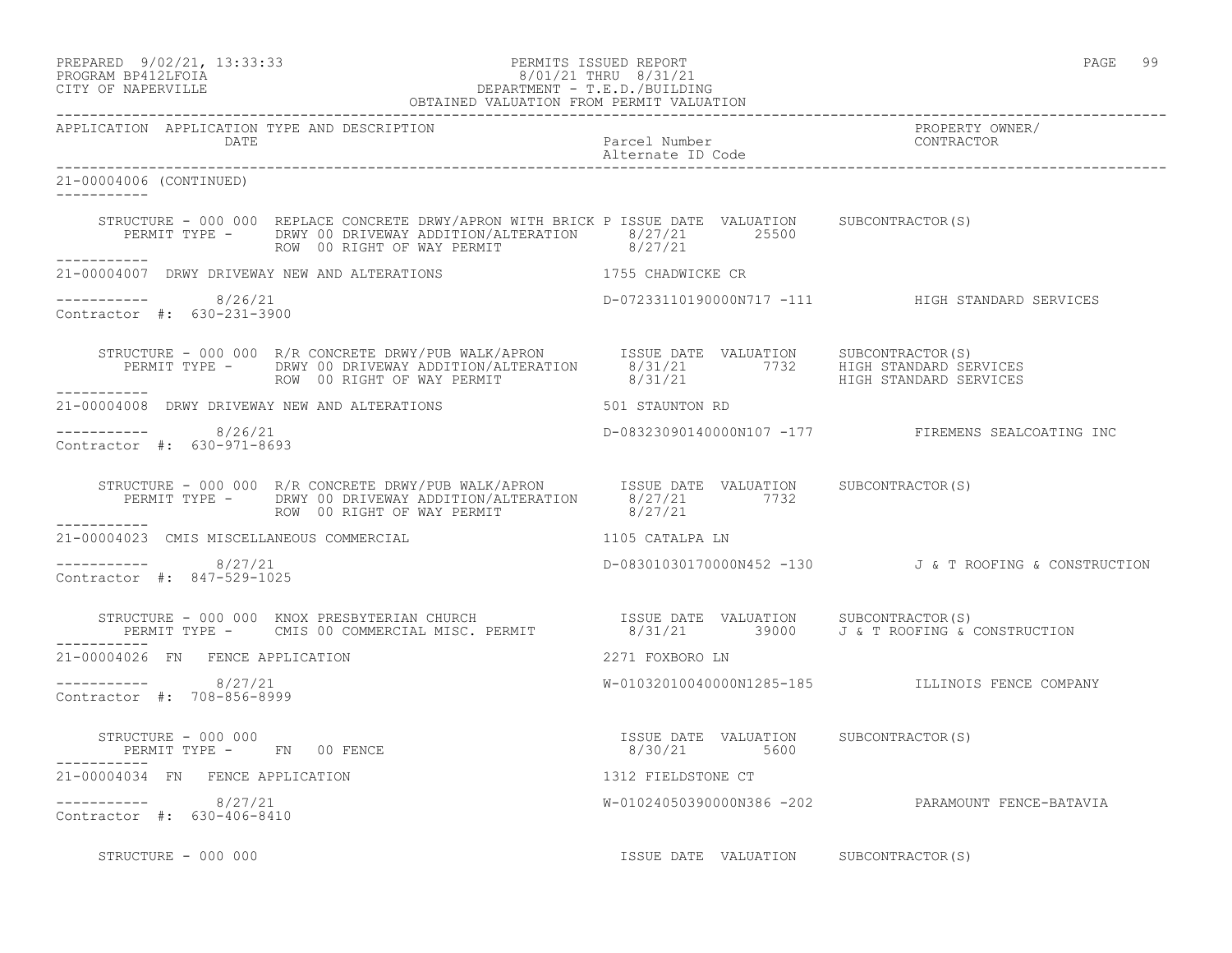### PREPARED 9/02/21, 13:33:33 PERMITS ISSUED REPORT PAGE 100 PROGRAM BP412LFOIA 8/01/21 THRU 8/31/21 CITY OF NAPERVILLE DEPARTMENT - T.E.D./BUILDING

| OBTAINED VALUATION FROM PERMIT VALUATION                                                                                                                                                                                                                                                              |                                                       |                                                       |  |
|-------------------------------------------------------------------------------------------------------------------------------------------------------------------------------------------------------------------------------------------------------------------------------------------------------|-------------------------------------------------------|-------------------------------------------------------|--|
| APPLICATION APPLICATION TYPE AND DESCRIPTION<br>DATE                                                                                                                                                                                                                                                  | Parcel Number<br>Alternate ID Code                    | PROPERTY OWNER/<br>CONTRACTOR                         |  |
| 21-00004034 (CONTINUED)                                                                                                                                                                                                                                                                               |                                                       |                                                       |  |
| PERMIT TYPE - FN 00 FENCE<br>-----------                                                                                                                                                                                                                                                              | 8/31/21 4160                                          |                                                       |  |
| 21-00004036 FN FENCE APPLICATION                                                                                                                                                                                                                                                                      | 2656 FREELAND CR                                      |                                                       |  |
| $--------- 8/27/21$<br>Contractor #: 815-436-7440                                                                                                                                                                                                                                                     | W-01153090020000N1311-259 CEDAR RUSTIC/JOLIET         |                                                       |  |
| $\begin{array}{cccc} \texttt{STRUCTURE} & - & 000 & 000 \\ \texttt{PERMIT TYPE} & - & \texttt{FN} & 00 & \texttt{FENCE} \\ \end{array} \qquad \begin{array}{cccc} \texttt{TSSUE} & \texttt{DATE} & \texttt{VALUATION} & \texttt{SUBCONTRACTOR(S)} \\ \texttt{8/30/21} & \texttt{6570} \\ \end{array}$ |                                                       |                                                       |  |
| 21-00004048 DRWY DRIVEWAY NEW AND ALTERATIONS THE RESERVED ON SHIMER CT                                                                                                                                                                                                                               |                                                       |                                                       |  |
| $--------- 8/30/21$<br>Contractor #: 630-469-6898                                                                                                                                                                                                                                                     | W-02054080040000N400 -208 CUSTOM CONCRETE             |                                                       |  |
| STRUCTURE - 000 000 R/R CONCRETE DRWY/AP/STOOP/PRW/CC  ISSUE DATE VALUATION SUBCONTRACTOR(S)<br>PERMIT TYPE - DRWY 00 DRIVEWAY ADDITION/ALTERATION 8/31/21 12450 CUSTOM CONCRETE<br>ROW 00 RIGHT OF WAY PERMIT 8/31/21                                                                                |                                                       |                                                       |  |
| 21-00004049 DRWY DRIVEWAY NEW AND ALTERATIONS                                                                                                                                                                                                                                                         | 1489 CORTLAND DR                                      |                                                       |  |
| ----------    8/30/21<br>Contractor #: 630-350-7717                                                                                                                                                                                                                                                   |                                                       | D-07254030250000N164 -144 TMW ENTERPRISE PAVING       |  |
| STRUCTURE - 000 000 R/R ASP DRWY/AP<br>STRUCTURE - 000 000 R/R ASP DRWY/AP<br>STRUCTURE - 000 000 R/R ASP DRWY/AP<br>PERMIT TYPE - DRWY 00 DRIVEWAY ADDITION/ALTERATION 8/31/21 2880<br>ROW 00 RIGHT OF WAY PERMIT                                                                                    | 8/31/21                                               |                                                       |  |
| 21-00004054 FN FENCE APPLICATION                                                                                                                                                                                                                                                                      | 2307 KEYSTONE CT                                      |                                                       |  |
| $--------- 8/30/21$<br>Contractor #: 708-479-0414                                                                                                                                                                                                                                                     |                                                       | W-01011130380000N767 -188 K BROTHERS FENCE INC-MOKENA |  |
| $STRUCTURE - 000 000$<br>PERMIT TYPE - FN 00 FENCE                                                                                                                                                                                                                                                    | ISSUE DATE VALUATION SUBCONTRACTOR(S)<br>8/31/21 3317 |                                                       |  |
| 21-00004062 SITE SITE DEVELOPMENT                                                                                                                                                                                                                                                                     | HERITAGE PLACE SUB                                    |                                                       |  |
| -----------    8/31/21<br>Contractor #: 630-369-1953                                                                                                                                                                                                                                                  | the company of the company of the                     | DJK CUSTOM HOMES                                      |  |
| STRUCTURE - 000 000                                                                                                                                                                                                                                                                                   |                                                       |                                                       |  |
| TOTAL PERMITS ISSUED 565 TOTAL PERMITS HELD                                                                                                                                                                                                                                                           | $\Omega$                                              |                                                       |  |

TOTAL PERMIT VALUATION 0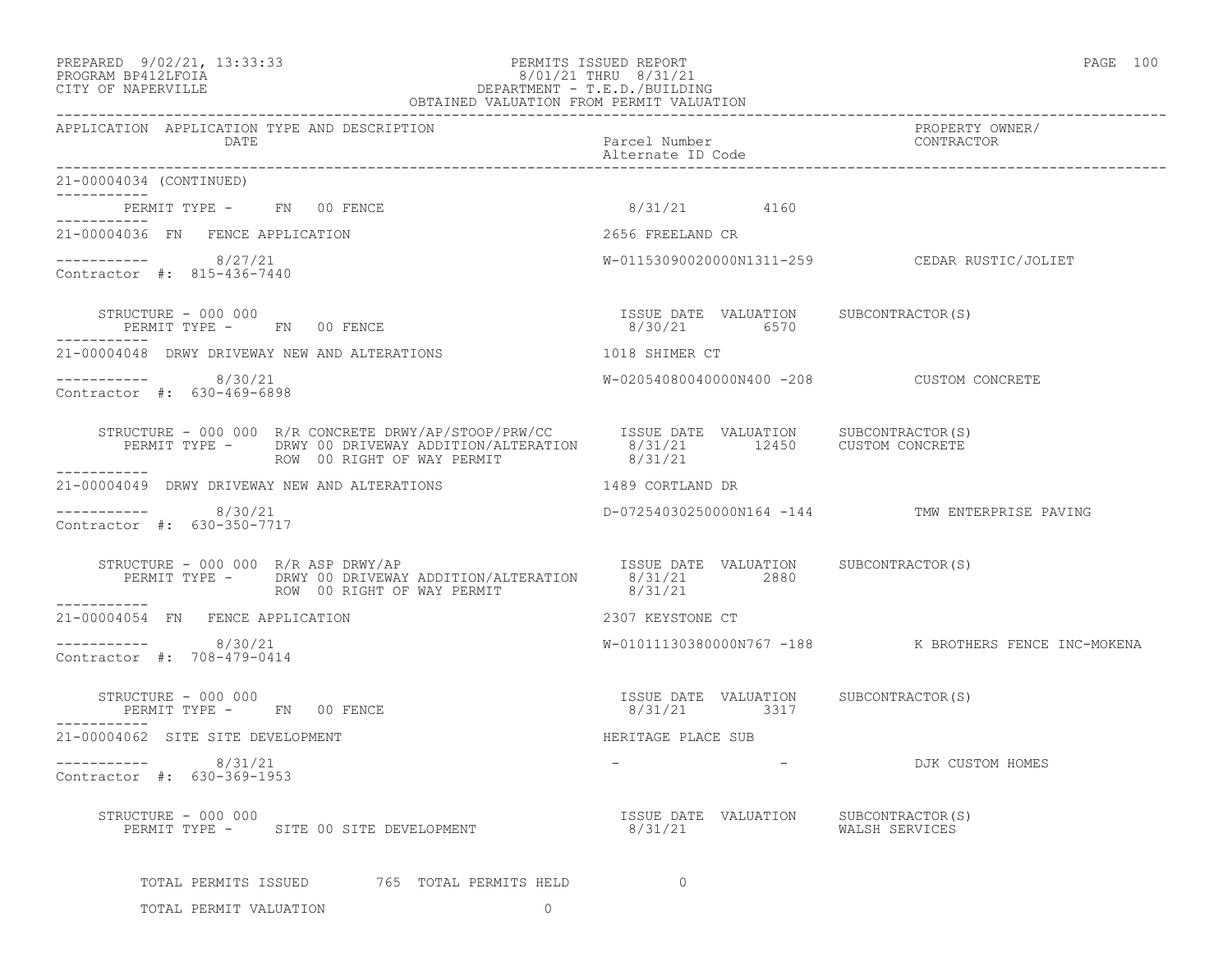### PREPARED 9/02/21, 13:33:33 PERMITS ISSUED REPORT PAGE 101 PROGRAM BP412LFOIA 8/01/21 THRU 8/31/21 CITY OF NAPERVILLE DEPARTMENT - FIBER OPTIC ROW

| OBTAINED VALUATION FROM PERMIT VALUATION                                   |                                                  |                                                          |  |
|----------------------------------------------------------------------------|--------------------------------------------------|----------------------------------------------------------|--|
| APPLICATION APPLICATION TYPE AND DESCRIPTION<br>DATE                       | Parcel Number<br>Alternate ID Code               | PROPERTY OWNER/<br>CONTRACTOR                            |  |
| 20-66600050 FO FIBER OPTIC ROW                                             | W 5TH AV /MILL/ W 6TH AV EVST                    |                                                          |  |
| $--------- 4/30/20$<br>Contractor #:                                       |                                                  |                                                          |  |
| STRUCTURE - 000 000<br>PERMIT TYPE - FO 00 FIBER OPTIC ROW                 | ISSUE DATE VALUATION SUBCONTRACTOR(S)<br>8/06/21 |                                                          |  |
| 20-66600063 FO FIBER OPTIC ROW                                             | PLANK RD & NAPER BL EVST                         |                                                          |  |
| $--------- 7/10/20$<br>Contractor #:                                       | $ -$<br>$\sim$ $-$                               |                                                          |  |
| STRUCTURE - 000 000<br>PERMIT TYPE - FO 00 FIBER OPTIC ROW                 | ISSUE DATE VALUATION SUBCONTRACTOR(S)<br>8/06/21 |                                                          |  |
| 20-66600113 FO FIBER OPTIC ROW                                             | NORTH AURORA RD & RT 59 EVST                     |                                                          |  |
| Contractor #:                                                              |                                                  |                                                          |  |
| STRUCTURE - 000 000<br>PERMIT TYPE - FO 00 FIBER OPTIC ROW                 | ISSUE DATE VALUATION SUBCONTRACTOR(S)<br>8/06/21 |                                                          |  |
| 21-66600025 FO FIBER OPTIC ROW                                             | AURORA, RT 59-OGDEN EVST                         |                                                          |  |
| $---------$ 3/26/21<br>Contractor #:                                       |                                                  |                                                          |  |
| STRUCTURE - 000 000<br>PERMIT TYPE - FO 00 FIBER OPTIC ROW<br>------------ | ISSUE DATE VALUATION SUBCONTRACTOR(S)<br>8/06/21 |                                                          |  |
| 21-66600064 FO FIBER OPTIC ROW                                             | 1995 W JEFFERSON AV CMST                         |                                                          |  |
| $--------- 6/15/21$<br>Contractor #: 847-875-7153                          |                                                  | D-07153040350000N1158-79 DIRECTIONAL CONSTRUCTION SVCS   |  |
| STRUCTURE - 000 000<br>PERMIT TYPE - FO 00 FIBER OPTIC ROW                 | ISSUE DATE VALUATION SUBCONTRACTOR(S)<br>8/10/21 |                                                          |  |
| 21-66600065 FO FIBER OPTIC ROW                                             | 1296 RICKERT DR AT&T                             |                                                          |  |
| $--------- 6/16/21$<br>Contractor #:                                       |                                                  | D-07251010070000N712 -128    JOSCO CONSTRUCTION SERVICES |  |
| STRUCTURE - 000 000                                                        | ISSUE DATE VALUATION SUBCONTRACTOR(S)            |                                                          |  |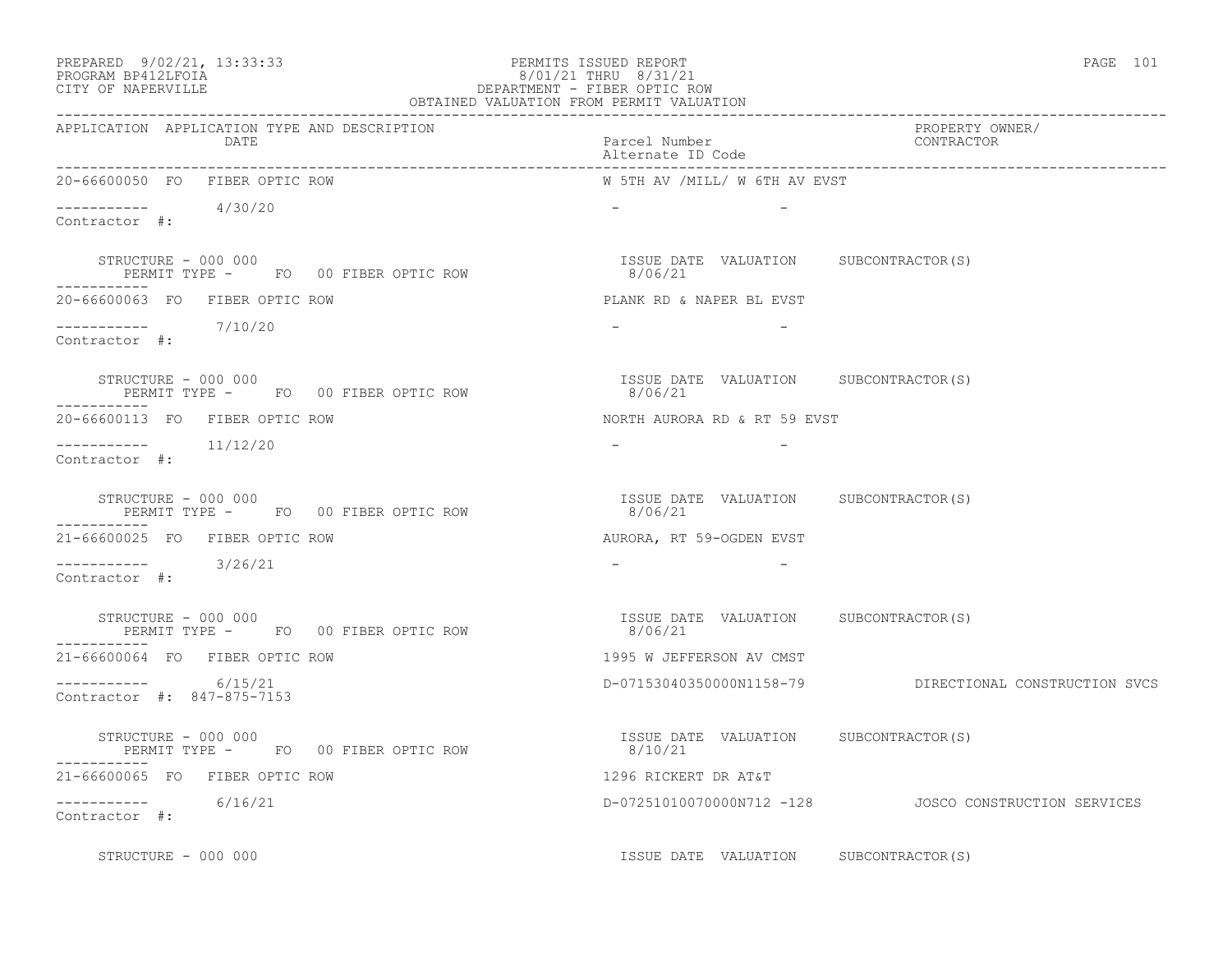#### PREPARED 9/02/21, 13:33:33 PERMITS ISSUED REPORT PAGE 102 PROGRAM BP412LFOIA 8/01/21 THRU 8/31/21 CITY OF NAPERVILLE DEPARTMENT - FIBER OPTIC ROW OBTAINED VALUATION FROM PERMIT VALUATION

| APPLICATION TYPE AND DESCRIPTION<br>APPLICATION<br><b>DATE</b>   | Parcel Number<br>Alternate ID Code | PROPERTY OWNER/<br>CONTRACTOR |
|------------------------------------------------------------------|------------------------------------|-------------------------------|
| 21-66600065 (CONTINUED)                                          |                                    |                               |
| FO 00 FIBER OPTIC ROW<br>PERMIT TYPE -                           | 8/09/21                            |                               |
| 21-66600069<br>FIBER OPTIC ROW<br>FO                             | 111 E JEFFERSON AV AT&T            |                               |
| 7/12/21<br>Contractor #:                                         | D-08183130230000N132 -85           | JOSCO CONSTRUCTION SERVICES   |
| STRUCTURE - 000 000<br>PERMIT TYPE -<br>FO<br>00 FIBER OPTIC ROW | ISSUE DATE<br>VALUATION<br>8/09/21 | SUBCONTRACTOR (S)             |
| TOTAL PERMITS ISSUED<br>7 TOTAL PERMITS HELD                     |                                    |                               |
| TOTAL PERMIT VALUATION                                           |                                    |                               |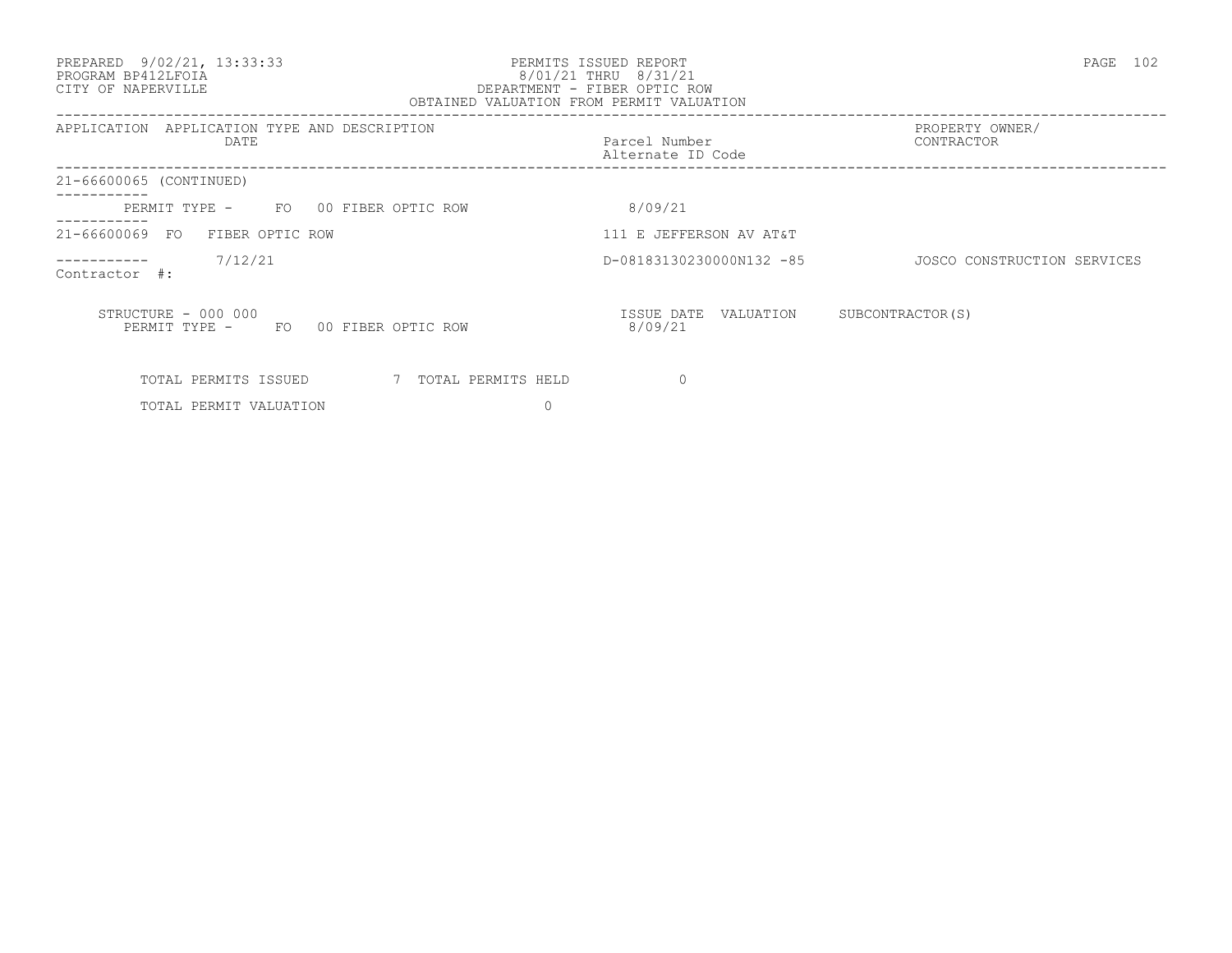### PREPARED 9/02/21, 13:33:33 PERMITS ISSUED REPORT PAGE 103 PROGRAM BP412LFOIA 8/01/21 THRU 8/31/21 PREPARED 9/02/21, 13:33:33 PERMITS ISSUED REPOR<br>PROGRAM BP412LFOIA 8/01/21 THRU 8/31/<br>CITY OF NAPERVILLE DEPARTMENT - SMALL CELL

| OBTAINED VALUATION FROM PERMIT VALUATION                                            |                                                  |                                                          |  |
|-------------------------------------------------------------------------------------|--------------------------------------------------|----------------------------------------------------------|--|
| APPLICATION APPLICATION TYPE AND DESCRIPTION<br>DATE                                | Parcel Number<br>Alternate ID Code               | PROPERTY OWNER/<br>CONTRACTOR                            |  |
| 20-55500029 SC SMALL CELL                                                           | 1229 PICCADILLY CR VRZN                          |                                                          |  |
| ---------- 9/16/20<br>Contractor #: 708-588-2500                                    |                                                  | D-07103060010000N151 -49 MEADE ELECTRIC COMPANY INC      |  |
| STRUCTURE - 000 000<br>PERMIT TYPE - SCE 00 SMALL CELL EXISTING POLE 8/06/21        | ISSUE DATE VALUATION SUBCONTRACTOR(S)            |                                                          |  |
| 20-55500052 SC SMALL CELL                                                           | 1700 N ROUTE 59 VRZN                             |                                                          |  |
| $--------- 10/30/20$<br>Contractor #: 630-293-4474                                  |                                                  | - THE ELECTRIC CONDUIT CONSTRUCTION                      |  |
| STRUCTURE - 000 000<br>PERMIT TYPE - SCE 00 SMALL CELL EXISTING POLE<br>----------- | ISSUE DATE VALUATION SUBCONTRACTOR(S)<br>8/06/21 |                                                          |  |
| 20-55500053 SC SMALL CELL                                                           | 1700 N ROUTE 59 VRZN                             |                                                          |  |
| ----------    10/30/20<br>Contractor #: 630-293-4474                                | and the company of the company                   | ELECTRIC CONDUIT CONSTRUCTION                            |  |
| STRUCTURE - 000 000<br>PERMIT TYPE - SCE 00 SMALL CELL EXISTING POLE                | ISSUE DATE VALUATION SUBCONTRACTOR(S)<br>8/06/21 |                                                          |  |
| 20-55500054 SC SMALL CELL                                                           | 644 N ROUTE 59 VRZN                              |                                                          |  |
| Contractor #: 630-293-4474                                                          |                                                  | ELECTRIC CONDUIT CONSTRUCTION                            |  |
| STRUCTURE - 000 000<br>PERMIT TYPE - SCE 00 SMALL CELL EXISTING POLE 8/06/21        | ISSUE DATE VALUATION SUBCONTRACTOR(S)            |                                                          |  |
| -----------<br>20-55500055 SC SMALL CELL                                            | 1852 MICHIGAN AV VRZN                            |                                                          |  |
| $--------- 10/30/20$<br>Contractor #: 630-293-4474                                  |                                                  | D-07151000140 00N730 -64 ELECTRIC CONDUIT CONSTRUCTION   |  |
| STRUCTURE - 000 000<br>PERMIT TYPE - SCE 00 SMALL CELL EXISTING POLE 8/06/21        | ISSUE DATE VALUATION SUBCONTRACTOR (S)           |                                                          |  |
| 20-55500057 SC SMALL CELL                                                           | 1396 N ROUTE 59 VRZN                             |                                                          |  |
| Contractor #: 708-588-2500                                                          |                                                  | -                             MEADE ELECTRIC COMPANY INC |  |
| STRUCTURE - 000 000                                                                 | ISSUE DATE VALUATION SUBCONTRACTOR(S)            |                                                          |  |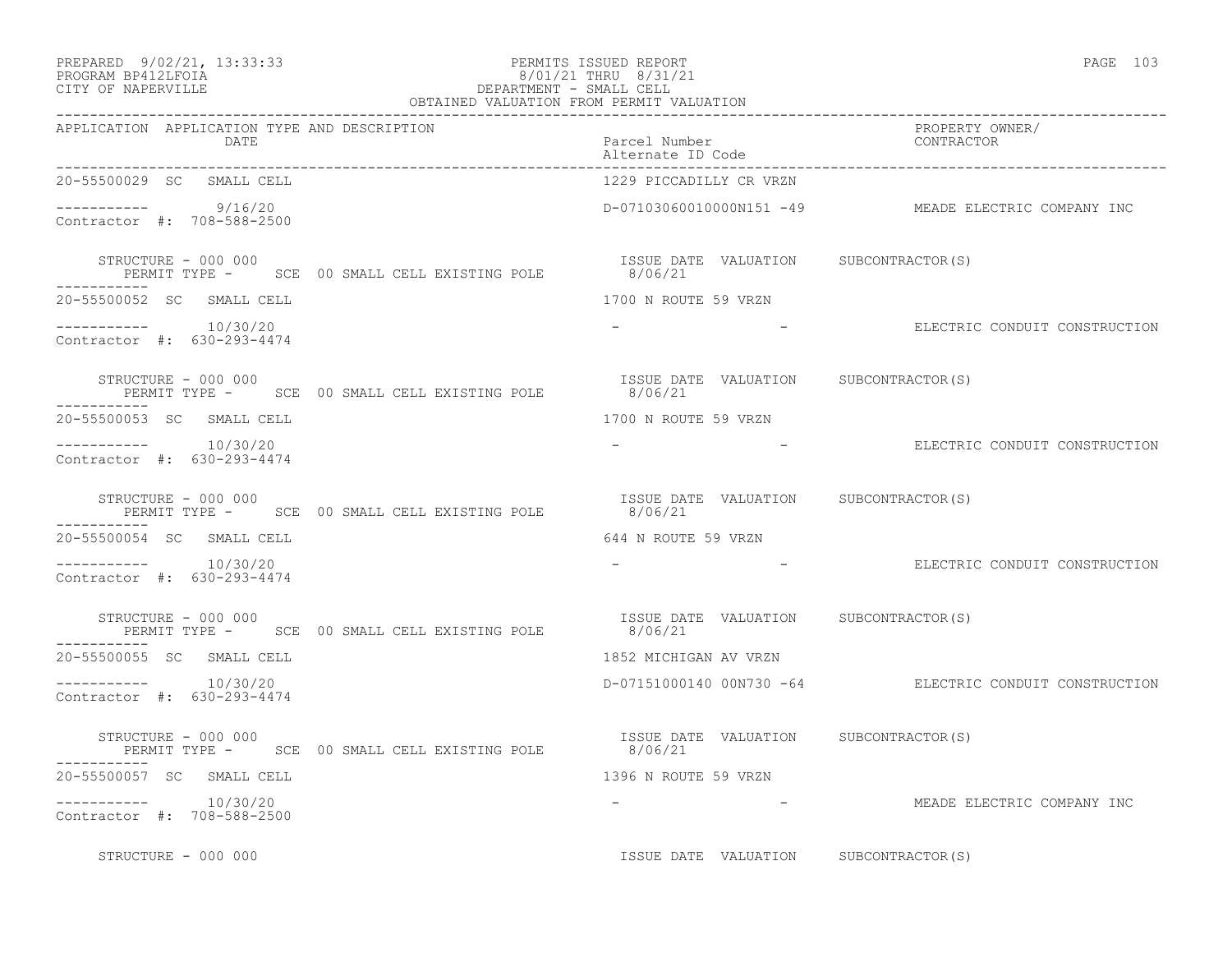| PREPARED | $9/02/21$ , | 13:33:33 |
|----------|-------------|----------|
|----------|-------------|----------|

### PREPARED 9/02/21, 13:33:33 PERMITS ISSUED REPORT<br>PROGRAM BP412LFOIA PAGE 104 PROGRAM BP412LFOIA 8/01/21 THRU 8/31/21 CITY OF NAPERVILLE CITY OF NAPERVILLE DEPARTMENT - SMALL CELL

| OBTAINED VALUATION FROM PERMIT VALUATION                                     |                                                                     |  |  |
|------------------------------------------------------------------------------|---------------------------------------------------------------------|--|--|
| APPLICATION APPLICATION TYPE AND DESCRIPTION<br>DATE                         | PROPERTY OWNER/<br>Parcel Number<br>CONTRACTOR<br>Alternate ID Code |  |  |
| 20-55500057 (CONTINUED)                                                      |                                                                     |  |  |
| PERMIT TYPE - SCE 00 SMALL CELL EXISTING POLE 8/31/21                        |                                                                     |  |  |
| 20-55500075 SC SMALL CELL                                                    | 1379 HASTINGS ST VRZN                                               |  |  |
| $--------- 10/30/20$<br>Contractor #: 708-588-2500                           | D-07101030290000N284 -34 MEADE ELECTRIC COMPANY INC                 |  |  |
| STRUCTURE - 000 000<br>PERMIT TYPE - SCE 00 SMALL CELL EXISTING POLE 8/06/21 | ISSUE DATE VALUATION SUBCONTRACTOR(S)                               |  |  |
| 20-55500078 SC SMALL CELL                                                    | 405 W BAUER RD VRZN                                                 |  |  |
| $--------- 10/30/20$<br>Contractor #: 708-588-2500                           | D-07122140080000D541 -39 MEADE ELECTRIC COMPANY INC                 |  |  |
| ------------                                                                 |                                                                     |  |  |
| 20-55500087 SC SMALL CELL                                                    | 1055 WHITEWATER LN VRZN                                             |  |  |
| $--------- 10/30/20$<br>Contractor #: 212-819-3040                           | D-07261010470000N729 -126 MIDWEST UNDERGROUND TECHNOLOGY            |  |  |
| STRUCTURE - 000 000<br>PERMIT TYPE - SCE 00 SMALL CELL EXISTING POLE 8/31/21 | ISSUE DATE VALUATION SUBCONTRACTOR(S)                               |  |  |
| 20-55500088 SC SMALL CELL                                                    | 924 S WHISPERING HILLS DR VRZN                                      |  |  |
| ----------    10/30/20<br>Contractor #: 212-819-3040                         | D-07261060060000N699 -126 MIDWEST UNDERGROUND TECHNOLOGY            |  |  |
| STRUCTURE - 000 000<br>PERMIT TYPE - SCE 00 SMALL CELL EXISTING POLE 8/31/21 | ISSUE DATE VALUATION SUBCONTRACTOR(S)                               |  |  |
| 20-55500089 SC SMALL CELL                                                    | 1307 ADA LN VRZN                                                    |  |  |
| $--------- 10/30/20$<br>Contractor #: 212-819-3040                           | D-07262170130000N723 -127 MIDWEST UNDERGROUND TECHNOLOGY            |  |  |
| STRUCTURE - 000 000<br>PERMIT TYPE - SCE 00 SMALL CELL EXISTING POLE 8/31/21 | ISSUE DATE VALUATION SUBCONTRACTOR(S)                               |  |  |
| 20-55500090 SC SMALL CELL                                                    | 1415 ADA LN VRZN                                                    |  |  |
| $--------- 10/30/20$<br>Contractor #: 212-819-3040                           | D-07261050050000N699 -126 MIDWEST UNDERGROUND TECHNOLOGY            |  |  |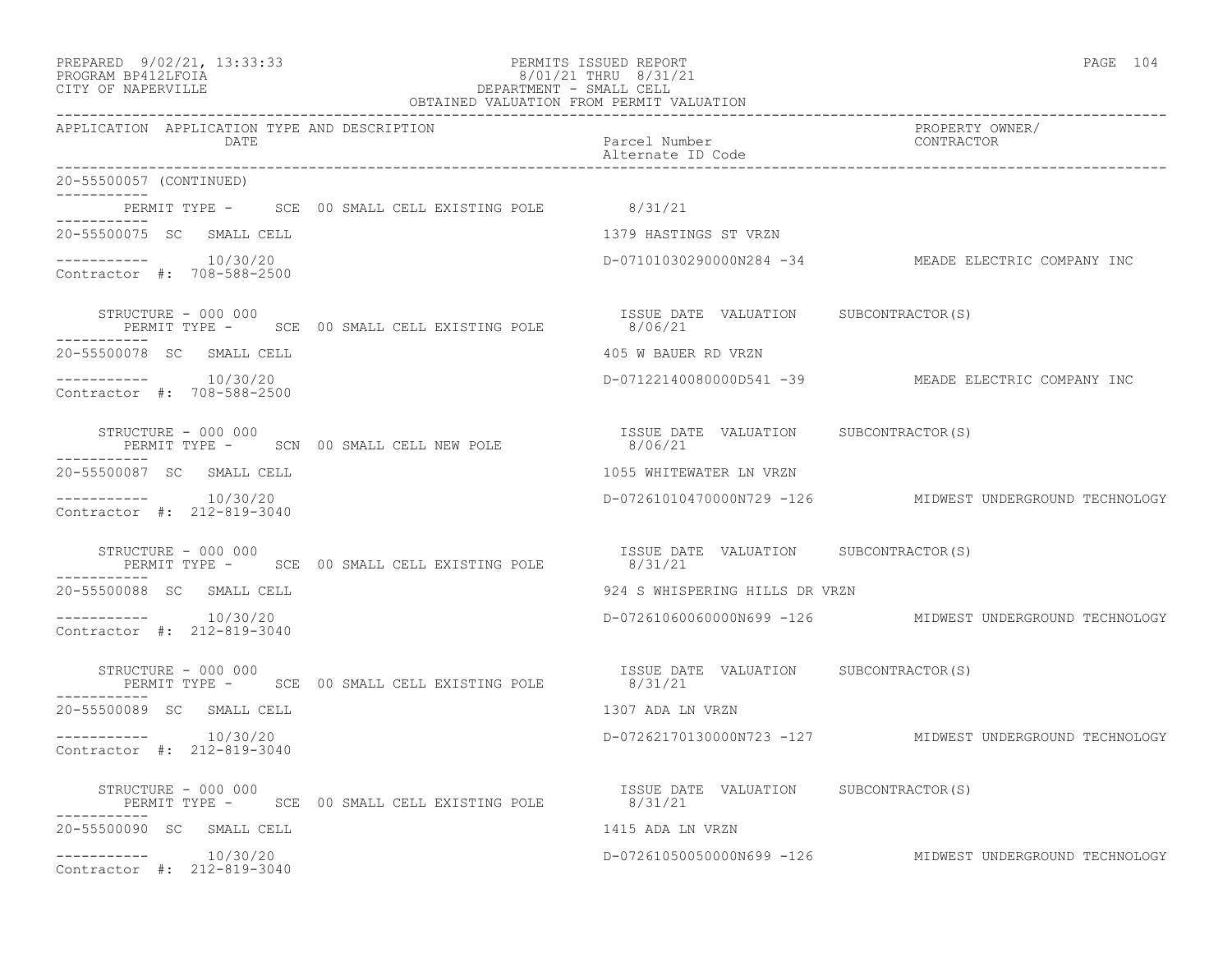| PREPARED 9/02/21, 13:33:33<br>PROGRAM BP412LFOIA<br>8/01/21 THRU 8/31/21<br>DEPARTMENT - SMALL CELL<br>OBTAINED VALUATION FROM PERMIT VALUATION<br>CITY OF NAPERVILLE | PERMITS ISSUED REPORT<br>8/01/21 THRU 8/31/21    | PAGE 105                                                 |
|-----------------------------------------------------------------------------------------------------------------------------------------------------------------------|--------------------------------------------------|----------------------------------------------------------|
| APPLICATION APPLICATION TYPE AND DESCRIPTION<br>DATE                                                                                                                  | Parcel Number<br>Alternate ID Code               | PROPERTY OWNER/<br>CONTRACTOR                            |
| 20-55500090 (CONTINUED)                                                                                                                                               |                                                  |                                                          |
| STRUCTURE - 000 000<br>RUCTURE - 000 000<br>PERMIT TYPE -     SCE  00 SMALL CELL EXISTING POLE                8/31/21<br>-----------                                  | ISSUE DATE VALUATION SUBCONTRACTOR(S)            |                                                          |
| 20-55500091 SC SMALL CELL                                                                                                                                             | 1523 GARDENSIDE CT VRZN                          |                                                          |
| $--------- 10/30/20$<br>Contractor #: 212-819-3040                                                                                                                    |                                                  | D-07261040010000N698 -126 MIDWEST UNDERGROUND TECHNOLOGY |
| STRUCTURE - 000 000<br>PERMIT TYPE - SCE 00 SMALL CELL EXISTING POLE 8/31/21                                                                                          | ISSUE DATE VALUATION SUBCONTRACTOR(S)            |                                                          |
| 20-55500092 SC SMALL CELL                                                                                                                                             | 1504 MEADOWLAND DR VRZN                          |                                                          |
| $--------- 10/30/20$<br>Contractor #: 212-819-3040                                                                                                                    |                                                  | D-07233090270000N570 -111 MIDWEST UNDERGROUND TECHNOLOGY |
| STRUCTURE - 000 000<br>PERMIT TYPE - SCE 00 SMALL CELL EXISTING POLE 8/31/21<br>-----------                                                                           | ISSUE DATE VALUATION SUBCONTRACTOR(S)            |                                                          |
| 20-55500095 SC SMALL CELL                                                                                                                                             | 1468 AMBLESIDE CR VRZN                           |                                                          |
| $--------- 10/30/20$<br>Contractor #: 708-588-2500                                                                                                                    |                                                  | D-07233030250000N667 -111 MEADE ELECTRIC COMPANY INC     |
| STRUCTURE - 000 000<br>PERMIT TYPE -     SCN 00 SMALL CELL NEW POLE                    8/06/21                MEADE ELECTRIC COMPANY INC<br>-----------               |                                                  |                                                          |
| 20-55500096 SC SMALL CELL                                                                                                                                             | 619 OAKHURST DR VRZN                             |                                                          |
| $--------- 10/30/20$<br>Contractor #:                                                                                                                                 | D-07233040110000N338 -111 ETAK SYSTEMS           |                                                          |
| STRUCTURE - 000 000<br>PERMIT TYPE - SCE 00 SMALL CELL EXISTING POLE 8/31/21                                                                                          | ISSUE DATE VALUATION SUBCONTRACTOR(S)            |                                                          |
| 20-55500097 SC SMALL CELL                                                                                                                                             | 591 BUTTONWOOD CR VRZN                           |                                                          |
| 10/30/20<br>Contractor #: 630-293-4474                                                                                                                                |                                                  | D-07232170080000N1253-97 ELECTRIC CONDUIT CONSTRUCTION   |
| STRUCTURE - 000 000<br>PERMIT TYPE - SCE 00 SMALL CELL EXISTING POLE                                                                                                  | ISSUE DATE VALUATION SUBCONTRACTOR(S)<br>8/06/21 |                                                          |
| 20-55500100 SC SMALL CELL                                                                                                                                             | 1145 SEQUOIA RD VRZN                             |                                                          |
| 10/30/20<br>Contractor #: 708-588-2500                                                                                                                                | $-112$                                           | MEADE ELECTRIC COMPANY INC                               |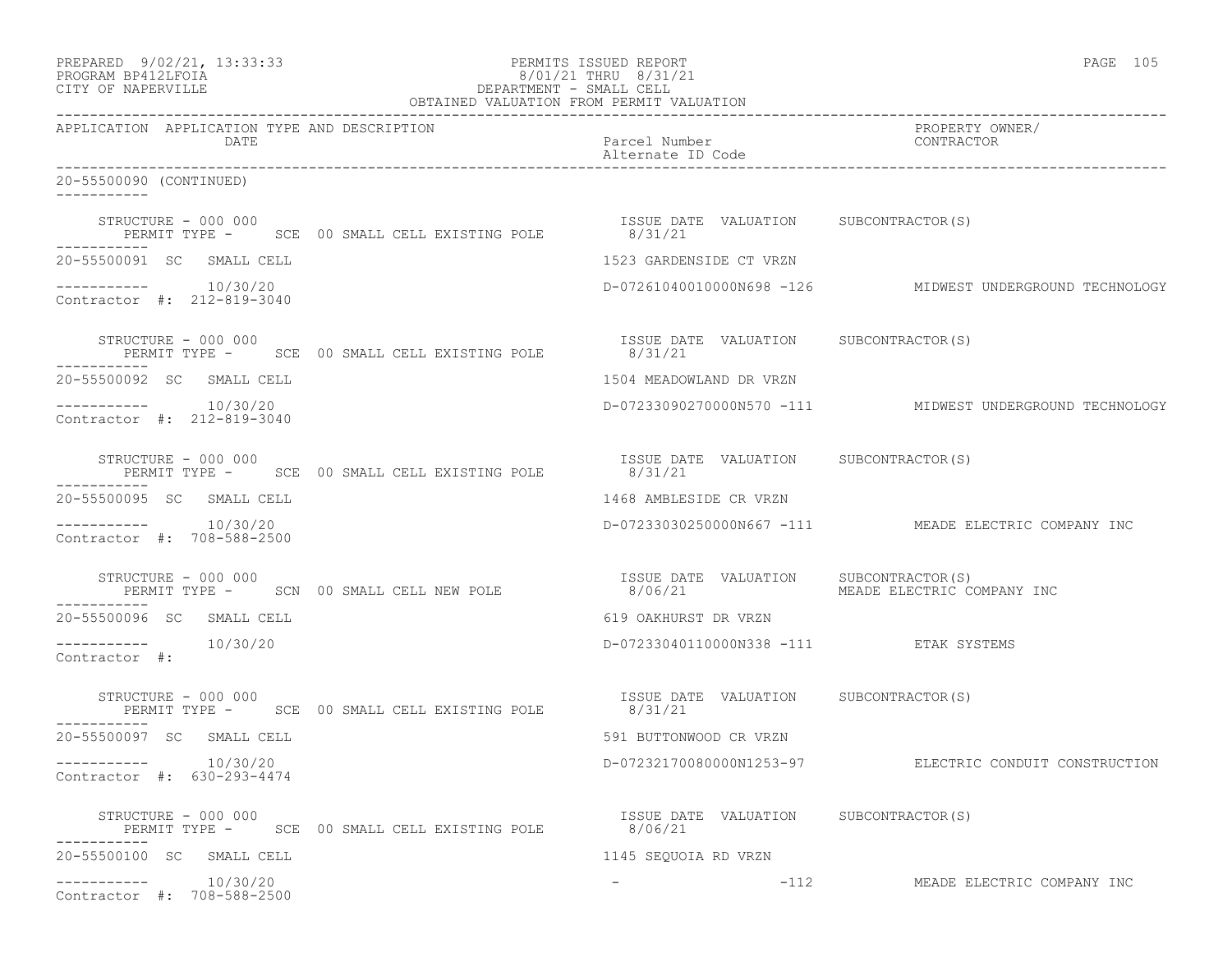| PREPARED 9/02/21, 13:33:33<br>PROGRAM BP412LFOIA<br>CITY OF NAPERVILLE |                     |          |  | 2001/21 THRU 8/31/21<br>DEPARTMENT - SMALL CELL<br>OBTAINED VALUATION FROM PERMIT VALUATION | PERMITS ISSUED REPORT | PAGE 106                           |  |                                                          |  |
|------------------------------------------------------------------------|---------------------|----------|--|---------------------------------------------------------------------------------------------|-----------------------|------------------------------------|--|----------------------------------------------------------|--|
| APPLICATION APPLICATION TYPE AND DESCRIPTION                           |                     | DATE     |  |                                                                                             |                       | Parcel Number<br>Alternate ID Code |  | PROPERTY OWNER/<br>CONTRACTOR                            |  |
| 20-55500100 (CONTINUED)                                                |                     |          |  |                                                                                             |                       |                                    |  |                                                          |  |
| -----------                                                            | STRUCTURE - 000 000 |          |  | PERMIT TYPE - SCE 00 SMALL CELL EXISTING POLE 8/31/21                                       |                       |                                    |  | ISSUE DATE VALUATION SUBCONTRACTOR(S)                    |  |
| 20-55500102 SC SMALL CELL                                              |                     |          |  |                                                                                             |                       | 1174 BANYON CT VRZN                |  |                                                          |  |
| $--------- 10/30/20$<br>Contractor #: 212-819-3040                     |                     |          |  |                                                                                             |                       |                                    |  | D-07234050830000N187 -112 MIDWEST UNDERGROUND TECHNOLOGY |  |
| STRUCTURE - 000 000<br>------------                                    |                     |          |  | PERMIT TYPE - SCE 00 SMALL CELL EXISTING POLE 8/31/21                                       |                       |                                    |  | ISSUE DATE VALUATION SUBCONTRACTOR(S)                    |  |
| 20-55500103 SC SMALL CELL                                              |                     |          |  |                                                                                             |                       | 1184 SEOUOIA RD VRZN               |  |                                                          |  |
| $--------- 10/30/20$<br>Contractor #:                                  |                     |          |  |                                                                                             |                       |                                    |  | D-07234040090000N191 -112 ETAK SYSTEMS                   |  |
|                                                                        | STRUCTURE - 000 000 |          |  | PERMIT TYPE - SCE 00 SMALL CELL EXISTING POLE                                               |                       | 8/06/21                            |  | ISSUE DATE VALUATION SUBCONTRACTOR(S)                    |  |
| 20-55500104 SC SMALL CELL                                              |                     |          |  |                                                                                             |                       | 904 MORTONSBERRY DR VRZN           |  |                                                          |  |
| $--------- 10/30/20$<br>Contractor #:                                  |                     |          |  |                                                                                             |                       |                                    |  | D-07262080290000N723 -127 ETAK SYSTEMS                   |  |
|                                                                        |                     |          |  | STRUCTURE - 000 000<br>PERMIT TYPE - SCE 00 SMALL CELL EXISTING POLE 6/31/21 21             |                       |                                    |  |                                                          |  |
| 20-55500105 SC SMALL CELL                                              |                     |          |  |                                                                                             |                       | 952 ELM CT VRZN                    |  |                                                          |  |
| $--------- 10/30/20$<br>Contractor #: 630-293-4474                     |                     |          |  |                                                                                             |                       |                                    |  | D-07262080010000N762 -127 ELECTRIC CONDUIT CONSTRUCTION  |  |
| STRUCTURE - 000 000                                                    |                     |          |  | PERMIT TYPE - SCE 00 SMALL CELL EXISTING POLE 8/31/21                                       |                       |                                    |  | ISSUE DATE VALUATION SUBCONTRACTOR(S)                    |  |
| 20-55500109 SC SMALL CELL                                              |                     |          |  |                                                                                             |                       | 815 ATLANTA CT VRZN                |  |                                                          |  |
| ------------<br>Contractor #: 630-293-4474                             |                     | 10/30/20 |  |                                                                                             |                       |                                    |  | D-07243050330000N677 -113 ELECTRIC CONDUIT CONSTRUCTION  |  |
| -----------                                                            | STRUCTURE - 000 000 |          |  | PERMIT TYPE - SCE 00 SMALL CELL EXISTING POLE                                               |                       | 8/31/21                            |  | ISSUE DATE VALUATION SUBCONTRACTOR(S)                    |  |
| 20-55500115 SC SMALL CELL                                              |                     |          |  |                                                                                             |                       | 204 S RIVER RD VRZN                |  |                                                          |  |
| ------------<br>Contractor #: 630-293-4474                             |                     | 10/30/20 |  |                                                                                             |                       |                                    |  | D-07144140010000N622 -82 ELECTRIC CONDUIT CONSTRUCTION   |  |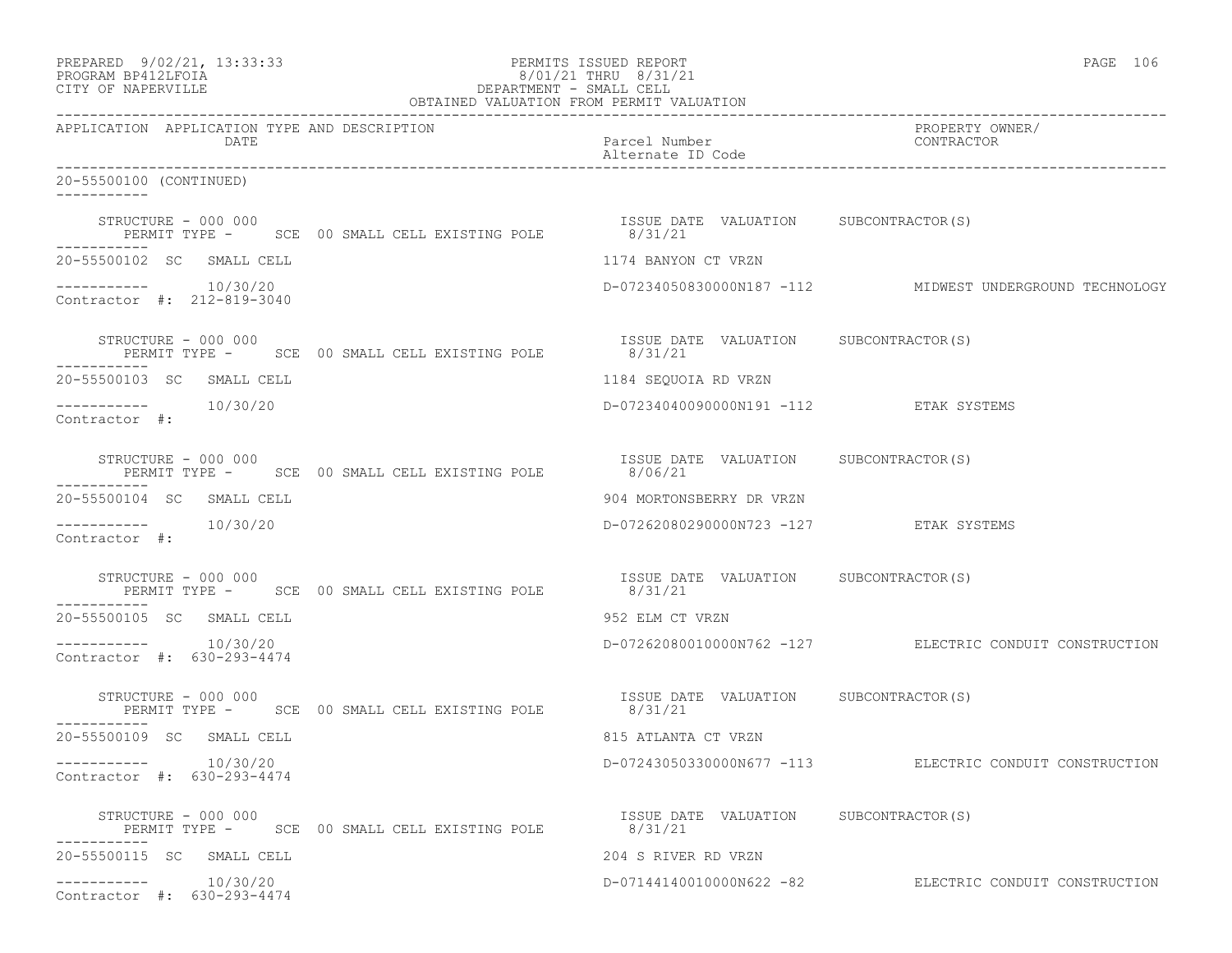| PERMITS ISSUED REPORT<br>PERMITS ISSUED REPORT<br>PROGRAM BP412LFOIA<br>CITY OF NAPERVILLE<br>CITY OF NAPERVILLE<br>PERMIT - SMALL CELL<br>OBTAINED VALUATION FROM PERMIT VALUATION                                                                                                                                                                                                                                                                                                                    |                                                  |                                                         |  |  |
|--------------------------------------------------------------------------------------------------------------------------------------------------------------------------------------------------------------------------------------------------------------------------------------------------------------------------------------------------------------------------------------------------------------------------------------------------------------------------------------------------------|--------------------------------------------------|---------------------------------------------------------|--|--|
| APPLICATION APPLICATION TYPE AND DESCRIPTION<br>DATE                                                                                                                                                                                                                                                                                                                                                                                                                                                   | Parcel Number<br>Alternate ID Code               | PROPERTY OWNER/<br>CONTRACTOR                           |  |  |
| 20-55500115 (CONTINUED)                                                                                                                                                                                                                                                                                                                                                                                                                                                                                |                                                  |                                                         |  |  |
| STRUCTURE - 000 000<br>PERMIT TYPE - SCE 00 SMALL CELL EXISTING POLE 8/31/21<br>-----------                                                                                                                                                                                                                                                                                                                                                                                                            | ISSUE DATE VALUATION SUBCONTRACTOR(S)            |                                                         |  |  |
| 20-55500117 SC SMALL CELL                                                                                                                                                                                                                                                                                                                                                                                                                                                                              | 1504 W JEFFERSON AV VRZN                         |                                                         |  |  |
| $--------- 10/30/20$<br>Contractor #:                                                                                                                                                                                                                                                                                                                                                                                                                                                                  | D-07231140300000N527 -81 ETAK SYSTEMS            |                                                         |  |  |
| STRUCTURE - 000 000<br>PERMIT TYPE -      SCE  00 SMALL CELL EXISTING POLE              8/06/21                                                                                                                                                                                                                                                                                                                                                                                                        |                                                  |                                                         |  |  |
| 20-55500118 SC SMALL CELL                                                                                                                                                                                                                                                                                                                                                                                                                                                                              | 406 N RIVER RD VRZN                              |                                                         |  |  |
| $--------- 10/30/20$<br>Contractor #: 708-588-2500                                                                                                                                                                                                                                                                                                                                                                                                                                                     |                                                  | D-07141160030000N1487-66 MEADE ELECTRIC COMPANY INC     |  |  |
| $\begin{tabular}{lllllllll} \texttt{STRUCTURE} & - & 000 & 000 & & & & & \\ & & & & & & \\ \texttt{PERMIT TYPE} & - & & & & \\ & & & & & \\ \texttt{PERMIT TYPE} & - & & & \\ \end{tabular} \begin{tabular}{lllllllll} \texttt{CELL EXISTING POLE} & & & & & \\ \texttt{SOLE} & & & & 8/06/21 & & \\ \texttt{SIO6/21} & & & & \\ \end{tabular} \begin{tabular}{lllllllllll} \texttt{LURITION} & & & & & \\ \texttt{SUECONTION} & & & & \\ \texttt{SUDCONTRACTOR(S)} & & & \\ \$<br>STRUCTURE – 000 000 |                                                  |                                                         |  |  |
| 20-55500120 SC SMALL CELL                                                                                                                                                                                                                                                                                                                                                                                                                                                                              | 690 S RIVER RD VRZN                              |                                                         |  |  |
| $--------- 10/30/20$<br>Contractor #: 708-588-2500                                                                                                                                                                                                                                                                                                                                                                                                                                                     |                                                  | D-07232160490000N631 -97 MEADE ELECTRIC COMPANY INC     |  |  |
| STRUCTURE - 000 000<br>PERMIT TYPE -      SCE  00 SMALL CELL EXISTING POLE              8/06/21                                                                                                                                                                                                                                                                                                                                                                                                        | ISSUE DATE VALUATION SUBCONTRACTOR(S)            |                                                         |  |  |
| 20-55500122 SC SMALL CELL                                                                                                                                                                                                                                                                                                                                                                                                                                                                              | 836 S RIVER RD VRZN                              |                                                         |  |  |
| Contractor #:                                                                                                                                                                                                                                                                                                                                                                                                                                                                                          | D-07234100640000N673 -112 ETAK SYSTEMS           |                                                         |  |  |
| STRUCTURE - 000 000<br>PERMIT TYPE - SCE 00 SMALL CELL EXISTING POLE 8/06/21                                                                                                                                                                                                                                                                                                                                                                                                                           | ISSUE DATE VALUATION SUBCONTRACTOR(S)            |                                                         |  |  |
| 20-55500144 SC SMALL CELL                                                                                                                                                                                                                                                                                                                                                                                                                                                                              | 144 W JEFFERSON AV VRZN                          |                                                         |  |  |
| $--------- 10/30/20$<br>Contractor #: 212-819-3040                                                                                                                                                                                                                                                                                                                                                                                                                                                     |                                                  | D-07134290140000N1374-84 MIDWEST UNDERGROUND TECHNOLOGY |  |  |
| STRUCTURE - 000 000<br>PERMIT TYPE - SCE 00 SMALL CELL EXISTING POLE                                                                                                                                                                                                                                                                                                                                                                                                                                   | ISSUE DATE VALUATION SUBCONTRACTOR(S)<br>8/31/21 |                                                         |  |  |
| 20-55500159 SC SMALL CELL                                                                                                                                                                                                                                                                                                                                                                                                                                                                              | 924 PIMPERNEL CT VRZN                            |                                                         |  |  |
| $--------- 10/30/20$<br>Contractor #: 708-588-2500                                                                                                                                                                                                                                                                                                                                                                                                                                                     |                                                  | D-07271060020000N757 -124 MEADE ELECTRIC COMPANY INC    |  |  |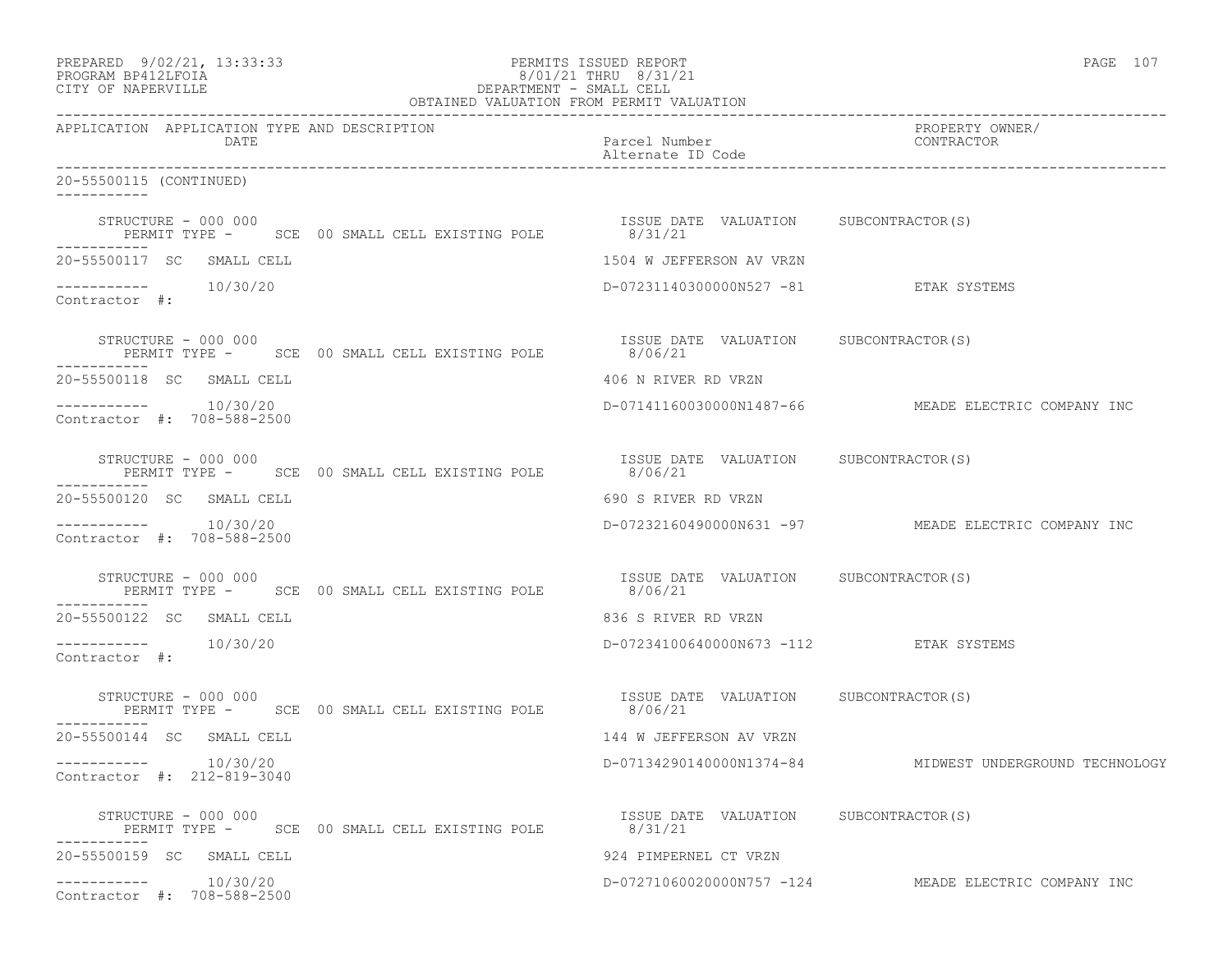| PREPARED 9/02/21, 13:33:33<br>PROGRAM BP412LFOIA<br>8/01/21 THRU 8/31/21<br>DEPARTMENT - SMALL CELL<br>OBTAINED VALUATION FROM PERMIT VALUATION<br>CITY OF NAPERVILLE | PERMITS ISSUED REPORT<br>8/01/21 THRU 8/31/21 | PAGE 108                                                |  |
|-----------------------------------------------------------------------------------------------------------------------------------------------------------------------|-----------------------------------------------|---------------------------------------------------------|--|
| APPLICATION APPLICATION TYPE AND DESCRIPTION<br>DATE                                                                                                                  | Parcel Number<br>Alternate ID Code            | ------<br>PROPERTY OWNER/<br>CONTRACT                   |  |
| 20-55500159 (CONTINUED)                                                                                                                                               |                                               |                                                         |  |
| STRUCTURE - 000 000<br>PERMIT TYPE - SCE 00 SMALL CELL EXISTING POLE 8/31/21<br>-----------                                                                           | ISSUE DATE VALUATION SUBCONTRACTOR(S)         |                                                         |  |
| 20-55500162 SC SMALL CELL                                                                                                                                             | 2828 BLAKELY LN VRZN                          |                                                         |  |
| Contractor #: 708-588-2500                                                                                                                                            |                                               | - ANNEADE ELECTRIC COMPANY INC                          |  |
| STRUCTURE - 000 000<br>PERMIT TYPE - SCE 00 SMALL CELL EXISTING POLE 8/31/21                                                                                          | ISSUE DATE VALUATION SUBCONTRACTOR(S)         |                                                         |  |
| 20-55500163 SC SMALL CELL                                                                                                                                             | 810 SHANDREW DR VRZN                          |                                                         |  |
| Contractor #:                                                                                                                                                         | D-07271090370000N1400-109                     |                                                         |  |
| STRUCTURE - 000 000<br>PERMIT TYPE - SCE 00 SMALL CELL EXISTING POLE 8/31/21<br>-----------                                                                           | ISSUE DATE VALUATION SUBCONTRACTOR(S)         |                                                         |  |
| 20-55500167 SC SMALL CELL                                                                                                                                             | 1135 SELMA LN VRZN                            |                                                         |  |
| $--------- 10/30/20$<br>Contractor #: 630-293-4474                                                                                                                    |                                               | D-07272050120000N69 -125 ELECTRIC CONDUIT CONSTRUCTION  |  |
| STRUCTURE - 000 000<br>PERMIT TYPE - SCE 00 SMALL CELL EXISTING POLE 6/31/21                                                                                          |                                               |                                                         |  |
| 20-55500169 SC SMALL CELL                                                                                                                                             | 704 WILDFLOWER CR VRZN                        |                                                         |  |
| $--------- 10/30/20$<br>Contractor #: 630-293-4474                                                                                                                    |                                               | D-07224060190000N1144-110 ELECTRIC CONDUIT CONSTRUCTION |  |
| STRUCTURE - 000 000<br>PERMIT TYPE - SCE 00 SMALL CELL EXISTING POLE 8/31/21                                                                                          | ISSUE DATE VALUATION SUBCONTRACTOR(S)         |                                                         |  |
| 20-55500170 SC SMALL CELL                                                                                                                                             | 2527 BORDEAUX LN VRZN                         |                                                         |  |
| 10/30/20<br>-----------<br>Contractor #: 630-293-4474                                                                                                                 |                                               | -109 ELECTRIC CONDUIT CONSTRUCTION                      |  |
| STRUCTURE - 000 000<br>PERMIT TYPE - SCE 00 SMALL CELL EXISTING POLE 8/06/21                                                                                          | ISSUE DATE VALUATION SUBCONTRACTOR(S)         |                                                         |  |
| 20-55500171 SC SMALL CELL                                                                                                                                             | 1503 W 75TH ST VRZN                           |                                                         |  |
| 10/30/20<br>Contractor #: 630-293-4474                                                                                                                                | $-126$                                        | ELECTRIC CONDUIT CONSTRUCTION                           |  |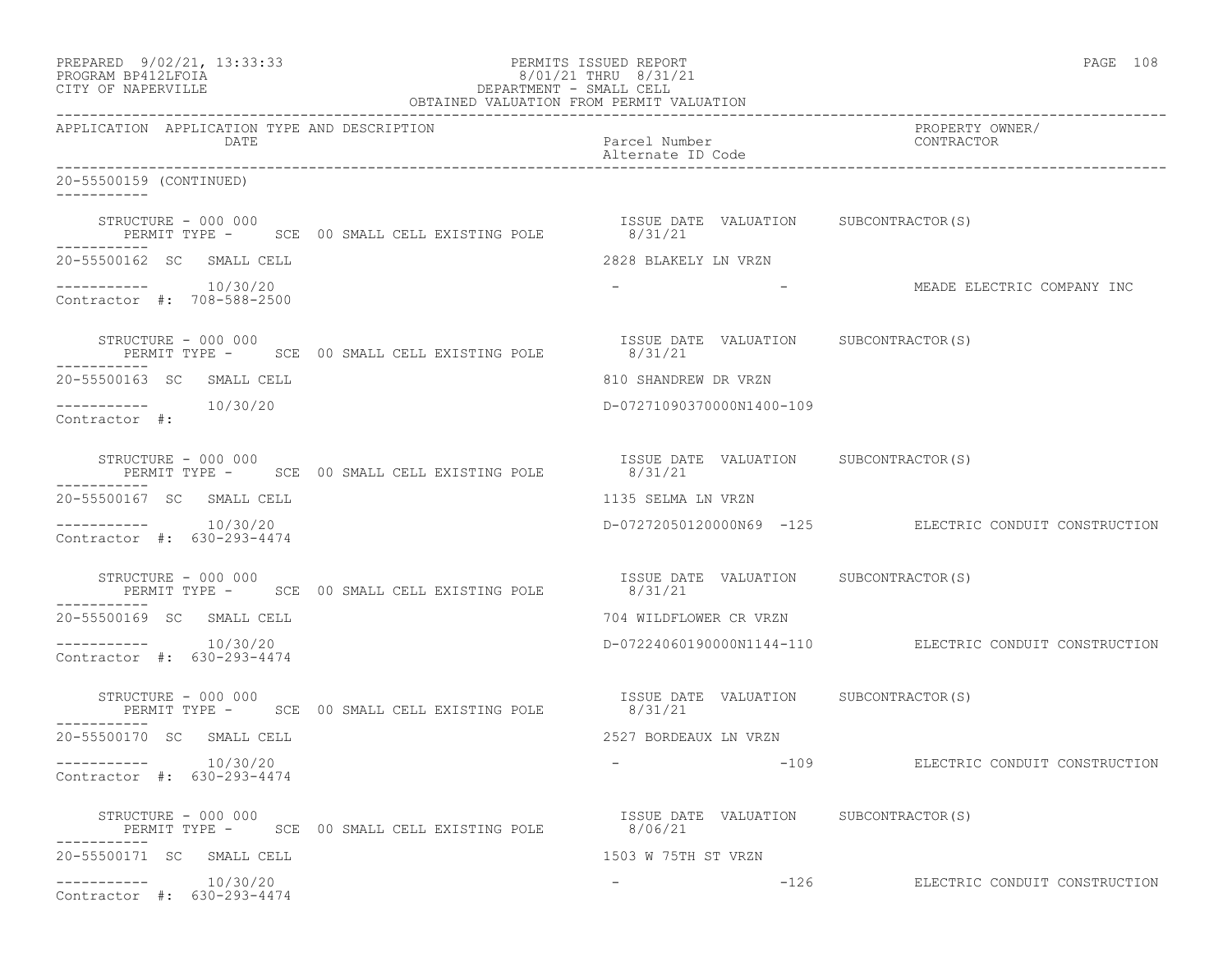| PREPARED 9/02/21, 13:33:33<br>PROGRAM BP412LFOIA<br>CITY OF NAPERVILLE                                          | PERMITS ISSUED REPORT<br>8/01/21 THRU 8/31/21<br>/1/21 DEPARTMENT - SMALL CELL<br>DEPARTMENT - SMALL CELL<br>- ---- -----------------------<br>OBTAINED VALUATION FROM PERMIT VALUATION |                                                      |  |  |  |
|-----------------------------------------------------------------------------------------------------------------|-----------------------------------------------------------------------------------------------------------------------------------------------------------------------------------------|------------------------------------------------------|--|--|--|
| APPLICATION APPLICATION TYPE AND DESCRIPTION<br><b>DATE</b>                                                     | Parcel Number<br>Alternate ID Code                                                                                                                                                      | PROPERTY OWNER/<br>CONTRACTOR                        |  |  |  |
| 20-55500171 (CONTINUED)                                                                                         |                                                                                                                                                                                         |                                                      |  |  |  |
| STRUCTURE - 000 000<br>PERMIT TYPE - SCN 00 SMALL CELL NEW POLE 1SSUE DATE VALUATION SUBCONTRACTOR(S)<br>------ |                                                                                                                                                                                         |                                                      |  |  |  |
| 20-55500184 SC SMALL CELL                                                                                       | 1620 WILLIAM PENN DR VRZN                                                                                                                                                               |                                                      |  |  |  |
| $--------- 11/03/20$<br>Contractor #:                                                                           | D-07024060020000N1315-22 ETAK SYSTEMS                                                                                                                                                   |                                                      |  |  |  |
| STRUCTURE – 000 000<br>PERMIT TYPE - SCE 00 SMALL CELL EXISTING POLE                                            | ISSUE DATE VALUATION SUBCONTRACTOR(S)<br>8/31/21                                                                                                                                        |                                                      |  |  |  |
| 20-55500200 SC SMALL CELL                                                                                       | 1140 ESTES CT VRZN                                                                                                                                                                      |                                                      |  |  |  |
| $--------- 11/04/20$<br>Contractor #: 708-588-2500                                                              |                                                                                                                                                                                         | D-07261110240000N842 -126 MEADE ELECTRIC COMPANY INC |  |  |  |
| STRUCTURE - 000 000<br>PERMIT TYPE - SCE 00 SMALL CELL EXISTING POLE 8/31/21<br>----------                      | ISSUE DATE VALUATION SUBCONTRACTOR(S)                                                                                                                                                   |                                                      |  |  |  |
| 20-55500201 SC SMALL CELL                                                                                       | 1116 BOOK RD VRZN                                                                                                                                                                       |                                                      |  |  |  |
| 11/04/20<br>-----------<br>Contractor #: 708-588-2500                                                           |                                                                                                                                                                                         | D-07261100310000N1217-126 MEADE ELECTRIC COMPANY INC |  |  |  |
| STRUCTURE - 000 000<br>PERMIT TYPE - SCE 00 SMALL CELL EXISTING POLE 8/31/21                                    | ISSUE DATE VALUATION SUBCONTRACTOR(S)                                                                                                                                                   |                                                      |  |  |  |
| TOTAL PERMITS ISSUED 39 TOTAL PERMITS HELD                                                                      | $\overline{a}$                                                                                                                                                                          |                                                      |  |  |  |
| $\Omega$<br>TOTAL PERMIT VALUATION                                                                              |                                                                                                                                                                                         |                                                      |  |  |  |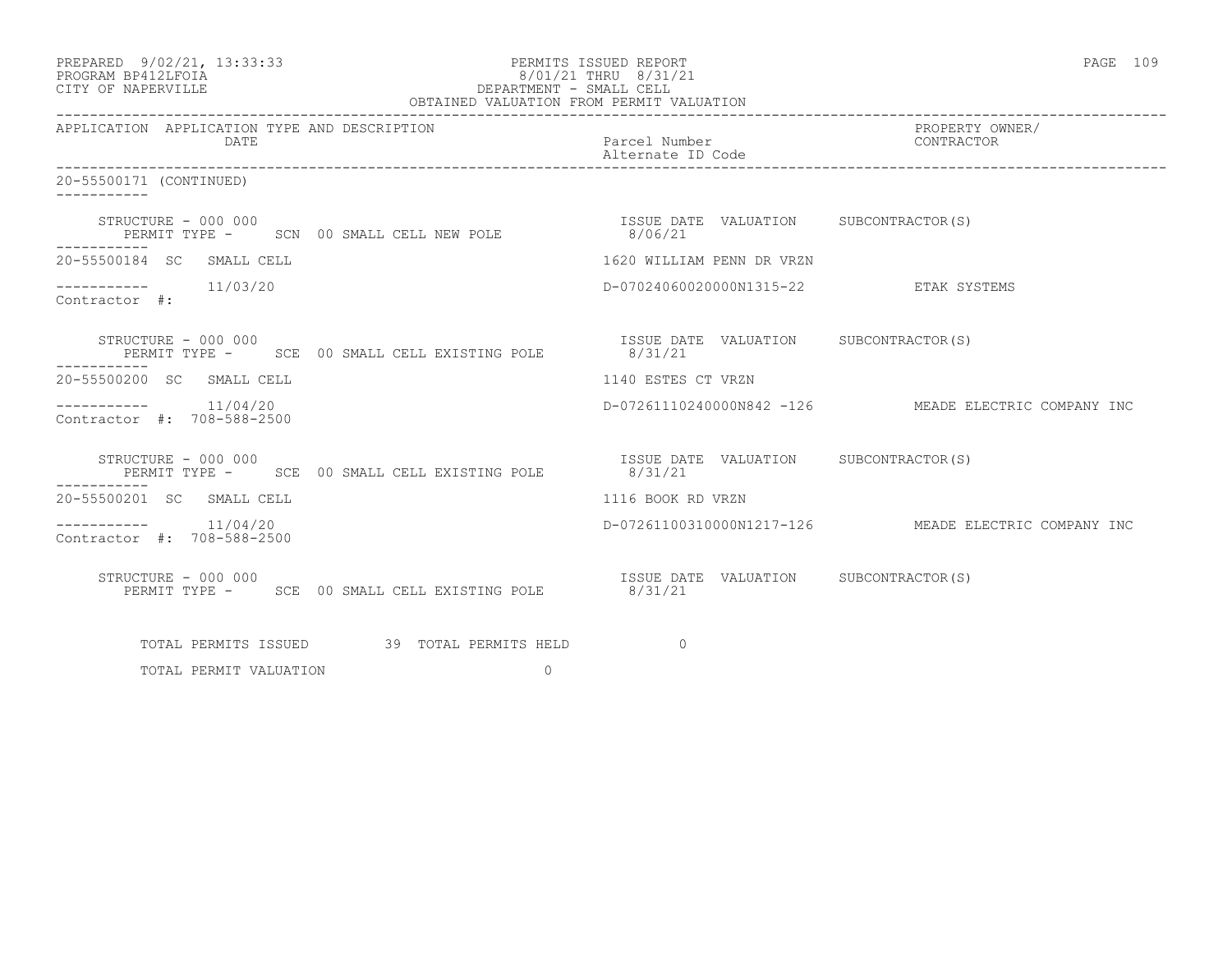## PREPARED 9/02/21, 13:33:33 PERMITS ISSUED REPORT<br>PROGRAM BP412LFOIA PAGE 110 PROGRAM BP412LFOIA 8/01/21 THRU 8/31/21 CITY OF NAPERVILLE CITY OF NAPERVILLE **Example 20** and the contract of the DEPARTMENT - TED/ROW

|                                                                                    | OBTAINED VALUATION FROM PERMIT VALUATION          |                                                     |  |
|------------------------------------------------------------------------------------|---------------------------------------------------|-----------------------------------------------------|--|
| APPLICATION APPLICATION TYPE AND DESCRIPTION<br><b>DATE</b>                        | Parcel Number<br>Alternate ID Code                | PROPERTY OWNER/<br>CONTRACTOR                       |  |
| 21-88800104 TROW TD RIGHT OF WAY                                                   | PLANK RD & N COLUMBIA ST ROW                      |                                                     |  |
| ----------- 7/26/21<br>Contractor #: 630-955-3124                                  |                                                   | - THORTHERN PIPELINE CONSTRUSTION                   |  |
| STRUCTURE - 000 000<br>PERMIT TYPE - TROW 00 TD RIGHT OF WAY PERMIT 8/13/21        | ISSUE DATE VALUATION SUBCONTRACTOR(S)             |                                                     |  |
| 21-88800105 TROW TD RIGHT OF WAY                                                   | RAYMOND DR & RIVER RD CMST                        |                                                     |  |
| $--------- 7/26/21$<br>Contractor #: 815-531-5822                                  | $\sim$ $-$                                        | - The Communication of AXS POINTS                   |  |
| STRUCTURE - 000 000<br>PERMIT TYPE - TROW 00 TD RIGHT OF WAY PERMIT<br>----------- | ISSUE DATE VALUATION SUBCONTRACTOR(S)<br>8/05/21  |                                                     |  |
| 21-88800106 TROW TD RIGHT OF WAY                                                   | 1120 CARDINAL LN                                  |                                                     |  |
| ----------- 7/28/21<br>Contractor #:                                               |                                                   | D-08302030020000N451 -131 AXXON COMMUNICATIONS, INC |  |
| STRUCTURE - 000 000<br>PERMIT TYPE - TROW 00 TD RIGHT OF WAY PERMIT                | ISSUE DATE VALUATION SUBCONTRACTOR(S)<br>8/13/21  |                                                     |  |
| 21-88800107 TROW TD RIGHT OF WAY                                                   | 2671 FREELAND CR                                  |                                                     |  |
| $--------- 8/02/21$<br>Contractor #:                                               |                                                   | W-01153020720000N1311-259 AXXON COMMUNICATIONS, INC |  |
| STRUCTURE - 000 000<br>PERMIT TYPE - TROW 00 TD RIGHT OF WAY PERMIT 8/17/21        | ISSUE DATE VALUATION SUBCONTRACTOR(S)             |                                                     |  |
| 21-88800108 TROW TD RIGHT OF WAY                                                   | 2915 SIBLING CT                                   |                                                     |  |
| $--------$ 8/02/21<br>Contractor #:                                                |                                                   | W-01034150170000N1283-200 AXXON COMMUNICATIONS, INC |  |
| STRUCTURE – 000 000<br>PERMIT TYPE - TROW 00 TD RIGHT OF WAY PERMIT                | ISSUE DATE VALUATION SUBCONTRACTOR (S)<br>8/13/21 |                                                     |  |
| 21-88800110 TROW TD RIGHT OF WAY                                                   | 1413 N WEBSTER ST                                 |                                                     |  |
| $--------- 8/05/21$<br>Contractor #: 815-923-2300                                  | D-07122170190000N514 -39 INTREN LLC               |                                                     |  |
| STRUCTURE - 000 000                                                                | ISSUE DATE VALUATION SUBCONTRACTOR(S)             |                                                     |  |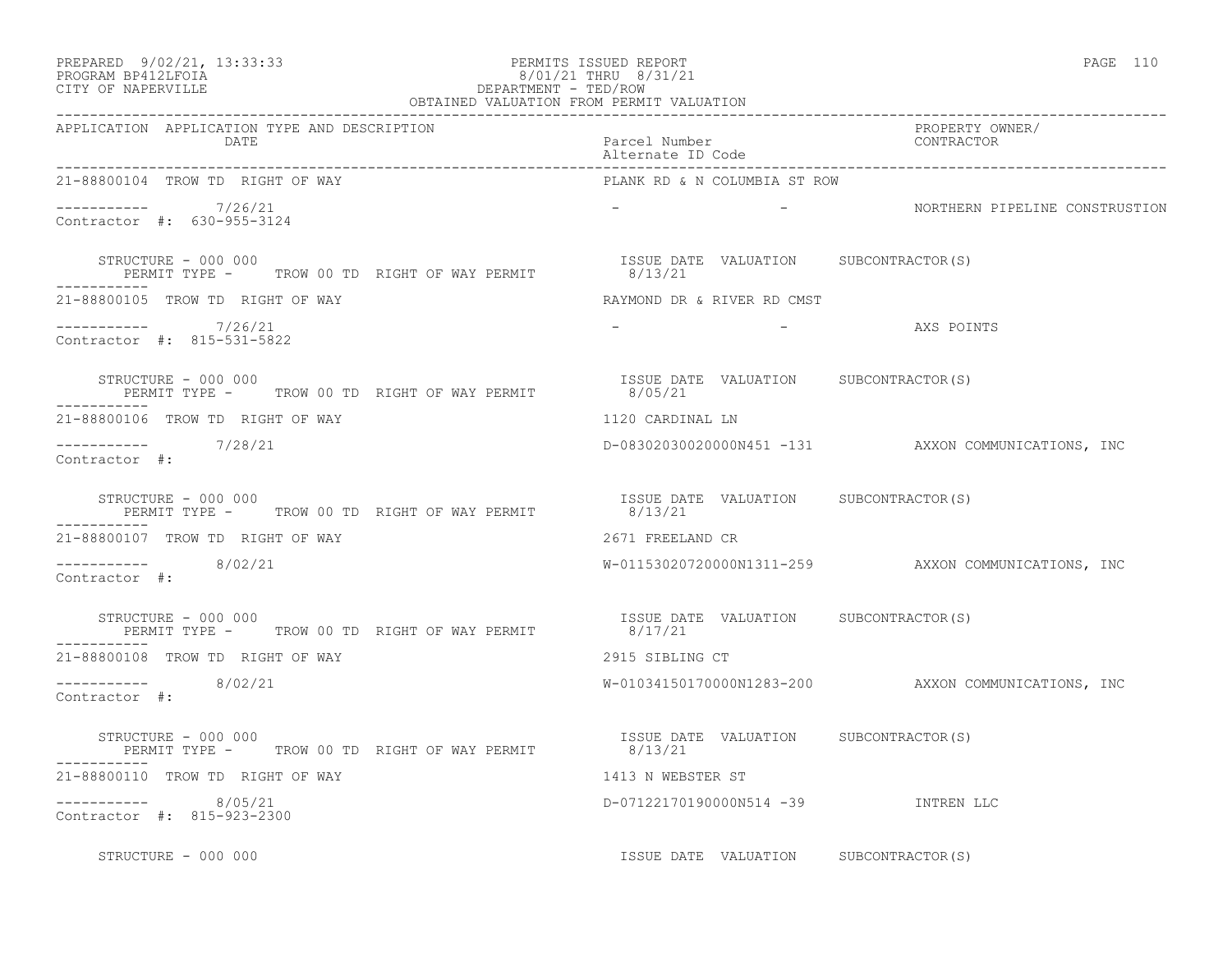| PREPARED 9/02/21, 13:33:33<br>PERMITS ISSUED REPORT<br>PROGRAM BP412LFOIA 8/01/21 THRU 8/31/21<br>CITY OF NAPERVILLE CITY OF NAPERVILLE OF NAPERVILLE | PAGE 111                                                                                  |
|-------------------------------------------------------------------------------------------------------------------------------------------------------|-------------------------------------------------------------------------------------------|
| APPLICATION APPLICATION TYPE AND DESCRIPTION<br>DATE                                                                                                  | PROPERTY OWNER/<br>Parcel Number<br>Alternate ID Code<br>CONTRACTOR                       |
| 21-88800110 (CONTINUED)                                                                                                                               |                                                                                           |
| PERMIT TYPE - TROW 00 TD RIGHT OF WAY PERMIT 8/13/21<br>-----------                                                                                   |                                                                                           |
| 21-88800111 TROW TD RIGHT OF WAY <b>SLEIGHT, STH-5TH NICOR</b>                                                                                        |                                                                                           |
| $--------- 8/05/21$<br>Contractor #: 815-923-2300                                                                                                     | - TNTREN LLC                                                                              |
| STRUCTURE - 000 000<br>PERMIT TYPE - TROW 00 TD RIGHT OF WAY PERMIT                                                                                   | ISSUE DATE VALUATION SUBCONTRACTOR(S)<br>8/19/21                                          |
| 21-88800112 TROW TD RIGHT OF WAY                                                                                                                      | RIVER BEND TOWNHOUSE SUB NICOR                                                            |
| $--------- 8/05/21$<br>Contractor #: 815-923-2300                                                                                                     | - TNTREN LLC<br><b>Contract Contract State</b>                                            |
|                                                                                                                                                       | STRUCTURE – 000 000<br>PERMIT TYPE – TROW 00 TD RIGHT OF WAY PERMIT – 18/17/21<br>B/17/21 |
| 21-88800113 TROW TD RIGHT OF WAY                                                                                                                      | 710 MILTON DR NICOR                                                                       |
| $--------- 8/05/21$<br>Contractor #: 815-923-2300                                                                                                     | D-08182150010000N410 -71 INTREN LLC                                                       |
| STRUCTURE - 000 000<br>PERMIT TYPE - TROW 00 TD RIGHT OF WAY PERMIT 6/19/21                                                                           | ISSUE DATE VALUATION SUBCONTRACTOR(S)                                                     |
| 21-88800114 TROW TD RIGHT OF WAY                                                                                                                      | WEST ST & PLAINFIELD/NAP ROW                                                              |
| $--------- 8/09/21$<br>Contractor #: 630-955-3124                                                                                                     | <b>Contract Contract</b>                                                                  |
| STRUCTURE - 000 000<br>PERMIT TYPE - TROW 00 TD RIGHT OF WAY PERMIT $8/17/21$<br>$- - - - - - - - - - -$                                              | ISSUE DATE VALUATION SUBCONTRACTOR(S)                                                     |
| 21-88800116 TROW TD RIGHT OF WAY                                                                                                                      | NAPER BL-DUPAGE WATER COM ROW                                                             |
| $--------- 8/17/21$<br>Contractor #: 815-207-1718                                                                                                     | - BADGER DAYLIGHTING                                                                      |
| STRUCTURE - 000 000<br>PERMIT TYPE - ROW1 00 TD ROW1 PERMIT NON FRNCS PKWY 8/24/21                                                                    | ISSUE DATE VALUATION SUBCONTRACTOR(S)                                                     |
| 21-88800118 TROW TD RIGHT OF WAY                                                                                                                      | 731 SADDLERS CT                                                                           |
| 8/18/21<br>------------<br>Contractor #: 815-531-5822                                                                                                 | D-08291020490000N1532-132<br>AXS POINTS                                                   |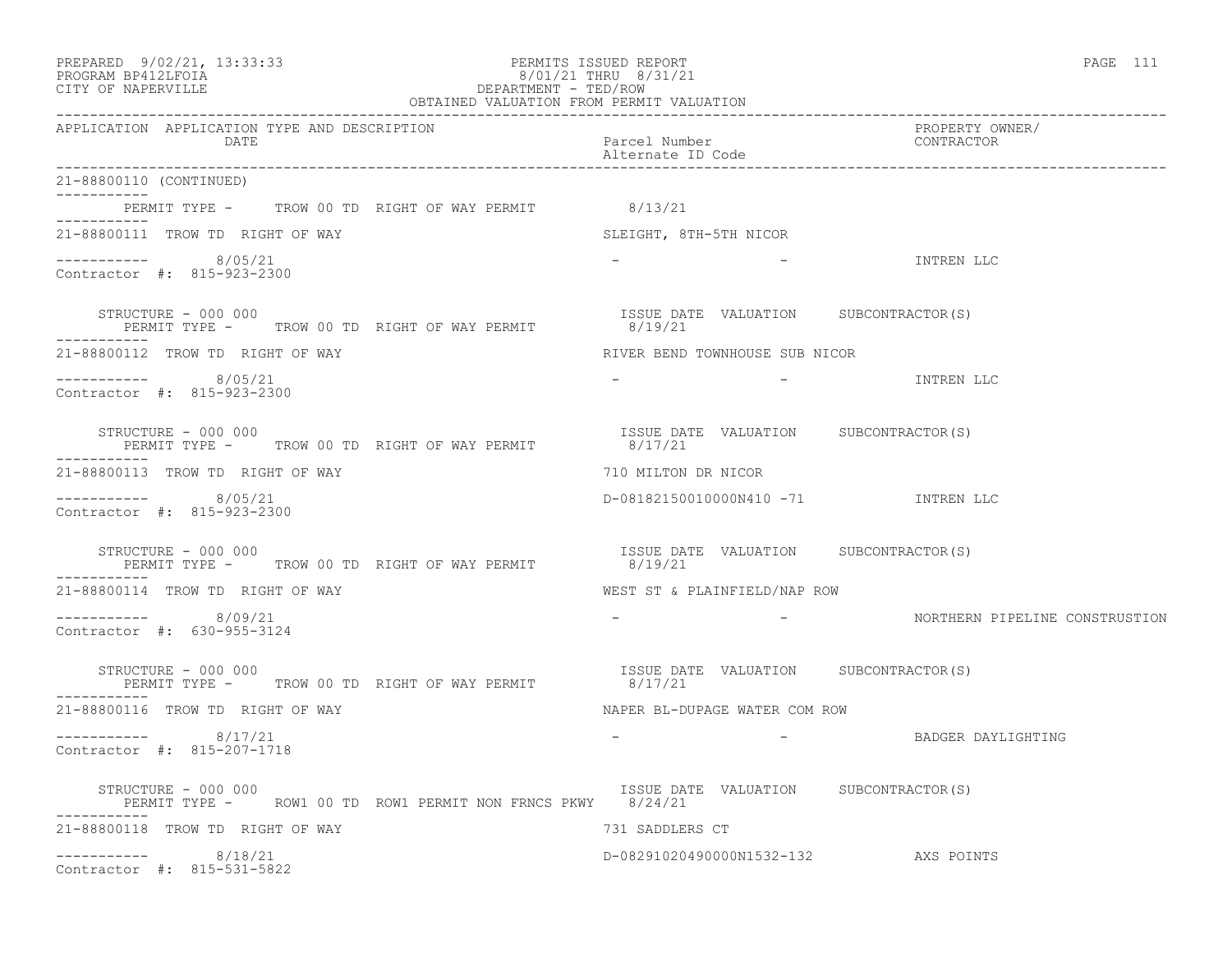| PREPARED 9/02/21, 13:33:33<br>201/21 THRU 8/31/21<br>BEPARTMENT - TED/ROW<br>OBTAINED VALUATION FROM PERMIT VALUATION<br>PROGRAM BP412LFOIA<br>CITY OF NAPERVILLE | PERMITS ISSUED REPORT                            | PAGE 112                                              |  |  |
|-------------------------------------------------------------------------------------------------------------------------------------------------------------------|--------------------------------------------------|-------------------------------------------------------|--|--|
| APPLICATION APPLICATION TYPE AND DESCRIPTION<br>DATE                                                                                                              | Parcel Number                                    | PROPERTY OWNER/<br>CONTRACTOR                         |  |  |
| 21-88800118 (CONTINUED)                                                                                                                                           |                                                  |                                                       |  |  |
| STRUCTURE - 000 000<br>PERMIT TYPE - TROW 00 TD RIGHT OF WAY PERMIT 8/24/21<br>-----------                                                                        | ISSUE DATE VALUATION SUBCONTRACTOR(S)            |                                                       |  |  |
| 21-88800120 TROW TD RIGHT OF WAY                                                                                                                                  | MANHOLE REHAB PROJ 21-017                        |                                                       |  |  |
| $--------- 8/18/21$<br>Contractor #: 317-770-0300                                                                                                                 |                                                  | - SPECTRA TECH, LLC                                   |  |  |
| STRUCTURE – 000 000<br>PERMIT TYPE - TROW 00 TD RIGHT OF WAY PERMIT                                                                                               | ISSUE DATE VALUATION SUBCONTRACTOR(S)<br>8/24/21 |                                                       |  |  |
| 21-88800122 TROW TD RIGHT OF WAY                                                                                                                                  | 99 SPLIT OAK RD                                  |                                                       |  |  |
| $--------$ 8/21/21<br>Contractor #:                                                                                                                               |                                                  | D-08314050260000N490 -176 AXXON COMMUNICATIONS, INC   |  |  |
| STRUCTURE - 000 000<br>PERMIT TYPE - TROW 00 TD RIGHT OF WAY PERMIT                                                                                               | ISSUE DATE VALUATION SUBCONTRACTOR(S)<br>8/25/21 |                                                       |  |  |
| 21-88800123 TROW TD RIGHT OF WAY                                                                                                                                  | 2512 BROCKTON CR                                 |                                                       |  |  |
| $--------$ 8/21/21<br>Contractor #:                                                                                                                               |                                                  | $W-01012100150000N367 -189$ AXXON COMMUNICATIONS, INC |  |  |
| STRUCTURE - 000 000<br>PERMIT TYPE - TROW 00 TD RIGHT OF WAY PERMIT $8/24/21$<br>-----------                                                                      | ISSUE DATE VALUATION SUBCONTRACTOR(S)            |                                                       |  |  |
| 21-88800124 TROW TD RIGHT OF WAY                                                                                                                                  | 105 SPLIT OAK RD                                 |                                                       |  |  |
| $--------- 8/23/21$<br>Contractor #: 815-531-5822                                                                                                                 | D-08314050250000N490 -176 AXS POINTS             |                                                       |  |  |
| STRUCTURE - 000 000<br>PERMIT TYPE - TROW 00 TD RIGHT OF WAY PERMIT 8/25/21                                                                                       | ISSUE DATE VALUATION SUBCONTRACTOR (S)           |                                                       |  |  |
| 21-88800127 TROW TD RIGHT OF WAY                                                                                                                                  | 1598 W OGDEN AV ROW                              |                                                       |  |  |
| 8/23/21<br>-----------<br>Contractor #:                                                                                                                           | D-0723100005 NNA -96                             | JOSCO CONSTRUCTION SERVICES                           |  |  |
| STRUCTURE - 000 000<br>PERMIT TYPE - TROW 00 TD RIGHT OF WAY PERMIT                                                                                               | ISSUE DATE VALUATION SUBCONTRACTOR(S)<br>8/24/21 |                                                       |  |  |
| TOTAL PERMITS ISSUED 17 TOTAL PERMITS HELD                                                                                                                        | $\circ$                                          |                                                       |  |  |
| $\circ$<br>TOTAL PERMIT VALUATION                                                                                                                                 |                                                  |                                                       |  |  |